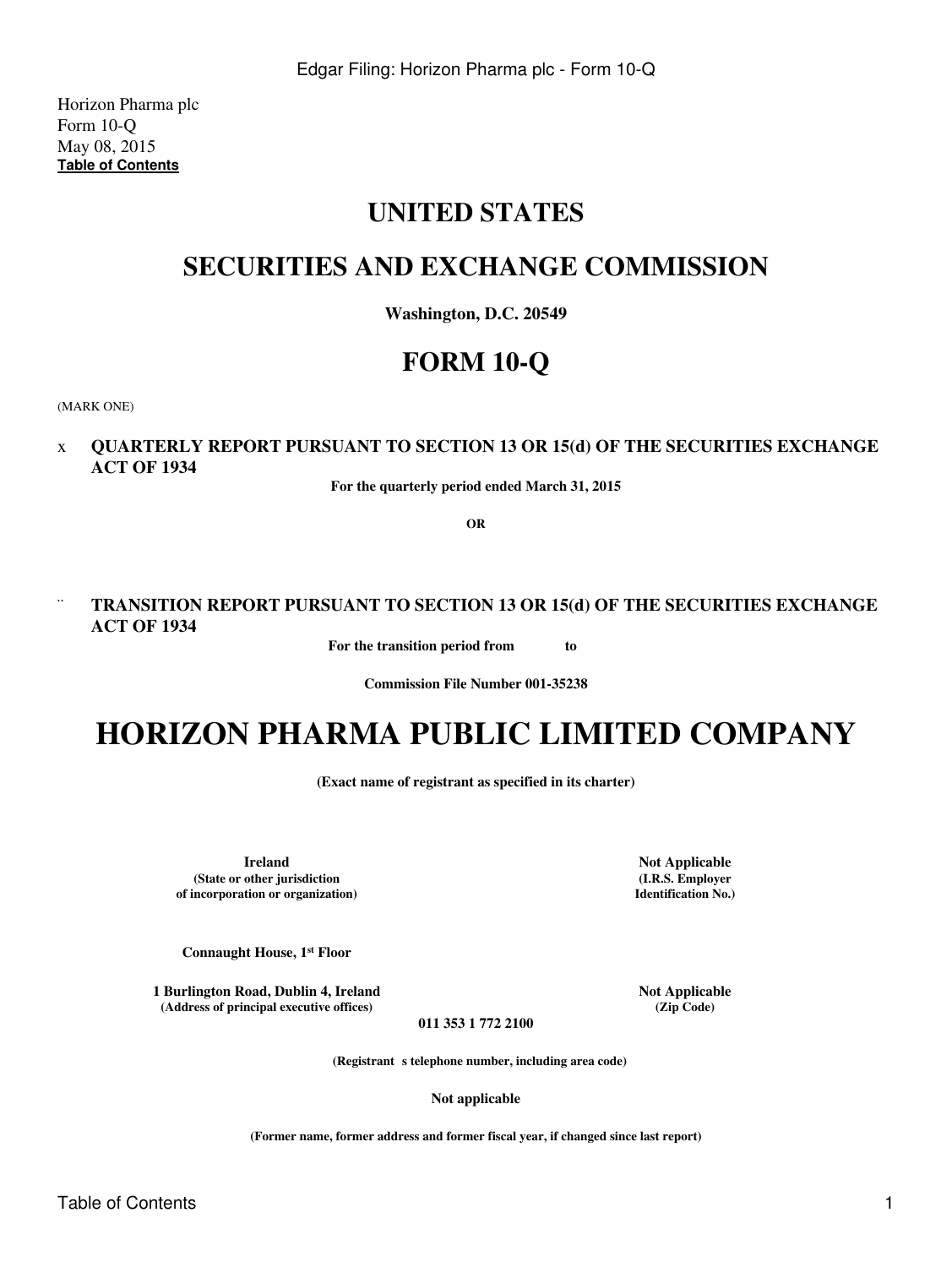Indicate by check mark whether the registrant (1) has filed all reports required to be filed by Section 13 or 15(d) of the Securities Exchange Act of 1934 during the preceding 12 months (or for such shorter period that the registrant was required to file such reports), and (2) has been subject to such filing requirements for the past 90 days. Yes x No "

Indicate by check mark whether the registrant has submitted electronically and posted on its corporate Web site, if any, every Interactive Data File required to be submitted and posted pursuant to Rule 405 of Regulation S-T (§232.405 of this chapter) during the preceding 12 months (or for such shorter period that the registrant was required to submit and post such files). Yes x No  $\degree$ 

Indicate by check mark whether the registrant is a large accelerated filer, an accelerated filer, a non-accelerated filer, or a smaller reporting company. See definitions of large accelerated filer, accelerated filer, and smaller reporting company in Rule 12b-2 of the Exchange Act:

Large accelerated filer v Accelerated filer  $\bar{x}$ 

Non-accelerated filer <sup>"</sup> (Do not check if a smaller reporting company) Smaller reporting company Indicate by check mark whether the registrant is a shell company (as defined in Rule 12b-2 of the Exchange Act). Yes ¨ No x

Number of registrant s ordinary shares, nominal value \$0.0001, outstanding as of May 1, 2015: 154,498,972.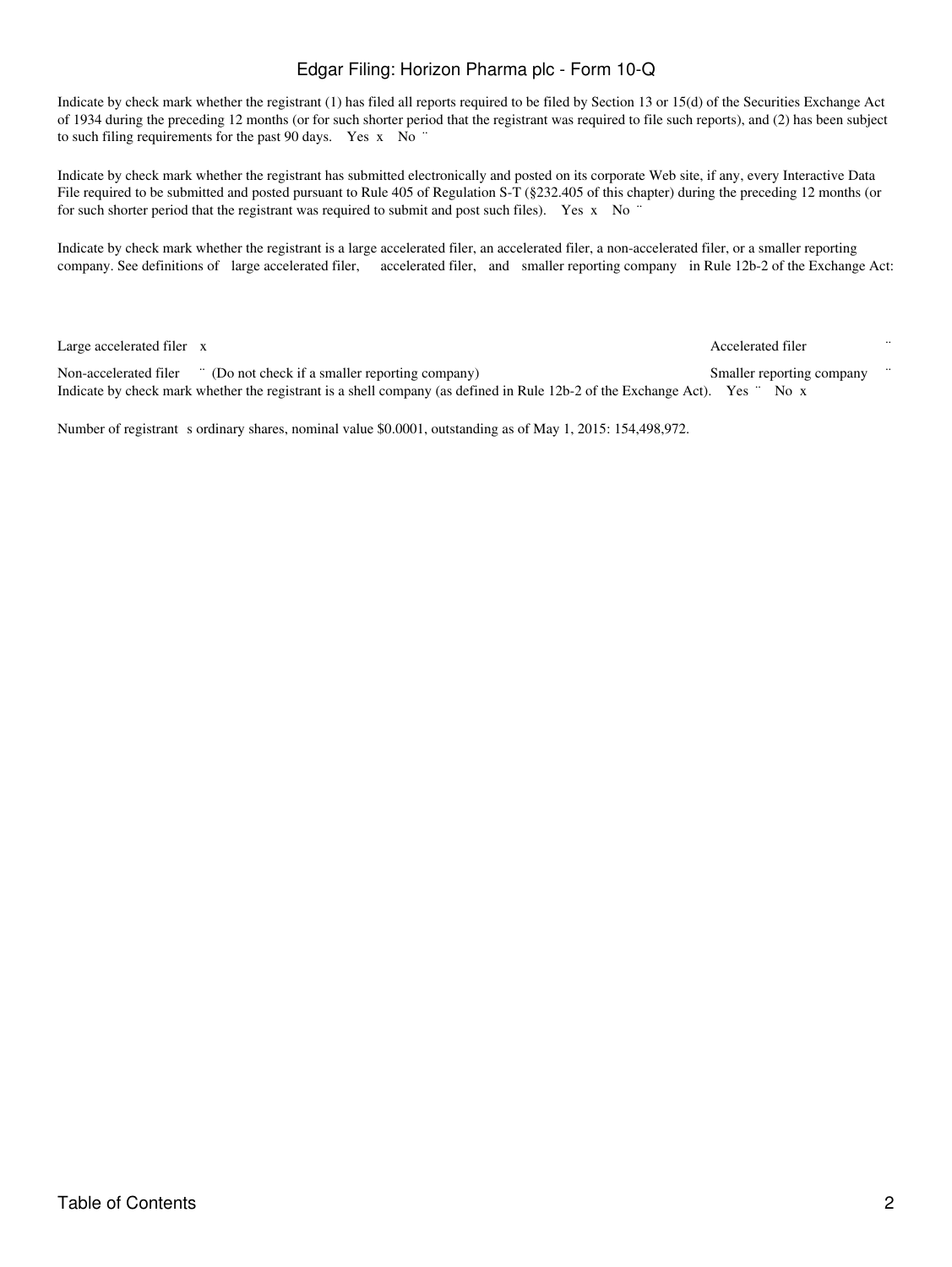#### **HORIZON PHARMA PLC**

#### **INDEX**

<span id="page-2-0"></span>

|            |                                                                                                                | Page<br>No. |
|------------|----------------------------------------------------------------------------------------------------------------|-------------|
|            | <b>PART I. FINANCIAL INFORMATION</b>                                                                           |             |
| Item 1.    | <b>Financial Statements</b>                                                                                    |             |
|            | Condensed Consolidated Balance Sheets as of March 31, 2015 and as of December 31, 2014 (Unaudited)             |             |
|            | Condensed Consolidated Statements of Comprehensive Loss for the Three Months Ended March 31, 2015 and 2014     |             |
|            | (Unaudited)                                                                                                    | 2           |
|            | Condensed Consolidated Statements of Cash Flows for the Three Months Ended March 31, 2015 and 2014 (Unaudited) | 3           |
|            | Notes to Unaudited Condensed Consolidated Financial Statements                                                 | 4           |
| Item 2.    | Management s Discussion and Analysis of Financial Condition and Results of Operations                          | 28          |
| Item 3.    | <b>Ouantitative and Oualitative Disclosures About Market Risk</b>                                              | 37          |
| Item 4.    | Controls and Procedures                                                                                        | 38          |
|            | <b>PART II. OTHER INFORMATION</b>                                                                              |             |
| Item 1.    | Legal Proceedings                                                                                              | 39          |
| Item 1A.   | <b>Risk Factors</b>                                                                                            | 40          |
| Item 2.    | Unregistered Sales of Equity Securities and Use of Proceeds                                                    | 83          |
| Item 5.    | Other Information                                                                                              | 84          |
| Item 6.    | Exhibits                                                                                                       | 85          |
| Signatures |                                                                                                                | 86          |
|            |                                                                                                                |             |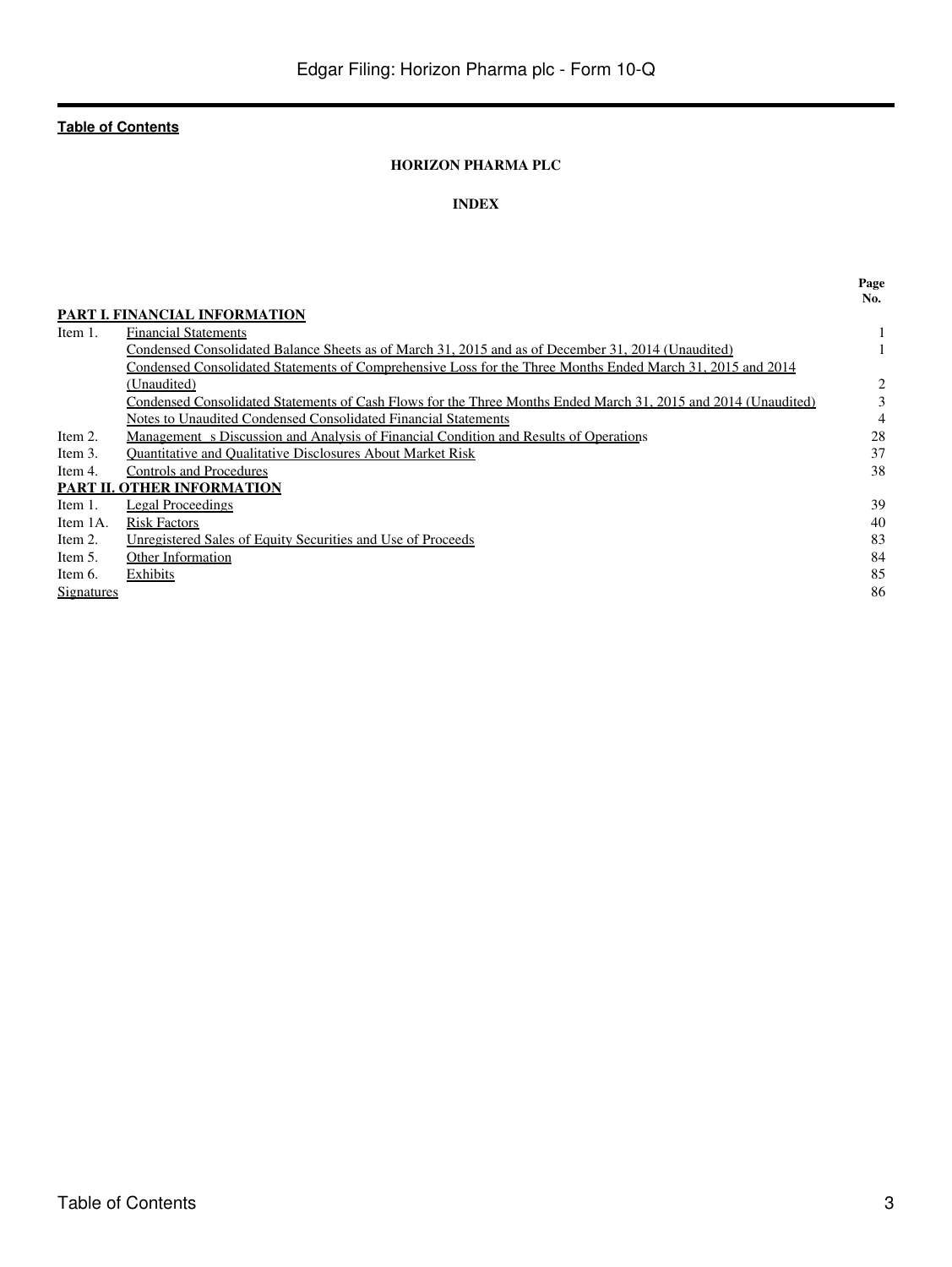#### **PART I. FINANCIAL INFORMATION**

#### <span id="page-3-2"></span><span id="page-3-1"></span><span id="page-3-0"></span>**ITEM 1. FINANCIAL STATEMENTS**

#### **HORIZON PHARMA PLC**

#### **CONDENSED CONSOLIDATED BALANCE SHEETS**

#### **(UNAUDITED)**

#### **(In thousands, except share data)**

|                                            |                    | As of March 31,<br>2015 |              | December 31,<br>2014 |
|--------------------------------------------|--------------------|-------------------------|--------------|----------------------|
| <b>ASSETS</b>                              |                    |                         |              |                      |
| <b>CURRENT ASSETS:</b>                     |                    |                         |              |                      |
| Cash and cash equivalents                  | \$                 | 544,211                 | \$           | 218,807              |
| Restricted cash                            |                    | 600                     |              | 738                  |
| Accounts receivable, net                   |                    | 127,265                 |              | 73,915               |
| Inventories, net                           |                    | 13,586                  |              | 16,865               |
| Prepaid expenses and other current assets  |                    | 48,677                  |              | 14,370               |
| Deferred tax assets, current               |                    | 1,586                   |              | 1,530                |
| Total current assets                       |                    | 735,925                 |              | 326,225              |
| Property and equipment, net                |                    | 8,873                   |              | 7,241                |
| Developed technology, net                  |                    | 679,483                 |              | 696,963              |
| In-process research and development        |                    | 66,000                  |              | 66,000               |
| Other intangible assets, net               |                    | 7,668                   |              | 7,870                |
| Deferred tax assets, net of current        |                    | 18,761                  |              | 18,761               |
| Other assets                               |                    | 10,586                  |              | 11,564               |
| <b>TOTAL ASSETS</b>                        | \$                 | 1,527,296               | \$           | 1,134,624            |
| <b>LIABILITIES AND SHAREHOLDERS EQUITY</b> |                    |                         |              |                      |
| <b>CURRENT LIABILITIES:</b>                |                    |                         |              |                      |
| Convertible debt, net                      | $\mathbf{\hat{S}}$ | 22,921                  | $\mathbb{S}$ | 48,334               |
| Accounts payable                           |                    | 21,963                  |              | 21,011               |
| Accrued expenses                           |                    | 46,125                  |              | 46.625               |
| Accrued trade discounts and rebates        |                    | 78,226                  |              | 76,115               |
| Accrued royalties current portion          |                    | 25,781                  |              | 25,325               |
| Deferred revenues current portion          |                    | 1,096                   |              | 1,261                |
| Deferred tax liabilities, net              |                    | 326                     |              | 721                  |
| Total current liabilities                  |                    | 196,438                 |              | 219,392              |
| <b>LONG-TERM LIABILITIES:</b>              |                    |                         |              |                      |
| Exchangeable notes                         | \$                 | 269,597                 | \$           |                      |
| Long-term debt, net                        |                    | 297,317                 |              | 297,169              |
| Accrued royalties, net of current          |                    | 45,272                  |              | 48,887               |
| Deferred revenues, net of current          |                    | 7,301                   |              | 8,144                |
| Deferred tax liabilities, net of current   |                    | 19,965                  |              | 19,570               |
| Other long-term liabilities                |                    | 3.450                   |              | 1,258                |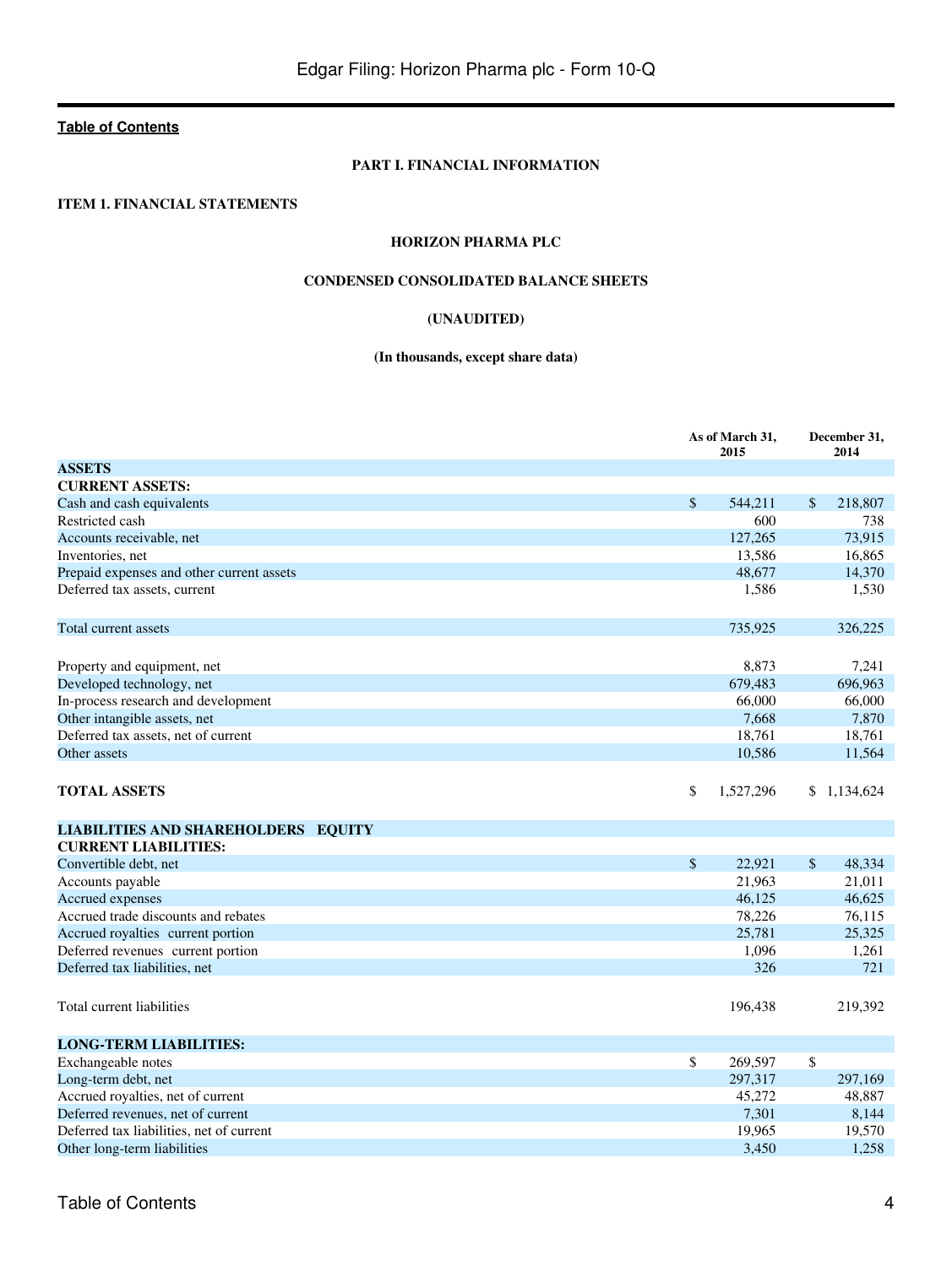| Total long-term liabilities                                                                             | 642,902         | 375,028     |
|---------------------------------------------------------------------------------------------------------|-----------------|-------------|
| <b>COMMITMENTS AND CONTINGENCIES</b>                                                                    |                 |             |
| SHAREHOLDERS EQUITY:                                                                                    |                 |             |
| Ordinary shares, \$0,0001 nominal value; 300,000,000 shares authorized; 133,671,381 and 124,425,853     |                 |             |
| shares issued at March 31, 2015 and December 31, 2014, respectively and $133,287,015$ and $124,041,487$ |                 |             |
| outstanding at March 31, 2015 and December 31, 2014                                                     | 14              | 13          |
| Treasury stock, 384,366 ordinary shares at March 31, 2015 and December 31, 2014                         | (4,585)         | (4,585)     |
| Additional paid-in capital                                                                              | 1,435,298       | 1,269,858   |
| Accumulated other comprehensive loss                                                                    | (2,499)         | (4,363)     |
| Accumulated deficit                                                                                     | (740,272)       | (720, 719)  |
|                                                                                                         |                 |             |
| Total shareholders equity                                                                               | 687.956         | 540,204     |
|                                                                                                         |                 |             |
| TOTAL LIABILITIES AND SHAREHOLDERS EQUITY                                                               | \$<br>1.527.296 | \$1,134,624 |

The accompanying notes are an integral part of these condensed consolidated financial statements.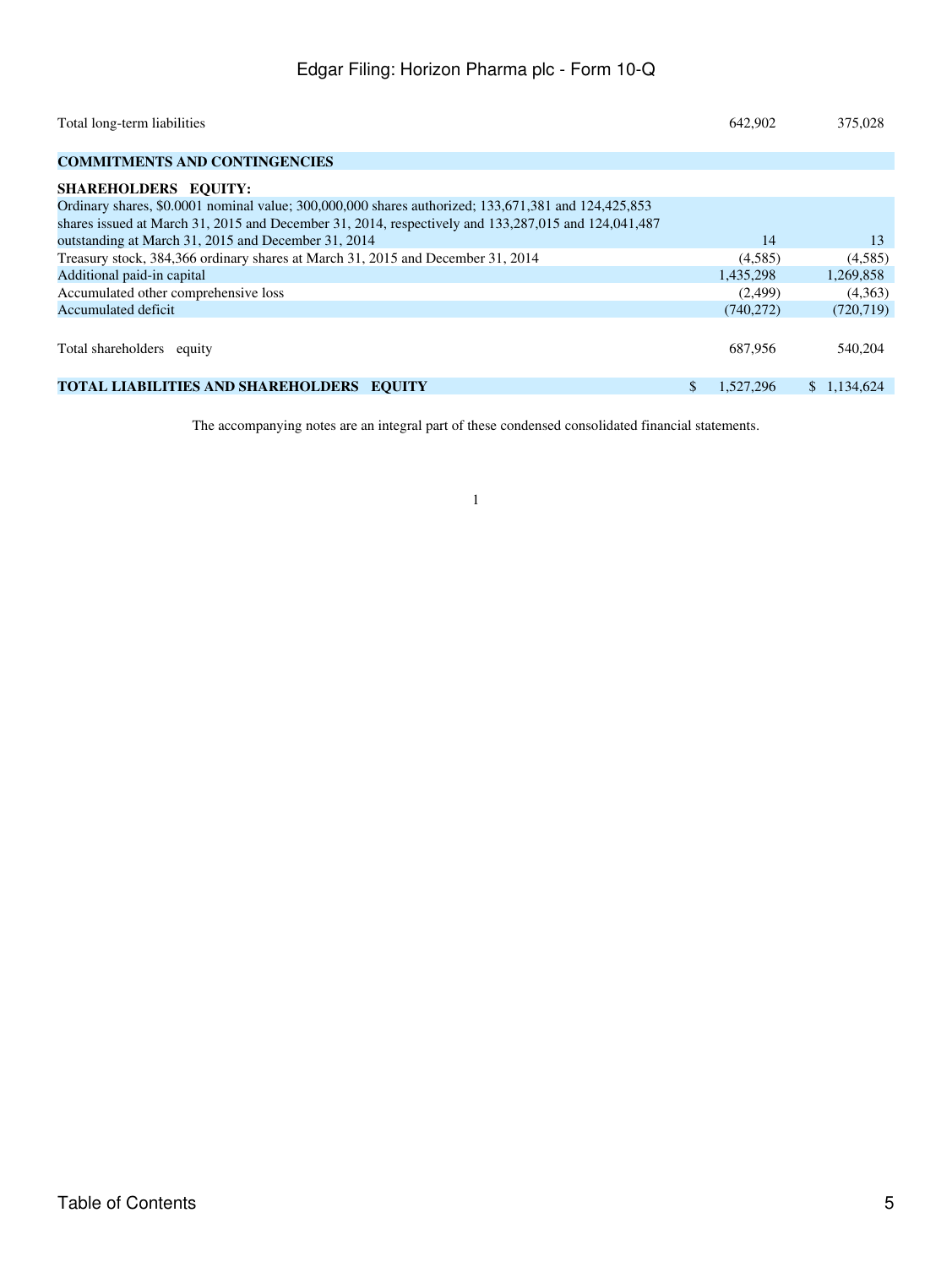#### **HORIZON PHARMA PLC**

#### **CONDENSED CONSOLIDATED STATEMENTS OF COMPREHENSIVE LOSS**

#### **(UNAUDITED)**

#### **(In thousands, except share and per share data)**

<span id="page-5-0"></span>

|                                                                |        | For the Three Months Ended March 31,<br>2015 | 2014             |
|----------------------------------------------------------------|--------|----------------------------------------------|------------------|
| <b>REVENUES:</b>                                               |        |                                              |                  |
| Net sales                                                      | \$     | 113,141                                      | \$<br>51,926     |
| Cost of goods sold                                             |        | 28,853                                       | 7,619            |
| Gross profit                                                   |        | 84,288                                       | 44,307           |
| <b>OPERATING EXPENSES:</b>                                     |        |                                              |                  |
| Research and development                                       |        | 6,181                                        | 2.833            |
| Sales and marketing                                            |        | 47,063                                       | 28,695           |
| General and administrative                                     |        | 26,280                                       | 11,192           |
| Total operating expenses                                       |        | 79,524                                       | 42,720           |
| Operating income                                               |        | 4,764                                        | 1,587            |
| <b>OTHER EXPENSE, NET:</b>                                     |        |                                              |                  |
| Interest expense, net                                          |        | (10,032)                                     | (4,207)          |
| Foreign exchange loss                                          |        | (837)                                        | (38)             |
| Loss on derivative fair value                                  |        |                                              | (204, 030)       |
| Loss on induced conversion and debt extinguishment             |        | (10, 544)                                    |                  |
| Other, net                                                     |        | (991)                                        | (667)            |
| Total other expense, net                                       |        | (22, 404)                                    | (208,942)        |
| Loss before expense (benefit) for income taxes                 |        | (17,640)                                     | (207, 355)       |
| <b>EXPENSE (BENEFIT) FOR INCOME TAXES</b>                      |        | 1,913                                        | (1,105)          |
| <b>NET LOSS</b>                                                | \$     | (19, 553)                                    | \$<br>(206, 250) |
| NET LOSS PER ORDINARY SHARE Basic and diluted                  | $\$\,$ | (0.16)                                       | \$<br>(3.07)     |
| WEIGHTED AVERAGE ORDINARY SHARES OUTSTANDING Basic and diluted |        | 125,650,593                                  | 67,138,463       |
| OTHER COMPREHENSIVE (LOSS) INCOME, NET OF TAX                  |        |                                              |                  |
| Foreign currency translation adjustments                       |        | (1,864)                                      | 5                |
| Other comprehensive (loss) income                              |        | (1,864)                                      | 5                |
| <b>COMPREHENSIVE LOSS</b>                                      | \$     | (21, 417)                                    | \$<br>(206, 245) |

The accompanying notes are an integral part of these condensed consolidated financial statements.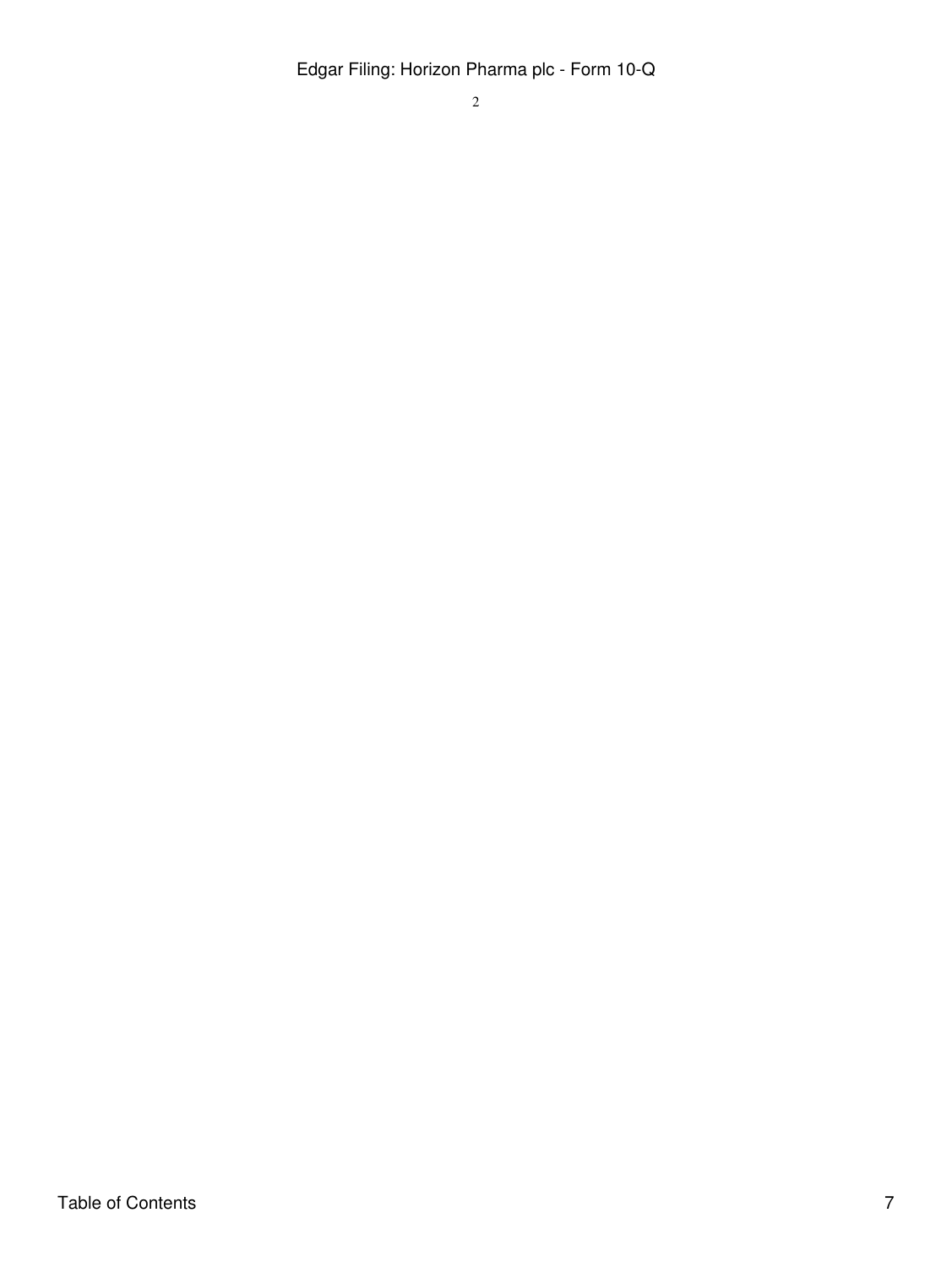#### **HORIZON PHARMA PLC**

#### **CONDENSED CONSOLIDATED STATEMENTS OF CASH FLOWS**

#### **(UNAUDITED)**

#### **(In thousands)**

<span id="page-7-0"></span>

|                                                                                    | For the Three Months Ended March 31, |           |    |            |
|------------------------------------------------------------------------------------|--------------------------------------|-----------|----|------------|
|                                                                                    |                                      | 2015      |    | 2014       |
| <b>CASH FLOWS FROM OPERATING ACTIVITIES:</b>                                       |                                      |           |    |            |
| Net loss                                                                           | \$                                   | (19, 553) | \$ | (206, 250) |
| Adjustments to reconcile net loss to net cash used in operating activities:        |                                      |           |    |            |
| Depreciation and amortization expense                                              |                                      | 18,335    |    | 5,403      |
| Share-based compensation                                                           |                                      | 6,674     |    | 1,927      |
| Loss on derivative revaluation                                                     |                                      |           |    | 204,030    |
| Royalty accretion                                                                  |                                      | 3,044     |    |            |
| Loss on debt extinguishment                                                        |                                      | 4,848     |    |            |
| Amortization of debt discount and deferred financing costs                         |                                      | 2,206     |    | 2,333      |
| Foreign exchange loss                                                              |                                      | 837       |    | 38         |
| Other                                                                              |                                      | 102       |    |            |
| Changes in operating assets and liabilities:                                       |                                      |           |    |            |
| Accounts receivable                                                                |                                      | (53, 443) |    | (24, 142)  |
| Inventories                                                                        |                                      | 3,088     |    | (729)      |
| Prepaid expenses and other current assets                                          |                                      | (34,307)  |    | (4,218)    |
| Accounts payable                                                                   |                                      | (18)      |    | 352        |
| Accrued trade discounts and rebates                                                |                                      | 2,188     |    | 17,143     |
| Accrued expenses                                                                   |                                      | (6,022)   |    | 3,559      |
| Deferred revenues                                                                  |                                      | (26)      |    | 112        |
| Deferred income taxes                                                              |                                      | 1,356     |    | (454)      |
| Other non-current assets and liabilities                                           |                                      | (48)      |    | 139        |
| Net cash used in operating activities                                              |                                      | (70, 739) |    | (757)      |
| <b>CASH FLOWS FROM INVESTING ACTIVITIES:</b>                                       |                                      |           |    |            |
| Purchases of property and equipment                                                |                                      | (1,577)   |    | (494)      |
| Change in restricted cash                                                          |                                      | 138       |    |            |
| Net cash used in investing activities                                              |                                      | (1,439)   |    | (494)      |
| <b>CASH FLOWS FROM FINANCING ACTIVITIES:</b>                                       |                                      |           |    |            |
| Proceeds from issuance of Exchangeable Senior Notes                                |                                      | 388,000   |    |            |
| Proceeds from the issuance of ordinary shares in connection with warrant exercises |                                      | 9.924     |    | 23,544     |
| Proceeds from the issuance of ordinary shares through stock option exercises       |                                      | 574       |    | 612        |
| Net cash provided by financing activities                                          |                                      | 398,498   |    | 24,156     |
| Effect of foreign exchange rate changes on cash                                    |                                      | (916)     |    | (11)       |
| NET INCREASE IN CASH AND CASH EQUIVALENTS                                          |                                      | 325,404   |    | 22.894     |
| CASH AND CASH EQUIVALENTS, beginning of the year                                   |                                      | 218,807   |    | 80,480     |
| CASH AND CASH EQUIVALENTS, end of the year                                         | \$                                   | 544,211   | \$ | 103,374    |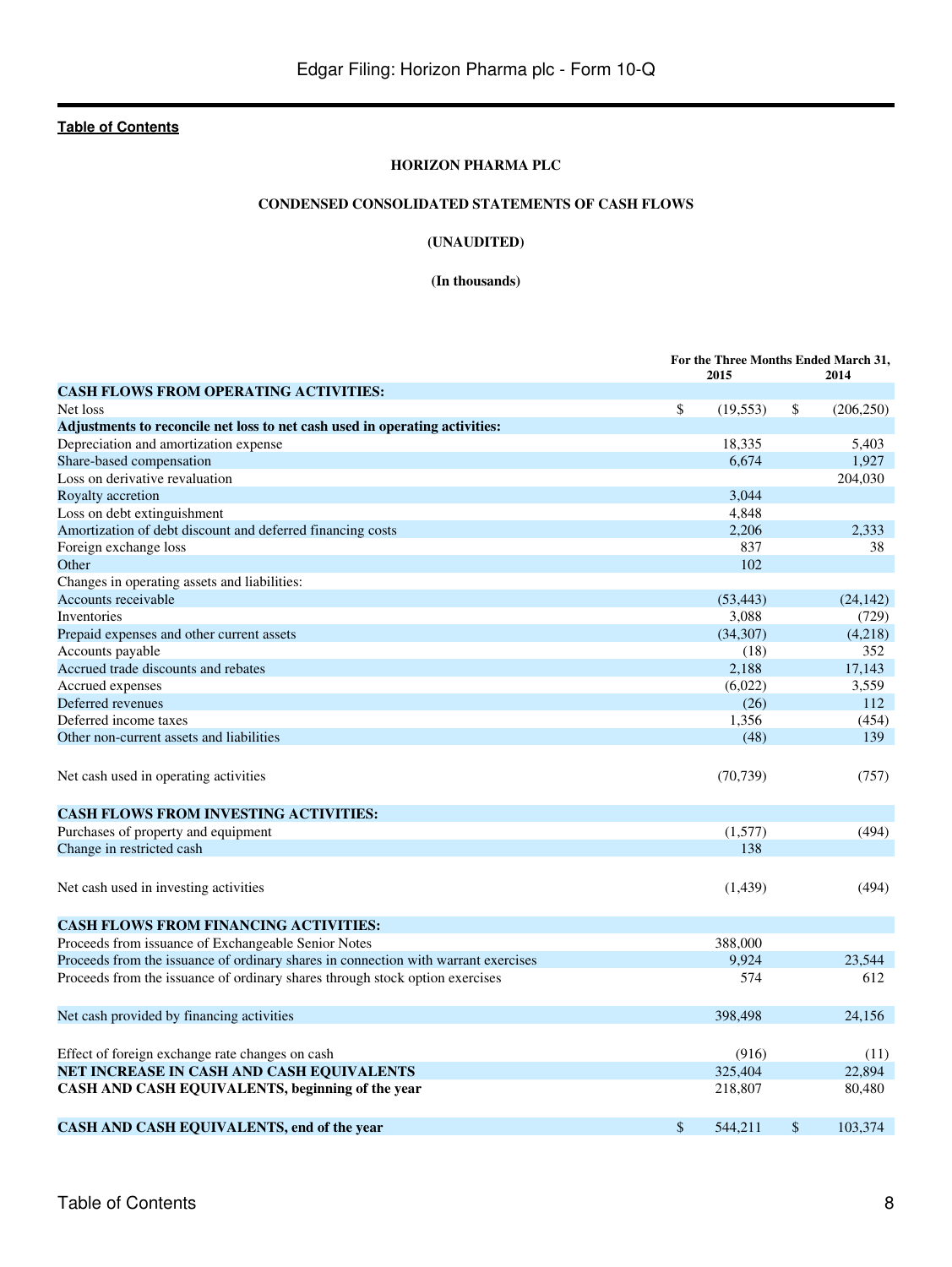| Supplemental cash flow information:                                                          |        |          |       |
|----------------------------------------------------------------------------------------------|--------|----------|-------|
| Cash paid for interest                                                                       | 7.311  | S        |       |
| Cash paid for income taxes                                                                   | 1.239  | S        |       |
| Fee paid for debt commitment                                                                 |        |          | 5,000 |
| Cash paid for induced conversion and debt extinguishment                                     | 5.370  | <b>S</b> |       |
| Supplemental non-cash flow information:                                                      |        |          |       |
| Conversion of Convertible Senior Notes to ordinary shares                                    | 32.546 |          |       |
| The communication and contributional and of these conditional consellated flamental exchange |        |          |       |

The accompanying notes are an integral part of these condensed consolidated financial statements.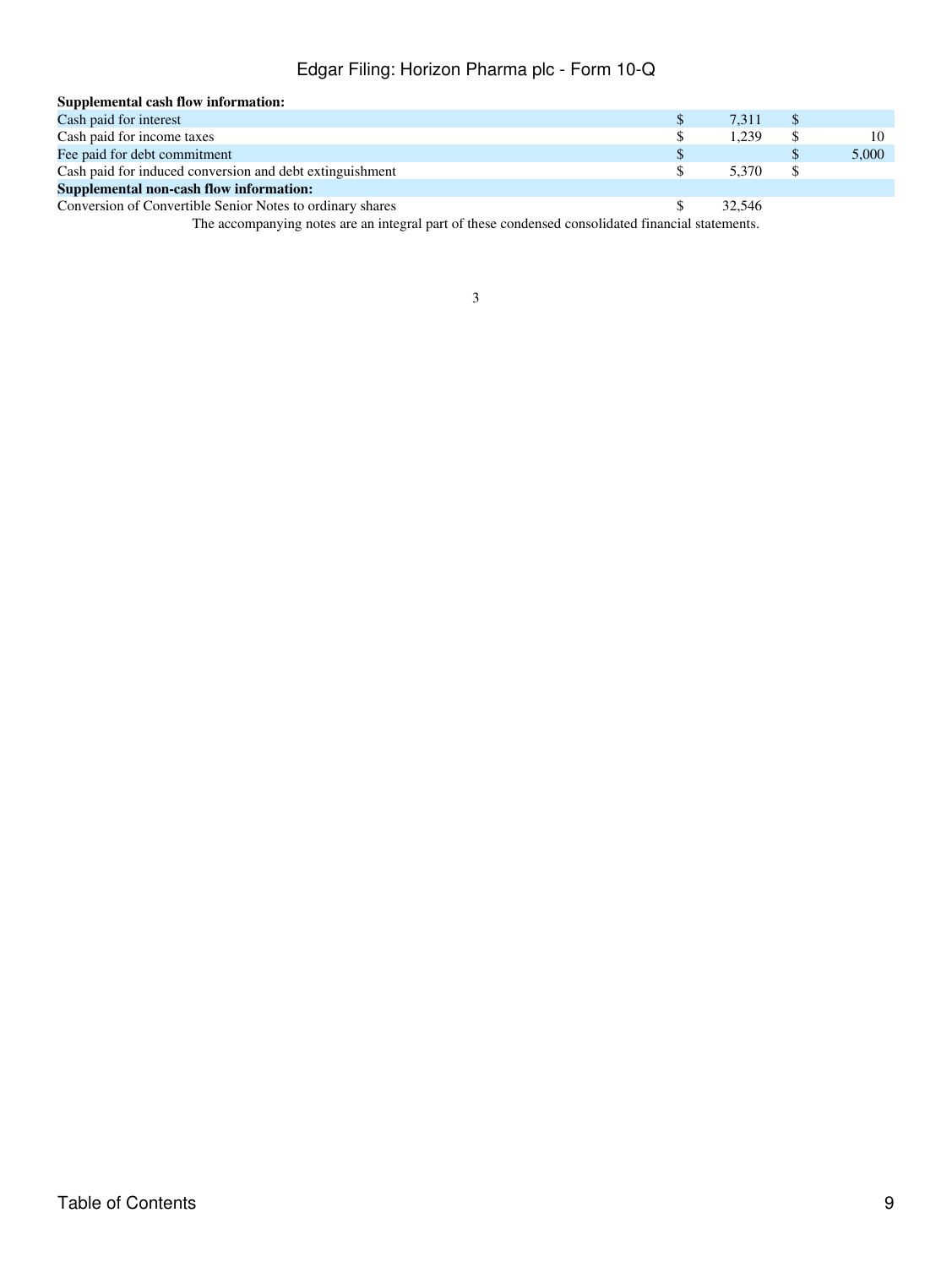#### **HORIZON PHARMA PLC**

#### **NOTES TO UNAUDITED CONDENSED CONSOLIDATED FINANCIAL STATEMENTS**

#### <span id="page-9-0"></span>**NOTE 1 BASIS OF PRESENTATION AND BUSINESS OVERVIEW**

#### **Basis of Presentation**

On September 19, 2014, the businesses of Horizon Pharma, Inc. (HPI) and Vidara Therapeutics International Public Limited Company (Vidara) were combined in a merger transaction (the Merger), accounted for as a reverse acquisition under the acquisition method of accounting for business combinations, with HPI treated as the acquiring company in the Merger for accounting purposes. As part of the Merger, a wholly-owned subsidiary of Vidara merged with and into HPI, with HPI surviving the Merger as a wholly-owned subsidiary of Vidara. Prior to the Merger, Vidara changed its name to Horizon Pharma plc (New Horizon or the Company). Upon the consummation of the Merger, the historical financial statements of HPI became the Company s historical financial statements. Accordingly, the historical financial statements of HPI are included in the comparative prior periods.

The unaudited condensed consolidated financial statements presented herein have been prepared in accordance with accounting principles generally accepted in the United States (GAAP) for interim financial information and in accordance with the instructions to Form 10-Q and Article 10 of Regulation S-X. Accordingly, the financial statements do not include all of the information and notes required by GAAP for complete financial statements. In the opinion of management, all adjustments, including normal recurring adjustments, considered necessary for a fair statement of the financial statements have been included. Operating results for the three months ended March 31, 2015 are not necessarily indicative of the results that may be expected for the year ending December 31, 2015. The December 31, 2014 condensed consolidated balance sheet was derived from audited financial statements, but does not include all disclosures required by GAAP.

The unaudited condensed consolidated financial statements presented herein include the accounts of the Company and its wholly-owned subsidiaries. All inter-company transactions and balances have been eliminated.

#### **Business Overview**

The Company is a specialty biopharmaceutical company focused on improving patients lives by identifying, developing, acquiring or in-licensing and commercializing differentiated products that address unmet medical needs. The Company markets a portfolio of products in arthritis, inflammation and orphan diseases. The Company s U.S. marketed products are ACTIMMUNE (interferon gamma-1b), DUEXIS<sup>®</sup> (ibuprofen/famotidine), PENNSAID® (diclofenac sodium topical solution) 2% w/w (PENNSAID 2%), RAY® \$prednisone) delayed-release tablets and VIMOVO® (naproxen/esomeprazole magnesium). The Company developed DUEXIS and RAYOS, known as LODOTRA® outside the United States, acquired the U.S. rights to VIMOVO from AstraZeneca AB (AstraZeneca) in November 2013, acquired the U.S. rights to ACTIMMUNE as a result of the Merger, and acquired the U.S. rights to PENNSAID 2% from Nuvo Research Inc. (Nuvo) in October 2014. The Company markets its products in the United States through a combined field sales force of approximately 375 representatives. The Companys strategy is to utilize the commercial strength and infrastructure the Company has established in creating a fully-integrated U.S.-focused specialty biopharmaceutical company to continue the successful commercialization of its existing product portfolio while expanding and leveraging these capabilities further through the acquisition of biopharmaceutical products and companies.

The Company is a public limited company formed under the laws of Ireland. As a result of the Merger, the Company operates through a number of international and U.S. subsidiaries with principal business purposes to either hold intellectual property assets, perform research and development or manufacturing operations, serve as distributors of the Company s products, or provide services and financial support to the Company. The Company s international operations are conducted primarily through HZNP Limited, which is responsible for research and development for ACTIMMUNE and PENNSAID 2%, Horizon Pharma Ireland Limited, which is responsible for manufacturing ACTIMMUNE and PENNSAID 2% and other products the Company may potentially acquire, and Horizon Pharma Switzerland GmbH (formerly known as Horizon Pharma AG), a company organized under the laws of Switzerland, along with its wholly-owned subsidiary Horizon Pharma GmbH, a company organized under the laws of Germany, together which are responsible for manufacturing RAYOS/ LODOTRA and for international sales of LODOTRA. The Company s U.S. operations are conducted primarily through Horizon Pharma USA, Inc. which is responsible for research and development and manufacturing of DUEXIS and VIMOVO, and distribution in the U.S. market of DUEXIS, PENNSAID 2%, RAYOS and VIMOVO, and other products the Company may potentially acquire, as well as through HZNP USA Inc. which is responsible for distribution of ACTIMMUNE in the United States. Unless otherwise indicated or the context otherwise requires, references to the Company, New Horizon, we, us and our refer to Horizon Pharma plc and its consolidated subsidiaries, including its predecessor, HPI. All references to

Vidara are references to Horizon Pharma plc (formerly known as Vidara Therapeutics International Public Limited Company) and its consolidated subsidiaries prior to the effective time of the Merger on September 19, 2014. The disclosures in this report relating to the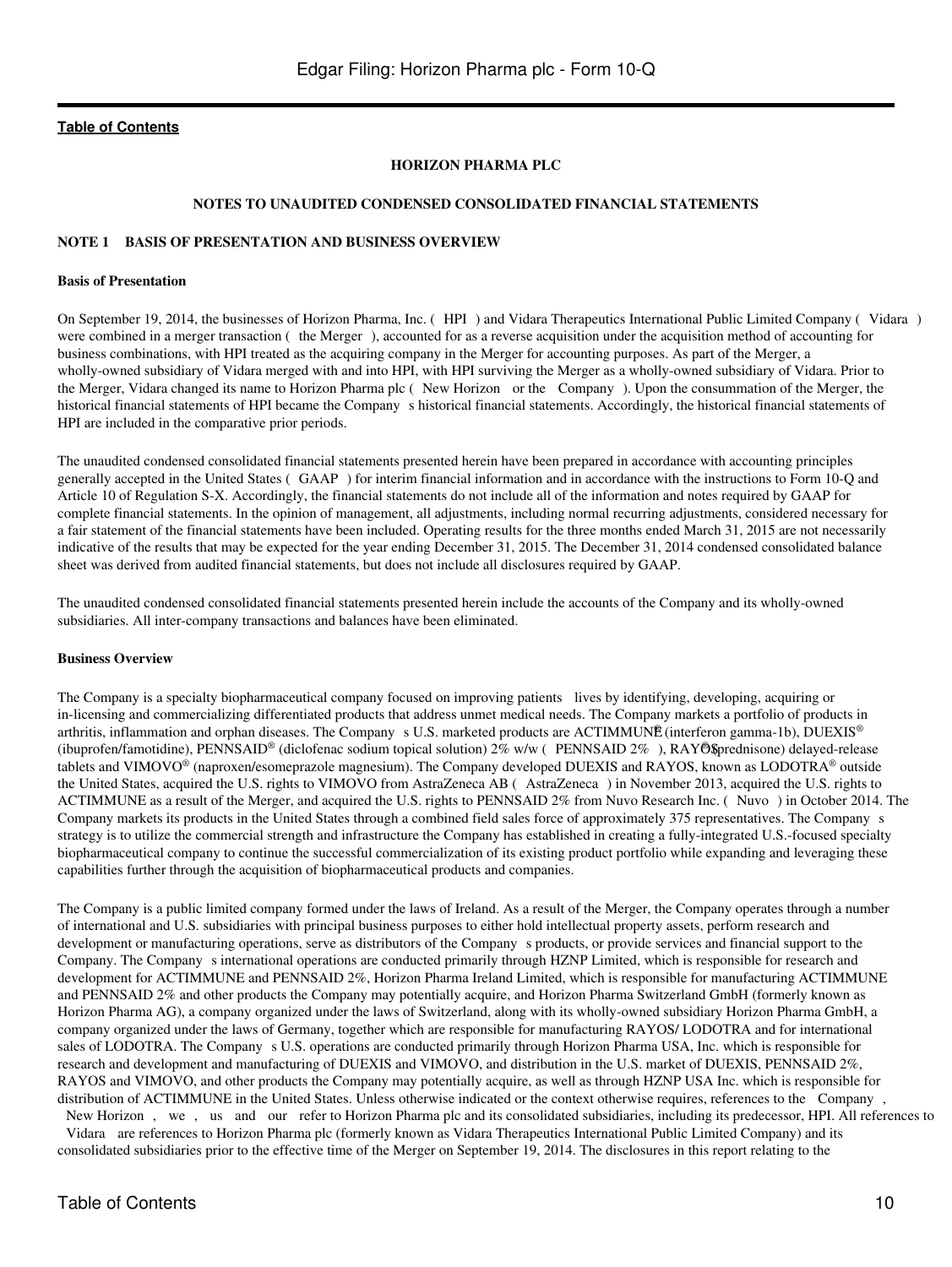pre-Merger business of Horizon Pharma plc, unless noted as being the business of Vidara prior to the Merger, pertain to the business of HPI prior to the Merger.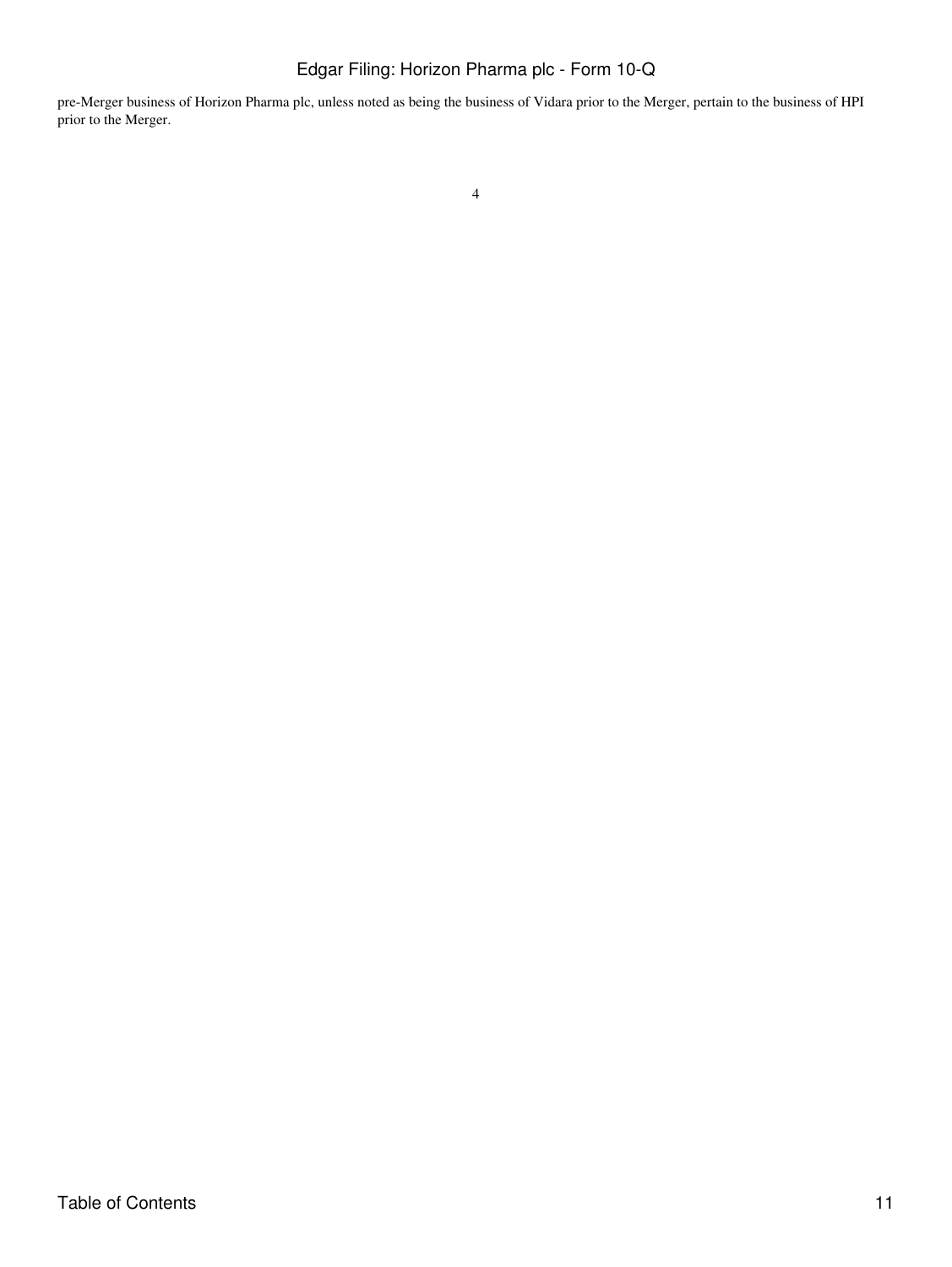On March 29, 2015, the Company and Hyperion Therapeutics, Inc. (Hyperion) entered into a definitive Agreement and Plan of Merger providing for the acquisition by the Company of all the issued and outstanding shares of Hyperion s common stock for \$46.00 per share in cash or approximately \$1.1 billion on a fully diluted basis. As described in Note 19 below, the acquisition was completed on May 7, 2015. The acquisition expands the Company s product portfolio by adding two orphan disease products, RAVICTI (glycerol phenylbutyrate) Oral liquid and BUPHENYL® (sodium phenylbutyrate) Tablets and Powder.

#### **Recent Accounting Pronouncements**

From time to time, the Company adopts, as of the specified effective date, new accounting pronouncements issued by the Financial Accounting Standards Board (FASB) or other standard setting bodies. Unless otherwise discussed, the Company believes that the impact of recently issued standards that are not yet effective will not have a material impact on the Company s financial position or results of operations upon adoption.

In August 2014, the FASB issued ASU No. 2014-15, Presentation of Financial Statements Going Concern (Subtopic 205-40): *Disclosure of Uncertainties about an Entity s Ability to Continue as a Going Concern.* ASU No. 2014-15 is intended to define management s responsibility to evaluate whether there is substantial doubt about an organization s ability to continue as a going concern and to provide related footnote disclosures. Substantial doubt about an entity s ability to continue as a going concern exists when relevant conditions and events, considered in the aggregate, indicate that it is probable that the entity will be unable to meet its obligations as they become due within one year after the date that the financial statements are issued (or available to be issued). ASU No. 2014-15 provides guidance to an organizations management, with principles and definitions that are intended to reduce diversity in the timing and content of disclosures that are commonly provided by organizations in the financial statement footnotes. ASU No. 2014-15 is effective for annual reporting periods ending after December 15, 2016 and to annual and interim periods thereafter. Early adoption is permitted. The Company is currently in the process of evaluating the impact of adoption of ASU No. 2014-15 to its consolidated financial statements and related disclosures.

On April 7, 2015, the FASB issued Accounting Standards Update (ASU) No. 2015-03, *Interest-Imputation of Interest (Subtopic 835-30): Simplifying the Presentation of Debt Issuance Costs*. The amendments in this ASU require that debt issuance costs related to a recognized debt liability be presented in the balance sheet as a direct deduction from the carrying amount of that debt liability, consistent with debt discounts. The amendments in this ASU are effective for the financial statements issued for fiscal years beginning after December 15, 2015, and interim periods within the fiscal years beginning after December 15, 2016. Early adoption is permitted for financial statements that have not been previously issued. The Company is currently evaluating the impact of adoption on the Companys financial position.

#### **NOTE 2 NET LOSS PER SHARE**

The following table presents basic and diluted net loss per share for the three months ended March 31, 2015 and 2014 (in thousands, except share and per share data):

#### **For the Three Months Ended**

|                                                   | March 31,   |            |  |
|---------------------------------------------------|-------------|------------|--|
|                                                   | 2015        | 2014       |  |
| Basic and diluted net loss per share calculation: |             |            |  |
| Net loss                                          | (19, 553)   | (206, 250) |  |
| Weighted average of ordinary shares outstanding   | 125,650,593 | 67,138,463 |  |
| Basic and diluted net loss per share              | (0.16)      | (3.07)     |  |

The following outstanding securities in the table below were excluded from the computation of diluted net loss per share for the three months ended March 31, 2015 and 2014 due to being potentially anti-dilutive:

#### **For the Three Months Ended**

**March 31,**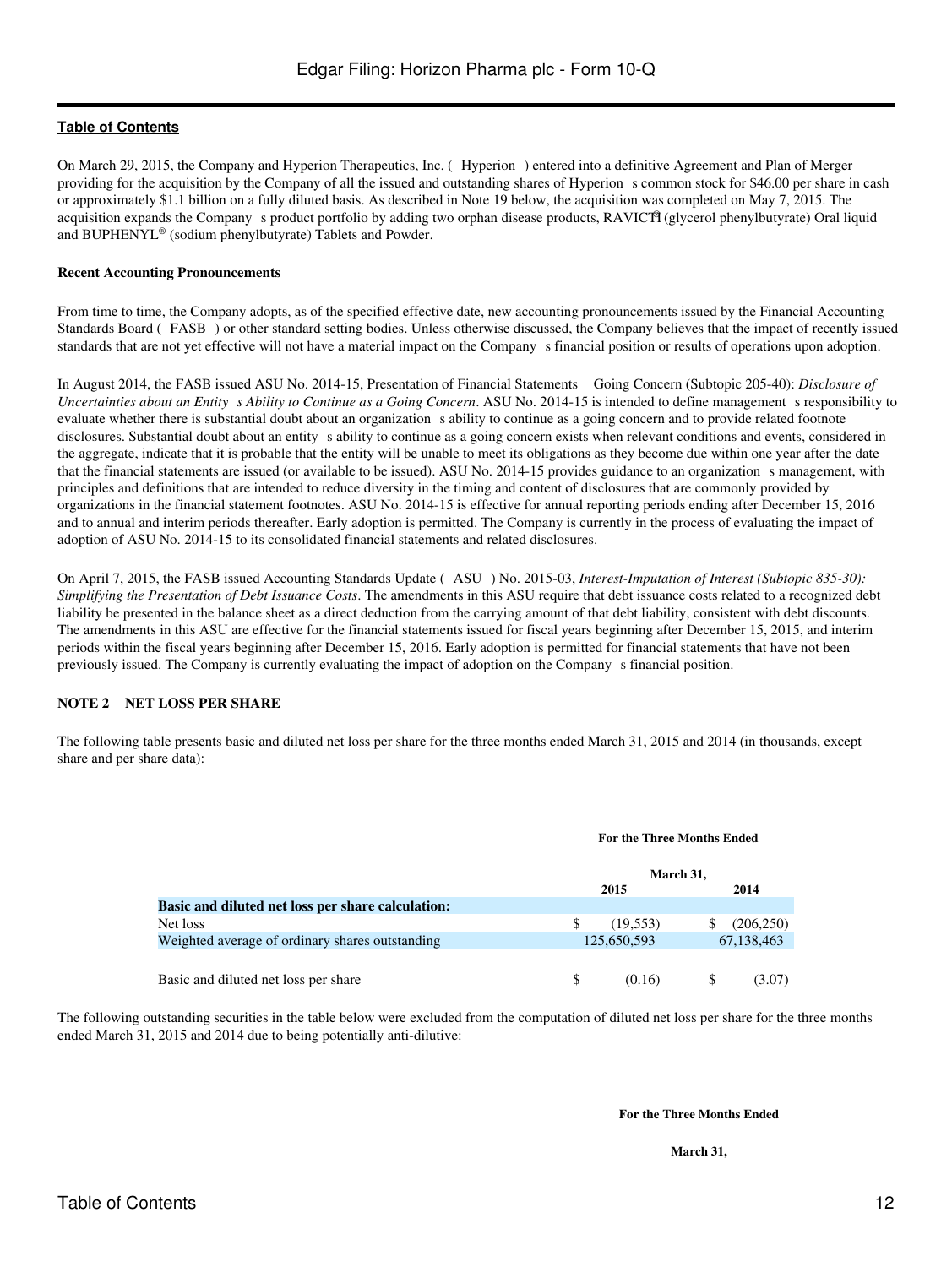|                                  | 2015       | 2014       |
|----------------------------------|------------|------------|
| Stock options                    | 11,523,627 | 5,704,679  |
| Restricted stock units           | 3,163,702  | 1,437,526  |
| Performance stock units          | 2,571,000  |            |
| <b>Warrants</b>                  | 3,802,029  | 10,918,973 |
| <b>Convertible Senior Notes</b>  | 5,301,912  | 13,164,951 |
| <b>Exchangeable Senior Notes</b> | 13,959,160 |            |
|                                  | 40,321,430 | 31,226,129 |

In addition, under the treasury stock method, the Company would exclude the Exchangeable Senior Notes from the computation of the diluted earnings per share as the Company has the intent and ability to cash settle the Exchangeable Senior Notes as of March 31, 2015.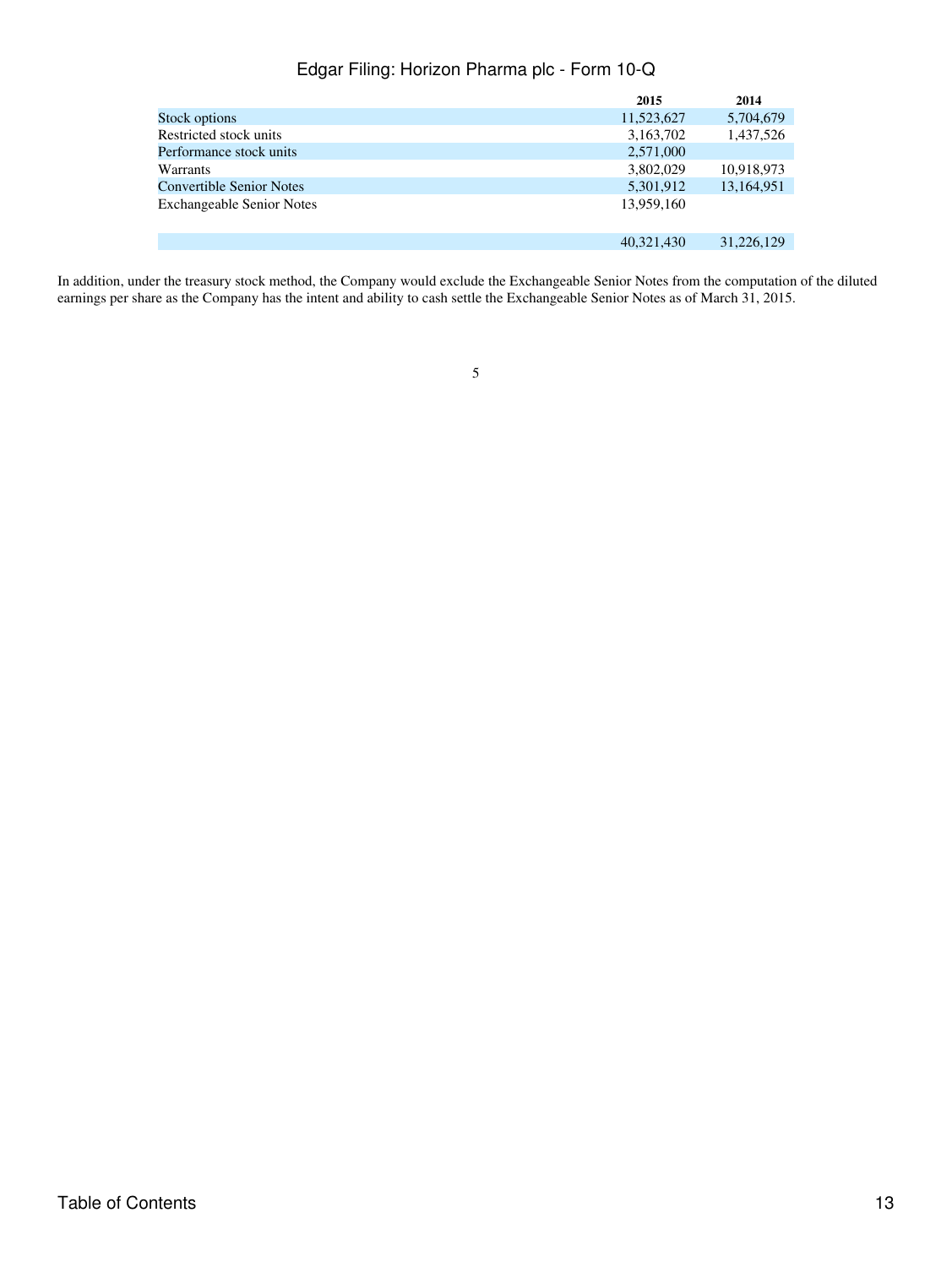#### **NOTE 3 BUSINESS ACQUISITIONS**

#### *Hyperion Acquisition*

On March 29, 2015, the Company and Hyperion entered into a definitive Agreement and Plan of Merger providing for the acquisition by the Company of all the issued and outstanding shares of Hyperion s common stock for \$46.00 per share in cash or approximately \$1.1 billion on a fully diluted basis. As described in Note 19 below, the acquisition was completed on May 7, 2015.

#### *PENNSAID 2% Acquisition*

On October 17, 2014, the Company acquired the U.S. rights to PENNSAID 2% from Nuvo for \$45.0 million in cash. PENNSAID 2% is approved in the United States for the treatment of the pain of osteoarthritis of the knee(s). The Company began marketing PENNSAID 2% in January 2015, and as such no sales or cost of goods sold were recognized in 2014.

As part of the acquisition, the Company entered into an eight-year exclusive supply agreement with Nuvo to manufacture and supply PENNSAID 2% to the Company. The initial term of the supply agreement is through December 31, 2022, but the agreement may be terminated earlier by either party for any uncured material breach by the other party of its obligations under the supply agreement or upon the bankruptcy or similar proceeding of the other party.

Pursuant to ASC Topic 805, Business Combinations, the Company accounted for the acquisition of the U.S. rights to PENNSAID 2% under the acquisition method of accounting, in which the Company recognized and accounted for the acquisition of the U.S. rights to PENNSAID 2% as a business combination. Using this methodology, the Company allocated the entire purchase price of \$45.0 million to a developed technology intangible asset. The valuation of the developed technology intangible asset was based on management s estimates, forecasted financial information and reasonable and supportable assumptions. The allocation was generally based on the Companys estimated fair value of the rights to payments with respect to U.S. revenue associated with PENNSAID 2% which were acquired in the transaction. This estimated fair value was determined using the income approach under the discounted cash flow method. Significant assumptions used in valuing the developed technology intangible asset included revenue projections through 2021 based on assumptions relating to pricing and reimbursement rates, market size and market penetration rates and cost of goods sold based on current manufacturing experience, general and administrative expenses, sales and marketing expenses, and research and development expenses for clinical and regulatory support. The calculated value of the PENNSAID 2% developed technology intangible asset is amortized using the straight-line method over an estimated useful life of 6 years, which is the period in which the majority of the benefits from such developed technology will be recognized.

#### *Vidara Acquisition*

On March 18, 2014, HPI, Vidara Therapeutics Holdings LLC, a Delaware limited liability company (Vidara Holdings), Vidara, Hamilton Holdings (USA), Inc., a Delaware corporation and an indirect wholly-owned subsidiary of Vidara (U.S. HoldCo) and Hamilton Merger Sub, Inc., a Delaware corporation and a wholly-owned subsidiary of U.S. HoldCo (Merger Sub), entered into a Transaction Agreement and Plan of Merger (the Merger Agreement). The Merger Agreement provided for the merger of Merger Sub with and into HPI, with HPI continuing as the surviving corporation and as a wholly-owned, indirect subsidiary of Vidara, with Vidara converting to a public limited company and changing its name to Horizon Pharma plc.

At the effective time of the Merger on September 19, 2014 (the Effective Time), (i) each share of HPI s common stock issued and outstanding was converted into one ordinary share of New Horizon; (ii) each equity plan of HPI was assumed by New Horizon and each outstanding option under HPI s equity plans was converted into an option to acquire the number of ordinary shares of New Horizon equal to the number of common stock underlying such option immediately prior to the Effective Time at the same exercise price per share as such option of HPI, and each other stock award that was outstanding under HPI s equity plans was converted into a right to receive, on substantially the same terms and conditions as were applicable to such equity award before the Effective Time, the number of ordinary shares of New Horizon equal to the number of shares of HPI s common stock subject to such stock award immediately prior to the Effective Time; (iii) each warrant to acquire HPI s common stock outstanding immediately prior to the Effective Time and not terminated as of the Effective Time was converted into a warrant to acquire, on substantially the same terms and conditions as were applicable under such warrant before the Effective Time, the number of ordinary shares of New Horizon equal to the number of shares of HPI s common stock underlying such warrant immediately prior to the Effective Time; and (iv) the 5.00% Convertible Senior Notes due 2018 (the Convertible Senior Notes)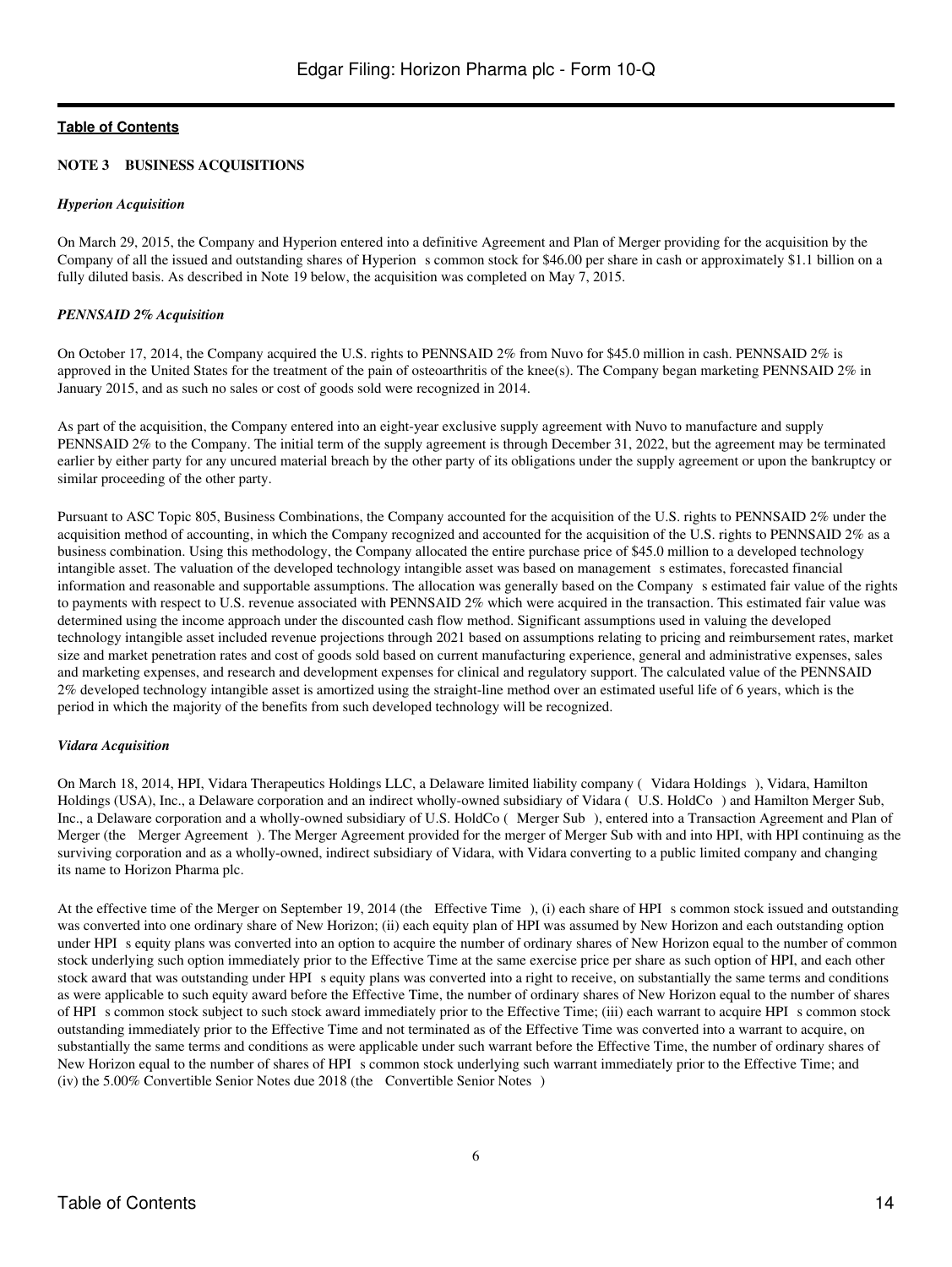of HPI remained outstanding and, pursuant to a supplemental indenture entered into effective as of the Effective Time, have become convertible into the same number of ordinary shares of New Horizon at the same conversion rate in effect immediately prior to the Effective Time. Vidara Holdings retained ownership of 31,350,000 ordinary shares of New Horizon at the Effective Time. Upon consummation of the Merger (the Closing), the security holders of HPI (excluding the holders of HPI s Convertible Senior Notes) owned approximately 74% of New Horizon and Vidara Holdings owned approximately 26% of New Horizon. At the Closing, New Horizon made a cash payment of \$210.9 million to Vidara Holdings and \$2.7 million to Citibank N.A. as escrow agent under an escrow agreement associated with the Merger.

The total consideration for the acquisition of Vidara was \$601.4 million representing the \$387.8 million market value of the 31,350,000 New Horizon ordinary shares that were held by prior Vidara shareholders immediately following the Closing plus the cash consideration of \$213.6 million. The value of the New Horizon ordinary shares of \$387.8 million is based on the September 18, 2014 closing stock price of HPI common stock of \$12.37, the last closing price prior to the Effective Time.

Pursuant to ASC Topic 805, *Business Combinations*, the Company accounted for the Merger as a reverse acquisition under the acquisition method of accounting, with HPI treated as the acquiring company for accounting purposes. Identifiable assets and liabilities of Vidara, including identifiable intangible assets, were recorded based on their estimated fair values as of the date of the closing of the Merger. The excess of the fair value of the net assets acquired over the value of consideration was recorded as a bargain purchase gain. The following table summarizes the preliminary fair values assigned to the assets acquired and the liabilities assumed by the Company pursuant to the Merger, along with the resulting bargain purchase gain (in thousands):

| <b>Allocation</b> |
|-------------------|
| \$34,401          |
| 11,838            |
| 15,422            |
| 195               |
| 138               |
| 289               |
| 2,907             |
| 8,100             |
| 66,000            |
| 560,000           |
| (1,781)           |
| (32,372)          |
| (33,600)          |
| (775)             |
| (7,170)           |
| (22, 171)         |
|                   |
| \$601,421         |
|                   |

The fair value of the developed technology, in-process research and development (IPR&D), customer relationships and contingent royalties, along with any associated deferred tax assets or liabilities, represent final valuations performed with assistance by an independent appraisal firm.

Inventories acquired included raw materials and finished goods. Fair value of finished goods has been determined based on the estimated selling price, net of selling costs and a margin on the selling costs. Fair value of raw materials has been estimated to equal the replacement cost. A step up in the value of inventory of \$14.2 million was recorded in connection with the Merger. As of March 31, 2015, there was no remaining step up inventory balance and in the first quarter of 2015 the Company recognized \$3.2 million of ACTIMMUNE inventory step up in the condensed consolidated statement of operations.

Other tangible assets and liabilities were valued at their respective carrying amounts as management believes that these amounts approximate their current fair values.

Identifiable intangible assets and liabilities acquired included developed technology, IPR&D and customer relationships. The fair value of intangible assets is based on management s estimates, forecasted financial information and reasonable and supportable assumptions. Estimated useful lives are based on the time periods during which the intangibles are expected to result in incremental cash flows.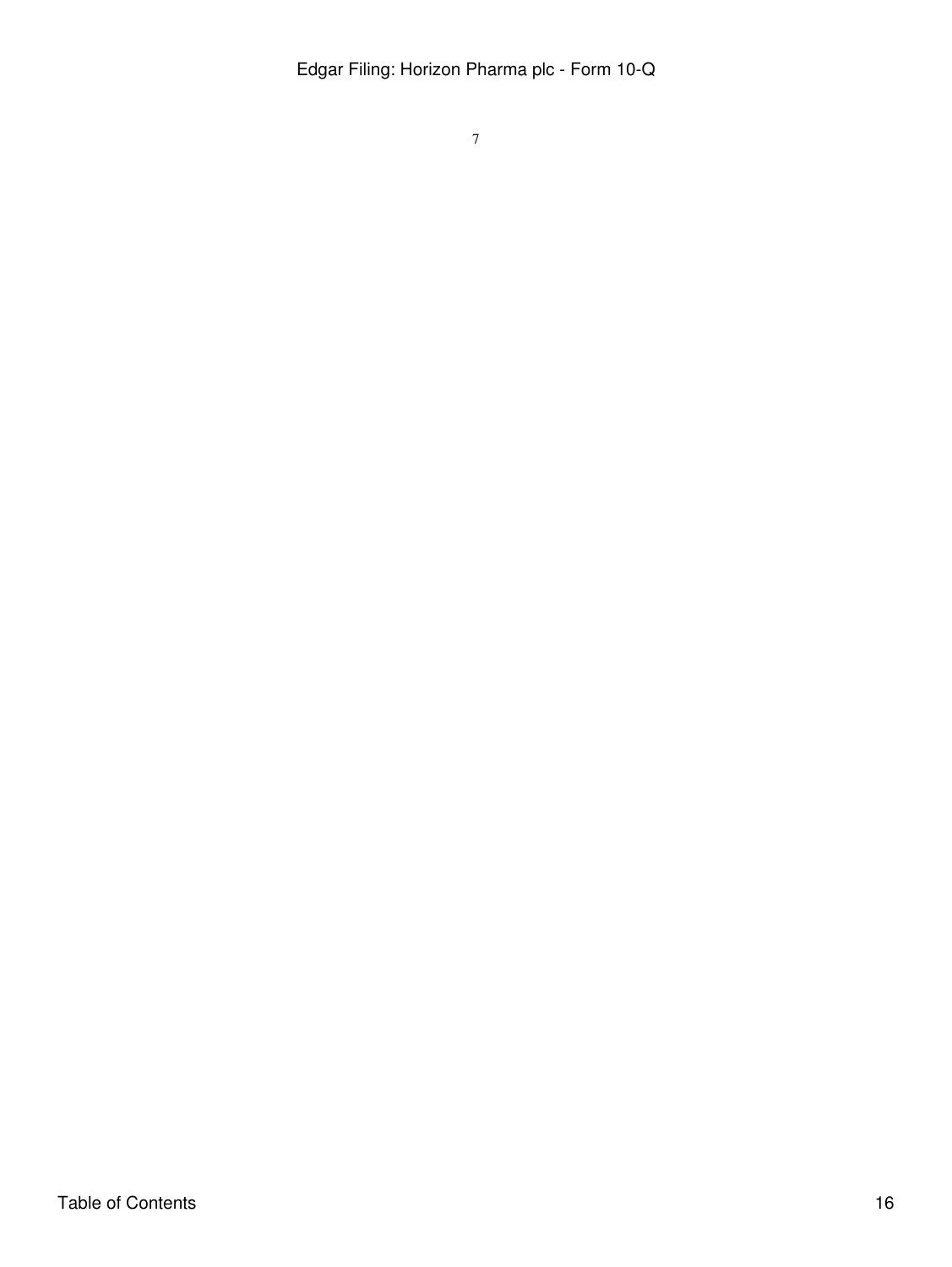Developed technology intangible assets reflect the estimated value of Vidara s rights to the marketed ACTIMMUNE product as of the acquisition date. The fair value of developed technology was determined using an income approach. The income approach explicitly recognizes that the fair value of an asset is premised upon the expected receipt of future economic benefits such as earnings and cash inflows based on sales projections and estimated direct costs for ACTIMMUNE. Indications of value are developed by discounting these benefits to their present value at a discount rate of 15% that reflects the return requirements of the market. The fair value of developed technology was recorded as an intangible asset as of the acquisition date and subsequently amortized over an estimated remaining life of 13 years.

IPR&D is related to one research and development project for the application of ACTIMMUNE in the treatment of Friedreichs ataxia (FA), that was incomplete at the time of the Merger. IPR&D is considered separable from the business as the project could be sold to a third party. The fair value of IPR&D was determined using an income approach. The income approach explicitly recognizes that the fair value of an asset is premised upon the expected receipt of future economic benefits such as earnings and cash inflows based on sales projections and estimated direct costs. Indications of value are developed by discounting these benefits to their present value at a discount rate of 33% that reflects the return requirements of the market. The fair value of the IPR&D was recorded as an indefinite-lived intangible asset and will be tested for impairment until completion or abandonment of research and development efforts associated with the project. In February 2015, the Company submitted an investigational new drug application for a Phase 3 study that will evaluate ACTIMMUNE in the treatment of FA and in April 2015, the U.S. Food and Drug Administration (FDA) granted Fast Track designation for ACTIMMUNE. The Company plans to begin the Phase 3 study in the second quarter of 2015 in collaboration with the Friedreich s Ataxia Research Alliance and the investigators and clinics of Friedreich s Ataxia Research Alliance s Collaborative Clinical Research Network in FA.

Customer relationships intangible assets reflect the estimated value of Vidara s customer base for ACTIMMUNE. Vidara s customers as of the acquisition date were predominantly a small group of retail pharmacies with demand for ACTIMMUNE. As such, a significant portion of revenue growth is expected to be generated from existing customers as of the acquisition date. Management assessed the historical customer trends to identify the anticipated attrition. The fair value of customer relationships was recorded as an intangible asset as of the acquisition date and subsequently amortized over an estimated remaining life of 10 years.

The Company has assigned a fair value to a contingent liability for royalties potentially payable under previously existing royalty and licensing agreements related to ACTIMMUNE. The royalties are payable under the terms of the license agreement with Genentech Inc. (Genentech), which was the original developer of ACTIMMUNE and under the terms of its agreement with Connetics Corporation (which was the predecessor parent company to InterMune and is now part of GlaxoSmithKline). See Note 13 for details of the percentages payable under both license agreements. The initial fair value of this liability of \$33.6 million was determined using a discounted cash flow analysis incorporating the estimated future cash flows of royalty payments resulting from future sales. The discount rates used were the same as for the fair value of the intangible assets. The estimated liability for royalties will be increased over time to reflect the change in its present value and accretion expense will be recorded as part of cost of goods sold. The estimated liability will be periodically assessed based on events and circumstances and any change will be recorded in New Horizon s condensed consolidated statement of operations. During the fourth quarter of 2014, as the result of a price increase for ACTIMMUNE approved to take effect on January 1, 2015, the Company reassessed the value of the estimated royalty liability and recorded a charge of \$1.3 million to cost of goods sold to increase the carrying value of the contingent royalties to reflect the updated estimates.

Deferred tax assets and liabilities arise from acquisition accounting where book values of certain assets and liabilities differ from their tax bases. Deferred tax assets and liabilities are recorded at the currently enacted rates which will be in effect at the time when the temporary differences are expected to reverse in the country where the underlying assets and liabilities are located (United States or Bermuda). Customer relationships intangible assets are located in the United States where a U.S. tax rate of 39% is being utilized and a deferred tax liability is recorded. Developed technology and IPR&D assets are located in Bermuda which does not levy corporate income taxes; accordingly, no deferred tax liabilities were recorded related to these intangible assets.

The excess of the estimated fair values of net assets acquired over the acquisition consideration paid has been recorded as a bargain purchase gain in the condensed consolidated statement of comprehensive income. As previously stated, the total consideration included a fixed number of New Horizon ordinary shares. The bargain purchase gain of \$22.2 million was primarily the result of the decrease in the market value of our ordinary shares from the time that the Merger Agreement was signed to the Effective Time of the Merger.

#### *Pro Forma Information*

The following table represents the condensed consolidated financial information for the Company on a pro forma basis, assuming that the Merger occurred as of January 1, 2014. The historical financial information has been adjusted to give effect to pro forma items that are directly attributable to the Merger and are expected to have a continuing impact on the consolidated results. These items include, among others, adjustments to record the amortization of definite-lived intangible assets, interest expense, debt discount and deferred financing costs associated with the debt in connection with the acquisitions. Additionally, the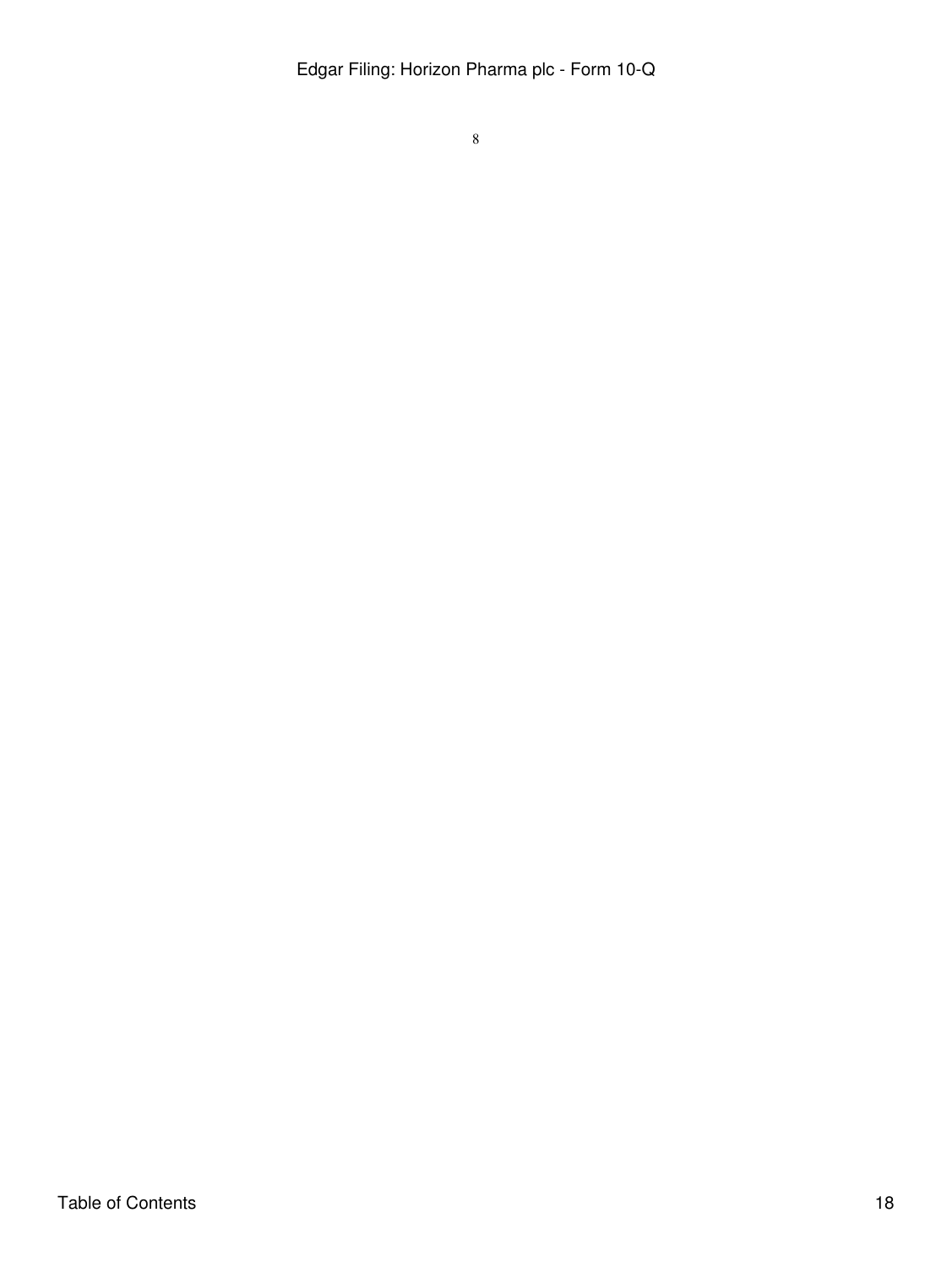following table sets forth unaudited financial information and has been compiled from historical financial statements and other information, but is not necessarily indicative of the results that actually would have been achieved had the transactions occurred on the dates indicated or that may be achieved in the future (in thousands, except per share data):

|                                            |           | For the Three Months Ended March 31, 2014 |             |  |  |
|--------------------------------------------|-----------|-------------------------------------------|-------------|--|--|
|                                            |           | Pro-forma                                 |             |  |  |
|                                            | As        | adjustments                               | Pro-forma   |  |  |
|                                            | reported  | (Unaudited)                               | (Unaudited) |  |  |
| Net sales                                  | 51,926    | 17.352                                    | 69.278      |  |  |
| Net loss                                   | (206.250) | (4.374)                                   | (210,624)   |  |  |
| Loss per ordinary share: Basic and diluted | (3.07)    | 0.93                                      | (2.14)      |  |  |

The pro forma information excludes the PENNSAID 2% acquisition as it was impracticable to include because it would require significant estimates of third-party sales amounts. In addition, prior to the Company s acquisition of PENNSAID 2%, PENNSAID 2% did not have a significant amount of sales because it was not on the market until 2014.

#### **NOTE 4 INVENTORIES**

Inventories are stated at the lower of cost or market value. Inventories consist of raw materials, work-in-process and finished goods. The Company has entered into manufacturing and supply agreements for the manufacture or purchase of raw materials and production supplies. The Company s inventories include the direct purchase cost of materials and supplies and manufacturing overhead costs.

The components of inventories as of March 31, 2015 and December 31, 2014 consisted of the following (in thousands):

|                  | March 31,<br>2015 | December 31,<br>2014 |
|------------------|-------------------|----------------------|
| Raw materials    | 1,188<br>S        | 1,184                |
| Work-in-process  | 91                | 389                  |
| Finished goods   | 12,307            | 15,292               |
|                  |                   |                      |
| Inventories, net | \$13,586          | 16,865               |

Finished goods at December 31, 2014 included \$3.2 million of stepped up ACTIMMUNE inventory which was fully amortized in January 2015.

#### **NOTE 5 PREPAID EXPENSES AND OTHER CURRENT ASSETS**

Prepaid expenses and other current assets as of March 31, 2015 and December 31, 2014 consisted of the following (in thousands):

|                                           | March 31,<br>2015 | December 31,<br>2014 |        |
|-------------------------------------------|-------------------|----------------------|--------|
| Prepaid co-pay expenses                   | \$42,070          |                      | 6,718  |
| Product samples inventory                 | 2,892             |                      | 4,014  |
| Prepaid software license fees             | 1,160             |                      | 1,128  |
| Other prepaid expenses                    | 2.555             |                      | 2,510  |
| Prepaid expenses and other current assets | \$48,677          |                      | 14.370 |

Prepaid co-pay expenses represent advance payments to the administrators of the co-pay programs. The increase in the prepaid co-pay expenses as of March 31, 2015 was attributable to the significant increase in the co-pay program as a result of the expansion of the Companys Prescriptions-Made-Easy (PME) specialty pharmacy program in the first quarter of 2015. The PME program enables eligible patients enhanced

#### Table of Contents 19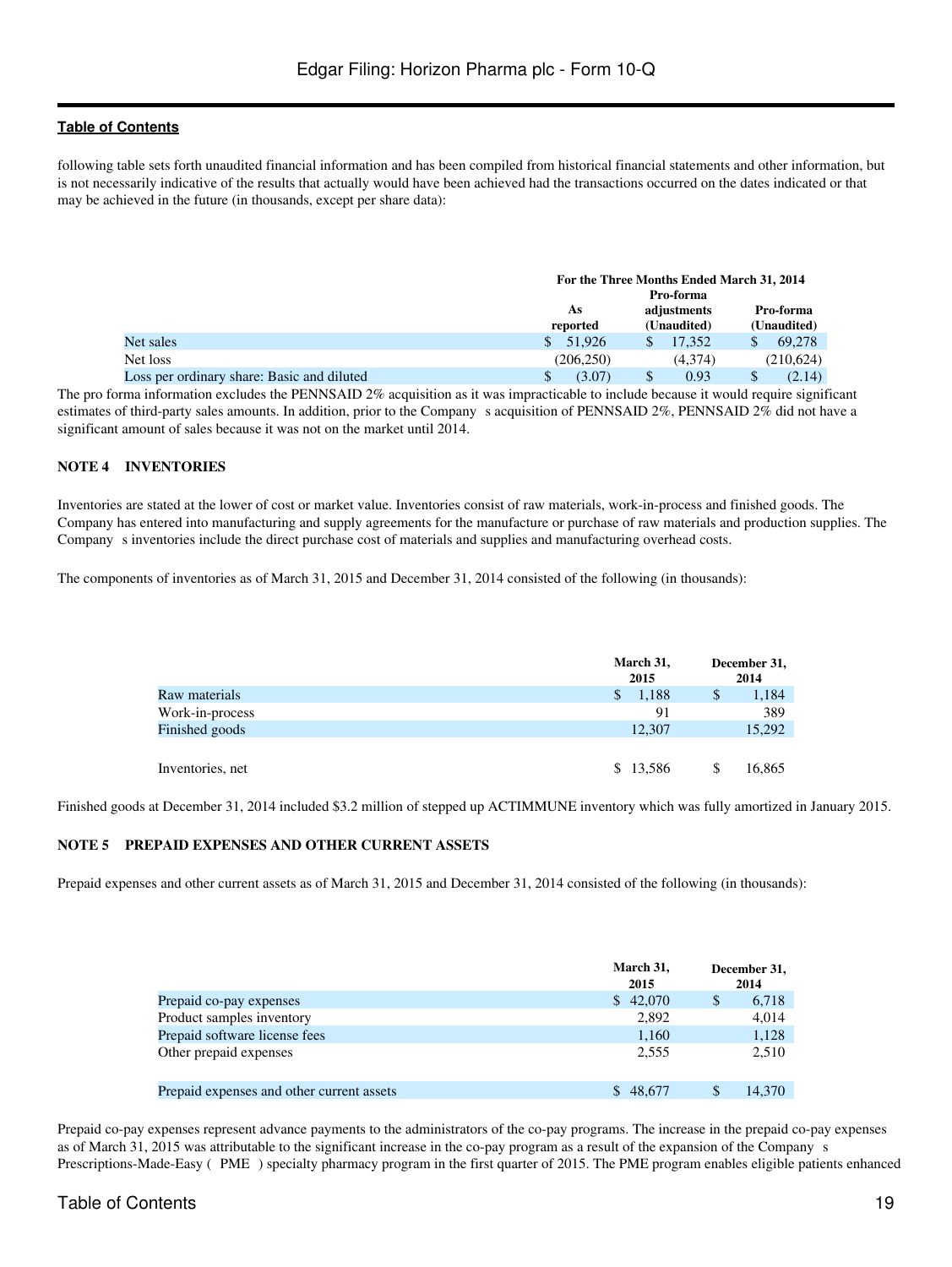access to the Company s products by providing assistance to reduce such patients out of pocket costs for prescriptions filled via a participating pharmacy.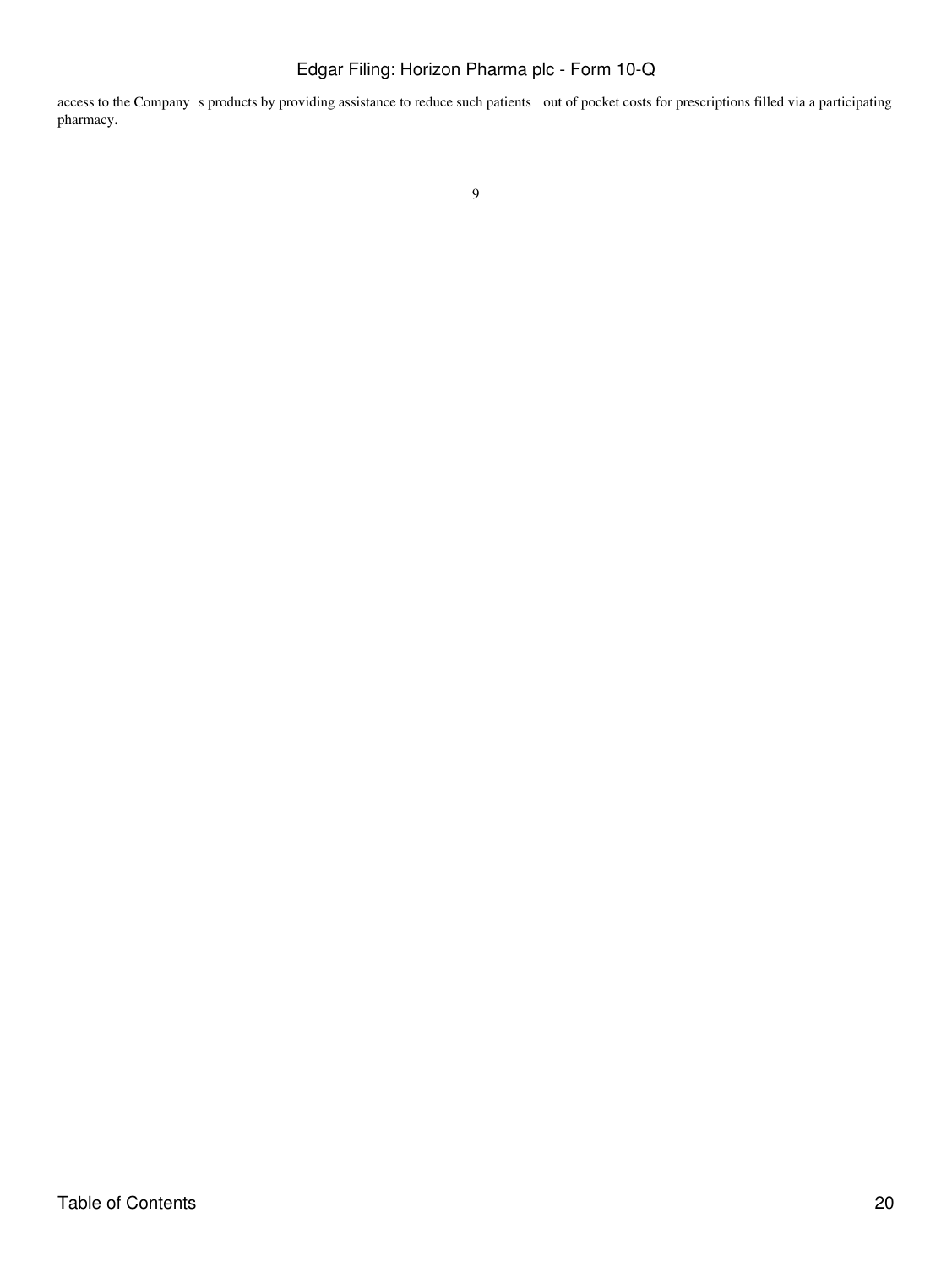#### **NOTE 6 PROPERTY AND EQUIPMENT**

Property and equipment as of March 31, 2015 and December 31, 2014 consisted of the following (in thousands):

|                               | March 31,<br>2015 | December 31,<br>2014   |
|-------------------------------|-------------------|------------------------|
| Machinery and equipment       | \$<br>3,220       | $\mathbb{S}$<br>3,288  |
| Furniture and fixtures        | 611               | 576                    |
| Computer equipment            | 2,662             | 2,040                  |
| Software                      | 1,410             | 1,481                  |
| Trade show equipment          | 392               | 392                    |
| Leasehold improvements        | 4,699             | 3,412                  |
|                               | 12.994            | 11,189                 |
| Less-accumulated depreciation | (4,121)           | (3,948)                |
| Property and equipment, net   | \$<br>8.873       | <sup>\$</sup><br>7.241 |

Depreciation expense for the three months ended March 31, 2015 and 2014 was \$0.7 million and \$0.4 million, respectively.

#### **NOTE 7 INTANGIBLE ASSETS**

The Company s intangible assets consist of developed technology related to the Company s approved products, ACTIMMUNE, PENNSAID 2%, RAYOS and VIMOVO in the United States, and LODOTRA in Europe.

On September 19, 2014, in connection with the Merger, the Company capitalized \$560.0 million of developed technology, \$66.0 million of IPR&D and \$8.1 million of customer relationships related to ACTIMMUNE.

On October 17, 2014, in connection with the Company s acquisition of the U.S. rights to PENNSAID 2%, the Company capitalized \$45.0 million for the U.S. developed technology rights of PENNSAID 2%.

The Company tests its intangible assets for impairment when events or circumstances may indicate that the carrying value of these assets exceeds their fair value. The Company does not believe there have been any circumstances or events that would indicate that the carrying value of any of its intangible assets has been impaired at March 31, 2015 or December 31, 2014.

As of March 31, 2015 and December 31, 2014, amortizable intangible assets consisted of the following (in thousands):

|                                                | Cost<br><b>Basis</b> | March 31, 2015<br>Accumulated<br>Amortization | Currency<br><b>Translation</b> | <b>Net Book</b><br>Value | Cost<br><b>Basis</b> | December 31, 2014<br>Accumulated<br>Amortization | Currency<br><b>Translation</b> | <b>Net Book</b><br>Value |
|------------------------------------------------|----------------------|-----------------------------------------------|--------------------------------|--------------------------|----------------------|--------------------------------------------------|--------------------------------|--------------------------|
| Developed technology<br>Customer relationships | \$748,294<br>8.100   | (68, 811)<br>(432)                            |                                | \$679,483<br>7.668       | \$757.484<br>8.100   | \$<br>(51, 331)<br>(230)                         | (9,190)                        | \$696,963<br>7,870       |
| Total amortizable intangible<br>assets         | \$756,394            | (69.243)                                      |                                | \$687,151                | \$765,584            | (51.561)                                         | (9.190)                        | \$704,833                |

Amortization expense for the three months ended March 31, 2015 and 2014 was \$17.7 million and \$5.0 million, respectively. IPR&D is not amortized until successful completion of the project. As of March 31, 2015, estimated future amortization expense was as follows (in thousands):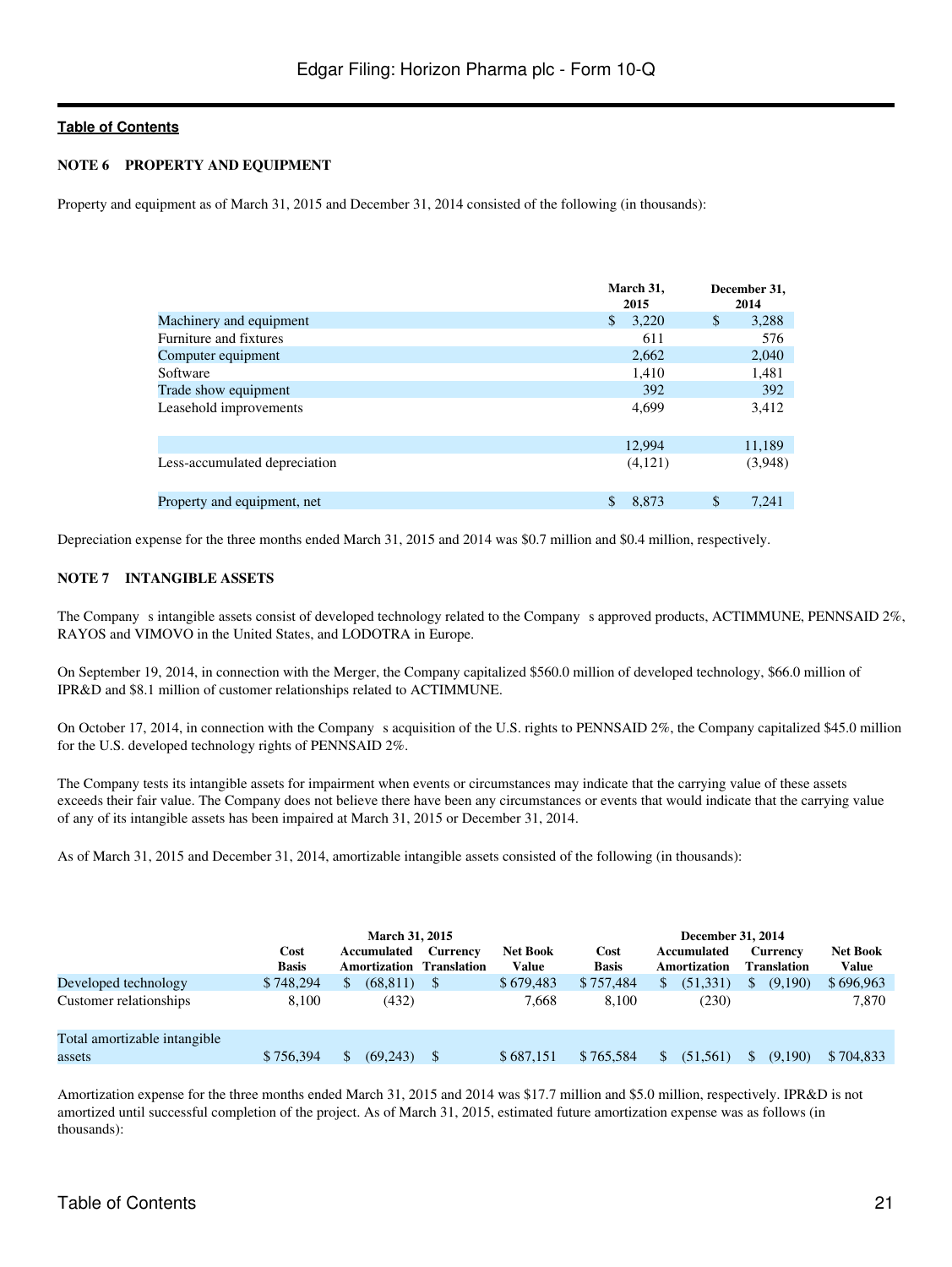| 2015 (April to December) | \$53,043  |
|--------------------------|-----------|
| 2016                     | 70,724    |
| 2017                     | 70,724    |
| 2018                     | 70,724    |
| 2019 and thereafter      | 421,936   |
|                          |           |
| Total                    | \$687,151 |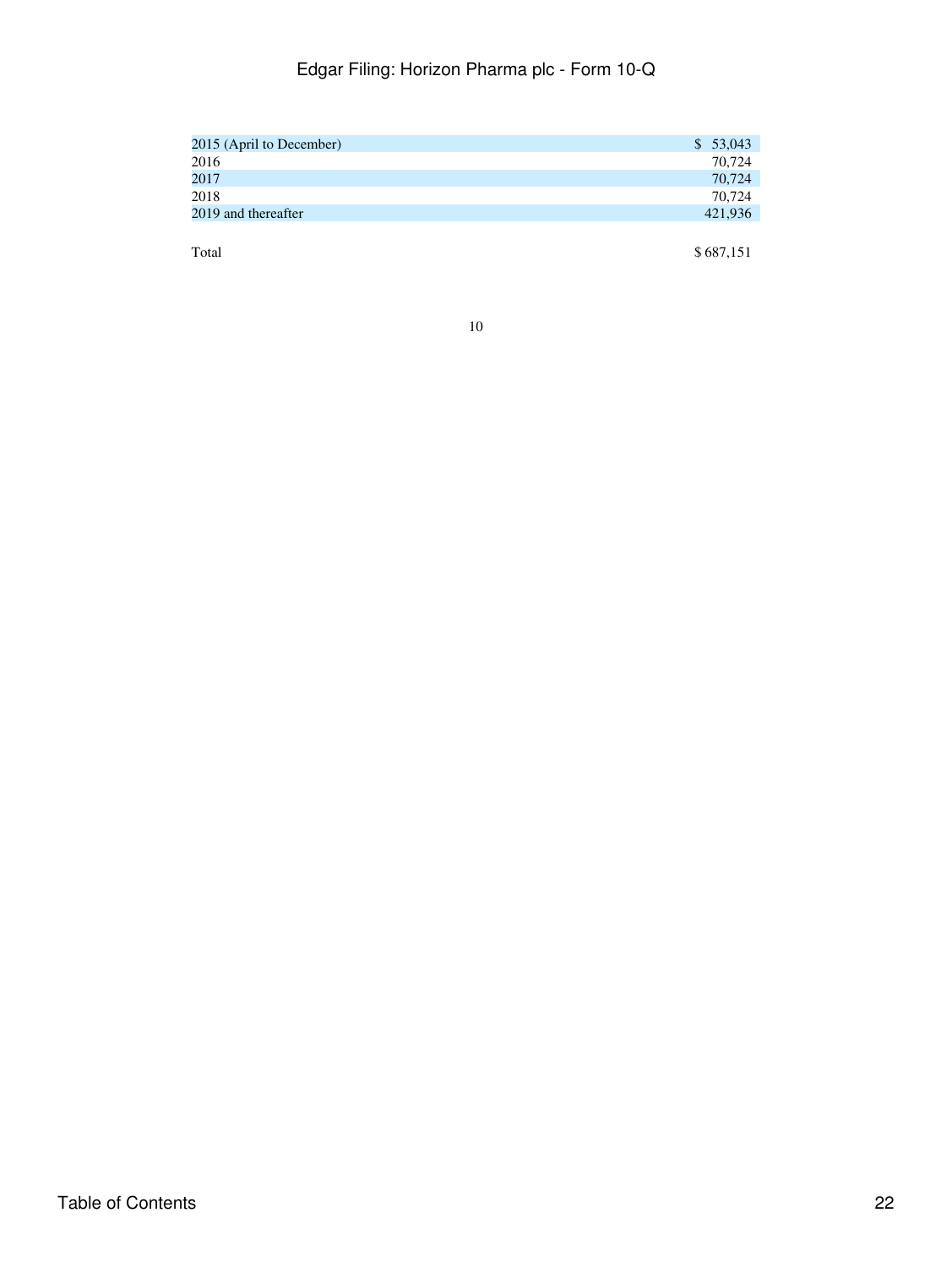#### **NOTE 8 OTHER ASSETS**

Other assets as of March 31, 2015 and December 31, 2014 consisted of the following (in thousands):

|                          | March 31,<br>2015 | December 31,<br>2014 |
|--------------------------|-------------------|----------------------|
| Deferred financing costs | \$10,524          | 11,491               |
| Other                    | 62                | 73                   |
| Other assets             | \$10,586          | 11,564               |

#### **NOTE 9 ACCRUED TRADE DISCOUNTS AND REBATES**

Accrued trade discounts and rebates as of March 31, 2015 and December 31, 2014 consisted of the following (in thousands):

|                                     | March 31,<br>2015 | December 31,<br>2014 |
|-------------------------------------|-------------------|----------------------|
| Contractual allowances              | \$ 56,447         | 55,678               |
| Government rebates and chargebacks  | 21,779            | 20.437               |
| Accrued trade discounts and rebates | \$ 78,226         | 76.115               |

Contractual allowances include co-pay assistance, product sales discount and allowances, product launch discounts, customer rebates, distribution service fees, sales returns and prompt pay discounts.

The following table summarizes the Company s customer-related accruals and allowances as of March 31, 2015 and December 31, 2014 (in thousands):

|                                                                   | <b>Contractual</b><br><b>Allowances</b> | Government<br><b>Rebates and</b><br><b>Chargebacks</b> | Total       |
|-------------------------------------------------------------------|-----------------------------------------|--------------------------------------------------------|-------------|
| Balance at December 31, $2014^{(1)}$                              | 60.899<br>S                             | 20.437<br>\$                                           | 81,336<br>S |
| Current provisions relating to sales in the first quarter of 2015 | 157.319                                 | 21.463                                                 | 178,782     |
| Payments relating to sales in the first quarter of 2015           | (103, 720)                              | (4,357)                                                | (108,077)   |
| Payments relating to sales in prior years                         | (55,240)                                | (15,764)                                               | (71,004)    |
| Balance at March 31, $2015^{(2)}$                                 | 59.258                                  | 21.779<br>\$.                                          | 81,037      |

(1) Balance includes \$5,221 of unpaid contractual allowance invoices recorded in accounts payable.

(2) Balance includes \$2,811 of unpaid contractual allowance invoices recorded in accounts payable.

#### **NOTE 10 ACCRUED EXPENSES**

Accrued expenses as of March 31, 2015 and December 31, 2014 consisted of the following (in thousands):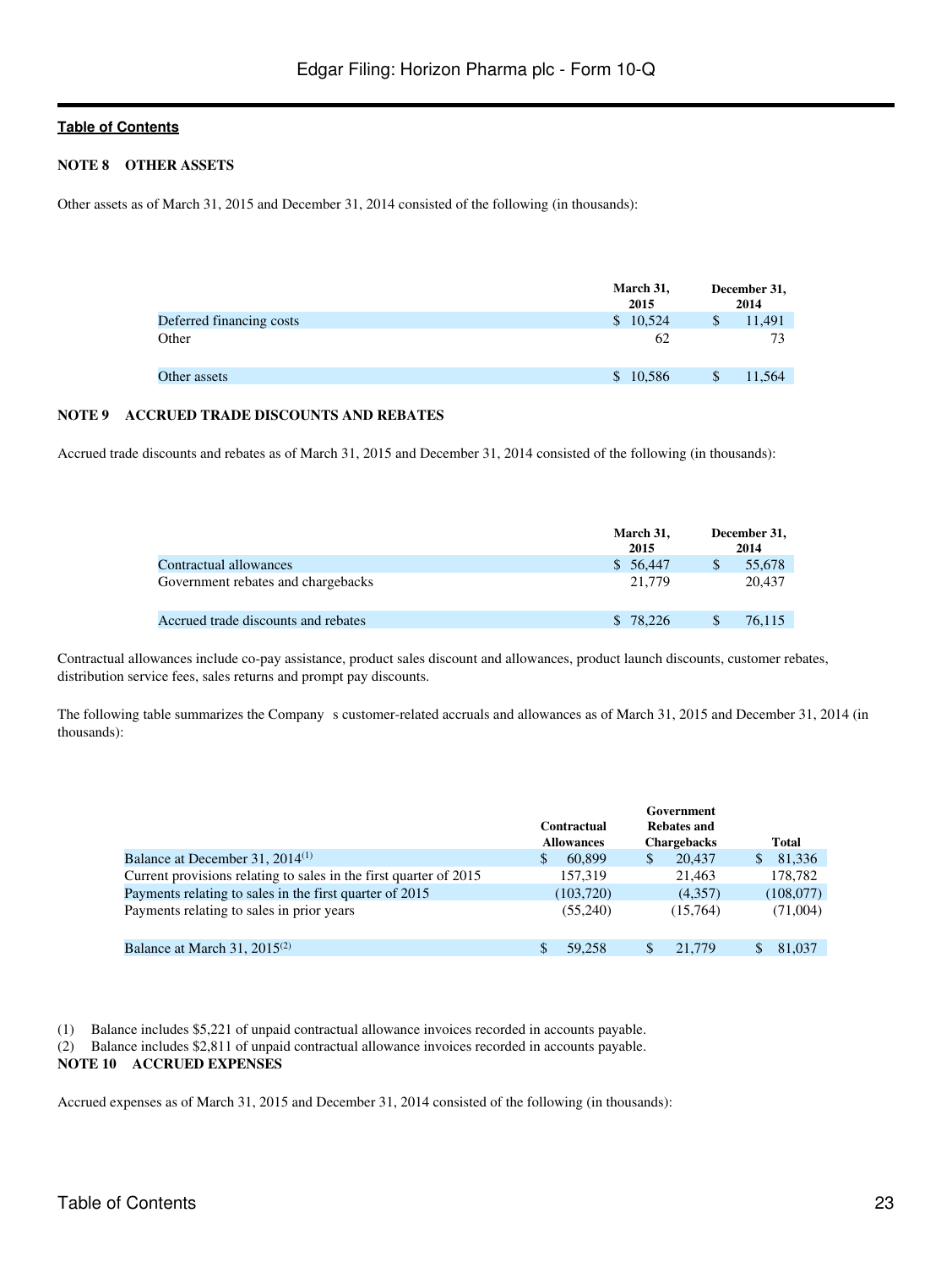|                              | March 31,<br>2015 | December 31,<br>2014 |
|------------------------------|-------------------|----------------------|
| Payroll related expenses     | \$17,909          | \$<br>20,933         |
| Accrued excise tax           | 11,243            | 11,243               |
| Consulting services          | 5,976             | 4,421                |
| Sales and marketing expenses | 3,008             | 2,343                |
| Deferred rent                | 1,185             | 1,026                |
| Accrued interest             | 1,774             | 1,260                |
| Accrued income taxes         | 764               | 1,400                |
| Accrued other                | 4,266             | 3,999                |
| Accrued expenses             | \$46,125          | \$<br>46,625         |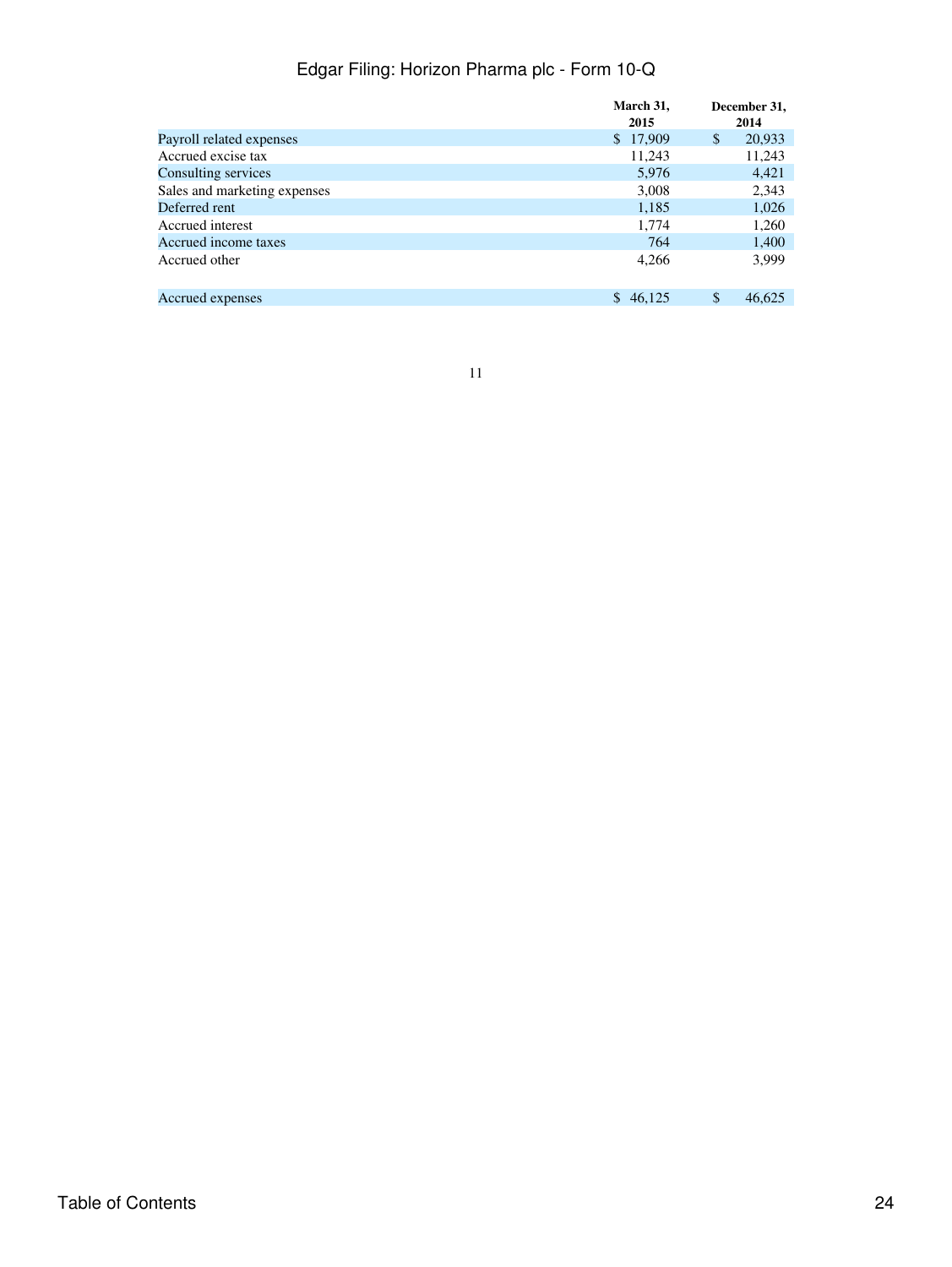In connection with the Merger, any individual who is or was an executive officer or director of HPI or New Horizon and subject to the reporting requirements of Section 16(a) of the Securities Exchange Act of 1934, as amended, at any time during the period commencing six months before and ending six months after the closing of the Merger (Covered Individual) is subject to an excise tax (15% in 2014) under Section 4985 of the Internal Revenue Code of 1986, as amended, on the value of certain stock compensation held at any time during the same period by the Covered Individual. The New Horizon board of directors concluded that the Company would provide the Covered Individuals with a payment with respect to the excise tax, so that, on a net after-tax basis, they would be in the same position as if no such excise tax had applied to them. The Company estimated a liability of \$11.2 million for the payments due to those who were Covered Individuals. This amount was recorded by the Company as general and administrative expense on the condensed consolidated statements of comprehensive loss in 2014 and was included in accrued expenses on the condensed consolidated balance sheet as of March 31, 2015 and December 31, 2014. These payments were made to the Covered Individuals in April 2015 with no significant differences against the estimated liability.

#### **NOTE 11 ACCRUED ROYALTIES**

Changes in the liability for royalties during the three months ended March 31, 2015 consisted of the following (in thousands):

| Balance as of December 31, 2014   | \$74,212 |
|-----------------------------------|----------|
| Royalty payments                  | (6,203)  |
| Accretion expense                 | 3,044    |
|                                   |          |
| Balance as of March 31, 2015      | 71,053   |
| Less: Current portion             | 25,781   |
|                                   |          |
| Accrued royalties, net of current | \$45,272 |

#### **NOTE 12 FAIR VALUE MEASUREMENTS**

The following tables set forth the Company s financial instruments that are measured at fair value on a recurring basis within the fair value hierarchy. Assets and liabilities measured at fair value are classified in their entirety based on the lowest level of input that is significant to the fair value measurement. The Company s assessment of the significance of a particular input to the fair value measurement in its entirety requires management to make judgments and consider factors specific to the asset or liability. The following describes three levels of inputs that may be used to measure fair value:

*Level 1* Observable inputs such as quoted prices in active markets for identical assets or liabilities.

*Level 2* Observable inputs other than Level 1 prices such as quoted prices for similar assets or liabilities, quoted prices in markets that are not active, or other inputs that are observable or can be corroborated by observable market data for substantially the full term of the assets or liabilities.

*Level 3* Unobservable inputs that are supported by little or no market activity and that are significant to the fair value of the assets or liabilities.

The Company utilizes the market approach to measure fair value for its money market funds. The market approach uses prices and other relevant information generated by market transactions involving identical or comparable assets or liabilities.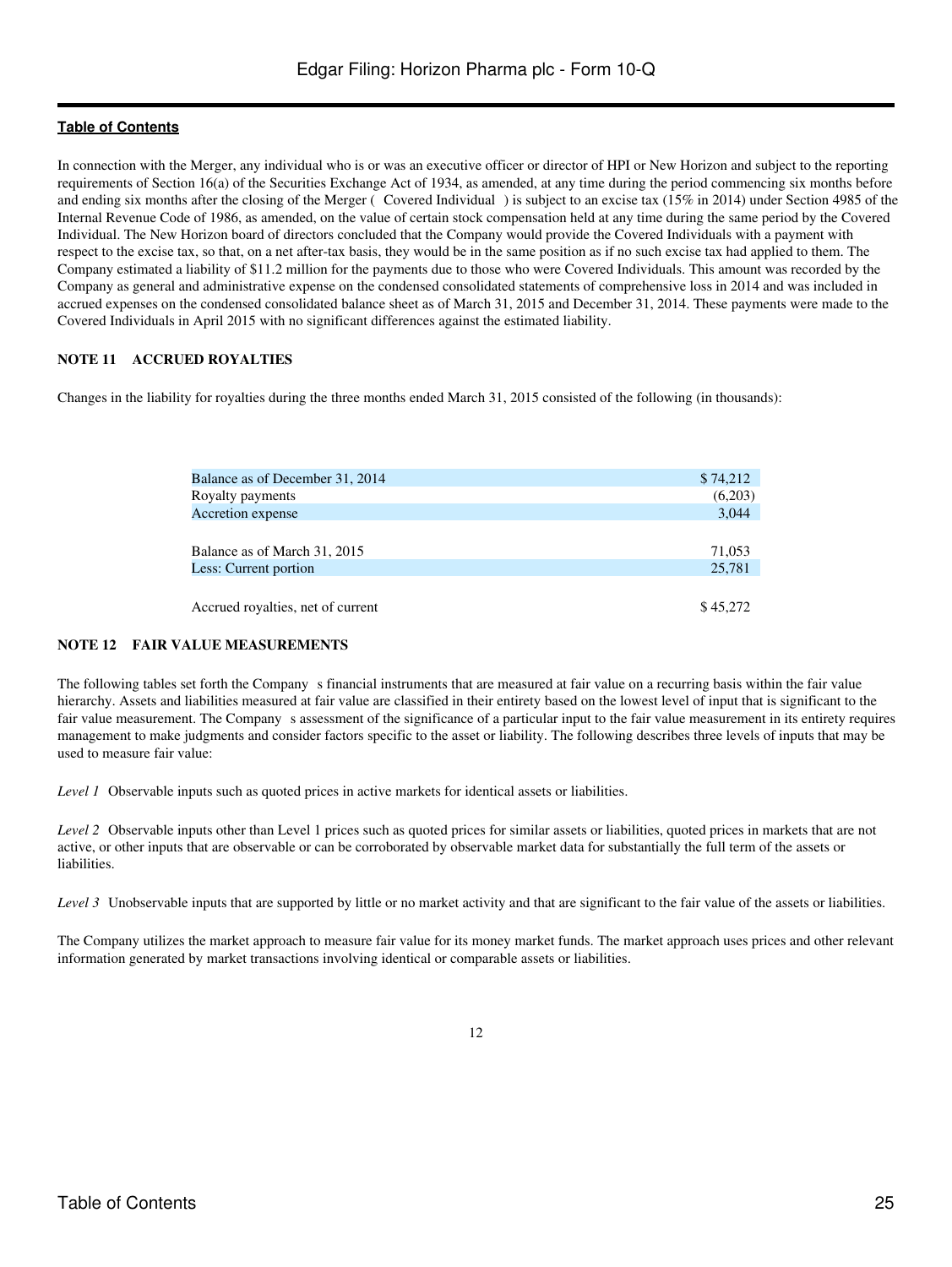#### *Assets and liabilities measured at fair value on a recurring basis*

The following table sets forth the Company s financial assets and liabilities at fair value on a recurring basis as of March 31, 2015 and December 31, 2014 (in thousands):

|                            |           | <b>March 31, 2015</b><br>Level<br>Level |                                     |              |
|----------------------------|-----------|-----------------------------------------|-------------------------------------|--------------|
|                            | Level 1   | $\overline{2}$                          | 3                                   | <b>Total</b> |
| Assets:                    |           |                                         |                                     |              |
| Money market funds         | \$41,578  | \$                                      | \$                                  | \$41,578     |
| Total assets at fair value | \$41,578  | $\mathcal{S}$                           | $\$$                                | \$41,578     |
|                            | Level 1   | Level 2                                 | <b>December 31, 2014</b><br>Level 3 | <b>Total</b> |
| Assets:                    |           |                                         |                                     |              |
| Money market funds         | \$111,581 | \$                                      | \$                                  | \$111,581    |
| Total assets at fair value | \$111,581 | $\mathcal{S}$                           | $\mathbb{S}$                        | \$111,581    |

In accordance with the pronouncement guidance in ASC 815 *Derivatives and Hedging*, the conversion option included within the Convertible Senior Notes was deemed to include an embedded derivative, which required the Company to bifurcate and separately account for the embedded derivative as a separate liability on its condensed consolidated balance sheets. The estimated fair value was derived utilizing the binomial lattice approach for the valuation of convertible instruments. Assumptions used in the calculation included, among others, determining the appropriate credit spread using benchmarking analysis and solving for the implied credit spread, calculating the fair value of the stock component using a discounted risk free rate and borrowing cost and calculating the fair value of the note component using a discounted credit adjusted discount rate. Based on the assumptions used to determine the fair value of the derivative liability associated with the Convertible Senior Notes, the Company concluded that these inputs were Level 3 inputs.

At March 31, 2014, the Company conducted a fair value assessment to reflect the market value adjustments for the embedded derivative due to the increase in HPI s common stock value and for changes in the fair value assumptions. During the three months ended March 31, 2014, the Company recorded a \$204.0 million loss in its results of operations to properly reflect the fair value of the embedded derivative of \$313.4 million.

The following table presents the assumptions used by the Company to determine the fair value of the conversion option embedded in the Convertible Senior Notes as of March 31, 2014:

|                                       | March 31,<br>2014 |
|---------------------------------------|-------------------|
| Stock price                           | S<br>15.12        |
| Risk free rate                        | 1.59%             |
| Borrowing cost                        | $3.50\%$          |
| Weights                               | Equal weight      |
| Credit spread (in basis points)       | 1,100             |
| Volatility                            | 40.00%            |
| Initial conversion price              | \$<br>5.36        |
| Remaining time to maturity (in years) | 4.4               |

On June 27, 2014, the Company s shareholders approved the issuance of the Company s ordinary shares in excess of 13,164,951 shares upon conversion of the Convertible Senior Notes. As such, on the date of approval, the derivative liability was re-measured to a final fair value and the entire fair value of the derivative liability of \$324.4 million was reclassified to additional paid-in capital.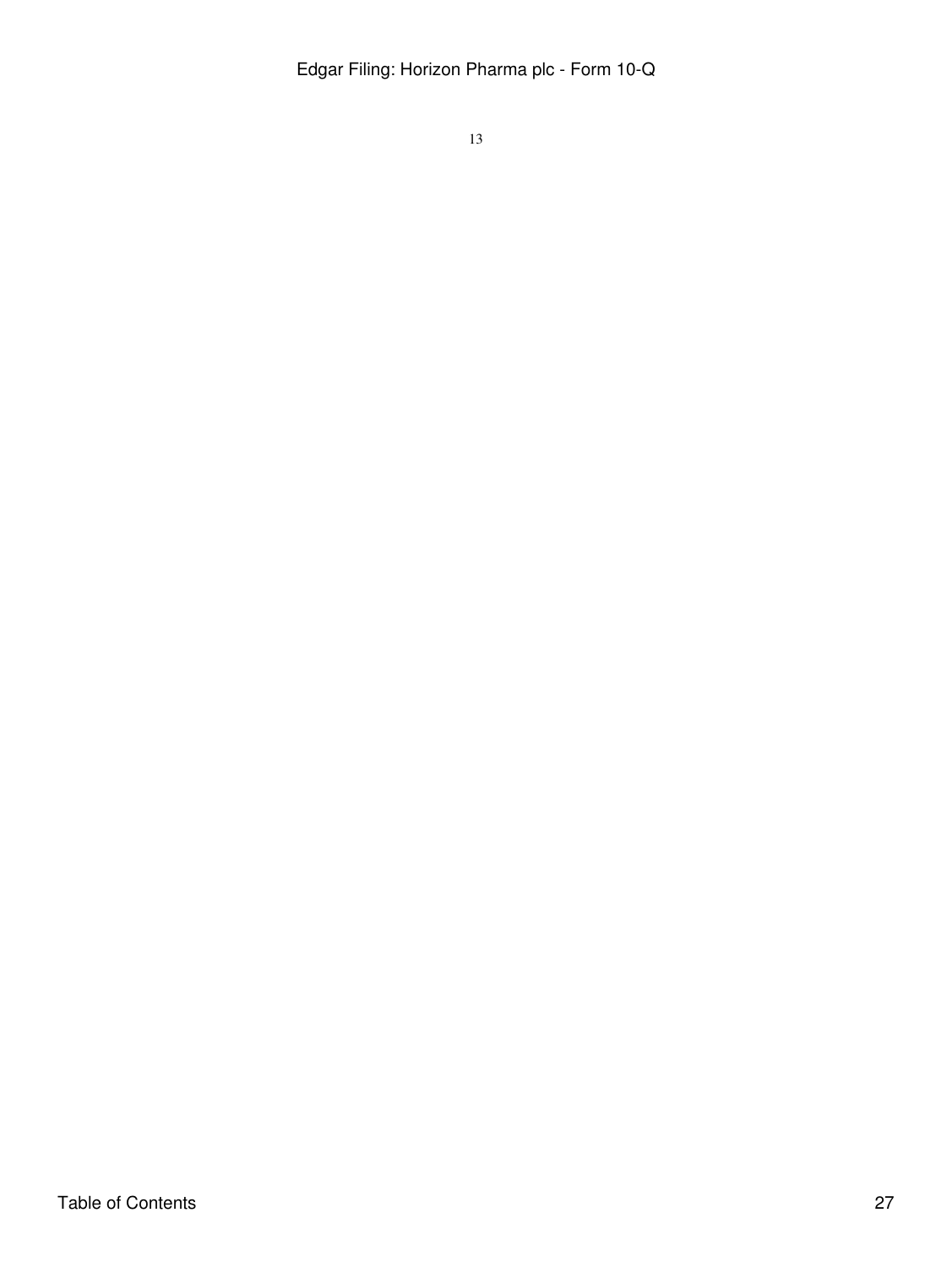#### **NOTE 13 COMMITMENTS AND CONTINGENCIES**

#### *Lease Obligations*

The Company occupies approximately 10,300 square feet of office space in its headquarters in Dublin, Ireland under a lease that expires on November 4, 2029. The Company also occupies approximately 50,500 square feet of office space in Deerfield, Illinois under lease agreements that expire on June 30, 2018, approximately 6,600 square feet of office space in Mannheim, Germany under a lease that expires on December 31, 2016, approximately 3,500 square feet of office space in Reinach, Switzerland under a lease that expires on May 31, 2020 and approximately 6,200 square feet of office space in Roswell, Georgia under a lease that expires on October 31, 2018.

#### *Purchase Commitments*

In August 2007, the Company entered into a manufacturing and supply agreement with Jagotec AG (Jagotec). Under the agreement, Jagotec or its affiliates are required to manufacture and supply RAYOS/LODOTRA exclusively to the Company in bulk. The Company committed to a minimum purchase of RAYOS/LODOTRA tablets from Jagotec for five years from the date of first launch of RAYOS/LODOTRA in a major country, as defined in the agreement, which was in April 2009. Thereafter, the agreement automatically renews on a yearly basis until either party provides two years advance written notice of termination. In April 2014, the agreement automatically renewed, and, therefore, the earliest the agreement can expire according to this advance notice procedure is April 15, 2017 and the minimum purchase commitment is in force until April 2017. At March 31, 2015, the minimum purchase commitment based on tablet pricing in effect under the agreement was \$2.3 million through April 2017.

In May 2011, the Company entered into a manufacturing and supply agreement with sanofi-aventis U.S., and amended the agreement effective as of September 25, 2013. Pursuant to the agreement, as amended, sanofi-aventis U.S. is obligated to manufacture and supply DUEXIS to the Company in final, packaged form, and the Company is obligated to purchase DUEXIS exclusively from sanofi-aventis U.S. for the commercial requirements of DUEXIS in North America, South America and certain countries and territories in Europe, including the European Union member states and Scandinavia. At March 31, 2015, the Company had a binding purchase commitment to sanofi-aventis U.S. for DUEXIS of \$3.2 million, which is to be delivered through June 2015.

In July 2013, Vidara and Boehringer Ingelheim entered into an exclusive supply agreement, which the Company assumed as of result of the Merger. Under the agreement, Boehringer Ingelheim is required to manufacture and supply interferon gamma 1-b (ACTIMMUNE) to the Company. The Company is required to purchase minimum quantities of finished drug product per annum through July 2020. As of March 31, 2015, the minimum binding purchase commitment to Boehringer Ingelheim was \$18.6 million (converted using a Dollar-to-Euro rate of 1.07).

In November 2013, the Company entered into a long-term master manufacturing services and product agreement with Patheon Pharmaceuticals Inc. (Patheon) pursuant to which Patheon will manufacture VIMOVO for the Company through December 31, 2019. The Company agreed to purchase a specified percentage of VIMOVO requirements for the United States from Patheon. The Company must pay an agreed price for final, packaged VIMOVO supplied by Patheon as set forth in the Patheon manufacturing agreement, subject to adjustments, including certain unilateral adjustments by Patheon, such as annual adjustments for inflation and adjustments to account for certain increases in the cost of components of VIMOVO other than active materials. The Company will issue 12-month forecasts of the volume of VIMOVO that the Company expects to order. The first three months of the forecast will be considered binding firm orders. At March 31, 2015, the Company had a binding purchase commitment with Patheon for VIMOVO of \$2.4 million.

In October 2014, in connection with the acquisition of the U.S. rights to PENNSAID 2% from Nuvo, the Company and Nuvo, entered into an exclusive supply agreement. Under the supply agreement, Nuvo will manufacture and supply PENNSAID 2% to the Company. The initial term of our supply agreement is through December 31, 2022, but the agreement may be terminated earlier by either party for any uncured material breach by the other party of its obligations under the supply agreement or upon the bankruptcy or similar proceeding of the other party. At least 90 days prior to the first day of each calendar month during the term of the supply agreement, the Company will submit a binding written purchase order to Nuvo for PENNSAID 2% in minimum batch quantities. At March 31, 2015, the Company had a binding purchase commitment with Nuvo for PENNSAID 2% of \$7.6 million.

#### *Royalty Agreements*

In connection with the August 2004 development and license agreement with SkyePharma AG (SkyePharma) and Jagotec, a wholly-owned subsidiary of SkyePharma, regarding certain proprietary technology and know-how owned by SkyePharma, Jagotec is entitled to receive a single digit percentage royalty on net sales of RAYOS/LODOTRA and on any sub-licensing income, which includes any payments not calculated based on the net sales of RAYOS/LODOTRA, such as license fees, lump sum and milestone payments.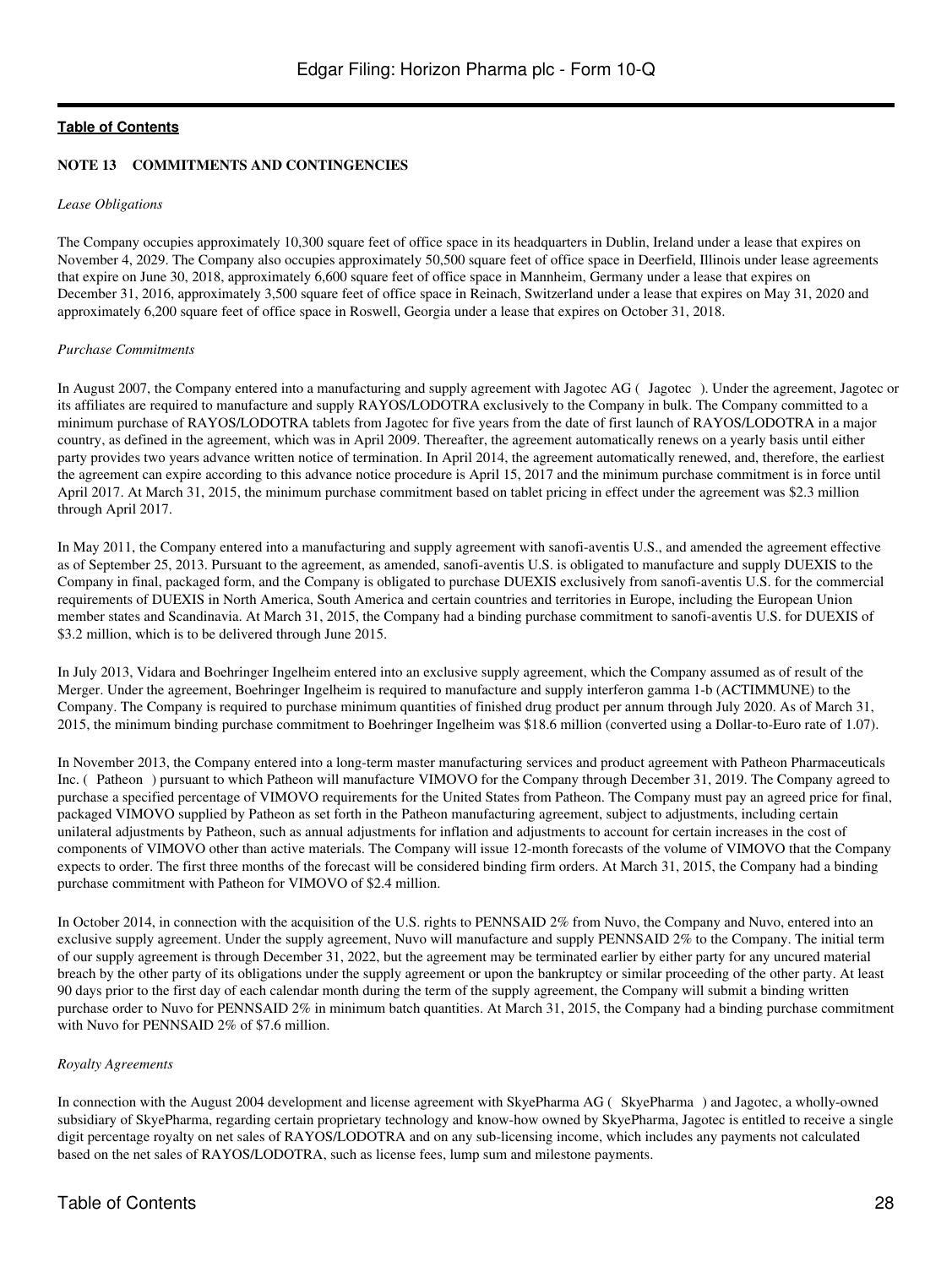Under the Pozen license agreement, the Company is required to pay Pozen a flat 10% royalty on net sales of VIMOVO and such other products sold by the Company, its affiliates or sublicensees during the royalty term, subject to minimum annual royalty obligations of \$7.5 million, which minimum royalty obligations will continue for each year during which one of Pozen s patents covers such products in the United States and there are no competing products in the United States. The royalty rate may be reduced to a mid-single digit royalty rate as a result of loss of market share to competing products. The Company s obligation to pay royalties to Pozen will expire upon the later of (a) expiration of the last-to-expire of certain patents covering such products in the United States, and (b) ten years after the first commercial sale of such products in the United States.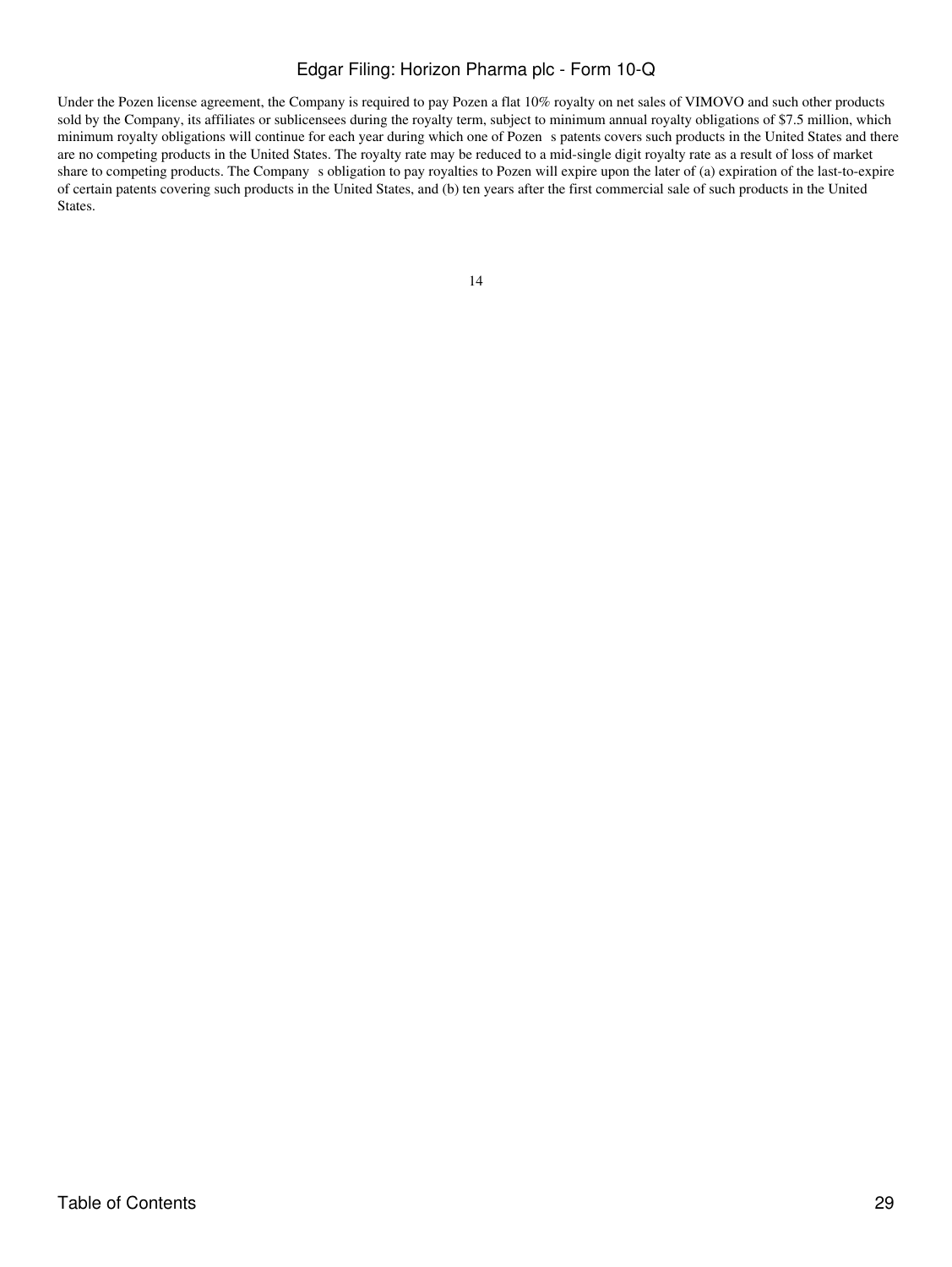Under the license agreement with Genentech, which was the original developer of ACTIMMUNE, the Company is or was obligated to pay royalties to Genentech on its net sales of ACTIMMUNE as follows:

Through November 25, 2014, a royalty of 45% of the first \$3.7 million in net sales achieved in a calendar year, and 10% on all additional net sales in that year;

For the period from November 26, 2014 through May 5, 2018, the royalty payments will be reduced to a 20%-30% range for the first tier in net sales and in the 1%-9% range for the second tier; and

From May 6, 2018 and for so long as the Company continues to commercially sell ACTIMMUNE, an annual royalty in the low single digits as a percentage of annual net sales.

Under the terms of the agreement with Connetics Corporation (which was the predecessor parent company to InterMune and is now part of GlaxoSmithKline) (Connectics), the Company is obligated to pay royalties to Connetics on the Company s net sales of ACTIMMUNE as follows:

0.25% of net sales of ACTIMMUNE, rising to 0.5% once cumulative net sales of ACTIMMUNE in the United States surpass \$1.0 billion; and in the event the Company develops and receive regulatory approval for ACTIMMUNE in the indication of scleroderma, the Company will be obligated to pay a royalty of 4% on all net sales of ACTIMMUNE recorded for use in that indication. The royalty obligations for VIMOVO and ACTIMMUNE are included in accrued royalties on the Companys condensed consolidated balance sheets.

Royalty expense recognized in cost of goods sold for the three months ended March 31, 2015 and 2014 was \$3.0 million and \$0.3 million, respectively.

#### *Excise Tax Gross Up*

In connection with the Merger, the New Horizon board of directors concluded that the Company would provide the Covered Individuals with a payment with respect to the excise tax on the value of certain stock compensation, so that, on a net after-tax basis, they would be in the same position as if no such excise tax had applied to them. The Company has estimated a liability of \$11.2 million for the payments due to those who were Covered Individuals. This amount was recorded by the Company as general and administrative expense on the condensed consolidated statements of comprehensive loss in 2014 and is included in accrued expenses on the condensed consolidated balance sheet as of March 31, 2015 and December 31, 2014. These payments were made to the Covered Individuals in April 2015 with no significant differences against the estimated liability.

#### *Contingencies*

The Company is subject to claims and assessments from time to time in the ordinary course of business. The Company s management does not believe that any such matters, individually or in the aggregate, will have a material adverse effect on the Company s business, financial condition, results of operations or cash flows. In addition, the Company from time to time has billing disputes with vendors in which amounts invoiced are not in accordance with the terms of their contracts.

The Company previously entered into a rebate agreement with a pharmacy benefit manager (PBM), pursuant to which the Company was required to pay certain rebates on certain of its products that were reimbursed by health plans contracting with the PBM with respect to their formularies. In 2014, the Company sent a notice alerting the PBM of certain material breaches by the PBM under the agreement and indicating that the agreement would automatically terminate if the material breaches were not cured within 30 days. Among other things, the breaches by the PBM involved repeated invoices that included claims for rebates which were not eligible for payment under the agreement. Following the 30-day period, during which the PBM did not take action to cure the breaches or formally respond to the notice, the Company sent another notice informing the PBM that the agreement was terminated as of the end of the 30-day period in accordance with its terms and the Company ceased paying further rebates under the agreement. On November 6, 2014 and March 9, 2015, the Company received letters from the PBM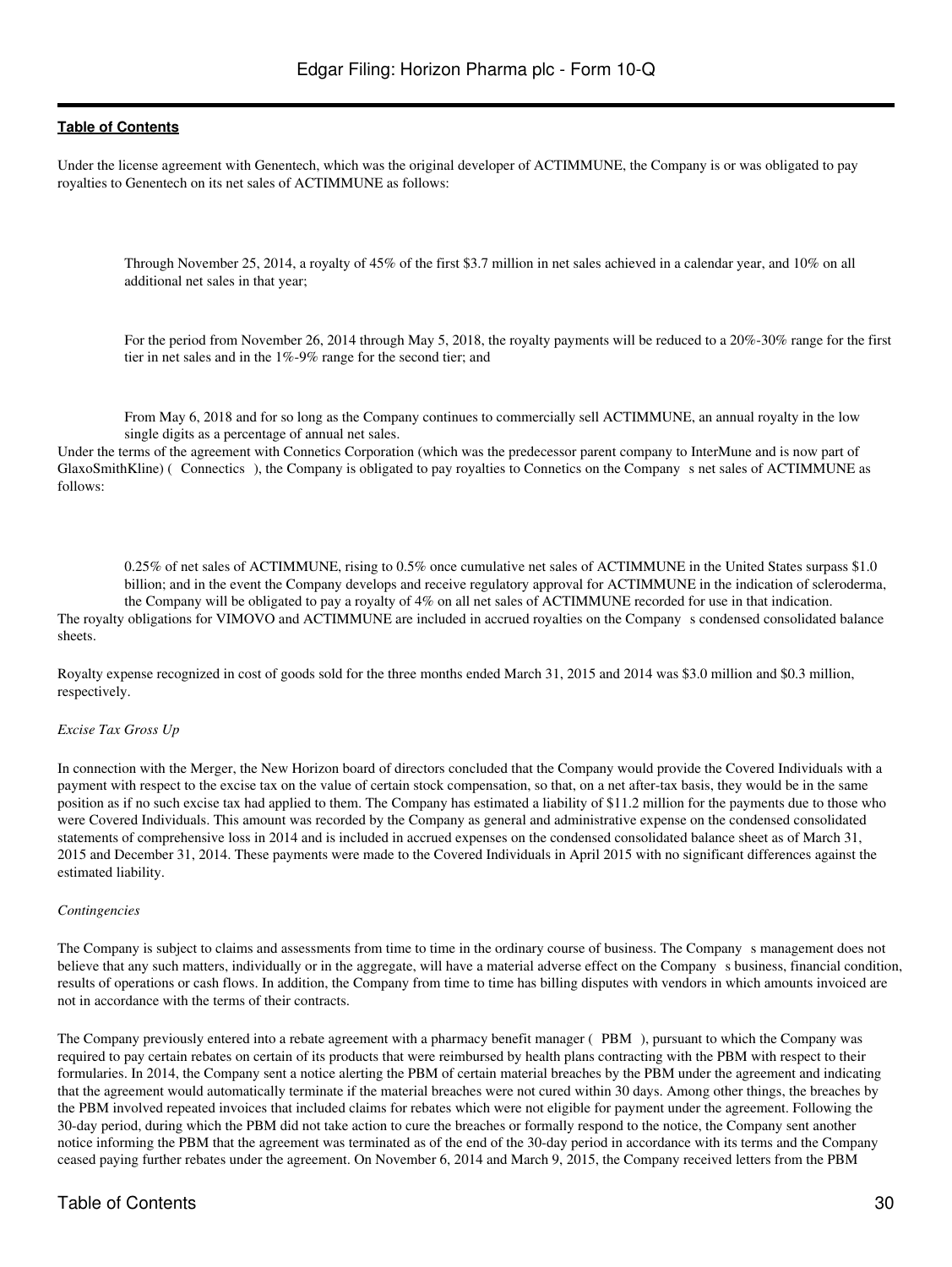asserting that the breaches the Company alleged in its termination notice were not material breaches and therefore the agreement was not terminated and remains in effect. In addition, the PBM has claimed that the Company owes approximately \$68.3 million in past price protection and utilization rebates related to VIMOVO and DUEXIS and further rebates on sales of VIMOVO and DUEXIS continuing after the date the Company believes the agreement was terminated. The substantial majority of these rebate claims relate to price protection rebates on VIMOVO which the Company believes are precluded under the agreement, particularly because VIMOVO was not covered under the agreement until after the Company had established an initial price for VIMOVO under Horizon-owned National Drug Code. Based upon the terms of the agreement and the PBM s actions, the Company believes that the PBM s claims in its November 6, 2014 and March 9, 2015 letters are without merit and the Company intends to vigorously defend against them. The Company currently estimates the range of potential disputes to be in the \$0 to \$4.7 million range and has not recorded a liability associated with any portion of the disputed amounts as the Company does not believe payment of any such amounts is probable at this time.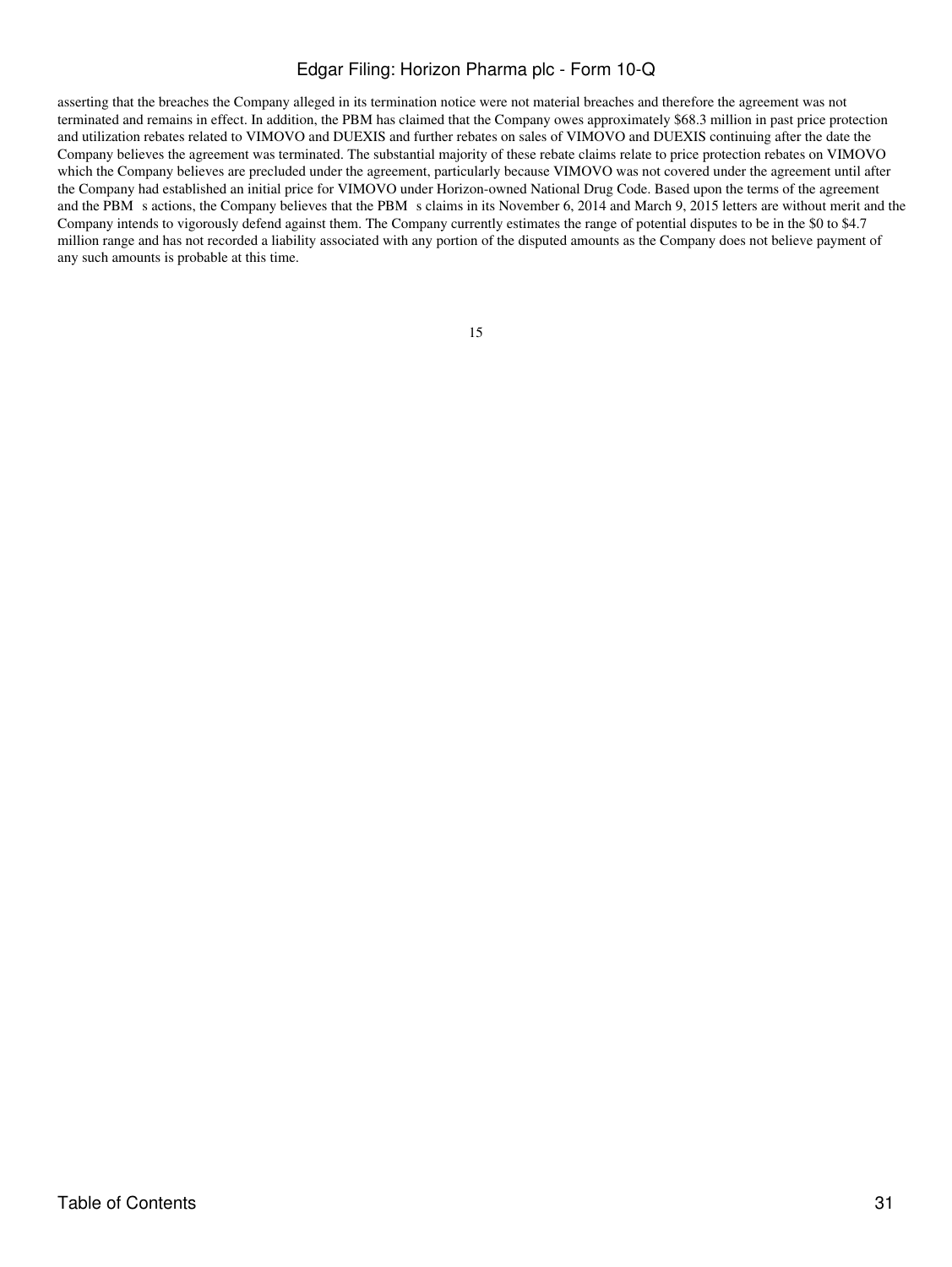#### *Indemnification*

In the normal course of business, the Company enters into contracts and agreements that contain a variety of representations and warranties and provide for general indemnifications. The Company s exposure under these agreements is unknown because it involves claims that may be made against the Company in the future, but have not yet been made. To date, the Company has not paid any claims or been required to defend any action related to its indemnification obligations. However, the Company may record charges in the future as a result of these indemnification obligations.

In accordance with its memorandum and articles of association, the Company has indemnification obligations to its officers and directors for certain events or occurrences, subject to certain limits, while they are serving at the Companys request in such capacity. Additionally, the Company has entered, and intends to continue to enter, into separate indemnification agreements with its directors and executive officers. These agreements, among other things, require the Company to indemnify its directors and executive officers for certain expenses, including attorneys fees, judgments, fines and settlement amounts incurred by a director or executive officer in any action or proceeding arising out of their services as one of the Company s directors or executive officers, or any of the Company s subsidiaries or any other company or enterprise to which the person provides services at the Companys request. There have been no claims to date and the Company has a director and officer insurance policy that enables it to recover a portion of any amounts paid for future potential claims. Certain of the Companys officers and directors have also entered into separate indemnification agreements with HPI prior to the Merger.

#### **NOTE 14 LEGAL PROCEEDINGS**

On July 15, 2013, the Company received a Paragraph IV Patent Certification from Watson Laboratories, Inc. Florida, known as Actavis Laboratories FL, Inc. (Watson), advising that Watson had filed an Abbreviated New Drug Application (ANDA) with the FDA for a generic version of RAYOS, containing up to 5 mg of prednisone. Watson has not advised the Company as to the timing or status of the FDA s review of its filing. On August 26, 2013, the Company, together with Jagotec, filed suit in the United States District Court for the District of New Jersey against Watson, Actavis Pharma, Inc., Andrx Corp., and Actavis, Inc. (collectively WLF) seeking an injunction to prevent the approval of the ANDA. The lawsuit alleges that WLF has infringed U.S. Patent Nos. 6,488,960, 6,677,326, 8,168,218, 8,309,124 and 8,394,407 by filing an ANDA seeking approval from the FDA to market generic versions of RAYOS containing 1 mg, 2 mg and 5 mg of prednisone prior to the expiration of the patents. The subject patents are listed in the FDA s Approved Drug Products with Therapeutic Equivalence Evaluations, commonly known as the Orange Book. The commencement of the patent infringement lawsuit stays, or bars, FDA approval of WLF s ANDA for 30 months or until an earlier district court decision that the subject patents are not infringed or are invalid. The Company and Jagotec have granted WLF a covenant not to sue with respect to US Patent Nos. 6,677,326 and 8,168,218, respectively, and accordingly these patents have been dismissed from the lawsuit. The court held a claim construction hearing on October 16, 2014, and issued its opinion and order on claim construction on November 10, 2014, adopting our proposed construction of both of the disputed claim terms. The court has scheduled expert discovery in the WLF action to be completed by June 2, 2015, and has set the pretrial conference for September 10, 2015. The trial date will be set following the pretrial conference.

On November 13, 2014, the Company received a Paragraph IV Patent Certification from Watson advising that Watson had filed an ANDA with the FDA for a generic version of PENNSAID  $2\%$ . Watson has not advised the Company as to the timing or status of the FDA s review of its filing. On December 23, 2014, the Company filed suit in the United States District Court for the District of New Jersey against Watson seeking an injunction to prevent the approval of the ANDA. The lawsuit alleges that Watson has infringed U.S. Patent Nos. 8,217,078, 8,252,838, 8,546,450, 8,563,613, 8,618,164, and 8,871,809 by filing an ANDA seeking approval from the FDA to market generic versions of PENNSAID 2% prior to the expiration of the patents. The subject patents are listed in the FDA s Orange Book. The commencement of the patent infringement lawsuit stays, or bars, FDA approval of Watson s ANDA for 30 months or until an earlier district court decision that the subject patents are not infringed or are invalid. The court has not yet set a trial date for the Watson action.

On December 2, 2014, the Company received a Paragraph IV Patent Certification against Orange Book listed U.S. Patent Nos. 8,217,078, 8,252,838, 8,546,450, 8,563,613, 8,618,164, and 8,741,956 from Paddock Laboratories, LLC (Paddock) advising that Paddock had filed an ANDA with the FDA for a generic version of PENNSAID 2%. On January 9, 2015, the Company received from Paddock another Paragraph IV Patent Certification against newly Orange Book listed U.S. Patent No. 8,871,809. Paddock has not advised the Company as to the timing or status of the FDA s review of its filings. On January 13, 2015 and January 14, 2015, the Company filed suits in the United States District Court for the District of New Jersey and the United States District Court for the District of Delaware, respectively, against Paddock seeking an injunction to prevent the approval of the ANDA. The lawsuits allege that Paddock has infringed U.S. Patent Nos. 8,217,078, 8,252,838, 8,546,450, 8,563,613, 8,618,164, and 8,871,809 by filing an ANDA seeking approval from the FDA to market generic versions of PENNSAID 2% prior to the expiration of the patents. The subject patents are listed in the FDA s Orange Book. The commencement of the patent infringement lawsuit stays, or bars, FDA approval of Paddock s ANDA for 30 months or until an earlier district court decision that the subject patents are not infringed or are invalid. The courts have not yet set trial dates for the Paddock actions.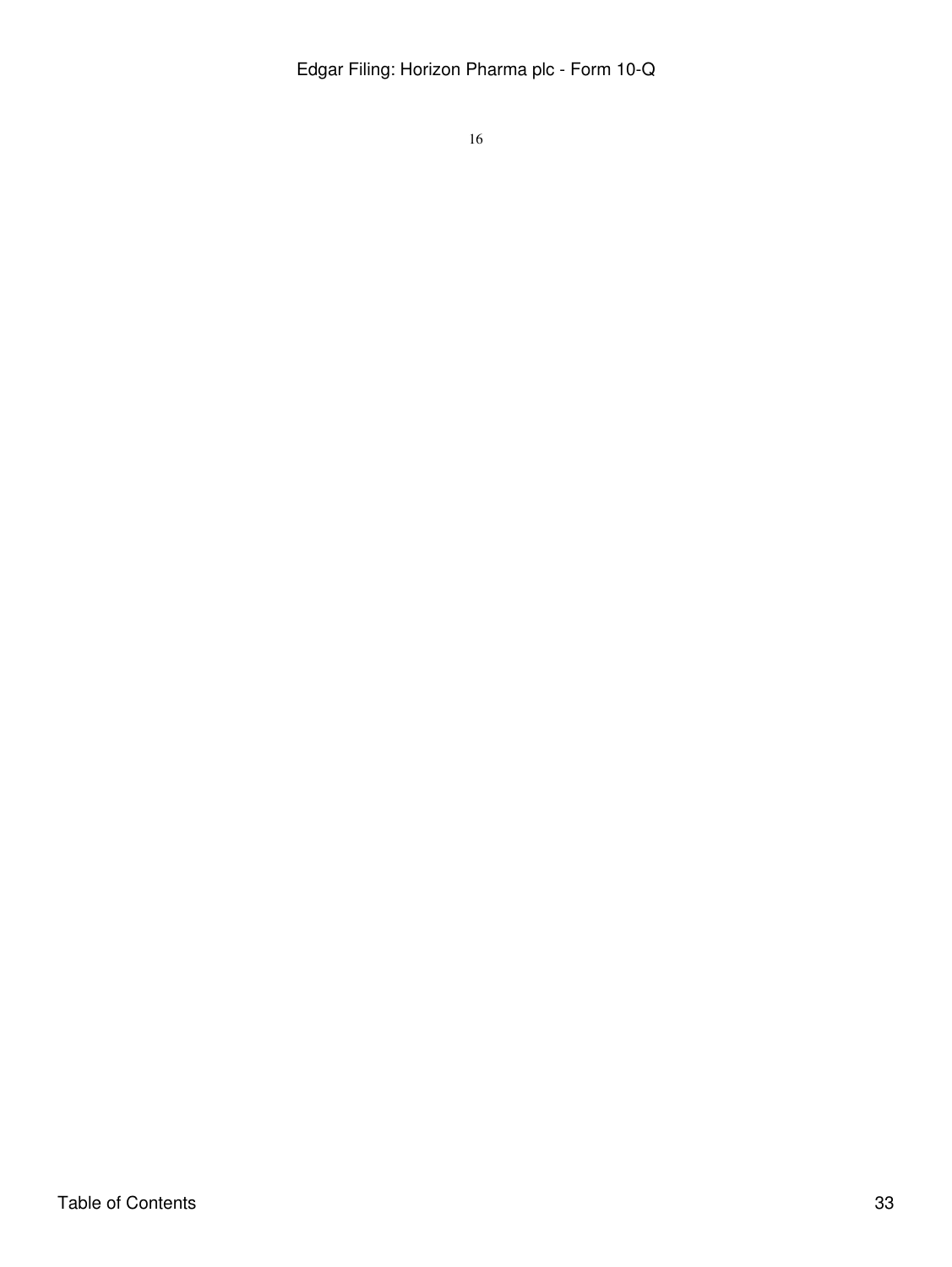Currently, patent litigation is pending in the United States District Court for the District of New Jersey against four generic companies intending to market VIMOVO before the expiration of patents listed in the Orange Book. These cases are in the United States District Court for the District of New Jersey and have been consolidated for discovery purposes. They are collectively known as the VIMOVO cases, and involve the following sets of defendants: (i) Dr. Reddy s Laboratories Inc. and Dr. Reddy s Laboratories Ltd. (collectively, Dr. Reddys); (ii) Lupin Limited and Lupin Pharmaceuticals Inc. (collectively, Lupin); (iii) Mylan Pharmaceuticals Inc., Mylan Laboratories Limited, and Mylan Inc. (collectively, Mylan); and (iv) Watson Laboratories, Inc. Florida, known as Actavis Laboratories FL, Inc. and Actavis Pharma, Inc. (collectively, Actavis). Patent litigation in the United States District Court for the District of New Jersey against a fifth generic company, Anchen Pharmaceuticals Inc. (Anchen), was dismissed on June 9, 2014 after Anchen recertified under Paragraph III. The Company understands that Dr. Reddy s has entered into a settlement with AstraZeneca with respect to patent rights directed to Nexium for the commercialization of VIMOVO, and that according to the settlement agreement, Dr. Reddy s is now able to commercialize VIMOVO under AstraZeneca s Nexium patent rights. The settlement agreement, however, has no effect on the Pozen VIMOVO patents, which are still the subject of patent litigations. As part of the Company s acquisition of the U.S. rights to VIMOVO, the Company has taken over and is responsible for the patent litigations that include the Pozen patents licensed to the Company under the Pozen license agreement.

The VIMOVO cases were filed on April 21, 2011, July 25, 2011, October 28, 2011, January 4, 2013, May 10, 2013, June 28, 2013 and October 23, 2013 and collectively include allegations of infringement of U.S. Patent Nos. 6,926,907 and 8,557,285. The Company understands the cases arise from Paragraph IV Notice Letters providing notice of the filing of ANDAs with the FDA seeking regulatory approval to market generic versions of VIMOVO before the expiration of the patents-in-suit. The Company understands the Dr. Reddy s notice letters were dated March 11, 2011, November 20, 2012 and April 20, 2015; the Lupin notice letters were dated June 10, 2011 and March 12, 2014; the Mylan notice letters were dated May 16, 2013 and February 9, 2015; the Actavis notice letters were dated March 29, 2013 and November 5, 2013; and the Anchen notice letter was dated September 16, 2011. The court has issued a claims construction order and has set a pretrial schedule but has not yet set a trial date.

On February 25, 2015, Dr. Reddy s Laboratories, Inc. filed a Petition for *Inter Partes* Review (IPR) of U.S. Patent No. 8,557,285, one of the patents in litigation in the above referenced VIMOVO cases. The Patent Trial and Appeal Board has not yet issued a decision with regard to whether or not the IPR will be instituted.

On or about December 19, 2014, the Company filed a Notice of Opposition to a European patent, EP 2611457, to Roberto Testi, et al., covering compositions and methods for treating FA with interferon gamma, e.g., ACTIMMUNE. In the European Union, the grant of a patent may be opposed by one or more private parties.

On February 2, 2015, the Company received a Paragraph IV Patent Certification against Orange Book listed U.S. Patent Nos. 8,217,078, 8,252,838, 8,546,450, 8,563,613, 8,618,164, 8,741,956, and 8,871,809 from Taro Pharmaceuticals USA, Inc. and Taro Pharmaceutical Industries, Ltd. (collectively, Taro) advising that Taro had filed an ANDA with the FDA for a generic version of PENNSAID 2%. Taro has not advised the Company as to the timing or status of the FDA s review of its filing. On March 13, 2015, the Company filed suit in the United States District Court for the District of New Jersey against Taro seeking an injunction to prevent the approval of the ANDA. The lawsuit alleges that Taro has infringed U.S. Patent Nos. 8,217,078, 8,252,838, 8,546,450, 8,563,613, 8,618,164, and 8,871,809 by filing an ANDA seeking approval from the FDA to market generic versions of PENNSAID 2% prior to the expiration of the patents. The subject patents are listed in the FDA s Orange Book. The commencement of the patent infringement lawsuit stays, or bars, FDA approval of Taros ANDA for 30 months or until an earlier district court decision that the subject patents are not infringed or are invalid. The court has not yet set a trial date for the Taro action.

On March 18, 2015, the Company received a Paragraph IV Patent Certification against Orange Book listed U.S. Patent Nos. 8,217,078, 8,252,838, 8,546,450, 8,563,613, 8,618,164, 8,741,956, and 8,871,809 from Lupin Limited advising that Lupin Limited had filed an ANDA with the FDA for generic version of PENNSAID 2%. Lupin Limited has not advised the Company as to the timing or status of the FDA s review of its filing. On April 30, 2015, the Company filed suit in the United States District Court for the District of New Jersey against Lupin, seeking an injunction to prevent the approval of the ANDA. The lawsuit alleges that Lupin has infringed U.S. Patent Nos. 8,217,078, 8,252,838, 8,546,450, 8,563,613, 8,618,164, and 8,871,809 by filing an ANDA seeking approval from the FDA to market generic versions of PENNSAID 2% prior to the expiration of the patents. The subject patents are listed in the FDA s Orange Book. The commencement of the patent infringement lawsuit stays, or bars, FDA approval of Lupin s ANDA for 30 months or until an earlier district court decision that the subject patents are not infringed or are invalid. The court has not yet set a trial date for the Lupin action.

On March 17, 2014, Hyperion received notice from Par Pharmaceutical, Inc. that it had filed an ANDA with the FDA seeking approval for a generic version of the Companys product RAVICTI. The ANDA contained a Paragraph IV Patent Certification alleging that two of the patents covering RAVICTI, U.S. Patent No. 8,404,215, titled Methods of therapeutic monitoring of nitrogen scavenging drugs, which expires in March 2032, and U.S. Patent No. 8,642,012, titled Methods of treatment using ammonia scavenging drugs, which expires in September 2030, are invalid and/or will not be infringed by Par s manufacture, use or sale of the product for which the ANDA was submitted. Par Pharmaceutical, Inc. did not challenge the validity, enforceability, or infringement of the Company s primary composition of matter patent for RAVICTI, U.S. Patent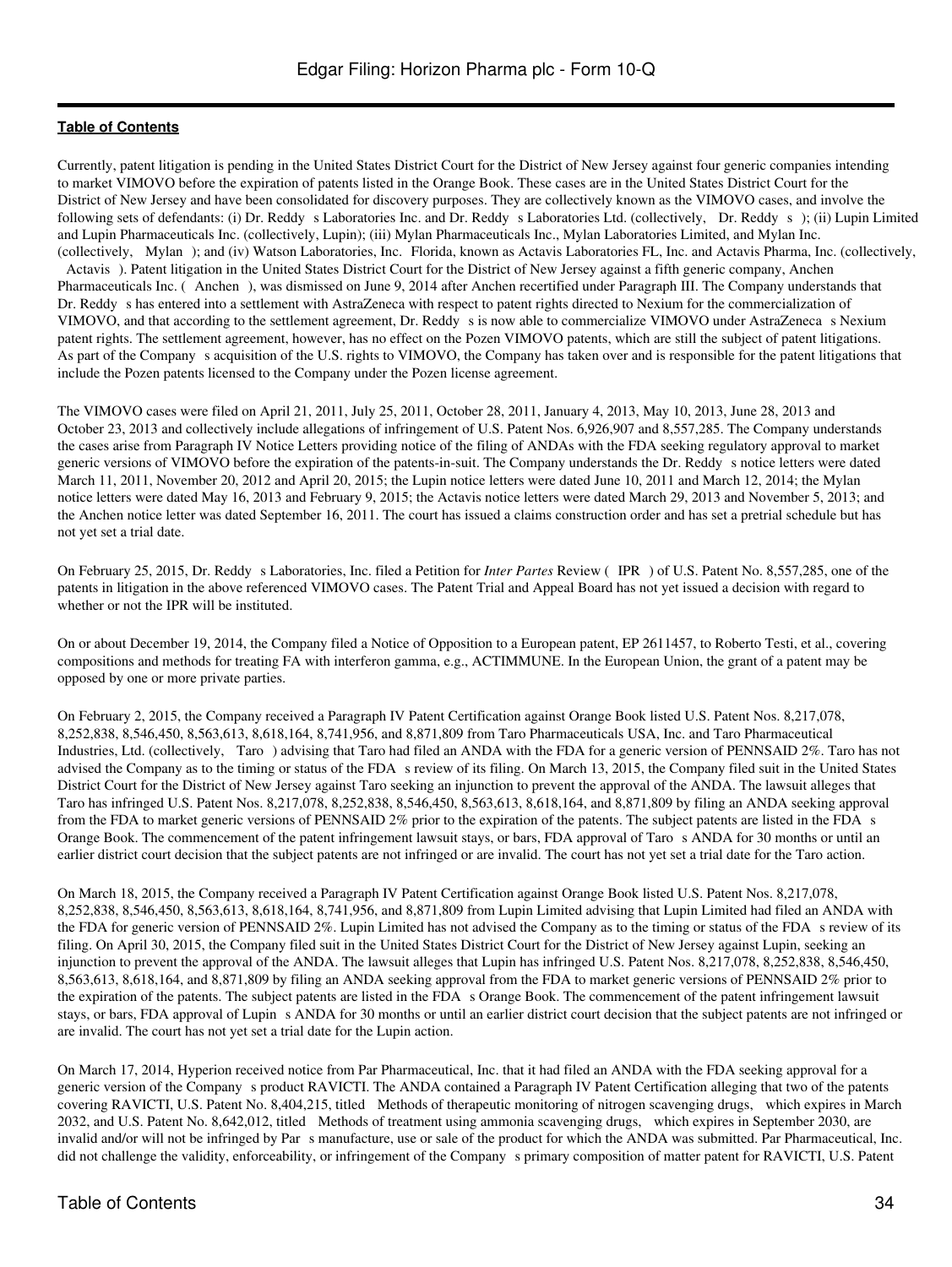No. 5,968,979 titled Triglycerides and ethyl esters of phenylalkanoic acid and phenylalkenoic acid useful in treatment of various disorders, which would have expired on February 7, 2015, but as to which Hyperion was granted an interim term of extension until February 7, 2016. Hyperion filed suit against Par Pharmaceutical, Inc. on April 23, 2014 and the Company has taken over and is responsible for this patent litigation.

On April 29, 2015, Par filed petitions for IPR of the 215 patent and the 012 patent. The Patent Trial and Appeal Board has not yet issued a decision with regard to whether or not the IPRs will be instituted.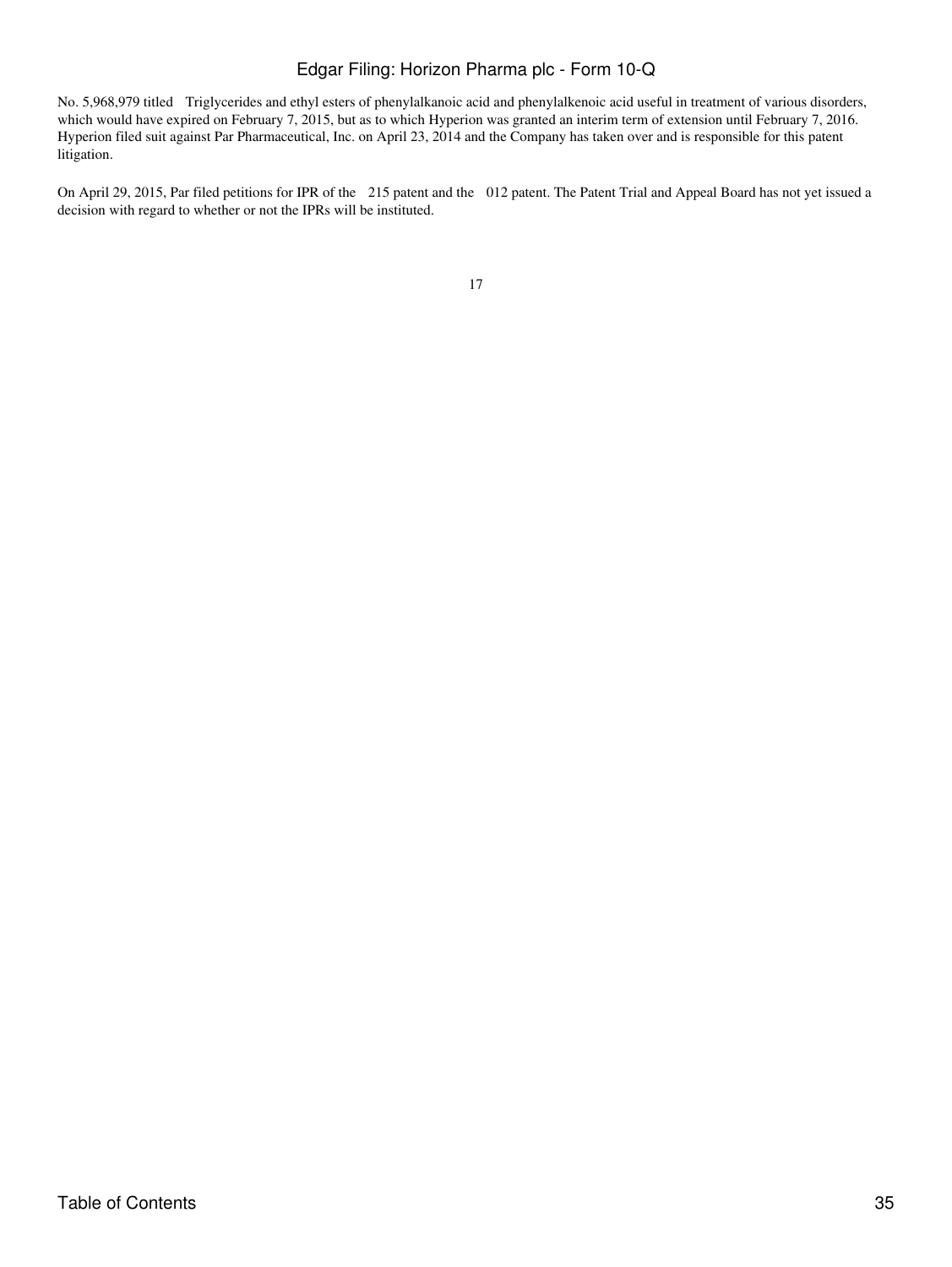#### **NOTE 15 DEBT AGREEMENTS**

The Company s outstanding debt balances as of March 31, 2015 and December 31, 2014 consisted of the following (in thousands):

|                                           | March 31,<br>2015 | December 31,<br>2014 |
|-------------------------------------------|-------------------|----------------------|
| <b>Exchangeable Senior Notes</b>          | \$400,000         | \$                   |
| 2014 Senior Secured Credit Facility       | 300,000           | 300,000              |
| <b>Convertible Senior Notes</b>           | 28.439            | 60,985               |
| Debt discount                             | (138,605)         | (15, 482)            |
| Total long-term debt                      | 589,835           | 345,503              |
| Less: current maturities                  | 22,921            | 48.334               |
| Long-term debt, net of current maturities | \$566,914         | \$<br>297,169        |

#### *Exchangeable Senior Notes*

On March 13, 2015, Horizon Pharma Investment Limited (Horizon Investment), a wholly-owned subsidiary of the Company, completed a private placement of \$400.0 million aggregate principal amount of 2.50% Exchangeable Senior Notes due 2022 (the Exchangeable Senior Notes) to several investment banks acting as initial purchasers who subsequently resold the Exchangeable Senior Notes to qualified institutional buyers as defined in Rule 144A under the Securities Act of 1933, as amended (the Securities Act). The net proceeds from the offering of the Exchangeable Senior Notes were approximately \$387.3 million, after deducting the initial purchasers discount and offering expenses payable by Horizon Investment.

The Exchangeable Senior Notes are fully and unconditionally guaranteed, on a senior unsecured basis, by the Company (the Guarantee). The Exchangeable Senior Notes and the Guarantee are Horizon Investment s and the Company s senior unsecured obligations. The Exchangeable Senior Notes accrue interest at an annual rate of 2.50% payable semiannually in arrears on March 15 and September 15 of each year, beginning on September 15, 2015. The Exchangeable Senior Notes will mature on March 15, 2022, unless earlier exchanged, repurchased or redeemed. The initial exchange rate is 34.8979 ordinary shares of the Company per \$1,000 principal amount of the Exchangeable Senior Notes (equivalent to an initial exchange price of approximately \$28.66 per ordinary share). The exchange rate will be subject to adjustment in some events but will not be adjusted for any accrued and unpaid interest. In addition, following certain corporate events that occur prior to the maturity date or upon a tax redemption, Horizon Investment will increase the exchange rate for a holder who elects to exchange its Exchangeable Senior Notes in connection with such a corporate event or a tax redemption in certain circumstances.

Other than as described below, the Exchangeable Senior Notes may not be redeemed by the Company.

#### **Issuer Redemptions:**

*Optional Redemption for Changes in the Tax Laws of a Relevant Taxing Jurisdiction*: Horizon Investment may redeem the Exchangeable Senior Notes at its option, prior to March 15, 2022, in whole but not in part, in connection with certain tax-related events.

*Provisional Redemption on or After March 20, 2019*: On or after March 20, 2019, Horizon Investment may redeem for cash all or a portion of the Exchangeable Senior Notes if the last reported sale price of ordinary shares of the Company has been at least 130% of the exchange price then in effect for at least 20 trading days whether or not consecutive) during any 30 consecutive trading day period ending on, and including, the trading day immediately preceding the date on which we provide written notice of redemption.

The redemption price will be equal to 100% of the principal amount of the Exchangeable Senior Notes to be redeemed, plus accrued and unpaid interest to, but not including, the redemption date; provided that if the redemption date occurs after a regular record date and on or prior to the corresponding interest payment date, Horizon Investment will pay the full amount of accrued and unpaid interest due on such interest payment date to the record holder of the Exchangeable Senior Notes on the regular record date corresponding to such interest payment date, and the redemption price payable to the holder who presents an Exchangeable Senior Note for redemption will be equal to 100% of the principal amount of such Exchangeable Senior Note.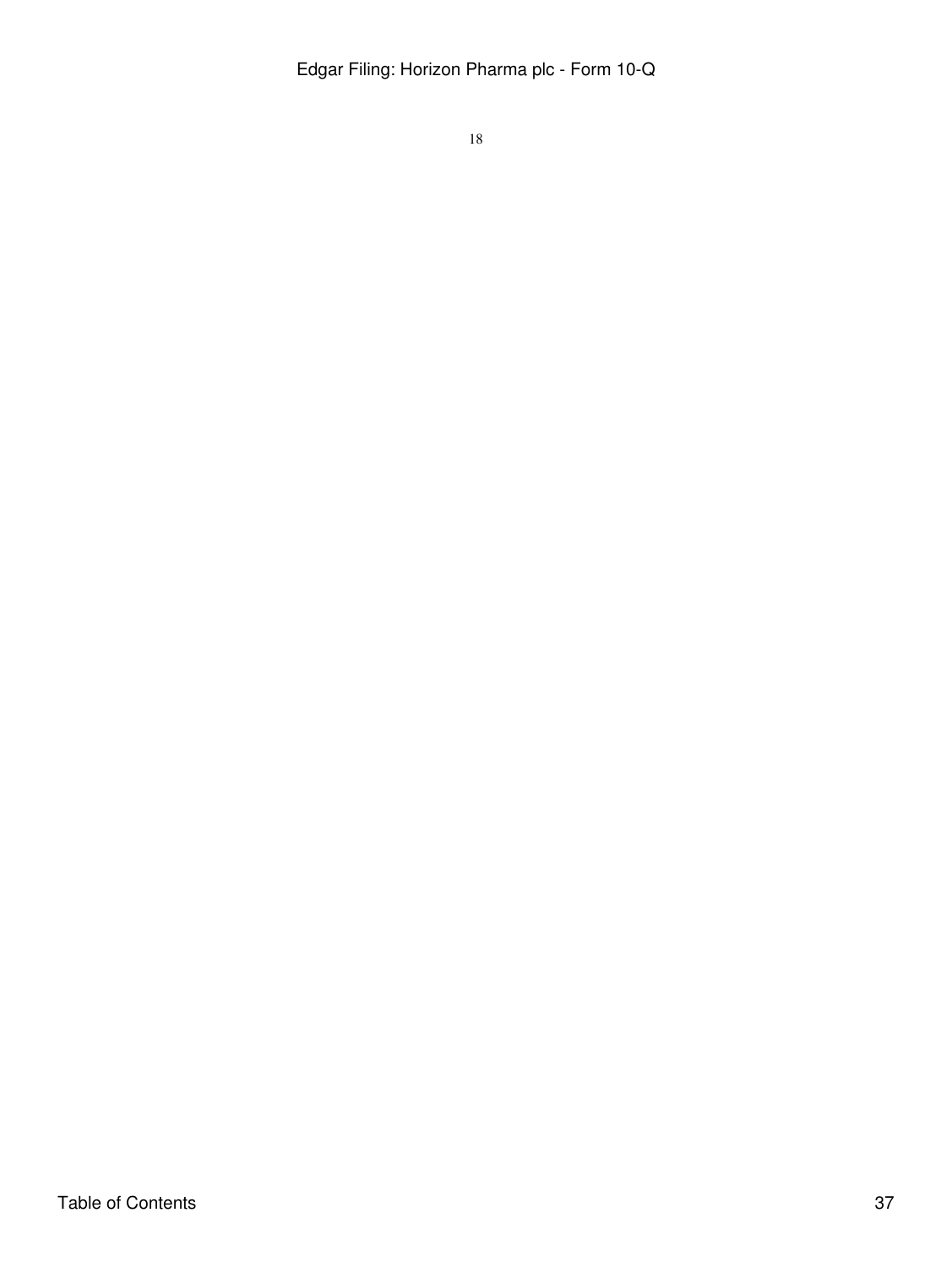#### **Holder Exchange Rights:**

Holders may exchange all or any portion of their Exchangeable Senior Notes at their option at any time prior to the close of business on the business day immediately preceding December 15, 2021 only upon satisfaction of one or more of the following conditions:

- 1. Exchange upon Satisfaction of Sale Price Condition During any calendar quarter commencing after the calendar quarter ending on June 30, 2015 (and only during such calendar quarter), if the last reported sale price of ordinary shares of the Company for at least 20 trading days (whether or not consecutive) during the period of 30 consecutive trading days ending on the last trading day of the immediately preceding calendar quarter is greater than or equal to 130% of the applicable exchange price on each applicable trading day.
- 2. Exchange upon Satisfaction of Trading Price Condition During the five business day period after any ten consecutive trading day period in which the trading price per \$1,000 principal amount of Exchangeable Senior Notes for each trading day of such period was less than 98% of the product of the last reported sale price of ordinary shares of the Company and the applicable exchange rate on such trading day.
- 3. Exchange upon Notice of Redemption Prior to the close of business on the business day immediately preceding December 15, 2021, if Horizon Investment provides a notice of redemption, at any time prior to the close of business on the second scheduled trading day immediately preceding the redemption date.

On or after December 15, 2021, a holder may exchange all or any portion of its Exchangeable Senior Notes at any time prior to the close of business on the second scheduled trading day immediately preceding the maturity date regardless of the foregoing conditions.

Upon exchange, Horizon Investment will settle exchanges of the Exchangeable Senior Notes by paying or causing to be delivered, as the case may be, cash, ordinary shares or a combination of cash and ordinary shares, at its election.

The Company recorded the Exchangeable Senior Notes under the guidance in Topic ASC 470-20, *Debt with Conversion and Other Options*, and separated them into a liability component and equity component. The carrying amount of the liability component of \$268.9 million was determined by measuring the fair value of a similar liability that does not have an associated equity component. The carrying amount of the equity component of \$119.1 million represented by the embedded conversion option was determined by deducting the fair value of the liability component of \$268.9 million from the initial proceeds of \$388.0 million ascribed to the convertible debt instrument as a whole. The initial debt discount of \$131.1 million is being charged to interest expense ratably over the life of the Exchangeable Senior Notes.

#### *2014 Senior Secured Credit Facility*

On June 17, 2014, the Company entered into a Credit Agreement with a group of lenders and Citibank, N.A., as administrative and collateral agent to provide the Company with \$300.0 million in financing through a five-year senior secured credit facility (the 2014 Senior Secured Credit Facility). The 2014 Senior Secured Credit Facility provides for (i) a committed five-year \$300.0 million term loan facility (the 2014 Term Loan Facility) with a portion of the proceeds used to effect the Merger and to pay fees and expenses in connection therewith, and with the balance being used for general corporate purposes; (ii) an uncommitted accordion facility subject to the satisfaction of certain financial and other conditions; and (iii) one or more uncommitted refinancing loan facilities with respect to loans thereunder. The initial borrower under the 2014 Term Loan Facility is U.S. HoldCo (renamed Horizon Pharma Holdings USA, Inc.). The Credit Agreement allows for the Company and other subsidiaries of the Company to become borrowers under the accordion facility. Loans under the 2014 Senior Secured Credit Facility bear interest, at each borrower s option, at a rate equal to either the London Inter-Bank Offer Rate (LIBOR), plus an applicable margin of 8.0% per year (subject to a 1.0% LIBOR floor), or the prime lending rate, plus an applicable margin equal to 7.0% per year. The Company borrowed the full \$300.0 million available on the 2014 Term Loan Facility on September 19, 2014 as a LIBOR-based borrowing. The Company paid a ticking fee to the applicable lenders of \$3.2 million covering the period beginning on the date that was 31 days following the effective date of the 2014 Senior Secured Credit Facility and continuing through the closing of the Merger.

The borrowers obligations under the Credit Agreement and any swap obligations entered into with a lender thereunder are and will be guaranteed by the Company and each of the Companys existing and subsequently acquired or organized direct and indirect subsidiaries (other than certain immaterial subsidiaries, subsidiaries whose guarantee would result in material adverse tax consequences and subsidiaries whose guarantee is prohibited by applicable law). The borrowers obligations under the Credit Agreement are secured, subject to customary permitted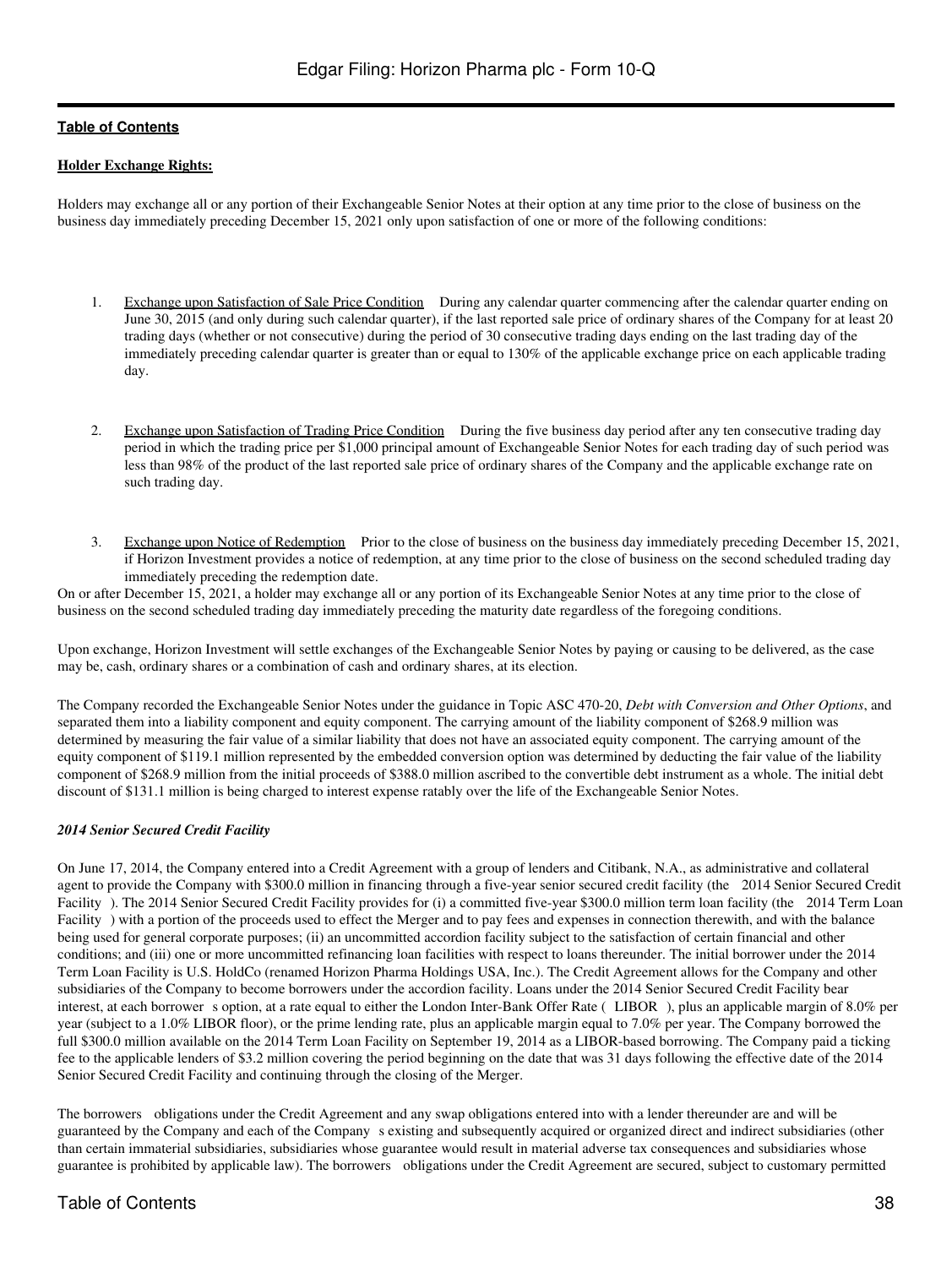liens and other agreed upon exceptions, by a perfected security interest in (i) all tangible and intangible assets of the borrowers and the guarantors, except for certain customary excluded assets, and (ii) all of the capital stock owned by the borrowers and guarantors thereunder (limited, in the case of the stock of certain non-U.S. subsidiaries of U.S. HoldCo, to 65% of the capital stock of such subsidiaries).

U.S. HoldCo is permitted to make voluntary prepayments of loans under the 2014 Term Loan Facility, except that (i) a specified make-whole amount would apply to any repayment or repricing prior to the second anniversary of the date of the Closing, (ii) a 4% premium would apply to any repayment or repricing on or prior to the third anniversary of the date of the Closing, and (iii) a 2% premium would apply to any repayment or repricing on or prior to the fourth anniversary of the date of the Closing. U.S. HoldCo is required to make mandatory prepayments of loans under the 2014 Term Loan Facility (without payment of a premium) with (a) net cash proceeds from certain non-ordinary course asset sales (subject to reinvestment rights and other exceptions), (b) casualty proceeds and condemnation awards (subject to reinvestment rights and other exceptions), and (c) net cash proceeds from issuances of debt (other than certain permitted debt).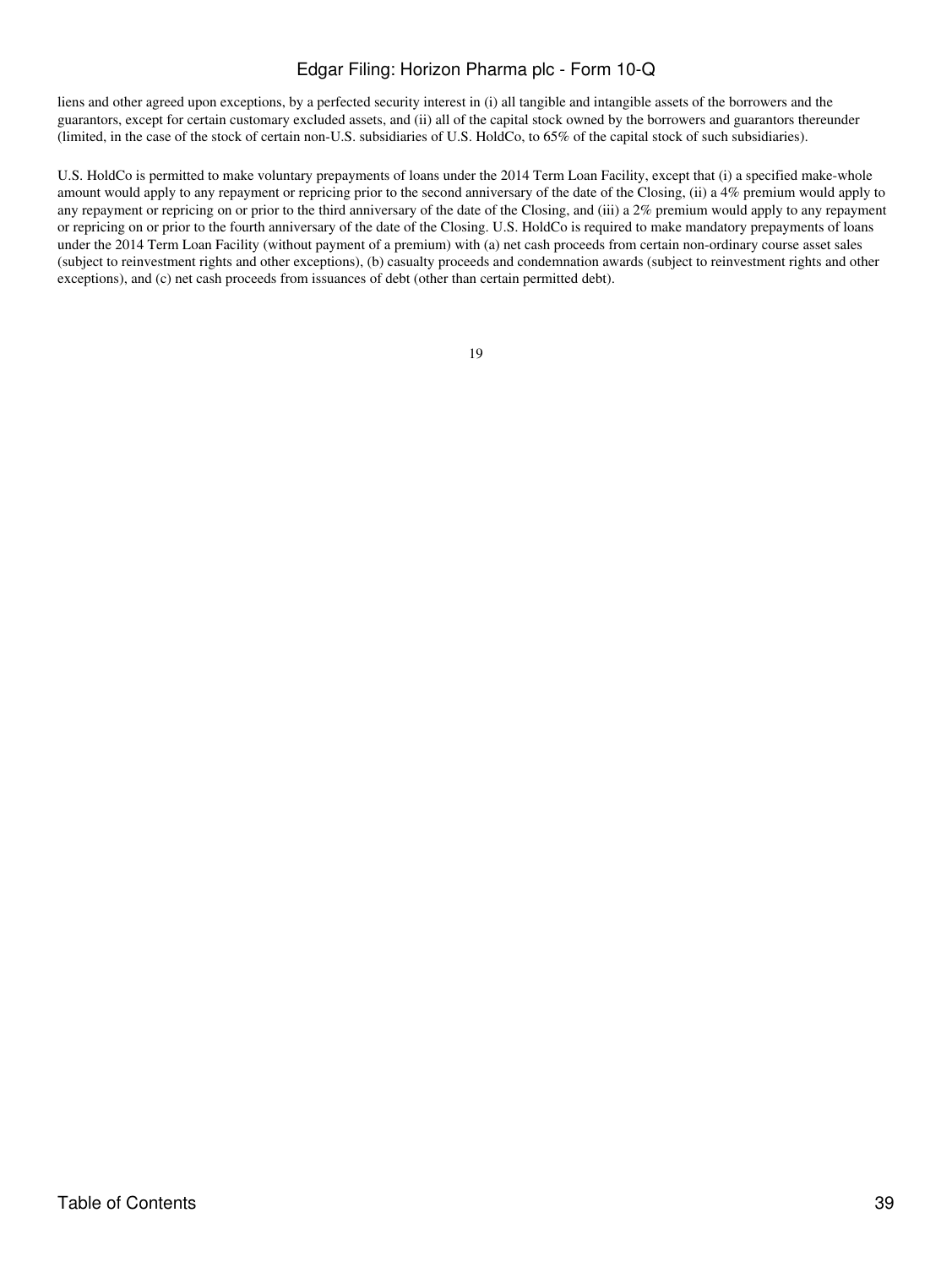The Credit Agreement contains customary representations and warranties and customary affirmative and negative covenants, including, among other things, restrictions on indebtedness, liens, investments, mergers, dispositions, prepayment of other indebtedness and dividends and other distributions, and customary events of default.

The Company repaid the outstanding amount under the 2014 Senior Secured Credit Facility on May 7, 2015 in connection with the closing of the Hyperion acquisition.

#### *Convertible Senior Notes*

On November 18, 2013, the Company entered into note purchase agreements with investors to issue \$150.0 million aggregate principal amount of Convertible Senior Notes. The note purchase agreements contain customary representations, warranties, covenants and closing conditions. The Convertible Senior Notes were issued on November 22, 2013. The Company received net proceeds of \$143.6 million from the sale of the Convertible Senior Notes, after deducting fees and expenses of \$6.4 million. The Convertible Senior Notes are governed by an Indenture, dated as of November 22, 2013, between HPI and U.S. Bank National Association, as trustee (the Indenture). The Convertible Senior Notes bear interest at a rate of 5.00% per year, payable in arrears on May 15 and November 15 of each year, which began on May 15, 2014. The Convertible Senior Notes will mature on November 15, 2018, unless earlier repurchased or converted.

The Convertible Senior Notes were sold at a price equal to 100% of the principal amount thereof and are convertible, under certain conditions, at the option of the holders at any time prior to the close of business on the business day immediately preceding August 15, 2018. Prior to August 15, 2018, the Convertible Senior Notes are convertible, at the option of the holders thereof, only under the following circumstances:

- *1. Conversion upon Satisfaction of Sale Price Condition:* If the closing price of the Company s ordinary shares for at least 20 trading days during the period of 30 consecutive trading days ending on the last trading day of the immediately preceding calendar quarter is greater than or equal to 130% of the conversion price on each applicable trading day.
- *2. Conversion upon Satisfaction of Trading Price Condition:* The Convertible Senior Notes can be surrendered for conversion during the five business day period after any five consecutive trading day period in which the trading price per \$1,000 principal amount of Convertible Senior Notes was less than 98% of the product of the last reported sale price of the Company s ordinary shares and the applicable conversion rate on such date.
- 3. *Conversion upon Specified Distributions:* If the Company elects to:
	- *i.* issue to all or substantially all holders of the Company s ordinary shares any rights, options or warrants (other than in connection with a shareholder rights plan) entitling them, for a period of not more than 45 calendar days after the declaration date for such issuance, to subscribe for or purchase the Companys ordinary shares at a price per share that is less than the average of the last reported sale prices of the Companys ordinary shares for the 10 consecutive trading day period ending on, and including, the trading day immediately preceding the declaration date for such issuance; or
	- *ii.* distribute to all or substantially all holders of the Company s ordinary shares its assets, securities or rights to purchase its securities, which distribution has a per share value, as reasonably determined by the Company s board of directors or a committee thereof, exceeding 10% of the last reported sale price of the Company s ordinary shares on the trading day preceding the date of announcement for such distribution.
- *4. Conversion upon Specified Corporate Events:* If (i) a transaction or event that constitutes a fundamental change or a make-whole fundamental change occurs or (ii) the Company is party to a consolidation, merger, binding share exchange, or transfer or lease of all or substantially all of its consolidated assets pursuant to which the Company s ordinary shares would be converted into cash, securities or other assets.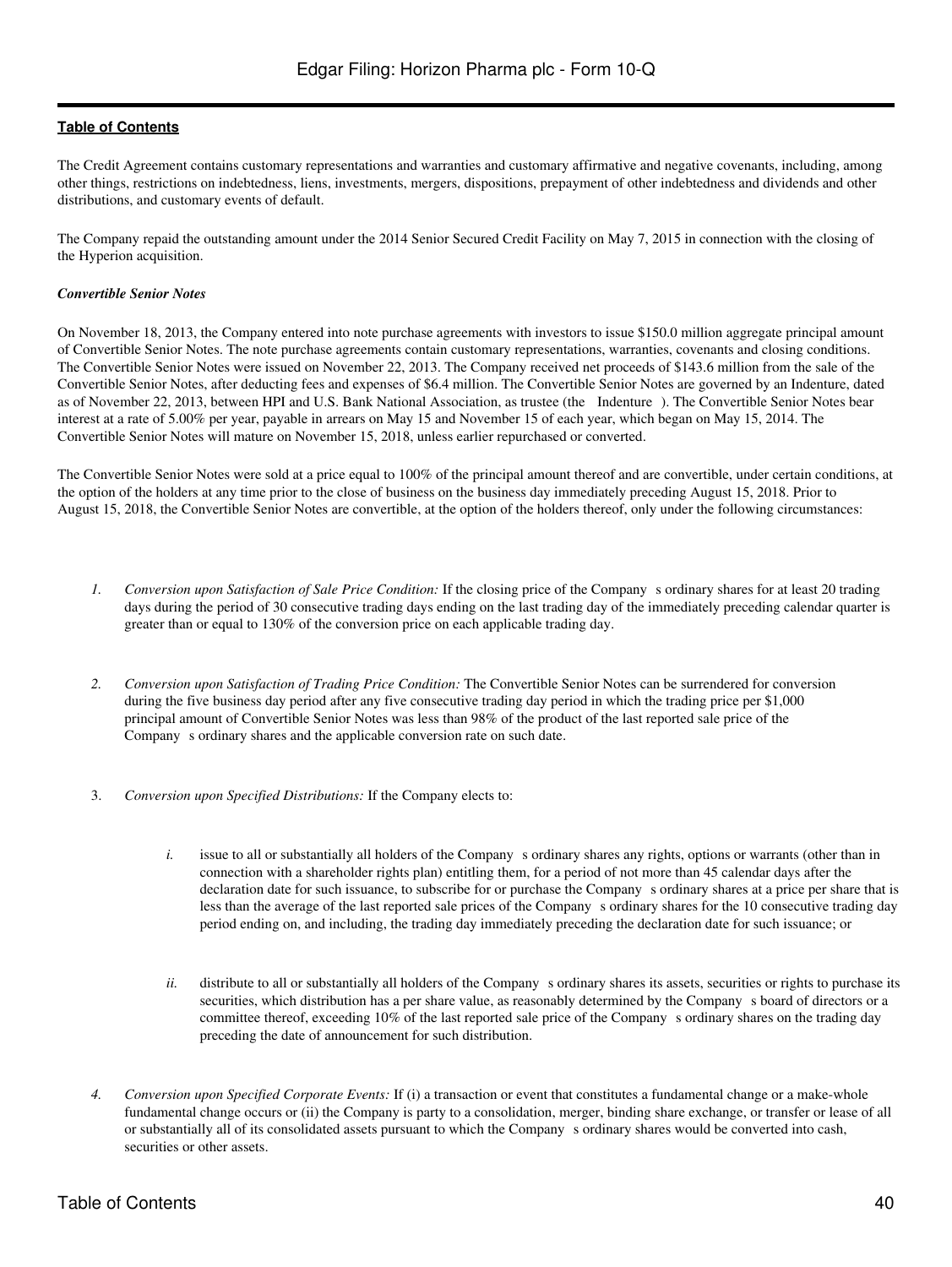On or after August 15, 2018 until the close of business on the second scheduled trading day immediately preceding the maturity date for the Convertible Senior Notes, holders will be able to convert their Convertible Senior Notes at their option at the conversion rate then in effect at any time, regardless of these conditions.

Subject to certain limitations, HPI may settle conversions of the Convertible Senior Notes by paying or delivering, as the case may be, cash, the Company s ordinary shares or a combination of cash and the Company s ordinary shares at HPI s election. If the Company undergoes a fundamental change prior to the maturity date of the Convertible Senior Notes, the holders may require HPI to repurchase for cash all or any portion of their Convertible Senior Notes at a price equal to 100% of the principal amount of the Convertible Senior Notes to be repurchased, plus accrued and unpaid interest.

The conversion rate for the Convertible Senior Notes was initially 186.4280 ordinary shares per \$1,000 principal amount of Convertible Senior Notes (equivalent to an initial conversion price of approximately \$5.36 per ordinary share). The conversion rate of the Convertible Senior Notes, and the corresponding conversion price, is subject to adjustment for certain events, but will not be adjusted for accrued and unpaid interest.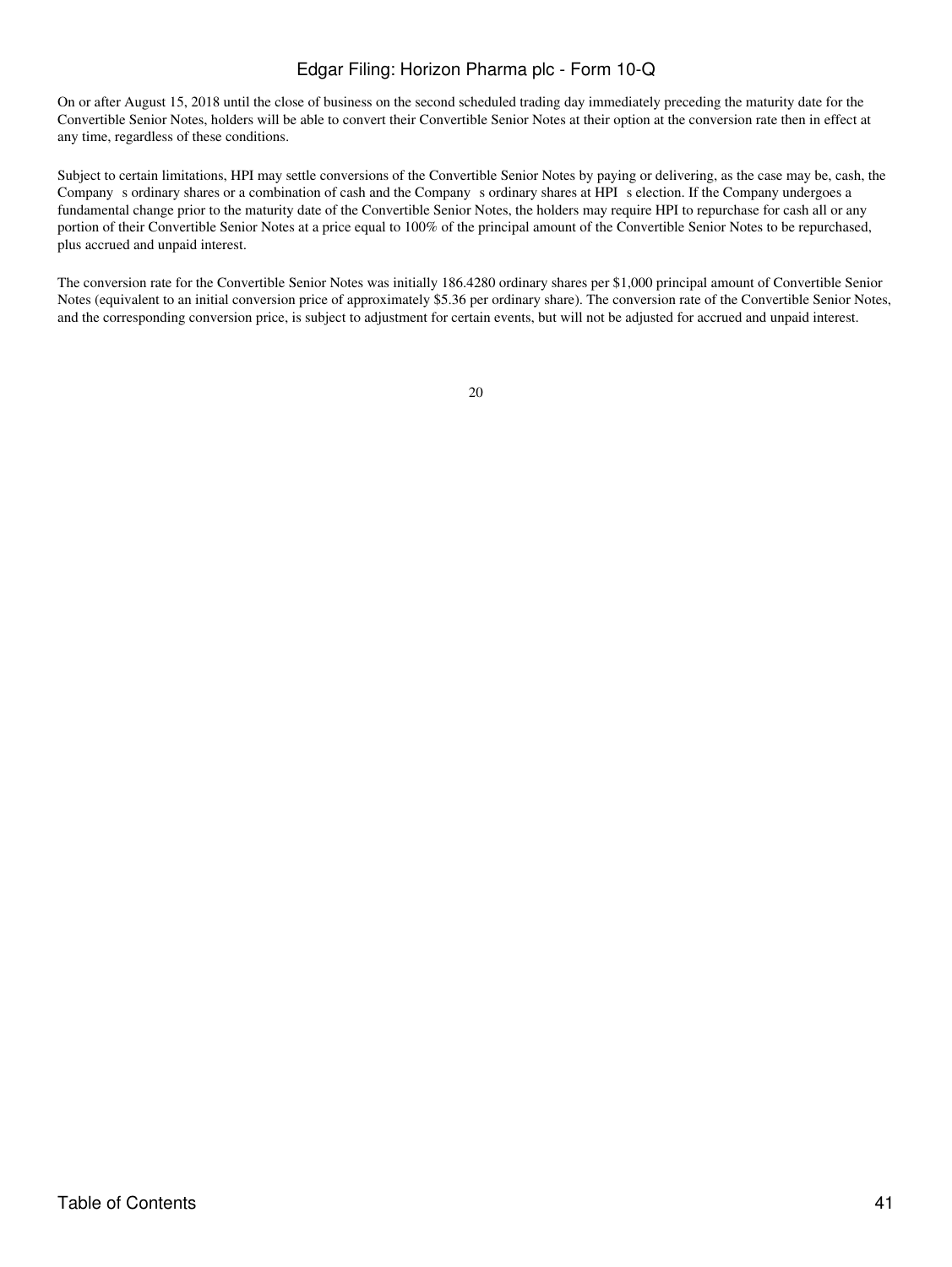Pursuant to a number of factors outlined in ASC Topic 815, *Derivatives and Hedging,* the conversion option in the Convertible Senior Notes was deemed to include an embedded derivative that required bifurcation and separate accounting. As such, the Company ascertained the value of the conversion option as if separate from the convertible issuance and appropriately recorded that value as a derivative liability. On November 22, 2013, a derivative liability and a corresponding debt discount in the amount of \$40.1 million were recorded. The debt discount is being charged to interest expense ratably over the life of the convertible debt. The effective interest rate computed on the Convertible Senior Notes was 11.22%.

The derivative liability was subject to revaluation on a quarterly basis to reflect the market value change of the embedded conversion option. On June 27, 2014, the Company s shareholders approved the issuance of the Company s ordinary shares in excess of 13,164,951 shares upon conversion of the Convertible Senior Notes. As such, on the date of approval, the derivative liability was re-measured to a final fair value and the entire fair value of the derivative liability of \$324.4 million was reclassified to additional paid-in capital. During the three months ended March 31, 2014 and for the year ended December 31, 2014, the Company recorded a \$204.0 million loss and a \$215.0 million loss, respectively, in its results of operations from re-measurement of the derivative liability.

As of March 31, 2015, the fair value of the Convertible Senior Notes was approximately \$26.0 million.

In March 2015, the Company entered into separate, privately-negotiated conversion agreements with certain holders of the Convertible Senior Notes which were on substantially the same terms as prior conversion agreements entered into by the Company. Under the March 2015 conversion agreements, the applicable holders agreed to convert an aggregate principal amount of \$32.5 million of Convertible Senior Notes held by them and the Company agreed to settle such conversions by issuing an aggregate of 6,067,471 ordinary shares. In addition, pursuant to such conversion agreements, the Company made an aggregate cash payment of \$5.9 million to the applicable holders for additional exchange consideration and accrued and unpaid interest, and recognized a non-cash charge of \$4.8 million related to the extinguishment of debt as a result of the note conversions. Immediately following the conversions of the Convertible Senior Notes contemplated by the March 2015 conversion agreements, \$28.4 million in aggregate principal amount of the Convertible Senior Notes remained outstanding.

In April 2015, the Company entered into additional conversion agreements on substantially the same terms as the prior conversion agreements with certain holders of the Convertible Senior Notes. Under the April 2015 conversion agreements, the applicable holders agreed to convert an aggregate principal amount of \$14.9 million of Convertible Senior Notes held by them and the Company agreed to settle such conversions by issuing an aggregate of 2,774,606 ordinary shares. In addition, pursuant to such conversion agreements, the Company made an aggregate cash payment of \$2.7 million to the applicable holders for additional exchange consideration and accrued and unpaid interest. Immediately following the conversions of the Convertible Senior Notes contemplated by the April 2015 conversion agreements, \$13.6 million in aggregate principal amount of the Convertible Senior Notes remained outstanding.

## **NOTE 16 SHAREHOLDERS EQUITY**

During the three months ended March 31, 2015, the Company issued an aggregate of 2,191,413 ordinary shares upon the cash exercise of warrants and the Company received proceeds of \$9.9 million representing the aggregate exercise price for such warrants. In addition, warrants to purchase an aggregate of 701,290 ordinary shares of the Company were exercised in cashless exercises, resulting in the issuance of 558,577 ordinary shares. As of March 31, 2015, there were outstanding warrants to purchase 3,802,029 ordinary shares of the Company.

During the three months ended March 31, 2015, the Company issued an aggregate of 311,065 ordinary shares in connection with the exercise of stock options and received \$0.6 million in proceeds.

In March and April 2015, in connection with the Convertible Senior Notes conversions, the Company issued an aggregate of 6,067,471 and 2,774,606 ordinary shares, respectively.

#### **NOTE 17 SHARE-BASED INCENTIVE PLANS**

#### **Employee Stock Purchase Plans**

*2011 Employee Stock Purchase Plan.* In July 2010, HPI s board of directors adopted the 2011 Employee Stock Purchase Plan (the 2011 ESPP). In June 2011, HPI s stockholders approved the 2011 ESPP, and it became effective upon the signing of the underwriting agreement related to HPI s initial public offering in July 2011. Upon consummation of the Merger, the Company assumed the 2011 ESPP, and upon the effectiveness of the 2014 ESPP, no additional offerings were or will be commenced and no additional purchase rights were or will be granted under the 2011 ESPP, although all purchase rights outstanding under any offering that commenced under the 2011 ESPP prior to the Merger remain outstanding pursuant to their existing terms.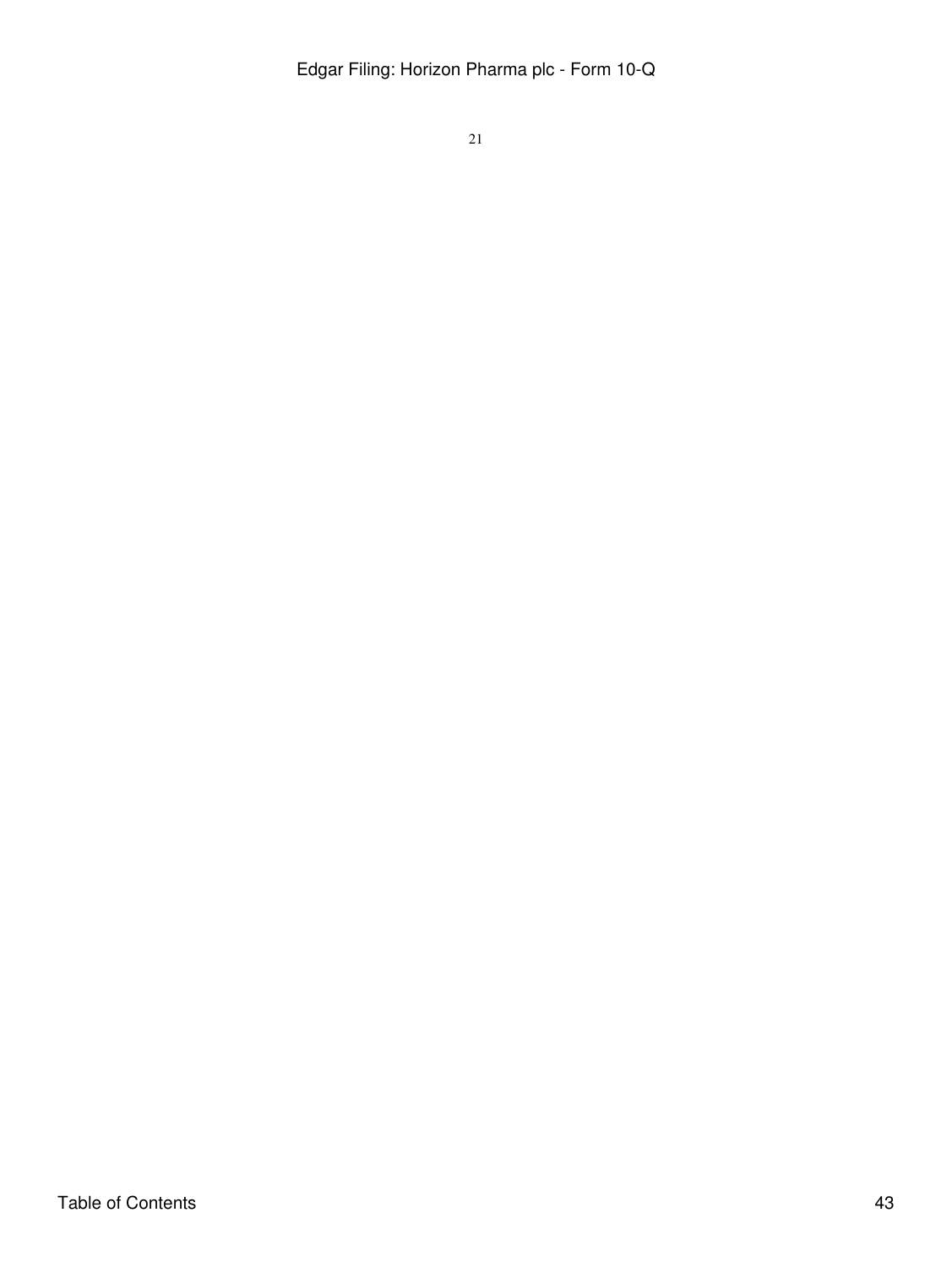2014 Employee Stock Purchase Plan. On May 17, 2014, HPI s board of directors adopted the 2014 Employee Stock Purchase Plan (the 2014 ESPP). On September 18, 2014, at a special meeting of the stockholders of HPI (the Special Meeting), HPI s stockholders approved the 2014 ESPP. Upon consummation of the Merger, the Company assumed the 2014 ESPP, which serves as the successor to the 2011 ESPP.

As of March 31, 2015, an aggregate of 9,929,336 ordinary shares were authorized and available for future grants under the 2014 ESPP.

#### **Share-Based Compensation Plans**

*2005 Stock Plan.* In October 2005, HPI adopted the 2005 Stock Plan (the 2005 Plan). Upon the signing of the underwriting agreement related to HPI s initial public offering, on July 28, 2011, no further option grants were made under the 2005 Plan. All stock awards granted under the 2005 Plan prior to July 28, 2011 continue to be governed by the terms of the 2005 Plan. Upon consummation of the Merger, the Company assumed the 2005 Plan.

2011 Equity Incentive Plan. In July 2010, HPI s board of directors adopted the 2011 Equity Incentive Plan (the 2011 EIP). In June 2011, HPI s stockholders approved the 2011 EIP, and it became effective upon the signing of the underwriting agreement related to HPI s initial public offering on July 28, 2011. Upon consummation of the Merger, the Company assumed the 2011 EIP, and upon the effectiveness of the Horizon Pharma Public Limited Company 2014 Equity Incentive Plan (the 2014 EIP), no additional stock awards were or will be made under the 2011 Plan, although all outstanding stock awards granted under the 2011 Plan continue to be governed by the terms of the 2011 Plan.

*2014 Equity Incentive Plan and 2014 Non-Employee Equity Incentive Plan.* On May 17, 2014, HPIs board of directors adopted the 2014 EIP and the Horizon Pharma Public Limited Company 2014 Non-Employee Equity Plan (the 2014 Non-Employee Equity Plan). At the Special Meeting, HPI s stockholders approved the 2014 EIP and 2014 Non-Employee Equity Plan. Upon consummation of the Merger, the Company assumed the 2014 EIP and 2014 Non-Employee Equity Plan, which serve as successors to the 2011 EIP.

The 2014 EIP provides for the grant of incentive and nonstatutory stock options, stock appreciation rights, restricted stock awards, restricted stock unit awards, performance awards and other stock awards that may be settled in cash, shares or other property to the employees of the Company (or a subsidiary company). The number of ordinary shares of the Company that were initially authorized for issuance under the 2014 EIP was no more than 22,052,130, which number consisted of (i) 15,500,000 ordinary shares of the Company; plus (ii) the number of shares available for issuance pursuant to the grant of future awards under the 2011 EIP; plus (iii) any shares subject to outstanding stock awards granted under the 2011 EIP and the 2005 Plan that expire or terminate for any reason prior to exercise or settlement or are forfeited, redeemed or repurchased because of the failure to meet a contingency or condition required to vest such shares; less (iv) 10,000,000 shares, which is the additional number of shares which were previously approved as an increase to the share reserve of the 2011 EIP. On March 23, 2015, the compensation committee of the Company s board of directors approved amending the 2014 EIP subject to shareholder approval to, among other things, increase the aggregate number of shares authorized for issuance under the 2014 EIP by 14,000,000 shares. On May 6, 2015, the shareholders of the Company approved the amendment to the 2014 EIP. The Companys board of directors has authority to suspend or terminate the 2014 EIP at any time.

As of March 31, 2015, an aggregate of 6,317,738 ordinary shares were authorized and available for future grants under the 2014 EIP.

The 2014 Non-Employee Equity Plan provides for the grant of nonstatutory stock options, stock appreciation rights, restricted stock awards, restricted stock unit awards and other forms of stock awards that may be settled in cash, shares or other property to the non-employee directors and consultants of the Company (or a subsidiary company). The total number of ordinary shares of the Company authorized for issuance under the 2014 Non-Employee Equity Plan is 2,500,000. The Companys board of directors has authority to suspend or terminate the 2014 Non-Employee Equity Plan at any time.

As of March 31, 2015, an aggregate of 2,386,242 ordinary shares were authorized and available for future grants under the 2014 Non-Employee Equity Plan.

#### *Stock Options*

The following table summarizes stock option activity during the three months ended March 31, 2015: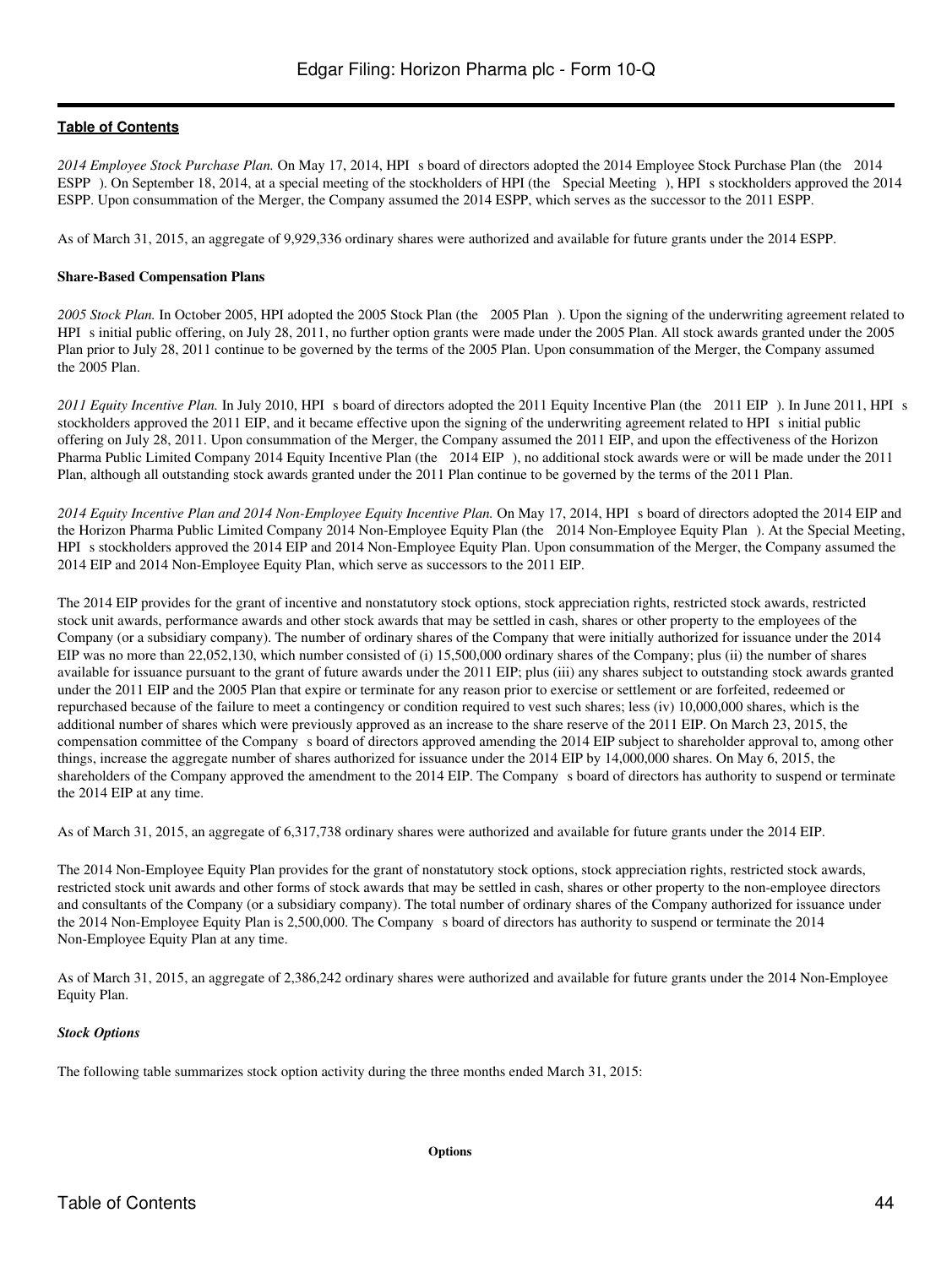|                                     |            | Weighted<br>Average<br><b>Exercise Price</b> | <b>Weighted Average</b><br>Remaining<br>Contractual<br>Term | Aggregate<br><b>Intrinsic Value</b><br>(in<br>thousands) |
|-------------------------------------|------------|----------------------------------------------|-------------------------------------------------------------|----------------------------------------------------------|
| Outstanding as of December 31, 2014 | 7,027,683  | \$<br>8.95                                   |                                                             |                                                          |
| Granted                             | 5,011,500  | \$<br>21.25                                  |                                                             |                                                          |
| Exercised                           | (311,065)  | \$<br>6.01                                   |                                                             |                                                          |
| Forfeited                           | (204, 491) | \$<br>10.86                                  |                                                             |                                                          |
| Outstanding as of March 31, 2015    | 11,523,627 | \$<br>14.35                                  | 8.7 years                                                   | \$<br>123,800                                            |
| Exercisable as of March 31, 2015    | 3,040,540  | \$<br>8.92                                   | 6.7 years                                                   | \$<br>52.435                                             |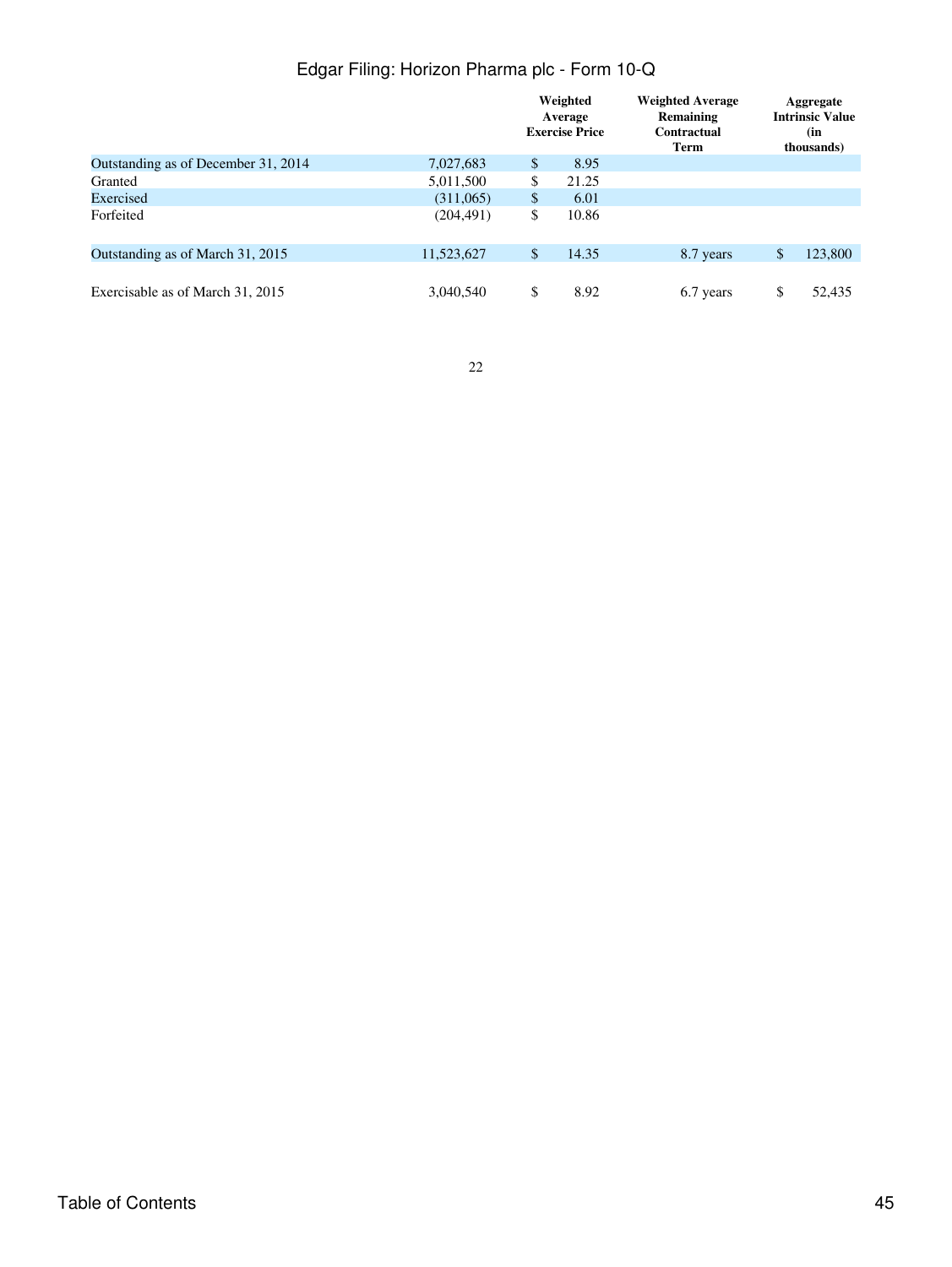The fair value of each stock option award is estimated on the date of grant using the Black-Scholes option pricing model. The determination of the fair value of each stock option is affected by the Company s share price on the date of grant, as well as assumptions regarding a number of highly complex and subjective variables. These variables include, but are not limited to, the Companys expected stock price volatility over the expected life of the awards and actual and projected stock option exercise behavior. The weighted average fair value per share of stock option awards granted during the three months ended March 31, 2015 and 2014, and assumptions used to value stock options, are as follows:

|                                                             | For the Three Months Ended March 31, |         |  |  |
|-------------------------------------------------------------|--------------------------------------|---------|--|--|
|                                                             | 2015                                 | 2014    |  |  |
| Dividend yield                                              |                                      |         |  |  |
| Risk-free interest rate                                     | $1.5\%$                              | $2.0\%$ |  |  |
| Weighted average volatility                                 | 77.4%                                | 83.0%   |  |  |
| Expected life (in years)                                    | 6.0                                  | 6.0     |  |  |
| Weighted average grant date fair value per share of options |                                      |         |  |  |
| granted                                                     | 14.32                                | 6.75    |  |  |
|                                                             |                                      |         |  |  |

#### *Dividend yield*

The Company has never paid dividends and does not anticipate paying any dividends in the near future. Additionally, the 2015 Senior Secured Credit Facility (described in Note 19 below) contains covenants that restrict the Company from issuing dividends.

#### *Risk-Free Interest Rate*

The Company determined the risk-free interest rate by using a weighted average assumption equivalent to the expected term based on the U.S. Treasury constant maturity rate as of the date of grant.

#### *Volatility*

The Company used an average historical share price volatility of comparable companies to be representative of future share price volatility, as the Company did not have sufficient trading history for its ordinary shares.

#### *Expected Term*

Given the Company s limited historical exercise behavior, the expected term of options granted was determined using the simplified method since the Company does not have sufficient historical exercise data to provide a reasonable basis upon which to estimate the expected term. Under this approach, the expected term is presumed to be the average of the vesting term and the contractual life of the option.

#### *Forfeitures*

As share-based compensation expense recognized in the condensed consolidated statements of operations is based on awards ultimately expected to vest, it has been reduced for estimated forfeitures based on actual forfeiture experience, analysis of employee turnover and other factors. ASC 718 requires forfeitures to be estimated at the time of grant and revised, if necessary, in subsequent periods if actual forfeitures differ from those estimates.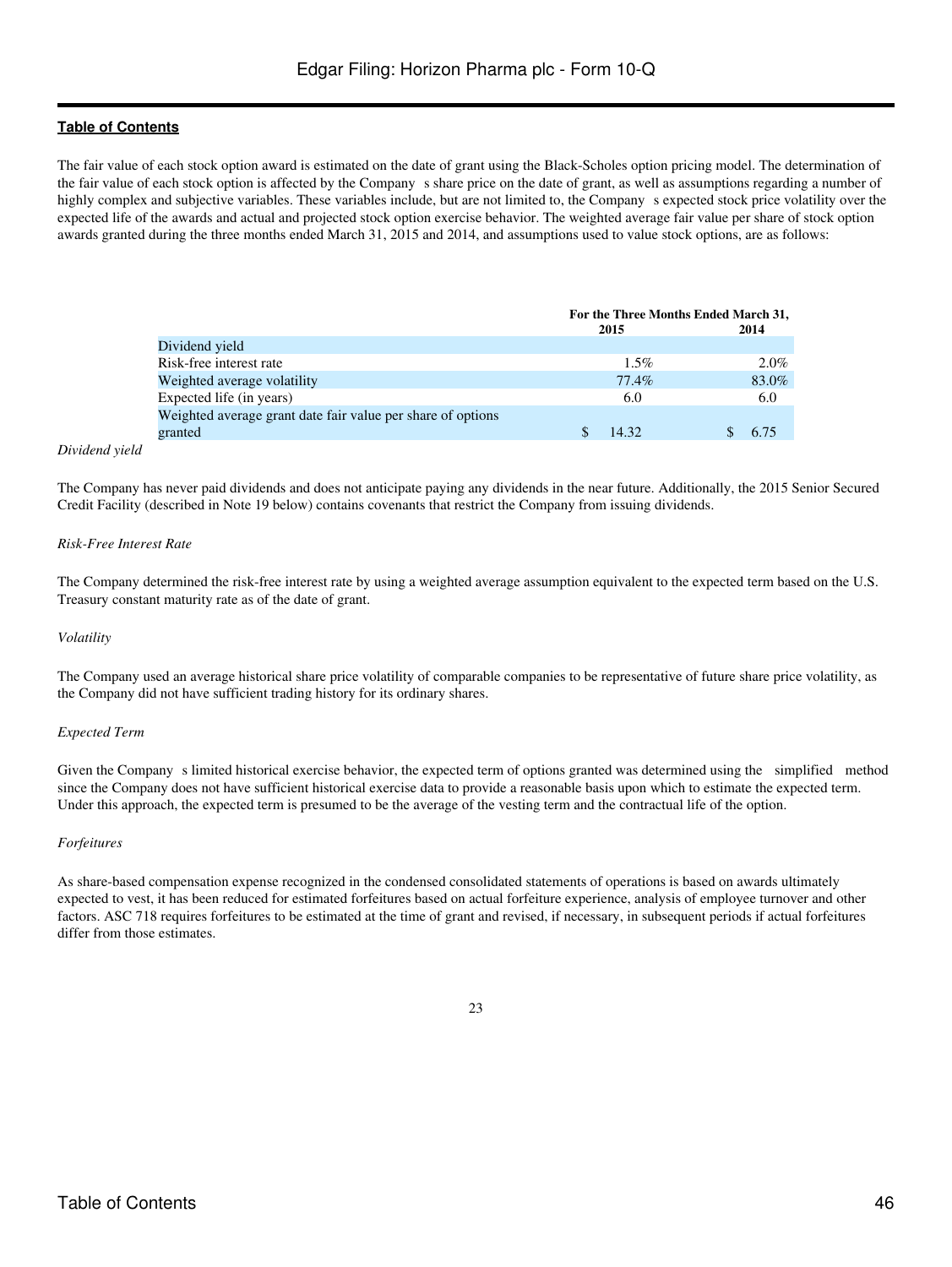#### *Restricted Stock Units*

The following table summarizes restricted stock unit activity for the three months ended March 31, 2015:

|                                     | <b>Number of Units</b> | <b>Weighted Average</b><br><b>Grant-Date</b><br>Fair<br><b>Value Per Units</b> |
|-------------------------------------|------------------------|--------------------------------------------------------------------------------|
| Outstanding as of December 31, 2014 | 1,593,502              | \$<br>8.60                                                                     |
| Granted                             | 1,876,600              | \$<br>22.02                                                                    |
| Vested                              | (286,500)              | \$<br>6.52                                                                     |
| Forfeited                           | (19,900)               | \$<br>11,57                                                                    |
|                                     |                        |                                                                                |
| Outstanding as of March 31, 2015    | 3,163,702              | \$<br>16.73                                                                    |

#### *Performance Stock Unit Awards*

The following table summarizes performance stock unit awards (PSUs) activity for the three months ended March 31, 2015:

|                                     |                        |    | <b>Weighted Average</b><br><b>Grant-Date</b><br>Fair |
|-------------------------------------|------------------------|----|------------------------------------------------------|
|                                     | <b>Number of Units</b> |    | <b>Value Per Units</b>                               |
| Outstanding as of December 31, 2014 | 25,000                 | \$ | 12.36                                                |
| Granted                             | 2,546,000              | \$ | 11.86                                                |
| Vested                              |                        | \$ |                                                      |
| Forfeited                           |                        | \$ |                                                      |
| Outstanding as of March 31, 2015    | 2,571,000              | \$ | 11.86                                                |

In March 2015, the compensation committee of the Company s board of directors granted 2,546,000 PSUs to certain members of the Company s executive committee, senior leadership team and other key employees. The PSUs will vest if the Companys total compounded annual shareholder rate of return (TSR) over three performance measurement periods summarized below equals or exceeds 15%. Each of the three vesting tranches is summarized below.

|                        | <b>Percent of Total</b> |                                                              |                                                        | <b>Length of Performance</b>                |
|------------------------|-------------------------|--------------------------------------------------------------|--------------------------------------------------------|---------------------------------------------|
| <b>Vesting Tranche</b> | <b>PSU</b><br>Award     | <b>Beginning of Performance</b><br><b>Measurement Period</b> | <b>End of Performance</b><br><b>Measurement Period</b> | <b>Measurement</b><br><b>Period (Years)</b> |
| <b>Tranche One</b>     | 33.3%                   | March 23, 2015                                               | December 22, 2017                                      | 2.75                                        |
| Tranche Two            | 33.3%                   | March 23, 2015                                               | March 22, 2018                                         | 3.00                                        |
| <b>Tranche Three</b>   | 33.3%                   | March 23, 2015                                               | June 22, 2018                                          | 3.25                                        |

The TSR will be based on the volume weighted average trading price (VWAP) of the Company s ordinary shares over the 20 trading days ending on the last day of each of the three performance measurement periods versus the VWAP of the Companys ordinary shares over the 20 trading days ended March 23, 2015 of \$21.50. The PSUs are subject to a post vesting holding period of one year for 50% and two years for 50% for executive committee members and one year for non-executive committee members.

The Company accounts for the PSUs as equity-settled awards in accordance with ASC Topic 718, Compensation Stock Compensation (ASC Topic 718). Because the value of the PSUs is dependent upon the attainment of a level of TSR, it requires the impact of the market condition to be considered when estimating the fair value of the PSUs. As a result, the Monte Carlo model is applied. The average estimated fair value of each PSU after the applicable discount for illiquidity is \$11.49 for executive committee members and \$12.89 for non-executive committee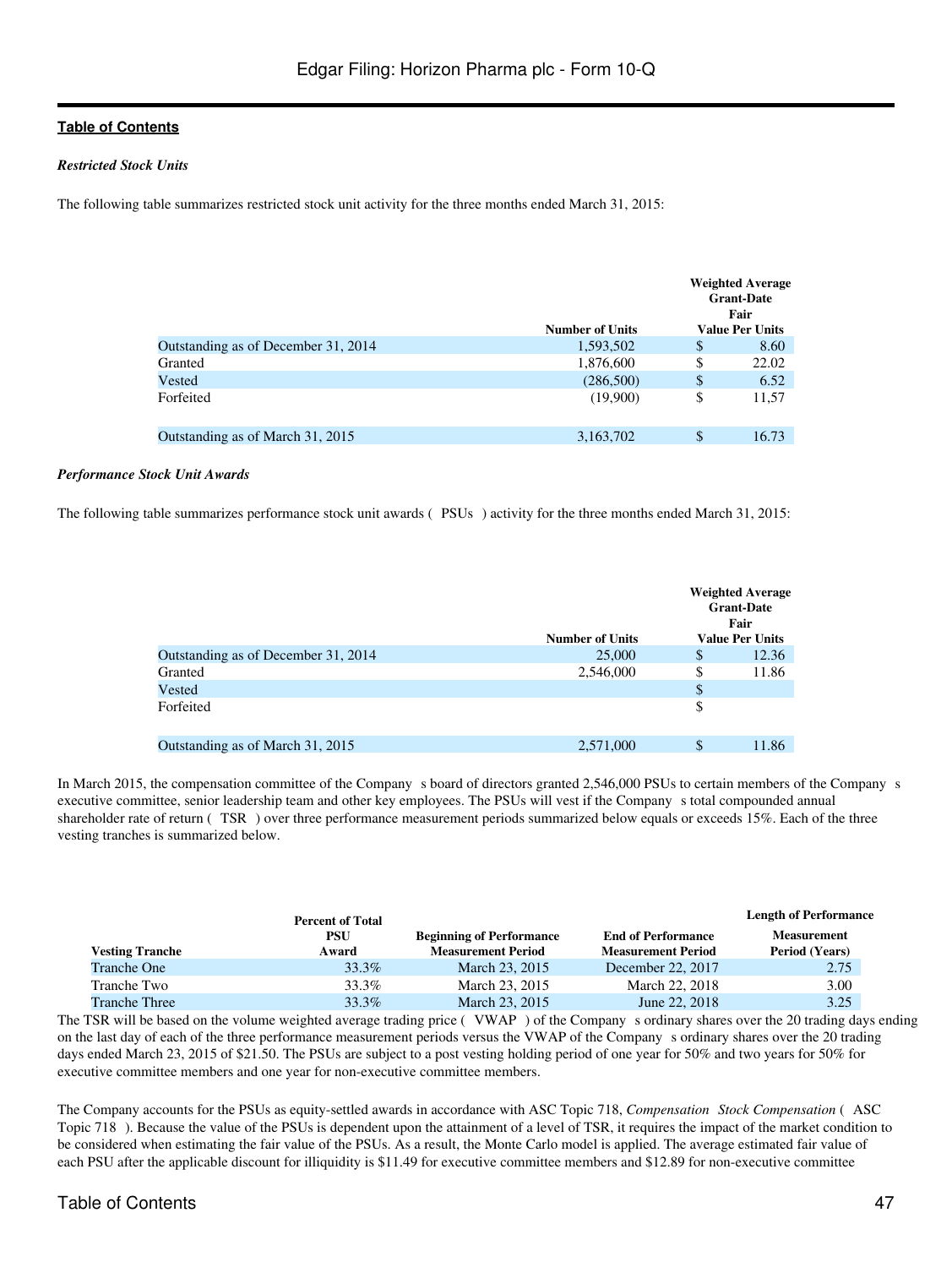members. As of March 31, 2015, the Company recorded \$0.2 million of expense related to the PSUs.

In March 2015, the compensation committee of the Company s board of directors also approved the grant of 7,863,000 performance stock unit awards (the Contingent PSUs) which will be automatically granted to certain members of the Company s executive committee, senior leadership team and other key employees contingent and effective upon shareholder approval at our 2015 Annual General Meeting of our amended and restated 2014 Equity Incentive Plan pursuant to Proposal 2 of the Notice and Proxy Statement filed by the Company with the Securities and Exchange Commission on April 7, 2015. The level of the Contingent PSU awards that will vest will depend on whether the TSR is at least 15%, 30%, 45% or 60% over the same three performance measurement periods summarized above.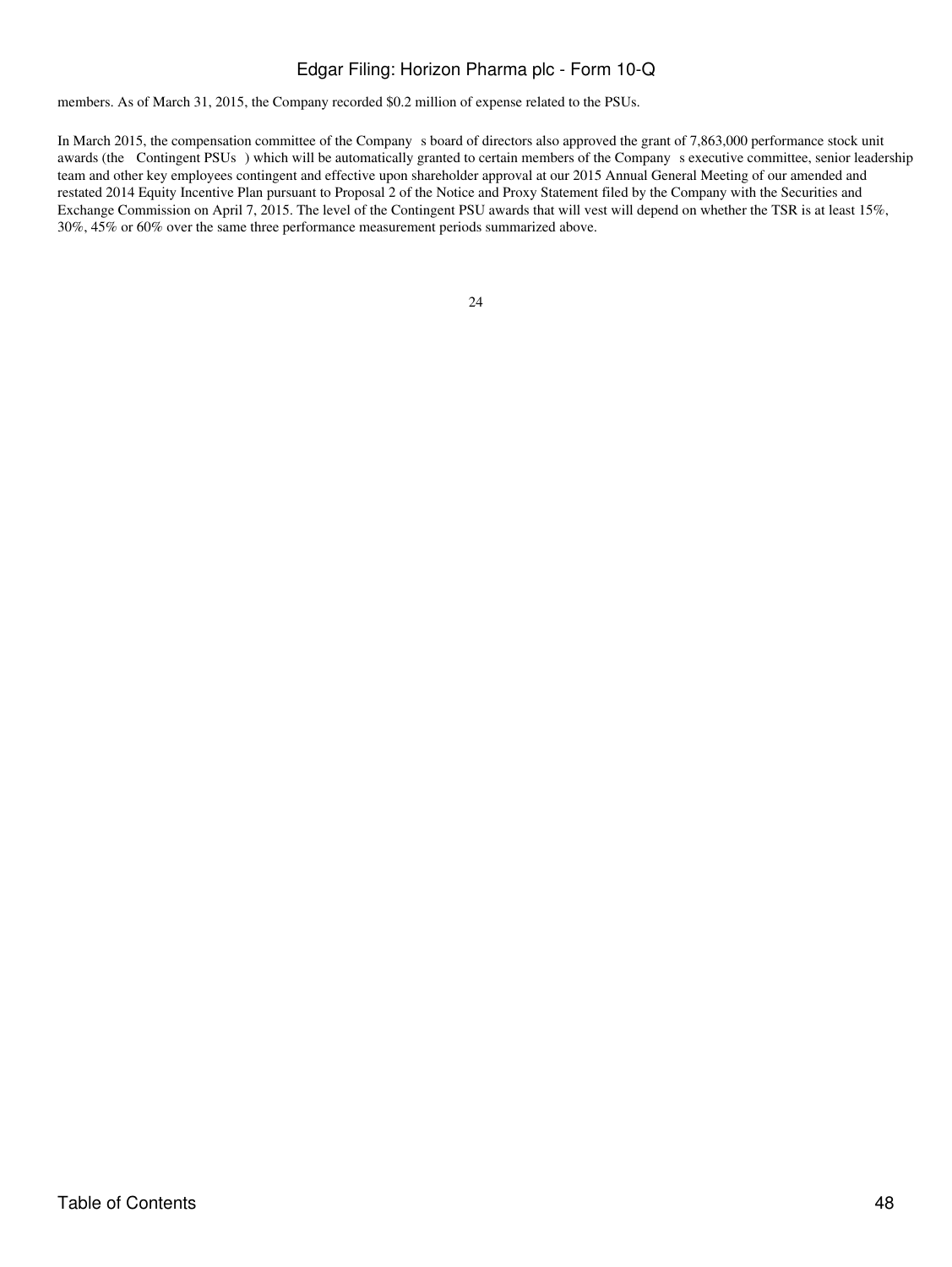#### *Cash Long-Term Incentive Program*

On November 5, 2014, the compensation committee of the Company s board of directors approved a performance cash long-term incentive program for the members of the Company s executive committee and executive leadership team, including its executive officers (the Cash Bonus Program). Participants in the Cash Bonus Program will be eligible for a specified cash bonus, the amount of which bonus is determined by whether the Company s TSR for the period from November 5, 2014 to May 6, 2015 is greater than or equal to a specified threshold that ranges between 15% and 60%, and which bonus will be earned and payable only if the TSR for the period from November 5, 2014 to November 4, 2017 is greater than 15%. The TSR for these periods will be calculated using the 20-day volume weighted average trading price of the Companys ordinary shares. The total bonus pool that may be payable under the Cash Bonus Program will be calculated as of May 6, 2015 and may range from \$4.5 million to \$17.0 million, depending upon the TSR for the period from November 5, 2014 to May 6, 2015. The portion of the total bonus pool payable to individual participants will be based on pre-determined allocations established by the Companys compensation committee. Participants must remain employed by the Company through November 4, 2017 unless a participant s earlier departure from employment is due to death, disability, termination without cause or a change in control transaction. Bonus payments under the Cash Bonus Program, if any, will be made after November 4, 2017.

The Company accounts for the Cash Bonus Program under the liability method in accordance with ASC Topic 718, Compensation Stock *Compensation*. Because the value of the Cash Bonus Program pool is dependent upon the attainment of a target level of TSR, it requires the impact of the market condition to be considered when estimating the fair value of the bonus pool. As a result, the Monte Carlo model is applied and the fair value is revalued at each reporting period. As of March 31, 2015 and December 31, 2014, the estimated fair value was \$6.7 million and \$1.6 million, respectively. For the three months ended March 31, 2015, the Company recorded \$0.8 million of expense related to the Cash Bonus Program.

The following table summarizes share-based compensation expense included in the Companys condensed consolidated statements of operations for the three months ended March 31, 2015 and 2014 (in thousands):

|                                          | For the Three Months Ended March 31, |       |  |       |  |
|------------------------------------------|--------------------------------------|-------|--|-------|--|
|                                          |                                      | 2015  |  | 2014  |  |
| <b>Share-based compensation expense:</b> |                                      |       |  |       |  |
| Research and development                 |                                      | 458   |  | 300   |  |
| Sales and marketing                      |                                      | 2,801 |  | 584   |  |
| General and administrative.              |                                      | 3.415 |  | 1.043 |  |
| Total share-based compensation expense   |                                      | 6.674 |  | 1.927 |  |

No income tax benefit has been recognized relating to share-based compensation expense and no tax benefits have been realized from exercised stock options, due to the Company s net loss position. As of March 31, 2015, the Company estimates that pre-tax unrecognized compensation expense of \$177.1 million for all unvested share-based awards, including stock options, restricted stock units and PSUs, will be recognized through the fourth quarter of 2018. The Company expects to satisfy the exercise of stock options and future distribution of shares for restricted stock units and PSUs by issuing new ordinary shares which have been reserved under the 2014 EIP.

#### **NOTE 18 INCOME TAXES**

The Company accounts for income taxes based upon an asset and liability approach. Deferred tax assets and liabilities represent the future tax consequences of the differences between the financial statement carrying amounts of assets and liabilities versus the tax basis of assets and liabilities. Under this method, deferred tax assets are recognized for deductible temporary differences, and operating loss and tax credit carryforwards. Deferred tax liabilities are recognized for taxable temporary differences. Deferred tax assets are reduced by a valuation allowance when, in the opinion of management, it is more likely than not that some portion or all of the deferred tax assets will not be realized. The impact of tax rate changes on deferred tax assets and liabilities is recognized in the year that the change is enacted.

The following table presents the expense (benefit) for income taxes for the three months ended March 31, 2015 and 2014 (in thousands):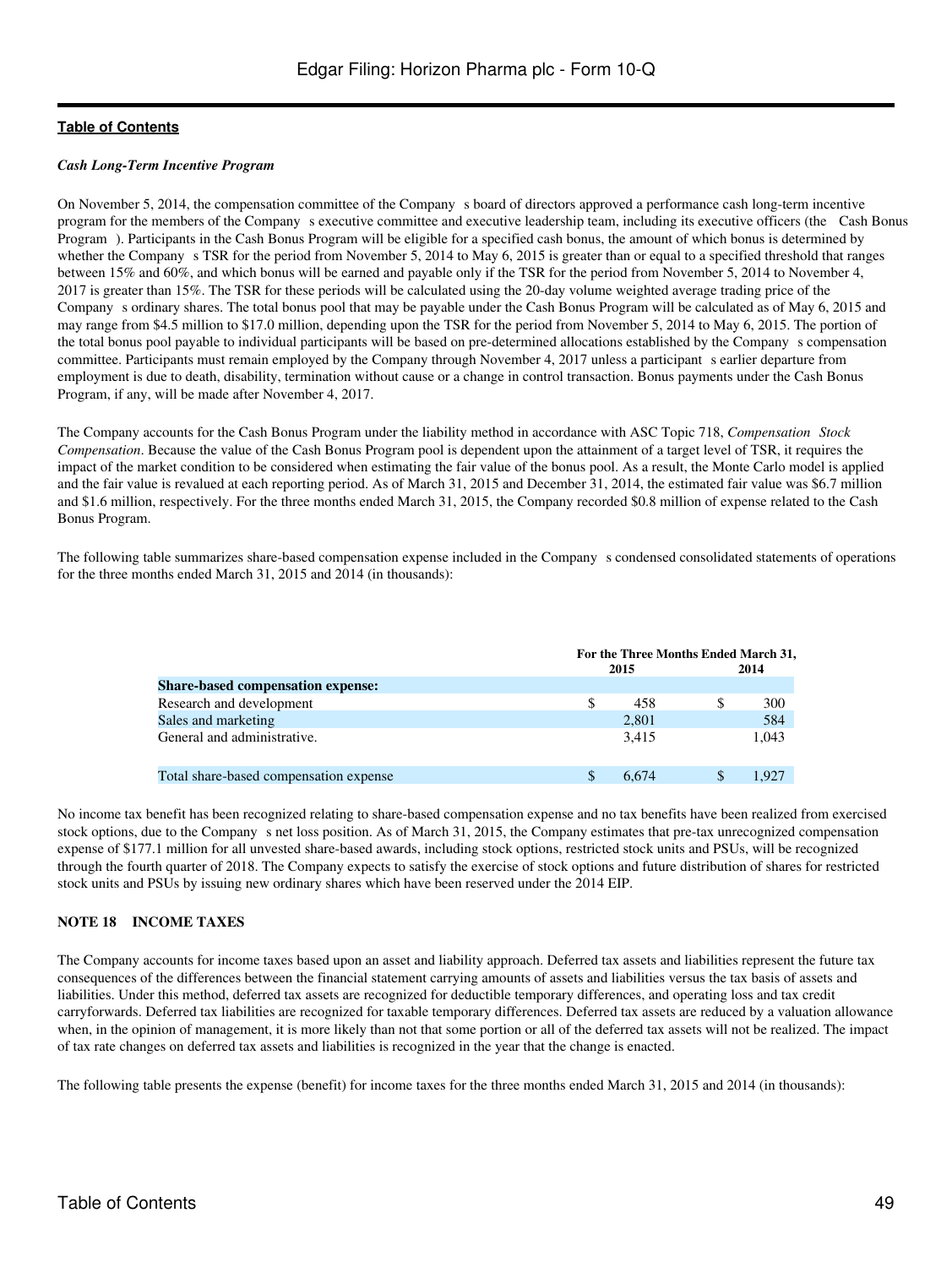| For the Three Months Ended March 31, |               |               |            |
|--------------------------------------|---------------|---------------|------------|
|                                      |               |               | 2014       |
|                                      | (17,640)      | <sup>\$</sup> | (207, 355) |
|                                      | 1.913         |               | (1,105)    |
|                                      | (19.553)      | -S            | (206, 250) |
|                                      | <sup>\$</sup> | 2015          |            |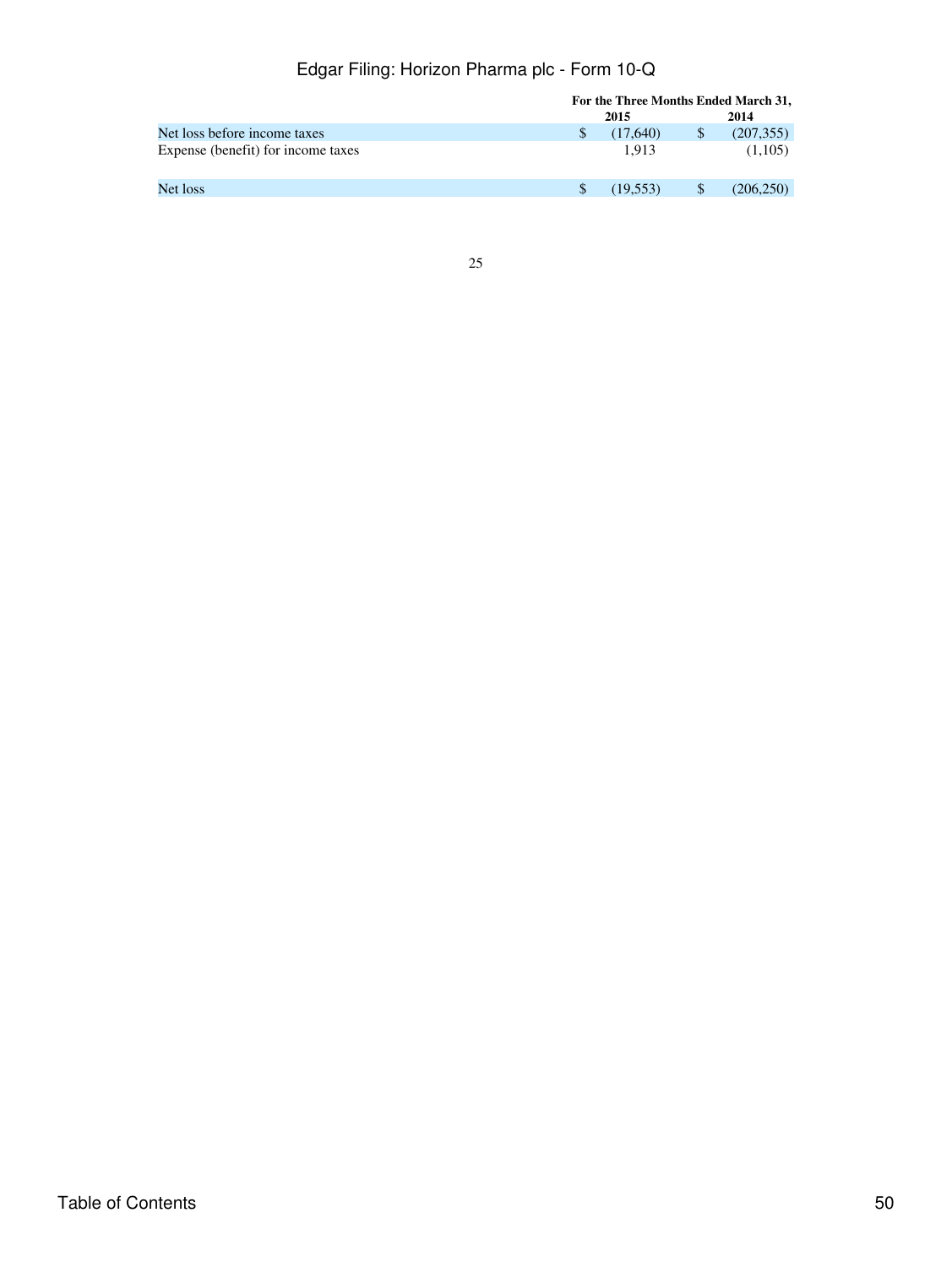During the three months ended March 31, 2015, the Company recorded an expense for income taxes of \$1.9 million compared to an income tax benefit of \$1.1 million during the three months ended March 31, 2014. The increase in income tax expense during the three months ended March 31, 2015 was primarily attributable to the inability to benefit losses in the United States due to valuation allowances as well as reserving for net operating losses utilized and minimum local jurisdictional tax liabilities realized.

In connection with the Hyperion acquisition, the Company is expected to record a tax provision benefit from the release of U.S. valuation allowances. The release corresponds to the inclusion of U.S. deferred tax liabilities recorded for the Hyperion intangible assets.

#### **NOTE 19 SUBSEQUENT EVENTS**

#### **Equity Offering**

On April 21, 2015, the Company closed its underwritten public offering of 17,652,500 of its ordinary shares at a price to the public of \$28.25 per share. The net proceeds to the Company from such offering were approximately \$475.2 million, after deducting underwriting discounts and other offering expenses payable by the Company.

## **Hyperion Acquisition**

On May 7, 2015, the Company completed its acquisition of Hyperion pursuant to which the Company acquired all of the issued and outstanding shares of Hyperion s common stock for \$46.00 per share in cash or approximately \$1.1 billion on a fully diluted basis. The acquisition expands the Company s product portfolio by adding two orphan disease products, RAVICTI and BUPHENYL.

In connection with the Hyperion acquisition, the Company paid an estimated \$30.0 million of transaction fees for legal, advisory and other fees.

The final determination of the purchase price allocation is expected to be completed as soon as practicable after consummation of the Hyperion acquisition. Due to the limited time between the acquisition date and the filing of this Quarterly Report on Form 10-Q, it is not practicable for the Company to disclose: (i) the allocation of purchase price to assets acquired and liabilities assumed as of the date of close, and (ii) pro forma revenues and earnings of the combined company for the period ended March 31, 2015.

#### **Senior Notes**

On April 29, 2015, Horizon Pharma Financing Inc., or Horizon Financing, a wholly-owned subsidiary of the Company, completed a private placement of \$475.0 million aggregate principal amount of 6.625% Senior Notes due 2023, or the 2023 Senior Notes, to certain investment banks acting as initial purchasers who subsequently resold the 2023 Senior Notes to qualified institutional buyers as defined in Rule 144A under the Securities Act and in offshore transactions to non-U.S. Persons in reliance on Regulation S under the Securities Act.

In connection with the closing of the Hyperion acquisition on May 7, 2015, Horizon Financing merged with and into HPI and, as a result, the 2023 Senior Notes became HPIs general unsecured senior obligations and the Company and all of the Companys direct and indirect subsidiaries that are guarantors under the 2015 Senior Secured Credit Facility fully and unconditionally guaranteed on a senior unsecured basis HPI s obligations under the 2023 Senior Notes. .

The 2023 Senior Notes accrue interest at an annual rate of 6.625% payable semiannually in arrears on May 1 and November 1 of each year, beginning on November 1, 2015. The 2023 Senior Notes will mature on May 1, 2023, unless earlier exchanged, repurchased or redeemed.

Except as described below, the 2023 Senior Notes may not be redeemed before May 1, 2018. Thereafter, some or all of the 2023 Senior Notes may be redeemed at any time at specified redemption prices, plus accrued and unpaid interest to the redemption date. At any time prior to May 1, 2018, some or all of the 2023 Senior Notes may be redeemed at a price equal to 100% of the aggregate principal amount thereof, plus a make-whole premium and accrued and unpaid interest to the redemption date. Also prior to May 1, 2018, up to 35% of the aggregate principal amount of the 2023 Senior Notes may be redeemed at a redemption price of 106.625% of the aggregate principal amount thereof, plus accrued and unpaid interest, with the net proceeds of certain equity offerings. In addition, the 2023 Senior Notes may be redeemed in whole but not in part at a redemption price equal to 100% of the principal amount plus accrued and unpaid interest and additional amounts, if any, to, but excluding, the redemption date, if on the next date on which any amount would be payable in respect of the 2023 Senior Notes, HPI or any guarantor is or would be required to pay additional amounts as a result of certain tax related events.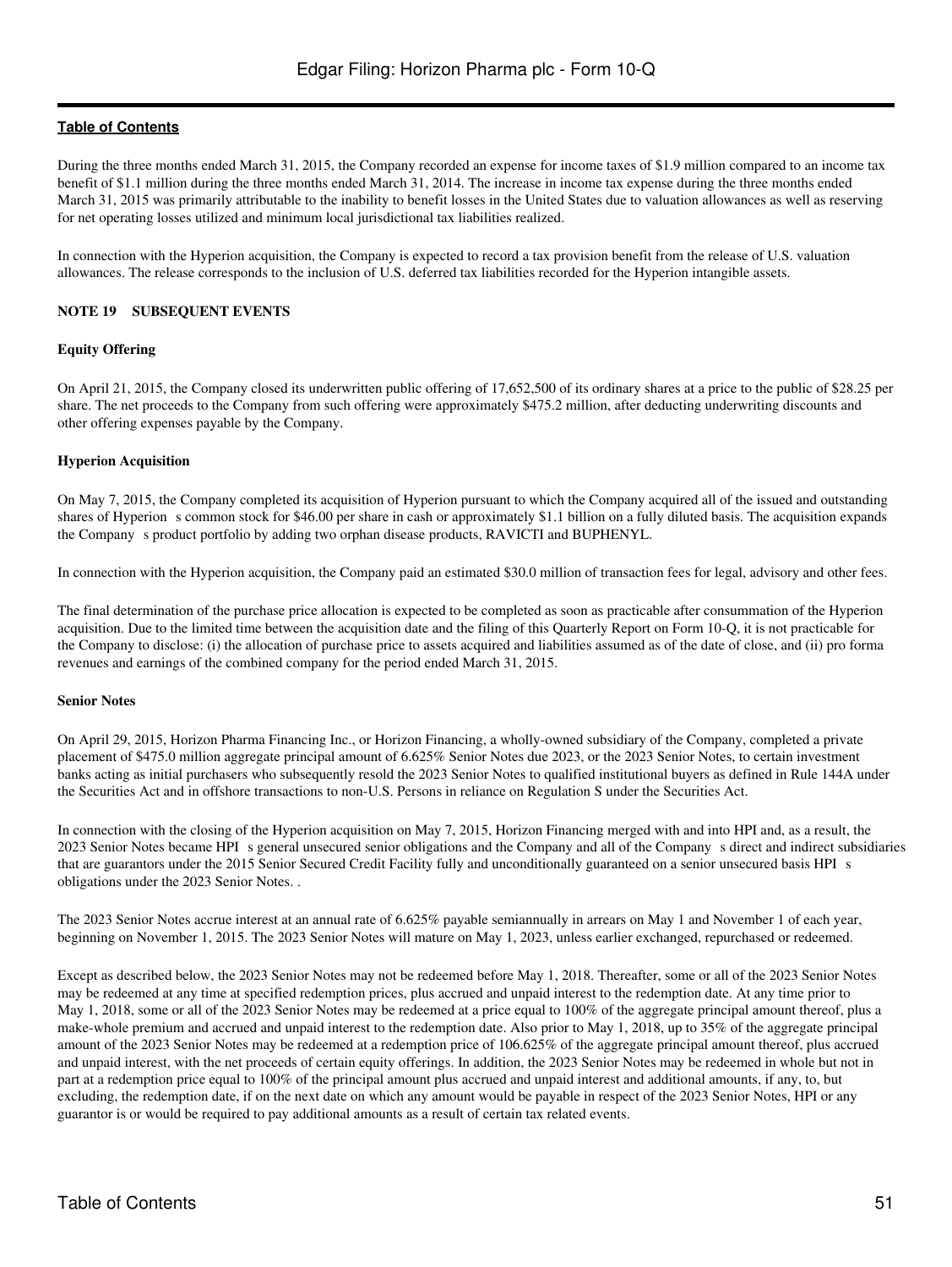If the Company undergoes a change of control, HPI will be required to make an offer to purchase all of the 2023 Senior Notes at a price in cash equal to 101% of the aggregate principal amount thereof plus accrued and unpaid interest to, but not including, the repurchase date. If the Company or certain of its subsidiaries engages in certain asset sales, HPI will be required under certain circumstances to make an offer to purchase the 2023 Senior Notes at 100% of the principal amount thereof, plus accrued and unpaid interest to the repurchase date.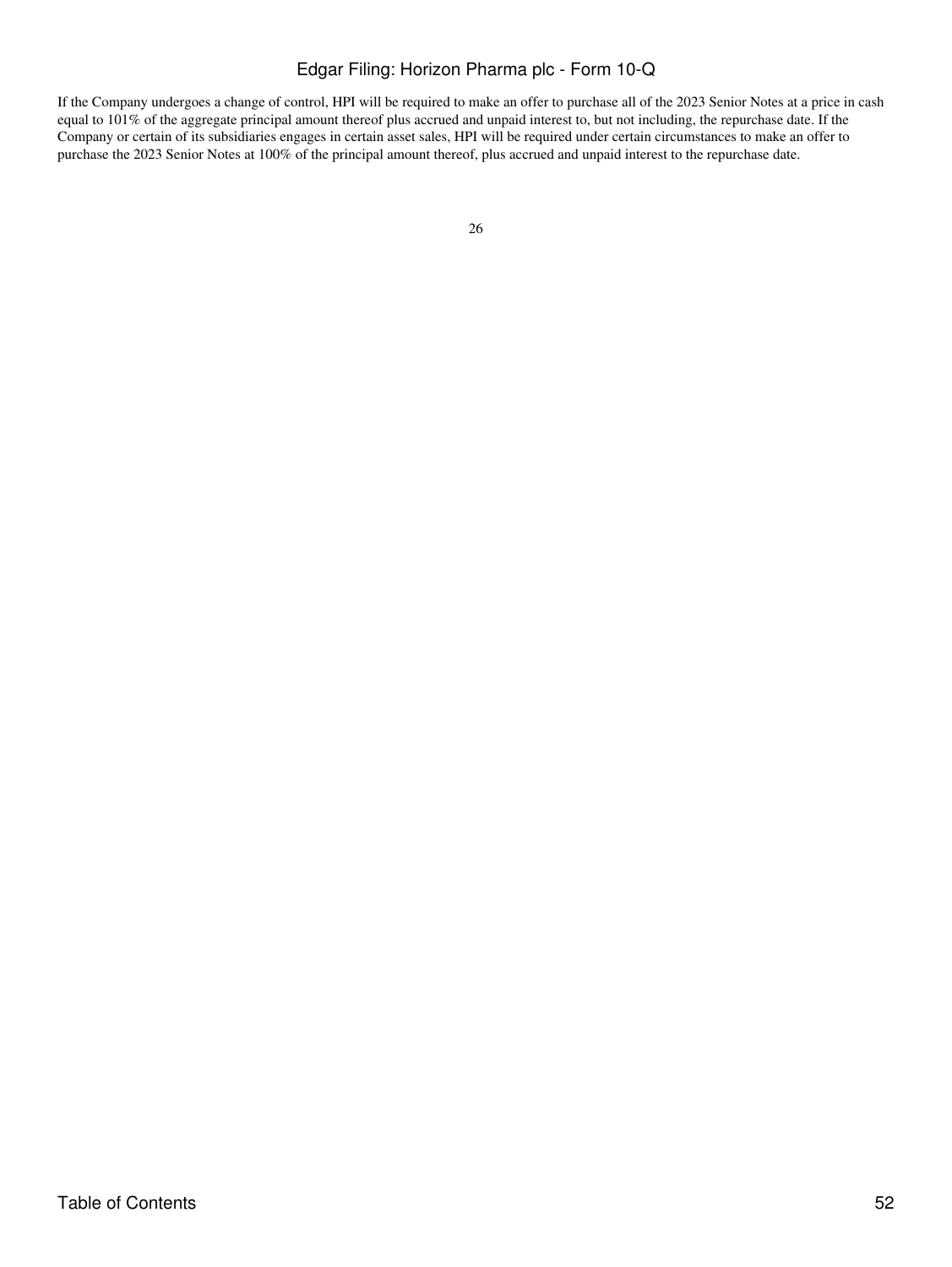The indenture governing the 2023 Senior Notes contains covenants that limit the ability of the Company and its restricted subsidiaries to, among other things, pay dividends or distributions, repurchase equity, prepay junior debt and make certain investments, incur additional debt and issue certain preferred stock, incur liens on assets, engage in certain asset sales, merge, consolidate with or merge or sell all or substantially all of their assets, enter into transactions with affiliates, designate subsidiaries as unrestricted subsidiaries, and allow to exist certain restrictions on the ability of restricted subsidiaries to pay dividends or make other payments to the Company. Certain of the covenants will be suspended during any period in which the notes receive investment grade ratings. The indenture also includes customary events of default.

#### **2015 Senior Secured Credit Facility**

On May 7, 2015, HPI, the Company and certain of its subsidiaries entered into a Credit Agreement with Citibank, N.A., as administrative and collateral agent, and the lenders from time to time party thereto providing for (i) a five-year \$400.0 million term loan facility (the 2015 Term Loan Facility); (ii) an uncommitted accordion facility subject to the satisfaction of certain financial and other conditions; and (iii) one or more uncommitted refinancing loan facilities with respect to loans thereunder (the 2015 Senior Secured Credit Facility). The initial borrower under the 2015 Term Loan Facility is HPI. The Credit Agreement allows for the Company and certain other subsidiaries of the Company to become borrowers under the accordion or refinacing facilities. Loans under the 2015 Term Loan Facility bear interest, at each borrowers option, at a rate equal to either the LIBOR, plus an applicable margin of 3.5% per year (subject to a 1.0% LIBOR floor), or the prime lending rate, plus an applicable margin equal to 4.5% per year. The Company borrowed the full \$400.0 million available under the 2015 Term Loan Facility on May 7, 2015 as a LIBOR-based borrowing.

The obligations under the Credit Agreement and any swap obligations and cash management obligations owing to a lender (or an affiliate of a lender) thereunder are and will be guaranteed by the Company and each of the Company s existing and subsequently acquired or organized direct and indirect subsidiaries (other than certain immaterial subsidiaries, subsidiaries whose guarantee would result in material adverse tax consequences and subsidiaries whose guarantee is prohibited by applicable law). The obligations under the Credit Agreement and any such swap and cash management obligations are secured, subject to customary permitted liens and other agreed upon exceptions, by a perfected security interest in (i) all tangible and intangible assets of the borrowers and the guarantors, except for certain customary excluded assets, and (ii) all of the capital stock owned by the borrowers and guarantors thereunder (limited, in the case of the stock of certain non-U.S. subsidiaries of the borrowers, to 65% of the capital stock of such subsidiaries).

The borrowers are permitted to make voluntary prepayments at any time without payment of a premium, except that a 1% premium would apply to a repayment of the loans under the 2015 Term Loan Facility in connection with a repricing of, or any amendment to the 2015 Term Loan Facility in a repricing of, the loans under the 2015 Term Loan Facility effected on or prior to the date that is six months following May 7, 2015. HPI is required to make mandatory prepayments of loans under the 2015 Term Loan Facility (without payment of a premium) with (a) net cash proceeds from certain non-ordinary course asset sales (subject to reinvestment rights and other exceptions), (b) casualty proceeds and condemnation awards (subject to reinvestment rights and other exceptions), (c) net cash proceeds from issuances of debt (other than certain permitted debt), and (d) beginning with the fiscal year ending December 31, 2016, 50% of the Companys excess cash flow (subject to decrease to 25% or 0% if the Companys first lien leverage ratio is less than 2.25:1 and 1.75:1, respectively). The loans under the 2015 Term Loan Facility will amortize in equal quarterly installments in an aggregate annual amount equal to 1% of the original principal amount thereof, with any remaining balance payable on the final maturity date of the loans under the 2015 Term Loan Facility.

The Credit Agreement contains customary representations and warranties and customary affirmative and negative covenants, including, among other things, restrictions on indebtedness, liens, investments, mergers, dispositions, prepayment of other indebtedness and dividends and other distributions, and customary events of default.

The Company has used the net proceeds from the offering of the 2023 Senior Notes and borrowings under the 2015 Senior Secured Credit Facility to fund a portion of its acquisition of Hyperion, repay the outstanding amounts under the 2014 Senior Secured Credit Facility and Hyperion s then existing credit facility, and pay any prepayment premiums, fees and expenses in connection with the foregoing.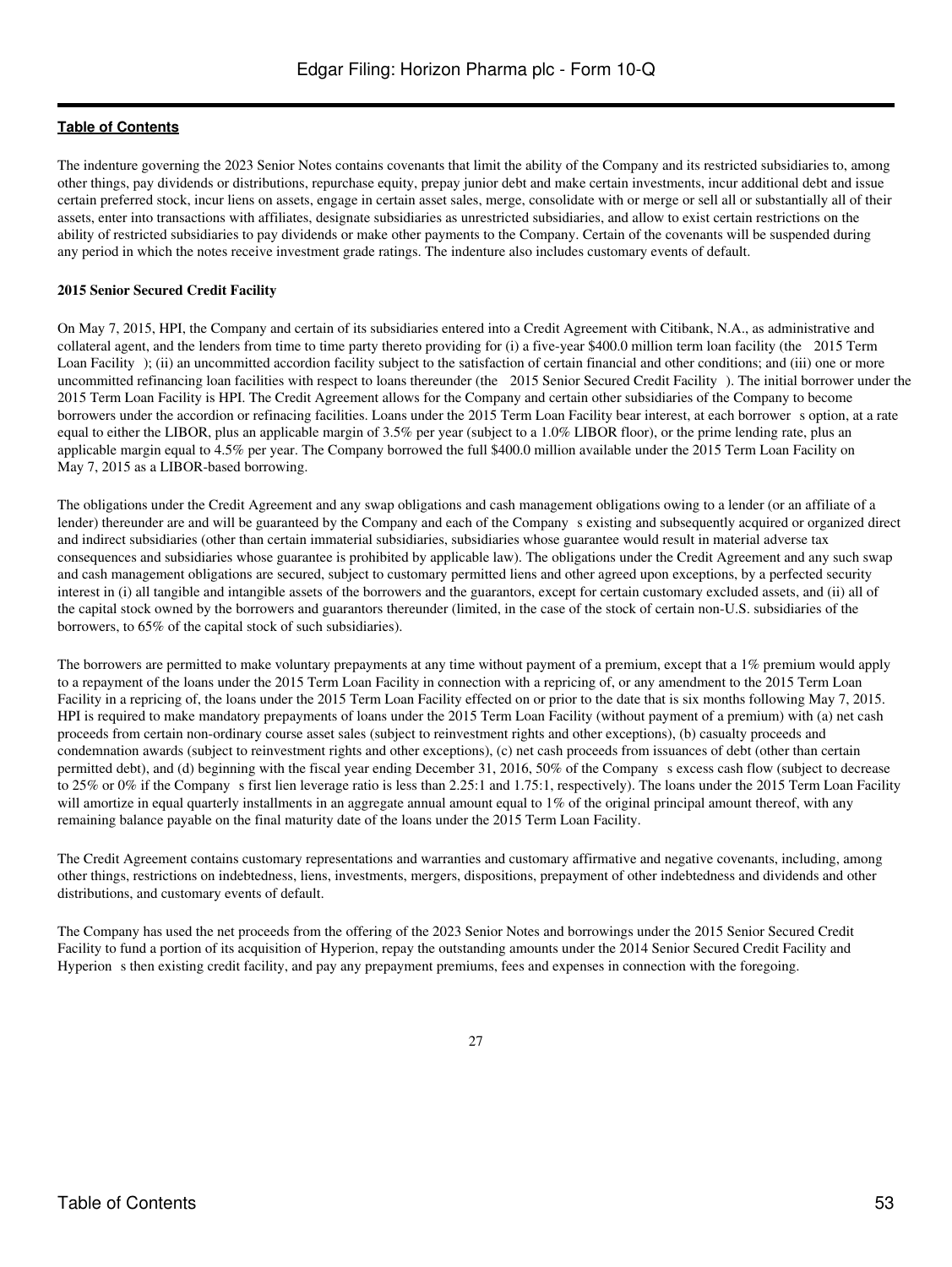#### **ITEM 2. MANAGEMENT S DISCUSSION AND ANALYSIS OF FINANCIAL CONDITION AND RESULTS OF OPERATIONS**

*The following discussion and analysis should be read in conjunction with our condensed consolidated financial statements and the related notes that appear elsewhere in this report. This discussion contains forward-looking statements reflecting our current expectations that involve risks and uncertainties which are subject to safe harbors under the Securities Act of 1933, as amended, and the Securities Exchange Act of 1934, as amended, or the Exchange Act. These forward-looking statements include, but are not limited to, statements concerning our strategy and other aspects of our future operations, future financial position, future revenues, projected costs, expectations regarding demand and acceptance for our products, growth opportunities and trends in the market in which we operate, prospects and plans and objectives of management. The words anticipates, believes, estimates, expects, intends, may, plans, projects, will, would and similar expressions are intended to identify forward-looking statements, although not all forward-looking statements contain these identifying words. We may not actually achieve the plans, intentions or expectations disclosed in our forward-looking statements and you should not place undue reliance on our forward-looking statements. These forward-looking statements involve risks and uncertainties that could cause our actual results to differ materially from those in the forward-looking statements, including, without limitation, the risks set forth in Part II, Item 1A, Risk Factors in this report and in our other filings with the Securities and Exchange Commission, or SEC. We do not assume any obligation to update any forward-looking statements.*

#### **Merger with Vidara**

On September 19, 2014, the businesses of Horizon Pharma, Inc., or HPI, and Vidara Therapeutics International Public Limited Company, or Vidara, were combined in a merger transaction, or the Merger, accounted for as a reverse acquisition under the acquisition method of accounting for business combinations, with HPI treated as the acquiring company in the Merger for accounting purposes. As part of the Merger, a wholly-owned subsidiary of Vidara merged with and into HPI, with HPI surviving the Merger as a wholly-owned subsidiary of Vidara. Prior to the Merger, Vidara changed its name to Horizon Pharma plc, or New Horizon. Upon the consummation of the Merger, the historical financial statements of HPI became our historical financial statements. Accordingly, the historical financial statements of HPI are included in the comparative prior periods.

Unless otherwise indicated or the context otherwise requires, references to the Company, New Horizon, we, us and our refer to Horizon Pha plc and its consolidated subsidiaries, including its predecessor, HPI. All references to Vidara are references to Horizon Pharma plc (formerly known as Vidara Therapeutics International Public Limited Company) and its consolidated subsidiaries prior to the effective time of the Merger on September 19, 2014. The disclosures in this report relating to the pre-Merger business of Horizon Pharma plc, unless noted as being the business of Vidara prior to the Merger, pertain to the business of HPI prior to the Merger.

#### **OUR BUSINESS**

We are a specialty biopharmaceutical company focused on improving patients lives by identifying, developing, acquiring or in-licensing and commercializing differentiated products that address unmet medical needs. We market a portfolio of products in arthritis, inflammation and orphan diseases. Our U.S. marketed products are ACTIMMUNE® (interferon gamma-1b), DUEXIS® (ibuprofen/famotidine), PENNSAID® (diclofenac sodium topical solution) 2% w/w, RAYOS® (prednisone) delayed-release tablets and VIMOVO® (naproxen/esomeprazole). We developed DUEXIS and RAYOS, known as LODOTRA® outside the United States, acquired the U.S. rights to VIMOVO from AstraZeneca AB, or AstraZeneca, in November 2013, acquired the U.S. rights to ACTIMMUNE as a result of the Merger and acquired the U.S. rights to PENNSAID 2% from Nuvo Research Inc., or Nuvo, in October 2014. We market our products in the United States through our field sales force of approximately 375 representatives. Our strategy is to utilize the commercial strength and infrastructure we have established in creating a fully-integrated U.S.-focused specialty biopharmaceutical company to continue the successful commercialization of our existing product portfolio while expanding and leveraging these capabilities further through the acquisition of biopharmaceutical products and companies.

On May 7, 2015, we completed our acquisition of Hyperion Therapeutics, Inc., or Hyperion, in which we acquired all of the issued and outstanding shares of Hyperion s common stock for \$46.00 per share in cash or approximately \$1.1 billion on a fully diluted basis. The acquisition expands our product portfolio by adding two orphan disease products, RAVICTI® (glycerol phenylbutyrate) Oral liquid and BUPHENYL® (sodium phenylbutyrate) Tablets and Powder.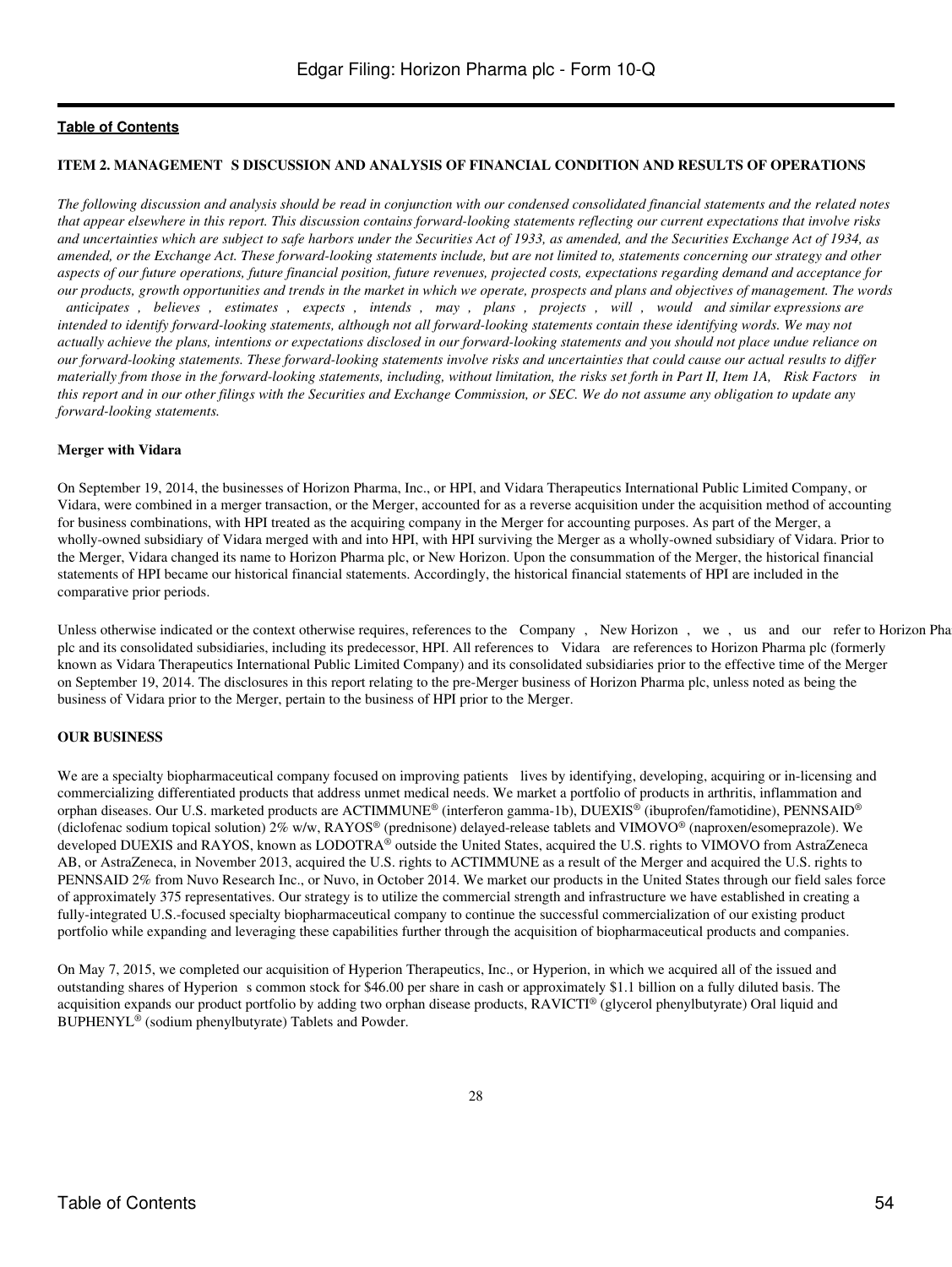#### **RESULTS OF OPERATIONS**

#### **Comparison of Three Months Ended March 31, 2015 and 2014**

The summary of selected financial data table below should be referenced in connection with a review of the following discussion of our results of operations for the three months ended March 31, 2015, compared to the three months ended March 31, 2014.

|                                                    |            | <b>For the Three Months Ended</b> |              |  |
|----------------------------------------------------|------------|-----------------------------------|--------------|--|
|                                                    |            | March 31,                         | Increase /   |  |
|                                                    | 2015       | 2014                              | (Decrease)   |  |
|                                                    |            | (in thousands)                    |              |  |
| Net sales                                          | \$113,141  | $\mathcal{S}$<br>51,926           | \$<br>61,215 |  |
| Cost of goods sold                                 | 28,853     | 7,619                             | 21,234       |  |
| Gross profit                                       | 84,288     | 44,307                            | 39,981       |  |
| Operating expenses:                                |            |                                   |              |  |
| Research and development                           | 6,181      | 2,833                             | 3,348        |  |
| Sales and marketing                                | 47,063     | 28,695                            | 18,368       |  |
| General and administrative                         | 26,280     | 11,192                            | 15,088       |  |
|                                                    |            |                                   |              |  |
| Total operating expenses                           | 79,524     | 42,720                            | 36,804       |  |
| Operating income                                   | 4.764      | 1,587                             | 3,177        |  |
| Other expense, net:                                |            |                                   |              |  |
| Interest expense, net                              | (10,032)   | (4,207)                           | 5,825        |  |
| Foreign exchange loss                              | (837)      | (38)                              | 799          |  |
| Loss on derivative fair value                      |            | (204, 030)                        | (204, 030)   |  |
| Loss on induced conversion and debt extinguishment | (10, 544)  |                                   | 10,544       |  |
| Other expense                                      | (991)      | (667)                             | 324          |  |
|                                                    |            |                                   |              |  |
|                                                    | (22, 404)  | (208, 942)                        | (186, 538)   |  |
| Loss before income taxes                           | (17,640)   | (207, 355)                        | (189, 715)   |  |
| Expense (benefit) for income taxes                 | 1,913      | (1,105)                           | (3,018)      |  |
| Net loss                                           | \$(19,553) | \$(206,250)                       | \$(186,697)  |  |

*Net sales.* Net sales increased \$61.2 million, or 118%, to \$113.1 million during the three months ended March 31, 2015, from \$51.9 million during the three months ended March 31, 2014.

The following table reflects the components of net sales for the three months ended March 31, 2015 and 2014:

|                  |          | Three Months Ended March 31, |           | <b>Change</b> |  |
|------------------|----------|------------------------------|-----------|---------------|--|
|                  | 2015     | 2014                         |           | $\%$          |  |
|                  |          | (in thousands)               |           |               |  |
| <b>VIMOVO</b>    | \$32,968 | \$34,006                     | \$(1,038) | (3%)          |  |
| <b>DUEXIS</b>    |          | 28,874<br>13.923             | 14.951    | 107%          |  |
| <b>ACTIMMUNE</b> |          | 24,797                       | 24,797    | $\ast$        |  |
| PENNSAID 2%      |          | 18.260                       | 18,260    | *             |  |
| <b>RAYOS</b>     |          | 7.205<br>3.309               | 3,896     | 118%          |  |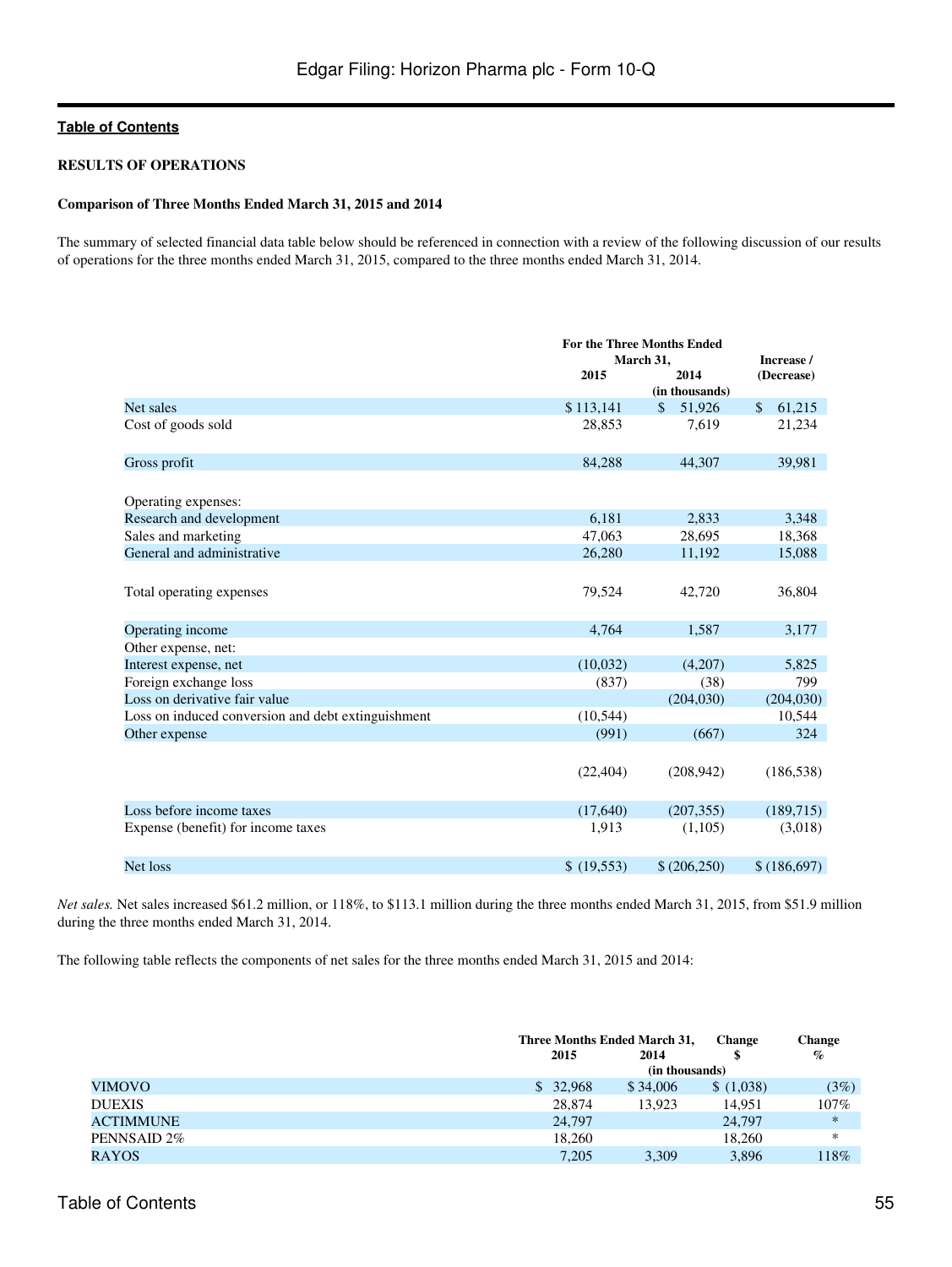| LODOTRA                | 1.037     | 688      | 349      | 51%  |
|------------------------|-----------|----------|----------|------|
| <b>Total Net Sales</b> | \$113,141 | \$51,926 | \$61,215 | 118% |

\* Percentage change is not meaningful.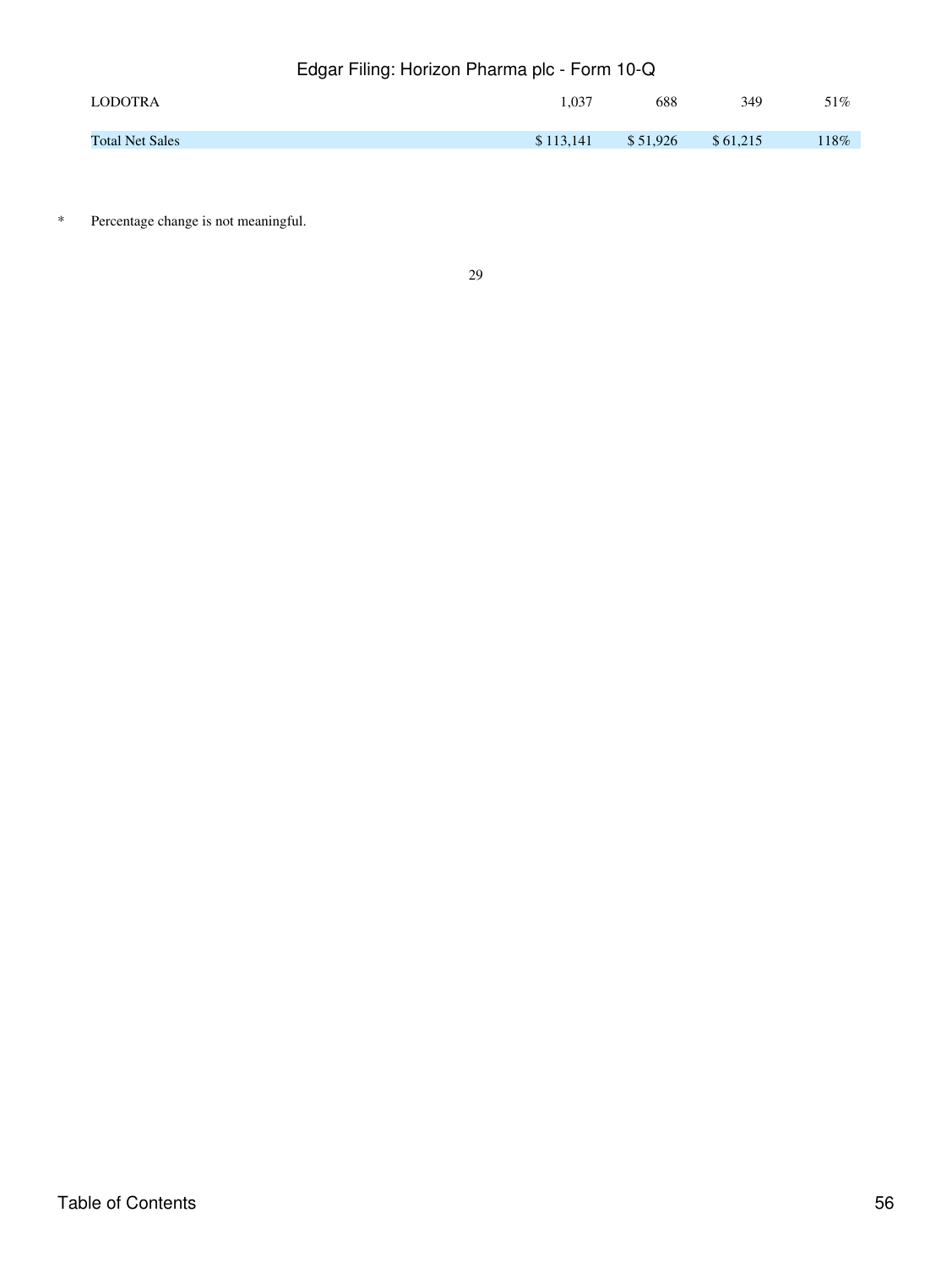The increase in net sales during the three months ended March 31, 2015 was primarily due to our recognition of ACTIMMUNE sales following the acquisition of Vidara in September 2014 and PENNSAID 2% sales following our acquisition of the U.S. rights to PENNSAID 2% from Nuvo in October 2014 and growth in net sales of DUEXIS.

*VIMOVO*. Net sales decreased \$1.0 million to \$33.0 million during the three months ended March 31, 2015, from \$34.0 million during the three months ended March 31, 2014. VIMOVO net sales decreased approximately \$2.1 million due to lower net pricing, offset by \$1.1 million resulting from prescription volume growth. While we have increased the price for VIMOVO by 35.8%, it was offset in part by additional patient co-pay reimbursements.

*DUEXIS*. Net sales increased \$15.0 million, or 107%, to \$28.9 million during the three months ended March 31, 2015, from \$13.9 million during the three months ended March 31, 2014. DUEXIS net sales increased approximately \$8.4 million as the result of prescription volume growth driven by the expansion of our field sales force and the continued rollout of our Prescriptions-Made-Easy, or PME, program and increased \$6.6 million due to higher net pricing.

*ACTIMMUNE.* Net sales were \$24.8 million during the three months ended March 31, 2015 compared to no net sales during the three months ended March 31, 2014. We began recognizing ACTIMMUNE sales following the acquisition of Vidara in September 2014.

*PENNSAID 2%.* Net sales were \$18.3 million during the three months ended March 31, 2015 compared to no net sales during the three months ended March 31, 2014. We began recognizing PENNSAID 2% sales in January 2015.

*RAYOS.* Net sales increased \$3.9 million, or 118%, to \$7.2 million during the three months ended March 31, 2015, from \$3.3 million during the three months ended March 31, 2014. The increase in RAYOS net sales was the result of net price increases of \$2.4 million and \$1.5 million due to prescription volume growth.

*LODOTRA*. Net sales increased \$0.3 million, or 51%, to \$1.0 million during the three months ended March 31, 2015, from \$0.7 million during the three months ended March 31, 2014. The increase was primarily the result of more product shipments to our European distribution partner, Mundipharma International Corporation Limited, or Mundipharma. LODOTRA sales to Mundipharma occur at the time we ship product based on Mundipharmas estimated requirement. Accordingly, LODOTRA sales are not linear or directly tied to Mundipharmas in-market sales and can therefore fluctuate significantly from quarter to quarter.

We currently expect our net sales to increase in 2015 and future periods as a result of both price and volume increases. Effective January 1, 2015, we have increased the price for both DUEXIS and VIMOVO by 35.8%, for RAYOS by 28.0% and for ACTIMMUNE by 9.0%. While we believe these price increases should continue to favorably impact net sales during 2015, they will be offset in part by additional patient co-pay reimbursements. We may affect further price increases for these products and/or other products in 2015 and future periods in response to future market conditions.

Effective January 1, 2015, two significant pharmacy benefit managers, or PBMs, placed DUEXIS and VIMOVO on their exclusion lists, which resulted in a loss of reimbursement for patient s whose healthcare plans have adopted these PBM exclusion lists. As a result, DUEXIS and VIMOVO may face negative pressure on prescription volume. We expect that continued adoption of our PME program by physicians will be important to our ability to counter this action by the two PBMs and to offset pressure from healthcare payors and PBMs to use less expensive generic or over the counter brands instead of our branded products.

We have expanded and may continue to expand our sales force to support existing and newly acquired products, such as PENNSAID 2%, which we acquired in October 2014 and began marketing in January 2015. As result of the Merger and our acquisition of PENNSAID 2%, we expanded our sales force to approximately 375 sales representatives, consisting of 325 primary care sales representatives and 50 specialty sales representatives in specialty and orphan disease business areas.

*Cost of Goods Sold.* Cost of goods sold increased \$21.2 million to \$28.9 million during the three months ended March 31, 2015, from \$7.6 million during the three months ended March 31, 2014. As a percentage of net sales, cost of goods sold was 25.5% during the three months ended March 31, 2015 compared to 14.7% during the three months ended March 31, 2014. The increase in cost of goods sold was primarily attributable to an increase in intangible amortization expense of \$12.5 million, a \$3.2 million charge to recognize additional cost of goods sold on the stepped up market value of ACTIMMUME inventory, higher royalty accretion expense of \$3.0 million and \$2.5 million relating to product sales.

The increase in intangible amortization of \$12.5 million during the three months ended March 31, 2015 compared to the prior year period was due to intangible amortization expense related to the developed technology for ACTIMMUNE as a result of the Merger and for PENNSAID 2%,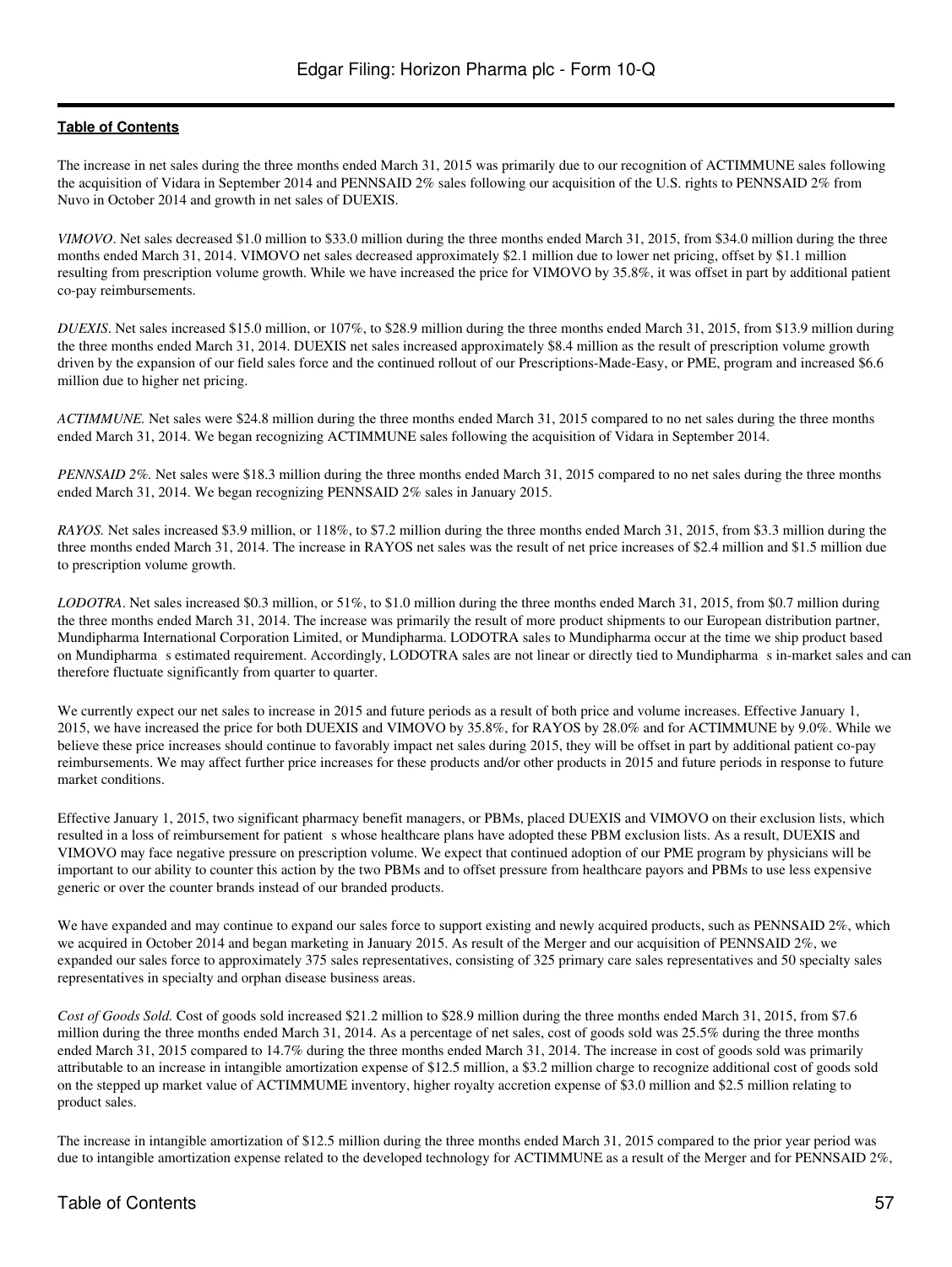which was acquired in October 2014. We estimated \$43.1 million and \$7.5 million of amortization expense for ACTIMMUNE and PENNSAID 2%, respectively, in 2015.

*Research and Development Expenses.* Research and development expenses increased \$3.4 million to \$6.2 million during the three months ended March 31, 2015, from \$2.8 million during the three months ended March 31, 2014. The increase in research and development expenses during the three months ended March 31, 2015 was primarily associated with \$2.5 million in research and development expenses for ACTIMMUNE and PENNSAID 2% and an increase of \$0.4 million in employee costs, including \$0.2 million related to stock-based compensation.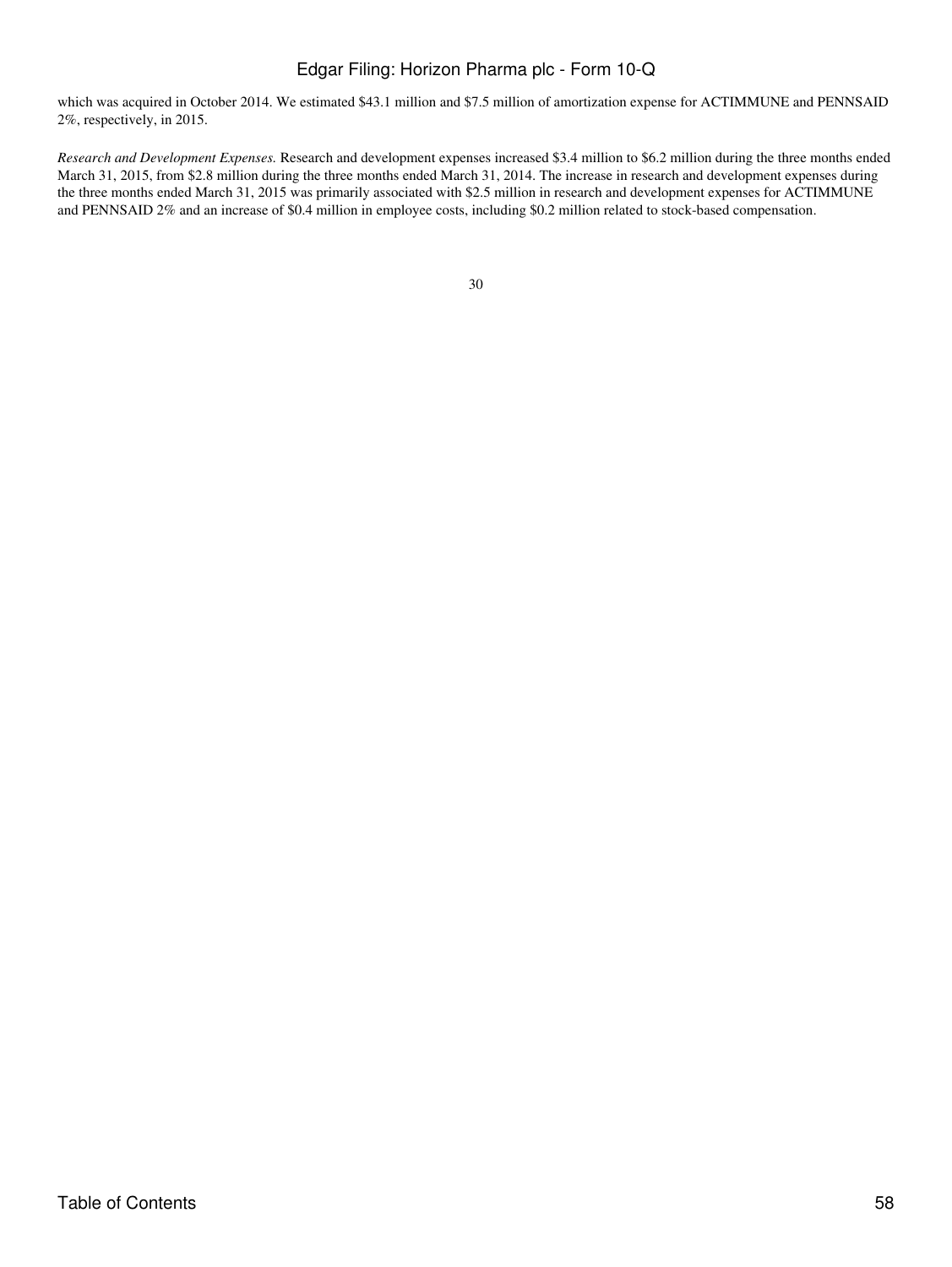*Sales and Marketing Expenses.* Sales and marketing expenses increased \$18.4 million to \$47.1 million during three months ended March 31, 2015, from \$28.7 million during the three months ended March 31, 2014. The increase in sales and marketing expenses was primarily attributable to an increase of \$10.1 million in employee costs, including \$2.2 million related to share-based compensation resulting from increased staffing of our field sales force and expanding our PME program team, and \$6.8 million in higher marketing and commercialization expenses.

*General and Administrative Expenses.* General and administrative expenses increased \$15.1 million to \$26.3 million during the three months ended March 31, 2015, from \$11.2 million during the three months ended March 31, 2014. The increase in general and administrative expenses was primarily attributable to a \$6.8 million increase in employee costs, including \$2.4 million related to share-based compensation resulting from increased staffing of our administrative and finance functions, and a \$7.3 million increase in consulting, legal and governance expenses related to our company s growth and associated reorganization activities.

*Interest Expense, Net.* Interest expense, net increased \$5.8 million to \$10.0 million during the three months ended March 31, 2015, from \$4.2 million during the three months ended March 31, 2014. The increased interest expense, net was primarily due to higher borrowings under our \$300.0 million senior secured credit facility entered into in June 2014, or 2014 Senior Secured Credit Facility, during the three months ended March 31, 2015, as compared to our prior borrowings under our 5.00% Convertible Senior Notes due 2018, or Convertible Senior Notes.

*Foreign Exchange Loss.* During the three months ended March 31, 2015, we reported a foreign exchange loss of \$0.8 million. The foreign exchange loss during the three months ended March 31, 2015 was primarily attributable to a weakening of the Euro against the U.S. dollar which impacted our Swiss subsidiary, Horizon Pharma Switzerland GmbH (formerly known as Horizon Pharma AG), whose functional currency is in Euros, yet has intercompany balances and intercompany transactions as well as third-party transactions that are denominated in U.S. dollars.

*Loss on Derivative Revaluation.* During the three months ended March 31, 2014, we recorded a \$204.0 million non-cash charge related to the increase in the fair value of the embedded derivative associated with our Convertible Senior Notes. The loss on the derivative revaluation was primarily due to an increase in the market value of HPI s common stock during the three months ended March 31, 2014. The loss on derivative revaluation was a permanent tax difference and was not deductible for income tax reporting purposes. On June 27, 2014, our shareholders approved the issuance of ordinary shares in excess of 13,164,951 shares upon conversion of the Convertible Senior Notes and the derivative liability was re-measured to a final fair value and the entire fair value of the derivative liability of \$324.4 million was reclassified to additional paid-in capital. As such, there was no derivative revaluation subsequent to June 2014.

*Loss on Induced Conversion and Debt Extinguishment*. The loss on induced conversion and debt extinguishment during the three months ended March 31, 2015 of \$10.5 million was a result of the Convertible Senior Notes induced conversions, which consisted of \$5.4 million of loss on induced conversion for cash inducement payments, a \$4.8 million charge for the extinguishment of debt and \$0.3 million of expenses related to the induced debt conversions.

*Other Expense.* Other expense during the three months ended March 31, 2015 totaled \$1.0 million, which primarily relates to the transaction costs for the Hyperion acquisition.

*Expense (benefit) for income taxes*. During the three months ended March 31, 2015, we recorded an income tax expense of \$1.9 million compared to a benefit of income tax of \$1.1 million during the three months ended March 31, 2014. The increase in income tax expense during the three months ended March 31, 2015 was primarily attributable to the inability to benefit losses in the United States due to valuation allowances along with reserving for net operating losses utilized and minimum local jurisdictional tax liabilities realized during the quarter.

*Net Loss.* Net loss decreased \$186.7 million to \$19.6 million during the three months ended March 31, 2015, from \$206.3 million during the three months ended March 31, 2014, primarily as a result of the loss on derivative revaluation during the three months ended March 31, 2014.

## **LIQUIDITY, FINANCIAL POSITION AND CAPITAL RESOURCES**

We have incurred losses since our inception in June 2005 and, as of March 31, 2015, we had an accumulated deficit of \$740.3 million. We expect that our sales and marketing expenses will continue to increase as a result of our commercialization of our products, but we believe these costs will be more than offset by higher net sales and gross profits and we expect our current operations to achieve profitability in 2015, absent any non-recurring items.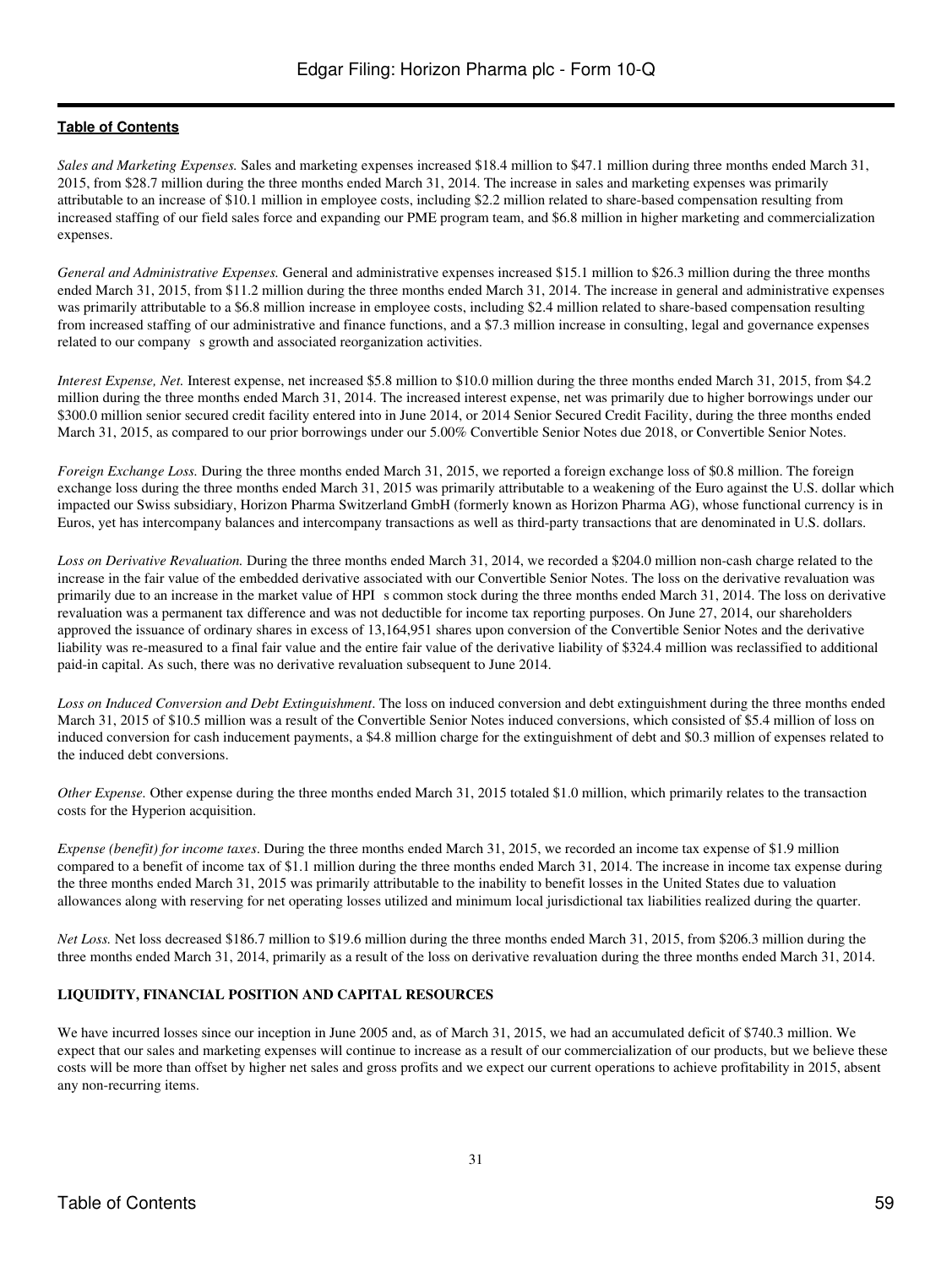We have financed our operations to date through equity financings, debt financings and the issuance of convertible notes. As of March 31, 2015, we had \$544.2 million in cash and cash equivalents and total debt with a book value of \$589.8 million and face value of \$728.4 million. We believe we will generate sufficient cash flows from our operations to fund our business needs. Part of our strategy is to expand and leverage our commercial capabilities by identifying, developing, acquiring or in-licensing and commercializing additional differentiated products that address unmet medical needs. To the extent we enter into transactions to acquire products or businesses in the future, we will most likely need to finance a significant portion of those acquisitions through additional debt, equity or convertible debt financings.

On March 18, 2014, HPI, Vidara Therapeutics Holdings LLC, a Delaware limited liability company, or Vidara Holdings, Vidara, Hamilton Holdings (USA), Inc., a Delaware corporation and an indirect wholly-owned subsidiary of Vidara, or U.S. HoldCo, and Hamilton Merger Sub, Inc., a Delaware corporation and a wholly-owned subsidiary of U.S. HoldCo, or Merger Sub entered into a Transaction Agreement and Plan of Merger, or the Merger Agreement under which Merger Sub merged with and into HPI, with HPI continuing as the surviving corporation and as a wholly-owned, indirect subsidiary of Vidara, and with Vidara converting to a public limited company and changing its name to Horizon Pharma plc. Following the completion of the Merger, New Horizon is organized under the laws of Ireland. In the Merger, HPI s stockholders received one ordinary share of New Horizon in exchange for each share of HPI common stock they owned as of the closing. Upon the closing of the Merger, HPI s security holders (excluding the holders of the Convertible Senior Notes) owned approximately 74% of New Horizon and Vidara Holdings owed approximately 26% of New Horizon on a fully-diluted basis. At the closing, Vidara Holdings received a cash payment of \$210.9 million and \$2.7 million was paid into a temporary escrow account. The majority of the escrowed funds were released during January 2015 in accordance with the terms of the escrow agreement.

On June 17, 2014, HPI, as initial signatory, entered into a Credit Agreement with the lenders from time to time party thereto, or the 2014 Lenders, and Citibank, as administrative agent and collateral agent, and effective as of the closing of the Merger, U.S. Holdco and the other borrowers from time to time party thereto providing for (i) the 2014 Senior Secured Credit Facility, the proceeds of which were used in part to effect the Merger and to pay fees and expenses in connection therewith and are being used in part for general corporate purposes, (ii) an uncommitted accordion facility subject to the satisfaction of certain financial and other conditions, and (iii) one or more uncommitted refinancing loan facilities with respect to loans under the Credit Agreement. The Credit Agreement allows us and our subsidiaries to become borrowers under the accordion facility. On September 19, 2014, U.S. HoldCo borrowed the entire \$300.0 million available under the 2014 Senior Secured Credit Facility. Loans under the 2014 Senior Secured Credit Facility bear interest, at each our option, at a rate equal to either the London Inter-Bank Offer Rate, or LIBOR, plus an applicable margin of 8.00% per annum (subject to a 1.00% LIBOR floor), or the prime lending rate, plus an applicable margin equal to 7.00% per annum

Our obligations under the Credit Agreement and any swap obligations entered into with a 2014 Lender are guaranteed by us and each of our existing and subsequently acquired or organized direct and indirect subsidiaries, subject to limited exceptions. As of March 31, 2015 we have not entered into any interest rate swap obligations. Our obligations under the Credit Agreement are secured, subject to customary permitted liens and other agreed upon exceptions, by a perfected security interest in (i) all of our tangible and intangible assets, except for certain customary excluded assets, and (ii) all of the capital stock of our subsidiaries (limited, in the case of the stock of certain non-U.S. subsidiaries of U.S. HoldCo, to 65% of the capital stock of such subsidiaries).

We are permitted to make voluntary prepayments of loans under the 2014 Senior Secured Credit Facility, except that (i) a specified make-whole amount would apply to any repayment or re-pricing prior to September 19, 2016, (ii) a 4% premium would apply to any repayment or a re-pricing on or prior to September 19, 2017, and (iii) a 2% premium would apply to any repayment or a re-pricing on or prior to September 19, 2018. We are required to make mandatory prepayments of loans under the 2014 Senior Secured Credit Facility (without payment of a premium) with (a) net cash proceeds from certain non-ordinary course asset sales (subject to reinvestment rights and other exceptions), (b) casualty proceeds and condemnation awards (subject to reinvestment rights and other exceptions), and (c) net cash proceeds from issuances of debt (other than certain permitted debt).

On May 7, 2015, in connection with the Hyperion acquisition, we repaid the outstanding amount under the 2014 Senior Secured Credit Facility.

On November 18, 2013, we entered into note purchase agreements with investors to issue \$150.0 million aggregate principal amount of Convertible Senior Notes. The Convertible Senior Notes were issued on November 22, 2013. We received net proceeds of \$124.9 million from the sale of the Convertible Senior Notes, after deducting fees and expenses of \$6.4 million and \$18.7 million related to a capped call transaction. The Convertible Senior Notes are governed by an Indenture, dated as of November 22, 2013, between HPI and U.S. Bank National Association, as trustee. In connection with the Merger, HPI and Horizon Pharma plc executed a supplemental Indenture dated as of September 19, 2014. Pursuant to the supplemental Indenture, HPI remains the obligor of the Convertible Senior Notes and Horizon Pharma plc agreed to fully and unconditionally guaranty the obligations of HPI under the Indenture. The supplemental Indenture also provides that the conversion value of the Convertible Senior Notes will be calculated by reference to the ordinary shares of Horizon Pharma plc, rather than the common stock of HPI, and any shares issuable upon conversion of the Convertible Senior Notes will be settled in ordinary shares of Horizon Pharma plc, rather than shares of the common stock of HPI. In addition, Horizon Pharma plc has assumed the disclosure obligations required by the Indenture.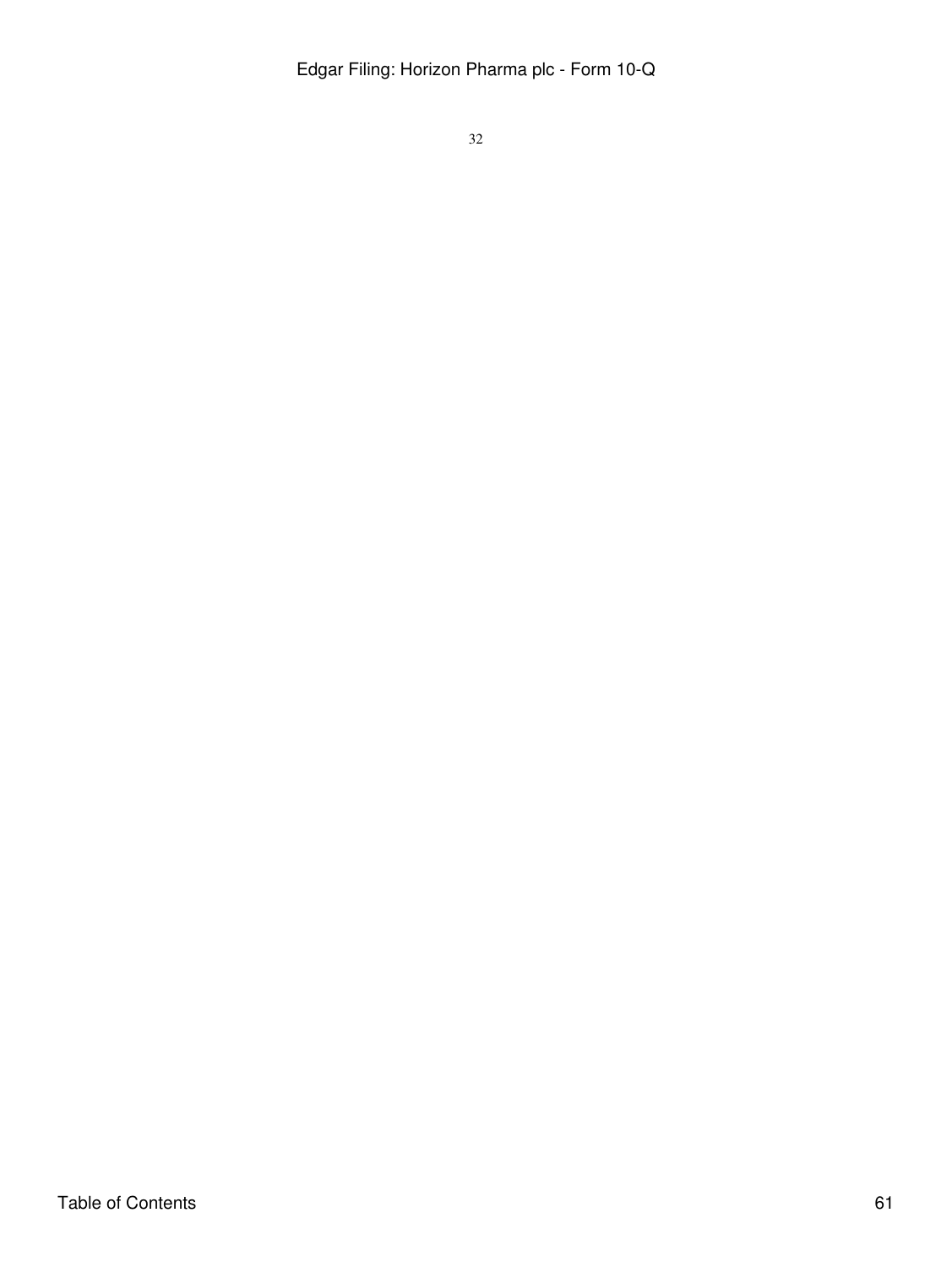The Convertible Senior Notes bear interest at a rate of 5.00% per year, payable in arrears on May 15 and November 15 of each year, beginning on May 15, 2014. The Convertible Senior Notes will mature on November 15, 2018, unless earlier repurchased or converted. The Convertible Senior Notes were sold at a price equal to 100% of the principal amount thereof and are convertible at the option of the holders at any time prior to the close of business on the business day immediately preceding August 15, 2018 only under certain conditions. On or after August 15, 2018 until the close of business on the second scheduled trading day immediately preceding the maturity date for the Convertible Senior Notes, holders will be able to convert their Convertible Senior Notes at their option at the conversion rate then in effect at any time, regardless of these conditions. Subject to certain limitations, HPI may settle conversions of the Convertible Senior Notes by paying or delivering, as the case may be, cash, our ordinary shares or a combination of cash and our ordinary shares, at HPI s election. If we undergo a fundamental change prior to the maturity date of the Convertible Senior Notes, the holders may require HPI to repurchase for cash all or any portion of their Convertible Senior Notes at a price equal to 100% of the principal amount of the Convertible Senior Notes to be repurchased, plus accrued and unpaid interest.

The conversion rate for the Convertible Senior Notes was initially 186.4280 ordinary shares per \$1,000 principal amount of Convertible Senior Notes (equivalent to an initial conversion price of approximately \$5.36 per ordinary share). The conversion rate of the Convertible Senior Notes, and the corresponding conversion price, is subject to adjustment for certain events, but will not be adjusted for accrued and unpaid interest.

In March 2015 and April 2015, we entered into separate, privately-negotiated conversion agreements with certain holders of the Convertible Senior Notes which were on substantially the same terms as prior conversion agreements entered into by us. Under the March 2015 and April 2015 conversion agreements, the applicable holders agreed to convert an aggregate principal amount of \$47.4 million of Convertible Senior Notes held by them and we agreed to settle such conversions by issuing an aggregate of 8,842,077 ordinary shares. In addition, pursuant to such conversion agreements, we made an aggregate cash payment of \$8.6 million to the applicable holders for additional exchange consideration and accrued and unpaid interest. Immediately following the March 2015 and April 2015 conversions of the Convertible Senior Notes, \$13.6 million in aggregate principal amount of the Convertible Senior Notes remained outstanding.

On March 13, 2015, Horizon Pharma Investment Limited, a wholly-owned subsidiary of Horizon Pharma plc, or, Horizon Investment, completed a private placement of \$400.0 million aggregate principal amount of 2.50% Exchangeable Senior Notes due 2022, or the Exchangeable Senior Notes, to several investment banks acting as initial purchasers who subsequently resold the Exchangeable Senior Notes to qualified institutional buyers as defined in Rule 144A under the Securities Act of 1933, as amended, or the Securities Act. The net proceeds from the offering of the Exchangeable Senior were approximately \$387.3 million, after deducting the initial purchasers discount and offering expenses payable by Horizon Investment.

The Exchangeable Senior Notes are fully and unconditionally guaranteed, on a senior unsecured basis, by us, or the Guarantee. The Exchangeable Senior Notes and the Guarantee are the Horizon Investment s and our senior unsecured obligations. The Exchangeable Senior Notes accrue interest at an annual rate of 2.50% payable semiannually in arrears on March 15 and September 15 of each year, beginning on September 15, 2015. The Exchangeable Senior Notes will mature on March 15, 2022, unless earlier exchanged, repurchased or redeemed. The initial exchange rate is 34.8979 of our ordinary shares per \$1,000 principal amount of the Exchangeable Senior Notes (equivalent to an initial exchange price of approximately \$28.66 per ordinary share).

On April 21, 2015, we closed an underwritten public offering of 17,652,500 of our ordinary shares at a price to the public of \$28.25 per share. The net proceeds to us from such offering were approximately \$475.2 million, after deducting underwriting discounts and other offering expenses payable by us.

On April 29, 2015, Horizon Pharma Financing Inc., our wholly-owned subsidiary, or Horizon Financing, completed a private placement of \$475.0 million aggregate principal amount of 6.625% Senior Notes due 2023, or the 2023 Senior Notes, to certain investment banks acting as initial purchasers who subsequently resold the 2023 Senior Notes to qualified institutional buyers as defined in Rule 144A under the Securities Act and in offshore transactions to non-U.S. Persons in reliance on Regulation S under the Securities Act.

In connection with the closing of the Hyperion acquisition on May 7, 2015, Horizon Financing merged with and into HPI and, as a result, the 2023 Senior Notes became HPIs general unsecured senior obligations and we and all of our direct and indirect subsidiaries that are guarantors under the 2015 Senior Secured Credit Facility fully and unconditionally guaranteed on a senior unsecured basis HPI s obligations under the 2023 Senior Notes.

The 2023 Senior Notes accrue interest at an annual rate of 6.625% payable semiannually in arrears on May 1 and November 1 of each year, beginning on November 1, 2015. The 2023 Senior Notes will mature on May 1, 2023, unless earlier exchanged, repurchased or redeemed.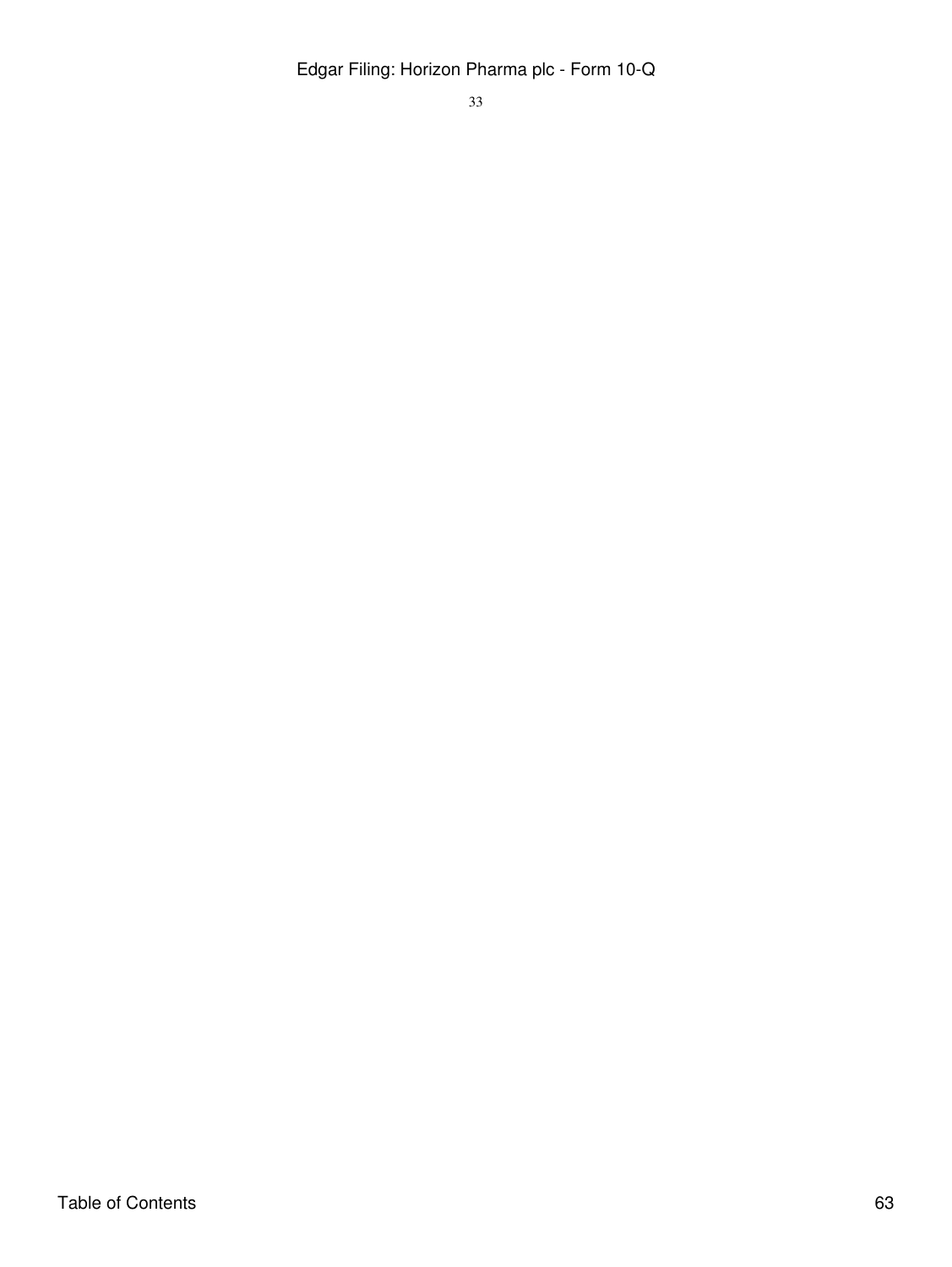Except as described below, the 2023 Senior Notes may not be redeemed before May 1, 2018. Thereafter, some or all of the 2023 Senior Notes may be redeemed at any time at specified redemption prices, plus accrued and unpaid interest to the redemption date. At any time prior to May 1, 2018, some or all of the 2023 Senior Notes may be redeemed at a price equal to 100% of the aggregate principal amount thereof, plus a make-whole premium and accrued and unpaid interest to the redemption date. Also prior to May 1, 2018, up to 35% of the aggregate principal amount of the 2023 Senior Notes may be redeemed at a redemption price of 106.625% of the aggregate principal amount thereof, plus accrued and unpaid interest, with the net proceeds of certain equity offerings. In addition, the 2023 Senior Notes may be redeemed in whole but not in part at a redemption price equal to 100% of the principal amount plus accrued and unpaid interest and additional amounts, if any, to, but excluding, the redemption date, if on the next date on which any amount would be payable in respect of the 2023 Senior Notes, HPI or any guarantor is or would be required to pay additional amounts as a result of certain tax related events.

If we undergo a change of control, HPI will be required to make an offer to purchase all of the 2023 Senior Notes at a price in cash equal to 101% of the aggregate principal amount thereof plus accrued and unpaid interest to, but not including, the repurchase date. If we or certain of our subsidiaries engage in certain asset sales, HPI will be required under certain circumstances to make an offer to purchase the 2023 Senior Notes at 100% of the principal amount thereof, plus accrued and unpaid interest to the repurchase date.

On May 7, 2015, HPI, us and certain of our subsidiaries entered into a Credit Agreement with Citibank N.A., as administrative agent and collateral agent, and the lenders from time to time party thereto providing for (i) a five-year \$400.0 million term loan facility, or the 2015 Term Loan Facility; (ii) an uncommitted accordion facility subject to the satisfaction of certain financial and other conditions; and (iii) one or more uncommitted refinancing loan facilities with respect to loans thereunder, or the 2015 Senior Secured Credit Facility. The initial borrower under the 2015 Term Loan Facility is HPI. The Credit Agreement allows for us and certain of our other subsidiaries to become borrowers under the accordion or refinacing facilities. Loans under the 2015 Term Loan Facility bear interest, at each borrower s option, at a rate equal to either the LIBOR, plus an applicable margin of 3.5% per year (subject to a 1.0% LIBOR floor), or the prime lending rate, plus an applicable margin equal to 4.5% per year. We borrowed the full \$400.0 million available under the 2015 Term Loan Facility on May 7, 2015 as a LIBOR-based borrowing.

The obligations under the Credit Agreement and any swap obligations and cash management obligations owing to a lender (or an affiliate of a lender) thereunder are and will be guaranteed by our and each of our existing and subsequently acquired or organized direct and indirect subsidiaries (other than certain immaterial subsidiaries, subsidiaries whose guarantee would result in material adverse tax consequences and subsidiaries whose guarantee is prohibited by applicable law). The obligations under the Credit Agreement and any such swap and cash management obligations are secured, subject to customary permitted liens and other agreed upon exceptions, by a perfected security interest in (i) all tangible and intangible assets of the borrowers and the guarantors, except for certain customary excluded assets, and (ii) all of the capital stock owned by the borrowers and guarantors thereunder (limited, in the case of the stock of certain non-U.S. subsidiaries of the borrowers, to 65% of the capital stock of such subsidiaries).

We are permitted to make voluntary prepayments at any time without payment of a premium, except that a 1% premium would apply to a repayment of the loans under the 2015 Term Loan Facility in connection with a repricing of, or any amendment to the 2015 Term Loan Facility in a repricing of, the loans under the 2015 Term Loan Facility effected on or prior to the date that is six months following May 7, 2015. We are required to make mandatory prepayments of loans under the 2015 Term Loan Facility (without payment of a premium) with (a) net cash proceeds from certain non-ordinary course asset sales (subject to reinvestment rights and other exceptions), (b) casualty proceeds and condemnation awards (subject to reinvestment rights and other exceptions), (c) net cash proceeds from issuances of debt (other than certain permitted debt), and (d) beginning with the fiscal year ending December 31, 2016, 50% of our excess cash flow (subject to decrease to 25% or 0% if our first lien leverage ratio is less than 2.25:1 and 1.75:1, respectively). The loans under the 2015 Term Loan Facility will amortize in equal quarterly installments in an aggregate annual amount equal to 1% of the original principal amount thereof, with any remaining balance payable on the final maturity date of the loans under the 2015 Term Loan Facility.

We have used the net proceeds from the offering of the 2023 Senior Notes and borrowings under the 2015 Senior Secured Credit Facility to fund a portion of our acquisition of Hyperion, repay the outstanding amounts under the 2014 Senior Secured Credit Facility and Hyperion s then existing credit facility, and pay any prepayment premiums, fees and expenses in connection with the foregoing.

We have a significant amount of debt outstanding on a consolidated basis. This substantial level of debt could have important consequences to our business, including, but not limited to: making it more difficult for us to satisfy our obligations; requiring a substantial portion of our cash flows from operations to be dedicated to the payment of principal and interest on our indebtedness, therefore reducing our ability to use our cash flows to fund acquisitions, capital expenditures, and future business opportunities; limiting our ability to obtain additional financing, including borrowing additional funds; increasing our vulnerability to, and reducing our flexibility to respond to, general adverse economic and industry conditions; limiting our flexibility in planning for, or reacting to, changes in our business and the industry in which we operate; and placing us at a disadvantage as compared to our competitors, to the extent that they are not as highly leveraged. We may not be able to generate sufficient cash to service all of our indebtedness and may be forced to take other actions to satisfy our obligations under our indebtedness.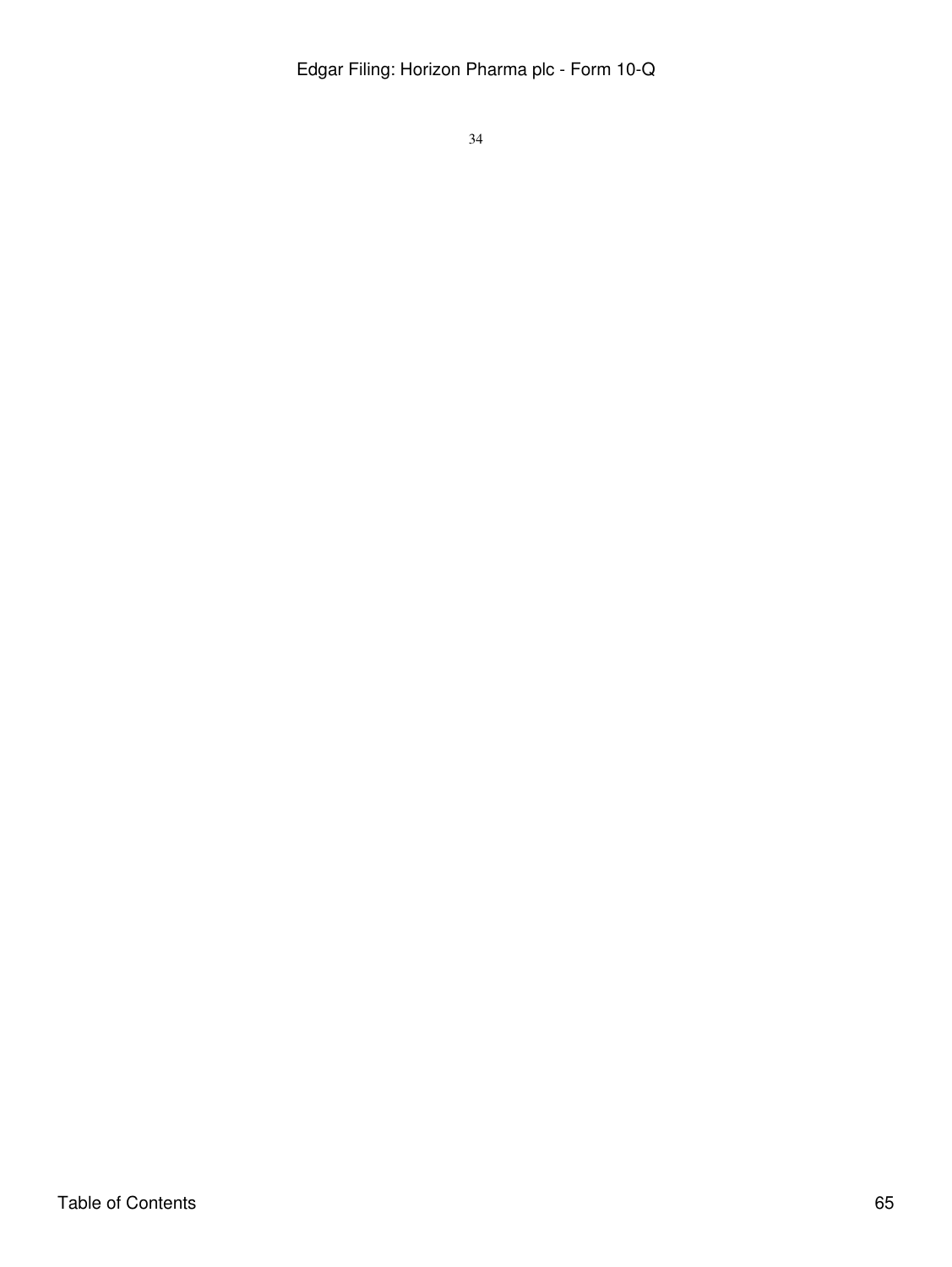In addition, the indenture governing the 2023 Senior Notes and the Credit Agreement related to the 2015 Senior Secured Credit Facility impose various covenants that limit our ability and/or our restricted subsidiaries ability to, among other things, pay dividends or distributions, repurchase equity, prepay junior debt and make certain investments, incur additional debt and issue certain preferred stock, incur liens on assets, engage in certain asset sales, merge, consolidate with or merge or sell all or substantially all of our assets, enter into transactions with affiliates, designate subsidiaries as unrestricted subsidiaries; and allow to exist certain restrictions on the ability of restricted subsidiaries to pay dividends or make other payments to us.

During the three months ended March 31, 2015, we received proceeds of \$9.9 million in connection with our issuance of an aggregate of 2,749,990 of our ordinary shares upon the exercise of warrants. Additionally, we issued an aggregate of 311,065 ordinary shares in connection with the exercise of stock options and received \$0.6 million in proceeds.

We are required to maintain compliance with applicable Swiss laws with respect to our Swiss subsidiary, Horizon Pharma Switzerland GmbH, including laws requiring maintenance of equity in the subsidiary to avoid overindebtedness, which requires Horizon Pharma Switzerland GmbH to maintain assets in excess of its liabilities. We review on a regular basis whether Horizon Pharma Switzerland GmbH is overindebted. As of March 31, 2015, Horizon Pharma Switzerland GmbH was not overindebted. However, Horizon Pharma Switzerland GmbH has previously been overindebted, including at December 31, 2013. We will continue to monitor and review Horizon Pharma Switzerland GmbH s financial position and, as necessary, will address any overindebtedness until such time as Horizon Pharma Switzerland GmbH generates positive income at a statutory level, which could require us to have cash at Horizon Pharma Switzerland GmbH in excess of its near-term operating needs and could affect our ability to have sufficient cash to meet the near-term operating needs of our other operating subsidiaries. As of March 31, 2015 and December 31, 2014, Horizon Pharma Switzerland GmbH had cash and cash equivalents of \$1.6 million and \$3.0 million, respectively. Based upon the cash and cash equivalents held by Horizon Pharma Switzerland GmbH as of March 31, 2015 and December 31, 2014, we do not expect that our financial position or results of operations will be materially affected by any need to address overindebtedness at Horizon Pharma Switzerland GmbH. To date, the overindebtedness of Horizon Pharma Switzerland GmbH has not resulted in the need to divert material cash resources from our other operating subsidiaries.

#### **Sources and Uses of Cash**

The following table provides a summary of our cash position and cash flows for the three months ended March 31, 2015 and 2014 (in thousands):

|                             |           | <b>Three Months</b> |  |  |
|-----------------------------|-----------|---------------------|--|--|
|                             |           | Ended               |  |  |
|                             |           | March 31,           |  |  |
|                             | 2015      | 2014                |  |  |
| Cash and cash equivalents   | \$544,211 | \$103,374           |  |  |
| Cash provided by (used in): |           |                     |  |  |
| Operating activities        | (70, 739) | (757)               |  |  |
| Investing activities        | (1,439)   | (494)               |  |  |
| Financing activities        | 398,498   | 24,156              |  |  |

#### *Operating Cash Flows*

During the three months ended March 31, 2015, net cash used in operating activities was \$70.7 million compared to \$0.8 million during the three months ended March 31, 2014. The increase in net cash used operating activities was primarily attributable to the growth in working capital for accounts receivable and higher funding levels for patient co-pays. Additionally, cash used in operating activities increased during the three months ended March 31, 2015 due to higher interest payments made on our 2014 Senior Secured Credit Facility and \$5.9 million of cash payments related to induced debt conversions.

The balance of cash and cash equivalents as of March 31, 2015 reflects cash outflows during the 2015 first quarter resulting from our transition away from contracting with PBMs, increases in accounts receivable and normal seasonal outflows during the quarter: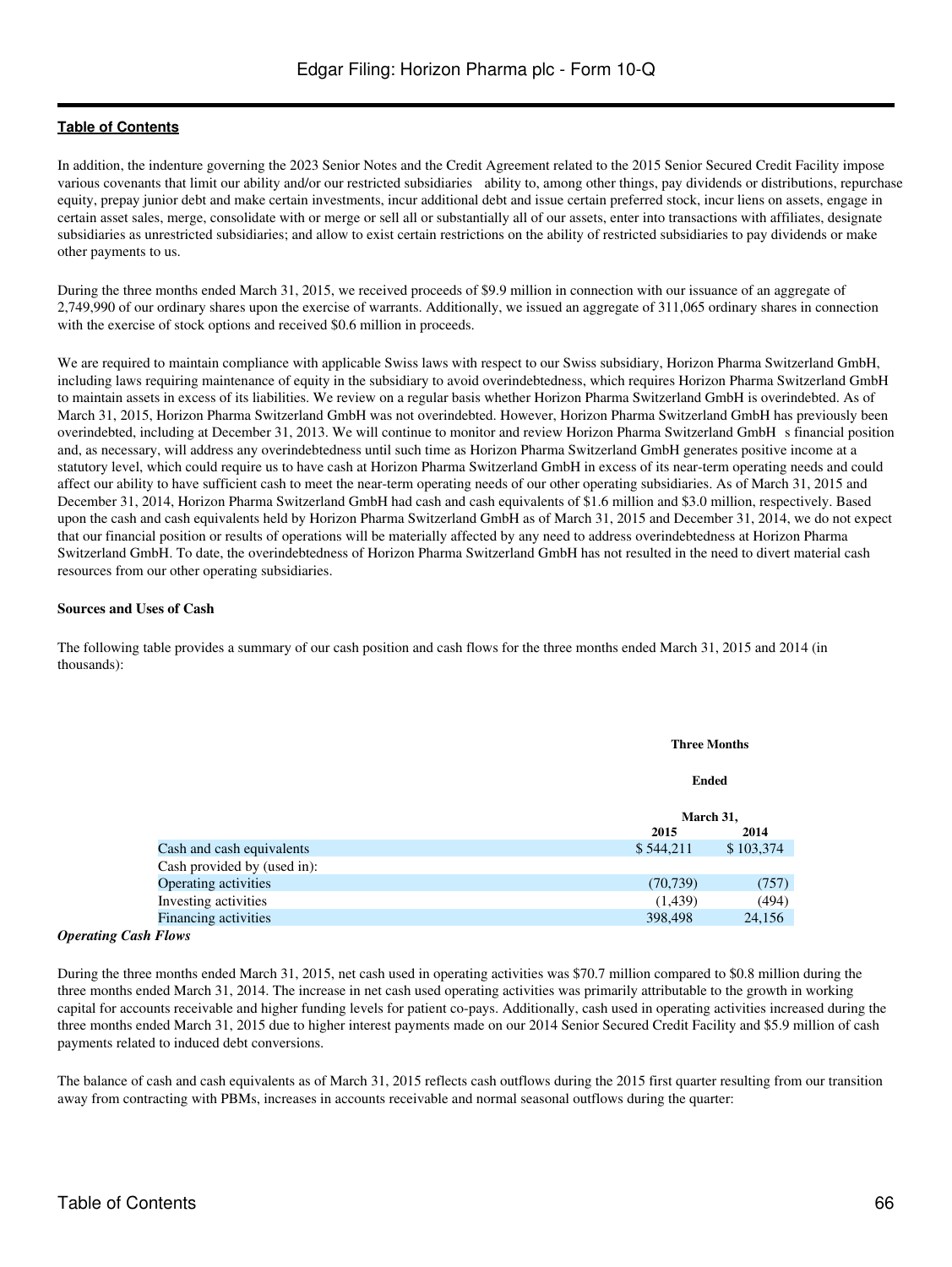Float on rebates replaced with prepayment of co-pays:

As we moved from paying rebates to PBMs to funding higher levels of patient copays, we lost the float we had from rebates and replaced it with prepayments of co-pays.

PBM rebates were historically paid in arrears with some rebates being paid as much as four months after incurrence.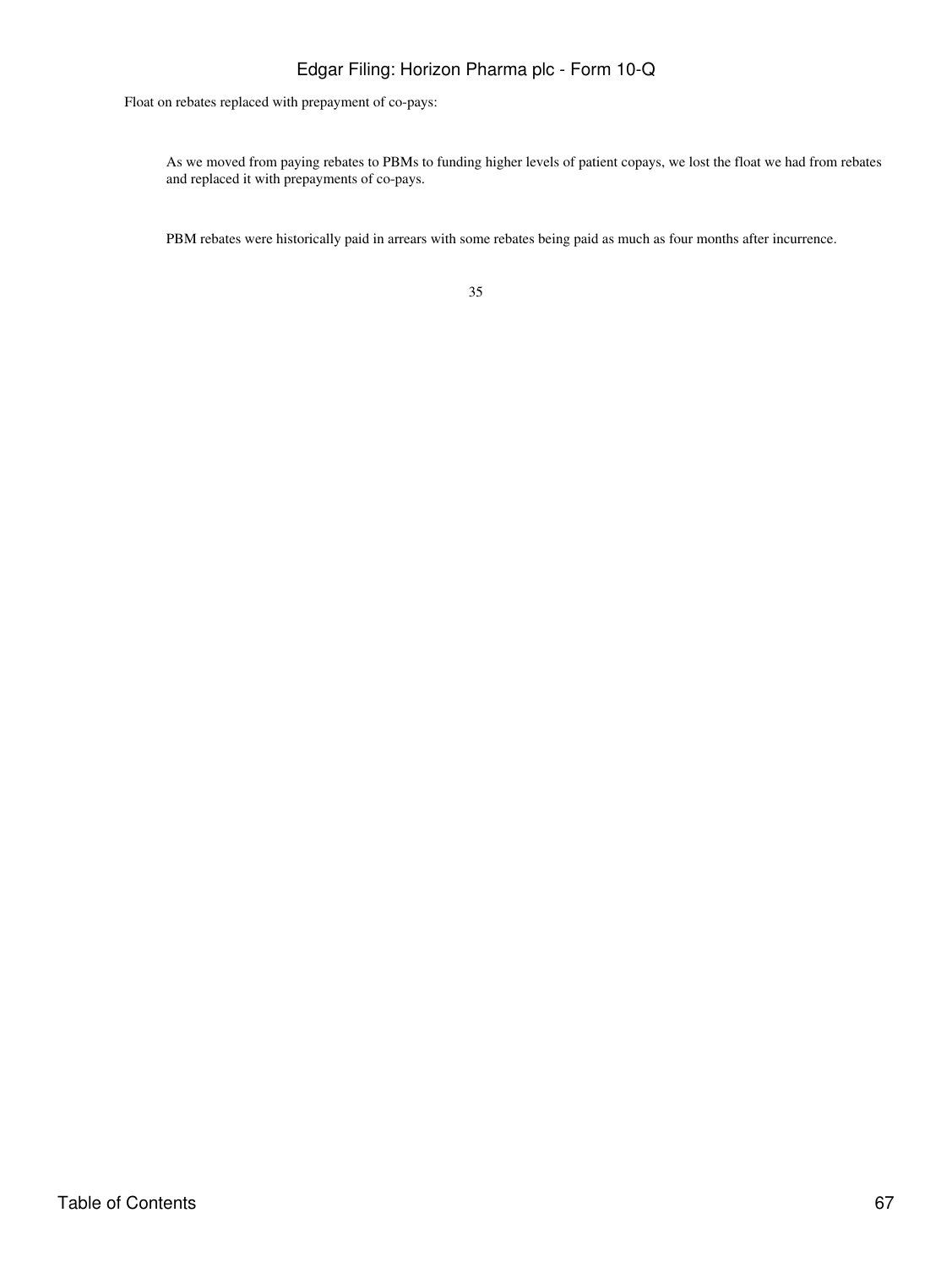Patient copays are paid much earlier with some estimated copay amounts being paid in advance or, at the latest, within weeks of being incurred.

This movement from payments in arrears to prepayment or very soon after a prescription is written led to a significant outflow of cash in the quarter.

Increase in accounts receivable:

Introduction of PENNSAID 2% increased accounts receivable only two months of sales were collected in the quarter of introduction.

Price increases on DUEXIS, VIMOVO and RAYOS delayed-release tablets implemented on January 1, 2015 have resulted in corresponding increases in accounts receivable balances.

Seasonal cash outflows:

2014 incentive bonuses were paid in the first quarter of 2015.

The above events were one-time occurrences or seasonal in nature and we do not expect to experience these, or similar, events in the rest of 2015 to any meaningful degree.

#### *Investing Cash Flows*

During the three months ended March 31, 2015 and 2014, net cash used in investing activities was \$1.4 million and \$0.5 million, respectively. The increase in net cash used in investing activities during the three months ended March 31, 2015 was primarily associated with the purchase of property and equipment.

#### *Financing Cash Flows*

During the three months ended March 31, 2015, net cash provided by financing activities was \$398.5 million compared to net cash provided by financing activities of \$24.2 million during the three months ended March 31, 2014. The increase in net cash provided by financing activities during the three months ended March 31, 2015 was primarily attributable to \$388.0 million of net proceeds received from borrowings under the Exchangeable Senior Notes and \$9.9 million of proceeds in connection with our issuance of an aggregate of 2,749,990 of our ordinary shares upon the exercise of warrants.

#### **Contractual Obligations**

During the three months ended March 31, 2015, there were no material changes outside of the ordinary course of business to our contractual obligations as previously disclosed in Part II, Item 7 of our Annual Report on Form 10-K for the fiscal year ended December 31, 2014, except for the changes described below.

On March 13, 2015, Horizon Investment completed a private placement of \$400.0 million aggregate principal amount of the Exchangeable Senior Notes to several investment banks acting as initial purchasers who subsequently resold the Exchangeable Senior Notes to qualified institutional buyers as defined in Rule 144A under the Securities Act.

In March 2015 and April 2015, we entered into separate, privately-negotiated conversion agreements with certain holders of the Convertible Senior Notes which were on substantially the same terms as prior conversion agreements entered into by us. Under the March 2015 and April 2015 conversion agreements, the applicable holders agreed to convert an aggregate principal amount of \$47.4 million of Convertible Senior Notes held by them and we agreed to settle such conversions by issuing an aggregate of 8,842,077 ordinary shares. In addition, pursuant to such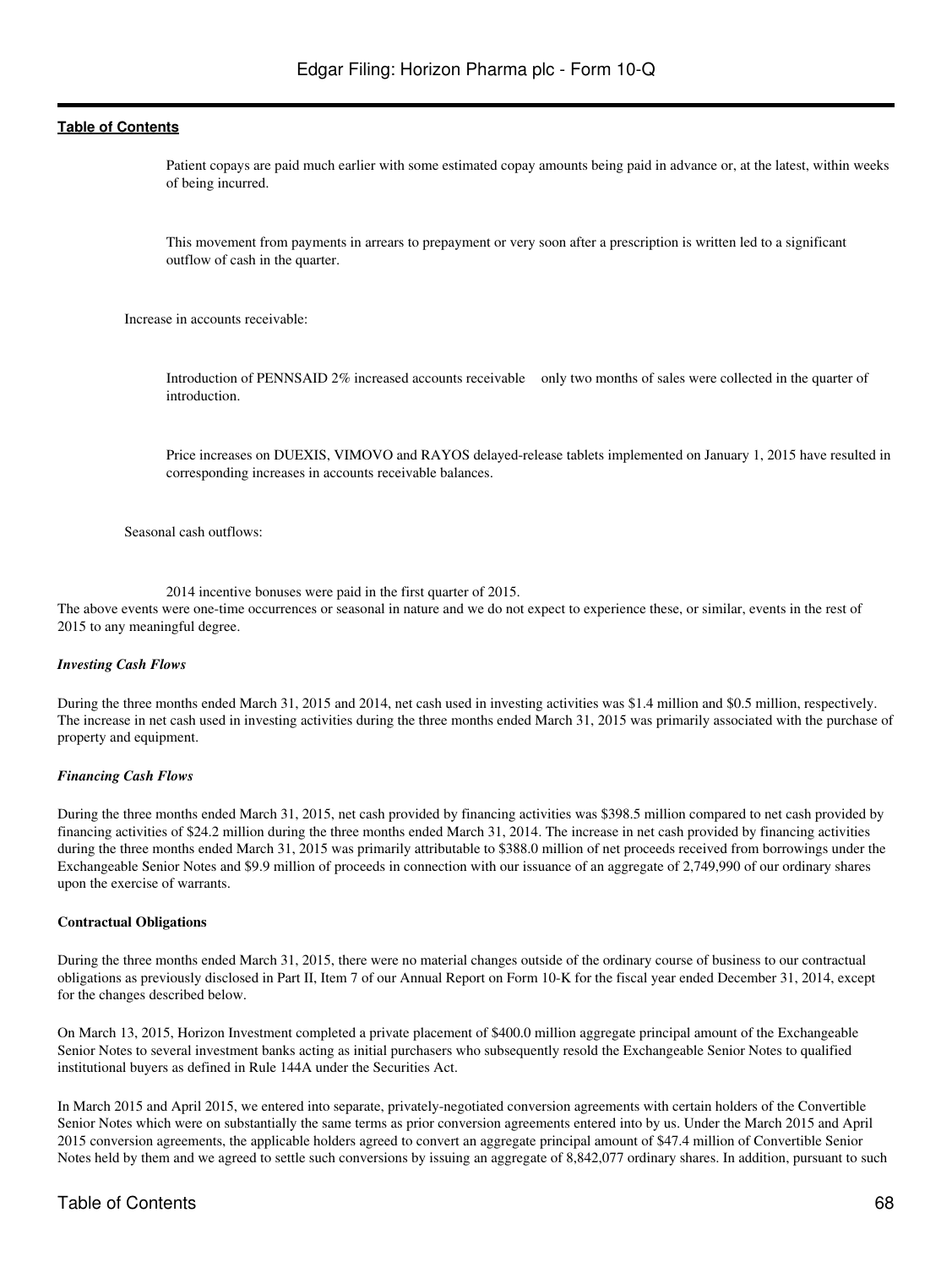conversion agreements, we made an aggregate cash payment of \$8.6 million to the applicable holders for additional exchange consideration and accrued and unpaid interest. Immediately following the March 2015 and April 2015 conversions of the Convertible Senior Notes, \$13.6 million in aggregate principal amount of the Convertible Senior Notes remained outstanding.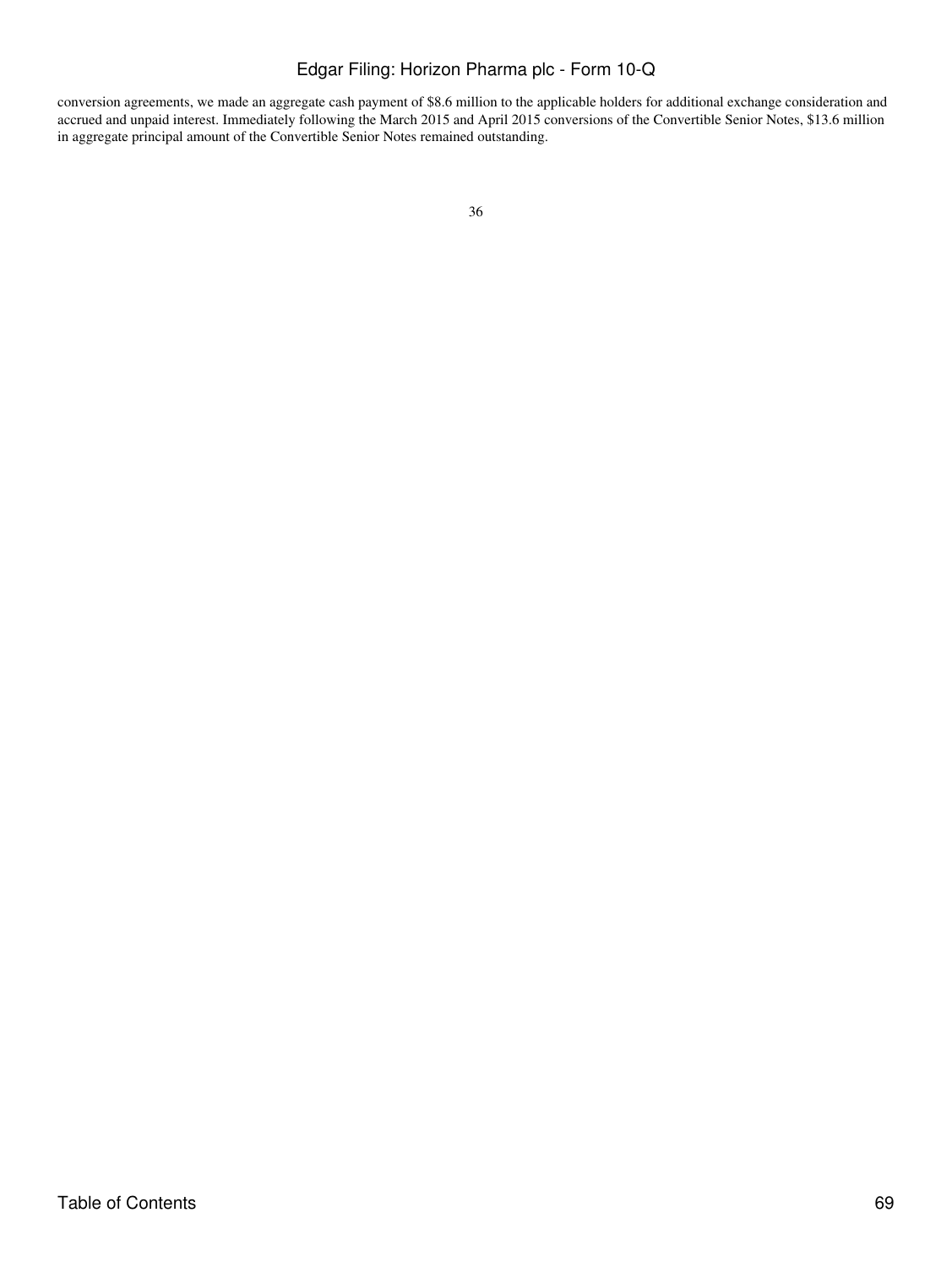On April 29, 2015, we completed a private placement of \$475.0 million aggregate principal amount of the 2023 Senior Notes. The 2023 Senior Notes accrue interest at an annual rate of 6.625% payable semiannually in arrears on May 1 and November 1 of each year, beginning on November 1, 2015. The 2023 Senior Notes will mature on May 1, 2023, unless earlier exchanged, repurchased or redeemed.

On May 7, 2015, we entered into the 2015 Senior Secured Credit Facility and on May 7, 2015, HPI borrowed the entire \$400.0 million available under the 2015 Term Loan Facility. Loans under the 2015 Senior Term Loan Facility bear interest, at our option, at a rate equal to either the LIBOR rate, plus an applicable margin of 3.5% per annum (subject to a 1.00% LIBOR floor), or the prime lending rate, plus an applicable margin equal to 4.5% per annum.

## **CRITICAL ACCOUNTING POLICIES**

The preparation of financial statements in accordance with U.S. generally accepted accounting principles requires the use of estimates and assumptions that affect the reported amounts of assets and liabilities and the reported amounts of revenue and expenses. Certain of these policies are considered critical as these most significantly impact a companys financial condition and results of operations and require the most difficult, subjective or complex judgments, often as a result of the need to make estimates about the effect of matters that are inherently uncertain. Actual results may vary from these estimates. A summary of our significant accounting policies is included in Note 2 to our Annual Report on Form 10-K for the year ended December 31, 2014. There have been no significant changes in our application of our critical accounting policies during the three months ended March 31, 2015.

#### **OFF-BALANCE SHEET ARRANGEMENTS**

Since our inception, we have not engaged in any off-balance sheet arrangements, including the use of structured finance, special purpose entities or variable interest entities, other than the indemnification agreements discussed in Note 13, Commitments and Contingencies in the notes to our condensed consolidated financial statements included in this report.

#### **ITEM 3. QUANTITATIVE AND QUALITATIVE DISCLOSURES ABOUT MARKET RISK**

We are exposed to various market risks, which include potential losses arising from adverse changes in market rates and prices, such as interest rates and foreign exchange fluctuations. We do not enter into derivatives or other financial instruments for trading or speculative purposes.

*Interest Rate Risk.* We are subject to interest rate fluctuation exposure through our borrowings under the 2015 Senior Secured Credit Facility and our investment in money market accounts which bear a variable interest rate. Borrowings under the 2015 Term Loan Facility bear interest, at our option, at a rate equal to either the LIBOR plus an applicable margin of 3.5% per annum (subject to a 1.0% LIBOR floor), or the prime lending rate, plus an applicable margin equal to 4.5% per annum. Since drawing the full \$400.0 million available in May 2015, our borrowings have been based on the LIBOR. Since current LIBOR rates are below the 1.0% LIBOR floor, the interest rate on our borrowings has been 4.5% per annum. An increase in the LIBOR of 100 basis points above the 1.0% LIBOR floor would increase our interest expense by \$4.0 million per year.

The goals of our investment policy are associated with the preservation of capital, fulfillment of liquidity needs and fiduciary control of cash. To achieve our goal of maximizing income without assuming significant market risk, we maintain our excess cash and cash equivalents in money market funds. Because of the short-term maturities of our cash equivalents, we do not believe that a decrease in interest rates would have any material negative impact on the fair value of our cash equivalents.

*Foreign Currency Risk.* Our purchase cost of ACTIMMUNE under our contract with Boehringer Ingelheim as well as our sales contracts relating to LODOTRA are principally denominated in Euros and are subject to significant foreign currency risk. We also incur certain operating expenses in currencies other than the U.S. dollar in relation to our Ireland operations and foreign subsidiaries, including Horizon Pharma Switzerland GmbH; therefore, we are subject to volatility in cash flows due to fluctuations in foreign currency exchange rates, particularly changes in the Euro. To date, we have not entered into any hedging contracts since exchange rate fluctuations have had minimal impact on our results of operations and cash flows.

*Inflation Risk.* We do not believe that inflation has had a material impact on our business or results of operations during the periods for which the condensed consolidated financial statements are presented in this report.

*Credit Risk.* Historically, our accounts receivable balances have been highly concentrated with a select number of customers, consisting primarily of large wholesale pharmaceutical distributors who, in turn, sell the products to pharmacies, hospitals and other customers. For the three months ended March 31, 2015, our top five customers, American Specialty Pharmacy, Inc., AmerisourceBergen, Cardinal Health, Inc., McKesson Corporation and Rochester Drug Company accounted for approximately 85% of total consolidated gross sales. For the three months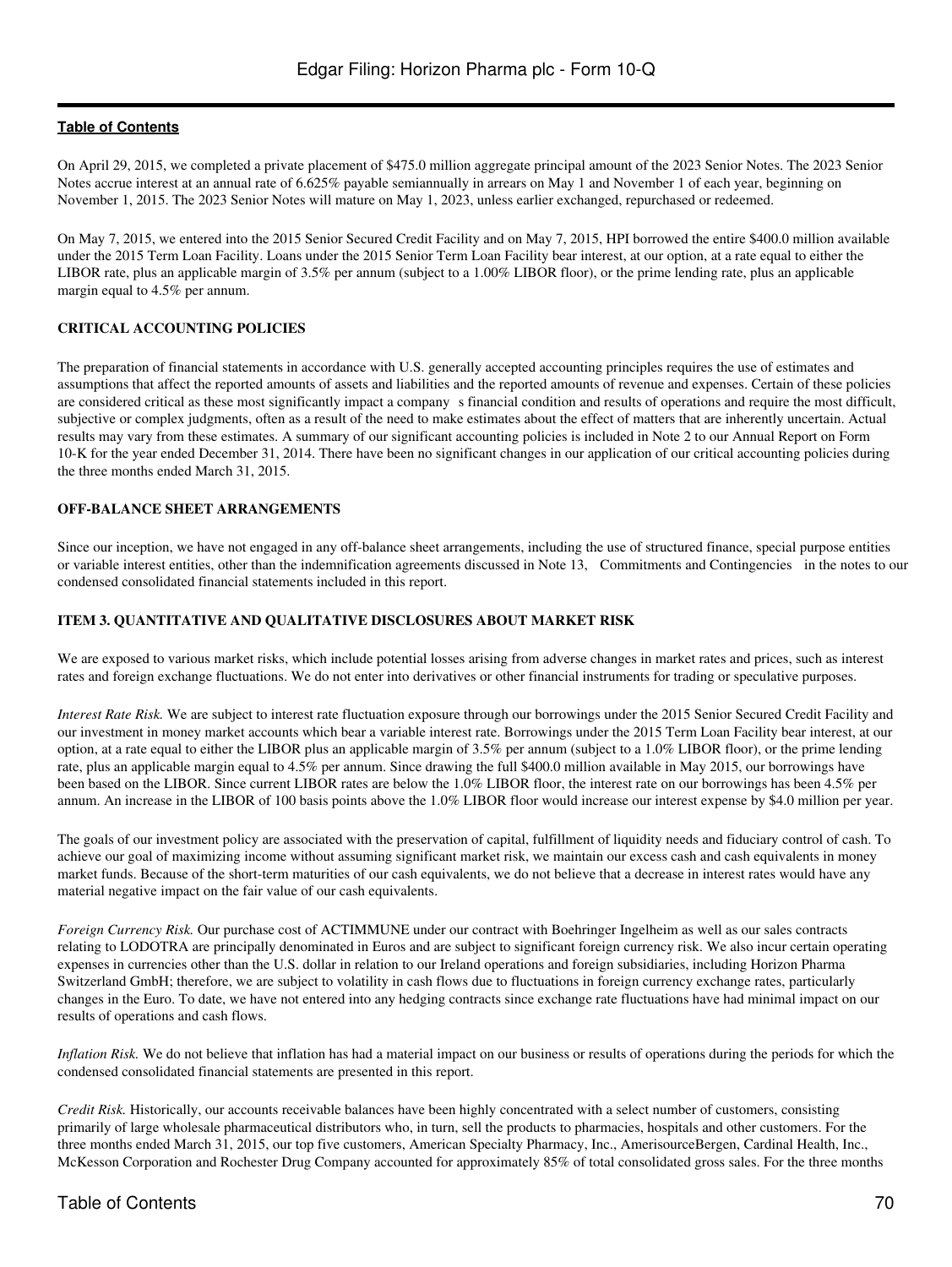ended March 31, 2014, our top five customers, AmerisourceBergen, Cardinal Health, Inc., McKesson Corporation, Mundipharma and Rochester Drug Company, accounted for approximately 90% of total consolidated gross sales.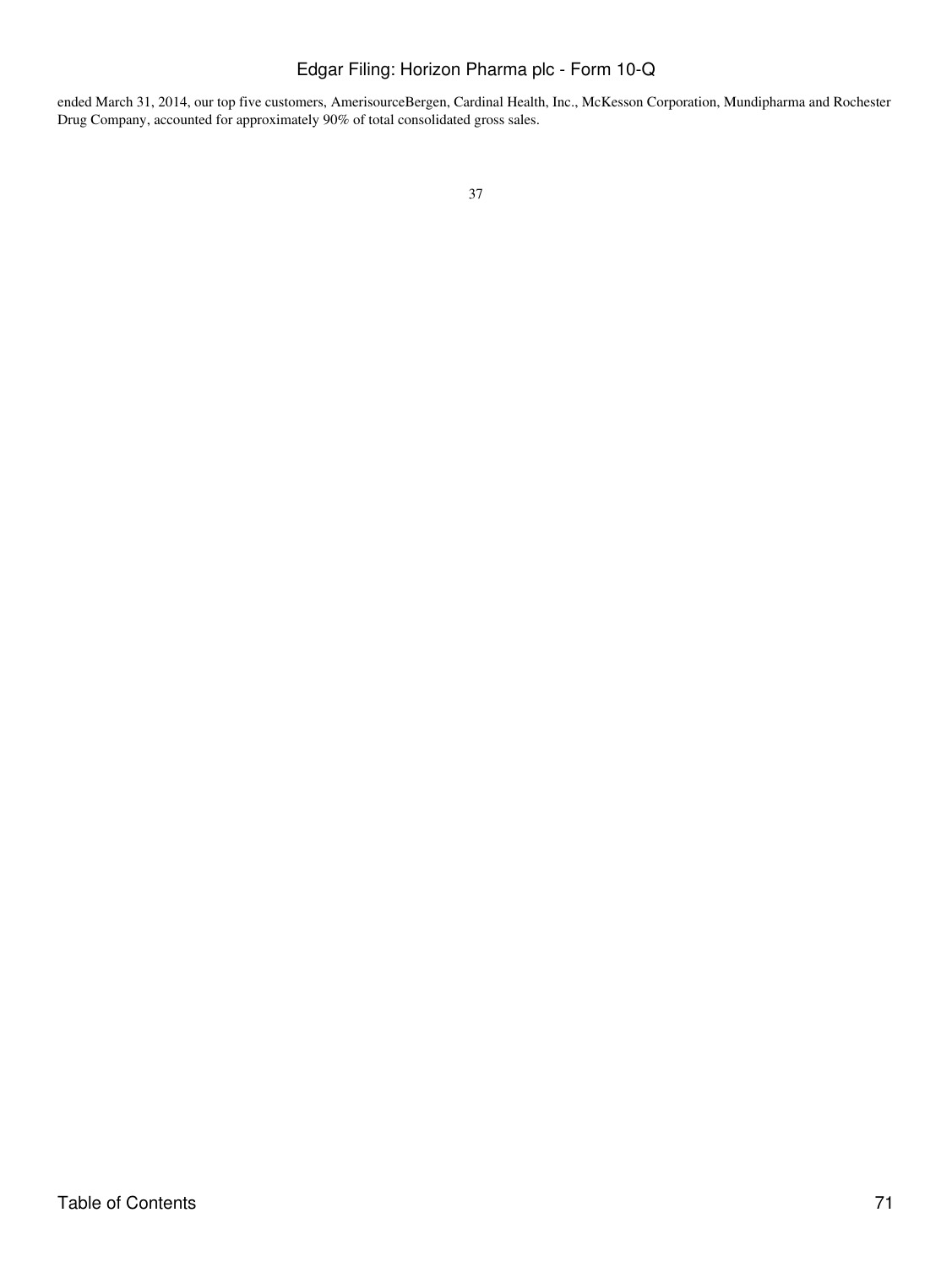In addition, five customers, American Specialty Pharmacy, Inc., AmerisourceBergen, Cardinal Health, Inc., McKesson Corporation and Rochester Drug accounted for approximately 93% and 80% of our total outstanding accounts receivable balances at March 31, 2015 and December 31, 2014, respectively. Historically, we have not experienced any losses related to our accounts receivable balances.

## **ITEM 4. CONTROLS AND PROCEDURES**

*Evaluation of Disclosure Controls and Procedures*. As required by paragraph (b) of Rules 13a-15 and 15d-15 promulgated under the Exchange Act, our management, including our Chief Executive Officer and Chief Financial Officer, conducted an evaluation as of the end of the period covered by this report, of the effectiveness of our disclosure controls and procedures as defined in Exchange Act Rules 13a-15(e) and 15d-15(e). Based on that evaluation, our Chief Executive Officer and Chief Financial Officer concluded that our disclosure controls and procedures were effective as of March 31, 2015, the end of the period covered by this report.

*Changes in Internal Control Over Financial Reporting.* As discussed above, on September 19, 2014, a wholly-owned subsidiary of Horizon Pharma plc (formerly known as Vidara Therapeutics International Public Limited Company) merged with and into HPI, with HPI surviving the merger and becoming a wholly-owned subsidiary of Horizon Pharma plc. HPI is treated as the acquiring company in the Merger for accounting purposes, and the Merger was accounted for as a reverse acquisition under the acquisition method of accounting for business combinations. As a result, the historical financial statements of Horizon Pharma plc reflect the financial position, results of operations and cash flows of HPI only. Following the Merger, the financial statements of the current period reflect the financial position, results of operations and cash flows of Horizon Pharma plc. The results of operations of the acquired Vidara business are included in the results of operations of Horizon Pharma plc beginning on September 19, 2014. Also, as a result of the Merger, the internal control over financial reporting utilized by HPI prior to the Merger became the internal control over financial reporting of our company, and we are currently in the process of evaluating and integrating Vidaras historical internal controls over financial reporting with ours.

During the quarter ended March 31, 2015, other than continuing changes to our internal control processes resulting from the Merger as discussed above, there have been no material changes to our internal control over financial reporting that have materially affected, or are reasonably likely to materially affect, our internal control over financial reporting.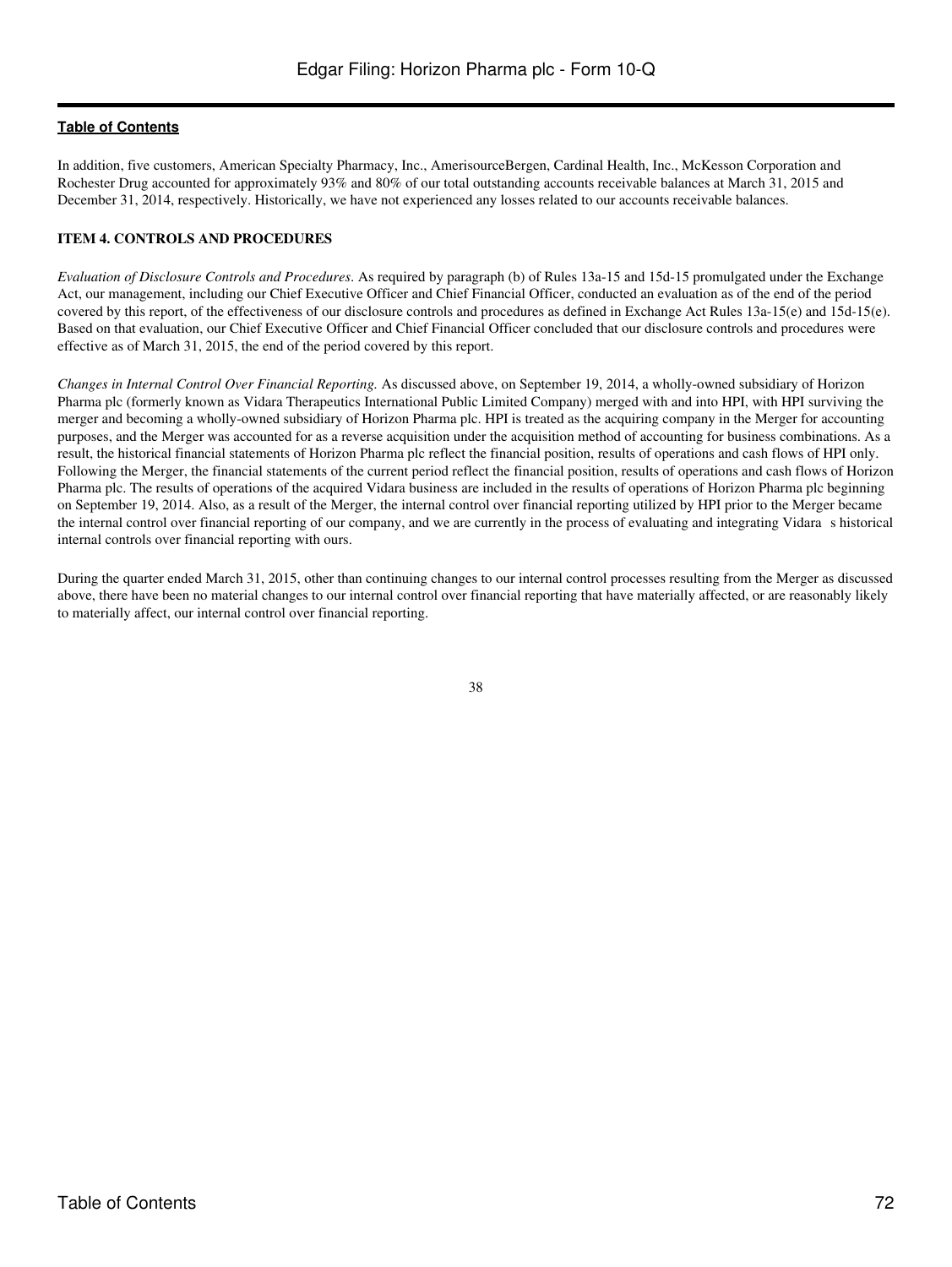#### **PART II. OTHER INFORMATION**

#### **ITEM 1. LEGAL PROCEEDINGS**

On July 15, 2013, we received a Paragraph IV Patent Certification from Watson Laboratories, Inc. Florida, known as Actavis Laboratories FL, Inc., or Watson, advising that Watson had filed an Abbreviated New Drug Application, or ANDA, with the FDA for a generic version of RAYOS, containing up to 5 mg of prednisone. Watson has not advised us as to the timing or status of the FDA s review of its filing. On August 26, 2013, we, together with Jagotec, filed suit in the United States District Court for the District of New Jersey against Watson, Actavis Pharma, Inc., Andrx Corp., and Actavis, Inc., or collectively WLF, seeking an injunction to prevent the approval of the ANDA. The lawsuit alleges that WLF has infringed U.S. Patent Nos. 6,488,960, 6,677,326, 8,168,218, 8,309,124 and 8,394,407 by filing an ANDA seeking approval from the FDA to market generic versions of RAYOS containing 1 mg, 2 mg and 5 mg of prednisone prior to the expiration of the patents. The subject patents are listed in the FDA s Approved Drug Products with Therapeutic Equivalence Evaluations, commonly known as the Orange Book. The commencement of the patent infringement lawsuit stays, or bars, FDA approval of WLF s ANDA for 30 months or until an earlier district court decision that the subject patents are not infringed or are invalid. We and Jagotec have granted WLF a covenant not to sue with respect to US Patent Nos. 6,677,326 and 8,168,218, respectively, and accordingly these patents have been dismissed from the lawsuit. The court held a claim construction hearing on October 16, 2014, and issued its opinion and order on claim construction on November 10, 2014, adopting our proposed construction of both of the disputed claim terms. The court has scheduled expert discovery in the WLF action to be completed by June 2, 2015, and has set the pretrial conference for September 10, 2015. The trial date will be set following the pretrial conference.

On November 13, 2014, we received a Paragraph IV Patent Certification from Watson advising that Watson had filed an ANDA with the FDA for a generic version of PENNSAID 2%. Watson has not advised us as to the timing or status of the FDA s review of its filing. On December 23, 2014, we filed suit in the United States District Court for the District of New Jersey against Watson seeking an injunction to prevent the approval of the ANDA. The lawsuit alleges that Watson has infringed U.S. Patent Nos. 8,217,078, 8,252,838, 8,546,450, 8,563,613, 8,618,164, and 8,871,809 by filing an ANDA seeking approval from the FDA to market generic versions of PENNSAID 2% prior to the expiration of the patents. The subject patents are listed in the FDA s Orange Book. The commencement of the patent infringement lawsuit stays, or bars, FDA approval of Watson s ANDA for 30 months or until an earlier district court decision that the subject patents are not infringed or are invalid. The court has not yet set a trial date for the Watson action.

On December 2, 2014, we received a Paragraph IV Patent Certification against Orange Book listed U.S. Patent Nos. 8,217,078, 8,252,838, 8,546,450, 8,563,613, 8,618,164, and 8,741,956 from Paddock Laboratories, LLC, or Paddock, advising that Paddock had filed an ANDA with the FDA for a generic version of PENNSAID 2%. On January 9, 2015, we received from Paddock another Paragraph IV Patent Certification against newly Orange Book listed U.S. Patent No. 8,871,809. On January 13, 2015 and January 14, 2015, we filed suits in the United States District Court for the District of New Jersey and the United States District Court for the District of Delaware, respectively, against Paddock seeking an injunction to prevent the approval of the ANDA. The lawsuits alleged that Paddock has infringed U.S. Patent Nos. 8,217,078, 8,252,838, 8,546,450, 8,563,613, 8,618,164, and 8,871,809 by filing an ANDA seeking approval from the FDA to market generic versions of PENNSAID 2% prior to the expiration of the patents.

On May 6, 2015, we entered into a settlement and license agreement, or the Perrigo settlement agreement, with Perrigo Company plc and its subsidiary Paddock, or collectively Perrigo, relating to our on-going patent infringement litigation. The Perrigo settlement agreement provides for a full settlement and release by both us and Perrigo of all claims that were or could have been asserted in the litigation and that arise out of the issues that were the subject of the litigation or Perrigo s generic version of PENNSAID 2%.

Under the Perrigo settlement agreement, we granted Perrigo a non-exclusive license to manufacture and commercialize Perrigo s generic version of PENNSAID 2% in the United States after the license effective date (as defined below) and to take steps necessary to develop inventory of, and prepare to commercialize, Perrigo s generic version of PENNSAID 2% during certain limited periods prior to the license effective date.

Under the Perrigo settlement agreement, the license effective date is January 10, 2029; however, Perrigo may be able to enter the market earlier in certain circumstances. Such events relate to the resolution of any other third party PENNSAID 2% patent litigation, the entry of other third party generic versions of PENNSAID 2% or certain substantial reductions in our PENNSAID 2% shipments over specified periods of time.

Under the Perrigo settlement agreement, we also agreed not to sue or assert any claim against Perrigo for infringement of any patent or patent application owned or controlled by us during the term of the Perrigo settlement agreement based on the manufacture, use, sale, offer for sale, or importation of Perrigo s generic version of PENNSAID 2% in the United States.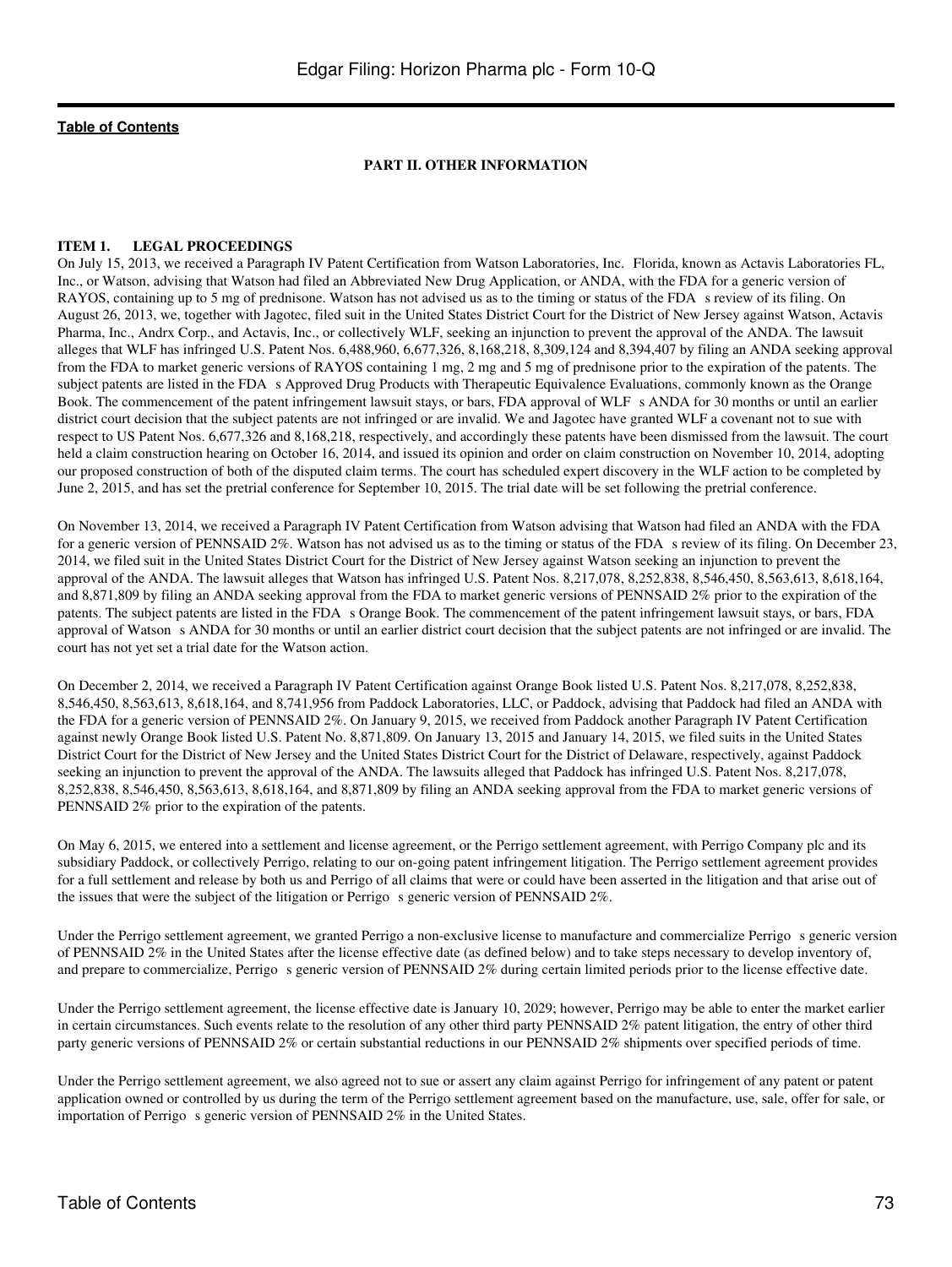In certain circumstances following the entry of other third party generic versions of PENNSAID 2%, we may be required to supply Perrigo PENNSAID 2% as our authorized distributor of generic PENNSAID 2%, with us receiving specified percentages of any net sales by Perrigo. We also agreed that if we enter into any similar agreements with other parties with respect to generic versions of PENNSAID 2%, we will amend the Perrigo settlement agreement to provide Perrigo with terms that are no less favorable than those provided to the other parties.

Currently, patent litigation is pending in the United States District Court for the District of New Jersey against four generic companies intending to market VIMOVO before the expiration of patents listed in the Orange Book. These cases are in the United States District Court for the District of New Jersey and have been consolidated for discovery purposes. They are collectively known as the VIMOVO cases, and involve the following sets of defendants: (i) Dr. Reddy s Laboratories Inc. and Dr. Reddy s Laboratories Ltd., or collectively Dr. Reddy s; (ii) Lupin Limited and Lupin Pharmaceuticals Inc., or collectively Lupin; (iii) Mylan Pharmaceuticals Inc., Mylan Laboratories Limited, and Mylan Inc., or collectively Mylan; and (iv) Watson Laboratories, Inc. Florida, known as Actavis Laboratories FL, Inc. and Actavis Pharma, Inc., or collectively Actavis. Patent litigation in the United States District Court for the District of New Jersey against a fifth generic company, Anchen Pharmaceuticals Inc., or Anchen, was dismissed on June 9, 2014 after Anchen recertified under Paragraph III. We understand that Dr. Reddy s has entered into a settlement with AstraZeneca with respect to patent rights directed to Nexium for the commercialization of VIMOVO, and that according to the settlement agreement, Dr. Reddy s is now able to commercialize VIMOVO under AstraZeneca s Nexium patent rights. The settlement agreement, however, has no effect on the Pozen VIMOVO patents, which are still the subject of patent litigations. As part of our acquisition of the U.S. rights to VIMOVO, we have taken over and are responsible for the patent litigations that include the Pozen patents licensed to us under the amended and restated collaboration and license agreement for the United States with Pozen.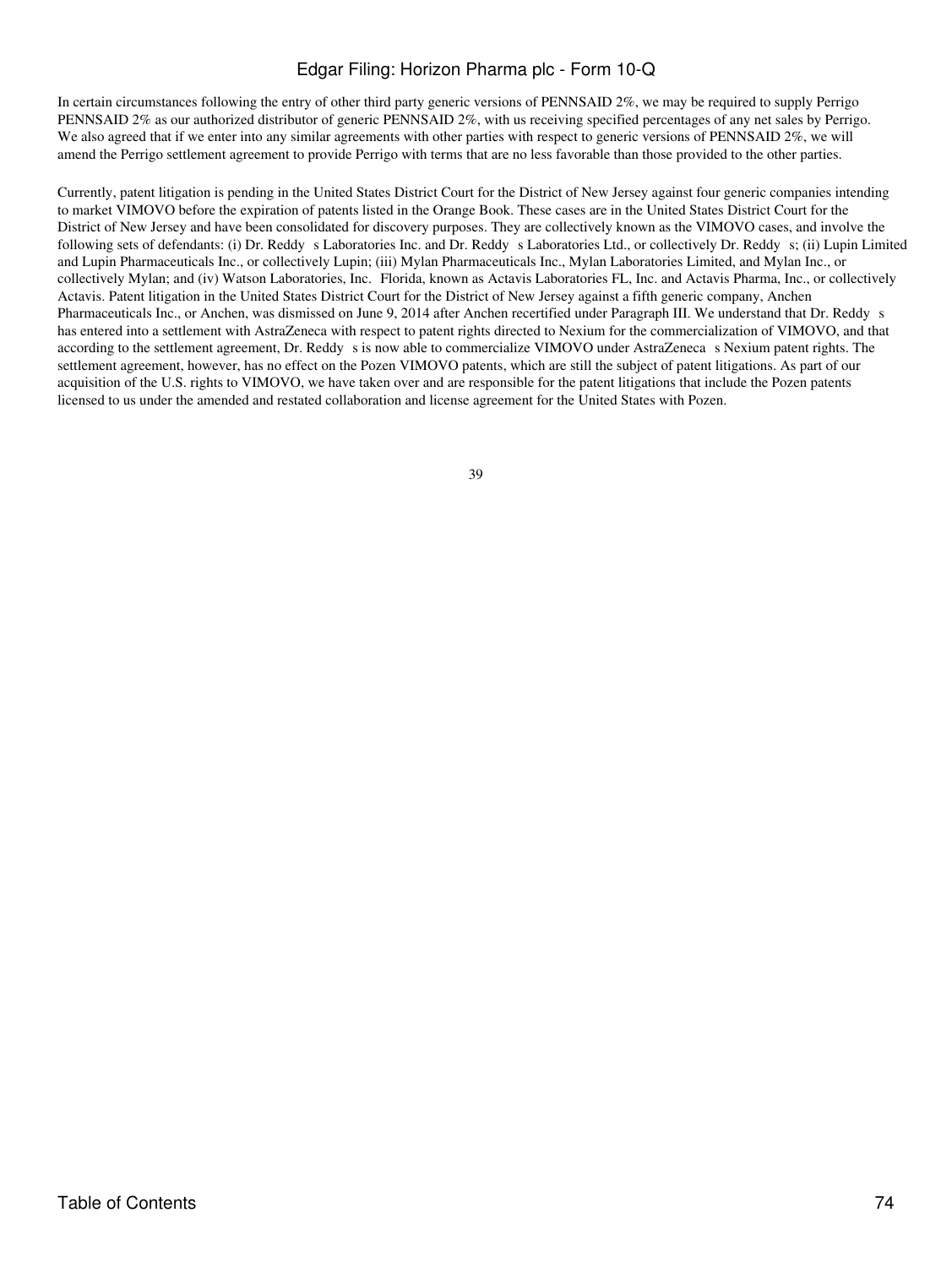The VIMOVO cases were filed on April 21, 2011, July 25, 2011, October 28, 2011, January 4, 2013, May 10, 2013, June 28, 2013 and October 23, 2013 and collectively include allegations of infringement of U.S. Patent Nos. 6,926,907 and 8,557,285. The Company understands the cases arise from Paragraph IV Notice Letters providing notice of the filing of ANDAs with the FDA seeking regulatory approval to market generic versions of VIMOVO before the expiration of the patents-in-suit. The Company understands the Dr. Reddy s notice letters were dated March 11, 2011, November 20, 2012 and April 20, 2015; the Lupin notice letters were dated June 10, 2011 and March 12, 2014; the Mylan notice letters were dated May 16, 2013 and February 9, 2015; the Actavis notice letters were dated March 29, 2013 and November 5, 2013; and the Anchen notice letter was dated September 16, 2011. The court has issued a claims construction order and has set a pretrial schedule but has not yet set a trial date.

On February 25, 2015, Dr. Reddy s Laboratories, Inc. filed a Petition for Inter Partes Review, or IPR, of U.S. Patent No. 8,557,285, one of the patents in litigation in the above referenced VIMOVO cases. The Patent Trial and Appeal Board has not yet issued a decision with regard to whether or not the IPR will be instituted.

On or about December 19, 2014, we filed a Notice of Opposition to a European patent, EP 2611457, to Roberto Testi, et al., covering compositions and methods for treating FA with interferon gamma, e.g., ACTIMMUNE. In the European Union, the grant of a patent may be opposed by one or more private parties.

On February 2, 2015, we received a Paragraph IV Patent Certification against Orange Book listed U.S. Patent Nos. 8,217,078, 8,252,838, 8,546,450, 8,563,613, 8,618,164, 8,741,956, and 8,871,809 from Taro Pharmaceuticals USA, Inc. and Taro Pharmaceutical Industries, Ltd., or collectively Taro, advising that Taro had filed an ANDA with the FDA for a generic version of PENNSAID 2%. Taro has not advised us as to the timing or status of the FDA s review of its filing. On March 13, 2015, we filed suit in the United States District Court for the District of New Jersey against Taro seeking an injunction to prevent the approval of the ANDA. The lawsuit alleges that Taro has infringed U.S. Patent Nos. 8,217,078, 8,252,838, 8,546,450, 8,563,613, 8,618,164, and 8,871,809 by filing an ANDA seeking approval from the FDA to market generic versions of PENNSAID 2% prior to the expiration of the patents. The subject patents are listed in the FDA s Orange Book. The commencement of the patent infringement lawsuit stays, or bars, FDA approval of Taros ANDA for 30 months or until an earlier district court decision that the subject patents are not infringed or are invalid. The court has not yet set a trial date for the Taro action.

On March 18, 2015, we received a Paragraph IV Patent Certification against Orange Book listed U.S. Patent Nos. 8,217,078, 8,252,838, 8,546,450, 8,563,613, 8,618,164, 8,741,956, and 8,871,809 from Lupin Limited advising that Lupin Limited had filed an ANDA with the FDA for generic version of PENNSAID 2%. Lupin Limited has not advised us as to the timing or status of the FDA s review of its filing. On April 30, 2015, we filed suit in the United States District Court for the District of New Jersey against Lupin, seeking an injunction to prevent the approval of the ANDA. The lawsuit alleges that Lupin has infringed U.S. Patent Nos. 8,217,078, 8,252,838, 8,546,450, 8,563,613, 8,618,164, and 8,871,809 by filing an ANDA seeking approval from the FDA to market generic versions of PENNSAID 2% prior to the expiration of the patents. The subject patents are listed in the FDA s Orange Book. The commencement of the patent infringement lawsuit stays, or bars, FDA approval of Lupin s ANDA for 30 months or until an earlier district court decision that the subject patents are not infringed or are invalid. The court has not yet set a trial date for the Lupin action.

On March 17, 2014, Hyperion received notice from Par Pharmaceutical, Inc. that it had filed an ANDA with the FDA seeking approval for a generic version of our product RAVICTI. The ANDA contained a Paragraph IV Patent Certification alleging that two of the patents covering RAVICTI, U.S. Patent No. 8,404,215, titled Methods of therapeutic monitoring of nitrogen scavenging drugs, which expires in March 2032, and U.S. Patent No. 8,642,012, titled Methods of treatment using ammonia scavenging drugs, which expires in September 2030, are invalid and/or will not be infringed by Par s manufacture, use or sale of the product for which the ANDA was submitted. Par Pharmaceutical, Inc. did not challenge the validity, enforceability, or infringement of our primary composition of matter patent for RAVICTI, U.S. Patent No. 5,968,979 titled Triglycerides and ethyl esters of phenylalkanoic acid and phenylalkenoic acid useful in treatment of various disorders, which would have expired on February 7, 2015, but as to which Hyperion was granted an interim term of extension until February 7, 2016. Hyperion filed suit against Par Pharmaceutical, Inc. on April 23, 2014 and we have taken over and are responsible for this patent litigation.

On April 29, 2015, Par filed petitions for IPR of the 215 patent and the 012 patent. The Patent Trial and Appeal Board has not yet issued a decision with regard to whether or not the IPRs will be instituted.

#### **ITEM 1A: RISK FACTORS**

*You should consider carefully the risks described below, together with all of the other information included in this report, and in our other filings with the Securities and Exchange Commission, or SEC, before deciding whether to invest in or continue to hold our ordinary shares. The risks described below are all material risks currently known, expected or reasonably foreseeable by us. If any of these risks actually occurs, our*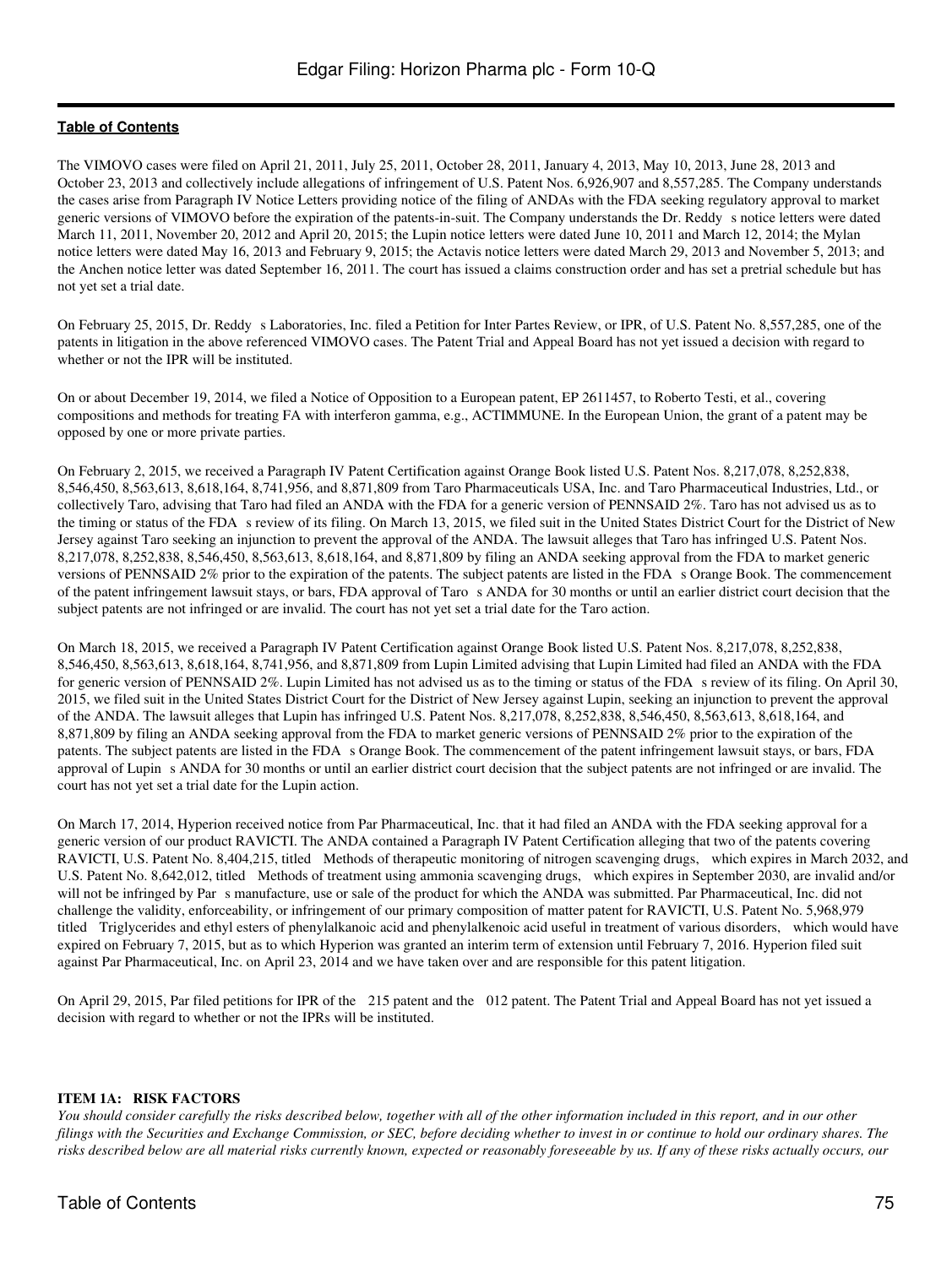*business, financial condition, results of operations or cash flow could be seriously harmed. This could cause the trading price of our ordinary shares to decline, resulting in a loss of all or part of your investment.*

*The risk factors set forth below with an asterisk (\*) next to the title are new risk factors or risk factors containing changes, including any material changes, from the risk factors previously disclosed in Item 1A of our annual report on Form 10-K for the year ended December 31, 2014, as filed with the SEC by Horizon Pharma plc, to which we are the successor for reporting purposes under the Securities Exchange Act of 1934.*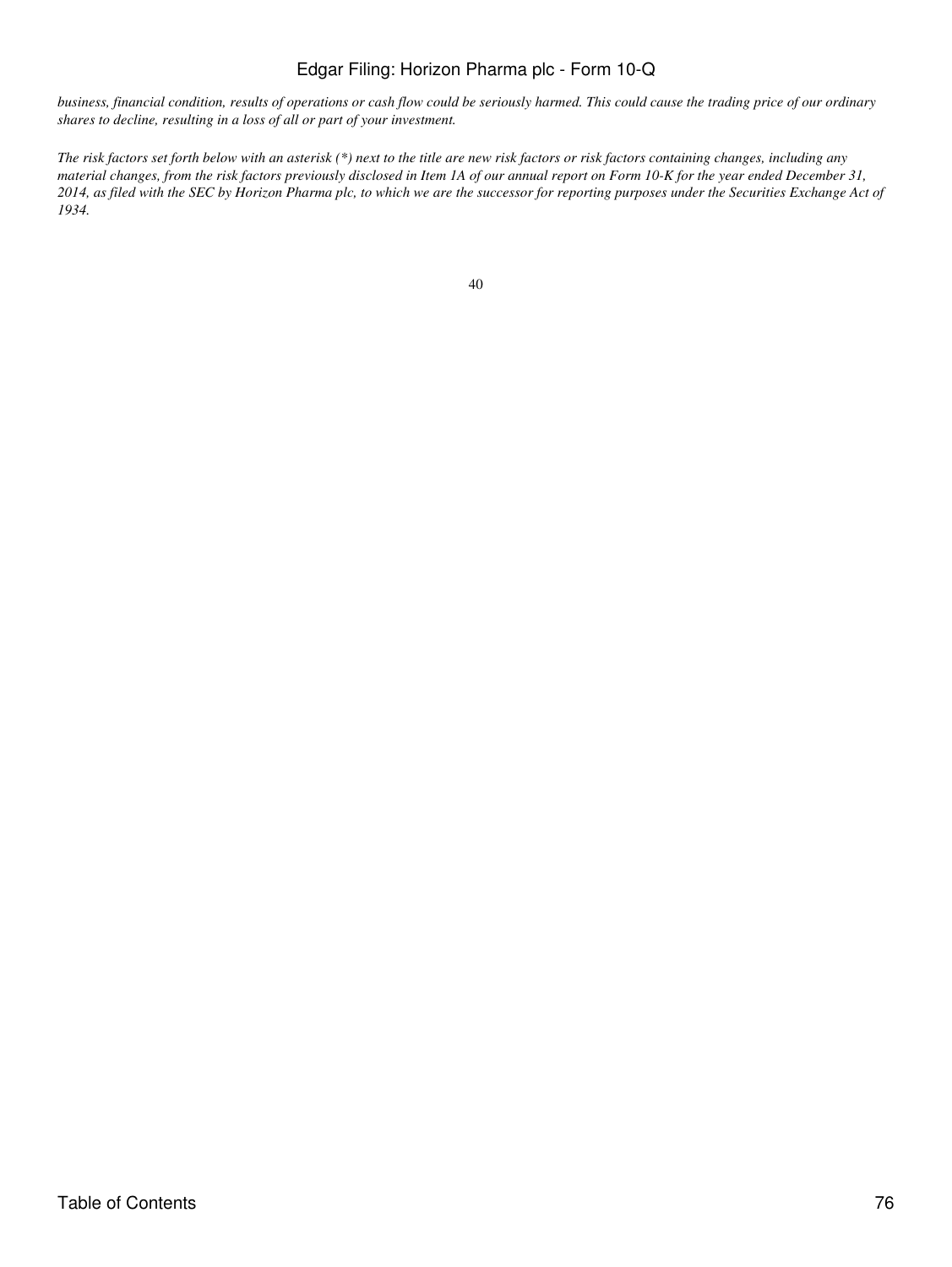#### **Risks Related to Our Business and Industry**

*Our ability to generate revenues from our products is subject to attaining significant market acceptance among physicians, patients and healthcare payors.\**

Our current products, and other product or product candidates that we may develop, acquire, or in-license may not attain market acceptance among physicians, patients, healthcare payors or the medical community. In the U.S. market, we began marketing DUEXIS in December 2011. We began commercial sales of RAYOS, which was approved by the U.S. Food and Drug Administration, or FDA, in July 2012, to a subset of rheumatologists in the fourth quarter of 2012 with the full launch to the majority of U.S. rheumatologists and key primary care physicians in late January 2013. VIMOVO was launched in the U.S. market in the fourth quarter of 2010 by AstraZeneca AB, or AstraZeneca, under its license from POZEN Inc., or Pozen. Following our acquisition of the U.S. rights to VIMOVO in November 2013, we began marketing VIMOVO in the first quarter of 2014. ACTIMMUNE was originally launched in the U.S. market in March 1991 by Genentech and in June 2012, Vidara Therapeutics International plc, or Vidara, acquired the intellectual property rights and certain assets related to the ACTIMMUNE product line. In September 2014, our business was combined with Vidara, and as a result we assumed the commercialization of ACTIMMUNE. In October 2014 we entered into an asset purchase agreement and ancillary agreements with Nuvo Research, Inc. to acquire the U.S. rights to PENNSAID 2%, and we began commercializing PENNSAID 2% in the United States in January 2015. Outside the United States, LODOTRA has been sold in a limited number of countries and sales may not grow to expected levels, in part because we depend on our distribution partner, Mundipharma International Corporation Limited, or Mundipharma, for commercialization outside the United States. With respect to DUEXIS, we have only received marketing approval in the United Kingdom, or the UK, thus far, and even if it is approved in other European countries, we do not expect the opportunity in Europe to be material to our business given the current state of the market in Europe for pain products and the revenue being generated by existing branded non steroidal anti-inflammatory drugs, or NSAIDs, in Europe. There have been no sales of DUEXIS in the UK thus far. RAVICTI was launched in the United States by Hyperion Therapeutics, Inc., or Hyperion, in the first quarter of 2013, and BUPHENYL was originally launched in 1996 prior to being acquired by Hyperion. On May 7, 2015, we acquired Hyperion, and as a result we have assumed the commercialization of RAVICTI and BUPHENYL. Neither product was marketed by us prior to that date. We believe that the degree of market acceptance and our ability to generate revenues from our products will depend on a number of factors, including:

timing of market introduction of our products as well as competitive products;

efficacy and safety of our products;

continued projected growth of the arthritis, pain and inflammation markets;

prevalence and severity of any side effects;

if and when we are able to obtain regulatory approvals for additional indications for our products;

acceptance by patients, primary care specialists and key specialists, including rheumatologists, orthopedic surgeons, pain specialists and specialists in pediatric immunology, allergy, infectious diseases and hematology/oncology;

availability of coverage and adequate reimbursement and pricing from government and other third-party payors;

the performance of third party distribution partners, over which we have limited control;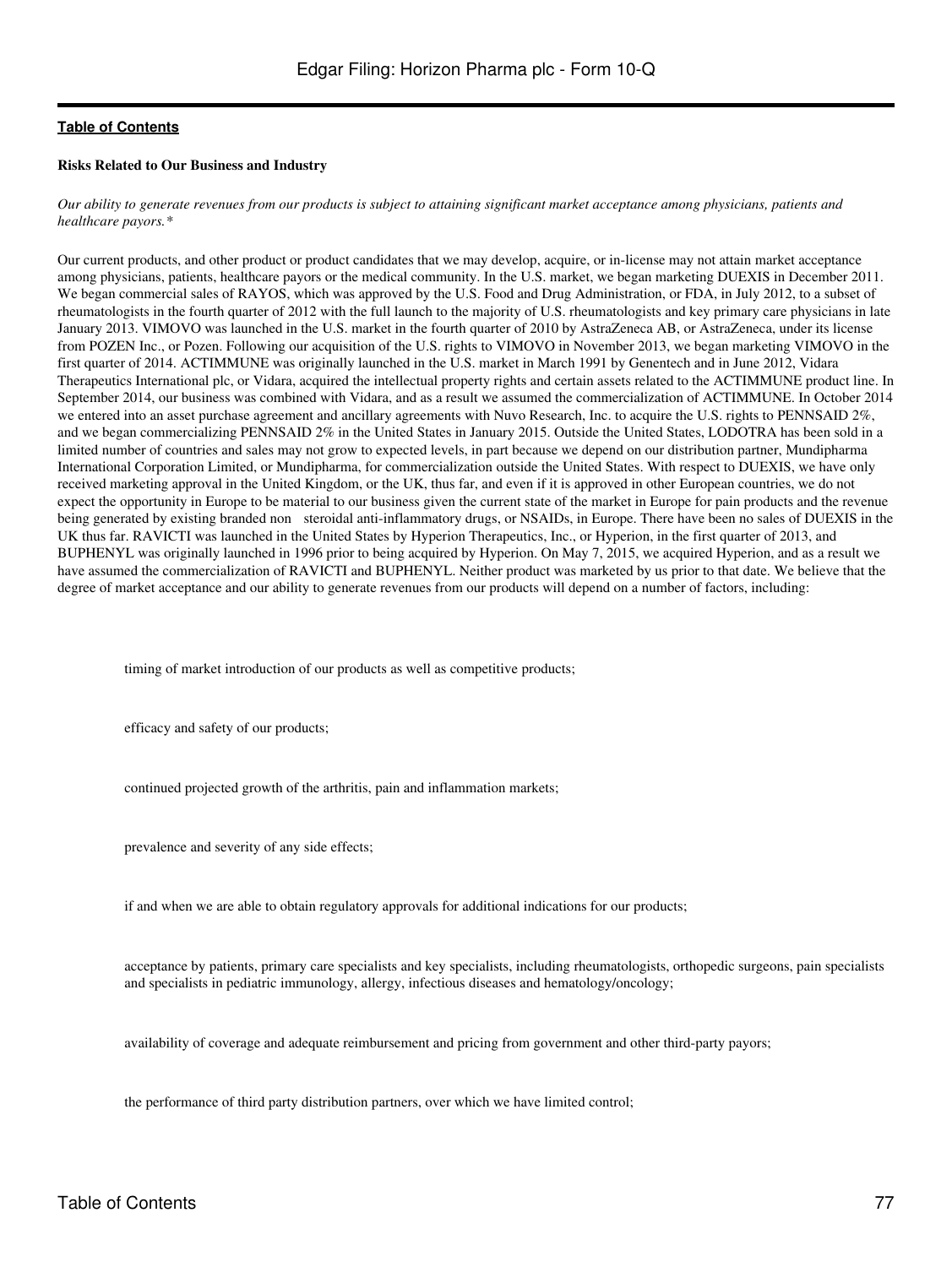potential or perceived advantages or disadvantages of our products over alternative treatments, including cost of treatment and relative convenience and ease of administration;

strength of sales, marketing and distribution support;

the price of our products, both in absolute terms and relative to alternative treatments;

impact of past and limitation of future product price increases;

our ability to maintain a continuous supply of product for commercial sale;

the effect of current and future healthcare laws; and

product labeling or product insert requirements of the FDA or other regulatory authorities.

With respect to DUEXIS and VIMOVO, studies indicate that physicians do not commonly co-prescribe gastrointestinal, or GI, protective agents to high-risk patients taking NSAIDs. We believe this is due in part to a lack of awareness among physicians prescribing NSAIDs of the risk of NSAID-induced upper GI ulcers, in addition to the inconvenience of prescribing two separate medications and patient compliance issues associated with multiple prescriptions. If physicians remain unaware of, or do not otherwise believe in, the benefits of combining GI protective agents with NSAIDs, our market opportunity for DUEXIS and VIMOVO will be limited. Some physicians may also be reluctant to prescribe DUEXIS or VIMOVO due to the inability to vary the dose of ibuprofen and naproxen, respectively, or if they believe treatment with NSAIDs or GI protective agents other than those contained in DUEXIS and VIMOVO, including those of its competitors, would be more effective for their patients. With respect to each of DUEXIS, PENNSAID 2%, RAYOS/LODOTRA, VIMOVO and BUPHENYL, their higher cost compared to the generic or branded forms of their active ingredients alone may limit adoption by physicians, patients and healthcare payors. With respect to ACTIMMUNE, while it is the only FDA-approved treatment for chronic granulomatous disease, or CGD, and severe, malignant osteopetrosis, or SMO, they are very rare conditions and, as a result, our ability to grow ACTIMMUNE sales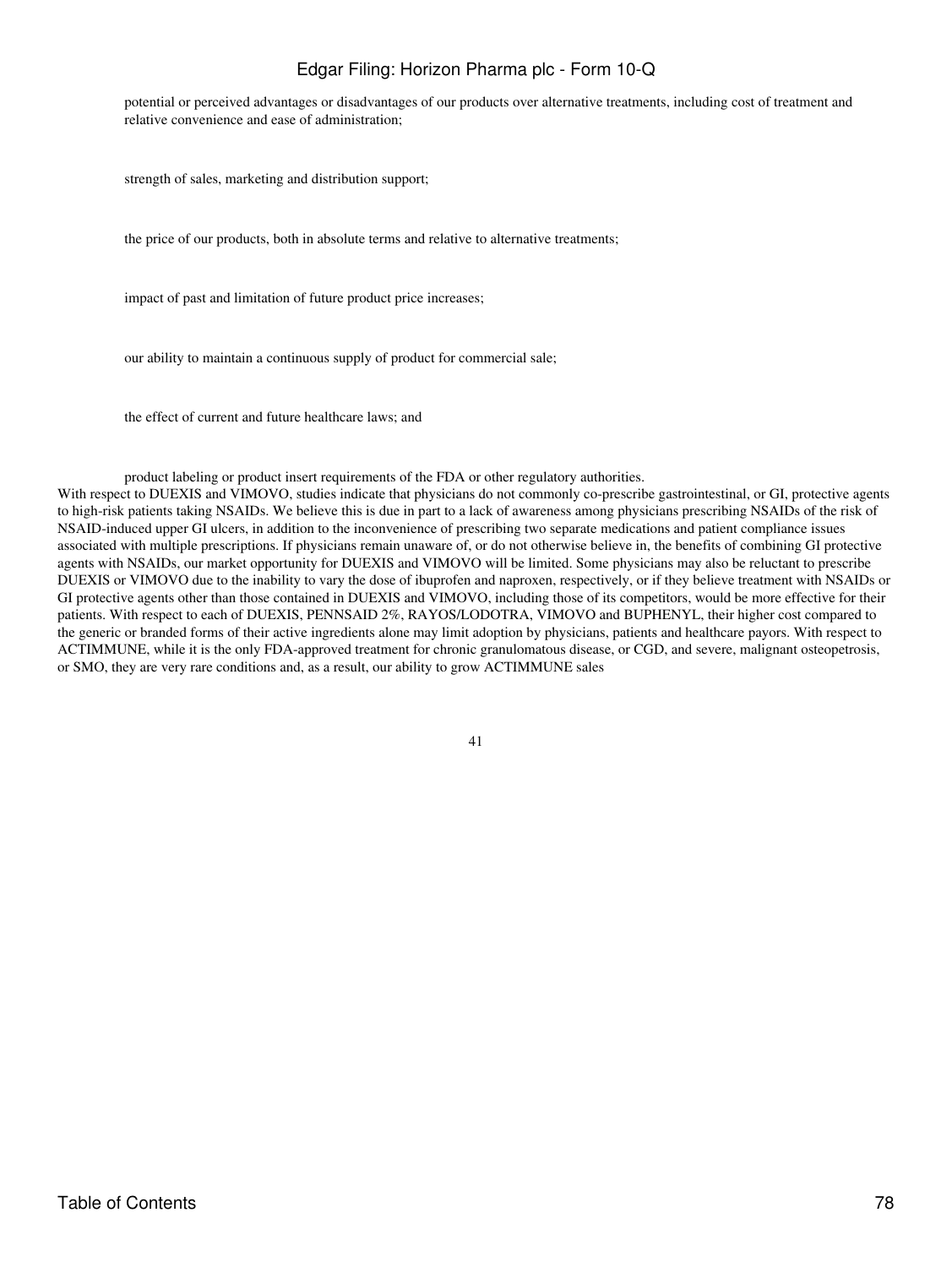will depend on our ability to further penetrate this limited market and obtain marketing approval for additional indications. With respect to RAVICTI, which is also approved to treat a very limited patient population, our ability to grow sales will depend in large part on our ability to transition urea cycle disorder, or UCD, patients from BUPHENYL or generic equivalents, which are comparatively much less expensive, to RAVICTI. If our current products or any other product that we may seek approval for, acquire or in-license fail to attain market acceptance, we may not be able to generate significant revenue to achieve or sustain profitability, which would have a material adverse effect on our business, results of operations, financial condition and prospects (including, possibly, the value of our ordinary shares).

*Our current business plan is highly dependent upon our ability to successfully execute on our sales and marketing strategy for the commercialization of our products in the United States. If we are unable to successfully execute on our sales and marketing strategy, we may not be able to generate significant product revenues or execute on our business plan.\**

Our strategy is to build a fully-integrated U.S.-focused biopharmaceutical company to successfully execute the commercialization of our products in the U.S. market. We may not be able to successfully commercialize ACTIMMUNE, BUPHENYL, DUEXIS, PENNSAID 2%, RAVICTI, RAYOS or VIMOVO in the United States. Prior to our commercial launch of DUEXIS in the United States in December 2011, we did not have any experience commercializing pharmaceutical products on our own. LODOTRA was commercially launched in Europe by our exclusive distribution partners Merck Serono and Mundipharma. In order to commercialize any approved products, we must continue to build our sales, marketing, distribution, managerial and other non-technical capabilities. Although we have expanded our sales force to approximately 375 sales representatives, consisting of 325 primary care sales representatives and 50 sales representatives in specialty and orphan disease business areas, in connection with our recent acquisition of the U.S. rights to PENNSAID 2%, we currently have limited resources compared to some of our competitors, and the continued development of our own commercial organization to market these products and any additional products we may acquire or in-license will be expensive and time-consuming. We also cannot be certain that we will be able to continue to successfully develop this capability.

As a result of the evolving role of various constituents in the prescription decision making process, we adjusted the profile of the sales representatives we hire from those with traditional pharmaceutical sales experience to those with successful business to business experience. For example, we have faced challenges due to pharmacists increasingly switching a patient s intended prescription from DUEXIS and VIMOVO to a generic or over the counter brand of their active ingredients. We have faced similar challenges for RAYOS with respect to generic brands and could face similar challenges with respect to PENNSAID 2% due to the availability of generic versions of PENNSAID 1.5%. While we believe the profile of our representatives is better suited for this evolving environment, we cannot be certain that our representatives will be able to successfully protect BUPHENYL, DUEXIS, PENNSAID 2%, RAYOS, VIMOVO prescriptions or that we will be able to continue attracting and retaining sales representatives with our desired profile and skills. We will also have to compete with other pharmaceutical and biotechnology companies to recruit, hire, train and retain commercial personnel. To the extent we rely on additional third parties to commercialize any approved products, we may receive less revenue than if we commercialized these products ourselves. In addition, we may have little or no control over the sales efforts of any third parties involved in our commercialization efforts. In the event we are unable to successfully develop and maintain our own commercial organization or collaborate with a third-party sales and marketing organization, we may not be able to commercialize our product candidates and execute on our business plan.

Legislation enacted in most states in the United States allows or, in some instances mandates, that a pharmacist dispense an available generic equivalent when filling a prescription for a branded product, in the absence of specific instructions from the prescribing physician. Because our products (other than BUPHENYL) do not currently have FDA-approved generic equivalents in the United States, we do not believe our products should be subject to mandatory generic substitution laws. However we understand that some pharmacies and payors may attempt to reduce costs by obtaining physician authorization to switch prescriptions for DUEXIS or VIMOVO to prescriptions for multiple generic products with similar active pharmaceutical ingredients. Accordingly, a key part of our commercial strategy is to encourage physicians to have their patients fill their prescriptions through PME. Through PME, physicians can have their insured patients prescriptions for our products shipped directly to the patient. Through the PME program, we provide assistance to reduce eligible patients out of pocket costs for prescriptions filled via a participating pharmacy. Because of this assistance, the patient s out of pocket cost for our products when dispensed through the PME program may be significantly lower than such costs when our products are dispensed outside of the PME program, prescriptions that are filled through our PME program are therefore less likely to be subject to the efforts of traditional pharmacies to switch a physicians intended prescription of our products to a generic or over the counter brand. We expect that continued adoption of our PME program by physicians and patients will be important to our ability to gain market share for our products as pressure from healthcare payors and PBMs to use less expensive generic or over the counter brands instead of branded products increases. For example, two of the largest PBMs, which we estimate to currently control approximately 20% to 30% of prescriptions for DUEXIS and VIMOVO, placed DUEXIS and VIMOVO on their exclusion lists beginning in 2015. Additional healthcare plans, including those that contract with these PBMs but use different formularies, may also choose to exclude our products from their formularies or restrict coverage to situations where a generic or over-the-counter product has been tried first. To the extent we are unable to successfully encourage physicians to direct prescriptions currently filled through traditional pharmacies, including those associated with/controlled by these PBMs, to our PME program, we may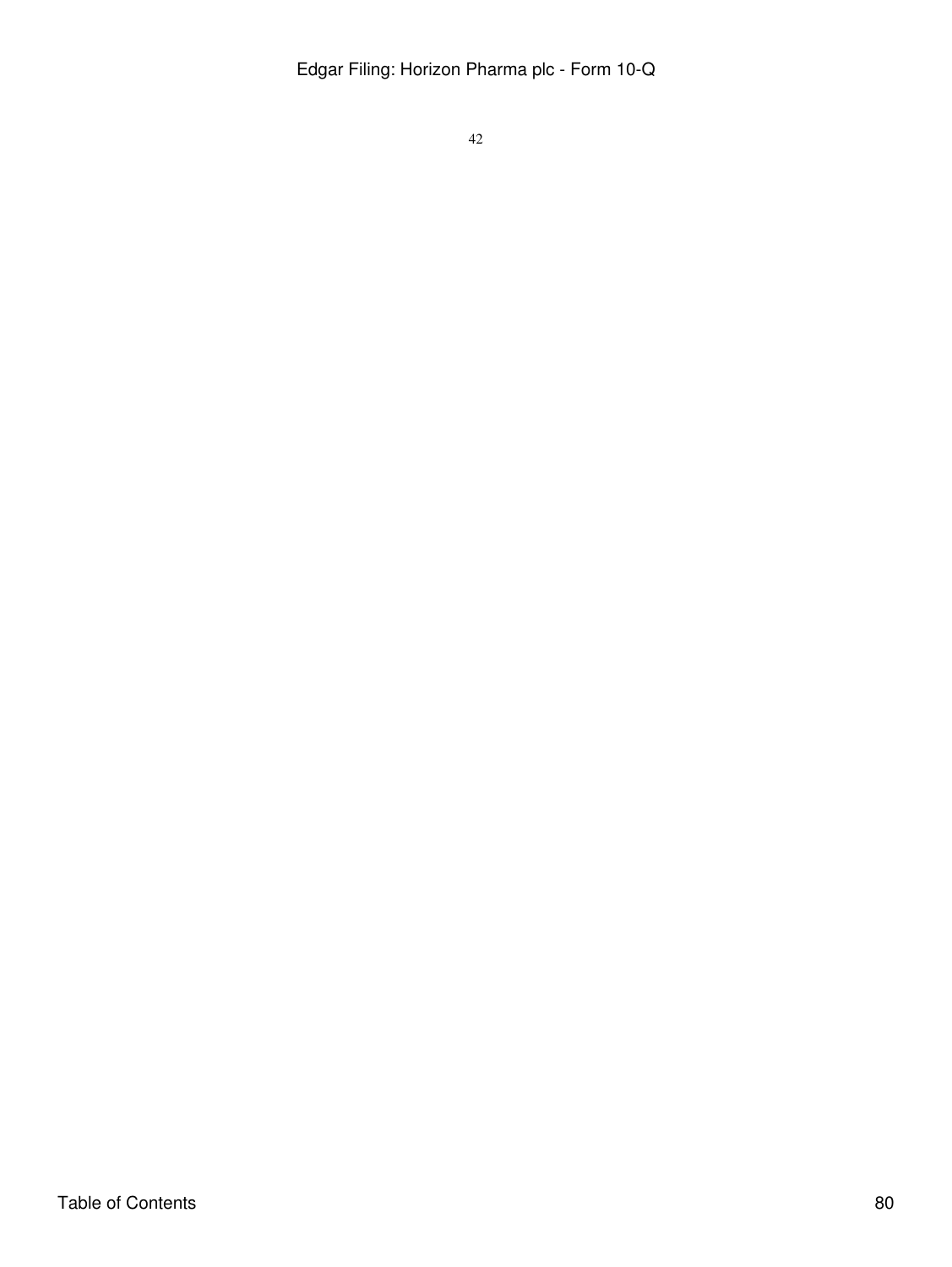experience a significant decline in DUEXIS and VIMOVO prescriptions as a result of formulary exclusions. Our ability to increase adoption of our PME program will depend on physician and patient awareness and comfort with the program, and we have limited ability to influence whether physicians use our PME program to prescribe our products or whether patients will agree to receive our products through the PME program. In addition, the PME program is not available to federal health care program (such as Medicare and Medicaid) beneficiaries. If we are unable to increase adoption of our PME program for filling prescriptions of our products, our ability to maintain or increase prescriptions for our products will be impaired. In addition, we depend on a limited number of PME pharmacies to fulfill patient prescriptions under the PME program. If these PME pharmacies are unable to process and fulfill the volume of patient prescriptions directed to them under the PME program, our ability to maintain or increase prescriptions for our products will be impaired. The commercialization of our products and our operating results could be affected should any of the PME pharmacies choose not to continue participation in our PME program or by any adverse events at any of those PME pharmacies. In addition, the PME program may implicate certain state laws related to, among other things, unlawful schemes to defraud, excessive fees for services, tortious interference with patient contracts and statutory or common law fraud. To the extent the PME program is found to be inconsistent with applicable laws, we may be required to restructure or discontinue such program, or be subject to other significant penalties.

If we are unable to successfully implement our commercial plans and facilitate adoption by patients and physicians of any approved products through our sales, marketing and commercialization efforts, or if our partners fail to successfully commercialize our products, then we will not be able to generate sustainable revenues from product sales which will have a material adverse effect on our business and prospects.

*Our future prospects are highly dependent on the success of our current products, and we may not be able to successfully commercialize these products. Failure to do so would adversely impact our financial condition and prospects.\**

A substantial majority of our resources are focused on the commercialization of our current products. Our ability to generate significant product revenues and to achieve commercial success in the near-term will initially depend almost entirely on our ability to successfully commercialize these products in the United States. DUEXIS has been approved for marketing in the UK but is not yet approved in any other countries in Europe and therefore, unless we obtain regulatory approval in other countries, DUEXIS may not be commercialized to any significant extent outside of the United States. Even if DUEXIS is approved in other European countries, we do not expect the opportunity in Europe to be material to our business given the current state of the market in Europe for pain products and the revenue being generated by existing branded NSAIDs in Europe. Following our acquisition of the U.S. rights to VIMOVO in November 2013 and PENNSAID 2% in October 2014, our strategy has included bringing both products pricing in-line with DUEXIS, thereby significantly increasing the value we realize per prescription, and also increasing sales and marketing support to drive growth in prescriptions. We cannot guarantee that this strategy will continue to be effective generally, due to negative reactions to price increases or otherwise. Our strategy for RAYOS is to solely focus on the rheumatology indications approved for RAYOS where our Phase 3 clinical trial data supports our commercial plans. We initially launched RAYOS in the United States to a subset of rheumatologists in the fourth quarter of 2012, and the full launch to the majority of U.S. rheumatologists and key primary care physicians occurred in late January 2013. Our strategy with respect to ACTIMMUNE includes pricing increases, pursuing label expansion for additional indications, such as Friedreich s ataxia, or FA, and possible expansions of our sales force, but we cannot be certain that our pricing strategy will not result in downward pressure on sales or that we will be able to successfully complete clinical trials and obtain regulatory approvals in additional indications. Although LODOTRA is approved for marketing in more than 35 countries outside the United States, to date it has only been marketed in a limited number of countries. While we anticipate that LODOTRA will be marketed in additional countries as our distribution partner, Mundipharma, formulates its reimbursement strategy, the ability to market LODOTRA in additional countries will depend on Mundipharma s ability to obtain reimbursement approvals in these countries. Even if we obtain additional marketing and reimbursement approvals, our product revenues in Europe are entirely dependent upon the marketing efforts of our exclusive distribution partner, over which we have no control. Before we can market and sell these products in a particular jurisdiction, we need to obtain necessary regulatory approvals (from the FDA in the United States and from similar foreign regulatory agencies in other jurisdictions) and in some jurisdictions, reimbursement authorization. There are no guarantees that we or our commercialization partners will obtain any additional regulatory approvals for our products. Even if we or our commercialization partners obtain additional regulatory approvals, we may never generate significant revenues from any commercial sales of our products. If we fail to successfully commercialize our current and future products, we may be unable to generate sufficient revenues to sustain and grow our business, and our business, financial condition and results of operations will be adversely affected.

Our strategy with respect to RAVICTI includes accelerating the transition of UCD patients from BUPHENYL or generic equivalents to RAVICTI and increasing the diagnosis of UCD and treatment of untreated UCD patients through patient and physician outreach. Part of our success in our strategy will be obtaining favorable results from an on-going study of the use of RAVICTI to treat UCD in patients less than two years of age, the timely submission of a supplemental NDA and approval of RAVICTI for the treatment in UCD in patients less than two years of age, and we cannot guarantee that any of these events will occur on our anticipated timeline or at all. In addition, RAVICTI is currently only approved for marketing in the United States. If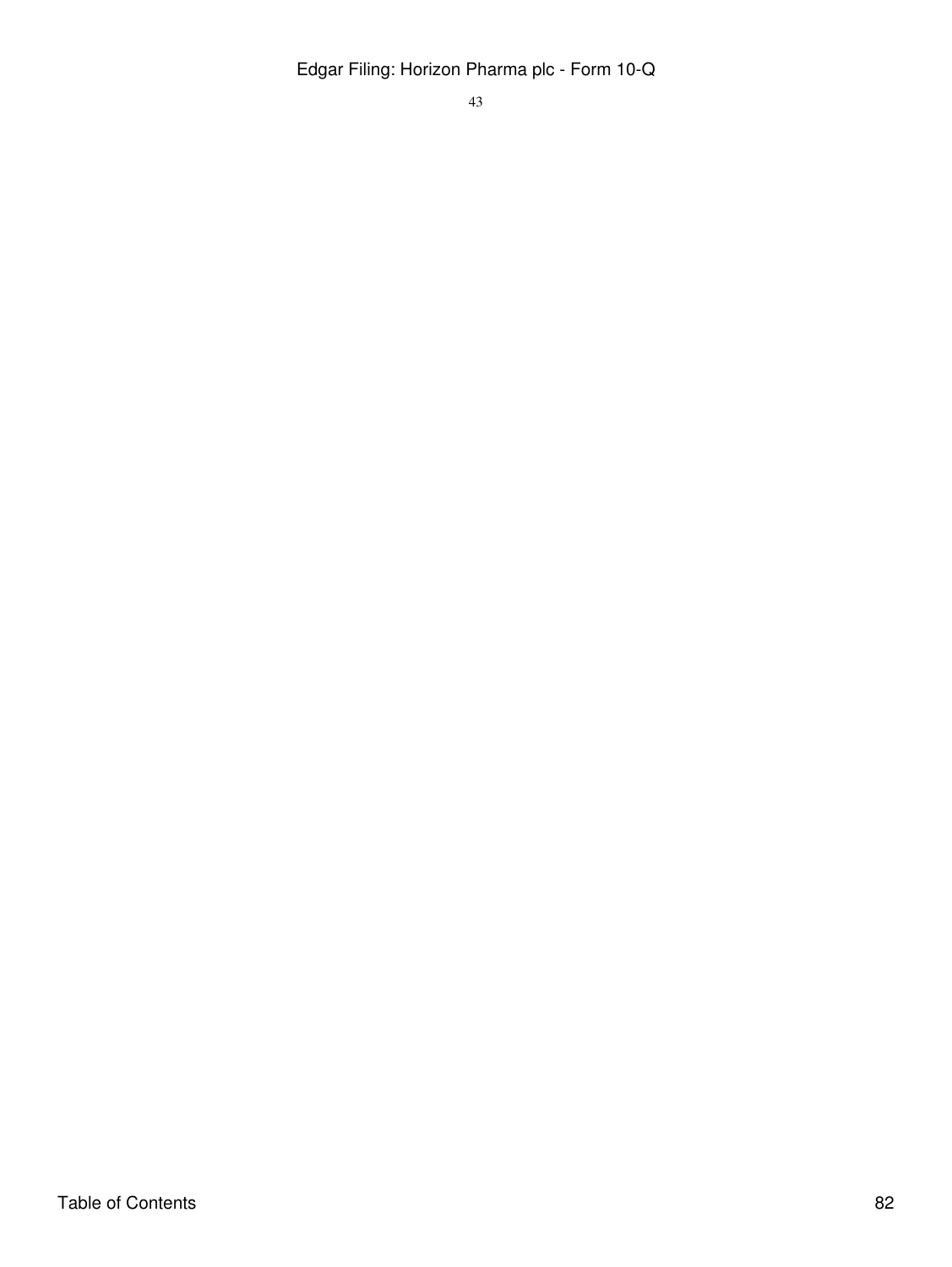required regulatory approvals in international markets are never obtained, are delayed or are not maintained, the market potential of RAVICTI will be limited. Additionally, if approval to market RAVICTI in Europe is not obtained prior to February 2016, when the RAVICTI composition of matter patent expires in European jurisdictions in which it is validated, we will not be eligible to apply to extend the patents term, and we will have to rely on maintaining orphan designation to ensure marketing exclusivity in Europe. We cannot guarantee that we can maintain orphan designation for RAVICTI in Europe as we must demonstrate that the product provides significant benefit in those UCD subtypes for which AMMONAPS is approved.

*We are solely dependent on third parties to commercialize certain of our products outside the United States. Failure of these third parties or any other third parties to successfully commercialize our products and product candidates in the applicable jurisdictions could have a material adverse effect on our business.\**

We rely on Mundipharma for commercialization of LODOTRA in various European countries and certain Asian, Latin American, Middle Eastern, African and other countries. We rely on other third party distributors for commercialization of BUPHENYL in certain territories outside the United States for which we currently have rights. We have limited contractual rights to force these third parties to invest significantly in commercialization of LODOTRA or BUPHENYL in our markets. In the event that Mundipharma, Hyperions current ex-U.S. distributors, or any other third party with any future commercialization rights to any of our products or product candidates fail to adequately commercialize those products or product candidates because they lack adequate financial or other resources, decide to focus on other initiatives or otherwise, our ability to successfully commercialize our products or product candidates in the applicable jurisdictions would be limited, which would adversely affect our business, financial condition, results of operations and prospects. We have had disagreements with Mundipharma under our European agreements and may continue to have disagreements, which could harm commercialization of LODOTRA in Europe or result in the termination of our agreements with Mundipharma. We also rely on Mundipharmas ability to obtain regulatory approval for LODOTRA in certain Asian, Latin American, Middle Eastern, African and other countries. In addition, our agreements with Mundipharma and Hyperion s agreements with its current ex-U.S. distributors may be terminated by either party in the event of a bankruptcy of the other party or upon an uncured material breach by the other party. If these third parties terminated their agreements, we may not be able to secure an alternative distributor in the applicable territory on a timely basis or at all, in which case our ability to generate revenues from the sale of LODOTRA or BUPHENYL outside the United States would be materially harmed.

#### *Our products are subject to extensive regulation, and we may not obtain additional regulatory approvals for our products.\**

The clinical development, manufacturing, labeling, packaging, storage, recordkeeping, advertising, promotion, export, marketing and distribution and other possible activities relating to our products and our product candidates are, and will be, subject to extensive regulation by the FDA and other regulatory agencies. Failure to comply with FDA and other applicable regulatory requirements may, either before or after product approval, subject us to administrative or judicially imposed sanctions.

To market any drugs or biologics outside of the United States, we and current or future collaborators must comply with numerous and varying regulatory and compliance related requirements of other countries. Approval procedures vary among countries and can involve additional product testing and additional administrative review periods, including obtaining reimbursement and pricing approval in select markets. The time required to obtain approval in other countries might differ from that required to obtain FDA approval. The regulatory approval process in other countries may include all of the risks associated with FDA approval as well as additional, presently unanticipated, risks. Regulatory approval in one country does not ensure regulatory approval in another, but a failure or delay in obtaining regulatory approval in one country may negatively impact the regulatory process in others.

Applications for regulatory approval, including a marketing authorization application for marketing new drugs in Europe, must be supported by extensive clinical and preclinical data, as well as extensive information regarding chemistry, manufacturing and controls, or CMC, to demonstrate the safety and effectiveness of the applicable product candidate. The number and types of preclinical studies and clinical trials that will be required for regulatory approval varies depending on the product candidate, the disease or the condition that the product candidate is designed to target and the regulations applicable to any particular product candidate. Despite the time and expense associated with preclinical and clinical studies, failure can occur at any stage, and we could encounter problems that cause us to repeat or perform additional preclinical studies, CMC studies or clinical trials. Regulatory authorities could delay, limit or deny approval of a product candidate for many reasons, including because they:

may not deem a product candidate to be adequately safe and effective;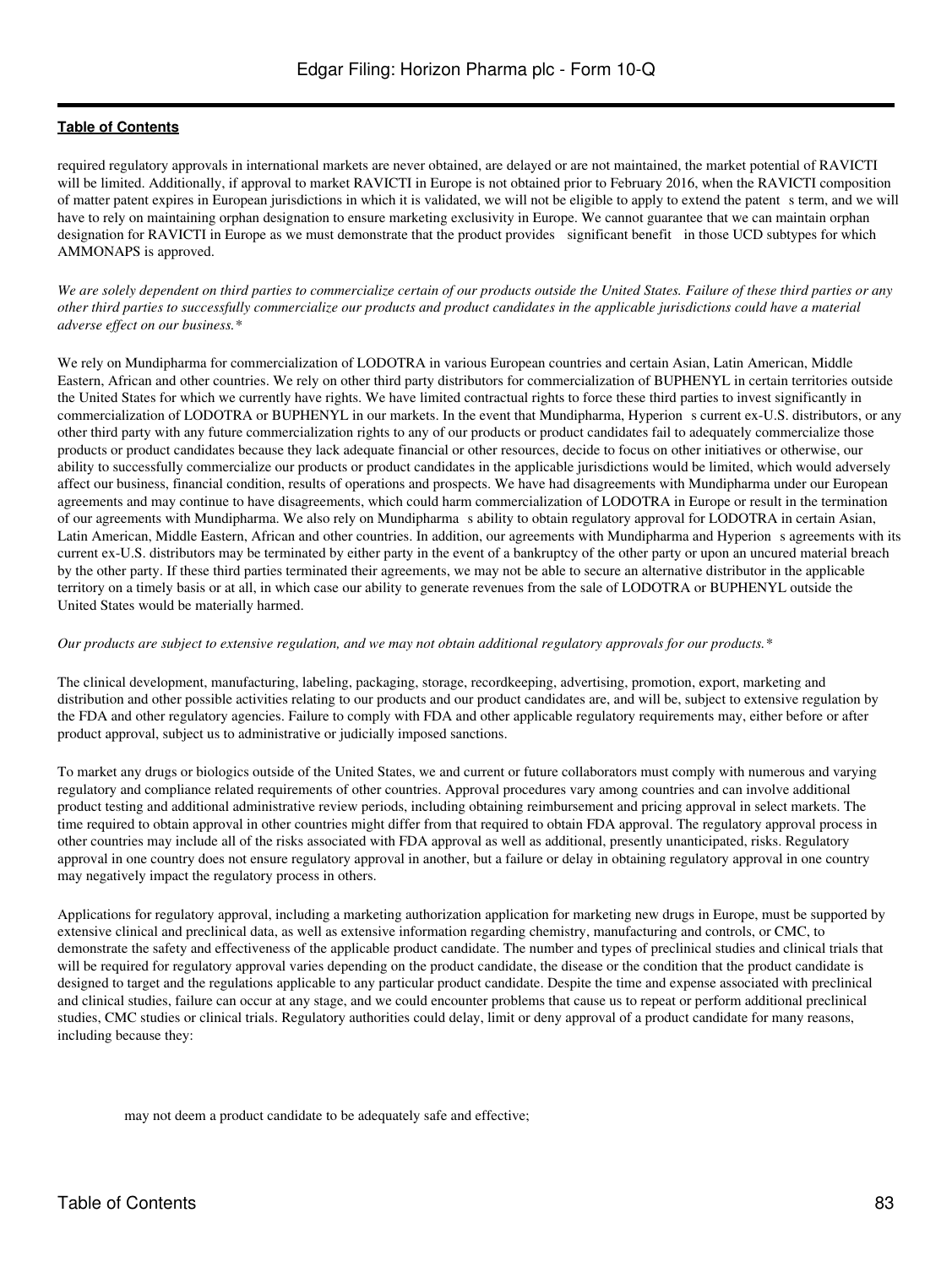may not find the data from preclinical studies, CMC studies and clinical trials to be sufficient to support a claim of safety and efficacy;

may interpret data from preclinical studies, CMC studies and clinical trials significantly differently than we do;

may not approve the manufacturing processes or facilities associated with our product candidates;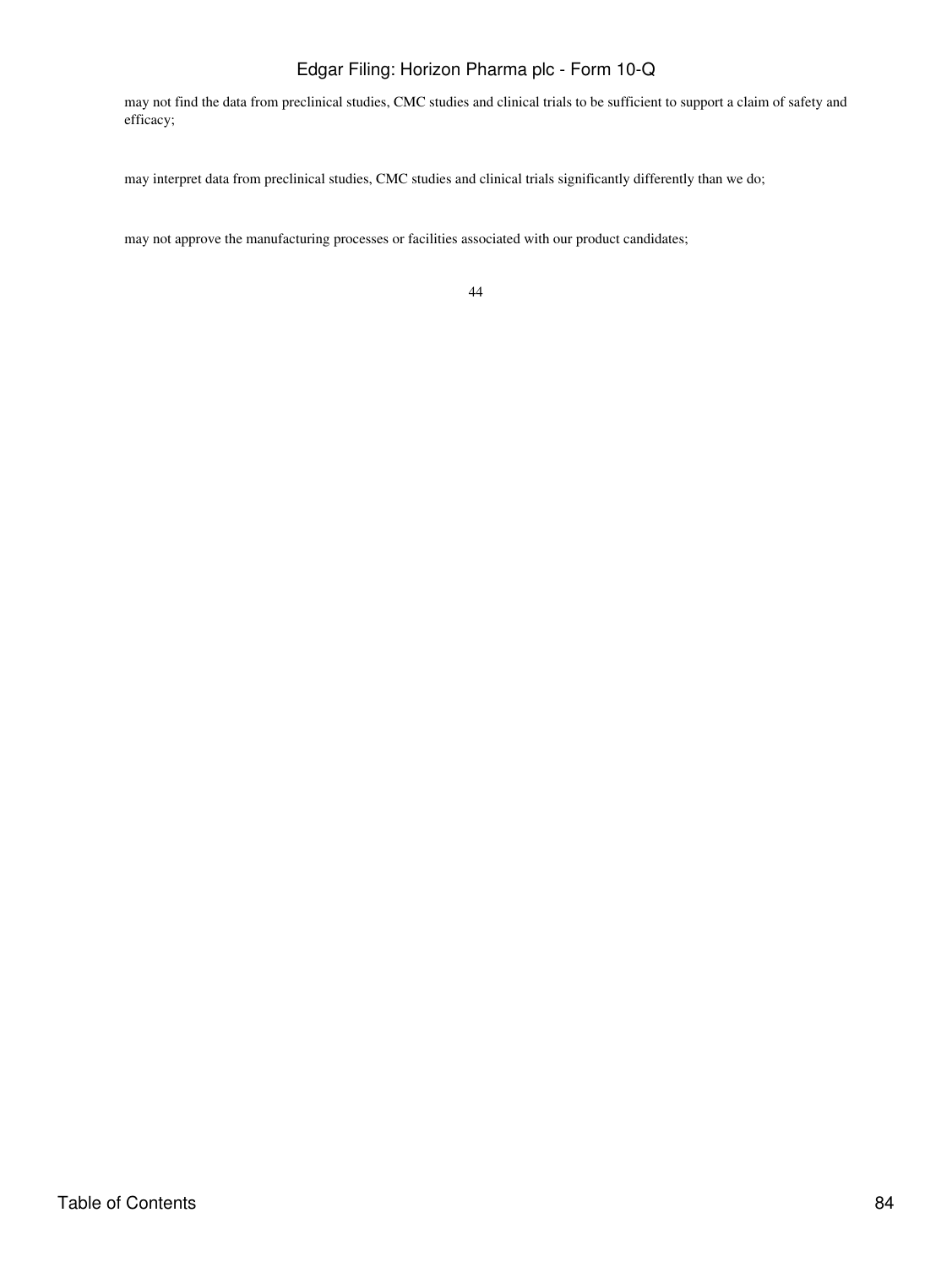may conclude that we have not sufficiently demonstrated long-term stability of the formulation for which we are seeking marketing approval;

may change approval policies (including with respect to our product candidates class of drugs) or adopt new regulations; or

may not accept a submission due to, among other reasons, the content or formatting of the submission. Even if we believe that data collected from our preclinical studies, CMC studies and clinical trials of our product candidates are promising and that our information and procedures regarding CMC are sufficient, our data may not be sufficient to support marketing approval by regulatory authorities, or regulatory interpretation of these data and procedures may be unfavorable. Even if approved, product candidates may not be approved for all indications requested and such approval may be subject to limitations on the indicated uses for which the product may be marketed, restricted distribution methods or other limitations. Our business and reputation may be harmed by any failure or significant delay in obtaining regulatory approval for the sale of any of our product candidates. We cannot predict when or whether regulatory approval will be obtained for any product candidate we develop.

While we anticipate that LODOTRA will be marketed in additional countries as Mundipharma formulates its reimbursement strategy, the ability to market LODOTRA in additional countries will depend on Mundipharma s ability to obtain regulatory and reimbursement approvals in these countries. Similarly, our ability to market DUEXIS outside of the United States will depend on obtaining regulatory and reimbursement approval in any country where DUEXIS may be marketed. However, certain countries have a very difficult reimbursement environment and we may not obtain reimbursement approval in all countries where DUEXIS may be marketed, or we may obtain reimbursement approval at a level that would make marketing DUEXIS in certain countries not viable.

RAVICTI is currently only approved for marketing in the United States and our ability to expand our market potential will depend in part on our ability to obtain additional marketing approvals outside the United States. This is particularly true due to our expectation that we will not pursue approval in the United States for the treatment of hepatic encephalopathy, or HE. On June 25, 2014 the European Medicines Agency, or EMA, accepted Hyperion s marketing authorization application, commencing its review process which is expected to be completed in the fourth quarter of 2015 or the first quarter of 2016. Hyperion also submitted a New Drug Submission to Health Canada, or HC, for approval to market RAVICTI in Canada. However, in January 2015, Lucane Pharma announced that it had received approval from HC to market its taste-masked NaPBA granules in Canada. It is our understanding that in Canada only the first phenylbutyrate-containing product approved for any indication receives data protection which is similar to orphan drug exclusivity in the United States. Hyperion was notified by HC that RAVICTI is not eligible for data protection. If we cannot successfully appeal this decision to obtain data protection, the application for marketing approval in Canada may be withdrawn. Regardless, we cannot be assured that the applications to market RAVICTI in Europe and Canada will be approved nor can we be certain of the timelines for regulatory decisions to be made. If we are unable to obtain approvals for RAVICTI outside the United States or determine that commercializing RAVICTI outside the United States is not economically viable, the market potential of RAVICTI.

#### *Our limited history of commercial operations makes evaluating our business and future prospects difficult, and may increase the risk of any investment in our ordinary shares.\**

Following our acquisition of Vidara in September 2014, our acquisition of the U.S. rights to PENNSAID 2% from Nuvo in October 2014 and our acquisition of Hyperion in May 2015, we have seven products approved in the United States, one product with broad approval for commercial sale in Europe, another product approved only for commercial sale in the UK thus far and one product which is approved in additional territories, including Europe. RAYOS/ LODOTRA has been approved in the United States and over 37 other countries, including Australia, Columbia and select countries within Europe and Asia. However, we have a limited history of marketing LODOTRA through our distribution partners, and LODOTRA is not yet marketed in all of the countries where it has been approved. We began the commercial sale of DUEXIS in the United States in November 2011, the commercial sale of RAYOS in the United States in the fourth quarter of 2012, the commercial sale of VIMOVO in the United States in the first quarter of 2014 and the commercial sale of ACTIMMUNE as a combined company with Vidara in September 2014. We began commercializing PENNSAID 2% in the United States in January 2015. RAVICTI was launched in the United States by Hyperion in the first quarter of 2013, and BUPHENYL was originally launched in 1996 prior to being acquired by Hyperion. We face considerable risks and difficulties as a company with limited commercial operating history, particularly as a global consolidated entity with operating subsidiaries that also have limited operating histories. If we do not successfully address these risks, our business, prospects, operating results and financial condition will be materially and adversely harmed. Our limited commercial operating history, including our limited history commercializing PENNSAID 2% and VIMOVO and, as a combined company, ACTIMMUNE, and lack of any history commercializing RAVICTI and BUPHENYL, makes it particularly difficult for us to predict our future operating results and appropriately budget for our expenses. In the event that actual results differ from our estimates or we adjust our estimates in future periods, our operating results and financial position could be materially affected. For example, we may underestimate the resources we will require to successfully integrate our commercial organization with and Hyperion s, or to commercialize VIMOVO, ACTIMMUNE, PENNSAID 2%,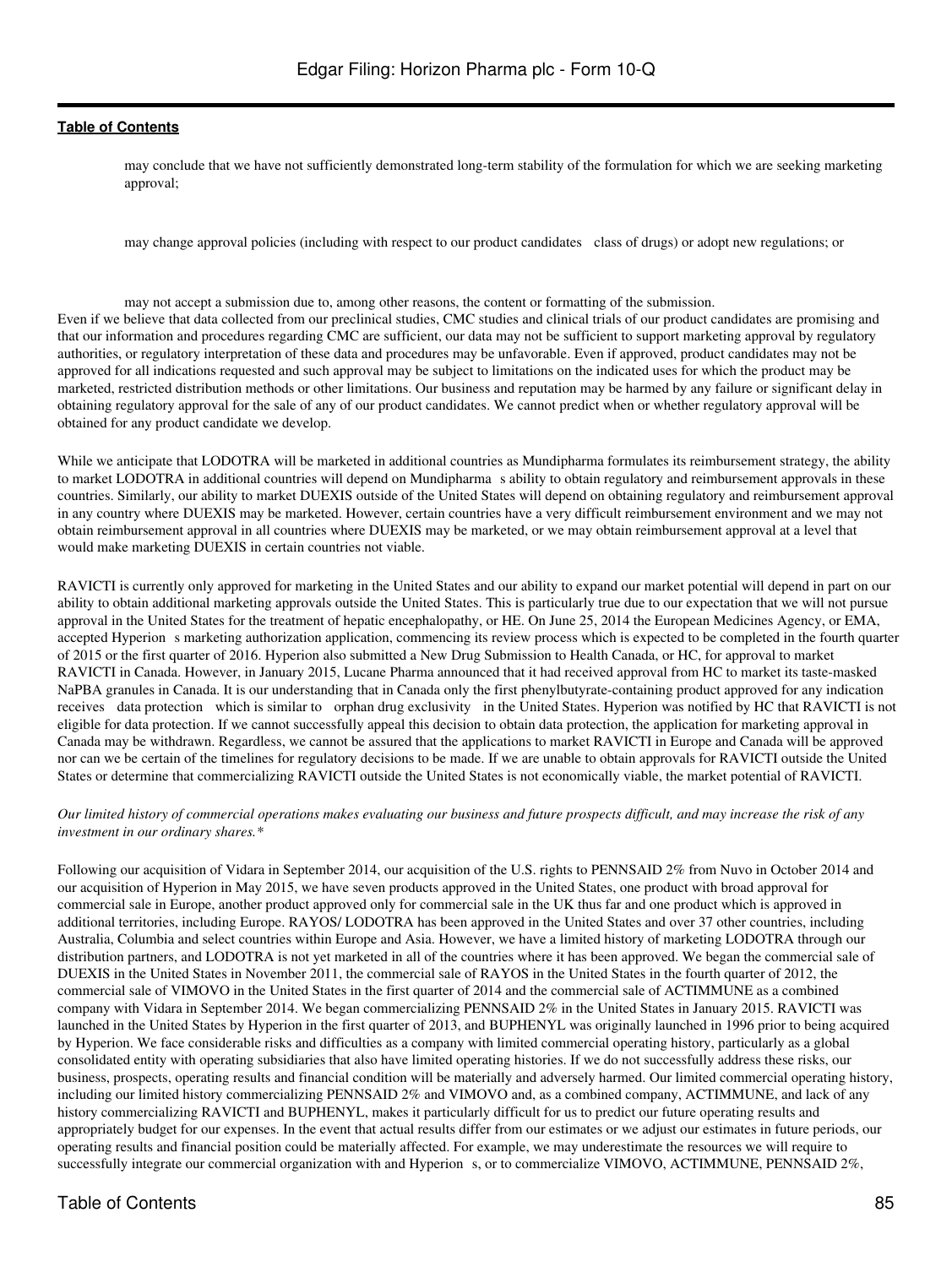BUPHENYL and RAVICTI within our organization or not realize the benefits we expect to derive from our recent acquisitions.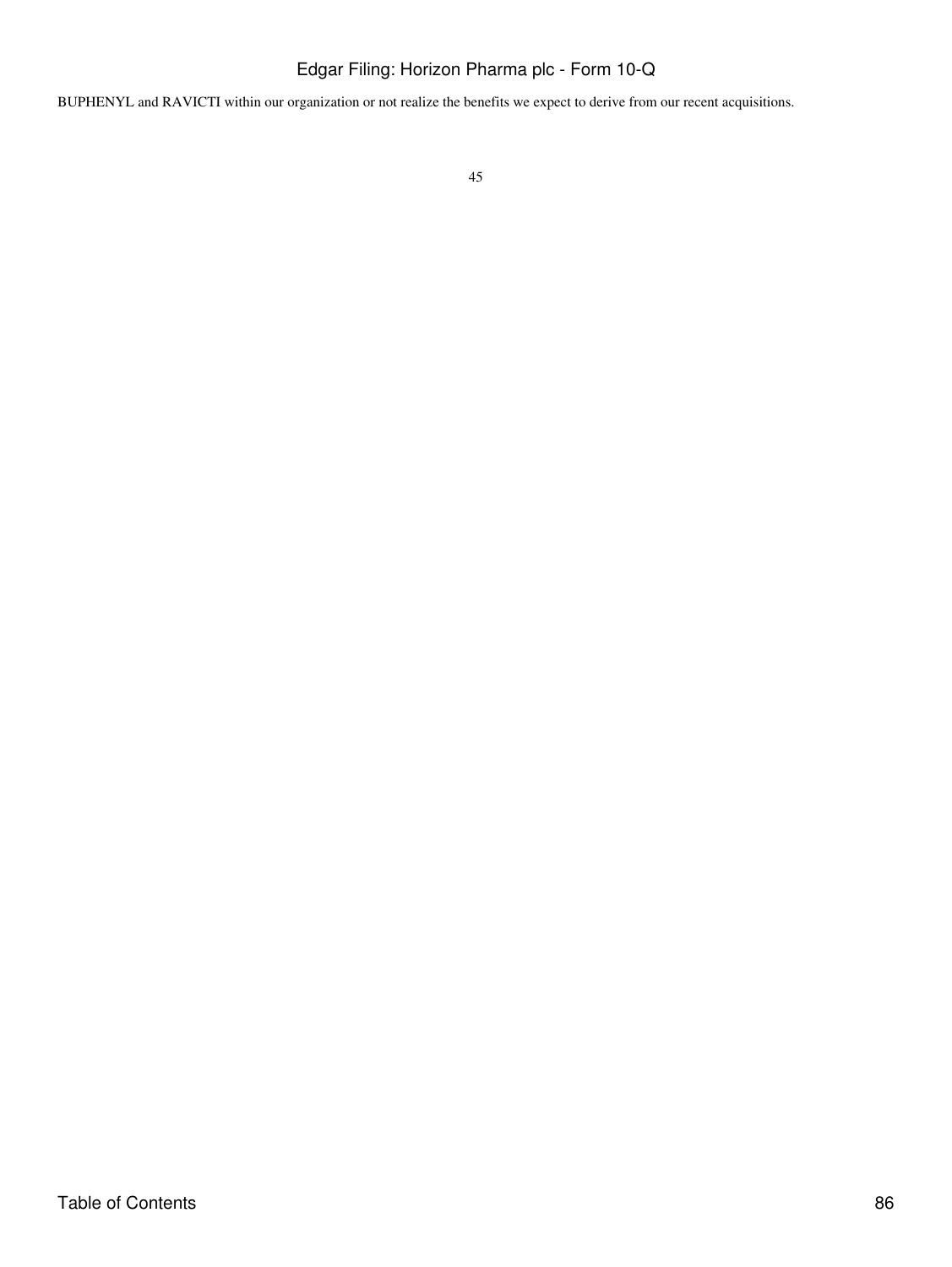*We have U.S. rights to ACTIMMUNE, PENNSAID 2% and VIMOVO but have no control over the activities of Boehringer Ingelheim to commercialize ACTIMMUNE outside the United States, Canada and Japan, AstraZeneca to commercialize VIMOVO outside of the United States or Nuvo or its licensees to commercialize PENNSAID 2% outside the United States, which could adversely impact commercialization of ACTIMMUNE, PENNSAID 2% and VIMOVO in the United States.\**

AstraZeneca has retained its existing rights to VIMOVO in territories outside of the United States, including the right to use the VIMOVO name and related trademark. Similarly, Nuvo has retained its rights to PENNSAID 2% in territories outside of the United States and has announced its intention to seek commercialization partners outside the United States. We have little or no control over AstraZenecas activities with respect to VIMOVO outside of the United States or over Nuvo s or its future commercial partners activities with respect to PENNSAID 2% outside of the United States, even though those activities could impact our ability to successfully commercialize PENNSAID 2% and VIMOVO in the United States. For example, Nuvo or its assignees or AstraZeneca or its assignees can make statements or use promotional materials with respect to PENNSAID 2% or VIMOVO, respectively, outside of the United States that are inconsistent with our positioning of the products in the United States, and could sell PENNSAID 2% or VIMOVO, respectively, in foreign countries, including Canada, at prices that are dramatically lower than the prices we charge in the United States. These activities and decisions, while occurring outside of the United States, could harm our commercialization strategy in the United States, in particular because AstraZeneca is continuing to market VIMOVO outside the United States under the same VIMOVO brand name that we are using in the United States. In addition, product recalls or safety issues with PENNSAID 2% or VIMOVO outside the United States, even if not related to the commercial product we sell in the United States, could result in serious damage to the brand in the United States and impair our ability to successfully market PENNSAID 2% and VIMOVO. We also rely on Nuvo and AstraZeneca or our assignees to provide us with timely and accurate safety information regarding the use of PENNSAID 2% or VIMOVO, respectively, outside of the United States, as we have or will have limited access to this information ourselves.

*We rely on third parties to manufacture commercial supplies of all of our products, and we currently intend to rely on third parties to manufacture commercial supplies of any other approved products. The commercialization of any of our products could be stopped, delayed or made less profitable if those third parties fail to provide us with sufficient quantities of product or fail to do so at acceptable quality levels or prices or fail to maintain or achieve satisfactory regulatory compliance.\**

The facilities used by our third-party manufacturers to manufacture our products and product candidates must be approved by the applicable regulatory authorities. We do not control the manufacturing processes of third-party manufacturers and are currently completely dependent on our third-party manufacturing partners sanofi-aventis U.S. LLC, or sanofi-aventis U.S., operating through Valeant Pharmaceuticals International, Inc., or Valeant, our manufacturing partner located in Laval, Canada for production of DUEXIS, and Jagotec AG, or Jagotec, a wholly-owned subsidiary of SkyePharma PLC, or SkyePharma, located in Lyon, France, for production of RAYOS/LODOTRA. In August 2011, SkyePharma leased their entire pharmaceutical manufacturing business to Aenova France SAS, or Aenova. As such, Aenova is now a subcontractor for Jagotec for the manufacture of RAYOS/LODOTRA, with our consent. Sanofi Winthrop Industrie in France has been qualified as a backup manufacturer for DUEXIS. Bayer Pharma AG, or Bayer, in Germany has been qualified as a backup manufacturer for RAYOS/LODOTRA. In December 2011, Valeant acquired Dermik, a dermatology unit of sanofi-aventis U.S., which includes the Laval, Canada site. Although, Valeant has taken over management and operations at the Laval, Canada facility, our manufacturing agreement remains with sanofi-aventis U.S. We purchase the primary active ingredients for DUEXIS from BASF Corporation, or BASF, in Bishop, Texas and Dr. Reddy s in India, and the primary active ingredient for RAYOS/ LODOTRA from Tianjin Tianyao Pharmaceuticals Co., Ltd. in China and Sanofi Chimie in France.

In connection with our acquisition of the U.S. rights to VIMOVO, we entered into a long-term master manufacturing services and product agreement with Patheon Pharmaceuticals Inc., or Patheon, for the supply of finished VIMOVO product. We have entered into long-term supply agreements with Divis Laboratories Limited, or Divis, and Minakem Holding SAS, or Minakem, for the supply of the active pharmaceutical ingredients, or APIs, of VIMOVO. In addition, we are required to obtain AstraZenecas consent prior to engaging any third-party manufacturers for esomeprazole, one of the APIs in VIMOVO, other than the third-party manufacturer(s) used by AstraZeneca or its affiliates or licensees. To the extent such manufacturers are unwilling or unable to manufacture esomeprazole for us on commercially acceptable terms, we cannot guarantee that AstraZeneca would consent to our use of alternate sources of supply.

With respect to ACTIMMUNE, we rely on an exclusive supply agreement with Boehringer Ingelheim RCV GmbH & Co. KG, or Boehringer Ingelheim, for manufacturing and supply. However, Boehringer Ingelheim also manufactures interferon gamma 1-b to supply its own commercial needs in its licensed territory, and this may lead to capacity allocation issues and supply constraints to our company. Furthermore, we do not have a substitute supplier for ACTIMMUNE and the process of identifying a substitute supplier and getting that supplier approved by the applicable regulatory authorities for manufacture and packaging of ACTIMMUNE can be a lengthy and costly process. ACTIMMUNE is manufactured by starting with cells from working cell bank samples which are derived from a master cell bank. We and Boehringer Ingelheim separately store multiple vials of the master cell bank. In the event of catastrophic loss at our or Boehringer Ingelheim s storage facility, it is possible that we could lose multiple cell banks and have the manufacturing capacity of ACTIMMUNE severely impacted by the need to substitute or replace the cell banks.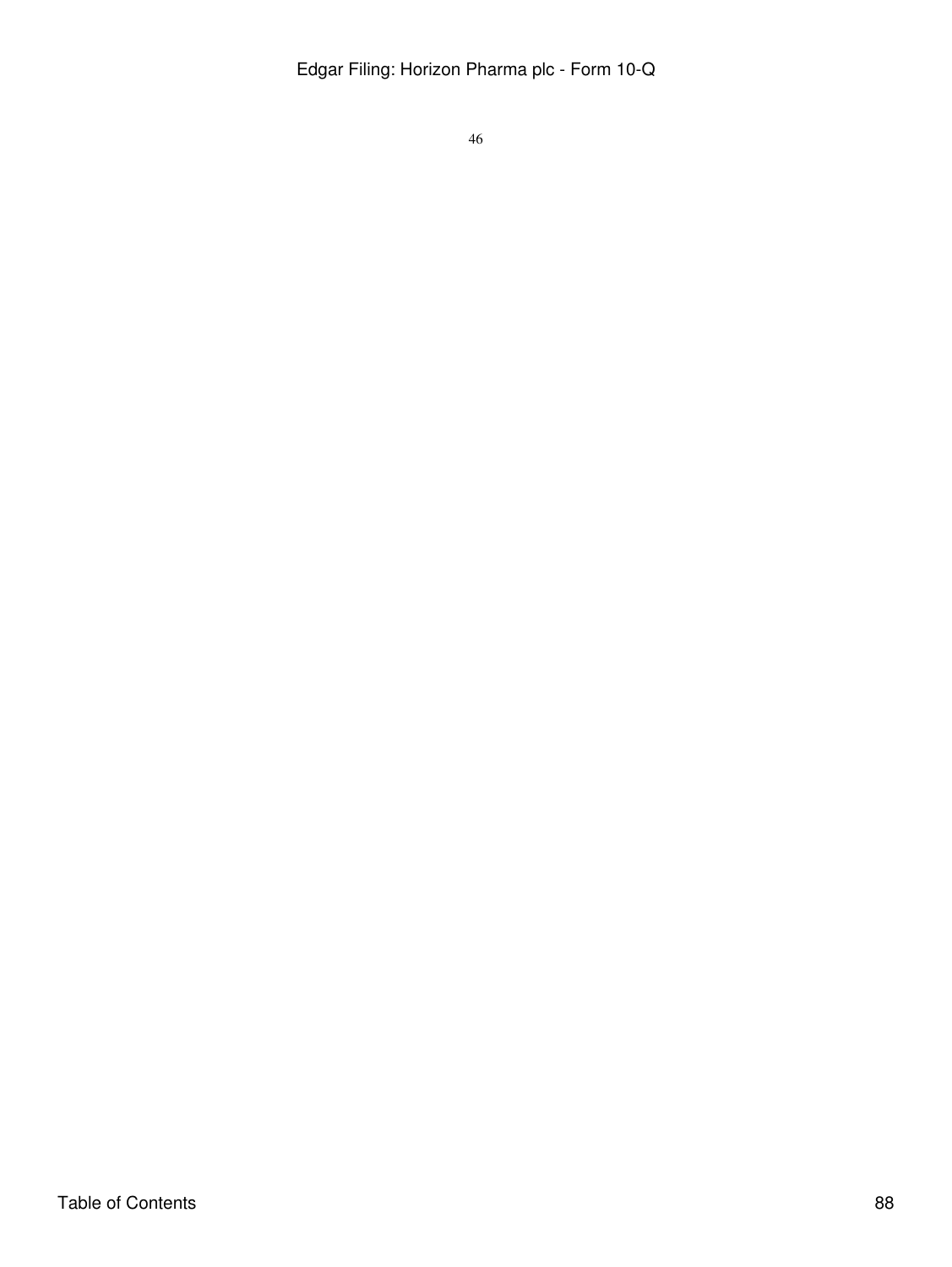With respect to PENNSAID 2%, we rely on an exclusive supply agreement with Nuvo for manufacturing and supply. If Nuvo licenses its rights to PENNSAID 2% to commercialization partners outside of the United States, it is possible that Nuvo would also agree to manufacture and supply PENNSAID 2% for those partners. In that case, we would have no guarantee that fulfilling demand for PENNSAID 2% in territories outside the United States would impair Nuvo s ability to supply us with our requested quantities of PENNSAID 2% in the United States. In addition, while our supply agreement with Nuvo provides for the qualification of additional manufacturing sites for PENNSAID 2%, we and Nuvo may not be successful in finding alternative manufacturers to supply PENNSAID 2% or agreeing to commercially reasonable terms with alternate suppliers. A key excipient used in PENNSAID as a penetration enhancer is dimethyl sulfoxide, or DMSO. We and Nuvo rely on a sole proprietary form of DMSO for which we maintain a substantial safety stock. However, should this supply become inadequate, damaged, destroyed or unusable, we and Nuvo may not be able to qualify a second source.

With respect to RAVICTI and BUPHENYL, we rely on third parties for the manufacture of clinical and commercial supplies. We have bulk drug substance for the production of clinical and commercial supplies of RAVICTI manufactured for us by Helsinn Advanced Synthesis SA (Switzerland) and DPx Fine Chemicals Austria GmbH on a purchase order basis. We have bulk drug substance for the production of clinical and commercial supplies of BUPHENYL manufactured for us by CU Chemie Uetikon GmbH (Germany).

If any of our third-party manufacturers cannot successfully manufacture material that conforms to our specifications and the applicable regulatory authorities strict regulatory requirements, or pass regulatory inspection, they will not be able to secure or maintain regulatory approval for the manufacturing facilities. In addition, we have no control over the ability of third-party manufacturers to maintain adequate quality control, quality assurance and qualified personnel. If the FDA or any other applicable regulatory authorities do not approve these facilities for the manufacture of our products or if they withdraw any such approval in the future, or if our suppliers or third-party manufacturers decide they no longer want to supply our primary active ingredients or manufacture our products, we may need to find alternative manufacturing facilities, which would significantly impact our ability to develop, obtain regulatory approval for or market our products. To the extent any third-party manufacturers that we engage with respect to our products are different from those currently being used for commercial supply in the United States, the FDA will need to approve the facilities of those third-party manufacturers used in the manufacture of our products prior to our sale of any product using these facilities.

Although we have entered into supply agreements for the manufacture of our products, our manufacturers may not perform as agreed or may terminate their agreements with us. Under our manufacturing and supply agreement with sanofi-aventis U.S., operating through Valeant, either we or sanofi-aventis U.S. may terminate the agreement upon an uncured breach by the other party or without cause upon two years prior written notice, so long as such notice is given after the third anniversary of the first commercial sale of DUEXIS. Under our master manufacturing services and product agreement with Patheon for finished VIMOVO product, either we or Patheon may terminate the agreement for uncured material breach by the other party or upon the other party s bankruptcy or insolvency, we may terminate the agreement if any regulatory authority takes any action or raises any objection that prevents us from commercializing the VIMOVO product and Patheon may terminate the agreement if we assign our rights or obligations under the agreement to a competitor of Patheon or to a party that, in the reasonable opinion of Patheon, is not a credit worthy substitute for us, or in certain other circumstances where we assign the agreement without Patheon s consent. Our manufacturing agreement with Boehringer Ingelheim has a term that runs until July 31, 2020, but the agreement may be terminated earlier by either us or Boehringer Ingelheim for an uncured material breach by the other party or upon the other party s bankruptcy or insolvency. Under our manufacturing and supply agreement with Jagotec, either we or Jagotec may terminate the agreement in the event of an insolvency, liquidation or bankruptcy of the other party or upon an uncured breach by the other party. While we have the right to receive a continuing supply of RAYOS/LODOTRA from Jagotec for a period of 24 months after termination, we would need to move our manufacturing to our alternate supplier of RAYOS/ LODOTRA, Bayer, in such an event and we would have to qualify a new back-up manufacturer. The initial term of our supply agreement with Nuvo for PENNSAID 2% is through December 31, 2022, but the agreement may be terminated earlier by either party for any uncured material breach by the other party of its obligations under the supply agreement or upon the bankruptcy or similar proceeding of the other party. With respect to RAVICTI and BUPHENYL, we do not have any long-term commercial supply agreements in place for bulk drug product, and we rely on safety stock to mitigate the risk of our current suppliers electing to cease producing bulk drug product or ceasing to do so at acceptable prices and quality. However, we can provide no assurance that such safety stocks would be sufficient to avoid supply shortfalls in the event we have to identify and qualify new contract manufacturers, and we may not be able to enter into long-term supply agreements with any manufacturers with respect to bulk drug substance for RAVICTI or BUPHENYL.

In addition, we do not have the capability to package any of our products for distribution. Consequently, we have entered into an agreement with Temmler Werke GmbH, or Temmler, for packaging of RAYOS/LODOTRA in certain European countries and in the United States, as well as any additional countries as may be agreed to by the parties. At the end of 2012, Temmler was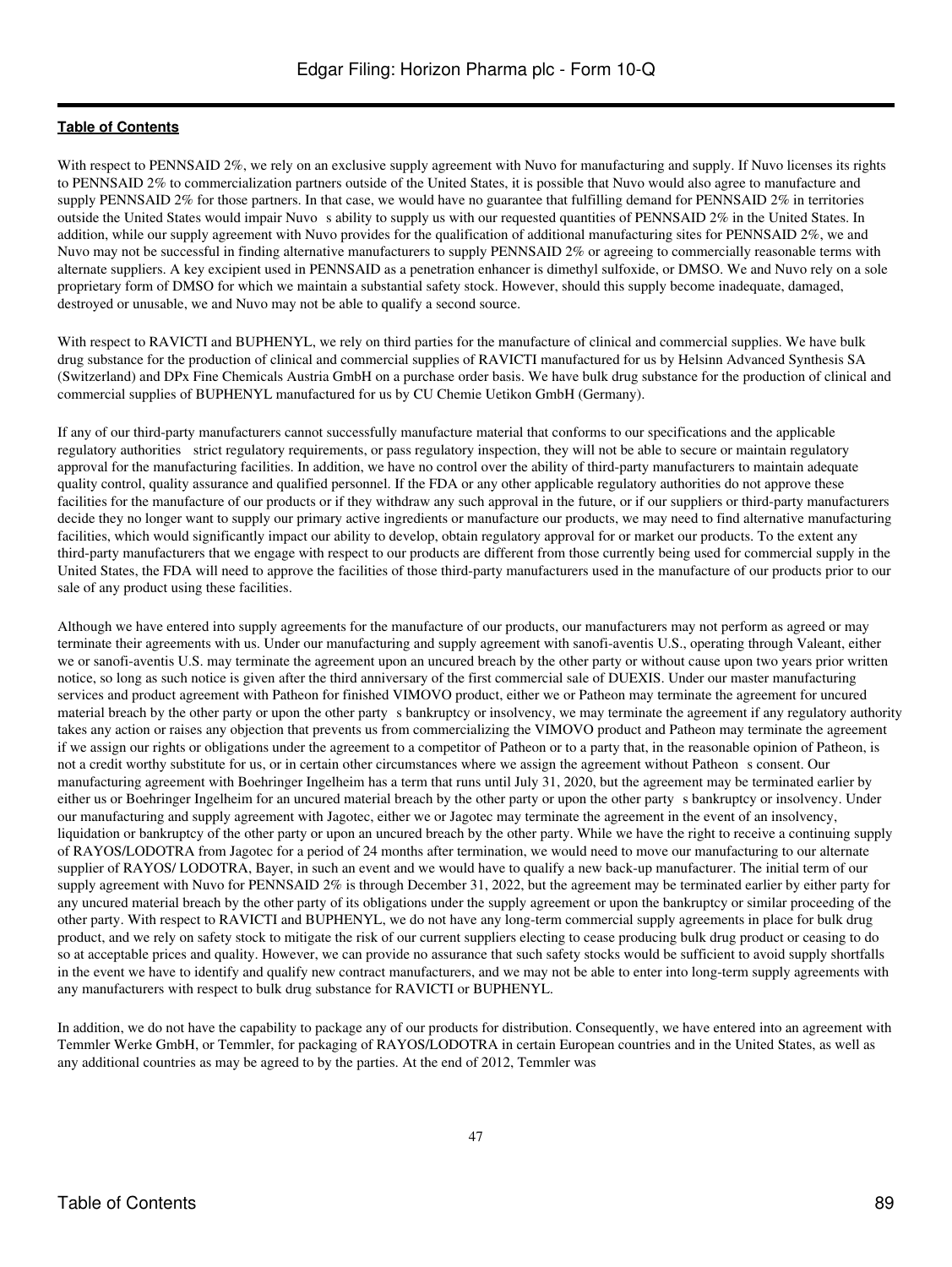acquired by the Aenova Group. Valeant manufactures and supplies DUEXIS to us in final, packaged form for the United States as well as any additional countries as may be agreed to by the parties. Patheon supplies final, packaged VIMOVO product pursuant to the master manufacturing services and product agreement we executed in connection with our acquisition of the U.S. rights to VIMOVO. Boehringer Ingelheim supplies final, packaged ACTIMMUNE to us and Nuvo is obligated to supply final, packaged PENNSAID 2% to us, in each case under exclusive supply agreements. We have clinical and commercial supplies of BUPHENYL finished product manufactured for us by Pharmaceutics International, Inc. on a purchase order basis. We have clinical and commercial supplies of RAVICTI finished drug product manufactured by Lyne Laboratories, Inc. under a commercial supply agreement and have an agreement in place with Halo Pharmaceutical, Inc. to serve as a secondary finished drug product supplier for RAVICTI.

The manufacture of pharmaceutical products requires significant expertise and capital investment, including the development of advanced manufacturing techniques and process controls. Manufacturers of pharmaceutical products often encounter difficulties in production, particularly in scaling up and validating initial production. These problems include difficulties with production costs and yields, quality control, including stability of the product, quality assurance testing, shortages of qualified personnel, as well as compliance with strictly enforced federal, state and foreign regulations. Furthermore, if microbial, viral or other contaminations are discovered in the drug products or in the manufacturing facilities in which our products are made, such manufacturing facilities may need to be closed for an extended period of time to investigate and remedy the contamination. We cannot assure you that issues relating to the manufacture of any of our products will not occur in the future. Additionally, our manufacturers may experience manufacturing difficulties due to resource constraints or as a result of labor disputes or unstable political environments. If our manufacturers were to encounter any of these difficulties, or otherwise fail to comply with their contractual obligations, our ability to commercialize our products in the United States or provide any product candidates to patients in clinical trials would be jeopardized.

Any delay or interruption in our ability to meet commercial demand for our products will result in the loss of potential revenues and could adversely affect our ability to gain market acceptance for these products. In addition, any delay or interruption in the supply of clinical trial supplies could delay the completion of clinical trials, increase the costs associated with maintaining clinical trial programs and, depending upon the period of delay, require us to commence new clinical trials at additional expense or terminate clinical trials completely.

Failures or difficulties faced at any level of our supply chain could materially adversely affect our business and delay or impede the development and commercialization of any of our products or product candidates and could have a material adverse effect on our business, results of operations, financial condition and prospects.

*We have experienced recent growth and expanded the size of our organization substantially in connection with our acquisition of the U.S. rights to VIMOVO in November 2013, our acquisition of Vidara in September 2014, our acquisition of the U.S. rights to PENNSAID 2% in October 2014 and our acquisition of Hyperion in May 2015, and we may experience difficulties in managing this growth as well as potential additional growth in connection with future product acquisitions or company acquisitions\*.*

As of December 31, 2010, we employed approximately 40 full-time employees as a consolidated entity. In anticipation of the commercial launch of DUEXIS, we hired approximately 80 sales representatives during the period from September 2011 through October 2011. Recently, we further increased the size of our sales force in connection with our acquisition of PENNSAID 2% to a total of approximately 375 sales representatives. As of March 31, 2015 and December 31, 2014, we employed approximately 605 and 535 full-time employees, respectively, as a consolidated entity. As a result of the acquisition of Hyperion, we have experienced a further increase in headcount. We have also experienced, and may continue to experience, turnover of the sales representatives that we hired or will hire in connection with the commercialization of our products, requiring us to hire and train new sales representatives. Our management, personnel, systems and facilities currently in place may not be adequate to support this recent and anticipated growth, and we may not be able to retain or recruit qualified personnel in the future due to competition for personnel among pharmaceutical businesses.

As our commercialization plans and strategies continue to develop, we will need to continue to recruit and train sales and marketing personnel and expect to need to expand the size of our employee base for managerial, operational, financial and other resources as a result of our recent acquisitions of Vidara and PENNSAID 2%, as well as the acquisition of Hyperion. Our ability to manage any future growth effectively may require us to, among other things:

continue to manage and expand the sales and marketing efforts for our existing products;

enhance our operational, financial and management controls, reporting systems and procedures;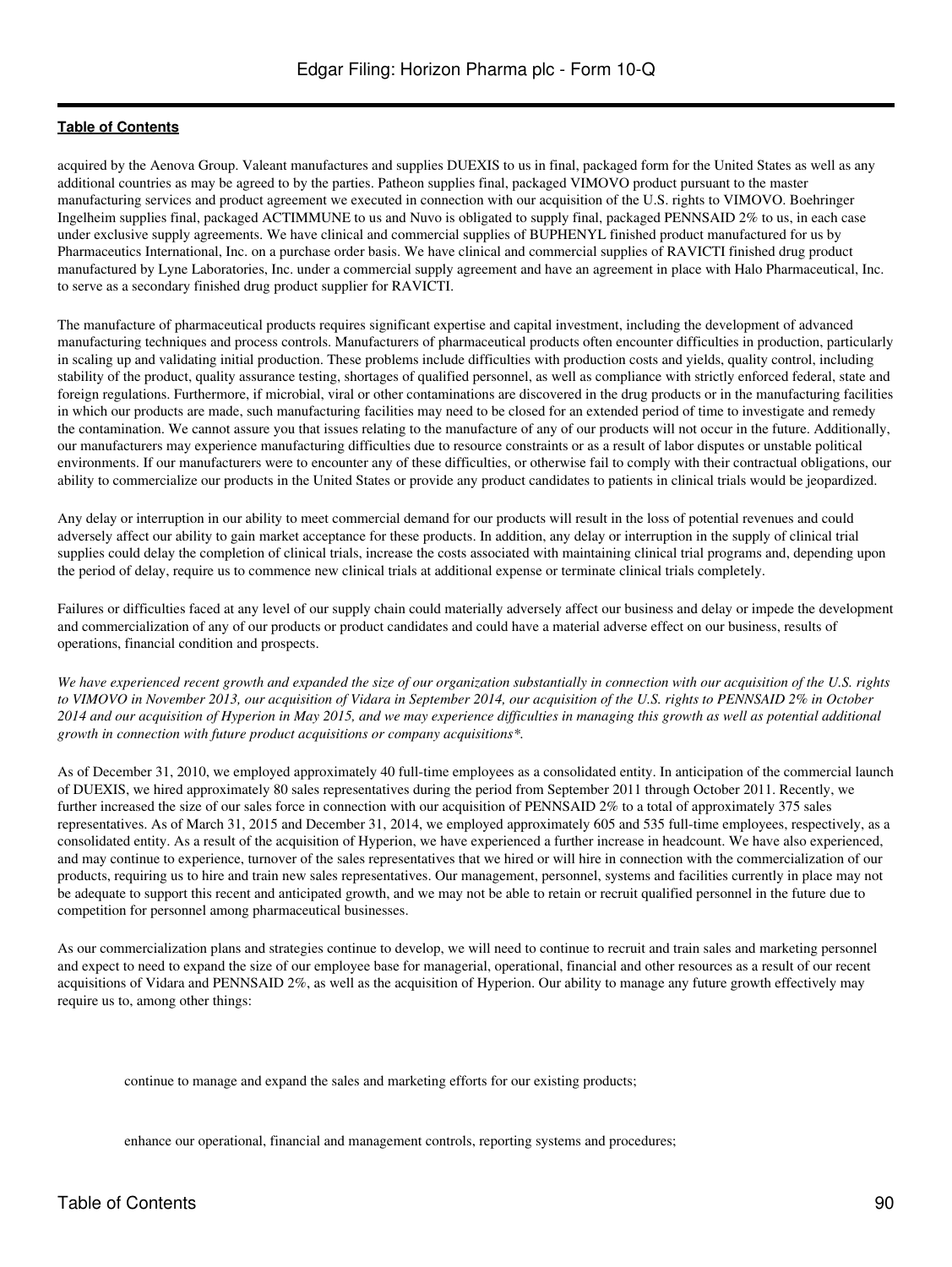expand our international resources;

successfully identify, recruit, hire, train, maintain, motivate and integrate additional employees;

establish and increase our access to commercial supplies of our products and product candidates;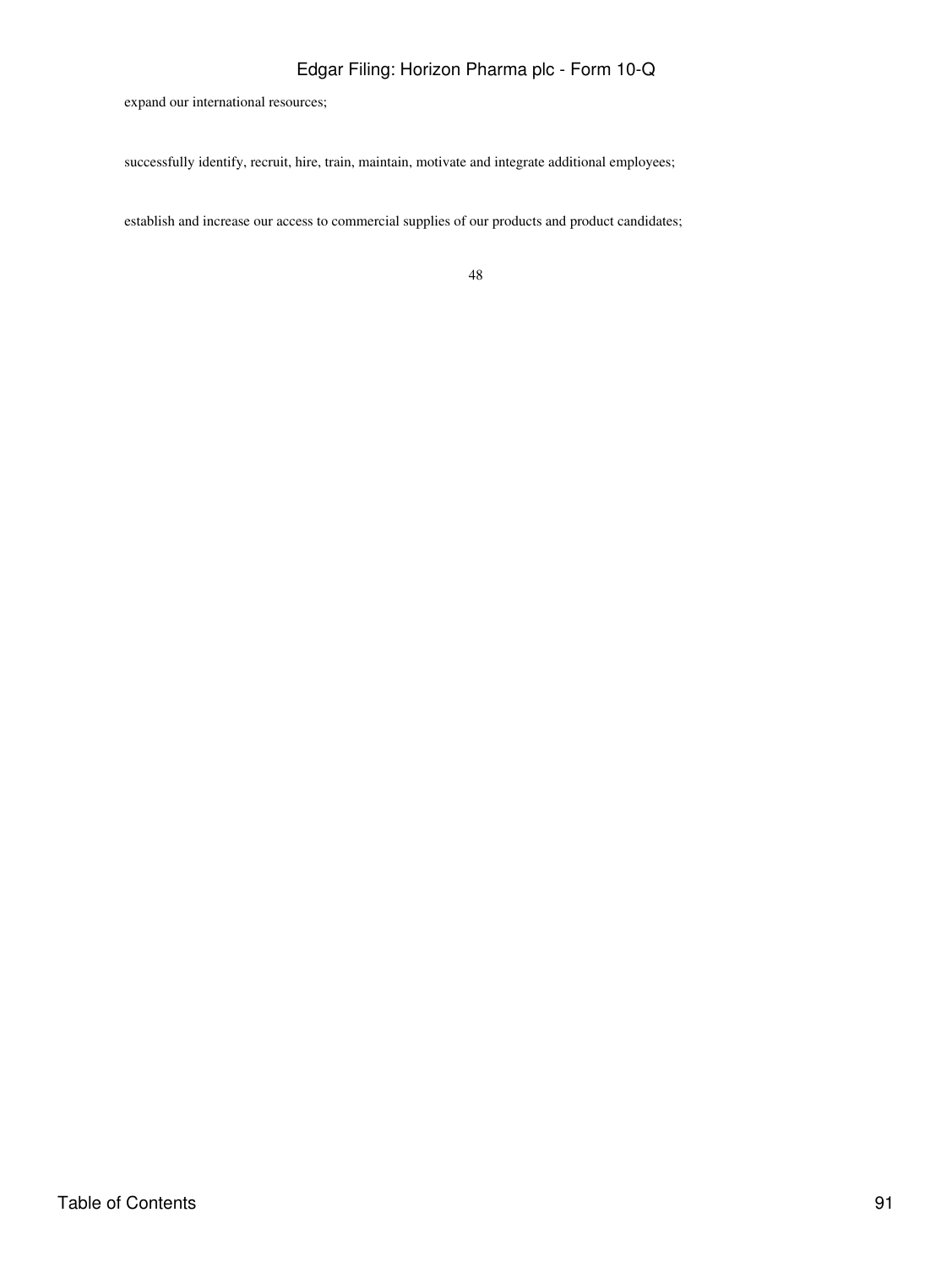expand our facilities and equipment; and

manage our internal development efforts effectively while complying with our contractual obligations to licensors, licensees, contractors, collaborators, distributors and other third parties.

In particular, the merger of our business with Vidara s business is subject to numerous uncertainties and risks and will require significant efforts and expenditures. For example, we have transitioned from a standalone public Delaware corporation to being part of a combined company organized in Ireland. This combination has resulted in many changes, including significant changes in the corporate business and legal entity structure, the integration of Vidara and its personnel with us, and changes in systems. We are currently undertaking numerous complex transition activities, and we may encounter unexpected difficulties or incur unexpected costs, including:

difficulties in achieving growth prospects from combining Vidara s business with our business;

difficulties in the integration of operations and systems;

difficulties in the assimilation of employees and corporate cultures;

challenges in preparing financial statements and reporting timely results at both a statutory level for multiple entities and jurisdictions and at a consolidated level for public reporting;

challenges in keeping existing customers and obtaining new customers; and

#### challenges in attracting and retaining key personnel.

If any of these factors impair our ability to continue to integrate our operations with those of Vidara successfully or on a timely basis, we may not be able to realize the business opportunities, growth prospects and anticipated tax synergies from combining the businesses. In addition, we may be required to spend additional time or money on integration that otherwise would be spent on the development and expansion of our business.

Our management may also have to divert a disproportionate amount of its attention away from day-to-day activities and towards managing these growth and integration activities. Our future financial performance and our ability to execute on our business plan will depend, in part, on our ability to effectively manage any future growth and our failure to effectively manage growth could have a material adverse effect on our business, results of operations, financial condition and prospects.

*We may fail to realize all of the anticipated benefits of the acquisition of Hyperion or those benefits may take longer to realize than expected. We may also encounter significant difficulties in integrating Hyperions business into our operations.\**

Our ability to realize the anticipated benefits of the acquisition of Hyperion will depend, to a large extent, on our ability to integrate Hyperion s business into our existing operations. The combination of two independent businesses is a complex, costly and time-consuming process that will require significant management attention and resources. The integration process may disrupt the businesses and, if implemented ineffectively, would limit the expected benefits to us of the acquisition of Hyperion. The failure to meet the challenges involved in integrating the two businesses and to realize the anticipated benefits of the acquisition of Hyperion could cause an interruption of, or a loss of momentum in, the activities of the combined company and could adversely affect the results of operations of the combined company.

In addition, the overall integration of the businesses may result in material unanticipated problems, expenses, liabilities, competitive responses, loss of customer and other business relationships, and diversion of management s attention. The difficulties of combining the operations of the companies include, among others: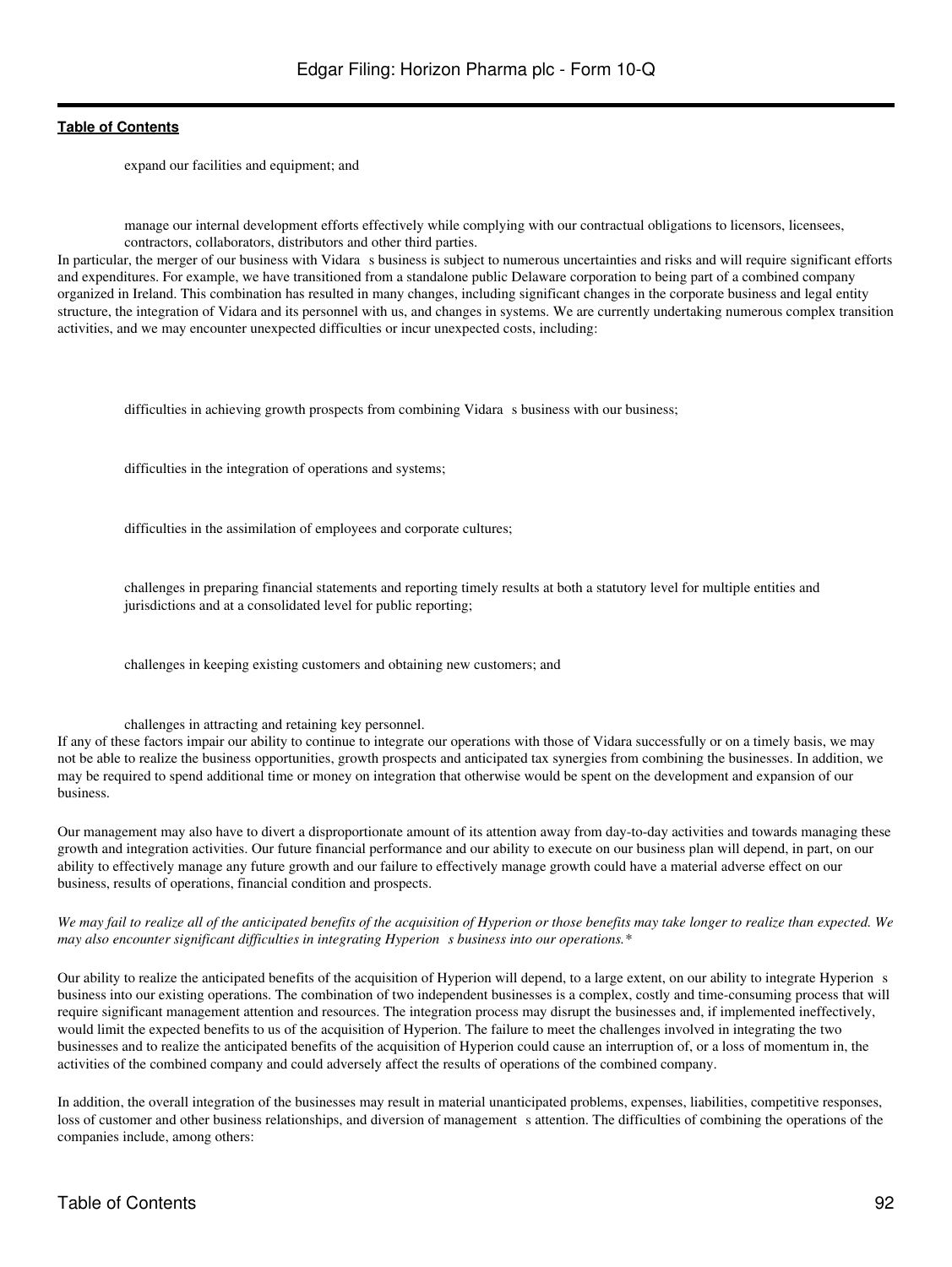the diversion of management s attention to integration matters;

difficulties in achieving anticipated cost savings, synergies, business opportunities and growth prospects from the combination;

difficulties in the integration of operations and systems;

conforming standards, controls, procedures and accounting and other policies, business cultures and compensation structures between the two companies;

difficulties in the assimilation of employees and corporate cultures;

potential unknown liabilities, adverse consequences and unforeseen increased expenses associated with the Acquisition; and

challenges in attracting and retaining key personnel.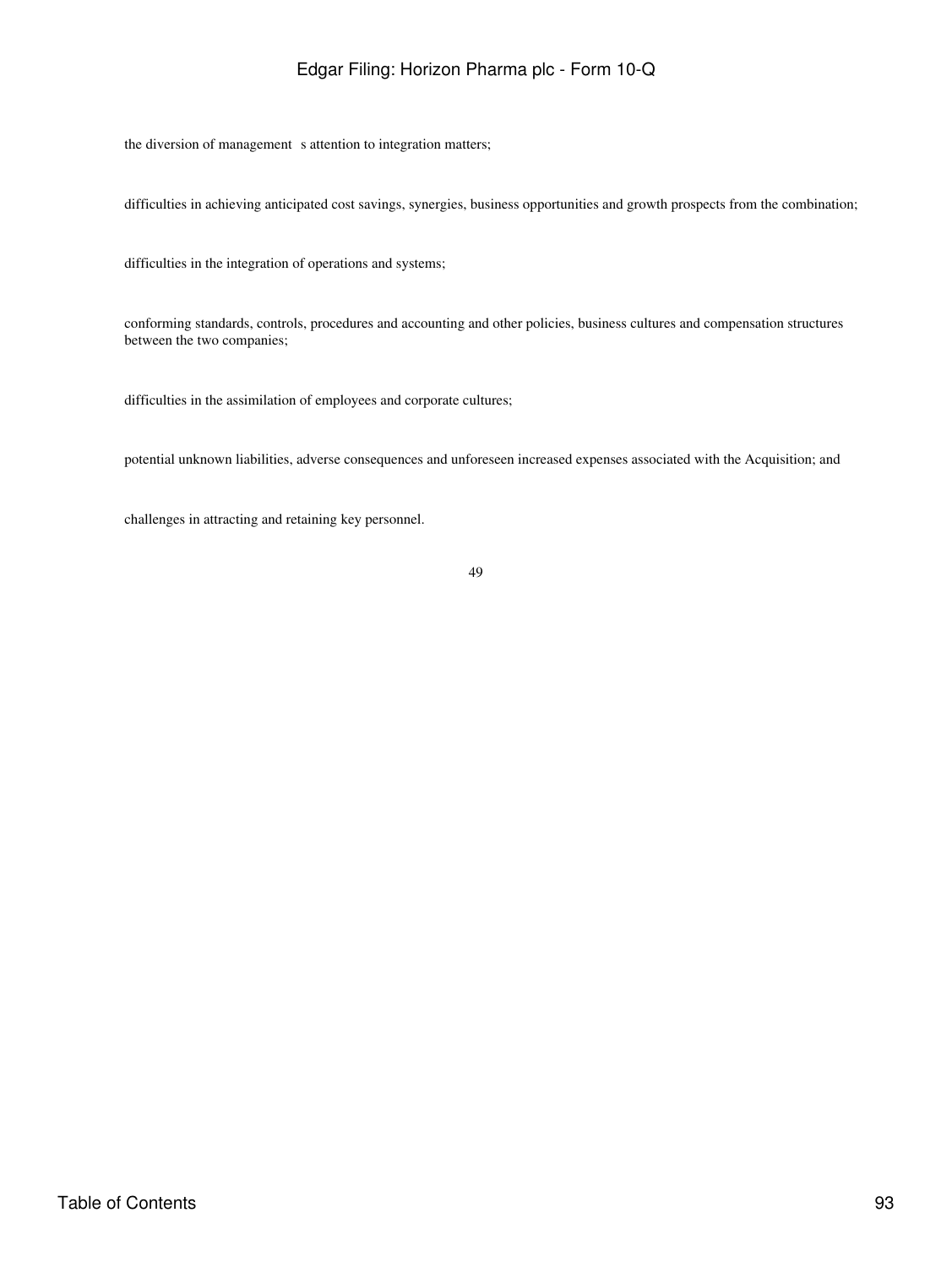Many of these factors will be outside of our control and any one of these factors could result in increased costs, decreases in the amount of expected revenues and additional diversion of management s time and energy, which could materially adversely impact the business, financial condition and results of operations of the combined company. In addition, even if the operations of our business and Hyperion s business are integrated successfully, the full benefits of the acquisition of Hyperion may not be realized, including the synergies, cost savings, revenue growth or other benefits that are expected. These benefits may not be achieved within the anticipated time frame, or at all. Further, additional unanticipated costs may be incurred in the integration of our business with Hyperions business. All of these factors could cause dilution to our earnings per share, decrease or delay the expected accretive effect of the Acquisition, and negatively impact the price of our ordinary shares. As a result, we cannot provide any assurance that acquisition of Hyperion will result in the realization of the full benefits anticipated from the transactions.

#### *If we are unable to effectively train and equip our sales force, our ability to successfully commercialize our products in the United States will be harmed.\**

As DUEXIS and RAYOS were not fully commercially launched in the United States until January 2012 and January 2013, respectively, and we did not begin commercializing VIMOVO and PENNSAID 2% in the United States until the first quarter of 2014 and 2015, respectively, the members of our sales force have limited experience promoting the products. In addition, while the members of our sales force promoting ACTIMMUNE were previously promoting the product prior to our acquisition of Vidara, we have limited experience marketing ACTIMMUNE under our commercial organization. Likewise, while we have retained the substantial majority of Hyperions sales force promoting RACTIVI and BUPHENYL, we may not be successful in continuing to retain these employees and we otherwise have no experience marketing these products under our commercial organization. As a result, we are required to expend significant time and resources to train our sales force to be credible and persuasive in convincing physicians to prescribe and pharmacists to dispense our products. In addition, we must train our sales force to ensure that a consistent and appropriate message about our products is being delivered to our potential customers. Our sales representatives may also experience challenges promoting multiple products when we call on physicians and their office staff. This is particularly true with respect to DUEXIS, since VIMOVO is approved for similar indications and prescribed to similar patients, and prior to 2014, our sales representatives had been incentivized to increase DUEXIS market share at the expense of VIMOVO. We have also experienced, and may continue to experience, turnover of the sales representatives that we hired or will hire, requiring us to train new sales representatives. As a result of the managed care environment and pharmacies switching patient s prescriptions to a generic or over the counter brand, we have had to adjust the profile of the sales representatives we hire from the traditional pharmaceutical representative to a representative with business to business experience that is focused on the total office call in order to protect the prescription the physician has written and ensure the patient receives what their doctor ordered. If we are unable to effectively train our sales force and equip them with effective materials, including medical and sales literature to help them inform and educate potential customers about the benefits of our products and their proper administration and label indication, as well as our PME program, our efforts to successfully commercialize our products could be put in jeopardy, which could have a material adverse effect on our financial condition, share price and operations.

#### *We face significant competition from other biotechnology and pharmaceutical companies, including those marketing generic products and our operating results will suffer if we fail to compete effectively.\**

The biotechnology and pharmaceutical industries are intensely competitive. We have competitors both in the United States and international markets, including major multinational pharmaceutical companies, biotechnology companies and universities and other research institutions. Many of our competitors have substantially greater financial, technical and other resources, such as larger research and development staff, experienced marketing and manufacturing organizations and well-established sales forces. Additional consolidations in the biotechnology and pharmaceutical industries may result in even more resources being concentrated in our competitors and we will have to find new ways to compete and may have to potentially merge with or acquire other businesses to stay competitive. Competition may increase further as a result of advances in the commercial applicability of technologies and greater availability of capital for investment in these industries. Our competitors may succeed in developing, acquiring or in-licensing on an exclusive basis, products that are more effective and/or less costly than our products.

DUEXIS and VIMOVO face competition from Celebrex®, marketed by Pfizer, and several other branded NSAIDs. DUEXIS and VIMOVO also face significant competition from the separate use of NSAIDs for pain relief and GI protective medications to reduce the risk of NSAID-induced upper GI ulcers. Both NSAIDs and GI protective medications are available in generic form and may be less expensive to use separately than DUEXIS or VIMOVO. PENNSAID 2% faces competition from generic versions of PENNSAID 1.5% that are priced significantly less than the price we charge for PENNSAID 2% and Voltaren Gel, marketed by Endo Pharmaceuticals Solutions Inc., or Endo Pharmaceuticals, which is the market leader in the topical NSAID category. Legislation enacted in most states in the United States allows or, in some instances mandates, that a pharmacist dispense an available generic equivalent when filling a prescription for a branded product, in the absence of specific instructions from the prescribing physician. Because pharmacists often have economic and other incentives to prescribe lower-cost generics, if physicians prescribe DUEXIS, PENNSAID 2% or VIMOVO, those prescriptions may not result in sales. If we are unsuccessful in convincing physicians to complete prescriptions through our PME program or otherwise provide prescribing instructions prohibiting the substitution of generic ibuprofen and famotidine separately as a substitution for DUEXIS or generic naproxen and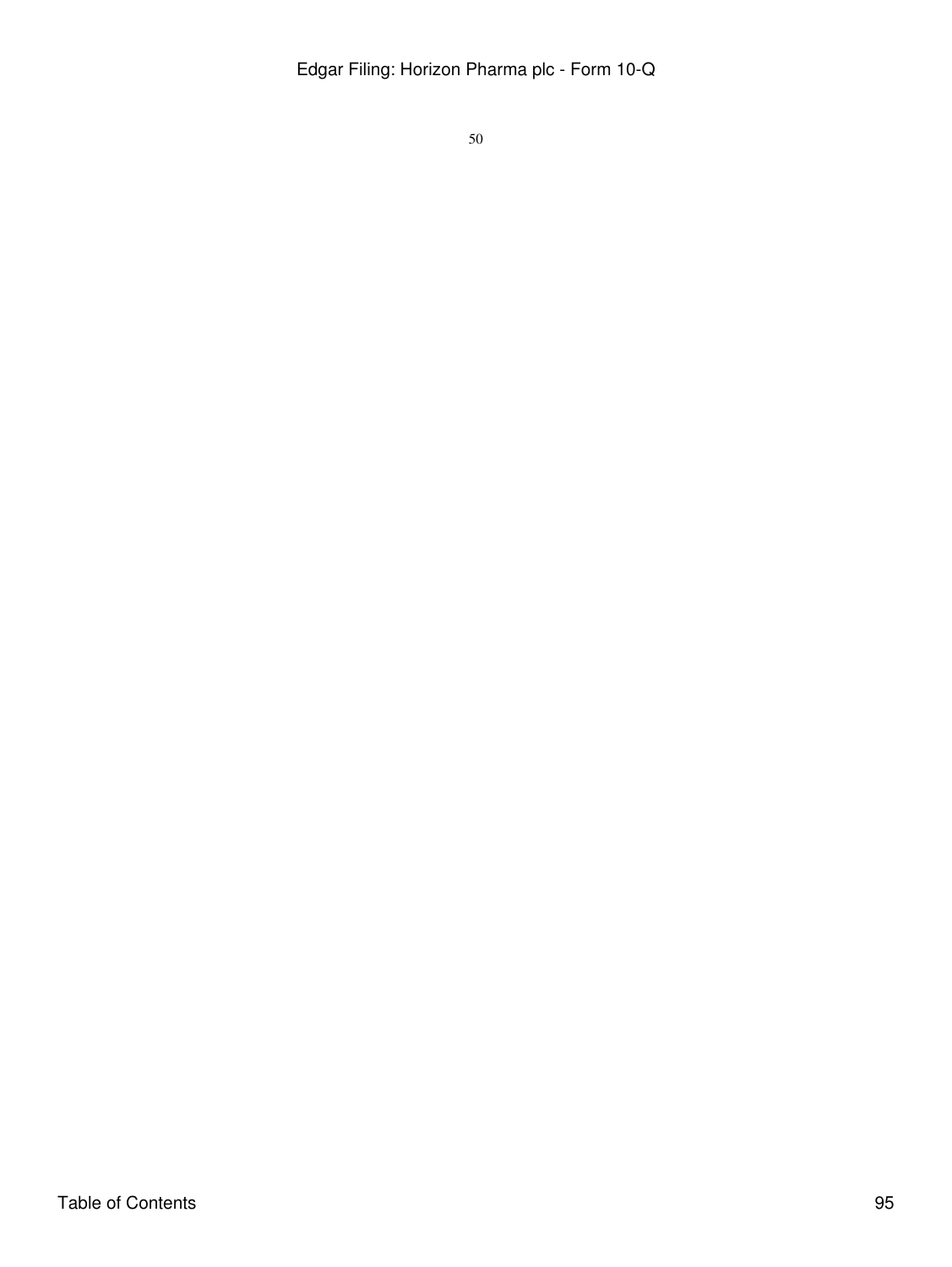branded Nexium® (esomeprazole) as a substitute for VIMOVO or generic PENNSAID 1.5% as a substitute for PENNSAID 2%, sales of DUEXIS, PENNSAID 2% and VIMOVO may suffer despite any success we may have in promoting DUEXIS, PENNSAID 2% or VIMOVO to physicians. In addition, other product candidates that contain ibuprofen and famotidine in combination or naproxen and esomeprazole in combination, while not currently known to us, may be developed and compete with DUEXIS or VIMOVO, respectively, in the future.

On February 15, 2012, we received a Paragraph IV Patent Certification from Par Pharmaceutical, Inc. advising that Par Pharmaceutical, Inc. had filed an Abbreviated New Drug Application, or ANDA, with the FDA for a generic version of DUEXIS, containing 800 mg of ibuprofen and 26.6 mg of famotidine. We subsequently filed patent infringement lawsuits against Par Pharmaceutical, Inc. and Par Pharmaceutical Companies, Inc., or collectively Par, relating to the ANDA and Par s intention to market a generic version of DUEXIS. On August 21, 2013, we entered into a settlement agreement, or the Par settlement agreement, and license agreement, or the Par license agreement, with Par relating to the patent infringement litigation. The Par settlement agreement provides for a full settlement and release by both us and Par of all claims that were or could have been asserted in the litigation and that arise out of the specific patent issues that were the subject of the litigation, including all resulting damages or other remedies. Par retains the ability to challenge the enforceability and validity of the asserted patents as they relate to products other than DUEXIS.

Under the Par license agreement, we granted Par a non-exclusive license (that is only royalty-bearing in some circumstances), or the License, to manufacture and commercialize Pars generic version of DUEXIS in the United States after the generic entry date and to take steps necessary to develop inventory of, and obtain regulatory approval for, but not commercialize, Par s generic version of DUEXIS prior to the generic entry date. The License covers all patents owned or controlled by us during the term of the Par license agreement that would, absent the License, be infringed by the manufacture, use, sale, offer for sale, or importation of Pars generic version of DUEXIS in the United States. Unless terminated sooner pursuant to the terms of the Par license agreement, the License will continue until the last to expire of the licensed patents and/or applicable periods of regulatory exclusivity.

Under the Par license agreement, the generic entry date is January 1, 2023; however, Par may be able to enter the market earlier in certain circumstances. Such events relate to the resolution of potential future third party DUEXIS patent litigation, the entry of other third party generic versions of DUEXIS or certain specific changes in DUEXIS market conditions. Only in the event that Par enters the DUEXIS market due to the specified changes in DUEXIS market conditions will the License become royalty-bearing, with the royalty obligations ceasing upon the occurrence of one of the other events that would have allowed Par to enter the DUEXIS market.

Under the Par license agreement, we also agreed, on our behalf and on behalf of our affiliates, not to sue or assert any claim against Par for infringement of any patent or patent application owned or controlled by us during the term of the Par license agreement based on the manufacture, use, sale, offer for sale, or importation of Par s generic version of DUEXIS in the United States.

The Par license agreement may be terminated by us if Par commits a material breach of the agreement that is not cured or curable within 30 days after we provide notice of the breach. We may also terminate the Par license agreement immediately if Par or any of its affiliates initiate certain challenges to the validity or enforceability of any of the licensed patents or their foreign equivalents. In addition, the Par license agreement will terminate automatically upon termination of the Par settlement agreement.

On July 15, 2013, we received a Paragraph IV Patent Certification from Watson Laboratories, Inc. Florida, known as Actavis Laboratories FL, Inc., or Watson, advising that Watson had filed an ANDA with the FDA for a generic version of RAYOS, containing up to 5 mg of prednisone. Watson has not advised us as to the timing or status of the FDA s review of its filing. On August 26, 2013, we, together with Jagotec, filed suit in the United States District Court for the District of New Jersey against Watson, Actavis Pharma, Inc., Andrx Corp., and Actavis, Inc., or collectively WLF, seeking an injunction to prevent the approval of the ANDA. The lawsuit alleges that WLF has infringed U.S. Patent Nos. 6,488,960, 6,677,326, 8,168,218, 8,309,124 and 8,394,407 by filing an ANDA seeking approval from the FDA to market generic versions of RAYOS containing 1 mg, 2 mg and 5 mg of prednisone prior to the expiration of the patents. The subject patents are listed in the FDA s Approved Drug Products with Therapeutic Equivalence Evaluations, commonly known as the Orange Book. The commencement of the patent infringement lawsuit stays, or bars, FDA approval of WLF s ANDA for 30 months or until an earlier district court decision that the subject patents are not infringed or are invalid. We, together with Jagotec, have granted WLF a covenant not to sue with respect to US Patent Nos. 6,677,326 and 8,168,218, respectively, and accordingly these patents have been dismissed from the lawsuit. The court held a claim construction hearing on October 16, 2014, and issued its opinion and order on claim construction on November 10, 2014, adopting our proposed construction of both of the disputed claim terms. The court has scheduled expert discovery in the WLF action to be completed by June 2, 2015, and has set the pretrial conference for September 10, 2015. The trial date will be set following the pretrial conference.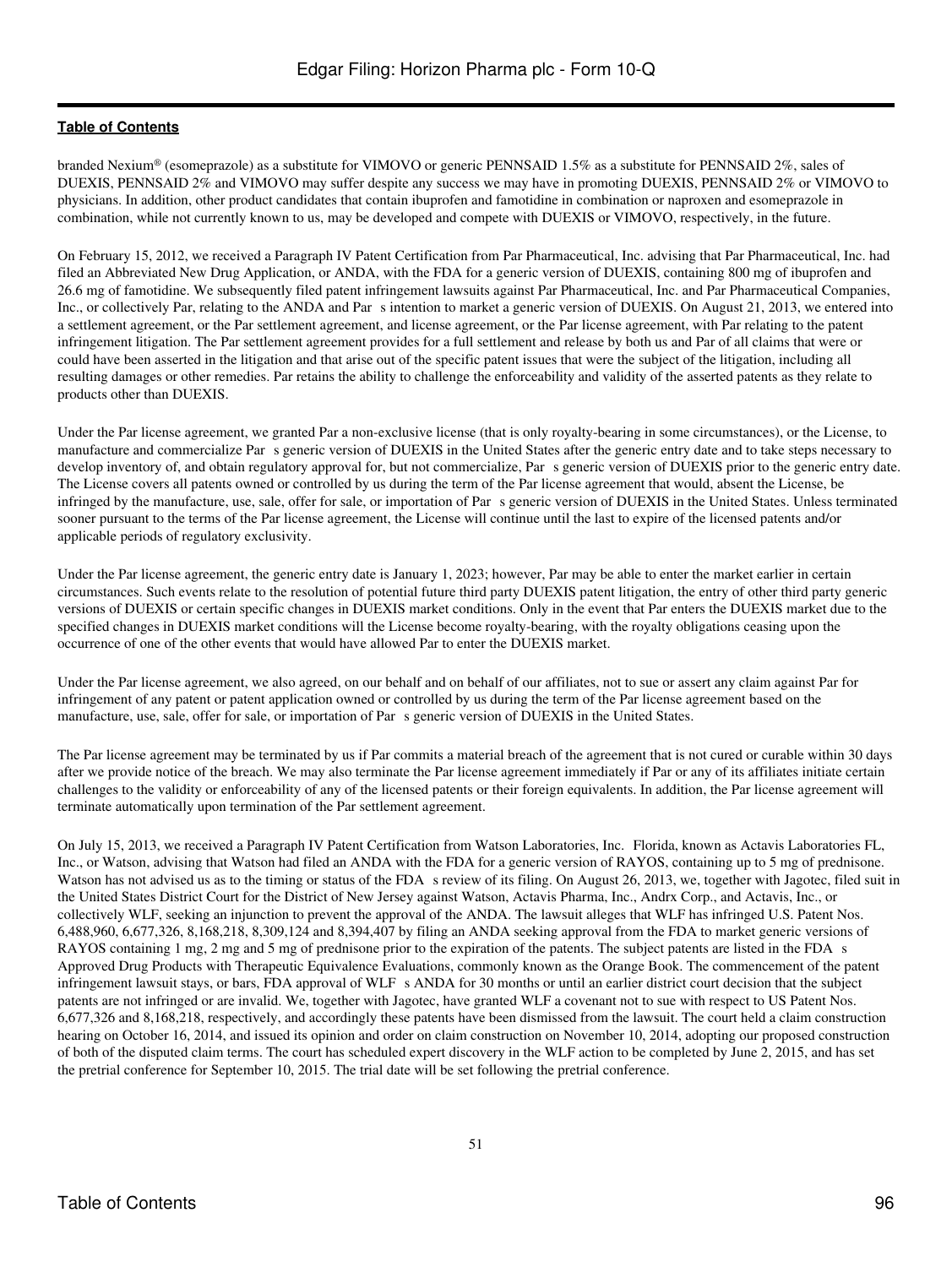On September 12, 2013, we received a Paragraph IV Patent Certification from Par Pharmaceutical, Inc. advising that Par Pharmaceutical, Inc. had filed an ANDA with the FDA for a generic version of RAYOS containing up to 5 mg of prednisone. On October 22, 2013, we, together with Jagotec, filed suit in the United States District Court for the District of New Jersey against Par seeking an injunction to prevent the approval of the ANDA. The lawsuit alleged that Par had infringed U.S. Patent Nos. 6,488,960, 6,677,326, 8,168,218, 8,309,124 and 8,394,407 by filing an ANDA seeking approval from the FDA to market generic versions of RAYOS prior to the expiration of the patents. The subject patents are listed in the FDA s Orange Book. On November 20, 2013, we were notified by counsel for Par that Par Pharmaceutical, Inc. had elected to withdraw its ANDA with the FDA for a generic version of RAYOS containing 2 mg and 5 mg of prednisone. On December 5, 2013, we entered into a Stipulation of Dismissal with Par Pharmaceutical, Inc. whereby Par Pharmaceutical, Inc. agreed to withdraw its application to market a generic version of RAYOS.

On November 13, 2014, we received a Paragraph IV Patent Certification from Watson advising that Watson had filed an ANDA with the FDA for a generic version of PENNSAID 2%. Watson has not advised us as to the timing or status of the FDA s review of its filing. On December 23, 2014, we filed suit in the United States District Court for the District of New Jersey against Watson seeking an injunction to prevent the approval of the ANDA. The lawsuit alleges that Watson has infringed U.S. Patent Nos. 8,217,078, 8,252,838, 8,546,450, 8,563,613, 8,618,164, and 8,871,809 by filing an ANDA seeking approval from the FDA to market generic versions of PENNSAID 2% prior to the expiration of the patents. The subject patents are listed in the FDA s Orange Book. The commencement of the patent infringement lawsuit stays, or bars, FDA approval of Watson s ANDA for 30 months or until an earlier district court decision that the subject patents are not infringed or are invalid. The court has not yet set a trial date for the Watson action.

On December 2, 2014, we received a Paragraph IV Patent Certification against Orange Book listed U.S. Patent Nos. 8,217,078, 8,252,838, 8,546,450, 8,563,613, 8,618,164, and 8,741,956 from Paddock Laboratories, LLC, or Paddock, advising that Paddock had filed an ANDA with the FDA for a generic version of PENNSAID 2%. On January 9, 2015, we received from Paddock another Paragraph IV Patent Certification against newly Orange Book listed U.S. Patent No. 8,871,809. On January 13, 2015 and January 14, 2015, we filed suits in the United States District Court for the District of New Jersey and the United States District Court for the District of Delaware, respectively, against Paddock seeking an injunction to prevent the approval of the ANDA. The lawsuits alleged that Paddock has infringed U.S. Patent Nos. 8,217,078, 8,252,838, 8,546,450, 8,563,613, 8,618,164, and 8,871,809 by filing an ANDA seeking approval from the FDA to market generic versions of PENNSAID 2% prior to the expiration of the patents.

On May 6, 2015, we entered into a settlement and license agreement, or the Perrigo settlement agreement, with Perrigo Company plc and its subsidiary Paddock, or collectively Perrigo, relating to our on-going patent infringement litigation. The Perrigo settlement agreement provides for a full settlement and release by both us and Perrigo of all claims that were or could have been asserted in the litigation and that arise out of the issues that were the subject of the litigation or Perrigo s generic version of PENNSAID 2%.

Under the Perrigo settlement agreement, we granted Perrigo a non-exclusive license to manufacture and commercialize Perrigo s generic version of PENNSAID 2% in the United States after the license effective date (as defined below) and to take steps necessary to develop inventory of, and prepare to commercialize, Perrigo s generic version of PENNSAID 2% during certain limited periods prior to the license effective date.

Under the Perrigo settlement agreement, the license effective date is January 10, 2029; however, Perrigo may be able to enter the market earlier in certain circumstances. Such events relate to the resolution of any other third party PENNSAID 2% patent litigation, the entry of other third party generic versions of PENNSAID 2% or certain substantial reductions in our PENNSAID 2% shipments over specified periods of time.

Under the Perrigo settlement agreement, we also agreed not to sue or assert any claim against Perrigo for infringement of any patent or patent application owned or controlled by us during the term of the Perrigo settlement agreement based on the manufacture, use, sale, offer for sale, or importation of Perrigo s generic version of PENNSAID 2% in the United States.

In certain circumstances following the entry of other third party generic versions of PENNSAID 2%, we may be required to supply Perrigo PENNSAID 2% as our authorized distributor of generic PENNSAID 2%, with us receiving specified percentages of any net sales by Perrigo. We also agreed that if we enter into any similar agreements with other parties with respect to generic versions of PENNSAID 2%, we will amend the Perrigo settlement agreement to provide Perrigo with terms that are no less favorable than those provided to the other parties.

Currently, patent litigation is pending in the United States District Court for the District of New Jersey against four generic companies intending to market VIMOVO before the expiration of patents listed in the Orange Book. These cases are in the United States District Court for the District of New Jersey and have been consolidated for discovery purposes. They are collectively known as the VIMOVO cases, and involve the following sets of defendants: (i) Dr. Reddy s Laboratories Inc. and Dr. Reddy s Laboratories Ltd., or collectively Dr. Reddy s,; (ii) Lupin Limited and Lupin Pharmaceuticals Inc., or collectively Lupin,; (iii) Mylan Pharmaceuticals Inc., Mylan Laboratories Limited, and Mylan Inc., or collectively Mylan; and (iv) Watson Laboratories, Inc. Florida, known as Actavis Laboratories FL, Inc. and Actavis Pharma, Inc., or collectively Actavis. Patent litigation in the United States District Court for the District of New Jersey against a fifth generic company, Anchen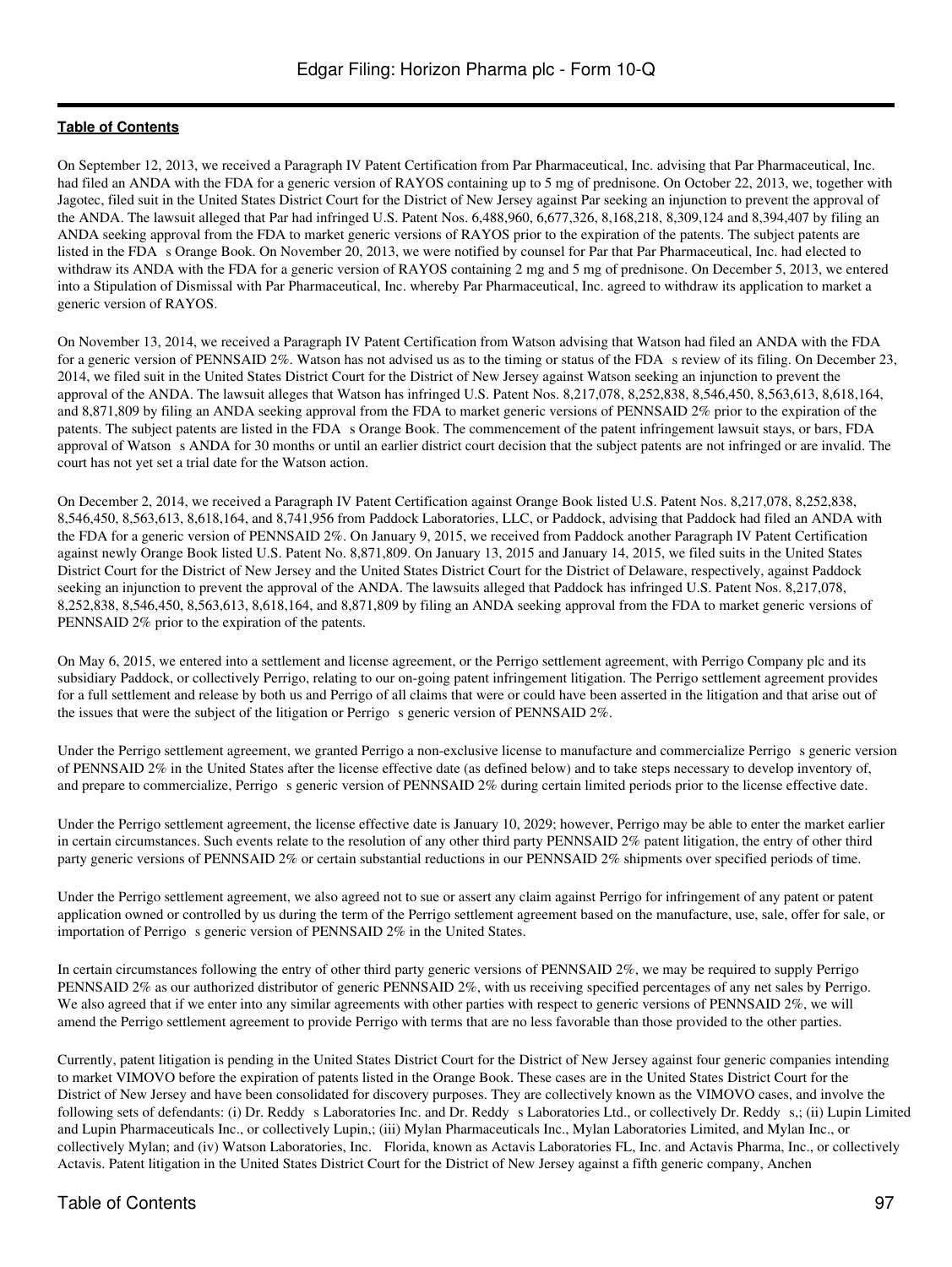Pharmaceuticals Inc., or Anchen, was dismissed on June 9, 2014 after Anchen recertified under Paragraph III. We understand that Dr. Reddy s has entered into a settlement with AstraZeneca with respect to patent rights directed to Nexium for the commercialization of VIMOVO, and that according to the settlement agreement, Dr. Reddy s is now able to commercialize VIMOVO under AstraZeneca s Nexium patent rights. The settlement agreement, however, has no effect on the Pozen VIMOVO patents, which are still the subject of patent litigations. As part of our acquisition of the U.S. rights to VIMOVO, we have taken over and are responsible for the patent litigations that include the Pozen patents licensed to us under the amended and restated collaboration and license agreement for the United States with Pozen, or the Pozen license agreement.

The VIMOVO cases were filed on April 21, 2011, July 25, 2011, October 28, 2011, January 4, 2013, May 10, 2013, June 28, 2013 and October 23, 2013 and collectively include allegations of infringement of U.S. Patent Nos. 6,926,907 and 8,557,285. The Company understands the cases arise from Paragraph IV Notice Letters providing notice of the filing of ANDAs with the FDA seeking regulatory approval to market generic versions of VIMOVO before the expiration of the patents-in-suit. The Company understands the Dr. Reddy s notice letters were dated March 11, 2011, November 20, 2012 and April 20, 2015; the Lupin notice letters were dated June 10, 2011 and March 12, 2014; the Mylan notice letters were dated May 16, 2013 and February 9, 2015; the Actavis notice letters were dated March 29, 2013 and November 5, 2013; and the Anchen notice letter was dated September 16, 2011. The court has issued a claims construction order and has set a pretrial schedule but has not yet set a trial date.

On February 25, 2015, Dr. Reddy s Laboratories, Inc. filed a Petition for *Inter Partes* Review of U.S. Patent No. 8,557,285, one of the patents in litigation in the above referenced VIMOVO cases. The Patent Trial and Appeal Board has not yet issued a decision with regard to whether or not the *Inter Partes* Review will be instituted.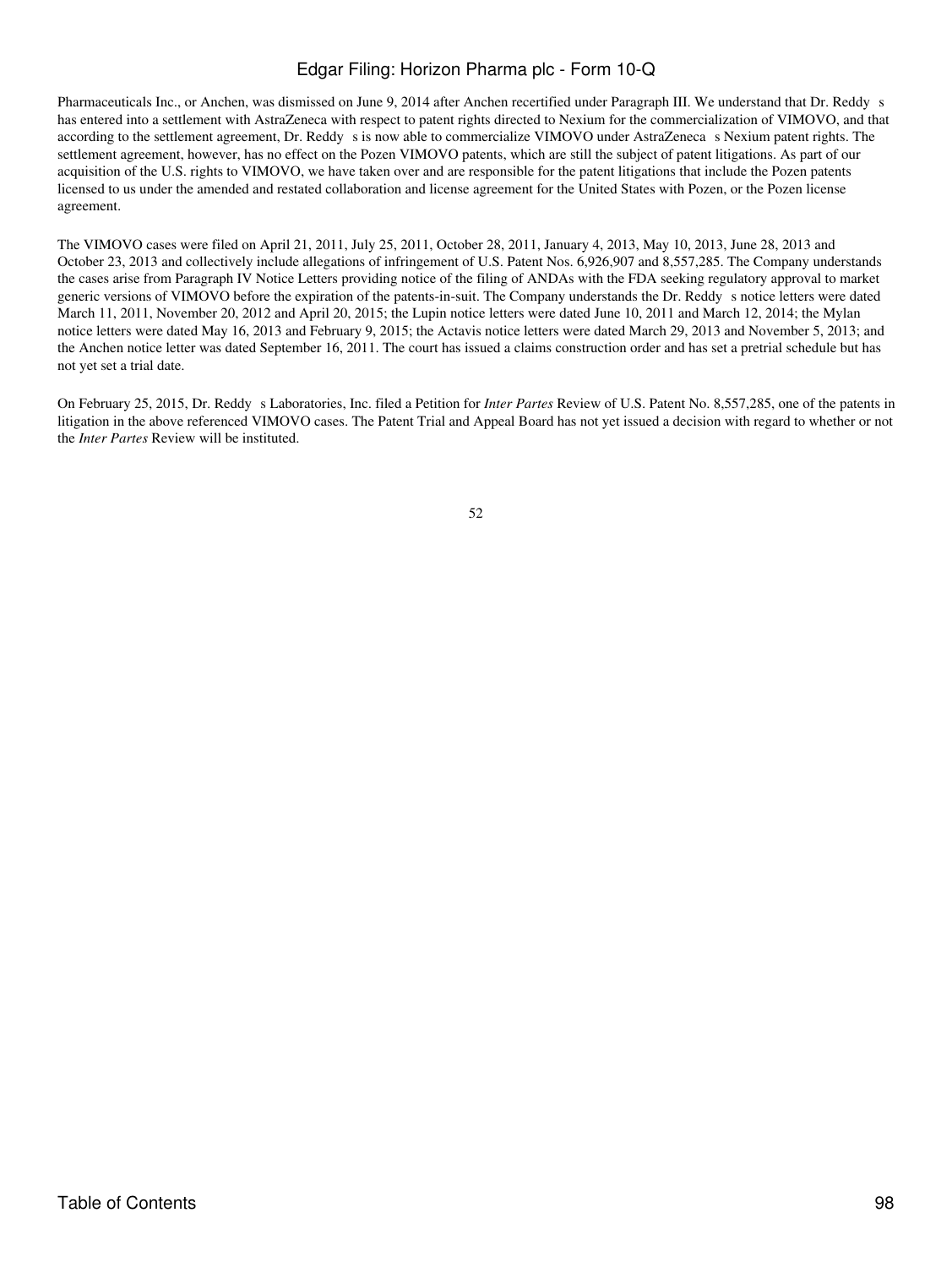On or about December 19, 2014, we filed a Notice of Opposition to a European patent, EP 2611457, to Roberto Testi, et al., covering compositions and methods for treating FA with interferon gamma, e.g., ACTIMMUNE. In the EU, the grant of a patent may be opposed by one or more private parties.

On February 2, 2015, we received a Paragraph IV Patent Certification against Orange Book listed U.S. Patent Nos. 8,217,078, 8,252,838, 8,546,450, 8,563,613, 8,618,164, 8,741,956, and 8,871,809 from Taro Pharmaceuticals USA, Inc. and Taro Pharmaceutical Industries, Ltd., or collectively Taro, advising that Taro had filed an ANDA with the FDA for a generic version of PENNSAID 2%. Taro has not advised us as to the timing or status of the FDA s review of its filing. On March 13, 2015, we filed suit in the United States District Court for the District of New Jersey against Taro seeking an injunction to prevent the approval of the ANDA. The lawsuit alleges that Taro has infringed U.S. Patent Nos. 8,217,078, 8,252,838, 8,546,450, 8,563,613, 8,618,164, and 8,871,809 by filing an ANDA seeking approval from the FDA to market generic versions of PENNSAID 2% prior to the expiration of the patents. The subject patents are listed in the FDAs Orange Book. The commencement of the patent infringement lawsuit stays, or bars, FDA approval of Taros ANDA for 30 months or until an earlier district court decision that the subject patents are not infringed or are invalid. The court has not yet set a trial date for the Taro action.

On March 18, 2015, we received a Paragraph IV Patent Certification against Orange Book listed U.S. Patent Nos. 8,217,078, 8,252,838, 8,546,450, 8,563,613, 8,618,164, 8,741,956, and 8,871,809 from Lupin Limited advising that Lupin Limited had filed an ANDA with the FDA for generic version of PENNSAID 2%. Lupin Limited has not advised us as to the timing or status of the FDA s review of its filing. On April 30, 2015, we filed suit in the United States District Court for the District of New Jersey against Lupin, seeking an injunction to prevent the approval of the ANDA. The lawsuit alleges that Lupin has infringed U.S. Patent Nos. 8,217,078, 8,252,838, 8,546,450, 8,563,613, 8,618,164, and 8,871,809 by filing an ANDA seeking approval from the FDA to market generic versions of PENNSAID 2% prior to the expiration of the patents. The subject patents are listed in the FDA s Orange Book. The commencement of the patent infringement lawsuit stays, or bars, FDA approval of Lupin s ANDA for 30 months or until an earlier district court decision that the subject patents are not infringed or are invalid. The court has not yet set a trial date for the Lupin action.

On March 17, 2014, Hyperion received notice from Par Pharmaceutical, Inc. that it had filed an ANDA with the FDA seeking approval for a generic version of our product RAVICTI. The ANDA contained a Paragraph IV Patent Certification alleging that two of the patents covering RAVICTI, U.S. Patent No. 8,404,215, titled Methods of therapeutic monitoring of nitrogen scavenging drugs, which expires in March 2032, and U.S. Patent No. 8,642,012, titled Methods of treatment using ammonia scavenging drugs, which expires in September 2030, are invalid and/or will not be infringed by Par s manufacture, use or sale of the product for which the ANDA was submitted. Par Pharmaceutical, Inc. did not challenge the validity, enforceability, or infringement of our primary composition of matter patent for RAVICTI, U.S. Patent No. 5,968,979 titled Triglycerides and ethyl esters of phenylalkanoic acid and phenylalkenoic acid useful in treatment of various disorders, which would have expired on February 7, 2015, but as to which Hyperion was granted an interim term of extension until February 7, 2016. Hyperion filed suit against Par Pharmaceutical, Inc. on April 23, 2014 and we have taken over and are responsible for this patent litigation.

On April 29, 2015, Par filed petitions for IPR of the 215 patent and the 012 patent. The Patent Trial and Appeal Board has not yet issued a decision with regard to whether or not the IPRs will be instituted.

If we are unsuccessful in any of the on-going patent litigations, we will likely face generic competition with respect to VIMOVO, PENNSAID 2% and/or RAYOS and our sales of VIMOVO, PENNSAID 2% and/or RAYOS will be substantially harmed. If Par Pharmaceutical, Inc. were to prevail in the patent litigation with respect to RAVICTI and its ANDA were to receive FDA approval, RAVICTI would likely face generic competition in the United States when its orphan exclusivity expires (currently scheduled to occur in February 2020), and its sales would likely materially decline.

ACTIMMUNE is the only product currently approved by the FDA specifically for the treatment for CGD and SMO. While there are additional or alternative approaches used to treat patients with CGD and SMO, there are currently no products on the market that compete directly with ACTIMMUNE. The current clinical standard of care to treat CGD patients in the United States is the use of concomitant triple prophylactic therapy comprising ACTIMMUNE, an oral antibiotic agent and an oral antifungal agent. However, the FDA-approved labeling for ACTIMMUNE does not discuss this triple prophylactic therapy, and physicians may choose to prescribe one or both of the other modalities in the absence of ACTIMMUNE. Because of the immediate and life-threatening nature of SMO, the preferred treatment option for SMO is often to have the patient undergo a bone marrow transplant which, if successful, will likely obviate the need for further use of ACTIMMUNE in that patient. We are aware of a number of research programs investigating the potential of gene therapy as a possible cure for CGD. Additionally, other companies may be pursuing the development of products and treatments that target the same diseases and conditions which ACTIMMUNE is currently approved to treat. As a result, it is possible that our competitors may develop new products that manage CGD or SMO more effectively, cost less or possibly even cure CGD or SMO. In addition, U.S. healthcare legislation passed in March 2010 authorized the FDA to approve biological products, known as biosimilars, that are similar to or interchangeable with previously approved biological products, like ACTIMMUNE, based upon potentially abbreviated data packages. Biosimilars are likely to be sold at substantially lower prices than branded products because the biosimilar manufacturer would not have to recoup the research and development and marketing costs associated with the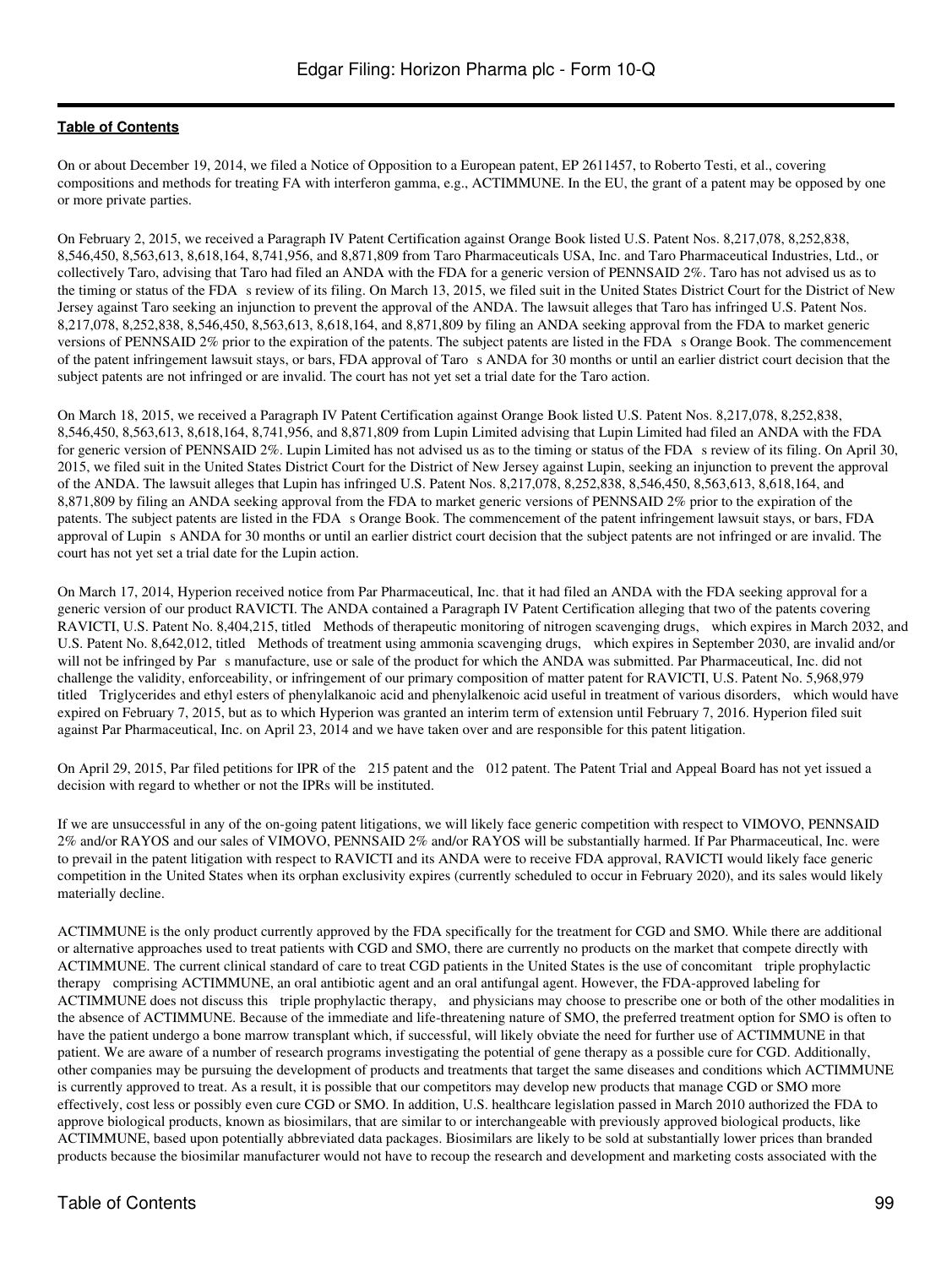branded product. The development and commercialization of any competing products or the discovery of any new alternative treatment for CGD or SMO could have a material adverse effect on sales of ACTIMMUNE and its profitability.

BUPHENYL s composition of matter patent protection and orphan drug exclusivity have expired. Because BUPHENYL has no regulatory exclusivity or listed patents, there is nothing to prevent a competitor from submitting an ANDA for a generic version of BUPHENYL and receiving FDA approval. In November 2011, Ampolgen Pharmaceuticals, LLC received FDA approval for a generic version of NaPBA tablets, which may compete with RAVICTI and BUPHENYL in treating UCD. In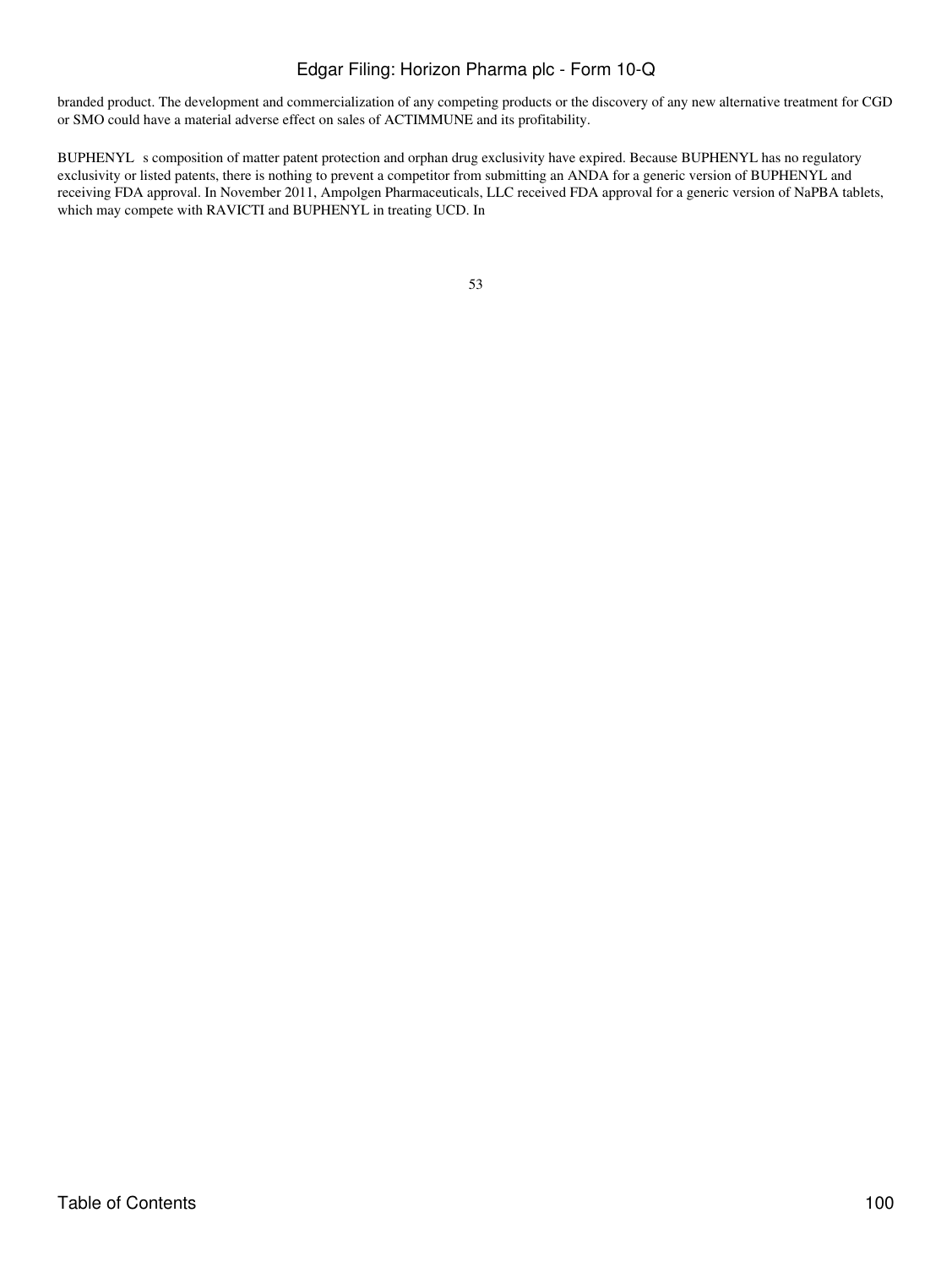March 2013, SigmaPharm Laboratories, LLC received FDA approval for a generic version of NaPBA powder, which competes with BUPHENYL and may compete with RAVICTI in treating UCD. In July 2013, Lucane received marketing approval from the EMA for taste-masked NaPBA and has announced a distribution partnership in Canada. In January 2015, Lucane announced it had received marketing approval for its taste masked NaPBA in Canada. We believe Lucane is also seeking approval via an ANDA in the United States. If this ANDA is approved, this formulation may compete with RAVICTI and BUPHENYL in treating UCD in the United States. Generic versions of BUPHENYL to date have been priced at a discount relative to BUPHENYL or RAVICTI, and physicians, patients, or payors may decide that this less expensive alternative is preferable to BUPHENYL and RAVICTI. If this occurs, sales of BUPHENYL and/or RAVICTI could be materially reduced, but we would nevertheless be required to make royalty payments to Ucyclyd, and Brusilow Enterprises, LLC, or Brusilow, at the same royalty rates. While Ucyclyd and its affiliates are generally contractually prohibited from developing or commercializing new products, anywhere in the world, for the treatment of UCD or HE, which are chemically similar to RAVICTI, they may still develop and commercialize products that compete with RAVICTI. For example, products approved for indications other than UCD and HE may still compete with RAVICTI if physicians prescribe such products off-label for UCD or HE. We are also aware that Orphan Europe is conducting a clinical trial of carglumic acid to treat some of the UCD enzyme deficiencies for which RAVICTI was approved. Promethera has successfully completed Phase I/II trials of its cell-based therapy for the treatment of UCD and plans to conduct a Phase IIb/III clinical trial. Aeglea Biotherapeutics, Inc., or Aeglea Biotherapeutics, has a degrading enzyme treatment in preclinical development for arginase 1 deficiency. Carglumic acid is approved for maintenance therapy for chronic hyperammonemia and to treat HA crises in N¬acetylglutamate synthase deficiency, a rare UCD subtype, and is sold under the name Carbaglu. If the results of this trial are successful and Orphan Europe is able to complete development and obtain approval of Carbaglu to treat additional UCD enzyme deficiencies, RAVICTI would face additional competition from this compound.

The availability and price of our competitors products could limit the demand, and the price we are able to charge, for our products. We will not successfully execute on our business objectives if the market acceptance of our products is inhibited by price competition, if physicians are reluctant to switch from existing products to our products, or if physicians switch to other new products or choose to reserve our products for use in limited patient populations.

In addition, established pharmaceutical companies may invest heavily to accelerate discovery and development of novel compounds or to in-license and develop novel compounds that could make our products obsolete. Our ability to compete successfully with these companies and other potential competitors will depend largely on our ability to leverage our experience in clinical, regulatory and commercial development to:

develop, acquire or in-license medicines that are superior to other products in the market;

attract qualified clinical, regulatory, and sales and marketing personnel;

obtain patent and/or other proprietary protection for our products and technologies;

obtain required regulatory approvals; and

successfully collaborate with pharmaceutical companies in the discovery, development and commercialization of new product candidates.

*If we are unable to maintain or realize the benefits of orphan drug exclusivity for RAVICTI for the treatment of UCD in the United States, we may face increased competition.\**

Under the Orphan Drug Act of 1983, the FDA may designate a product as an orphan drug if it is a drug intended to treat a rare disease or condition affecting fewer than 200,000 people in the United States. A company that first obtains FDA approval for a designated orphan drug for the specified rare disease or condition receives orphan drug marketing exclusivity for that drug for a period of seven years from the date of its approval. RAVICTI was granted orphan drug exclusivity by the FDA in May 2013, which we expect will provide the drug with orphan drug marketing exclusivity in the United States until February 2020, seven years from the date of its approval. However, despite orphan drug exclusivity, the FDA can still approve another drug containing the same active ingredient and used for the same orphan indication if it determines that a subsequent drug is safer, more effective or makes a major contribution to patient care, and orphan exclusivity can be lost if the orphan drug manufacturer is unable to assure that a sufficient quantity of the orphan drug is available to meet the needs of patients with the rare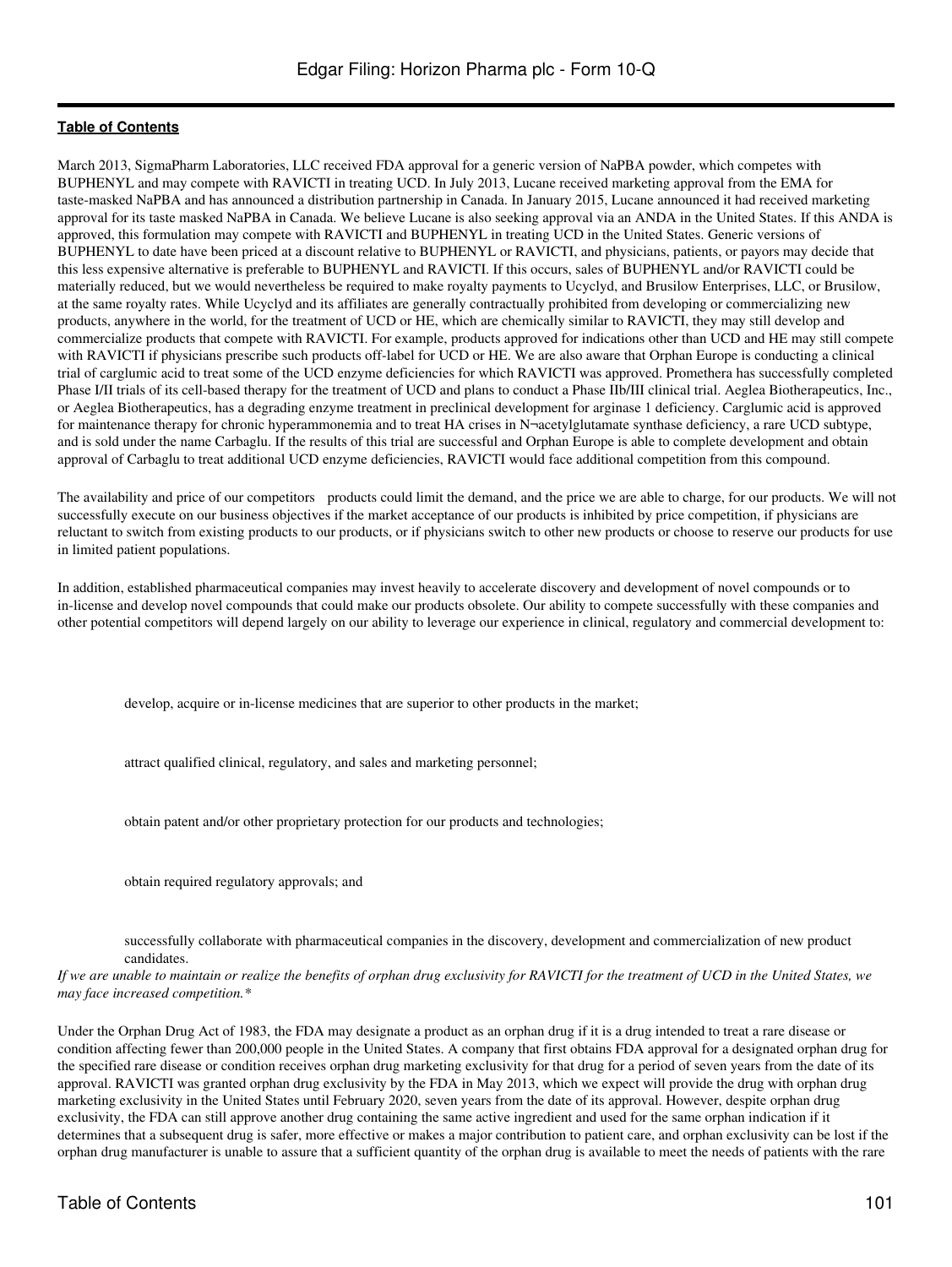disease or condition. Orphan drug exclusivity may also be lost if the FDA later determines that the initial request for designation was materially defective. In addition, orphan drug exclusivity does not prevent the FDA from approving competing drugs for the same or similar indication containing a different active ingredient. If orphan drug exclusivity is lost and we were unable to successfully enforce any remaining patents covering RAVICTI, we could be subject to generic competition and revenues from RAVICTI could decrease materially. In addition, if a subsequent drug is approved for marketing for the same or a similar indication as RAVICTI despite orphan drug exclusivity we may face increased competition and lose market share with respect to RAVICTI. RAVICTI does not have orphan drug exclusivity in the EU or other regions of the world.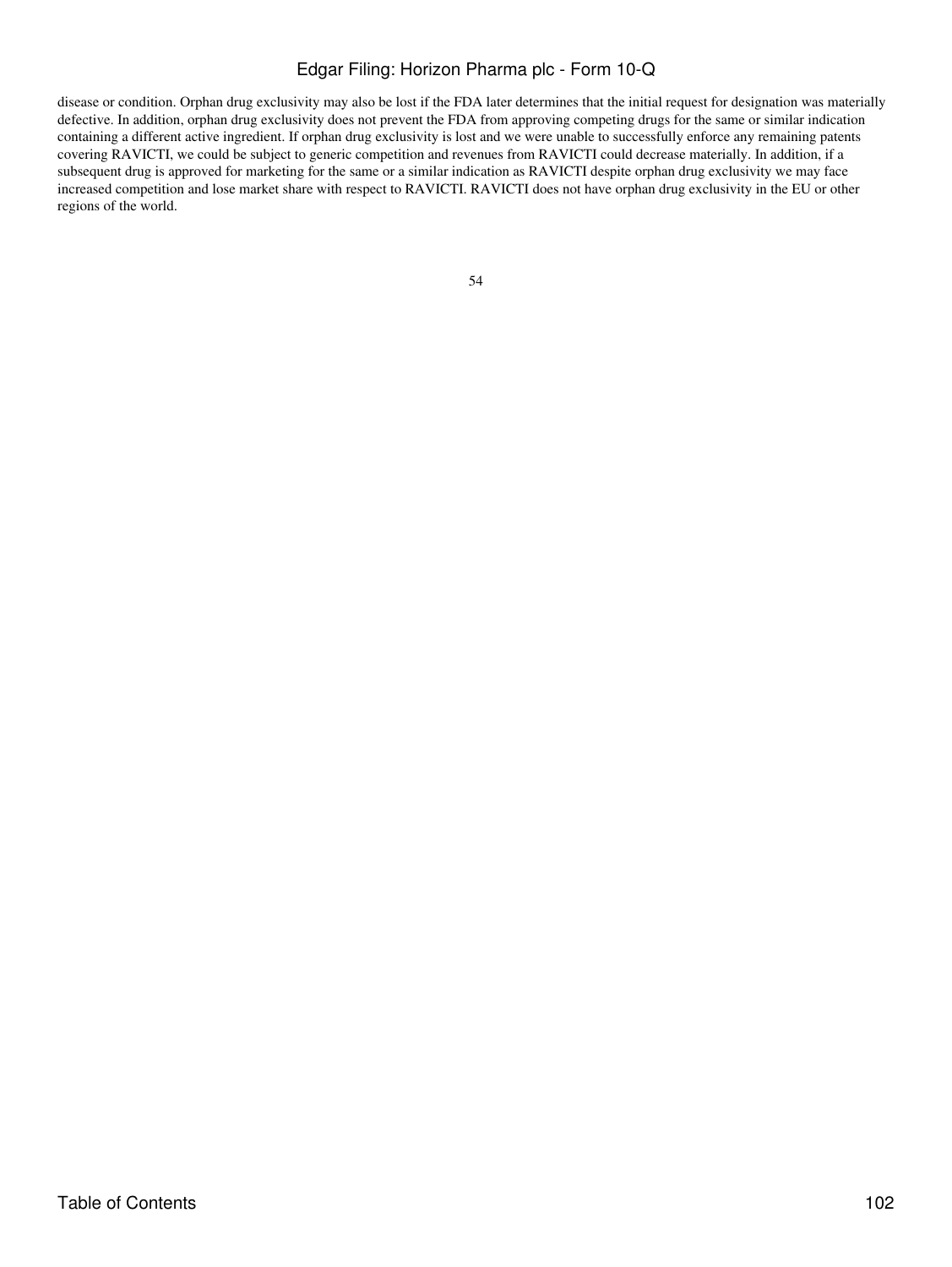*Our business operations may subject us to numerous commercial disputes, claims and/or lawsuits.\**

Operating in the pharmaceutical industry, particularly the commercialization of pharmaceutical products, involves numerous commercial relationships, complex contractual arrangements, uncertain intellectual property rights, potential product liability and other aspects that create heightened risks of disputes, claims and lawsuits. In particular, we may face claims related to the safety of our products, intellectual property matters, employment matters, tax matters, commercial disputes, competition, sales and marketing practices, environmental matters, personal injury, insurance coverage and acquisition or divestiture-related matters. Any commercial dispute, claim or lawsuit may divert management s attention away from our business, we may incur significant expenses in addressing or defending any commercial dispute, claim or lawsuit, and we may be required to pay damage awards or settlements or become subject to equitable remedies that could adversely affect our operations and financial results.

We are currently in litigation with multiple generic drug manufacturers regarding intellectual property infringement. For example, we are currently involved in Hatch Waxman litigation with generic drug manufacturers related to RAYOS and VIMOVO and have assumed responsibility for the on-going Hatch Waxman litigation with Par related to RAVICTI. Litigation related to these disputes may be costly and time-consuming and could materially and adversely impact our financial position and results of operations if resolved against us.

Similarly, from time to time we are involved in disputes with distributors, PBMs and licensing partners regarding our rights and performance of obligations under contractual arrangements. For example, we previously entered into a rebate agreement with a PBM, pursuant to which we were required to pay certain rebates on certain of our products that were reimbursed by health plans contracting with the PBM with respect to their formularies. In 2014, we sent a notice alerting the PBM of certain material breaches by the PBM under the agreement and indicating that the agreement would automatically terminate if the material breaches were not cured within 30 days. Among other things, the breaches by the PBM involved repeated invoices that included claims for rebates which were not eligible for payment under the agreement. Following the 30-day period, during which the PBM did not take action to cure the breaches or formally respond to the notice, we sent another notice informing the PBM that the agreement was terminated as of the end of the 30-day period in accordance with its terms and we ceased paying further rebates under the agreement. On November 6, 2014 and March 9, 2015, we received letters from the PBM asserting that the breaches we alleged in our termination notice were not material breaches and therefore the agreement was not terminated and remains in effect. In addition, the PBM has claimed that we owe approximately \$68 million in past price protection and utilization rebates related to VIMOVO and DUEXIS and further rebates on sales of VIMOVO and DUEXIS continuing after the date we believe the agreement was terminated. The substantial majority of these rebate claims relate to price protection rebates on VIMOVO which we believe are precluded under the agreement, particularly because VIMOVO was not covered under the agreement until after we had established an initial price for VIMOVO under one of our National Drug Codes, or NDCs. Based upon the terms of the agreement and the PBM s actions, we believe that the PBM s claims in its November 6, 2014 and March 9, 2015 letters are without merit and we intend to vigorously defend against them. However, we cannot predict the outcome of this dispute, including whether it will result in litigation. If we are unsuccessful in defending against the PBM s claims, and in light of the significant number of health plans that contract with the PBM, we could be forced to make substantial payments to the PBM for past and/or future rebates, at least through 2014. While the stated term of the agreement was through 2015, even if the PBM successfully argued that we did not validly terminate the contract due to material breach, we do not expect that we would owe further rebates in 2015 based on certain actions of the PBM. We also believe that we may have claims for damages that we could assert against the PBM. In any event, resolving the dispute with the PBM or being subject to related litigation may be costly and time-consuming and could materially and adversely impact our financial position and results of operations if resolved against our company.

On June 12, 2014, Hyperion acquired Andromeda Biotech Ltd, or Andromeda, an Israeli company developing DiaPep277 for the treatment of recent onset Type 1 diabetes, from Clal Biotechnology Industries Ltd., or CBI. On September 8, 2014, Hyperion announced the termination of further development of DiaPep277® beyond completion of the ongoing clinical trial as a result of evidence Hyperion uncovered that certain employees of Andromeda engaged in serious misconduct that compromised clinical trial results. Hyperion subsequently terminated the Andromeda employees involved in the misconduct and became involved in a legal dispute with CBI related to Andromeda. On February 16, 2015 Hyperion reached an agreement with CBI and Yeda Research and Development Company Ltd., or Yeda, the company from which Andromeda licenses the underlying DiaPep277 technology, to resolve DiaPep277-related claims against one another, and Hyperion granted CBI an option to acquire all of the outstanding stock of Andromeda. In connection with the agreement, the parties appointed a steering committee to oversee the completion of an on-going clinical trial of DiaPep277 with representatives of CBI and Yeda and a non-voting member appointed by Hyperion. Also on February 16, 2015, Hyperion entered into a release with Evotec International GmbH, or Evotec, pursuant to which Evotec released its previously asserted claims that it was entitled to a milestone payment from Hyperion in connection with Hyperion s acquisition of Andromeda and that it had suffered harm from recent incidents in relation to DiaPep277 in exchange for a payment of \$500,000 from Hyperion. In connection with the closing, CBI transferred to Hyperion beneficial ownership of 96,612 shares of Hyperion common stock, which now represent the right to receive cash in connection with our acquisition of Hyperion. CBI cannot complete the transfer until it obtains a valid tax certificate from the tax authority in Israel exempting CBI from an obligation to withhold Israeli taxes in connection with the transfer. It is possible that this transfer will be delayed and it is possible we may owe taxes in Israel in connection with this transfer.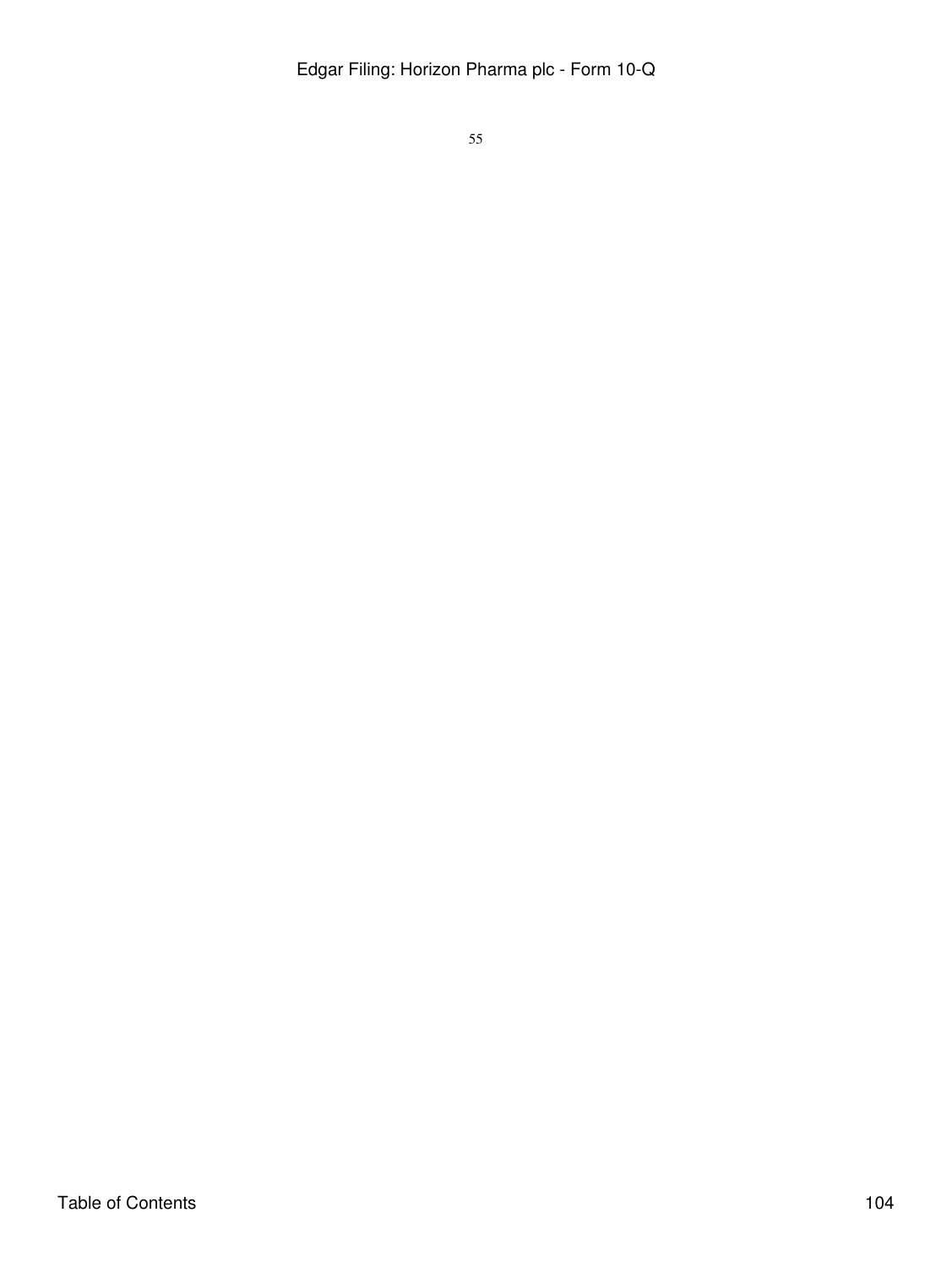Although the Andromeda release agreements resolved the disputes among the parties relating to DiaPep277, we cannot be certain that additional legal disputes will not arise with respect to Andromeda, including in connection with the on-going Phase 3 clinical trial of DiaPep277, the sale of Andromeda back to CBI if the option is exercised or the potential termination of DiaPep277 development by us and the return of related intellectual property to Yeda if CBI s option is not exercised. Further, under the terms of the release agreement, Hyperion agreed to retain certain liabilities relating to its ownership of Andromeda, including any liability related to or based on the misconduct of certain former Andromeda employees that led to its decision to terminate further development of DiaPep277. For example, in February 2015, one of the former employees of Andromeda sued Hyperion in Israeli labor court for wrongful dismissal and related employment causes of action. In addition to these potential liabilities, we may incur currently unknown liabilities related to Hyperion s acquisition of Andromeda. Any such potential legal dispute could lead to costly litigation, divert management s attention from our core business and harm our business.

#### *A variety of risks associated with operating our business and marketing our products internationally could materially adversely affect our business.\**

In addition to our U.S. operations, we have operations in Ireland, Bermuda, the Grand Duchy of Luxembourg, or Luxembourg, Switzerland, Germany and in Canada and Israel (through Andromeda). Moreover, LODOTRA is currently being marketed in a limited number of countries outside the United States, and Mundipharma is in the process of obtaining pricing and reimbursement approval for, and preparing to market, LODOTRA in other European countries, as well as in certain Asian, Latin American, Middle Eastern and African countries. Also, Grünenthal is in the registration process for the commercialization of DUEXIS in Latin America. BUPHENYL is currently marketed in various territories outside the United States by third party distributors and the MAA is pending with the EMA for marketing approval of RAVICTI in the EU. We face risks associated with our international operations, including possible unfavorable regulatory, pricing and reimbursement, political, tax and labor conditions, which could harm our business. We are subject to numerous risks associated with international business activities, including:

compliance with differing or unexpected regulatory requirements for our products;

compliance with Irish laws and the maintenance of our Irish tax residency with respect to our overall corporate structure and administrative operations, including the need to generally hold meetings of our board of directors and make decisions in Ireland, which may make certain corporate actions more cumbersome, costly and time-consuming;

compliance with Swiss laws with respect to our Horizon Pharma Switzerland GmbH subsidiary, including laws requiring maintenance of cash in the subsidiary to avoid over-indebtedness, which requires Horizon Pharma Switzerland GmbH to maintain assets in excess of its liabilities;

difficulties in staffing and managing foreign operations;

in certain circumstances, including with respect to the commercialization of LODOTRA in Europe and certain Asian, Latin American, Middle Eastern and African countries, commercialization of BUPHENYL in select countries throughout Europe, the Middle East, and the Asia-Pacific Region, and commercialization of DUEXIS in Latin America, increased dependence on the commercialization efforts and regulatory compliance of third party distributors or strategic partners;

compliance with German laws with respect to our Horizon Pharma GmbH subsidiary through which Horizon Pharma Switzerland GmbH conducts most of its European operations;

compliance with Israeli laws with respect to Andromeda;

foreign government taxes, regulations and permit requirements;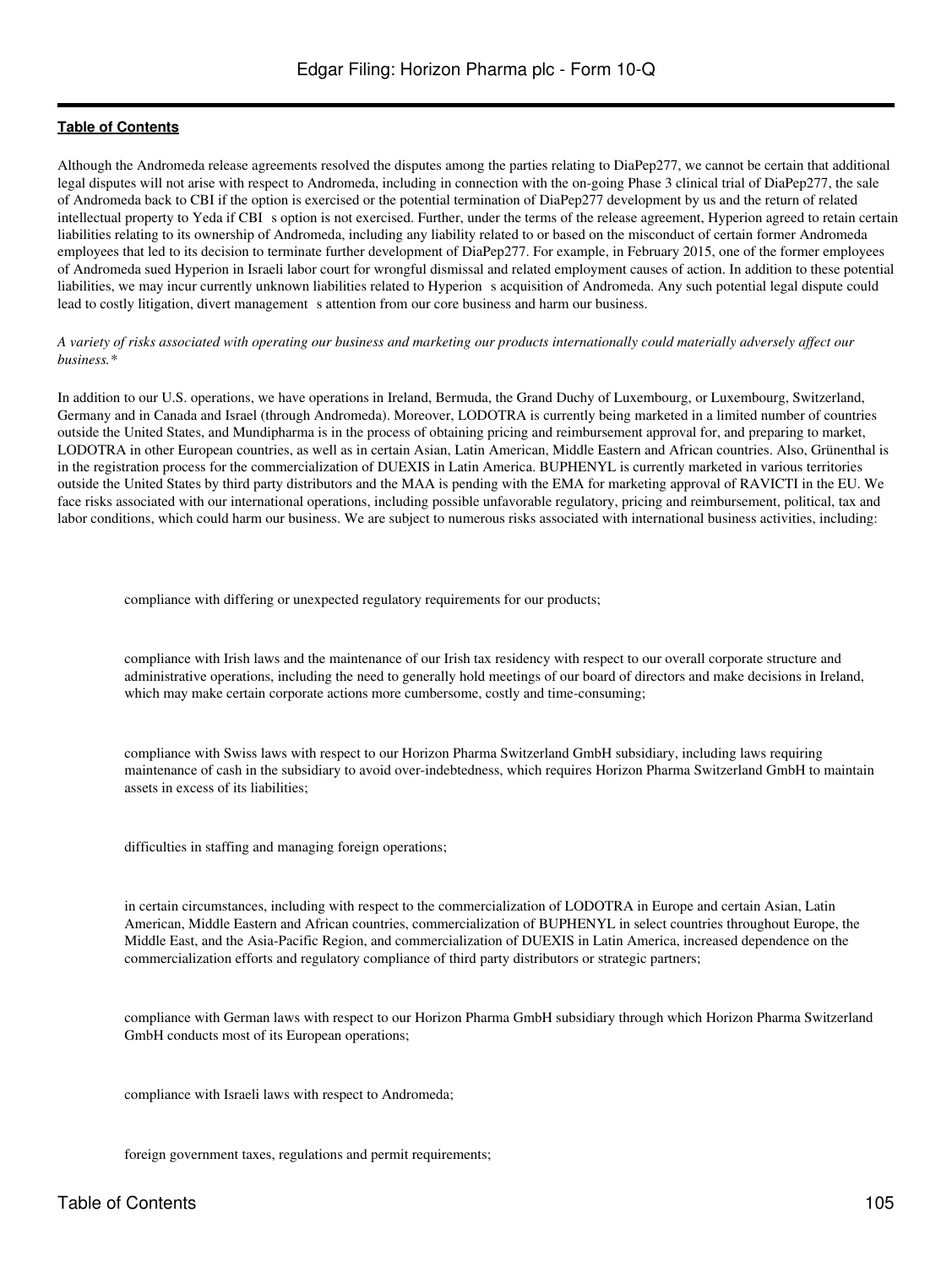U.S. and foreign government tariffs, trade restrictions, price and exchange controls and other regulatory requirements;

anti-corruption laws, including the Foreign Corrupt Practices Act;

economic weakness, including inflation, natural disasters, war, events of terrorism or political instability in particular foreign countries;

fluctuations in currency exchange rates, which could result in increased operating expenses and reduced revenues, and other obligations related to doing business in another country;

compliance with tax, employment, immigration and labor laws, regulations and restrictions for employees living or traveling abroad;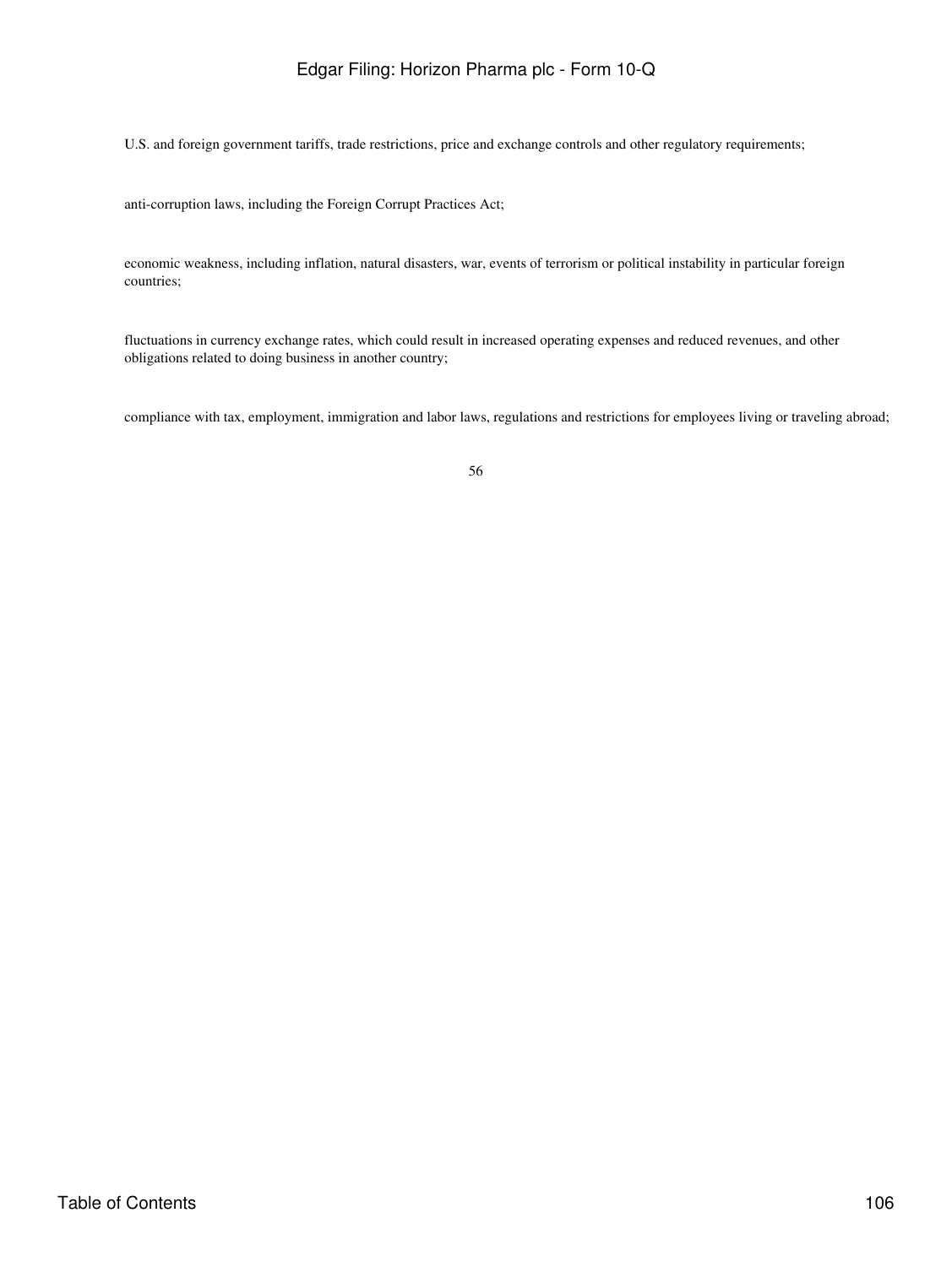workforce uncertainty in countries where labor unrest is more common than in the United States;

production shortages resulting from any events affecting raw material supply or manufacturing capabilities abroad;

changes in diplomatic and trade relationships; and

challenges in enforcing our contractual and intellectual property rights, especially in those foreign countries that do not respect and protect intellectual property rights to the same extent as the United States.

Our business activities outside of the United States are subject to the Foreign Corrupt Practices Act, or the FCPA, and similar anti-bribery or anti-corruption laws, regulations or rules of other countries in which we operate, including the UK s Bribery Act 2010, or the UK Bribery Act. The FCPA and similar anti-corruption laws generally prohibit the offering, promising, giving, or authorizing others to give anything of value, either directly or indirectly, to non-U.S. government officials in order to improperly influence any act or decision, secure any other improper advantage, or obtain or retain business. The FCPA also requires public companies to make and keep books and records that accurately and fairly reflect the transactions of the company and to devise and maintain an adequate system of internal accounting controls. The UK Bribery Act prohibits giving, offering, or promising bribes to any person, including non-UK government officials and private persons, as well as requesting, agreeing to receive, or accepting bribes from any person. In addition, under the UK Bribery Act, companies which carry on a business or part of a business in the UK may be held liable for bribes given, offered or promised to any person, including non-UK government officials and private persons, by employees and persons associated with the company in order to obtain or retain business or a business advantage for the company. Liability is strict, with no element of a corrupt state of mind, but a defense of having in place adequate procedures designed to prevent bribery is available. Furthermore, under the UK Bribery Act there is no exception for facilitation payments. As described above, our business is heavily regulated and therefore involves significant interaction with public officials, including officials of non-U.S. governments. Additionally, in many other countries, the health care providers who prescribe pharmaceuticals are employed by their government, and the purchasers of pharmaceuticals are government entities; therefore, any dealings with these prescribers and purchasers may be subject to regulation under the FCPA. Recently the SEC and the U.S. Department of Justice have increased their FCPA enforcement activities with respect to pharmaceutical companies. In addition, under the Dodd Frank Wall Street Reform and Consumer Protection Act, private individuals who report to the SEC original information that leads to successful enforcement actions may be eligible for a monetary award. We are engaged in ongoing efforts that are designed to ensure our compliance with these laws, including due diligence, training, policies, procedures and internal controls. However, there is no certainty that all employees and third party business partners (including our distributors, wholesalers, agents, contractors, and other partners) will comply with anti-bribery laws. In particular, we do not control the actions of manufacturers and other third party agents, although we may be liable for their actions. Violation of these laws may result in civil or criminal sanctions, which could include monetary fines, criminal penalties, and disgorgement of past profits, which could have a material adverse impact on our business and financial condition.

These and other risks associated with our international operations may materially adversely affect our business, financial condition and results of operations.

#### *If we fail to develop, acquire or in-license other product candidates or products, our business and prospects would be limited.\**

A key element of our strategy is to develop, acquire or in-license and commercialize a portfolio of other products or product candidates in addition to our current products, through business or product acquisitions such as the acquisition of Hyperion. Because we do not engage in proprietary drug discovery, the success of }this strategy depends in large part upon the combination of our regulatory, development and commercial capabilities and expertise and our ability to identify, select and acquire or in-license approved or clinically enabled product candidates for therapeutic indications that complement or augment our current products, or that otherwise fit into our development or strategic plans on terms that are acceptable to our company. Identifying, selecting, acquiring or licensing promising products or product candidates requires substantial technical, financial and human resources expertise. Efforts to do so may not result in the actual acquisition or license of a particular product or product candidate, potentially resulting in a diversion of our management s time and the expenditure of our resources with no resulting benefit. If we are unable to identify, select and acquire or license suitable products or product candidates from third parties or acquire businesses at valuations and on other terms acceptable to us, or if we are unable to raise capital required to acquire or in-license businesses or new products, our business and prospects will be limited.

Moreover, any product candidate we acquire or license may require additional, time-consuming development or regulatory efforts prior to commercial sale or prior to expansion into other indications, including preclinical studies if applicable, and extensive clinical testing and approval by the FDA and applicable foreign regulatory authorities. All product candidates are prone to the risk of failure that is inherent in pharmaceutical product development, including the possibility that the product candidate will not be shown to be sufficiently safe and/or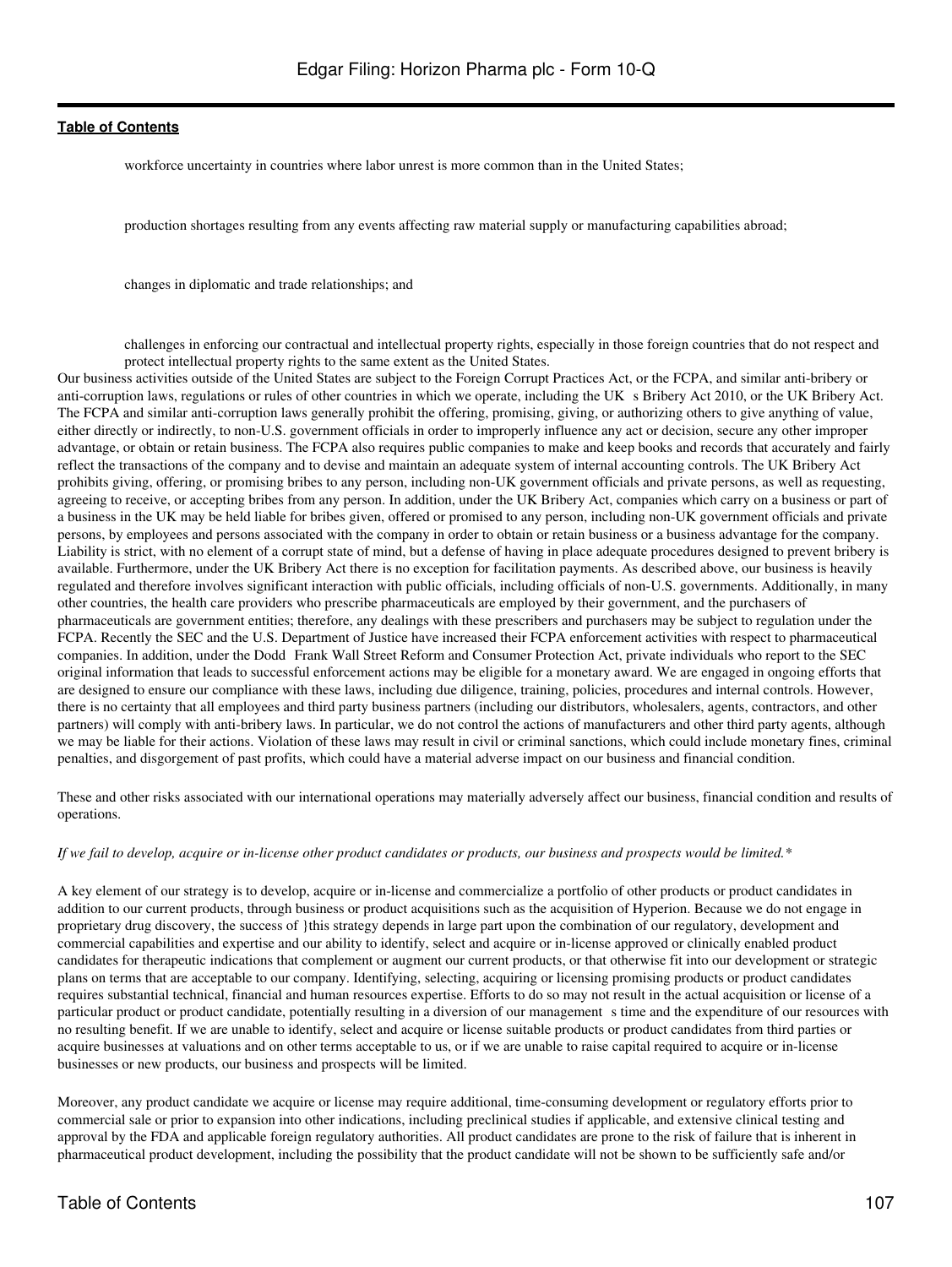effective for approval by regulatory authorities. In addition, we cannot assure you that any such products that are approved will be manufactured or produced economically, successfully commercialized or widely accepted in the marketplace or be more effective or desired than other commercially available alternatives.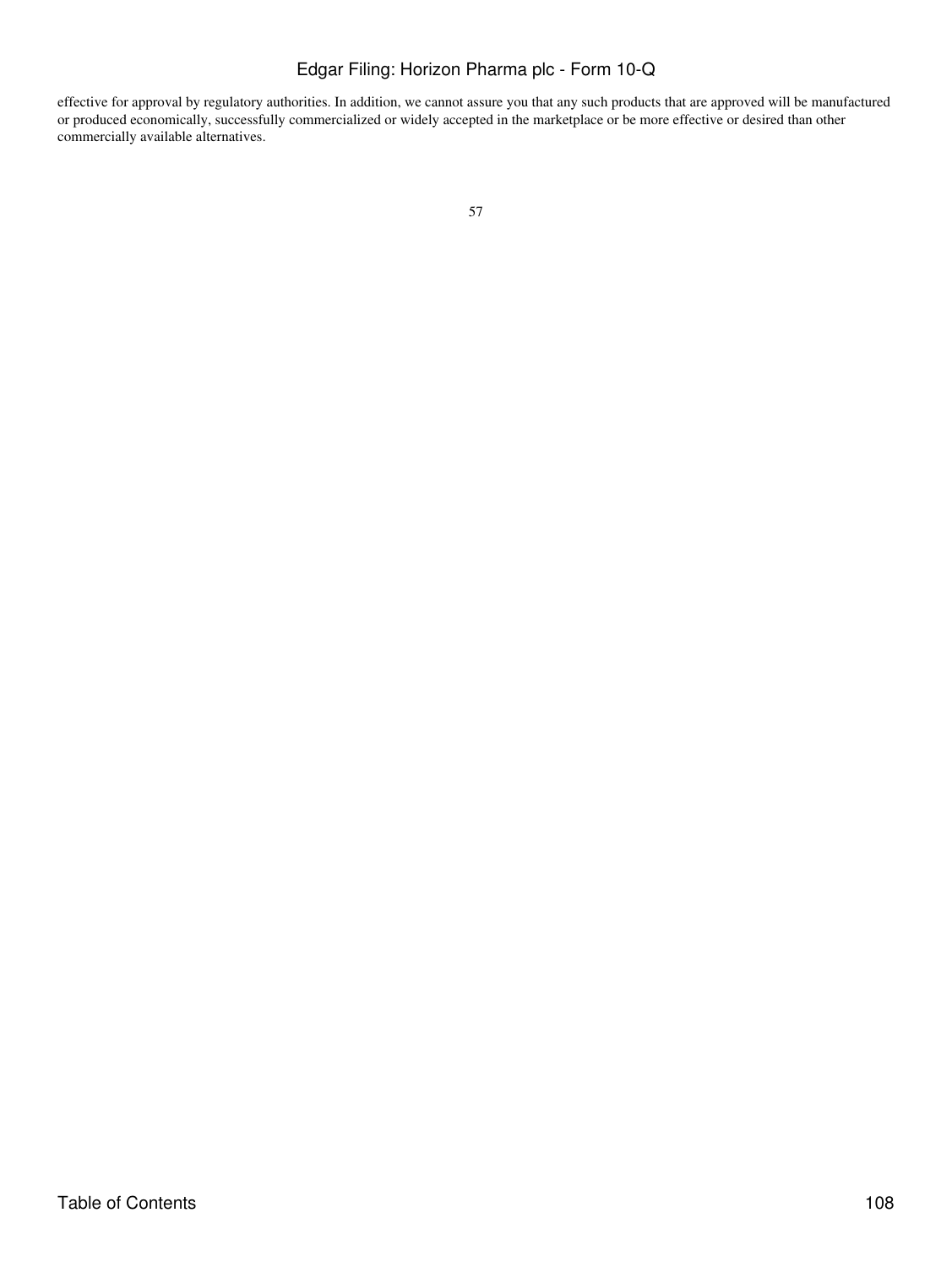In addition, if we fail to successfully commercialize and further develop our products, there is a greater likelihood that we will fail to successfully develop a pipeline of other product candidates to follow our existing products or be able to acquire other products to expand our existing portfolio, and our business and prospects would be harmed.

*Our November 2013 acquisition of the U.S. rights to VIMOVO, the September 2014 acquisition of Vidara, our October 2014 acquisition of the U.S. rights to PENNSAID 2%, the May 2015 acquisition of Hyperion and any other strategic transactions that we may pursue in the future could have a variety of negative consequences, and we may not realize the benefits of such transactions or attempts to engage in such transactions.\**

We acquired the U.S. rights to VIMOVO in November 2013, merged our business with Vidara s business in September 2014 and acquired the U.S. rights to PENNSAID 2% in October 2014, and acquired Hyperion in May 2015. From time to time, we may seek to engage in additional strategic transactions with third parties, such as acquisitions of companies or divisions of companies, asset purchases or in-licensing of products or product candidates or technologies that we believe will complement or augment our existing business. We may also consider a variety of other business arrangements, including spin-offs, strategic partnerships, joint ventures, restructurings, divestitures, business combinations and other investments. Any such transaction may require us to incur non-recurring and other charges, increase our near and long-term expenditures, pose significant integration challenges, create additional tax, legal, accounting and operational complexities in our business, require additional expertise, result in dilution to our existing shareholders and disrupt our management and business, which could harm our operations and financial results. For example, in connection with our acquisition of the U.S. rights to VIMOVO, we assumed primary responsibility for the existing patent infringement litigation with respect to VIMOVO, and have also agreed to reimburse certain legal expenses of Pozen with respect to its continued involvement in such litigation, and we assumed responsibility for the existing patent infringement litigation with respect to RAVICTI upon the closing of the acquisition of Hyperion and have assumed responsibility for completing post-marketing clinical trials of RAVICTI that are required by the FDA and are ongoing. We expect that the RAVICTI litigation will result in substantial on-going expenses and potential distractions to our management team. Moreover, we face significant competition in seeking appropriate strategic transaction opportunities and the negotiation process for any strategic transaction can be time-consuming and complex. In addition, we may not be successful in our efforts to engage in certain strategic transactions because our financial resources may be insufficient and/or third parties may not view our commercial and development capabilities as being adequate. We may not be able to expand our business or realize our strategic goals if we do not have sufficient funding or cannot borrow or raise additional capital. There is no assurance that following our acquisition of the U.S. rights to VIMOVO, the acquisition of Vidara, our acquisition of the U.S. rights to PENNSAID 2%, the acquisition of Hyperion or any other strategic transaction, we will achieve the anticipated revenues, net income or tax benefits that we believe justify such transactions. In addition, any failures or delays in entering into strategic transactions anticipated by analysts or the investment community could seriously harm our consolidated business, financial condition, results of operations or cash flow.

#### *Our parent company may not be able to successfully maintain its current advantageous tax status and resulting tax rates, which could adversely affect our business and financial condition, results of operations and growth prospects.\**

Our parent company is incorporated in Ireland and maintains subsidiaries in multiple jurisdictions, including Ireland, the United States, Switzerland, Luxembourg, Germany and Bermuda. Prior to the acquisition of Vidara, Vidara was able to achieve a favorable tax rate through the performance of certain functions and ownership of certain assets in tax-efficient jurisdictions, including Ireland and Bermuda, together with intra-group service and transfer pricing agreements, each on an arms length basis. We are continuing a substantially similar structure and arrangements. Taxing authorities, such as the U.S. Internal Revenue Service, or IRS, actively audit and otherwise challenge these types of arrangements, and have done so in the pharmaceutical industry. We expect that these challenges will continue as a result of the recent increase in scrutiny and political attention on corporate tax structures. The IRS may challenge our structure and transfer pricing arrangements through an audit or lawsuit. Responding to or defending such a challenge could be expensive and consume time and other resources, and divert management s time and focus from operating our business. We cannot predict whether taxing authorities will conduct an audit or file a lawsuit challenging this structure, the cost involved in responding to any such audit or lawsuit, or the outcome. If we are unsuccessful, we may be required to pay taxes for prior periods, interest, fines or penalties, and may be obligated to pay increased taxes in the future, any of which could require us to reduce our operating expenses, decrease efforts in support of our products or seek to raise additional funds, all of which could have a material adverse effect on our business, financial condition, results of operations and growth prospects.

### *The IRS may not agree with our conclusion that our parent company should be treated as a foreign corporation for U.S. federal income tax purposes following the combination of the businesses of Horizon Pharma, Inc. and Vidara Therapeutics International plc.\**

Although the Parent is incorporated in Ireland, the IRS, may assert that it should be treated as a U.S. corporation (and, therefore, a U.S. tax resident) for U.S. federal income tax purposes pursuant to Section 7874 of the Internal Revenue Code of 1986, as amended, or the Code. A corporation is generally considered a tax resident in the jurisdiction of its organization or incorporation for U.S. federal income tax purposes. Because our parent company is an Irish incorporated entity, it would generally be classified as a foreign corporation (and, therefore, a non-U.S. tax resident) under these rules. Section 7874 provides an exception pursuant to which a foreign incorporated entity may, in certain circumstances, be treated as a U.S. corporation for U.S. federal income tax purposes.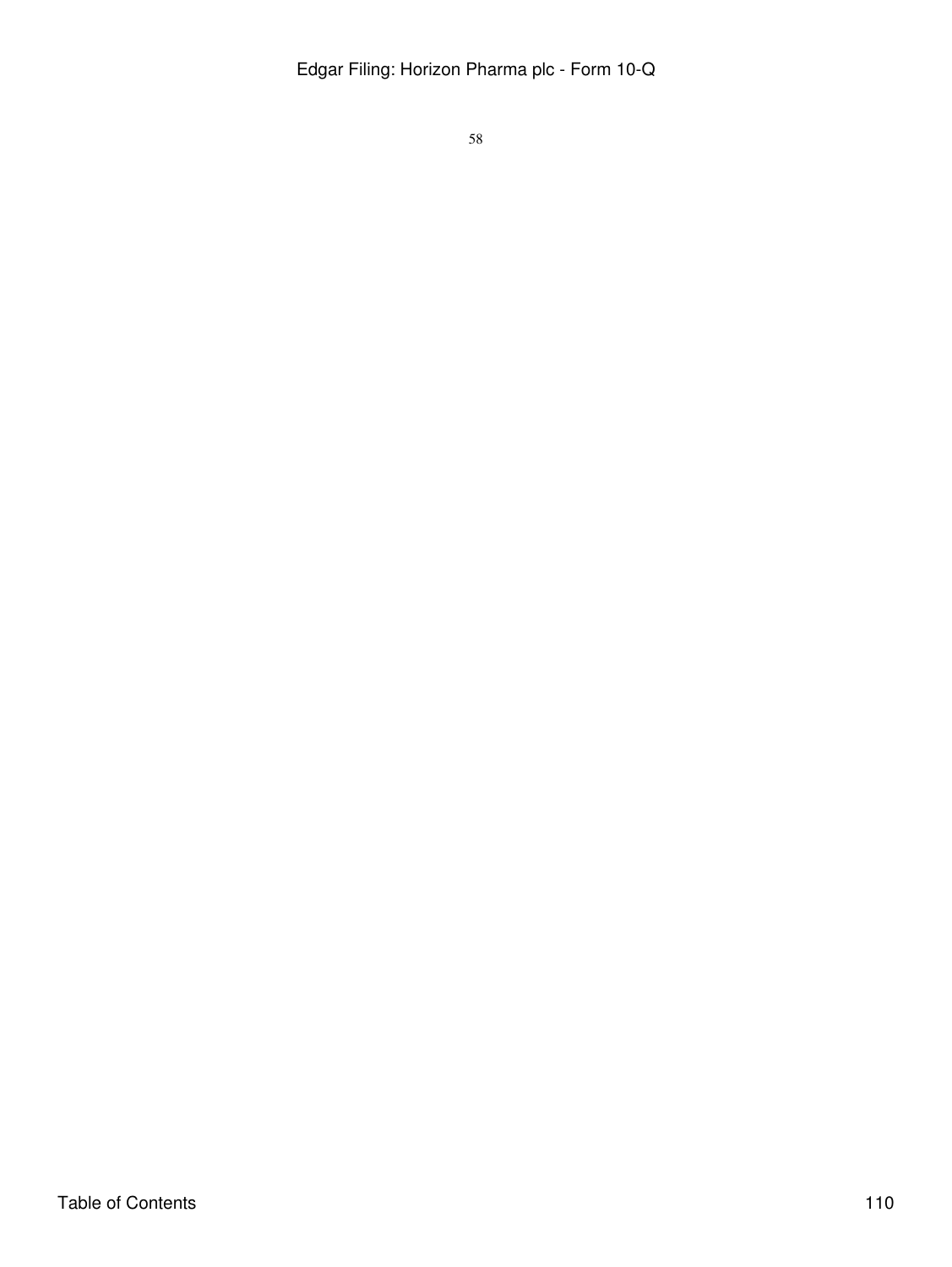Under Section 7874, and as a result of the fact that the former shareholders of Horizon Pharma, Inc. owned (within the meaning of Section 7874) less than 80% (by both vote and value) of the combined entity s stock immediately after the acquisition of Vidara, we believe our parent company qualifies as a foreign corporation for U.S. federal income tax purposes following the acquisition of Vidara. However, there can be no assurance that there will not exist in the future a subsequent change in the facts or in law which might cause our parent company to be treated as a domestic corporation for U.S. federal income tax purposes, including with retroactive effect.

Further, there can be no assurance that the IRS will agree with the position that the ownership test was satisfied. There is limited guidance regarding the application of Section 7874 of the Code, including with respect to the provisions regarding the application of the ownership test. If the Parent were unable to be treated as a foreign corporation for U.S. federal income tax purposes, one of our significant strategic reasons for completing the acquisition Vidara would be nullified and we may not be able to recoup the significant investment in completing the transaction.

#### *Future changes to U.S. and non-U.S. tax laws could materially adversely affect our company.\**

Under current law, we expect our parent company to be treated as a foreign corporation for U.S. federal income tax purposes. However, changes to the rules in Section 7874 of the Code or regulations promulgated thereunder or other guidance issued by the Treasury or the IRS could adversely affect the Parent s status as a foreign corporation for U.S. federal income tax purposes, and any such changes could have prospective or retroactive application to us or to our shareholders. On May 20, 2014 Senator Carl Levin and Representative Sander M. Levin introduced The Stop Corporate Inversions Act of 2014, or the bill, in the Senate and House of Representatives, respectively. In its current form, the bill would treat us as a U.S. corporation as a result of the former shareholders of Horizon Pharma, Inc. owning 50% or more of the combined entity s stock immediately following the acquisition of Vidara. If enacted, the bill would apply to taxable years ending after May 8, 2014 and does not contain an exception for transactions subject to a binding commitment on that date. Additionally, in September 2014, legislation was introduced in the U.S. Senate that seeks to address the practice of earnings stripping by inverted companies and the Treasury and the IRS announced that they would issue regulations to curb such practices.

In addition, the Organization for Economic Co-operation and Development, the EU, the United States and other governments have been placing increasing pressure on the governments of Ireland, Switzerland and Luxembourg to eliminate certain tax ruling practices and reform their tax rules that have allowed multinational corporations to significantly reduce their world-wide tax burdens. As a result, the tax ruling practices and tax laws in these jurisdictions and other countries in which we and our affiliates are organized have changed and could change significantly in the future on a prospective or retroactive basis, and any such changes could materially and adversely affect our company.

#### *If we are not successful in attracting and retaining highly qualified personnel, we may not be able to successfully implement our business strategy.\**

Our ability to compete in the highly competitive biotechnology and pharmaceuticals industries depends upon our ability to attract and retain highly qualified managerial, scientific and medical personnel. We are highly dependent on our management, sales and marketing and scientific and medical personnel, including our executive committee comprised of our Chairman, President and Chief Executive Officer, Timothy P. Walbert; our Executive Vice President and Chief Business Officer, Robert F. Carey; our Executive Vice President and Chief Financial Officer, Paul W. Hoelscher; our Executive Vice President, Company Secretary and Managing Director, Ireland, David Kelly; our Executive Vice President and Chief Commercial Officer, John J. Kody; our Executive Vice President, Corporate Development, Barry J. Moze; our Executive Vice President, Research and Development and Chief Medical Officer, Jeffrey W. Sherman, M.D.; our Executive Vice President, General Counsel, Brian Beeler; and our Executive Vice President, Strategy and Investor Relations, John B. Thomas. In order to retain valuable employees at our company, in addition to salary and cash incentives, we provide incentive stock options and restricted stock units that vest over time. The value to employees of stock options and restricted stock units that vest over time will be significantly affected by movements in our share price that are beyond our control, and may at any time be insufficient to counteract more lucrative offers from other companies.

Despite our efforts to retain valuable employees, members of our management, sales and marketing, regulatory affairs, clinical affairs, medical affairs and development teams may terminate their employment with us on short notice. Although we have written employment arrangements with all of our employees, these employment arrangements generally provide for at-will employment, which means that our employees can leave our employment at any time, with or without notice. The loss of the services of any of our executive officers or other key employees and our inability to find suitable replacements could potentially harm our business, financial condition and prospects. We do not maintain key man insurance policies on the lives of these individuals or the lives of any of our other employees. Our success also depends on our ability to continue to attract, retain and motivate highly skilled junior, mid-level, and senior managers as well as junior, mid-level, and senior sales and marketing and scientific and medical personnel.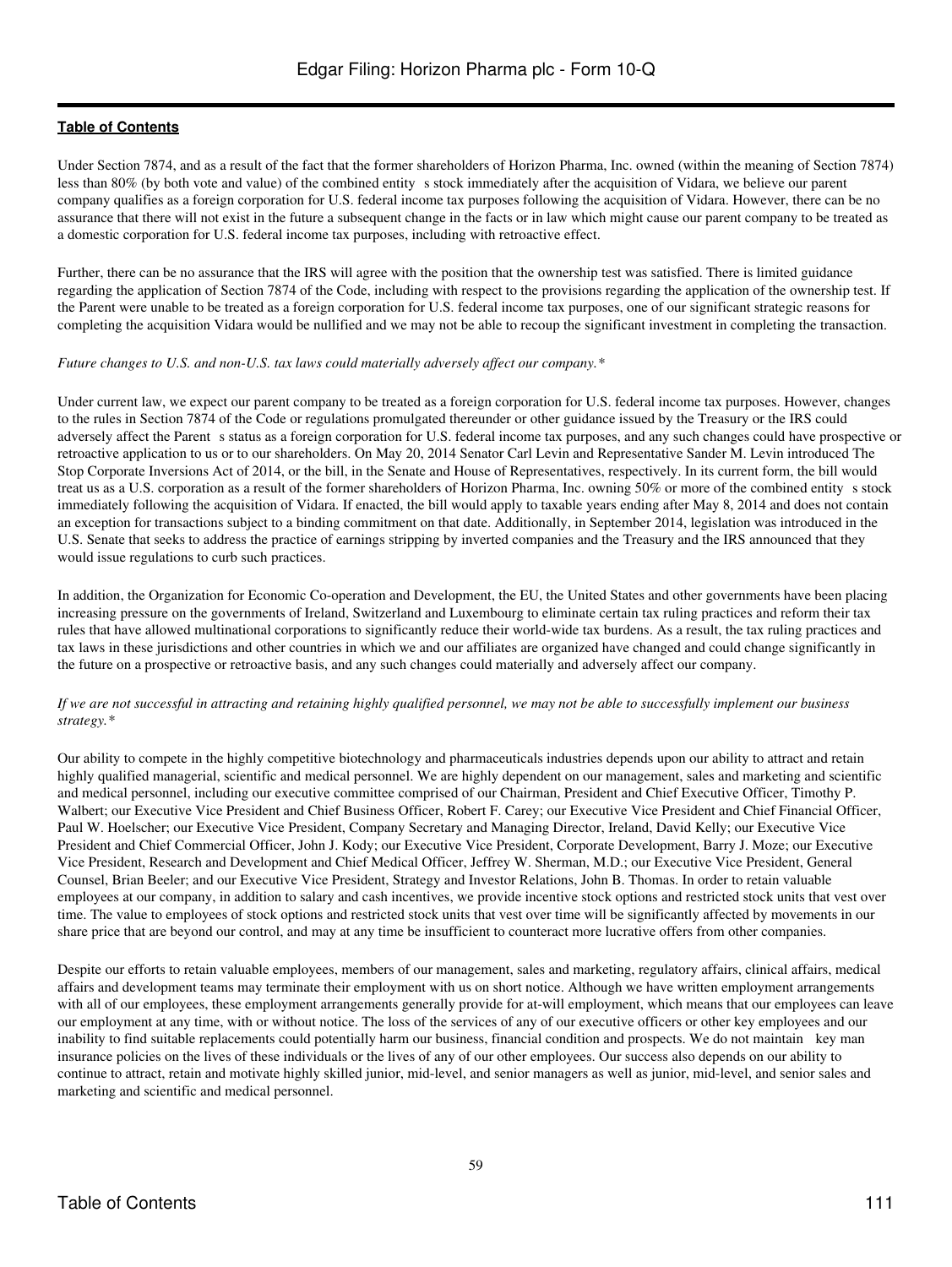Many of the other biotechnology and pharmaceutical companies with whom we compete for qualified personnel have greater financial and other resources, different risk profiles and longer histories in the industry than we do. They also may provide more diverse opportunities and better chances for career advancement. Some of these characteristics may be more appealing to high quality candidates than that which we have to offer. If we are unable to continue to attract and retain high quality personnel, the rate and success at which we can develop and commercialize products and product candidates will be limited.

*We are, with respect to our current products, and will be, with respect to any other product or product candidate for which we obtain FDA approval or which we acquires or in-license, subject to ongoing FDA obligations and continued regulatory review, which may result in significant additional expense. Additionally, any other product candidate, if approved by the FDA, could be subject to labeling and other restrictions and market withdrawal, and we may be subject to penalties if we fail to comply with regulatory requirements or experience unanticipated problems with our products.\**

Any regulatory approvals that we obtain for our product candidates may also be subject to limitations on the approved indicated uses for which the product may be marketed or to the conditions of approval, or contain requirements for potentially costly post-marketing testing, including Phase 4 clinical trials and surveillance to monitor the safety and efficacy of the product candidate. In addition, with respect to our currently FDA-approved products (and with respect to our product candidates, if approved), the manufacturing processes, labeling, packaging, distribution, adverse event reporting, storage, advertising, promotion and recordkeeping for the product are subject to extensive and ongoing regulatory requirements. These requirements include submissions of safety and other post-marketing information and reports, registration, as well as continued compliance with current good manufacturing practices, or cGMPs, good clinical practices, or GCPs, international conference on harmonization regulations, or ICH regulations, and good laboratory practices, or GLPs, which are regulations and guidelines enforced by the FDA for all of our products in clinical development, for any clinical trials that we conduct post-approval. For example, Hyperion has recently engaged the FDA in discussions related to a change it made to an analytical method for RAVICTI without obtaining the FDAs prior approval. If the FDA determines that prior approval was required, we could face sanctions and other regulatory consequences with respect to RAVICTI based on Hyperion s prior changes to the analytical method. In connection with our November 2013 acquisition of the U.S. rights to VIMOVO, we assumed responsibility for completing an ongoing Pediatric Research Equity Act post-marketing requirement study in children 12 years to 16 years and 11 months of age with Juvenile RA for which the FDA recently granted an extension with a final report due date of December 2015. With respect to RAVICTI, the FDA imposed several post-marketing requirements and a post-marketing commitment, which include remaining obligations to conduct studies in UCD patients during the first two months of life and from two months to two years of age, including a study of the pharmacokinetics in both age groups, and a randomized study to determine the safety and efficacy in UCD patients who are treatment naïve to phenylbutyrate treatment.

In addition, the FDA closely regulates the marketing and promotion of drugs and biologics. The FDA does not regulate the behavior of physicians in their choice of treatments. The FDA does, however, restrict manufacturers promotional communications. A significant number of pharmaceutical companies have been the target of inquiries and investigations by various U.S. federal and state regulatory, investigative, prosecutorial and administrative entities in connection with the promotion of products for off-label uses and other sales practices. These investigations have alleged violations of various U.S. federal and state laws and regulations, including claims asserting antitrust violations, violations of the Food, Drug and Cosmetic Act, false claims laws, the Prescription Drug Marketing Act, anti-kickback laws, and other alleged violations in connection with the promotion of products for unapproved uses, pricing and Medicare and/or Medicaid reimbursement. If we are not able to maintain regulatory compliance, we may lose any marketing approval that we may have obtained and we may not achieve or sustain profitability, which would have a material adverse effect on our business, results of operations, financial condition and prospects.

Later discovery of previously unknown problems with a product, including adverse events of unanticipated severity or frequency, or with our third-party manufacturers or manufacturing processes, or failure to comply with regulatory requirements, may result in, among other things:

restrictions on the marketing or manufacturing of the product, withdrawal of the product from the market, or voluntary or mandatory product recalls;

fines, warning letters or holds on clinical trials;

refusal by the FDA to approve pending applications or supplements to approved applications filed by us or our strategic partners, or suspension or revocation of product license approvals;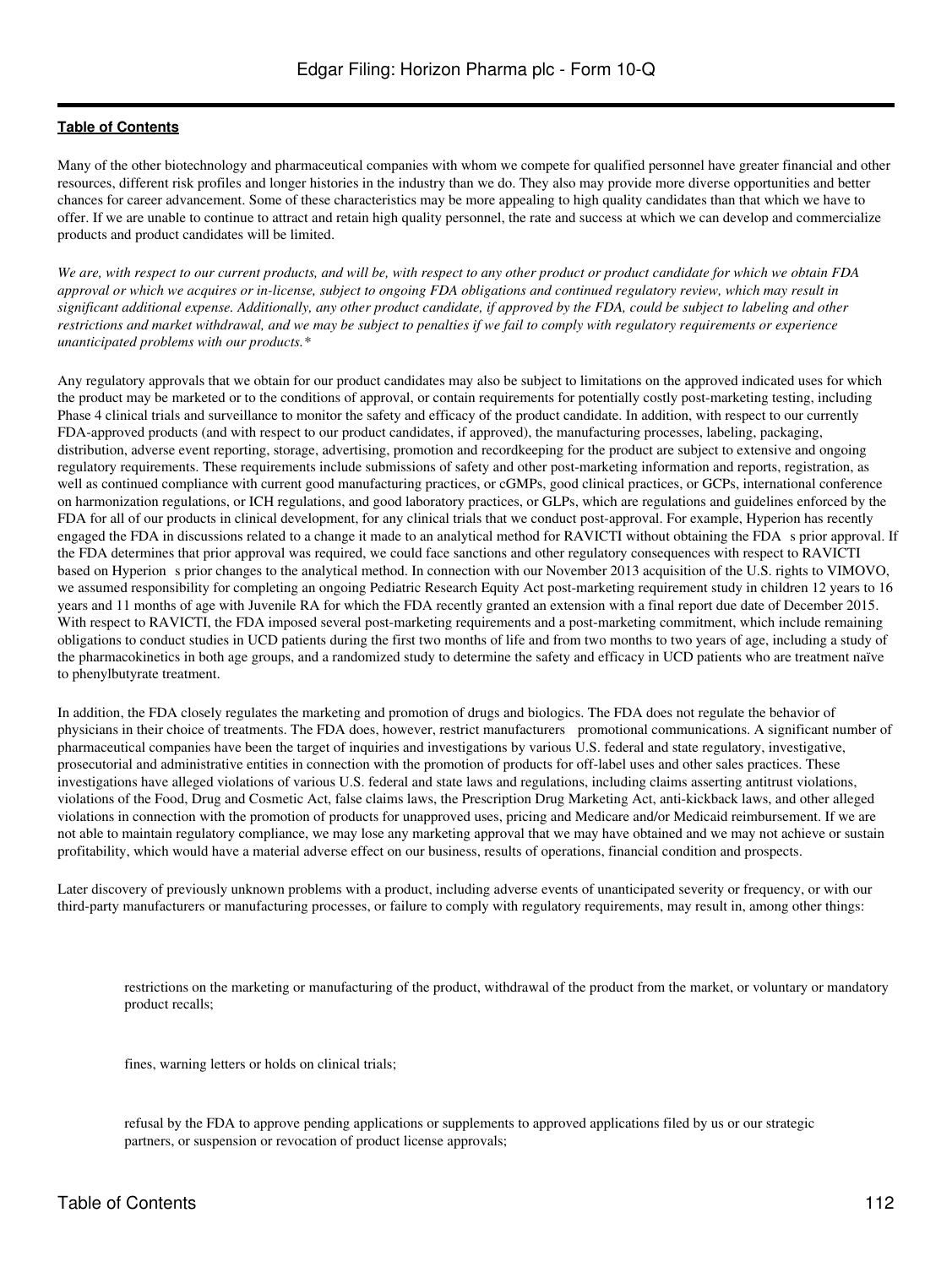product seizure or detention, or refusal to permit the import or export of products; and

injunctions, the imposition of civil or criminal penalties, or exclusion, debarment or suspension from government healthcare programs.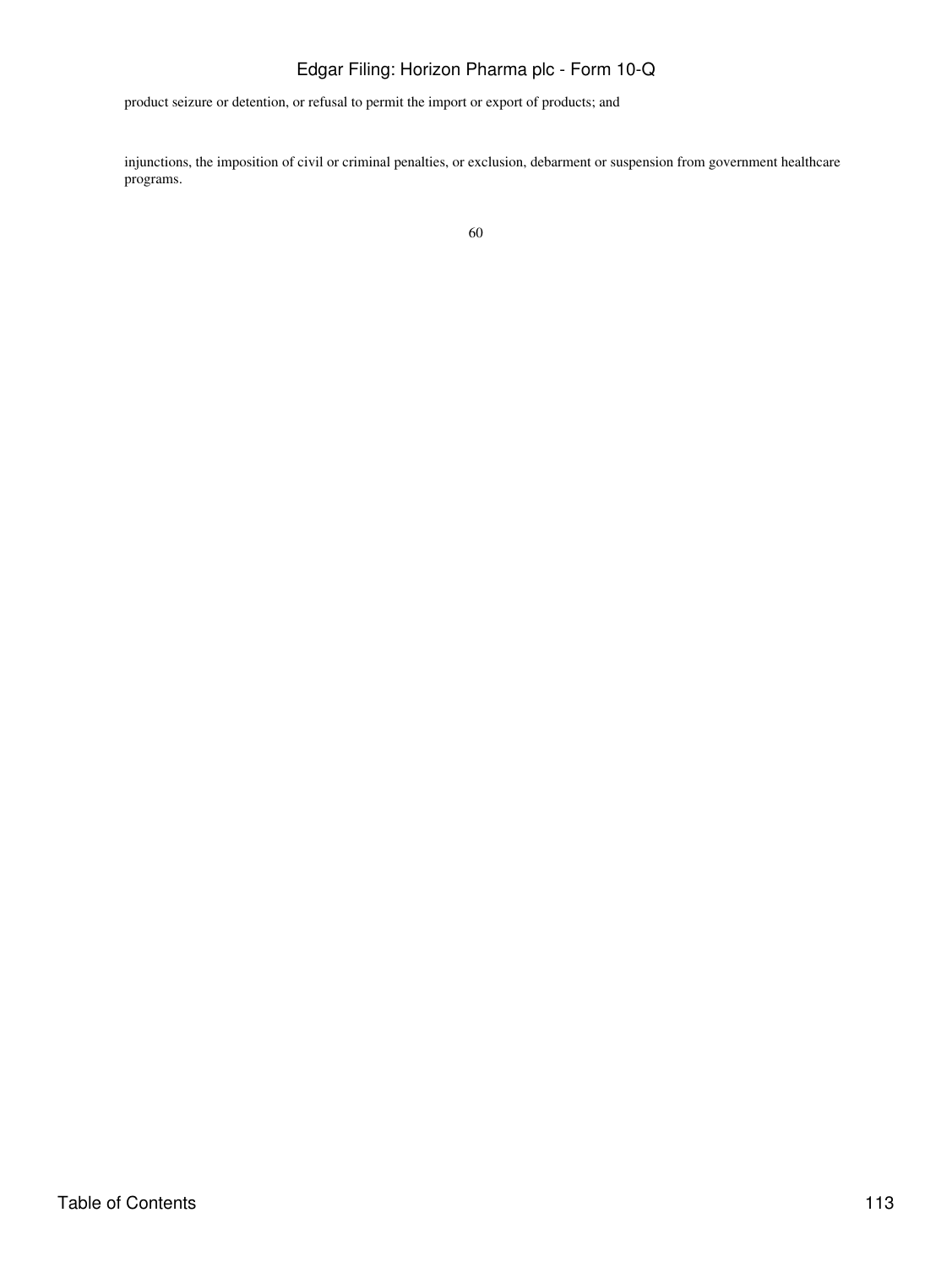If we are not able to maintain regulatory compliance, we may lose any marketing approval that we may have obtained and we may not achieve or sustain profitability, which would have a material adverse effect on our business, results of operations, financial condition and prospects.

*Coverage and reimbursement may not be available, or reimbursement may be available at only limited levels, for our products, which could make it difficult for us to sell our products profitably or to successfully execute planned product price increases.\**

Market acceptance and sales of our products will depend in large part on global coverage and reimbursement policies and may be affected by future healthcare reform measures, both in the United States and other key international markets. Successful commercialization of our products will depend in part on the availability of governmental and third-party payor reimbursement for the cost of our products. Government health administration authorities, private health insurers and other organizations generally provide reimbursement for healthcare. In particular, in the United States, private health insurers and other third-party payors often provide reimbursement for products and services based on the level at which the government (through the Medicare or Medicaid programs) provides reimbursement for such treatments. In the United States, the EU and other significant or potentially significant markets for our products and product candidates, government authorities and third-party payors are increasingly attempting to limit or regulate the price of medical products and services, particularly for new and innovative products and therapies, which has resulted in lower average selling prices. Further, the increased emphasis on managed healthcare in the United States and on country and regional pricing and reimbursement controls in the EU will put additional pressure on product pricing, reimbursement and usage, which may adversely affect our product sales and results of operations. These pressures can arise from rules and practices of managed care groups, judicial decisions and governmental laws and regulations related to Medicare, Medicaid and healthcare reform, pharmaceutical reimbursement policies and pricing in general. These pressures may create negative reactions to any product price increases, or limit the amount by which we may be able to increase our product prices, which may adversely affect our product sales and results of operations.

Patients are unlikely to use our products unless coverage is provided and reimbursement is adequate to cover a significant portion of the cost of our products. Third-party payors may limit coverage to specific products on an approved list, also known as a formulary, which might not include all of the FDA-approved products for a particular indication. Moreover, a third-party payor s decision to provide coverage for a product does not imply that an adequate reimbursement rate will be approved. Additionally, one third-party payor s decision to cover a particular product does not ensure that other payors will also provide coverage for the product, or will provide coverage at an adequate reimbursement rate. Even though we have contracts with some PBMs in the United States, that does not guarantee that they will perform in accordance with the contracts, nor does that preclude them from taking adverse actions against us, which could materially adversely affect our operating results. In addition, the existence of such PBM contracts does not guarantee coverage by such PBM s contracted health plans or adequate reimbursement to their respective providers for our products. For example, two significant PBMs placed DUEXIS and VIMOVO on their exclusion lists beginning in 2015, which has resulted in a loss of coverage for patients whose healthcare plans have adopted these PBM lists. Also, as noted above, we are currently in an ongoing contract and rebate dispute with a U.S. PBM involving VIMOVO and DUEXIS, the outcome of which we cannot at this time determine, and which has the potential to negatively impact our relationship with that PBM, which could affect their coverage and/or reimbursement treatment of our other products. Additional healthcare plan formularies may also exclude our products from coverage due to the actions of these PBMs, future price increases we may implement, our use of the PME program or any other co-pay programs, or other reasons. If our strategies to mitigate formulary exclusions are not effective, these events may reduce the likelihood that physicians prescribe our products and increase the likelihood that prescriptions for our products are not filled.

Outside of the United States, the success of our products, including LODOTRA and, if widely approved, DUEXIS, as well as BUPHENYL and, if approved outside the United States, RAVICTI, will depend largely on obtaining and maintaining government coverage, because in many countries patients are unlikely to use prescription drugs that are not covered by their government healthcare programs. To date, LODOTRA is approved in over 35 countries outside the United States, and reimbursement for LODOTRA has been obtained in Germany, Italy, Sweden and Switzerland. Mundipharma is seeking coverage for LODOTRA in a number of countries and currently sells LODOTRA without coverage in a limited number of countries. BUPHENYL is marketed in select countries throughout Europe, the Middle East, and the Asia-Pacific Region. Negotiating coverage and reimbursement with governmental authorities can delay commercialization by 12 months or more. Coverage and reimbursement policies may adversely affect our ability to sell our products on a profitable basis. In many international markets, governments control the prices of prescription pharmaceuticals, including through the implementation of reference pricing, price cuts, rebates, revenue-related taxes and profit control, and we expect prices of prescription pharmaceuticals to decline over the life of the product or as volumes increase. Recently, many countries in the EU have increased the amount of discounts required on pharmaceutical products, which we believe has impacted the reimbursement rates and timing to launch for LODOTRA to date, and we expect these discounts to continue as countries attempt to manage healthcare expenditures, especially in light of current economic conditions. For example, legislation was recently enacted in Germany that will increase the rebate on prescription pharmaceuticals and likely lower the revenues from the sale of LODOTRA in Germany that we would otherwise receive. As a result of these pricing practices, it may become difficult to achieve profitability or expected rates of growth in revenue or results of operations. Any shortfalls in revenue could adversely affect our business, financial condition and results of operations.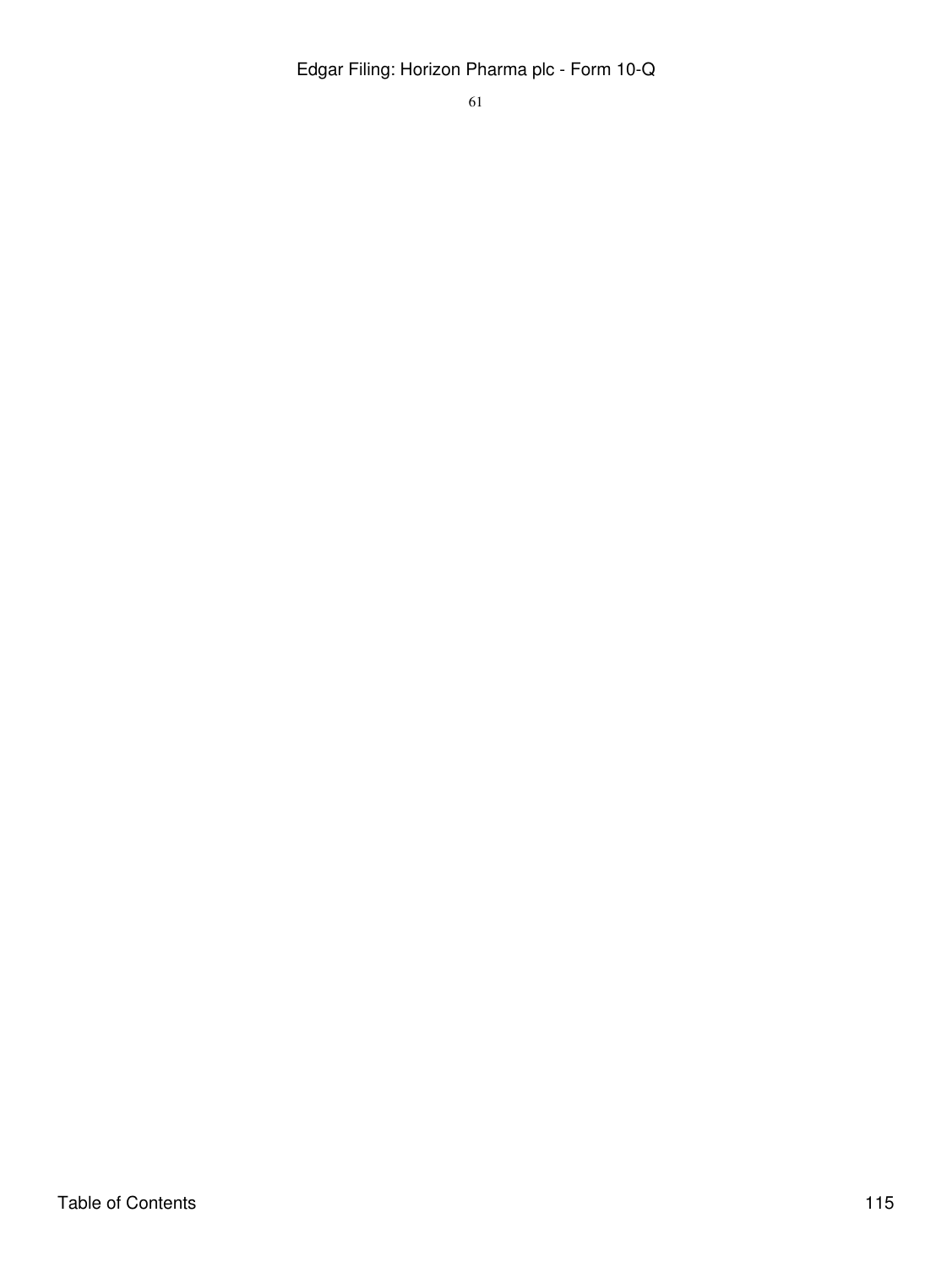In light of such policies and the uncertainty surrounding proposed regulations and changes in the coverage and reimbursement policies of governments and third-party payors, we cannot be sure that coverage and reimbursement will be available for any of our products in any additional markets or for any other product candidates that we may develop. Also, we cannot be sure that reimbursement amounts will not reduce the demand for, or the price of, our products. If coverage and reimbursement are not available or are available only at limited levels, we may not be able to successfully commercialize our products.

We expect to experience pricing pressures in connection with the sale of our products due to the trend toward managed healthcare, the increasing influence of health maintenance organizations and additional legislative proposals. There may be additional pressure by payors and healthcare providers to use generic drugs that contain the active ingredients found in DUEXIS, PENNSAID 2%, RAYOS/LODOTRA and VIMOVO or any other product candidates that we may develop, acquire or in-license, including BUPHENYL. If we fail to successfully secure and maintain coverage and adequate reimbursement for our products or are significantly delayed in doing so, we will have difficulty achieving market acceptance of our products and expected revenue and profitability which would have a material adverse effect on our business, results of operations, financial condition and prospects. We may also experience pressure from payors concerning certain promotional approaches that we may implement such as PME program or any other co-pay or free product programs whereby we assist qualified patients with certain out-of-pocket expenditures for our product. If we are unsuccessful with our PME program or any other co-pay initiatives or free product programs, we would be at a competitive disadvantage in terms of pricing versus preferred branded and generic competitors.

#### *We are subject to federal, state and foreign healthcare laws and regulations and implementation or changes to such healthcare laws and regulations could adversely affect our business and results of operations.\**

The U.S. and some foreign jurisdictions are considering or have enacted a number of legislative and regulatory proposals to regulate and to change the healthcare system in ways that could affect our ability to sell our products profitably. In the United States and elsewhere, there is significant interest in promoting changes in healthcare systems with the stated goals of containing healthcare costs, improving quality and/or expanding access. In the United States, the pharmaceutical industry has been a particular focus of these efforts and has been significantly affected by major legislative initiatives.

If we are found to be in violation of any of these laws or any other federal or state regulations, we may be subject to civil and/or criminal penalties, damages, fines, exclusion from federal health care programs and the restructuring of our operations. Any of these could have a material adverse effect on our business and financial results. Since many of these laws have not been fully interpreted by the courts, there is an increased risk that we may be found in violation of one or more of their provisions. Any action against our company for violation of these laws, even if we ultimately are successful in our defense, will cause it to incur significant legal expenses and divert our management s attention away from the operation of our business.

We expect that the Patient Protection and Affordable Care Act, as amended by the Health Care and Education Reconciliation Act, collectively the ACA, as well as other healthcare reform measures that may be adopted in the future, may result in more rigorous coverage criteria and in additional downward pressure on the price that we may receive for any approved product. An expansion in the government s role in the U.S. healthcare industry may cause general downward pressure on the prices of prescription drug products, lower reimbursements for providers using our products, reduce product utilization and adversely affect our business and results of operations. It is unclear whether and to what extent, if at all, other potential developments resulting from the ACA, such as an increase in the number of people with health insurance and an increased focus on preventive medicine, may provide us with additional revenue to offset the annual excise tax (on certain drug product sales) enacted under the ACA, subject to limited exceptions. It is possible that the tax burden, if ours is not excepted, would adversely affect our financial performance, which in turn could cause the price of our share to decline. The ACA, among other things, also established a new Medicare Part D coverage gap discount program, in which manufacturers must agree to offer 50% point-of-sale discounts off negotiated prices of applicable brand drugs to eligible beneficiaries during their coverage gap period, as a condition for the manufacturer soutpatient drugs to be covered under Medicare Part D. Any reduction in reimbursement from government programs may result in a similar reduction in payments from private payors. The implementation of cost containment measures or other healthcare reforms may prevent us from being able to generate revenue, attain profitability, or commercialize our current products and/or those for which we may receive regulatory approval in the future.

*We are subject, directly or indirectly, to federal and state healthcare fraud and abuse and false claims laws and regulations. Prosecutions under such laws have increased in recent years and we may become subject to such litigation. If we are unable to comply, or have not fully complied, with such laws, we could face substantial penalties.\**

In the United States, we are subject directly, or indirectly through our customers, to various state and federal fraud and abuse laws, including, without limitation, the federal Anti-Kickback Statute, the federal False Claims Act, civil monetary penalty statute prohibiting beneficiary inducements, and similar state laws, federal and state privacy and security laws, sunshine laws, government price reporting laws, and other fraud laws, as described in greater detail in the Government Regulation section of our Annual Report on Form 10-K for the fiscal year ended December 31, 2014, which is incorporated by reference herein. These laws may impact, among other things, our companys current and proposed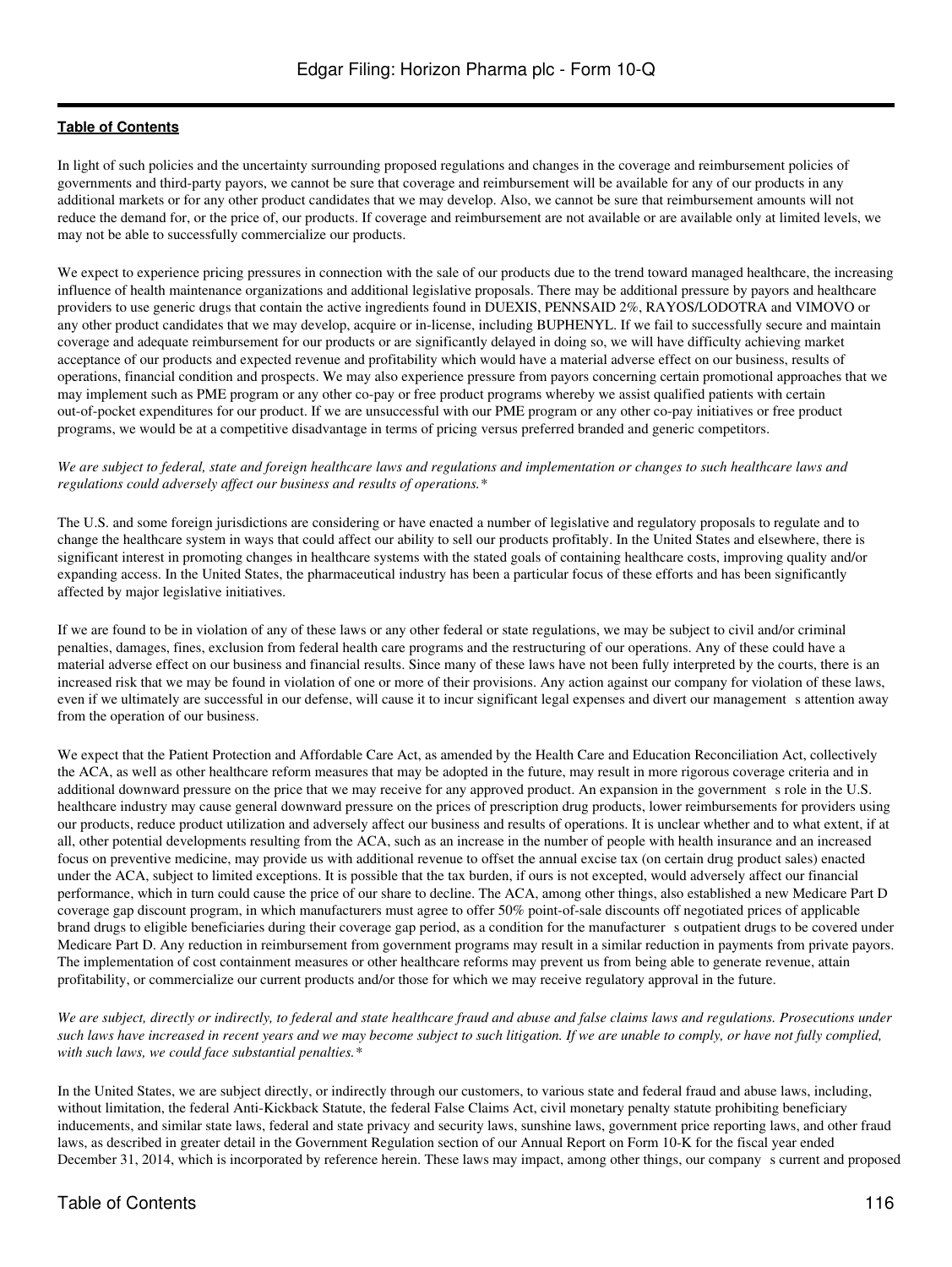sales, marketing and educational programs, as well as other possible relationships with customers, pharmacies, physicians, payors, and patients.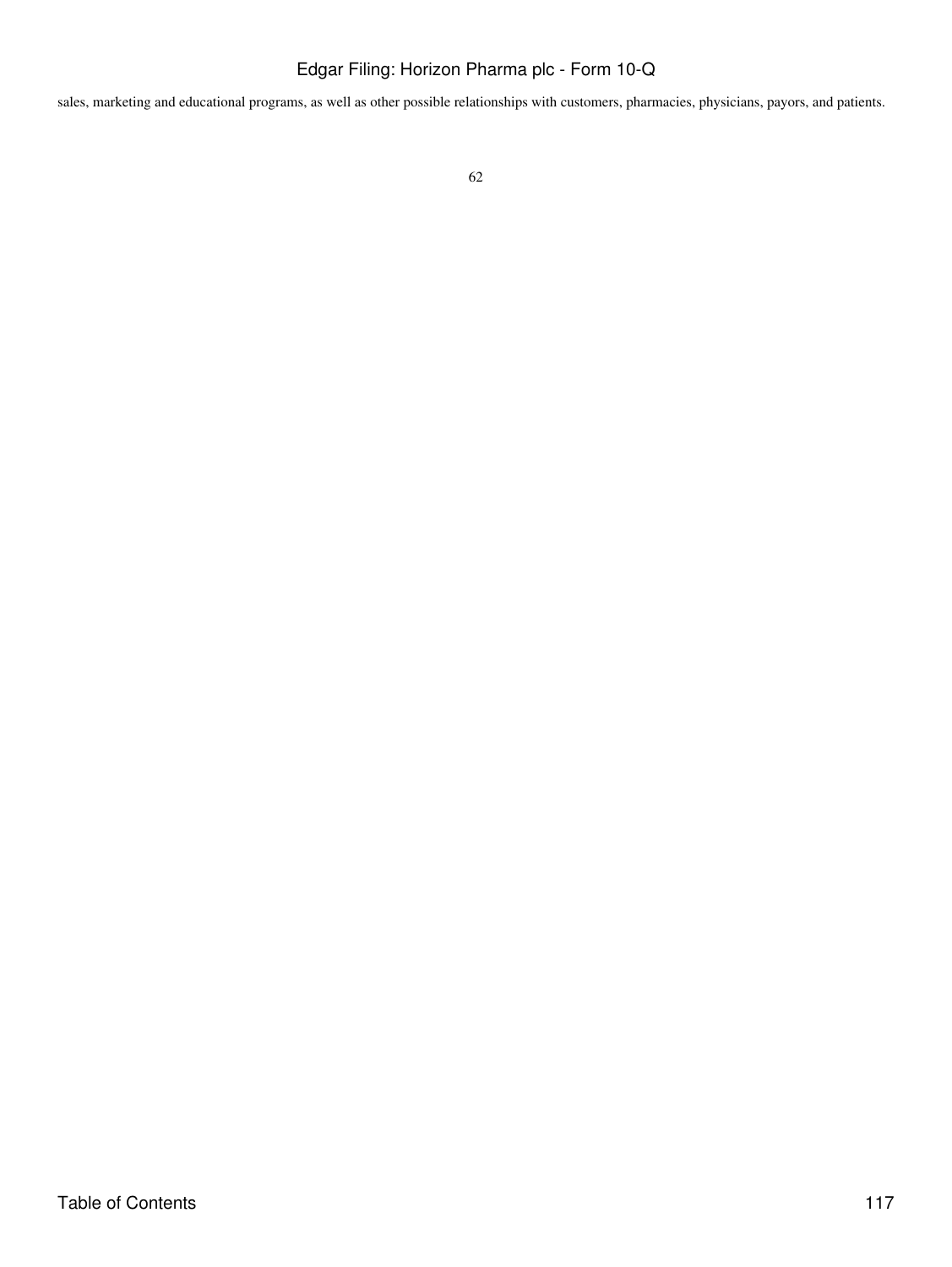Compliance with these laws, including the development of a comprehensive compliance program, is difficult, costly and time consuming. Because of the breadth of these laws and the narrowness of available statutory and regulatory exemptions, it is possible that some of our companys business activities could be subject to challenge under one or more of such laws. These risks may be increased where there are evolving interpretations of applicable regulatory requirements, such as those applicable to manufacturer co-pay initiatives. Pharmaceutical manufacturer co-pay initiatives and free product programs are the subject of ongoing litigation (involving other manufacturers and to which we are not a party) and evolving interpretations of applicable regulatory requirements and certain state laws, and any change in the regulatory or enforcement environment regarding such programs could impact our ability to offer such programs. If we are unsuccessful with our PME program, any other co-pay initiatives, or free product programs, we would be at a competitive disadvantage in terms of pricing versus preferred branded and generic competitors, or be subject to significant penalties. We are engaged in various business arrangements with current and potential customers, and we can give no assurance that such arrangements would not be subject to scrutiny under such laws, despite our companys efforts to properly structure such arrangements. Even if we structure our programs with the intent of compliance with such laws, there can be no certainty that we would not need to defend our business activities against enforcement or litigation. Further, we cannot give any assurances that business activities or arrangements of Hyperion prior to the Acquisition will not be scrutinized or subject to enforcement or litigation.

There has also been a recent trend of increased federal and state regulation of payments made to physicians and other healthcare providers. The ACA, among other things, imposed new reporting requirements on drug manufacturers for payments made by them to physicians and teaching hospitals, as well as ownership and investment interests held by physicians and their immediate family members. Failure to submit required information may result in significant civil monetary penalties.

We are unable to predict whether we could be subject to actions under any of these or other healthcare laws, or the impact of such actions. If we are found to be in violation of, or to encourage or assist the violation by third parties of any of the laws described above or other applicable state and federal fraud and abuse laws, we may be subject to penalties, including administrative, civil and criminal penalties, damages, fines, withdrawal of regulatory approval, imprisonment, exclusion from government healthcare reimbursement programs, contractual damages, reputational harm, diminished profits and future earnings, injunctions and other associated remedies, or private qui tam actions brought by individual whistleblowers in the name of the government, and the curtailment or restructuring of our operations, all of which could have a material adverse effect on our business and results of operations. Any action against us for violation of these laws, even if we successfully defend against it, could cause us to incur significant legal expenses and divert our management s attention from the operation of our business.

#### *Our products or any other product candidate that we develop may cause undesirable side effects or have other properties that could delay or prevent regulatory approval or commercialization, result in product re-labeling or withdrawal from the market or have a significant impact on customer demand.\**

Undesirable side effects caused by any product candidate that we develop could result in the denial of regulatory approval by the FDA or other regulatory authorities for any or all targeted indications, or cause us to evaluate the future of our development programs. In our two Phase 3 clinical trials with DUEXIS, the most commonly reported treatment-emergent adverse events were nausea, dyspepsia, diarrhea, constipation and upper respiratory tract infection. In Phase 3 endoscopic registration clinical trials with VIMOVO, the most commonly reported treatment-emergent adverse events were erosive gastritis, dyspepsia, gastritis, diarrhea, gastric ulcer, upper abdominal pain, nausea and upper respiratory tract infection. The most common side effects observed in pivotal trials for ACTIMMUNE were flu-like or constitutional symptoms such as fever, headache, chills, myalgia and fatigue. The most commonly reported treatment-emergent adverse events in the Phase 3 clinical trials with RAYOS/LODOTRA included flare in RA-related symptoms, abdominal pain, nasopharyngitis, headache, flushing, upper respiratory tract infection, back pain and weight gain. The most common adverse events reported in a Phase 2 clinical trial of PENNSAID 2% were application site reactions, such as dryness, exfoliation, erythema, pruritus, pain, induration, rash and scabbing. With respect to BUPHENYL, the most common side effects are change in the frequency of breathing, lack of or irregular menstruation, lower back, side, or stomach pain, mood or mental changes, muscle pain or twitching, nausea or vomiting, nervousness or restlessness, swelling of the feet or lower legs, unpleasant taste and unusual tiredness or weakness. With respect to RAVICTI, the most common side effects are diarrhea, nausea, decreased appetite, gas, vomiting, high blood levels of ammonia, headache, tiredness and dizziness.

The FDA or other regulatory authorities may also require, or we may undertake, additional clinical trials to support the safety profile of our products or product candidates.

In addition, if we or others identify undesirable side effects caused by our products or any other product candidate that we may develop that receives marketing approval, or if there is a perception that the product is associated with undesirable side effects: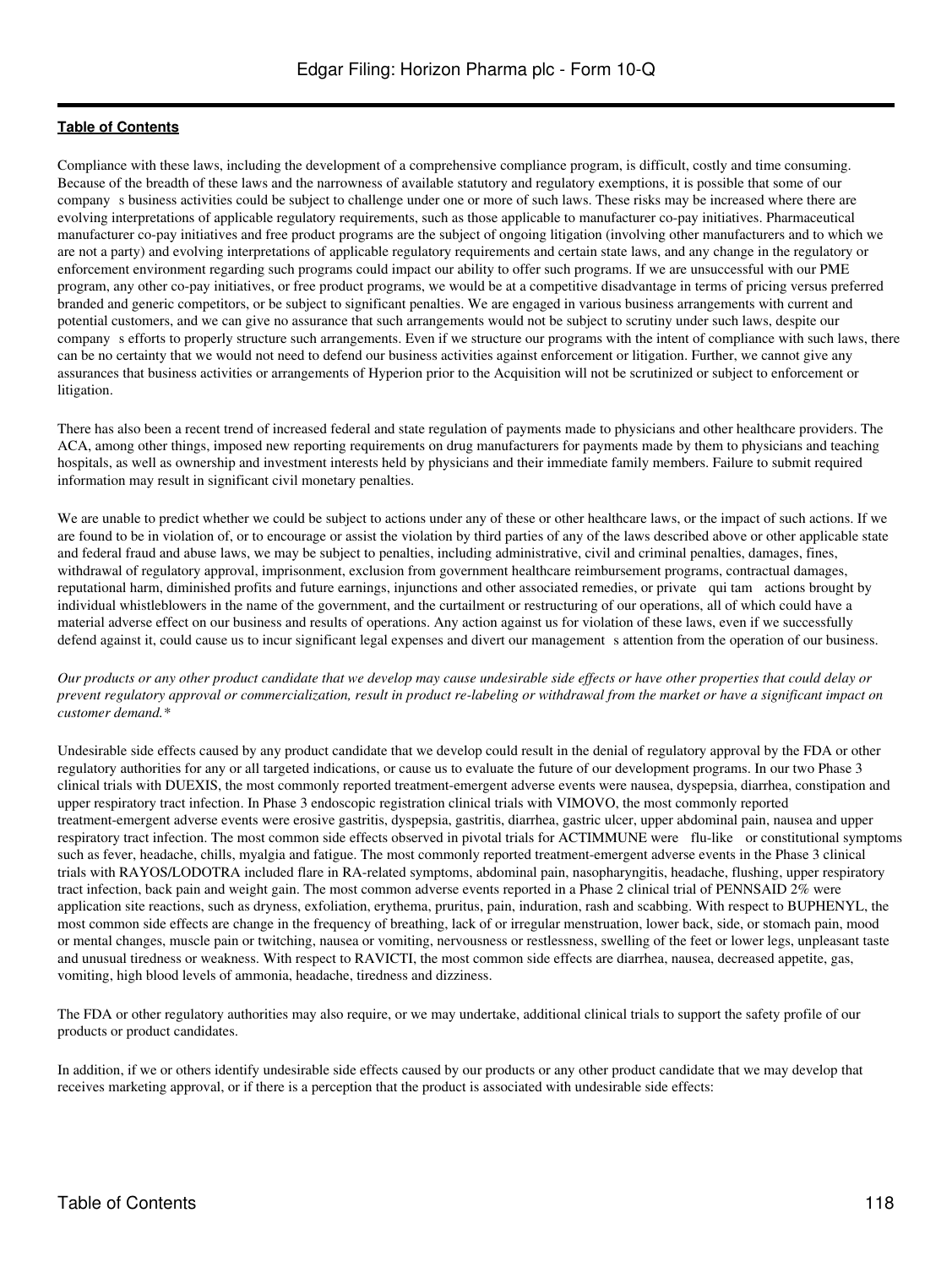regulatory authorities may require the addition of labeling statements, such as a black box warning or a contraindication;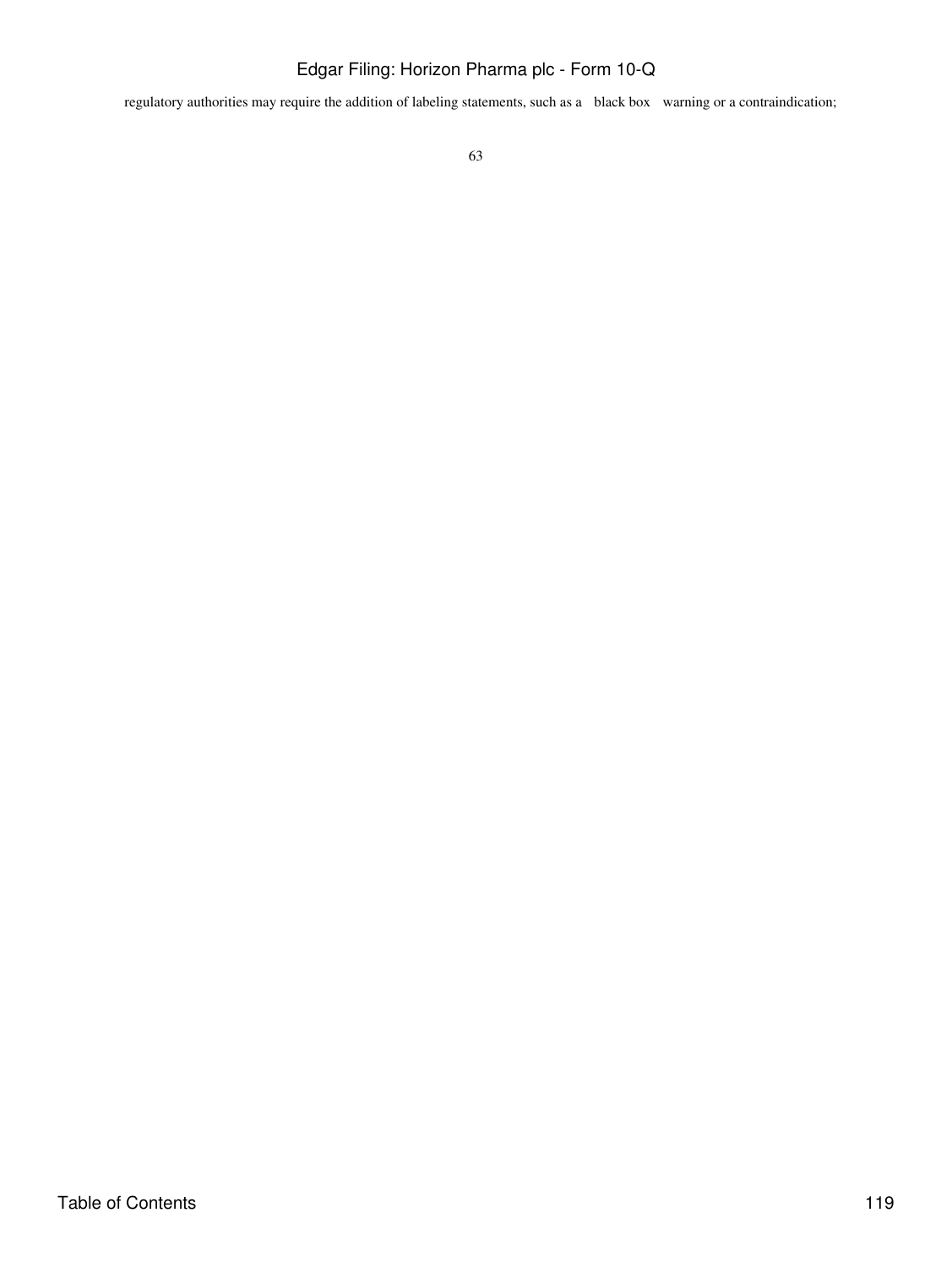regulatory authorities may withdraw their approval of the product or place restrictions on the way it is prescribed;

we may be required to change the way the product is administered, conduct additional clinical trials or change the labeling of the product or implement a risk evaluation and mitigation strategy; and

we may be subject to increased exposure to product liability and/or personal injury claims. If any of these events occurred with respect to our products, our ability to generate significant revenues from the sale of these products would be significantly harmed.

*We rely on third parties to conduct our preclinical and clinical trials. If these third parties do not successfully carry out their contractual duties or meet expected deadlines or if they experience regulatory compliance issues, we may not be able to obtain regulatory approval for or commercialize our product candidates and our business could be substantially harmed.\**

We have agreements with third-party contract research organizations, CROs, to conduct our clinical programs, including those required for post-marketing commitments, and we expect to continue to rely on CROs for the completion of on-going and planned clinical trials of RAVICTI. We may also have the need to enter into other such agreements in the future if we were to develop other product candidates or conduct clinical trials in additional indications for our existing products. In connection with our planned Phase 3 study to evaluate ACTIMMUNE in the treatment of FA, we are working with the Clinical Trials Coordination Center, an academic research organization that is part of the Center for Human Experimental Therapeutics at the University of Rochester to conduct the FA Phase 3 study as well as collaborating with the Friedreich s Ataxia Research Alliance, or FARA, and select investigators of FARA s Collaborative Clinical Research Network in FA. We rely heavily on these parties for the execution of our clinical studies, and control only certain aspects of their activities. Nevertheless, we are responsible for ensuring that each of our studies is conducted in accordance with the applicable protocol. We and our CROs are required to comply with current GCP or ICH regulations. The FDA enforces these GCP or ICH regulations through periodic inspections of trial sponsors, principal investigators and trial sites. If we or our CROs fail to comply with applicable GCP or ICH regulations, the data generated in our clinical trials may be deemed unreliable and our submission of marketing applications may be delayed or the FDA may require us to perform additional clinical trials before approving our marketing applications. We cannot assure you that, upon inspection, the FDA will determine that any of our clinical trials comply or complied with GCP or ICH regulations. In addition, our clinical trials must be conducted with product produced under cGMP regulations, and may require a large number of test subjects. Our failure to comply with these regulations may require us to repeat clinical trials, which would delay the regulatory approval process. Moreover, our business may be implicated if any of our CROs violates federal or state fraud and abuse or false claims laws and regulations or healthcare privacy and security laws.

If any of our relationships with these third-party CROs terminate, we may not be able to enter into arrangements with alternative CROs on commercially reasonable terms, or at all. If CROs do not successfully carry out their contractual duties or obligations or meet expected deadlines, if they need to be replaced or if the quality or accuracy of the clinical data they obtain is compromised due to the failure to adhere to our clinical protocols or regulatory requirements or for other reasons, our clinical trials may be extended, delayed or terminated and we may not be able to obtain regulatory approval for or successfully commercialize our products and product candidates. As a result, our results of operations and the commercial prospects for our products and product candidates would be harmed, our costs could increase and our ability to generate revenues could be delayed.

Switching or adding additional CROs can involve substantial cost and require extensive management time and focus. In addition, there is a natural transition period when a new CRO commences work. As a result, delays may occur, which can materially impact our ability to meet our desired clinical development timelines. Though we carefully manage our relationships with our CROs, there can be no assurance that we will not encounter similar challenges or delays in the future or that these delays or challenges will not have a material adverse impact on our business, financial condition or prospects.

In addition, pursuant to a March 2011 letter agreement and in connection with our waiver of certain milestone payments, Mundipharma initiated a separate Phase 3 clinical trial for LODOTRA for the potential treatment of polymyalgia rheumatica, or PMR. We had limited control over the timing and implementation of the planned clinical trial and in February 2014, Mundipharma informed us that they had terminated the clinical trial primarily due to recruitment difficulties based on the inclusion criteria and as a result of the cessation of production of the comparator product Decortin® 1 mg.

In addition, in connection with our November 2013 acquisition of the U.S. rights to VIMOVO, we assumed responsibility for completing an ongoing Pediatric Research Equity Act post-marketing requirement study in children 12 years to 16 years and 11 months of age with Juvenile Idiopathic Arthritis for which the FDA recently granted an extension with a final report due date of December 2015. We have also assumed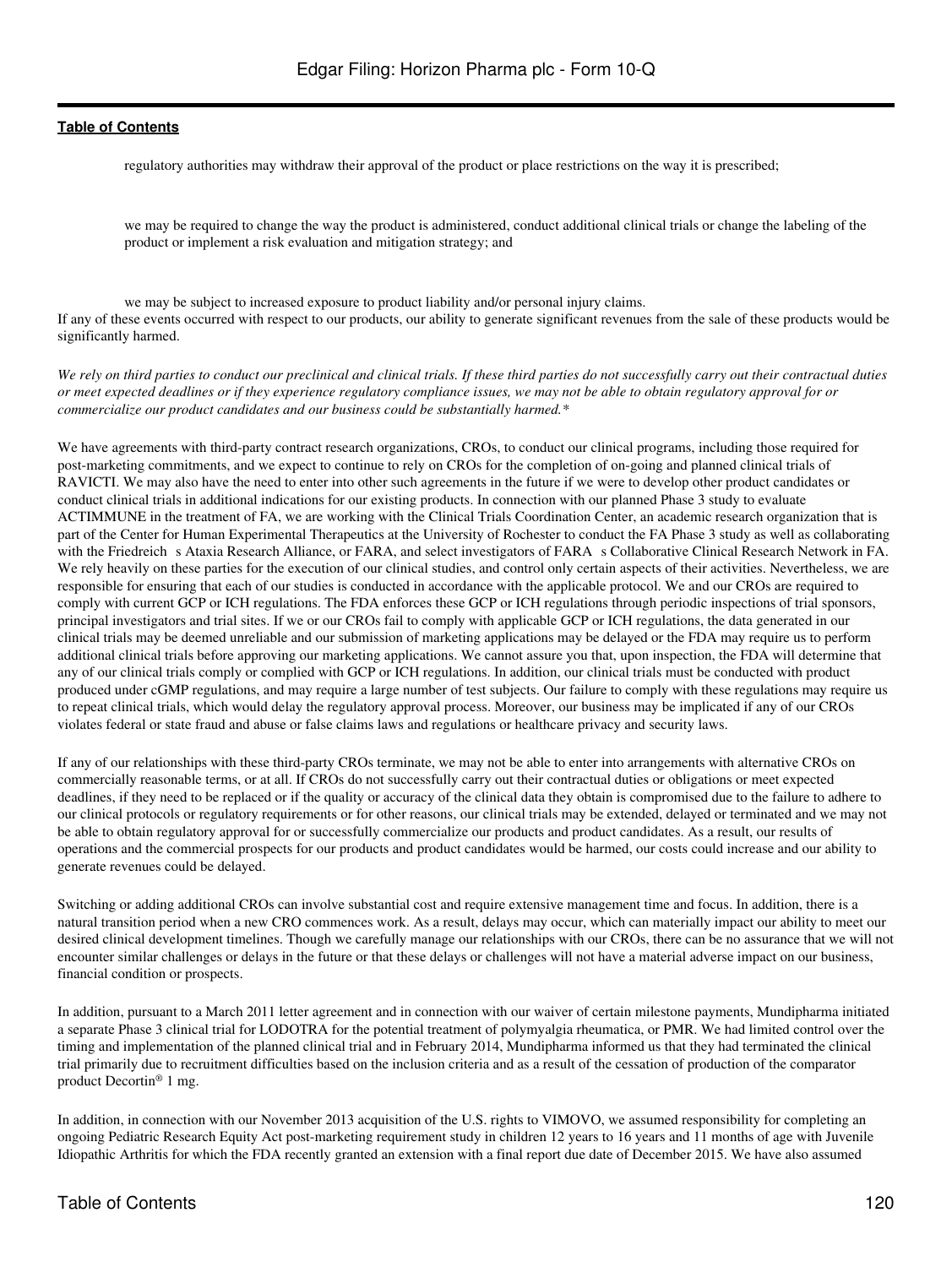Hyperion s post-marketing obligations and commitments to conduct studies in UCD patients during the first two months of life and from two months to two years of age. Although we are committed to carrying out these commitments, there are challenges in conducting studies in pediatric patients including availability of study sites, patients, and obtaining parental informed consent.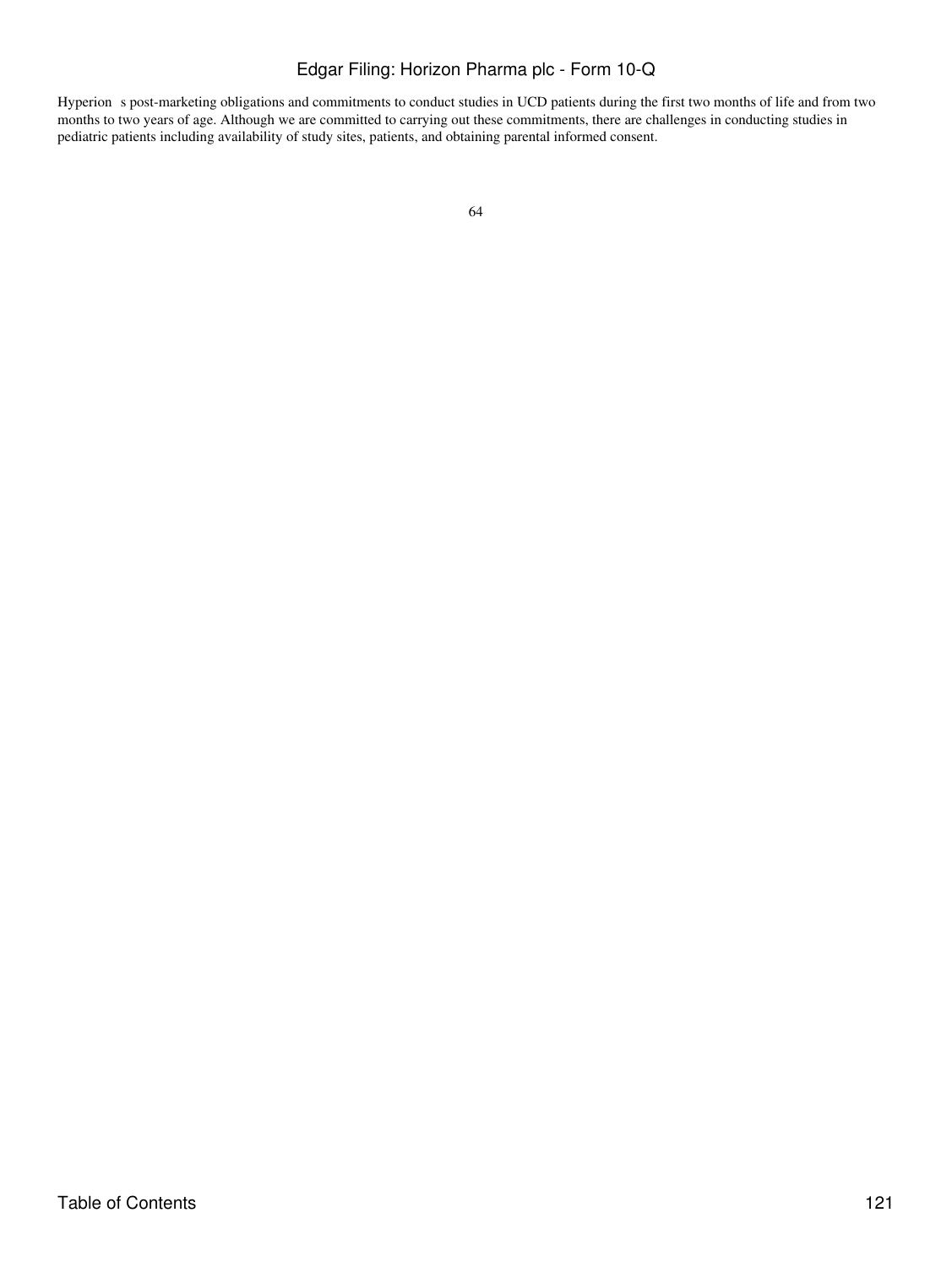*Clinical development of drugs and biologics involves a lengthy and expensive process with an uncertain outcome, and results of earlier studies and trials may not be predictive of future trial results.\**

Clinical testing is expensive and can take many years to complete, and our outcome is uncertain. Failure can occur at any time during the clinical trial process. The results of preclinical studies and early clinical trials of potential product candidates may not be predictive of the results of later-stage clinical trials. Product candidates in later stages of clinical trials may fail to show the desired safety and efficacy traits despite having progressed through preclinical studies and initial clinical testing.

With respect to our planned Phase 3 clinical trial to evaluate ACTIMMUNE for the treatment of FA, and to the extent that we are required to conduct additional clinical development of any of our existing or later acquired products or we conduct clinical development of earlier stage product candidates or for other additional indications for ACTIMMUNE or RAYOS/LODOTRA, We may experience delays in these clinical trials. We do not know whether any additional clinical trials will be initiated in the future, begin on time, need to be redesigned, enroll patients on time or be completed on schedule, if at all. Clinical trials can be delayed for a variety of reasons, including delays related to:

obtaining regulatory approval to commence a trial;

reaching agreement on acceptable terms with prospective CROs and clinical trial sites, the terms of which can be subject to extensive negotiation and may vary significantly among different CROs and trial sites;

obtaining institutional review board or ethics committee approval at each site;

recruiting suitable patients to participate in a trial;

having patients complete a trial or return for post-treatment follow-up;

clinical sites dropping out of a trial;

adding new sites; or

manufacturing sufficient quantities of product candidates for use in clinical trials.

Patient enrollment, a significant factor in the timing of clinical trials, is affected by many factors including the size and nature of the patient population, the proximity of patients to clinical sites, the eligibility criteria for the trial, the design of the clinical trial, competing clinical trials and clinicians and patients perceptions as to the potential advantages of the product candidate being studied in relation to other available therapies, including any new drugs or biologics that may be approved for the indications we are investigating. Furthermore, we rely and expect to rely on CROs and clinical trial sites to ensure the proper and timely conduct of our future clinical trials and while we have and intend to have agreements governing their committed activities, we will have limited influence over their actual performance.

We could encounter delays if prescribing physicians encounter unresolved ethical issues associated with enrolling patients in clinical trials of our product candidates in lieu of prescribing existing treatments that have established safety and efficacy profiles. Further, a clinical trial may be suspended or terminated by us, our collaborators, the FDA or other regulatory authorities due to a number of factors, including failure to conduct the clinical trial in accordance with regulatory requirements or our clinical protocols, inspection of the clinical trial operations or trial site by the FDA or other regulatory authorities resulting in the imposition of a clinical hold, unforeseen safety issues or adverse side effects, failure to demonstrate a benefit from using a product candidate, changes in governmental regulations or administrative actions or lack of adequate funding to continue the clinical trial. If our experiences delays in the completion of, or if we terminate, any clinical trial of our product candidates, the commercial prospects of our product candidates will be harmed, and our ability to generate product revenues from any of these product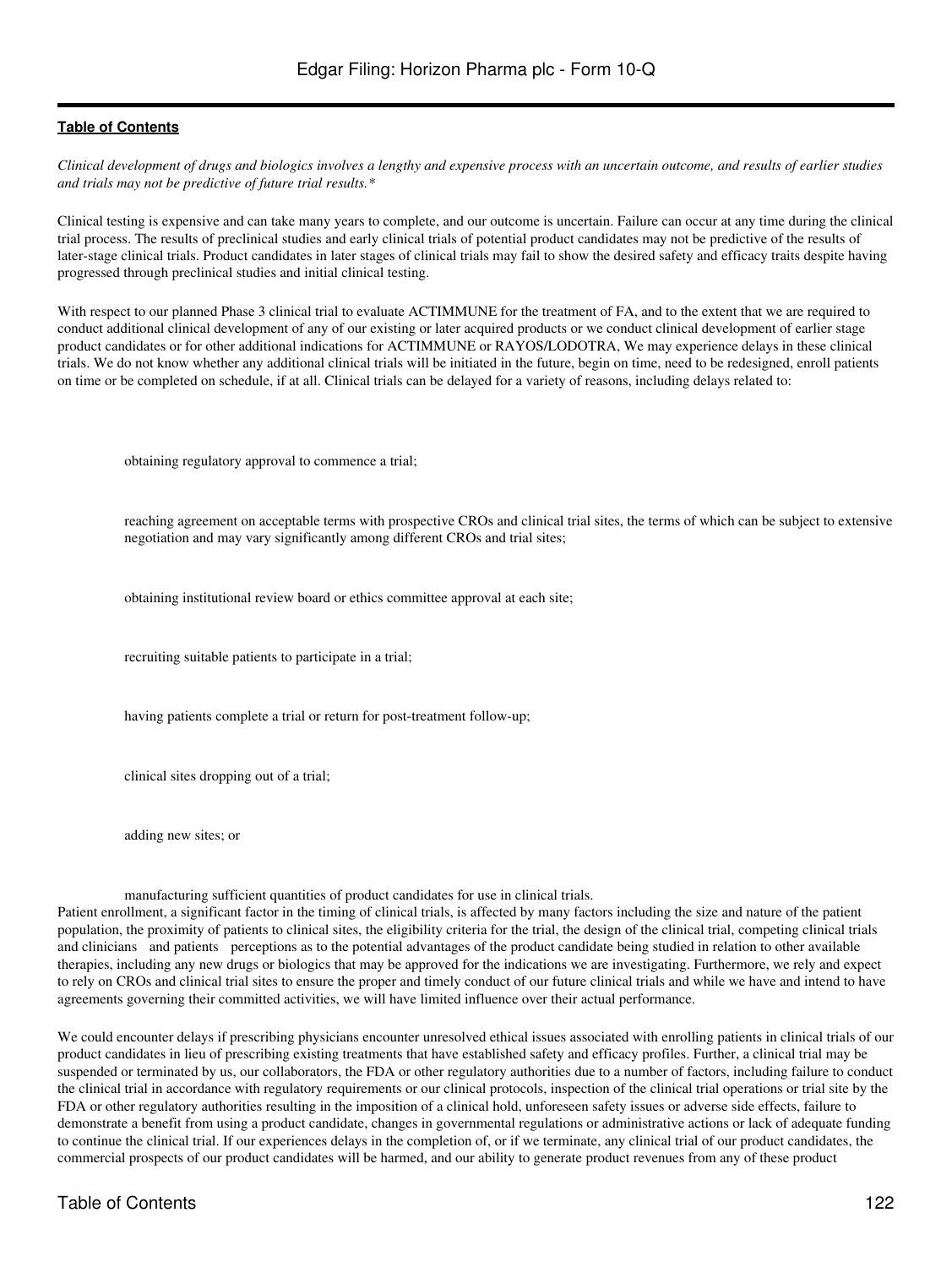candidates will be delayed. In addition, any delays in completing our clinical trials will increase our costs, slow down our product development and approval process and jeopardize our ability to commence product sales and generate revenues.

Moreover, principal investigators for our clinical trials may serve as scientific advisors or consultants to us from time to time and receive compensation in connection with such services. Under certain circumstances, we may be required to report some of these relationships to the FDA. The FDA may conclude that a financial relationship between us and a principal investigator has created a conflict of interest or otherwise affected interpretation of the study. FDA may therefore question the integrity of the data generated at the applicable clinical trial site and the utility of the clinical trial itself may be jeopardized. This could result in a delay in approval, or rejection, of our marketing applications by the FDA and may ultimately lead to the denial of marketing approval of one or more of our product candidates.

Any of these occurrences may harm our business, financial condition, results of operations and prospects significantly. In addition, many of the factors that cause, or lead to, a delay in the commencement or completion of clinical trials may also ultimately lead to the denial of regulatory approval of our product candidates.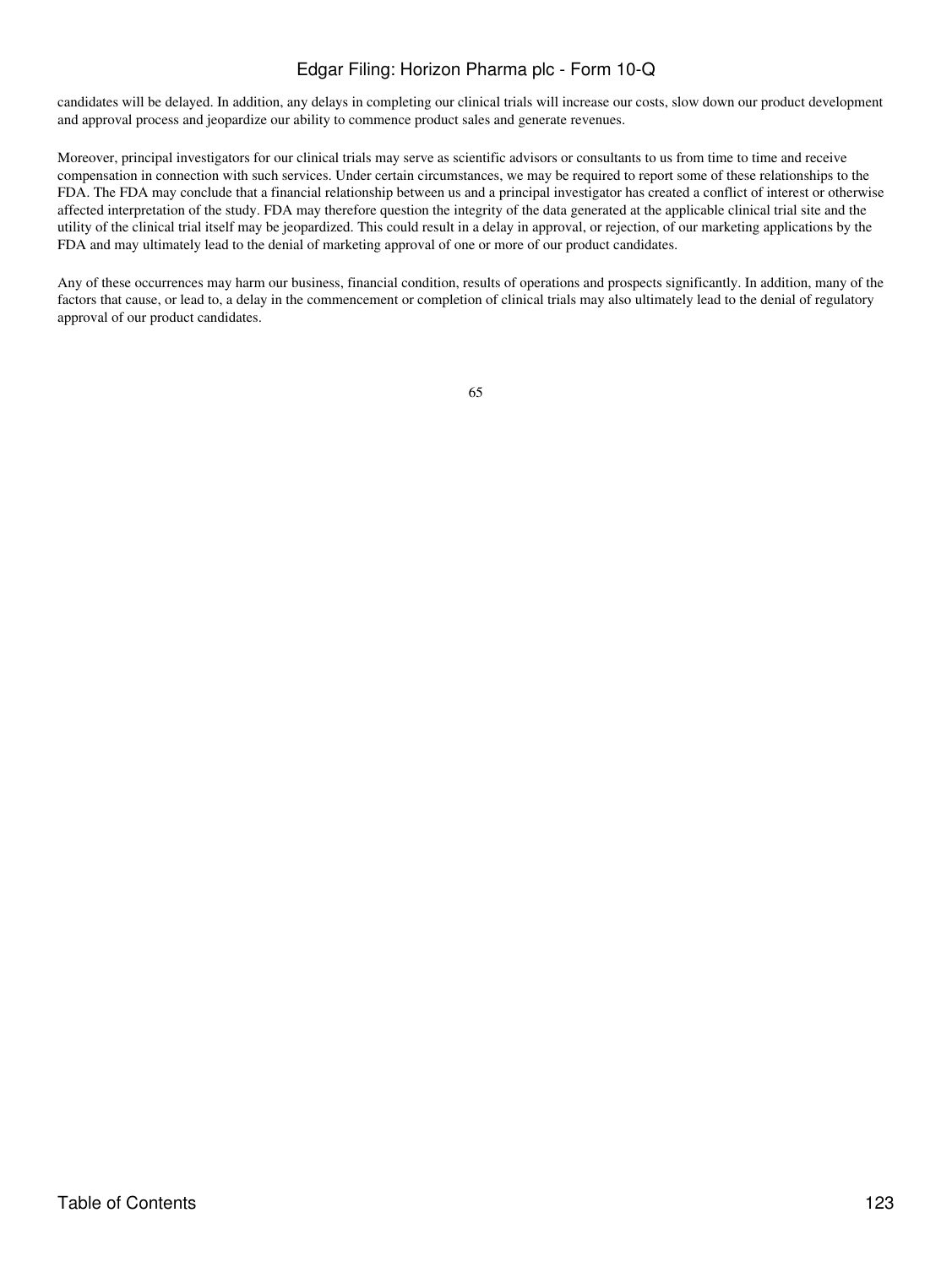*Business interruptions could seriously harm our future revenue and financial condition and increase our costs and expenses. \**

Our operations could be subject to earthquakes, power shortages, telecommunications failures, water shortages, floods, hurricanes, typhoons, fires, extreme weather conditions, medical epidemics and other natural or man-made disasters or business interruptions. While we carry insurance for certain of these events and have implemented disaster management plans and contingencies, the occurrence of any of these business interruptions could seriously harm our business and financial condition and increase our costs and expenses. We conduct significant management operations at both our global headquarters located in Dublin, Ireland and our U.S. office located in Deerfield, Illinois. If our Dublin or Deerfield offices were affected by a natural or man-made disaster or other business interruption, our ability to manage our domestic and foreign operations could be impaired, which could materially and adversely affect our results of operations and financial condition. We currently rely, and intend to rely in the future, on third-party manufacturers and suppliers to produce our products and third-party logistics partners to ship our products. Our ability to obtain commercial supplies of our products could be disrupted and our results of operations and financial condition could be materially and adversely affected if the operations of these third-party suppliers or logistics partners were affected by a man-made or natural disaster or other business interruption. The ultimate impact of such events on us, our significant suppliers and our general infrastructure is unknown.

#### *If product liability lawsuits are brought against us, we may incur substantial liabilities and may be required to limit commercialization of our products.\**

We face an inherent risk of product liability as a result of the commercial sales of our products and the clinical testing of our product candidates. For example, we may be sued if any of our products or product candidates allegedly causes injury or is found to be otherwise unsuitable during clinical testing, manufacturing, marketing or sale. Any such product liability claims may include allegations of defects in manufacturing, defects in design, a failure to warn of dangers inherent in the product, negligence, strict liability or a breach of warranties. Claims could also be asserted under state consumer protection acts. If we cannot successfully defend itself against product liability claims, we may incur substantial liabilities or be required to limit commercialization of our product candidates. Even a successful defense would require significant financial and management resources. Regardless of the merits or eventual outcome, liability claims may result in:

decreased demand for our products or product candidates that we may develop;

injury to our reputation;

withdrawal of clinical trial participants;

initiation of investigations by regulators;

costs to defend the related litigation;

a diversion of management s time and resources;

substantial monetary awards to trial participants or patients;

product recalls, withdrawals or labeling, marketing or promotional restrictions;

loss of revenue;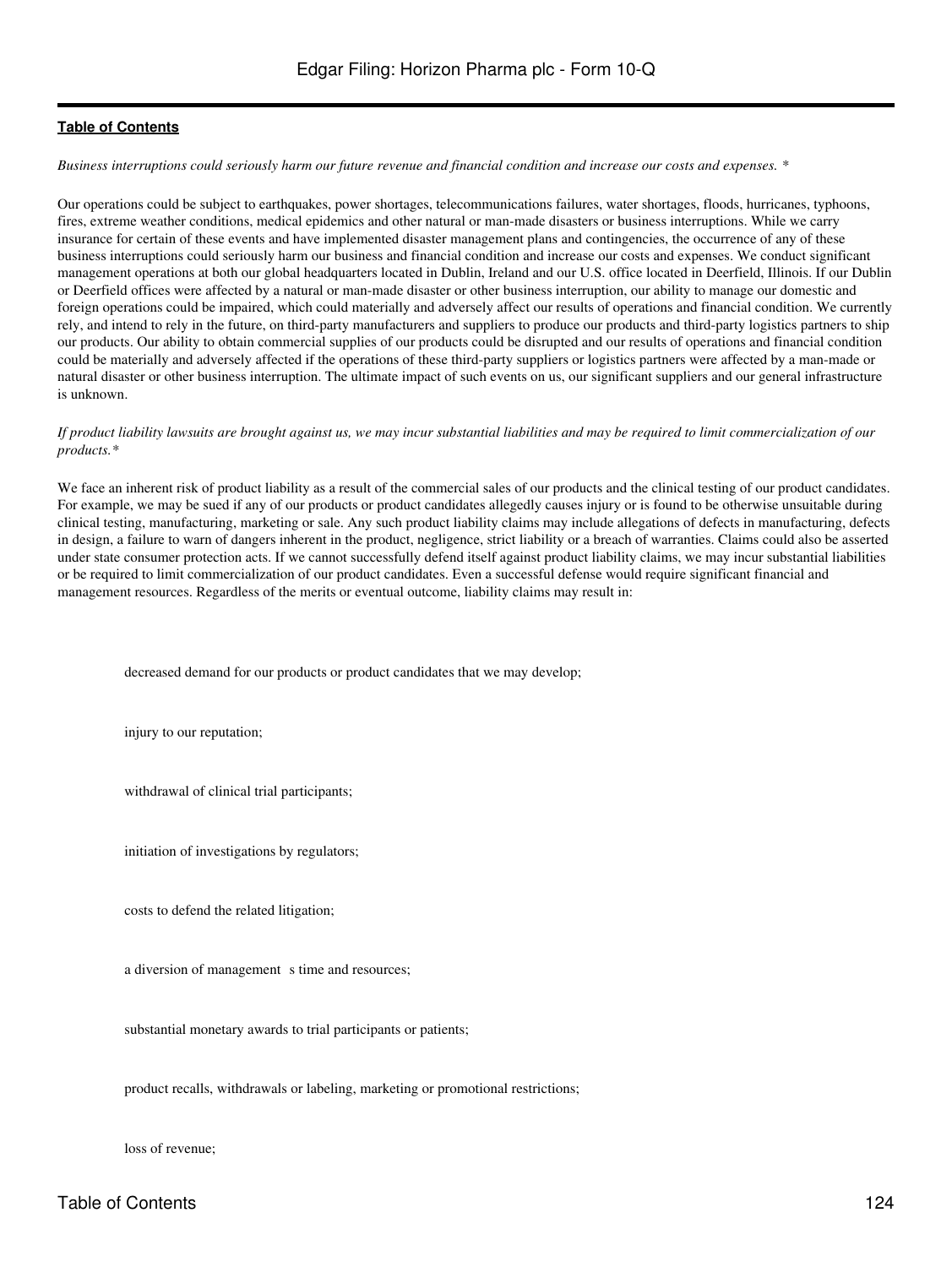exhaustion of any available insurance and our capital resources; and

the inability to commercialize our products or product candidates.

Our inability to obtain and retain sufficient product liability insurance at an acceptable cost to protect against potential product liability claims could prevent or inhibit the commercialization of products we develop. We currently carry product liability insurance covering our clinical studies and commercial product sales in the amount of \$20 million in the aggregate. Although we maintain such insurance, any claim that may be brought against us could result in a court judgment or settlement in an amount that is not covered, in whole or in part, by our insurance or that is in excess of the limits of our insurance coverage. If we determine that it is prudent to increase our product liability coverage due to the on-going commercialization of our current products in the United States, and/or the potential commercial launches of DUEXIS, LODOTRA or RAVICTI, in additional markets, we may be unable to obtain such increased coverage on acceptable terms or at all. Our insurance policies also have various exclusions, and we may be subject to a product liability claim for which we have no coverage. We will have to pay any amounts awarded by a court or negotiated in a settlement that exceed our coverage limitations or that are not covered by our insurance, and we may not have, or be able to obtain, sufficient capital to pay such amounts.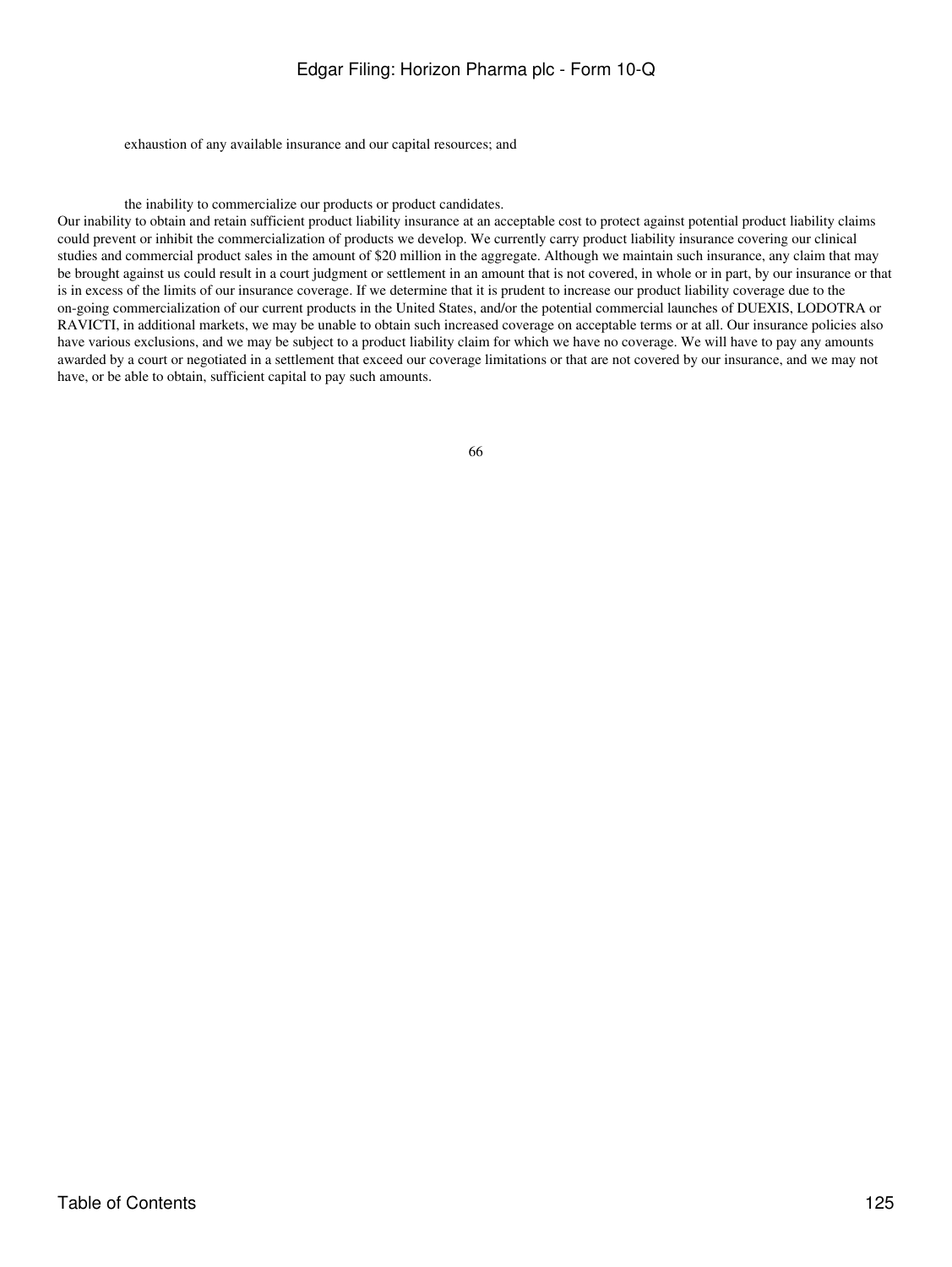*Our business involves the use of hazardous materials, and we and our third -party manufacturers must comply with environmental laws and regulations, which can be expensive and restrict how we do business.\**

Our third-party manufacturers activities involve the controlled storage, use and disposal of hazardous materials owned by us, including the components of our product candidates and other hazardous compounds. We and our manufacturers are subject to federal, state and local as well as foreign laws and regulations governing the use, manufacture, storage, handling and disposal of these hazardous materials. Although we believe that the safety procedures utilized by our third-party manufacturers for handling and disposing of these materials comply with the standards prescribed by these laws and regulations, we cannot eliminate the risk of accidental contamination or injury from these materials. In the event of an accident, state, federal or foreign authorities may curtail the use of these materials and interrupt our business operations. We do not currently maintain hazardous materials insurance coverage. If we are subject to any liability as a result of our third-party manufacturers activities involving hazardous materials, our business and financial condition may be adversely affected. In the future we may seek to establish longer term third-party manufacturing arrangements, pursuant to which we would seek to obtain contractual indemnification protection from such third-party manufacturers potentially limiting this liability exposure.

#### *Our employees, independent contractors, principal investigators, consultants, vendors, distributors and CROs may engage in misconduct or other improper activities, including noncompliance with regulatory standards and requirements.\**

We are exposed to the risk that our employees, independent contractors, principal investigators, consultants, vendors, distributors and CROs may engage in fraudulent or other illegal activity. Misconduct by these parties could include intentional, reckless and/or negligent conduct or unauthorized activities that violate FDA regulations, including those laws that require the reporting of true, complete and accurate information to the FDA, manufacturing standards, federal and state healthcare fraud and abuse laws and regulations, and laws that require the true, complete and accurate reporting of financial information or data. In particular, sales, marketing and business arrangements in the healthcare industry are subject to extensive laws and regulations intended to prevent fraud, misconduct, kickbacks, self-dealing and other abusive practices. These laws and regulations may restrict or prohibit a wide range of pricing, discounting, marketing and promotion, sales commission, customer incentive programs and other business arrangements. Misconduct by our employees and other third parties may also include the improper use of information obtained in the course of clinical trials, which could result in regulatory sanctions and serious harm to our reputation. We have adopted a Code of Business Conduct and Ethics, but it is not always possible to identify and deter misconduct by our employees and other third parties, and the precautions we take to detect and prevent this activity may not be effective in controlling unknown or unmanaged risks or losses or in protecting us from governmental investigations or other actions or lawsuits stemming from a failure to be in compliance with such laws or regulations. If any such actions are instituted against us, and we are not successful in defending itself or asserting our rights, those actions could have a significant impact on our business, including the imposition of significant civil and criminal penalties, damages, fines, the curtailment or restructuring of our operations, the exclusion from participation in federal and state healthcare programs and imprisonment.

#### **Risks Related to our Financial Position and Capital Requirements**

#### *We have incurred significant operating losses since our inception, and have not yet achieved profitability.\**

We have a limited operating history and even less history operating as a combined organization following the acquisition of Vidara, and have no history operating as a combined organization following the acquisition of Hyperion. We have financed our operations primarily through equity and debt financings and have incurred significant operating losses since our inception. We had net losses of \$19.6 million for the three months ended March 31, 2015 and \$263.6 million, \$149.0 million and \$87.8 million for the years ended December 31, 2014, 2013 and 2012, respectively. As of March 31, 2015, we had an accumulated deficit of \$740.3 million. Our losses have resulted principally from costs incurred in our development activities for our products and product candidates, commercialization activities related to our products, cash associated with our acquisition transactions and costs associated with derivative liability accounting. Our prior losses, combined with possible future losses, have had and will continue to have an adverse effect on our shareholders deficit and working capital. While we anticipate that we will become profitable in the future, whether and when we achieve this will depend on the revenues we generate from the sale of our products being sufficient to cover our operating expenses, and we have not achieved profitability to date.

*We have limited sources of revenues and significant expenses. Even if we achieve profitability in the future, we cannot be certain that we will sustain profitability, which would depress the market price of our ordinary shares and could cause our investors to lose all or a part of their investment.\**

Our ability to become profitable depends upon our ability to generate revenues from sales of our products. DUEXIS was approved by the FDA on April 23, 2011, and we began generating revenues from sales of DUEXIS in late 2011 following the commercial launch in the United States. LODOTRA is approved for marketing in over 35 countries outside the United States, and to date we have generated only limited revenues from sales of LODOTRA. RAYOS was approved by the FDA on July 26, 2012, and we began marketing it in the United States through our full field sales force in late January 2013. Following our November 2013 acquisition of the U.S. rights to VIMOVO, we began commercialization efforts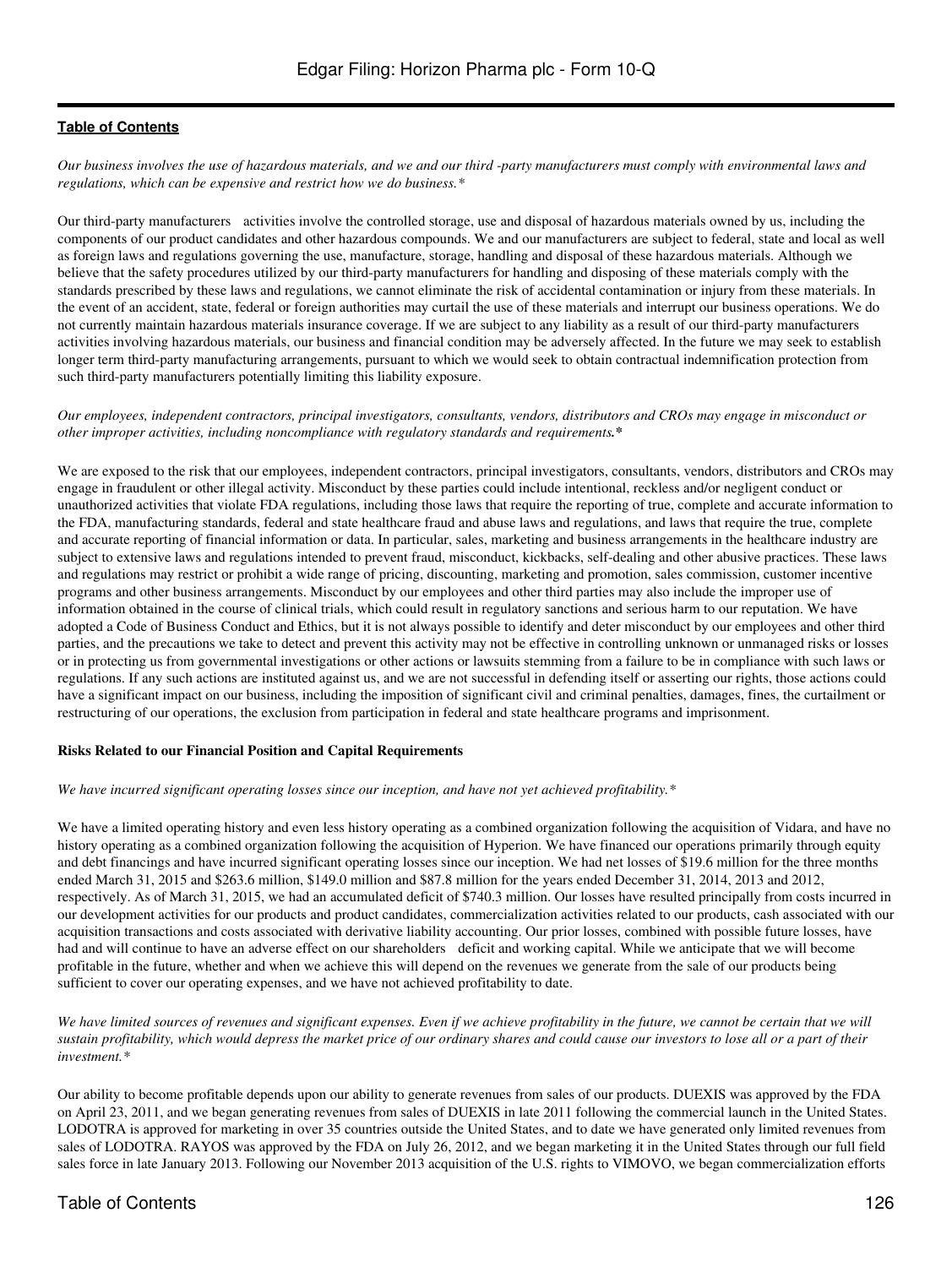in the United States in the first quarter of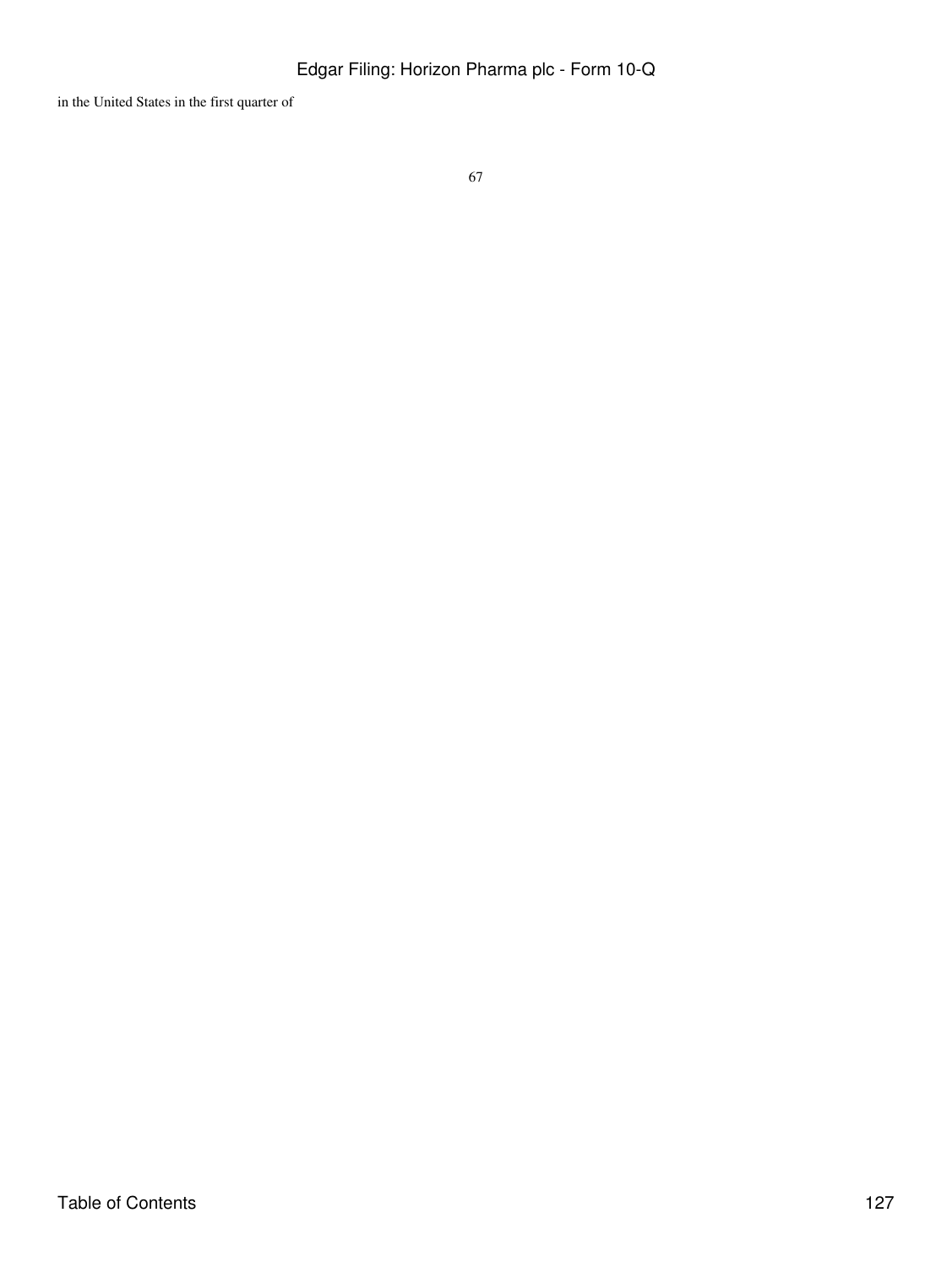2014. ACTIMMUNE was originally launched in the U.S. market in March 1991 by Genentech and in June 2012, Vidara acquired the intellectual property rights and certain assets related to the ACTIMMUNE product line. In September 2014, the businesses of the HPI and Vidara were combined, and as a result we assumed the commercialization of ACTIMMUNE. In October 2014 we acquired the U.S. rights to PENNSAID 2% and began commercializing PENNSAID 2% in the United States in January 2015. In May 2015, we acquired Hyperion and we assumed the commercialization of RAVICTI and BUPHENYL. We may never be able to successfully commercialize our products or develop or commercialize other products in the United States, which we believe represents our most significant commercial opportunity. Our ability to generate future revenues depends heavily on our success in:

continued commercialization of our existing products and any other product candidates for which we obtain approval;

obtaining FDA approvals for additional indications for ACTIMMUNE;

securing additional foreign regulatory approvals for LODOTRA, DUEXIS and RAVICTI; and

developing, acquiring or in-licensing and commercializing a portfolio of other product candidates in addition to our current products. Even if we do generate additional product sales, we may not be able to sustain profitability on a quarterly or annual basis. Our failure to become and remain profitable would depress the market price of our ordinary shares and could impair our ability to raise capital, expand our business, diversify our product offerings or continue our operations.

*We may need to obtain additional financing to fund additional acquisitions.\**

Our operations have consumed substantial amounts of cash since inception. We expect to continue to spend substantial amounts to:

commercialize our existing products in the United States, including due to the substantial expansion of our sales force we completed in connection with our November 2013 acquisition of the U.S. rights to VIMOVO and the additional expansion of our sales force in connection with our acquisition of U.S. rights to PENNSAID 2%;

complete the regulatory approval process, and any future required clinical development related thereto, for our products;

potentially acquire other businesses or additional complementary products or products that augment our current product portfolio, including costs associated with refinancing debt of acquired companies; and

conduct clinical trials with respect to ACTIMMUNE for FA and any other potential indications beyond CGD or SMO, as well as conduct post-marketing requirements and commitments with respect to our products and products we acquire, including RAVICTI. While we believe that our existing cash and cash equivalents will be sufficient to fund our operations to the point of generating continuous positive cash flow based on our current expectations of continued revenue growth, we may need to raise additional funds if we choose to expand our commercialization or development efforts more rapidly than presently anticipates, if we develop, acquires or in-licenses additional products or acquires companies, or if our revenue does not meet expectations.

We cannot be certain that additional funding will be available on acceptable terms, or at all. If we are unable to raise additional capital in sufficient amounts or on terms acceptable to us, we may have to significantly delay, scale back or discontinue the development or commercialization of one or more of our products or product candidates or one or more of our other research and development initiatives, or delay, cut back or abandon our plans to grow the business through acquisition or in-licensing. We also could be required to: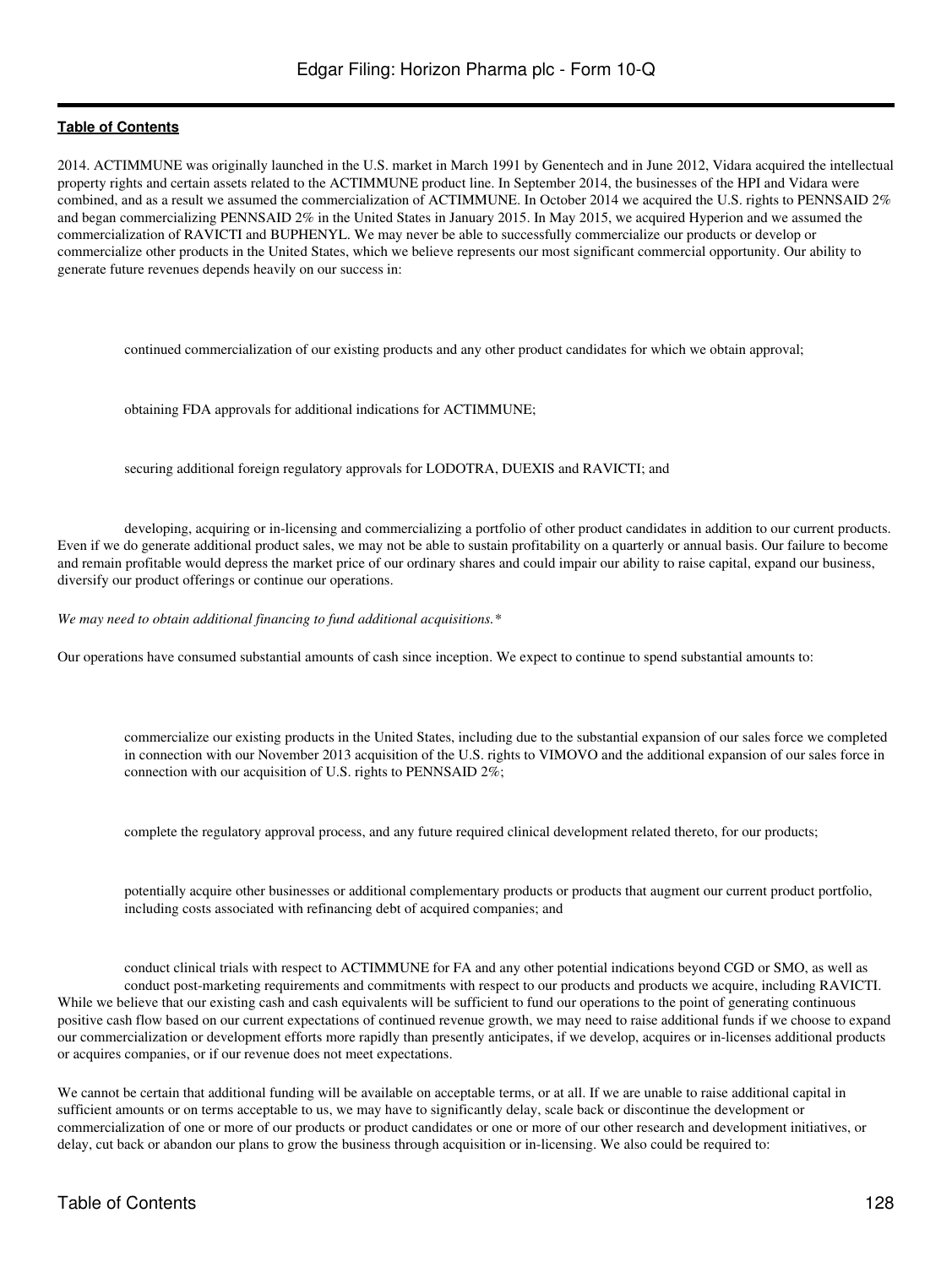seek collaborators for one or more of our current or future product candidates at an earlier stage than otherwise would be desirable or on terms that are less favorable than might otherwise be available; or

relinquish or license on unfavorable terms our rights to technologies or product candidates that we would otherwise seek to develop or commercialize ourselves.

In addition, if we are unable to secure financing to support future acquisitions, our ability to execute on a key aspect of our overall growth strategy would be impaired.

Our Swiss subsidiary, Horizon Pharma Switzerland GmbH, is subject to Swiss laws regarding over-indebtedness that require Horizon Pharma Switzerland GmbH to maintain assets in excess of its liabilities. As of March 31, 2015, Horizon Pharma Switzerland GmbH was not over-indebted. However, Horizon Pharma Switzerland GmbH has previously been over-indebted, including at December 31, 2013. We will continue to monitor and review Horizon Pharma Switzerland GmbH s financial position and, as necessary, will address any over-indebtedness, which could require us to have cash at Horizon Pharma Switzerland GmbH in excess of its near-term operating needs and could affect our ability to have sufficient cash at our other subsidiaries to meet their near-term operating needs.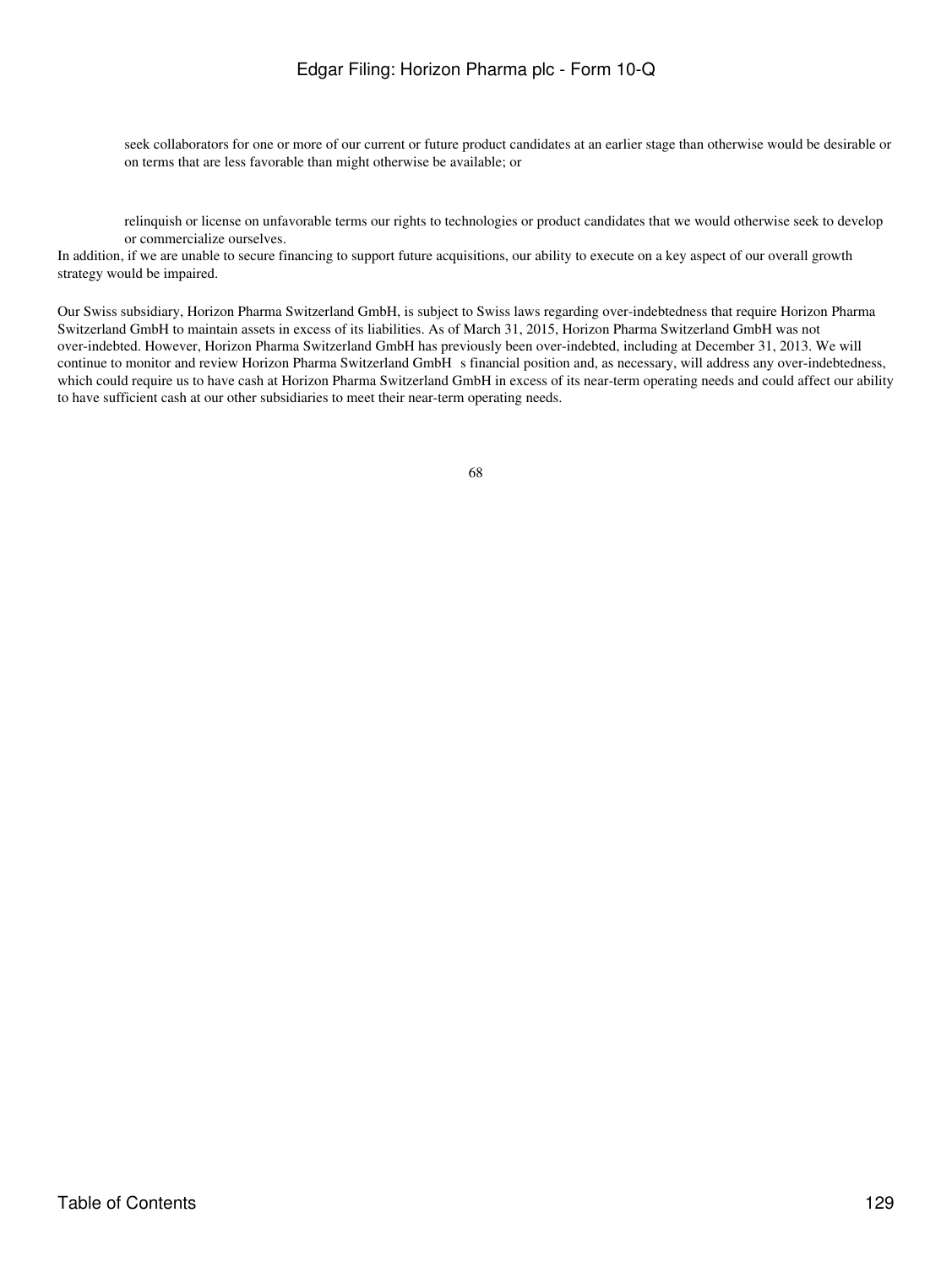Any of the above events could significantly harm our business, financial condition and prospects and cause the price of our ordinary shares to decline.

*We have incurred substantial direct and indirect costs as a result of the acquisition of Hyperion.\**

We have incurred substantial expenses in connection with and as a result of completing the acquisition of Hyperion and, over a period of time following the completion of the acquisition of Hyperion, we expect to incur substantial additional expenses in connection with coordinating the businesses, operations, policies and procedures of the combined company. While we have assumed that a certain level of transaction expenses will be incurred, factors beyond our control could affect the total amount or the timing of these expenses. Many of the expenses that will be incurred, by their nature, are difficult to estimate accurately.

*We have incurred a substantial amount of debt, which could adversely affect our business, including by restricting our ability to engage in additional transactions or incur additional indebtedness.\**

As of March 31, 2015, we had \$728.4 million of indebtedness, including \$300.0 million in secured indebtedness. In connection with the acquisition of Hyperion, we issued \$475.0 million aggregate principal amount of 6.625% Senior Notes due 2023, or the 2023 Senior Notes, in April 2015 and borrowed \$400.0 million in principal amount of secured loans pursuant to a Credit Agreement we entered into on May 7, 2015 with Citibank, N.A, as administrative and collateral agent, and the lenders from time to time party thereto providing for (i) a five-year \$400.0 million term loan facility, or the 2015 Term Loan Facility; (ii) an uncommitted accordion facility subject to the satisfaction of certain financial and other conditions; and (iii) one or more uncommitted refinancing loan facilities with respect to loans thereunder, or the 2015 Senior Secured Credit Facility. As of March 31, 2015, on a pro forma basis after giving effect to the issuance of the 2023 Senior Notes and the incurrence of debt under the 2015 Senior Secured Credit Facility, our total indebtedness would have been approximately \$1.3 billion. Accordingly, we have a significant amount of debt outstanding on a consolidated basis.

This substantial level of debt could have important consequences to our business, including, but not limited to:

reducing the benefits we expect to receive from the acquisition of Hyperion;

making it more difficult for us to satisfy our obligations;

requiring a substantial portion of our cash flows from operations to be dedicated to the payment of principal and interest on our indebtedness, therefore reducing our ability to use our cash flows to fund acquisitions, capital expenditures, and future business opportunities;

exposing us to the risk of increased interest rates to the extent of any future borrowings, including borrowings under our senior secured term loan facility, at variable rates of interest;

making it more difficult for us to satisfy our obligations with respect to our indebtedness, including our outstanding notes, our senior secured term loan facility, and any failure to comply with the obligations of any of our debt instruments, including restrictive covenants and borrowing conditions, could result in an event of default under the agreements governing such indebtedness;

limiting our ability to obtain additional financing for working capital, capital expenditures, debt service requirements, acquisitions, and general corporate or other purposes; and

limiting our flexibility in planning for, or reacting to, changes in its business or market conditions and placing us at a competitive disadvantage compared to our competitors who are less highly leveraged and who, therefore, may be able to take advantage of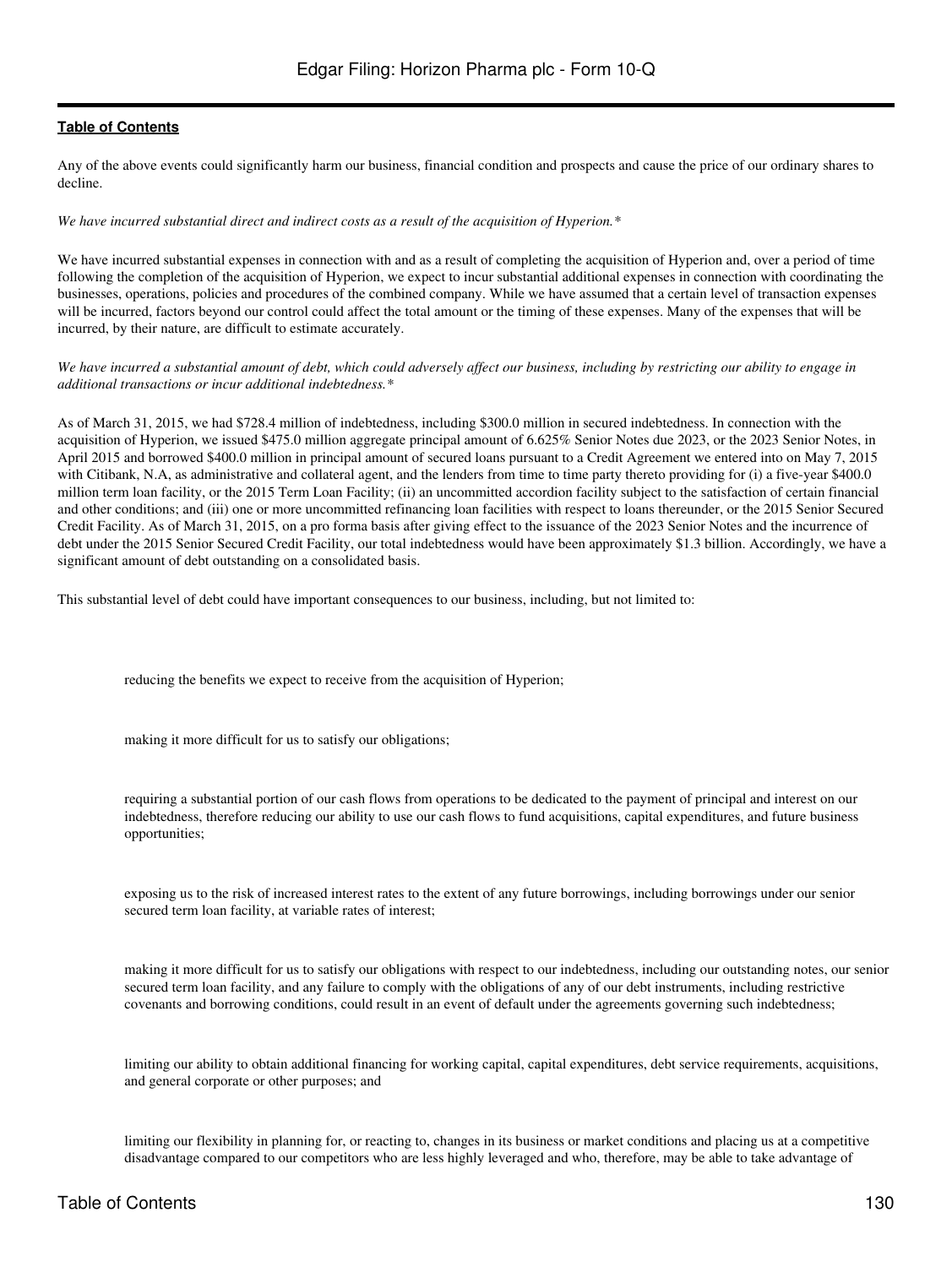opportunities that our leverage may prevent us from exploiting; and

#### restricting us from pursuing certain business opportunities.

The indenture governing the 2023 Senior Notes and the credit agreement governing the 2015 Senior Secured Credit Facility, or the Credit Agreement, impose, and the terms of any future indebtedness may impose, various covenants that limit our ability and/or our restricted subsidiaries ability to, among other things, pay dividends or distributions, repurchase equity, prepay junior debt and make certain investments, incur additional debt and issue certain preferred stock, incur liens on assets, engage in certain asset sales, merge, consolidate with or merge or sell all or substantially all of our assets, enter into transactions with affiliates, designate subsidiaries as unrestricted subsidiaries; and allow to exist certain restrictions on the ability of restricted subsidiaries to pay dividends or make other payments to us.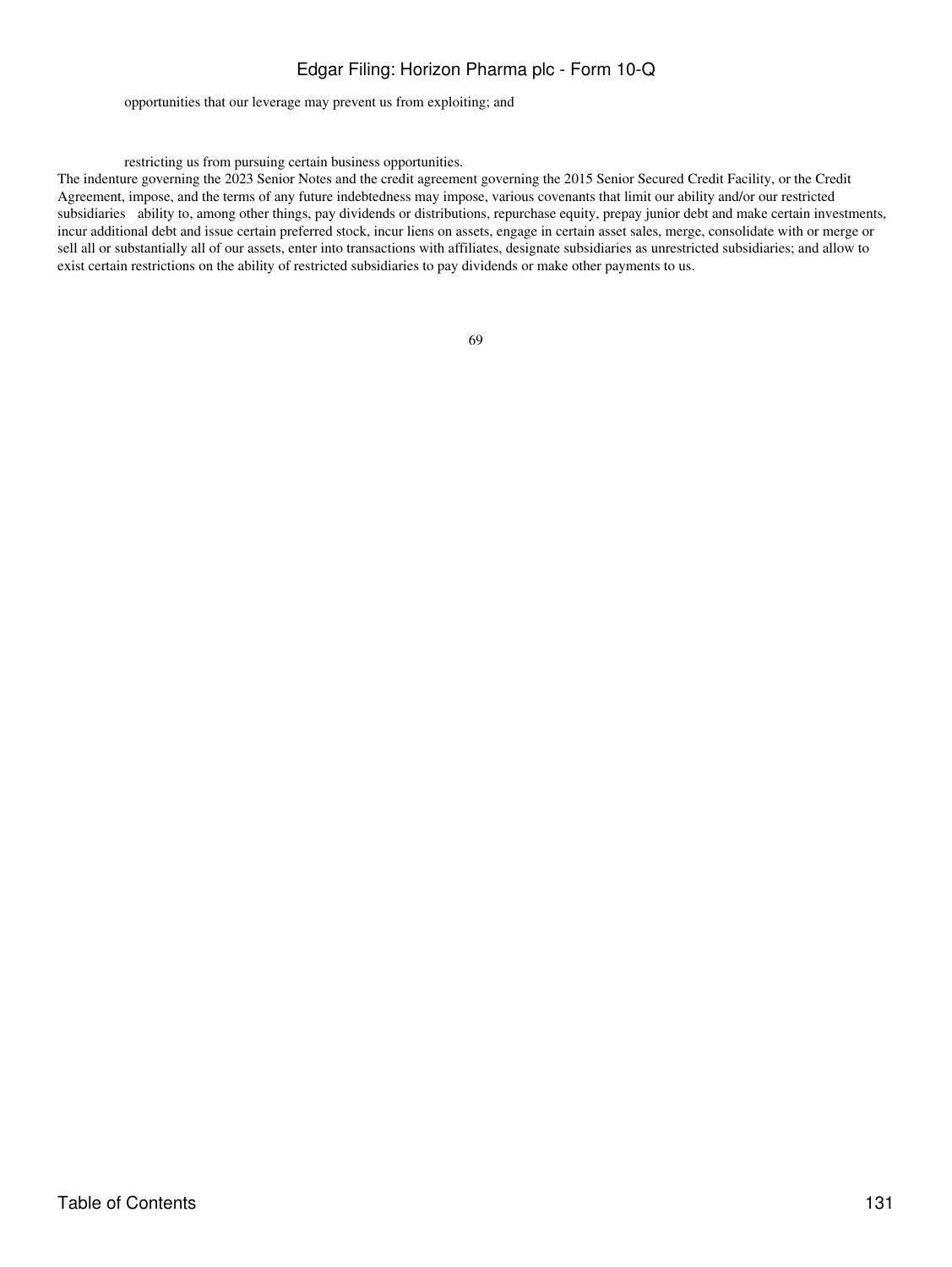Our ability to obtain future financing and engage in other transactions may be restricted by these covenants. In addition, any credit ratings will impact the cost and availability of future borrowings and our cost of capital. Our ratings at any time will reflect each rating organizations then opinion of our financial strength, operating performance and ability to meet our debt obligations. There can be no assurance that we will achieve a particular rating or maintain a particular rating in the future. A subsequent reduction in our credit ratings may limit our ability to borrow at acceptable interest rates. If our credit ratings were downgraded or put on watch for a potential downgrade, we may not be able to sell additional debt securities or borrow money in the amounts, at the times or interest rates or upon the more favorable terms and conditions that might otherwise be available. Any impairment of our ability to obtain future financing on favorable terms could have an adverse effect on our ability to refinance any of our then-existing debt and may severely restrict our ability to execute on our business strategy, which includes the continued acquisition of additional products or businesses.

*We may not be able to generate sufficient cash to service all of our indebtedness and may be forced to take other actions to satisfy our obligations under our indebtedness, which may not be successful.\**

Our ability to make scheduled payments under or to refinance our debt obligations depends on our financial condition and operating performance, which is subject to prevailing economic and competitive conditions and to certain financial, business and other factors beyond our control. Our ability to generate cash flow to meet our payment obligations under our debt may also depend on the successful implementation of our operating and growth strategies, including the Acquisition. Any refinancing of our debt could be at higher interest rates and may require us to comply with more onerous covenants, which could further restrict our business operations.

If our cash flows and capital resources are insufficient to fund our debt service obligations, we may be forced to reduce or delay capital expenditures, sell assets or business operations, seek additional capital or restructure or refinance our indebtedness. We cannot ensure that we would be able to take any of these actions, that these actions would be successful and permit us to meet our scheduled debt service obligations or that these actions would be permitted under the terms of existing or future debt agreements, including the indentures that govern our outstanding notes and the Credit Agreement. In addition, any failure to make payments of interest and principal on our outstanding indebtedness on a timely basis would likely result in a reduction of our credit rating, which could harm our ability to incur additional indebtedness.

If we cannot make scheduled payments on our debt, we will be in default and, as a result:

our debt holders could declare all outstanding principal and interest to be due and payable;

the lenders under the Credit Agreement could foreclose against the assets securing the borrowings then outstanding; and

we could be forced into bankruptcy or liquidation. *We generally have broad discretion in the use of our cash and may not use it effectively.\**

Our management has broad discretion in the application of our cash, and investors will be relying on the judgment of our management regarding the use of our cash. Our management may not apply our cash in ways that ultimately increase the value of any investment in our securities. We expect to use our existing cash to fund U.S. commercialization activities for our products, to potentially fund additional regulatory approvals of DUEXIS, ACTIMMUNE, RAYOS/LODOTRA and RAVICTI, to potentially fund development life cycle management or manufacturing activities of ACTIMMUNE, RAYOS/ LODOTRA and PENNSAID 2% for other indications and for working capital, capital expenditures and general corporate purposes. We may also invest our cash in short-term, investment-grade, interest-bearing securities. These investments may not yield a favorable return to our shareholders. If we do not invest or apply our cash in ways that enhance shareholder value, we may fail to achieve expected financial results, which could cause the price of our ordinary shares to decline.

*Our ability to utilize our net operating loss carry forwards and certain other tax attributes may be limited.\**

Under Section 382 of the Code, if a corporation undergoes an ownership change (generally defined as a greater than 50% change (by value) in its equity ownership over a three year period), the corporation s ability to use pre-change net operating loss carry forwards and other pre-change tax attributes to offset post-change income may be limited. In September 2014, the acquisition of Vidara triggered an ownership change limitation and, as a result, we will be subject to annual limits on our ability to utilize net operating loss carry forwards of Horizon Pharma Holdings USA Inc. and its subsidiary. We estimate this will result in annual limits of \$91.1 million, \$84.0 million and \$84.0 million in 2015,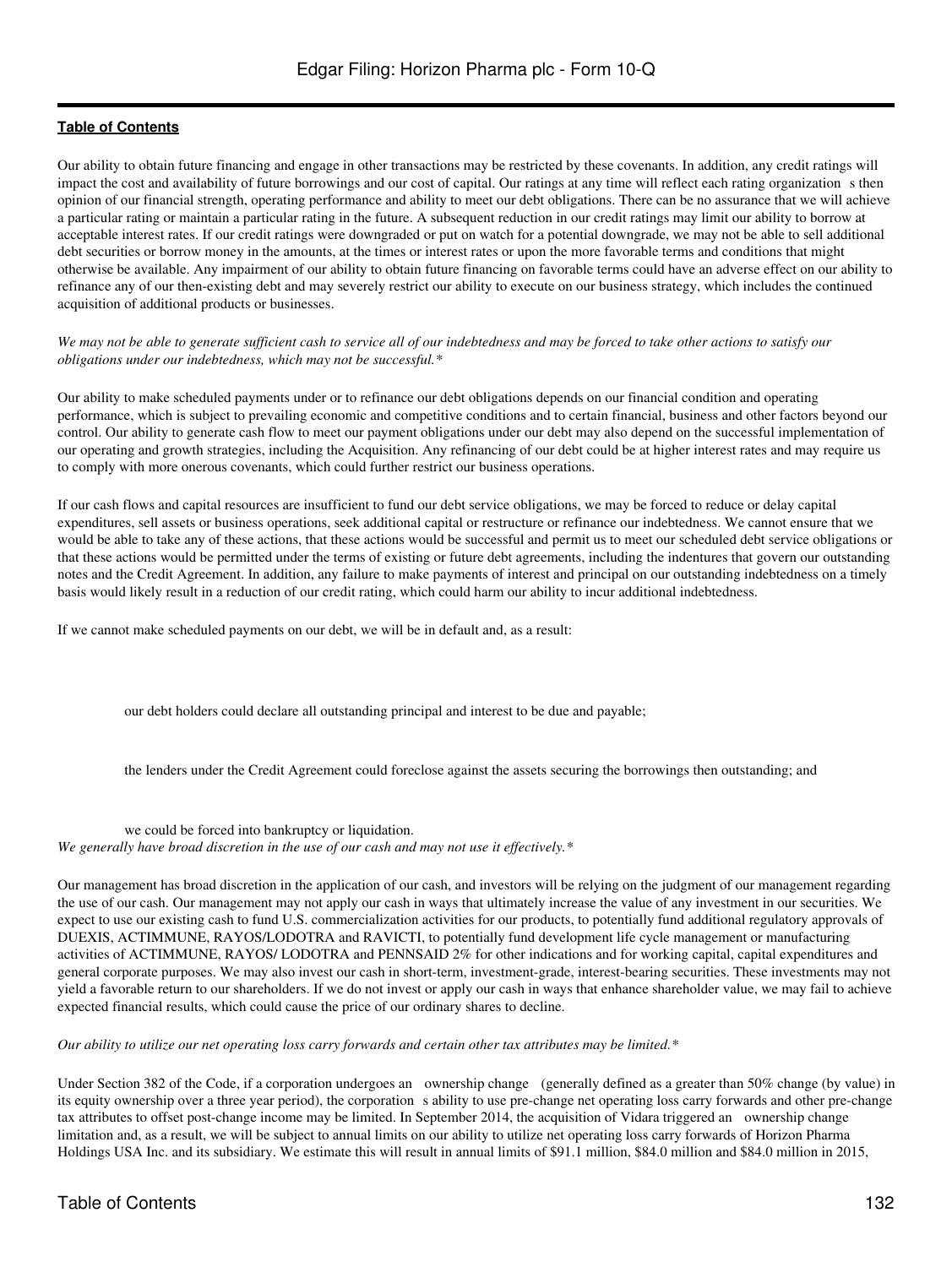2016 and 2017, respectively. The net operating loss carry forward limitation is cumulative such that any use of the carry forwards below the limitation in one year will result in a corresponding increase in the limitation for the subsequent tax year.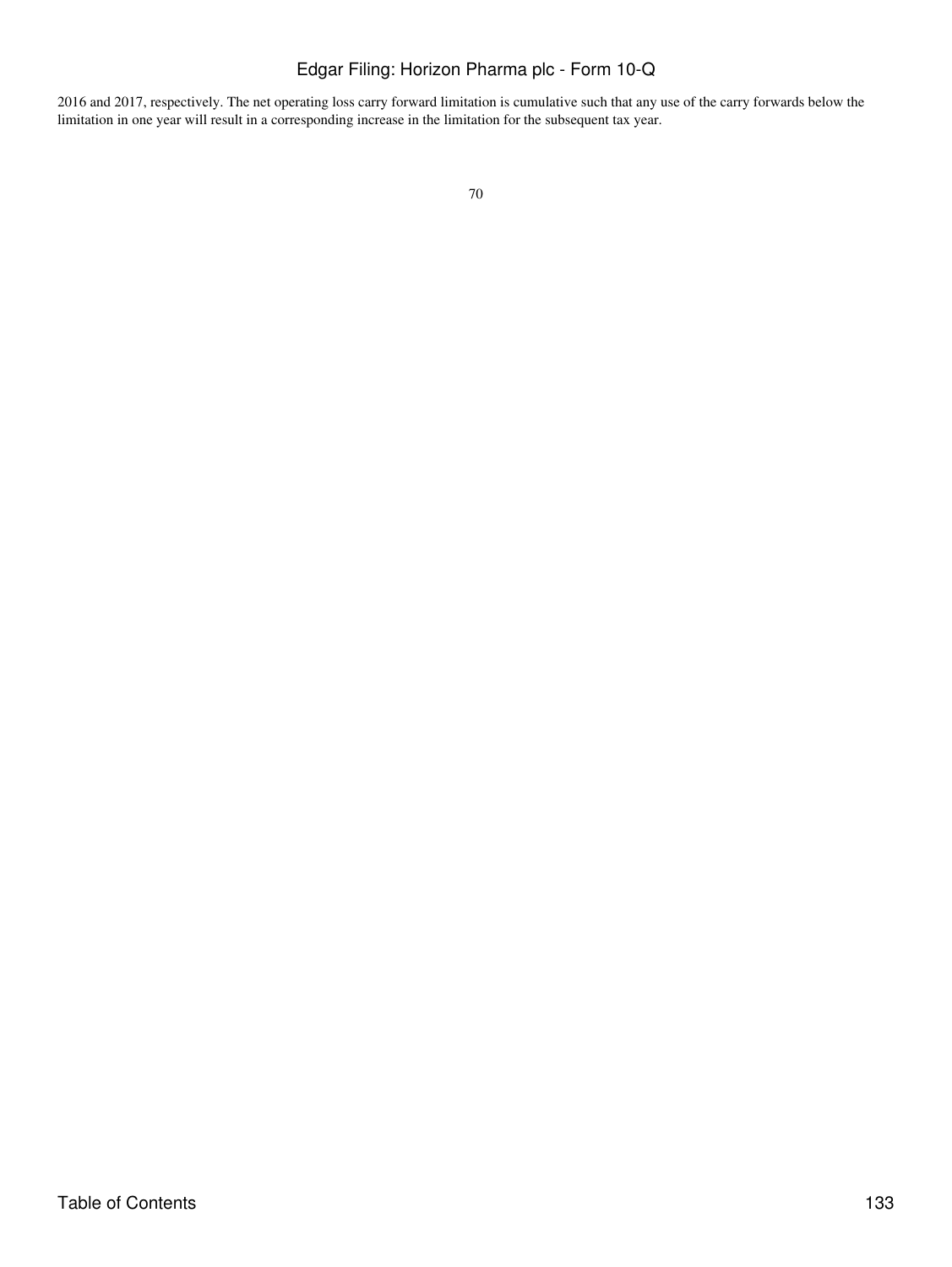Following certain acquisitions of a U.S. corporation by a foreign corporation, Section 7874 of the Code limits the ability of the acquired U.S. corporation and its U.S. affiliates to utilize U.S. tax attributes such as net operating losses to offset U.S. taxable income resulting from certain transactions. Based on the limited guidance available, we expect this limitation is applicable following the acquisition of Vidara. As a result, it is not currently expected that HPI or our other U.S. affiliates will be able to utilize their U.S. tax attributes to offset their U.S. taxable income, if any, resulting from certain taxable transactions following the acquisition of Vidara. Notwithstanding this limitation, we expect that HPI will be able to fully utilize its U.S. net operating losses prior to their expiration. As a result of this limitation, however, it may take HPI longer to use its net operating losses. Moreover, contrary to these expectations, it is possible that the limitation under Section 7874 of the Code on the utilization of U.S. tax attributes could prevent us from fully utilizing our U.S. tax attributes prior to their expiration if HPI does not generate taxable income consistent with our expectations.

Any limitation on our ability to use our net operating loss carry forwards, including the carry forwards of Hyperion, will likely increase the taxes we would otherwise pay in future years if we were not subject to such limitations.

#### *Unstable market and economic conditions may have serious adverse consequences on our business, financial condition and share price.\**

As widely reported, global credit and financial markets have experienced extreme disruptions in the past several years, including severely diminished liquidity and credit availability, declines in consumer confidence, declines in economic growth, increases in unemployment rates, and uncertainty about economic stability. While there has been some recent improvement in some of these financial metrics, there can be no assurance that further deterioration in credit and financial markets and confidence in economic conditions will not occur. Our general business strategy may be adversely affected by any such economic downturn, volatile business environment and continued unpredictable and unstable market conditions. If the current equity and credit markets deteriorate again, or do not improve, it may make any necessary debt or equity financing more difficult to complete, more costly, and more dilutive. Failure to secure any necessary financing in a timely manner and on favorable terms could have a material adverse effect on our growth strategy, financial performance and share price and could require us to delay or abandon commercialization or development plans. In addition, there is a risk that one or more of our current service providers, manufacturers and other partners may not survive these difficult economic times, which could directly affect our ability to attain our operating goals on schedule and on budget.

At March 31, 2015, we had \$544.2 million of cash and cash equivalents consisting of cash and money market funds. While we are not aware of any downgrades, material losses, or other significant deterioration in the fair value of our cash equivalents or marketable securities since March 31, 2015, no assurance can be given that further deterioration in conditions of the global credit and financial markets would not negatively impact our current portfolio of cash equivalents or marketable securities or our ability to meet our financing objectives. Further dislocations in the credit market may adversely impact the value and/or liquidity of marketable securities owned by us.

#### *Changes in accounting rules or policies may affect our financial position and results of operations.\**

U.S. GAAP and related implementation guidelines and interpretations can be highly complex and involve subjective judgments. Changes in these rules or their interpretation, the adoption of new guidance or the application of existing guidance to changes in our business could significantly affect our financial position and results of operations. In addition, our operation as an Irish company with multiple subsidiaries in different jurisdictions adds additional complexity to the application of U.S. generally accepted accounting principles and this complexity will be exacerbated further if we complete additional strategic transactions. Changes in the application of existing rules or guidance applicable to us or our wholly-owned subsidiaries could significantly affect our consolidated financial position and results of operations.

*Covenants under the indenture governing our outstanding notes and the Credit Agreement restrict our business and operations in many ways and if we do not effectively manage our covenants, our financial conditions and results of operations could be adversely affected.\**

The Credit Agreement and the indenture governing the 2023 Senior Notes impose various covenants that limit our ability and/or our restricted subsidiaries ability to, among other things:

pay dividends or distributions, repurchase equity, prepay junior debt and make certain investments;

incur additional debt and issue certain preferred stock;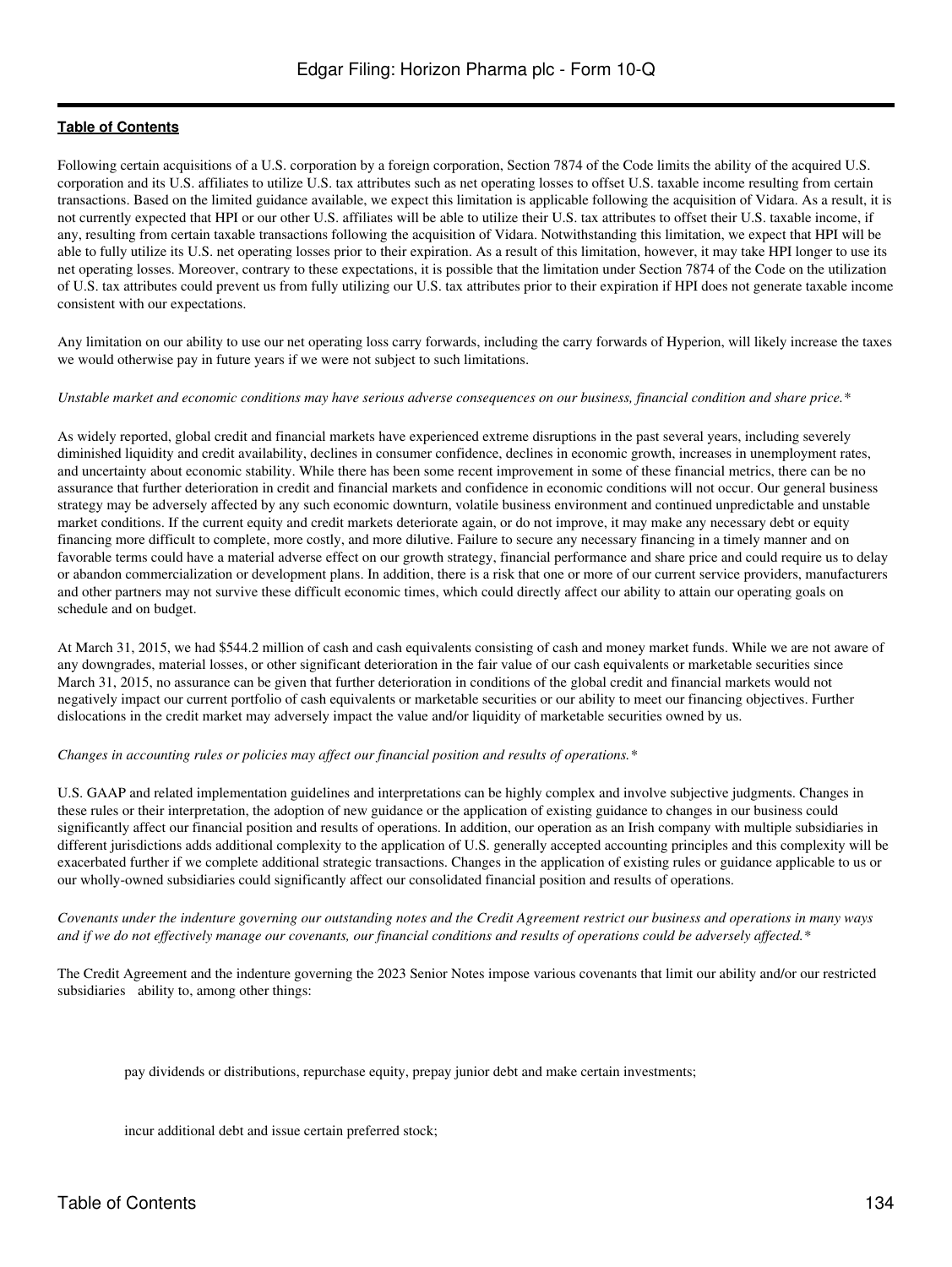incur liens on assets;

engage in certain asset sales;

merge, consolidate with or merge or sell all or substantially all of our assets;

enter into transactions with affiliates;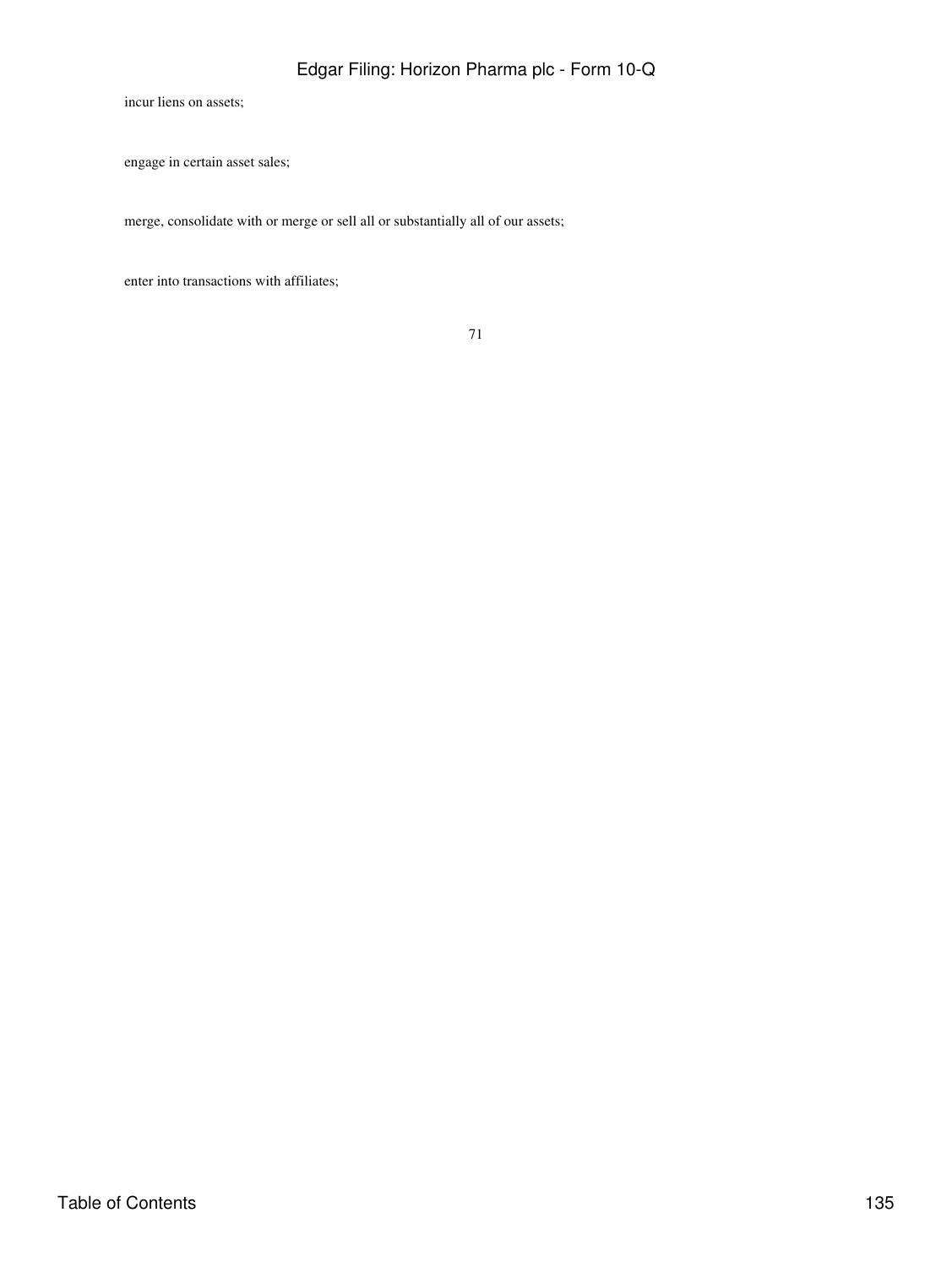designate subsidiaries as unrestricted subsidiaries; and

allow to exist certain restrictions on the ability of restricted subsidiaries to pay dividends or make other payments to us. These covenants may:

limit our ability to borrow additional funds for working capital, capital expenditures, acquisitions or other general business purposes;

limit our ability to use our cash flow or obtain additional financing for future working capital, capital expenditures, acquisitions or other general business purposes;

may require us to use a substantial portion of our cash flow from operations to make debt service payments;

limit our flexibility to plan for, or react to, changes in our business and industry;

place us at a competitive disadvantage compared to less leveraged competitors; and

increase our vulnerability to the impact of adverse economic and industry conditions. If we are unable to successfully manage the limitations and decreased flexibility on our business due to our significant debt obligations, we may not be able to capitalize on strategic opportunities or grow our business to the extent we would be able to without these limitations.

Our failure to comply with any of the covenants could result in a default under the Credit Agreement or the indenture governing the 2023 Senior Notes, which could permit the administrative agent or the trustee, as applicable, to, or permit the lenders or the holders of the 2023 Senior Notes to cause the administrative agent or the trustee, as applicable, to, declare all or part of any outstanding loans or the notes to be immediately due and payable or to exercise any remedies provided to the administrative agent or the trustee, including, in the case of the Credit Agreement proceeding against the collateral granted to secure our obligations under the Credit Agreement. An event of default under either the Credit Agreement or the indenture governing the 2023 Senior Notes could also lead to an event of default under the terms of the other agreement and the indentures governing our outstanding 2.50% Exchangeable Senior Notes due 2022, or the Exchangeable Senior Notes, and 5.00% Convertible Senior Notes due 2018, or the Convertible Senior Notes. Any such event of default or any exercise of rights and remedies by our creditors could seriously harm our business.

*If intangible assets that we have recorded in connection with the acquisitions of the U.S. rights to VIMOVO and PENNSAID 2%, the acquisition of Vidara and the acquisition of Hyperion become impaired, we could have to take significant charges against earnings.\**

In connection with the accounting for acquisitions of the U.S. rights to VIMOVO and PENNSAID 2%, the acquisition of Vidara and the acquisition of Hyperion, we have recorded significant amounts of intangible assets. Under GAAP, we must assess, at least annually and potentially more frequently, whether the value of goodwill and other indefinite-lived intangible assets has been impaired. Amortizing intangible assets will be assessed for impairment in the event of an impairment indicator. Any reduction or impairment of the value of goodwill or other intangible assets will result in a charge against earnings, which could materially adversely affect our results of operations and shareholders equity in future periods.

#### **Risks Related to Our Intellectual Property**

*If we are unable to obtain or protect intellectual property rights related to our products and product candidates, we may not be able to compete effectively in our markets.\**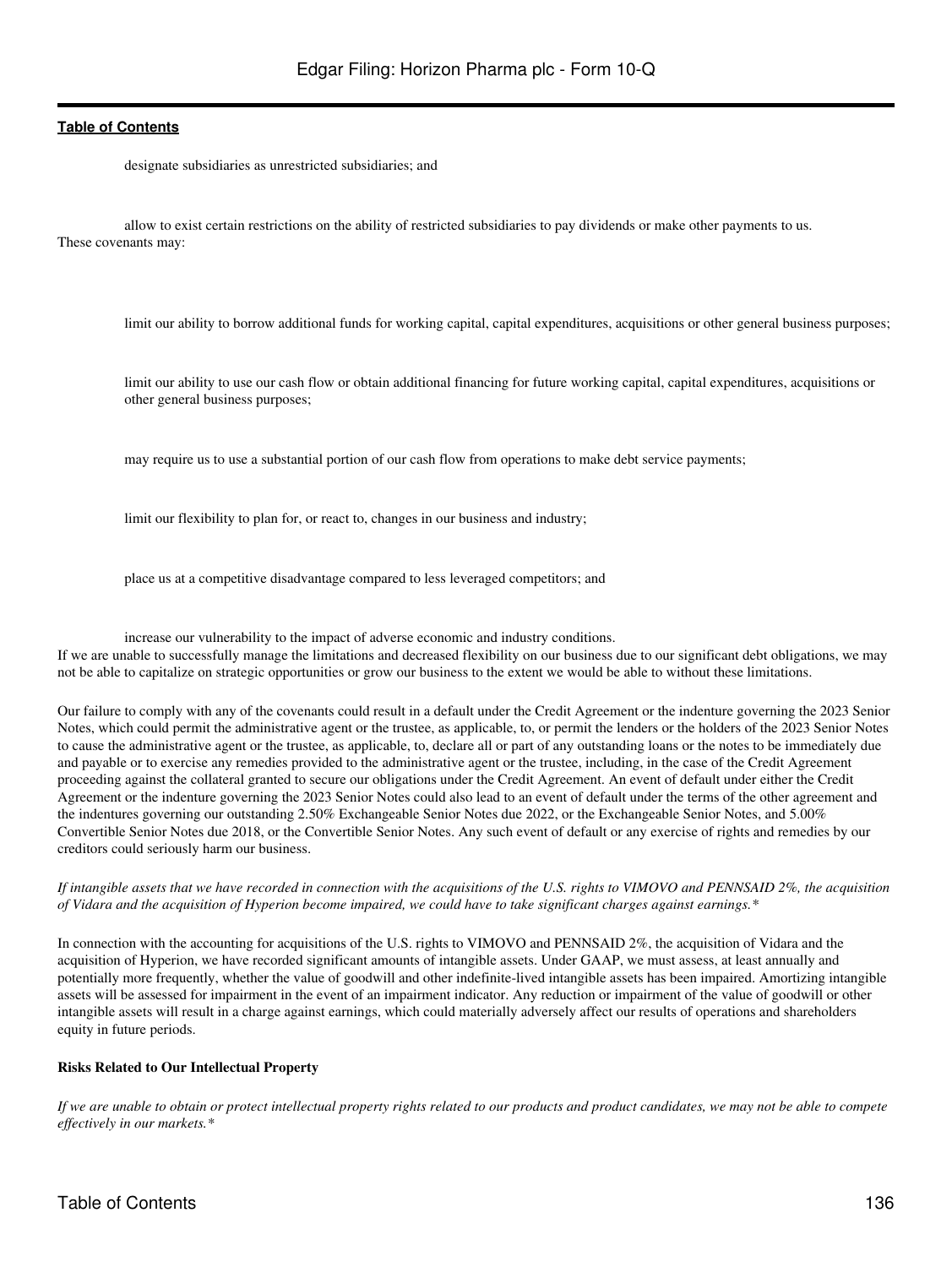We rely upon a combination of patents, trade secret protection and confidentiality agreements to protect the intellectual property related to our products and product candidates. The strength of patents in the biotechnology and pharmaceutical field involves complex legal and scientific questions and can be uncertain. The patent applications that we own or in-license may fail to result in issued patents with claims that cover our products in the United States or in other foreign countries. If this were to occur, early generic competition could be expected against our current products and other product candidates in development. There is no assurance that the potentially relevant prior art relating to our patents and patent applications has been found, which can invalidate a patent or prevent a patent from issuing based on a pending patent application. In particular, because the APIs in DUEXIS, VIMOVO and RAYOS/LODOTRA have been on the market as separate products for many years, it is possible that these products have previously been used off-label in such a manner that such prior usage would affect the validity of our patents or our ability to obtain patents based on our patent applications. In addition, claims directed to dosing and dose adjustment may be substantially less likely to issue in light of the Supreme Court decision in Mayo Collaborative Services v. Prometheus Laboratories, Inc., where the court held that claims directed to methods of determining whether to adjust drug dosing levels based on drug metabolite levels in the red blood cells were not patent eligible because they were directed to a law of nature. This decision may have wide-ranging implications on the validity and scope of pharmaceutical method claims.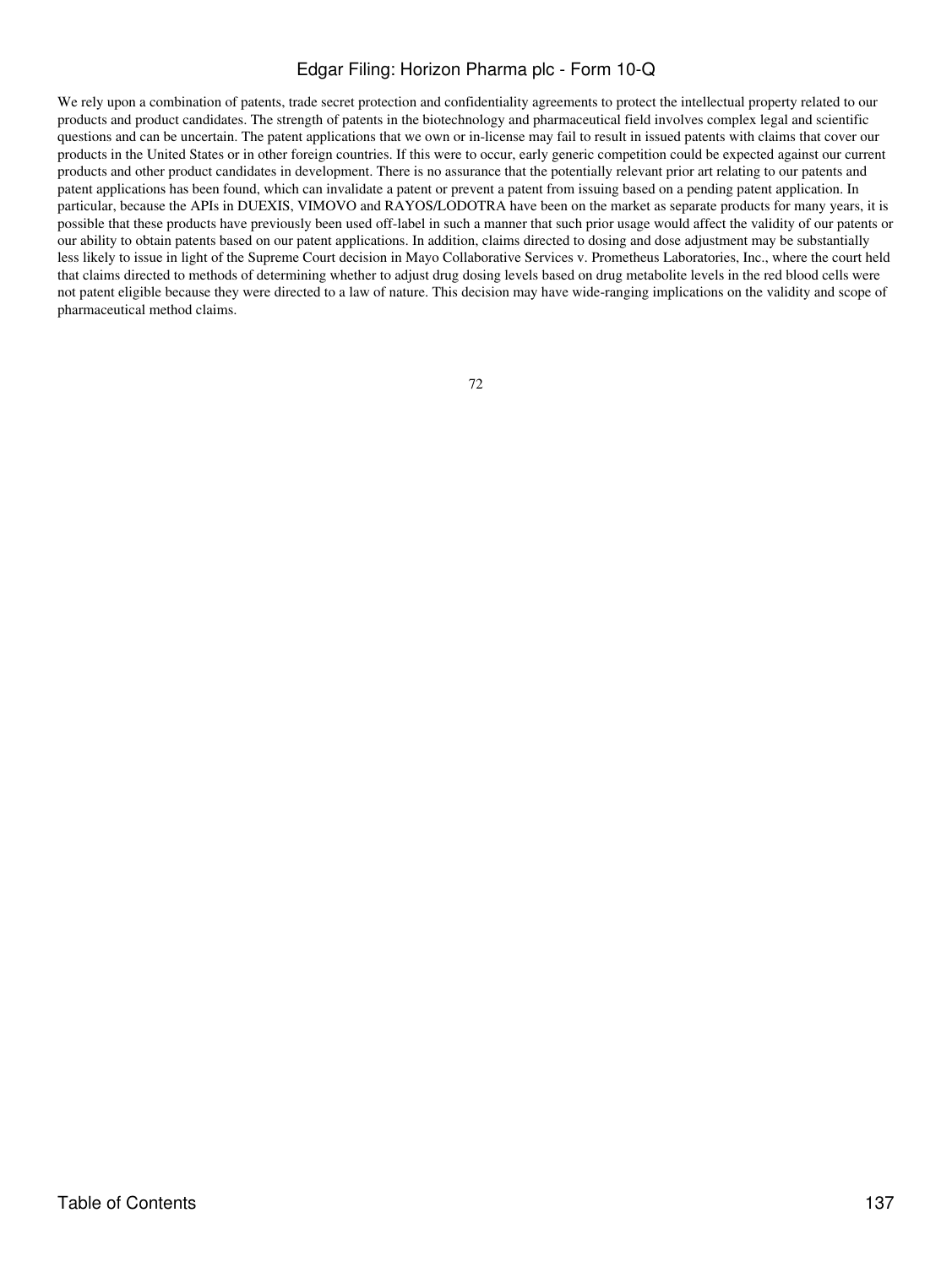Even if patents do successfully issue, third parties may challenge their validity, enforceability or scope, which may result in such patents being narrowed or invalidated.

On February 15, 2012, we received a Paragraph IV Patent Certification from Par Pharmaceutical, Inc. advising that Par Pharmaceutical, Inc. had filed an ANDA with the FDA for a generic version of DUEXIS, containing 800 mg of ibuprofen and 26.6 mg of famotidine. In March 2012, we filed a patent infringement lawsuit in the United States District Court for the District of Delaware against Par for filing an ANDA against DUEXIS and seeking an injunction to prevent the approval of Pars ANDA and/ or prevent Par from selling a generic version of DUEXIS. In January 2013, we filed a second suit against Par in the United States District Court for the District of Delaware claiming patent infringement of additional patents that have been issued for DUEXIS and seeking an injunction to prevent the approval of Par s ANDA and/or prevent Par from selling a generic version of DUEXIS.

On August 21, 2013, we entered into the Par settlement agreement and Par license agreement with Par relating to the patent infringement litigation. The Par settlement agreement provides for a full settlement and release by both us and Par of all claims that were or could have been asserted in the litigation and that arise out of the specific patent issues that were the subject of the litigation, including all resulting damages or other remedies. Par retains the ability to challenge the enforceability and validity of the asserted patents as they relate to products other than DUEXIS.

Under the Par license agreement, we granted Par a non-exclusive license (that is only royalty-bearing in some circumstances) to manufacture and commercialize Par s generic version of DUEXIS in the United States after the generic entry date and to take steps necessary to develop inventory of, and obtain regulatory approval for, but not commercialize, Par s generic version of DUEXIS prior to the generic entry date. The License covers all patents owned or controlled by us during the term of the Par license agreement that would, absent the License, be infringed by the manufacture, use, sale, offer for sale, or importation of Pars generic version of DUEXIS in the United States. Unless terminated sooner pursuant to the terms of the Par license agreement, the License will continue until the last to expire of the licensed patents and/or applicable periods of regulatory exclusivity.

Under the Par license agreement, the generic entry date is January 1, 2023; however, Par may be able to enter the market earlier in certain circumstances. Such events relate to the resolution of potential future third party DUEXIS patent litigation, the entry of other third party generic versions of DUEXIS or certain specific changes in DUEXIS market conditions. Only in the event that Par enters the DUEXIS market due to the specified changes in DUEXIS market conditions will the License become royalty-bearing, with the royalty obligations ceasing upon the occurrence of one of the other events that would have allowed Par to enter the DUEXIS market.

Under the Par license agreement, we also agreed, on behalf of ourselves and our affiliates, not to sue or assert any claim against Par for infringement of any patent or patent application owned or controlled by us during the term of the Par license agreement based on the manufacture, use, sale, offer for sale, or importation of Par s generic version of DUEXIS in the United States.

The Par license agreement may be terminated by us if Par commits a material breach of the agreement that is not cured or curable within 30 days after we provide notice of the breach. We may also terminate the Par license agreement immediately if Par or any of its affiliates initiate certain challenges to the validity or enforceability of any of the licensed patents or their foreign equivalents. In addition, the Par license agreement will terminate automatically upon termination of the Par settlement agreement.

On July 15, 2013, we received a Paragraph IV Patent Certification from Watson advising that Watson had filed an ANDA with the FDA for a generic version of RAYOS, containing up to 5 mg of prednisone. Watson has not advised us as to the timing or status of the FDA s review of its filing. On August 26, 2013, we, together with Jagotec, filed suit in the United States District Court for the District of New Jersey against WLF seeking an injunction to prevent the approval of the ANDA. The lawsuit alleges that WLF has infringed U.S. Patent Nos. 6,488,960, 6,677,326, 8,168,218, 8,309,124, and 8,394,407 by filing an ANDA seeking approval from the FDA to market generic versions of RAYOS containing 1 mg, 2 mg, and 5 mg of prednisone prior to the expiration of the patents. The subject patents are listed in the FDA s Orange Book. The commencement of the patent infringement lawsuit stays, or bars, FDA approval of WLF s ANDA for 30 months or until an earlier district court decision that the subject patents are not infringed or are invalid. Together with Jagotec, we have granted WLF a covenant not to sue with respect to US Patent Nos. 6,677,326 and 8,168,218, respectively, and accordingly these patents have been dismissed from the lawsuit. The court held a claim construction hearing on October 16, 2014, and issued its opinion and order on claim construction on November 10, 2014, adopting our proposed construction of both of the disputed claim terms. The court has scheduled expert discovery in the WLF action to be completed by June 2, 2015, and has set the pretrial conference for September 10, 2015. The trial date will be set following the pretrial conference.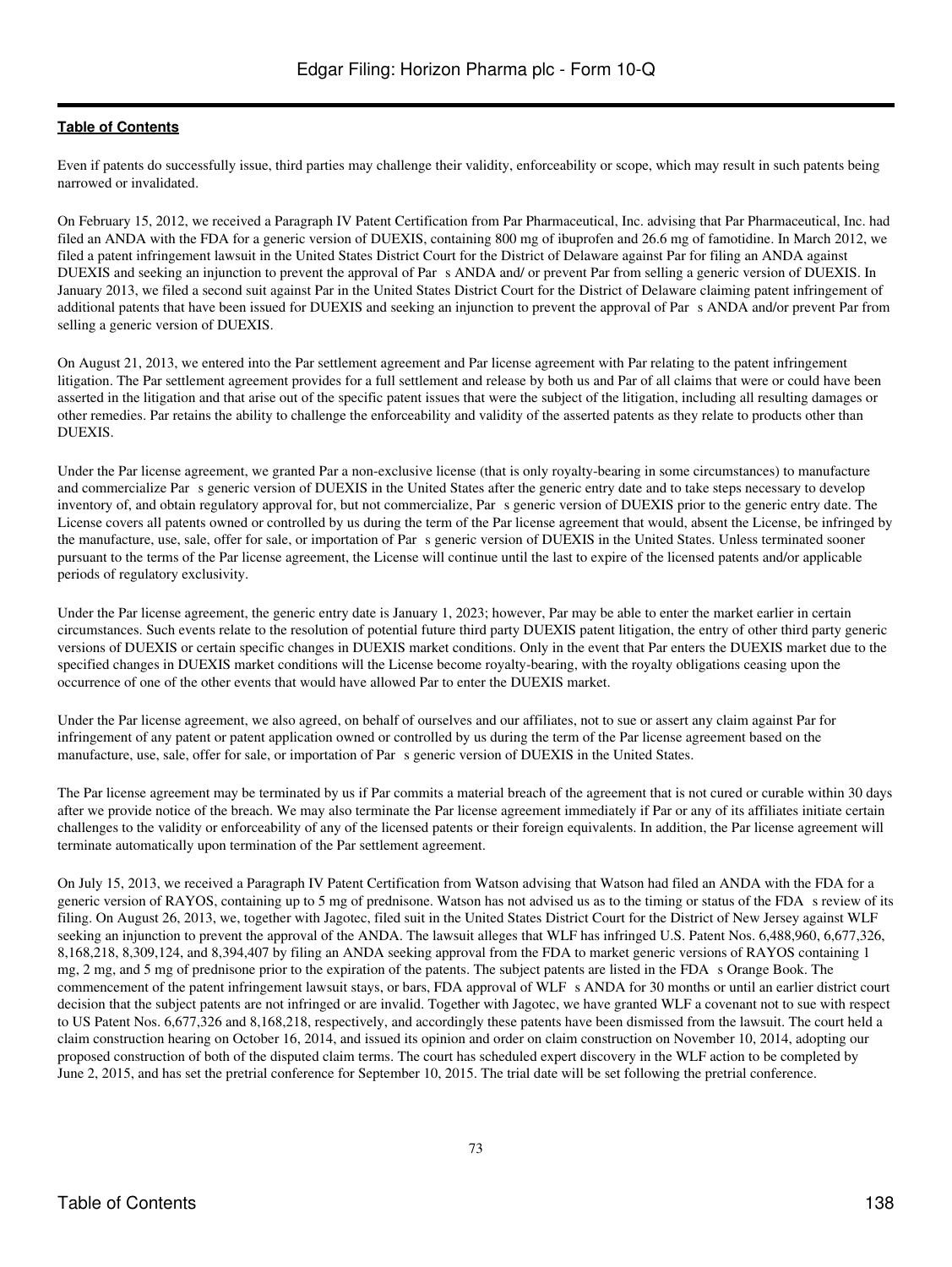On September 12, 2013, we received a Paragraph IV Patent Certification from Par Pharmaceutical, Inc. advising that Par Pharmaceutical, Inc. had filed an ANDA with the FDA for a generic version of RAYOS, containing up to 5 mg of prednisone. On October 22, 2013, we, together with Jagotec, filed suit in the United States District Court for the District of New Jersey against Par seeking an injunction to prevent the approval of the ANDA. The lawsuit alleged that Par had infringed U.S. Patent Nos. 6,488,960, 6,677,326, 8,168,218, 8,309,124 and 8,394,407 by filing an ANDA seeking approval from the FDA to market generic versions of RAYOS prior to the expiration of the patents. The subject patents are listed in the FDA s Orange Book. On November 20, 2013, we were notified by counsel for Par that Par Pharmaceutical, Inc. had elected to withdraw its ANDA with the FDA for a generic version of RAYOS containing 2 mg and 5 mg of prednisone. On December 5, 2013, we entered into a Stipulation of Dismissal with Par Pharmaceutical, Inc. whereby Par Pharmaceutical, Inc. agreed to withdraw its application to market a generic version of RAYOS.

On November 13, 2014, we received a Paragraph IV Patent Certification from Watson advising that Watson had filed an ANDA with the FDA for a generic version of PENNSAID 2%. Watson has not advised us as to the timing or status of the FDA s review of its filing.

On December 23, 2014, we filed suit in the United States District Court for the District of New Jersey against Watson seeking an injunction to prevent the approval of the ANDA. The lawsuit alleges that Watson has infringed U.S. Patent Nos. 8,217,078, 8,252,838, 8,546,450, 8,563,613, 8,618,164, and 8,871,809 by filing an ANDA seeking approval from the FDA to market generic versions of PENNSAID 2% prior to the expiration of the patents. The subject patents are listed in the FDA s Orange Book. The commencement of the patent infringement lawsuit stays, or bars, FDA approval of Watson s ANDA for 30 months or until an earlier district court decision that the subject patents are not infringed or are invalid. The court has not yet set a trial date for the Watson action.

On December 2, 2014, we received a Paragraph IV Patent Certification against Orange Book listed U.S. Patent Nos. 8,217,078, 8,252,838, 8,546,450, 8,563,613, 8,618,164, and 8,741,956 from Paddock advising that Paddock had filed an ANDA with the FDA for a generic version of PENNSAID 2%. On January 9, 2015, we received from Paddock another Paragraph IV Patent Certification against newly Orange Book listed U.S. Patent No. 8,871,809. On January 13, 2015 and January 14, 2015, we filed suits in the United States District Court for the District of New Jersey and the United States District Court for the District of Delaware, respectively, against Paddock seeking an injunction to prevent the approval of the ANDA. The lawsuits alleged that Paddock has infringed U.S. Patent Nos. 8,217,078, 8,252,838, 8,546,450, 8,563,613, 8,618,164, and 8,871,809 by filing an ANDA seeking approval from the FDA to market generic versions of PENNSAID 2% prior to the expiration of the patents.

On May 6, 2015, we entered into the Perrigo settlement agreement with Perrigo relating to our on-going patent infringement litigation. The Perrigo settlement agreement provides for a full settlement and release by both us and Perrigo of all claims that were or could have been asserted in the litigation and that arise out of the issues that were the subject of the litigation or Perrigo s generic version of PENNSAID 2%.

Under the Perrigo settlement agreement, we granted Perrigo a non-exclusive license to manufacture and commercialize Perrigo s generic version of PENNSAID 2% in the United States after the license effective date and to take steps necessary to develop inventory of, and prepare to commercialize, Perrigo s generic version of PENNSAID 2% during certain limited periods prior to the license effective date.

Under the Perrigo settlement agreement, the license effective date is January 10, 2029; however, Perrigo may be able to enter the market earlier in certain circumstances. Such events relate to the resolution of any other third party PENNSAID 2% patent litigation, the entry of other third party generic versions of PENNSAID 2% or certain substantial reductions in our PENNSAID 2% shipments over specified periods of time.

Under the Perrigo settlement agreement, we also agreed not to sue or assert any claim against Perrigo for infringement of any patent or patent application owned or controlled by us during the term of the Perrigo settlement agreement based on the manufacture, use, sale, offer for sale, or importation of Perrigo s generic version of PENNSAID 2% in the United States.

In certain circumstances following the entry of other third party generic versions of PENNSAID 2%, we may be required to supply Perrigo PENNSAID 2% as our authorized distributor of generic PENNSAID 2%, with us receiving specified percentages of any net sales by Perrigo. We also agreed that if we enter into any similar agreements with other parties with respect to generic versions of PENNSAID 2%, we will amend the Perrigo settlement agreement to provide Perrigo with terms that are no less favorable than those provided to the other parties.

Currently, patent litigation is pending in the United States District Court for the District of New Jersey against four generic companies intending to market VIMOVO before the expiration of patents listed in the Orange Book. These cases are in the United States District Court for the District of New Jersey and have been consolidated for discovery purposes. They are collectively known as the VIMOVO cases, and involve the following sets of defendants: (i) Dr. Reddy s; (ii) Lupin; (iii) Mylan; and (iv) Actavis. Patent litigation in the United States District Court for the District of New Jersey against a fifth generic company, Anchen, was dismissed on June 9, 2014 after Anchen recertified under Paragraph III. We understand that Dr. Reddy s has entered into a settlement with AstraZeneca with respect to patent rights directed to Nexium for the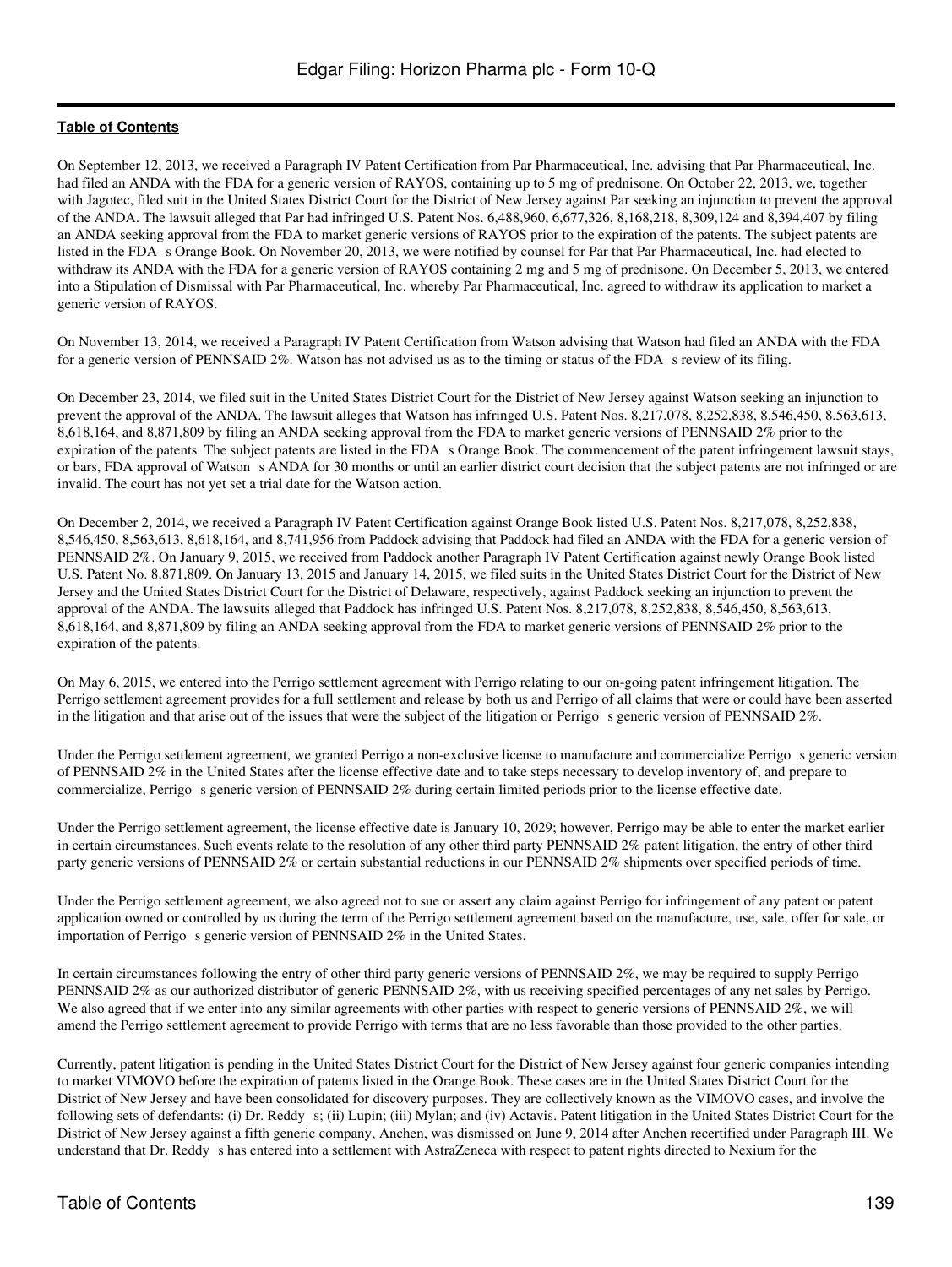commercialization of VIMOVO, and that according to the settlement agreement, Dr. Reddys is now able to commercialize VIMOVO under AstraZeneca s Nexium patent rights. The settlement agreement, however, has no effect on the Pozen VIMOVO patents, which are still the subject of patent litigations. As part of our acquisition of the U.S. rights to VIMOVO, we have taken over and are responsible for the patent litigations that include the Pozen patents licensed to us under the Pozen license agreement.

The VIMOVO cases were filed on April 21, 2011, July 25, 2011, October 28, 2011, January 4, 2013, May 10, 2013, June 28, 2013 and October 23, 2013 and collectively include allegations of infringement of U.S. Patent Nos. 6,926,907 and 8,557,285. The Company understands the cases arise from Paragraph IV Notice Letters providing notice of the filing of ANDAs with the FDA seeking regulatory approval to market generic versions of VIMOVO before the expiration of the patents-in-suit. The Company understands the Dr. Reddy s notice letters were dated March 11, 2011, November 20, 2012 and April 20, 2015; the Lupin notice letters were dated June 10, 2011 and March 12, 2014; the Mylan notice letters were dated May 16, 2013 and February 9, 2015; the Actavis notice letters were dated March 29, 2013 and November 5, 2013; and the Anchen notice letter was dated September 16, 2011. The court has issued a claims construction order and has set a pretrial schedule but has not yet set a trial date.

On February 25, 2015, Dr. Reddy s Laboratories, Inc. filed a Petition for *Inter Partes* Review of U.S. Patent No. 8,557,285, one of the patents in litigation in the above referenced VIMOVO cases. The Patent Trial and Appeal Board has not yet issued a decision with regard to whether or not the *Inter Partes* Review will be instituted.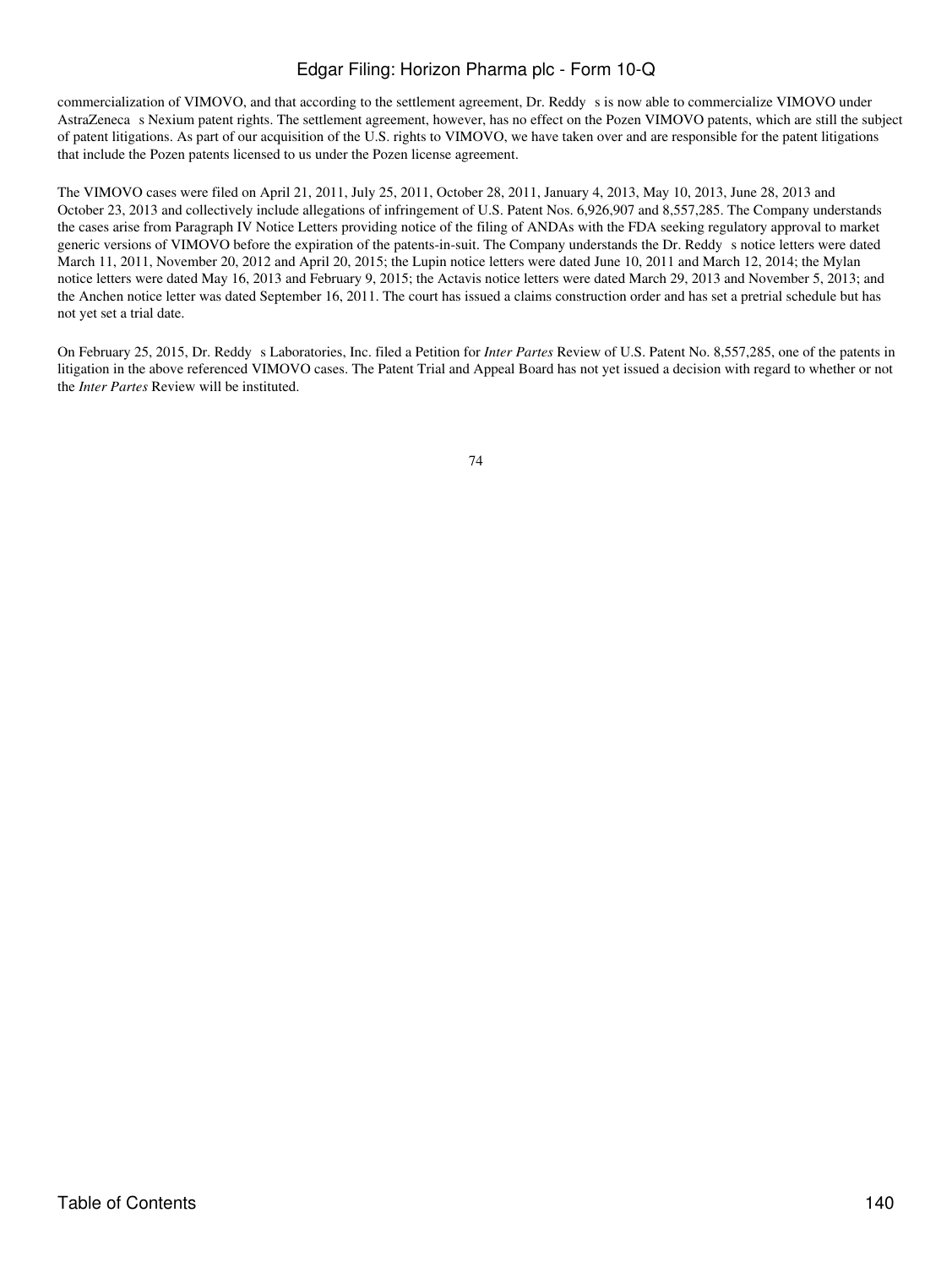On or about December 19, 2014, we filed a Notice of Opposition to a European patent, EP 2611457, to Roberto Testi, et al., covering compositions and methods for treating FA with interferon gamma, e.g., ACTIMMUNE. In the EU, the grant of a patent may be opposed by one or more private parties.

On February 2, 2015, we received a Paragraph IV Patent Certification against Orange Book listed U.S. Patent Nos. 8,217,078, 8,252,838, 8,546,450, 8,563,613, 8,618,164, 8,741,956, and 8,871,809 from Taro Pharmaceuticals USA, Inc. and Taro Pharmaceutical Industries, Ltd., advising that Taro had filed an ANDA with the FDA for a generic version of PENNSAID 2%. Taro has not advised us as to the timing or status of the FDA s review of its filing. On March 13, 2015, we filed suit in the United States District Court for the District of New Jersey against Taro seeking an injunction to prevent the approval of the ANDA. The lawsuit alleges that Taro has infringed U.S. Patent Nos. 8,217,078, 8,252,838, 8,546,450, 8,563,613, 8,618,164, and 8,871,809 by filing an ANDA seeking approval from the FDA to market generic versions of PENNSAID 2% prior to the expiration of the patents. The subject patents are listed in the FDA s Orange Book. The commencement of the patent infringement lawsuit stays, or bars, FDA approval of Taro s ANDA for 30 months or until an earlier district court decision that the subject patents are not infringed or are invalid. The court has not yet set a trial date for the Taro action.

On March 18, 2015, we received a Paragraph IV Patent Certification against Orange Book listed U.S. Patent Nos. 8,217,078, 8,252,838, 8,546,450, 8,563,613, 8,618,164, 8,741,956, and 8,871,809 from Lupin Limited advising that Lupin Limited had filed an ANDA with the FDA for generic version of PENNSAID 2%. Lupin Limited has not advised us as to the timing or status of the FDA s review of its filing. On April 30, 2015, we filed suit in the United States District Court for the District of New Jersey against Lupin, seeking an injunction to prevent the approval of the ANDA. The lawsuit alleges that Lupin has infringed U.S. Patent Nos. 8,217,078, 8,252,838, 8,546,450, 8,563,613, 8,618,164, and 8,871,809 by filing an ANDA seeking approval from the FDA to market generic versions of PENNSAID 2% prior to the expiration of the patents. The subject patents are listed in the FDA s Orange Book. The commencement of the patent infringement lawsuit stays, or bars, FDA approval of Lupin s ANDA for 30 months or until an earlier district court decision that the subject patents are not infringed or are invalid. The court has not yet set a trial date for the Lupin action.

On March 17, 2014, Hyperion received notice from Par Pharmaceutical, Inc. that it had filed an ANDA with the FDA seeking approval for a generic version of our product RAVICTI. The ANDA contained a Paragraph IV Patent Certification alleging that two of the patents covering RAVICTI, U.S. Patent No. 8,404,215, titled Methods of therapeutic monitoring of nitrogen scavenging drugs, which expires in March 2032, and U.S. Patent No. 8,642,012, titled Methods of treatment using ammonia scavenging drugs, which expires in September 2030, are invalid and/or will not be infringed by Par s manufacture, use or sale of the product for which the ANDA was submitted. Par did not challenge the validity, enforceability, or infringement of the primary composition of matter patent for RAVICTI, U.S. Patent No. 5,968,979 titled Triglycerides and ethyl esters of phenylalkanoic acid and phenylalkenoic acid useful in treatment of various disorders, which would have expired on February 7, 2015, but as to which Hyperion has been granted an interim term of extension until February 7, 2016. Hyperion filed suit against Par on April 23, 2014, and we have taken over and are responsible for this patent litigation.

On April 29, 2015, Par filed petitions for IPR of the 215 patent and the 012 patent. The Patent Trial and Appeal Board has not yet issued a decision with regard to whether or not the IPRs will be instituted.

We intend to vigorously defend our intellectual property rights relating to DUEXIS, VIMOVO, ACTIMMUNE, PENNSAID 2%, RAYOS and RAVICTI, but we cannot predict the outcome of the WLF matter related to RAYOS or the DRL cases, the Mylan cases, or the Watson cases related to VIMOVO, the Watson cases related to PENNSAID 2%, or the Par Pharmaceutical matter related to RAVICTI. Any adverse outcome in these matters or any new generic challenges that may arise could result in one or more generic versions of DUEXIS, VIMOVO, ACTIMMUNE, PENNSAID 2%, RAYOS or RAVICTI being launched before the expiration of the listed patents, which could adversely affect our ability to successfully execute our business strategy to increase sales of DUEXIS, VIMOVO, ACTIMMUNE, PENNSAID 2% and/or RAYOS and RAVICTI, and would negatively impact our financial condition and results of operations, including causing a significant decrease in our revenues and cash flows.

Furthermore, even if they are unchallenged, our patents and patent applications may not adequately protect our intellectual property or prevent others from designing around our claims. If the patent applications we hold with respect to DUEXIS, VIMOVO, ACTIMMUNE, RAYOS/LODOTRA, PENNSAID 2% or RAVICTI fail to issue or if their breadth or strength of protection is threatened, it could dissuade companies from collaborating with us to develop them and threaten our ability to commercialize our products. We cannot offer any assurances about which, if any, patents will issue or whether any issued patents will be found not invalid and not unenforceable or will go unthreatened by third parties. Since patent applications in the United States and most other countries are confidential for a period of time after filing, and some remain so until issued, we cannot be certain that we were the first to file any patent application related to our products or any other product candidates. Furthermore, if third parties have filed such patent applications, an interference proceeding in the United States can be provoked by a third party or instituted by us to determine who was the first to invent any of the subject matter covered by the patent claims of our applications.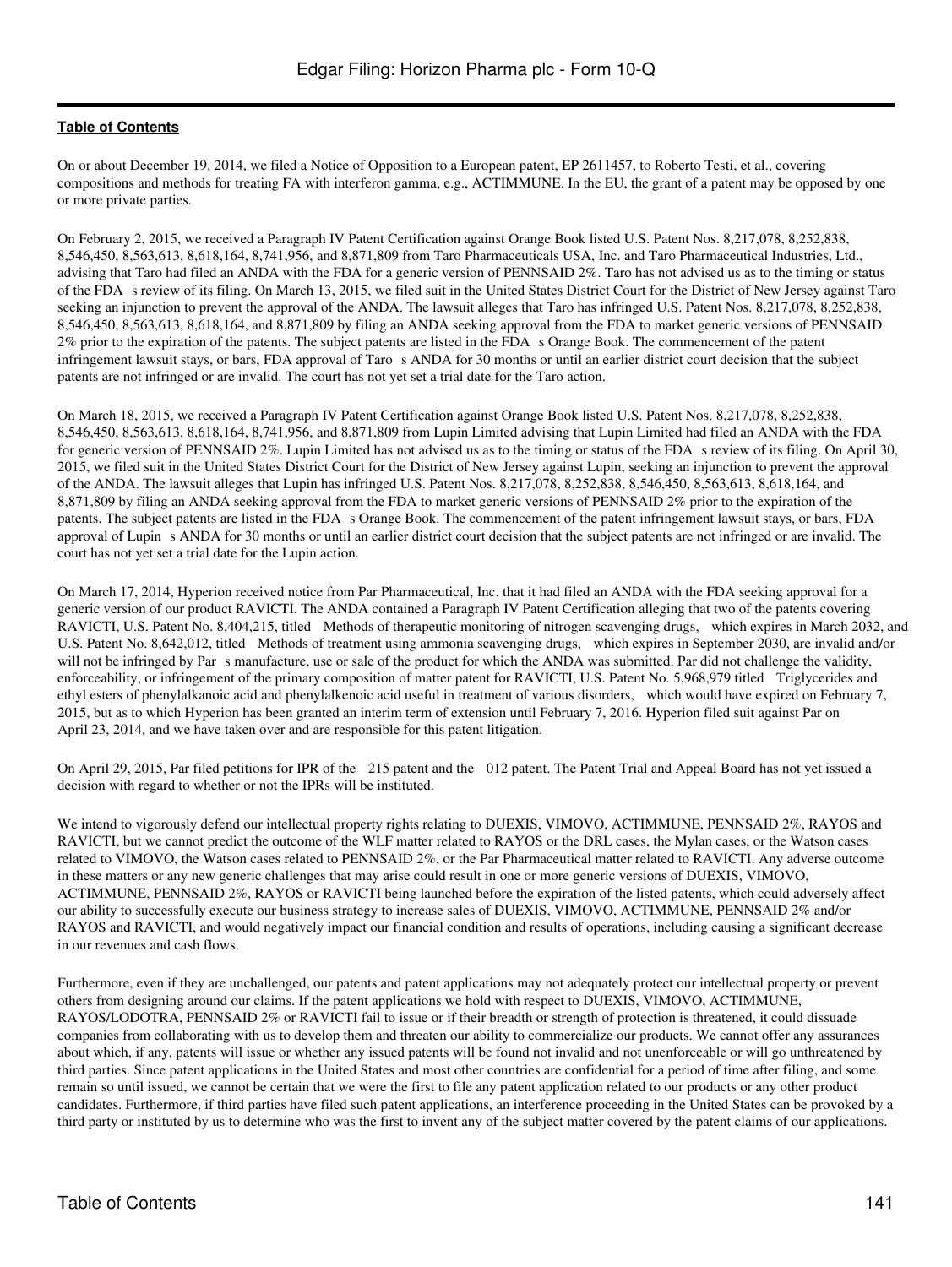With respect to RAVICTI, the composition of matter patent we hold would have expired in the United States in February 2015 without term extension. However, Hyperion applied for a term extension of approximately four years for this patent under the Drug Price Competition and Patent Term Restoration Act, or the Hatch-Waxman Act. Hyperion recently received notice that it had been granted an interim extension of this patent s term through February 7, 2016 while the United States Patent and Trademark Office makes a final determination as to the length of the extension. We cannot be certain that the full four year term of extension for which Hyperion applied will be granted, or that there will be any extension beyond the one year interim extension. We cannot guarantee that pending patent applications related to RAVICTI will result in additional patents or that other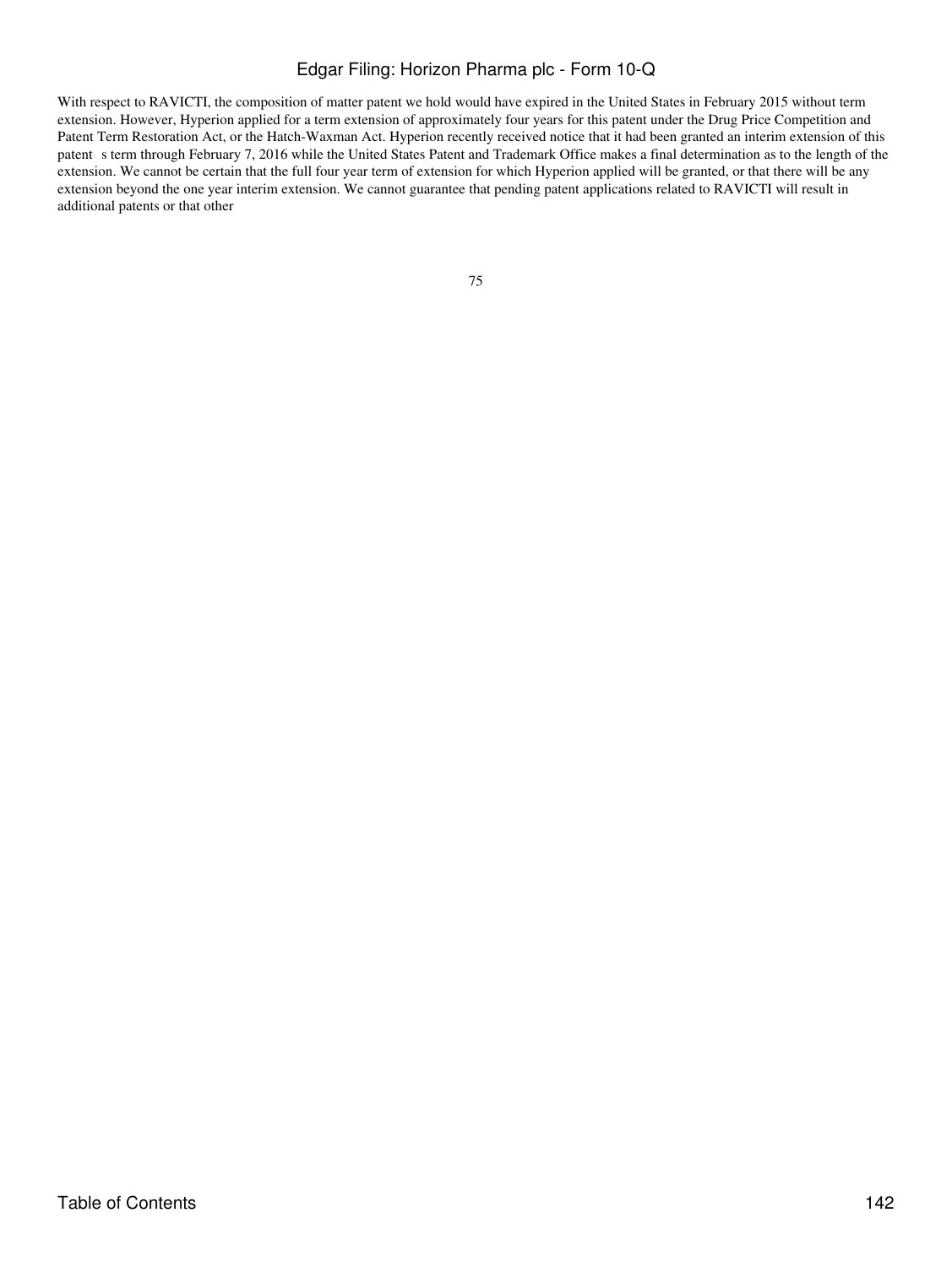existing and future patents related to RAVICTI will be held valid and enforceable or will be sufficient to deter generic competition in the United States. Therefore, it is possible that upon expiration of the RAVICTI composition of matter patent, we would need to rely on forms of regulatory exclusivity, to the extent available, to protect against generic competition.

In addition to the protection afforded by patents, we rely on trade secret protection and confidentiality agreements to protect proprietary know-how that is not patentable, processes for which patents are difficult to enforce and any other elements of our drug discovery and development processes that involve proprietary know-how, information or technology that is not covered by patents. Although we expect all of our employees to assign their inventions to us, and all of our employees, consultants, advisors and any third parties who have access to our proprietary know-how, information or technology to enter into confidentiality agreements, we cannot provide any assurances that all such agreements have been duly executed or that our trade secrets and other confidential proprietary information will not be disclosed or that competitors will not otherwise gain access to our trade secrets or independently develop substantially equivalent information and techniques.

Our ability to obtain patents is highly uncertain because, to date, some legal principles remain unresolved, there has not been a consistent policy regarding the breadth or interpretation of claims allowed in patents in the United States and the specific content of patents and patent applications that are necessary to support and interpret patent claims is highly uncertain due to the complex nature of the relevant legal, scientific and factual issues. Changes in either patent laws or interpretations of patent laws in the United States and other countries may diminish the value of our intellectual property or narrow the scope of our patent protection. For example, on September 16, 2011, the Leahy-Smith America Invents Act, or the Leahy-Smith Act, was signed into law. The Leahy-Smith Act includes a number of significant changes to U.S. patent law. These include provisions that affect the way patent applications will be prosecuted and may also affect patent litigation. The United States Patent and Trademark Office, or U.S. PTO, has developed new and untested regulations and procedures to govern the full implementation of the Leahy-Smith Act, and many of the substantive changes to patent law associated with the Leahy-Smith Act, and in particular, the first to file provisions, only became effective in March 2013. The Leahy-Smith Act has also introduced procedures making it easier for third-parties to challenge issued patents, as well as to intervene in the prosecution of patent applications. Finally, the Leahy-Smith Act contains new statutory provisions that still require the U.S. PTO to issue new regulations for their implementation and it may take the courts years to interpret the provisions of the new statute. Accordingly, it is too early to tell what, if any, impact the Leahy-Smith Act will have on the operation of our business and the protection and enforcement of our intellectual property. However, the Leahy-Smith Act and its implementation could increase the uncertainties and costs surrounding the prosecution of our patent applications and the enforcement or defense of our issued patents. In addition, the ACA allows applicants seeking approval of biosimilar or interchangeable versions of biological products such as ACTIMMUNE to initiate a process for challenging some or all of the patents covering the innovator biological product used as the reference product. This process is complicated and could result in the limitation or loss of certain patent rights. An inability to obtain, enforce and defend patents covering our proprietary technologies would materially and adversely affect our business prospects and financial condition.

Further, the laws of some foreign countries do not protect proprietary rights to the same extent or in the same manner as the laws of the United States and Canada. As a result, we may encounter significant problems in protecting and defending our intellectual property both in the United States and abroad. For example, if the issuance, in a given country, of a patent to us, covering an invention, is not followed by the issuance, in other countries, of patents covering the same invention, or if any judicial interpretation of the validity, enforceability, or scope of the claims in, or the written description or enablement in, a patent issued in one country is not similar to the interpretation given to the corresponding patent issued in another country, our ability to protect our intellectual property in those countries may be limited. Changes in either patent laws or in interpretations of patent laws in the United States and other countries may materially diminish the value of our intellectual property or narrow the scope of our patent protection. If we are unable to prevent material disclosure of the non-patented intellectual property related to our technologies to third parties, and there is no guarantee that we will have any such enforceable trade secret protection, we may not be able to establish or maintain a competitive advantage in our market, which could materially adversely affect our business, results of operations and financial condition.

#### *Third -party claims of intellectual property infringement may prevent or delay our development and commercialization efforts.\**

Our commercial success depends in part on us avoiding infringement of the patents and proprietary rights of third parties. There is a substantial amount of litigation, both within and outside the United States, involving patent and other intellectual property rights in the biotechnology and pharmaceutical industries, including patent infringement lawsuits, interferences, oppositions and inter party reexamination proceedings before the U.S. PTO. Numerous U.S. and foreign issued patents and pending patent applications, which are owned by third parties, exist in the fields in which our collaborators are developing product candidates. As the biotechnology and pharmaceutical industries expand and more patents are issued, the risk increases that our product candidates may be subject to claims of infringement of the patent rights of third parties.

Third parties may assert that we are employing their proprietary technology without authorization. There may be third-party patents or patent applications with claims to materials, formulations, methods of manufacture or methods for treatment related to the use or manufacture of our products and/or any other product candidates. Because patent applications can take many years to issue, there may be currently pending patent applications, which may later result in issued patents that our product candidates may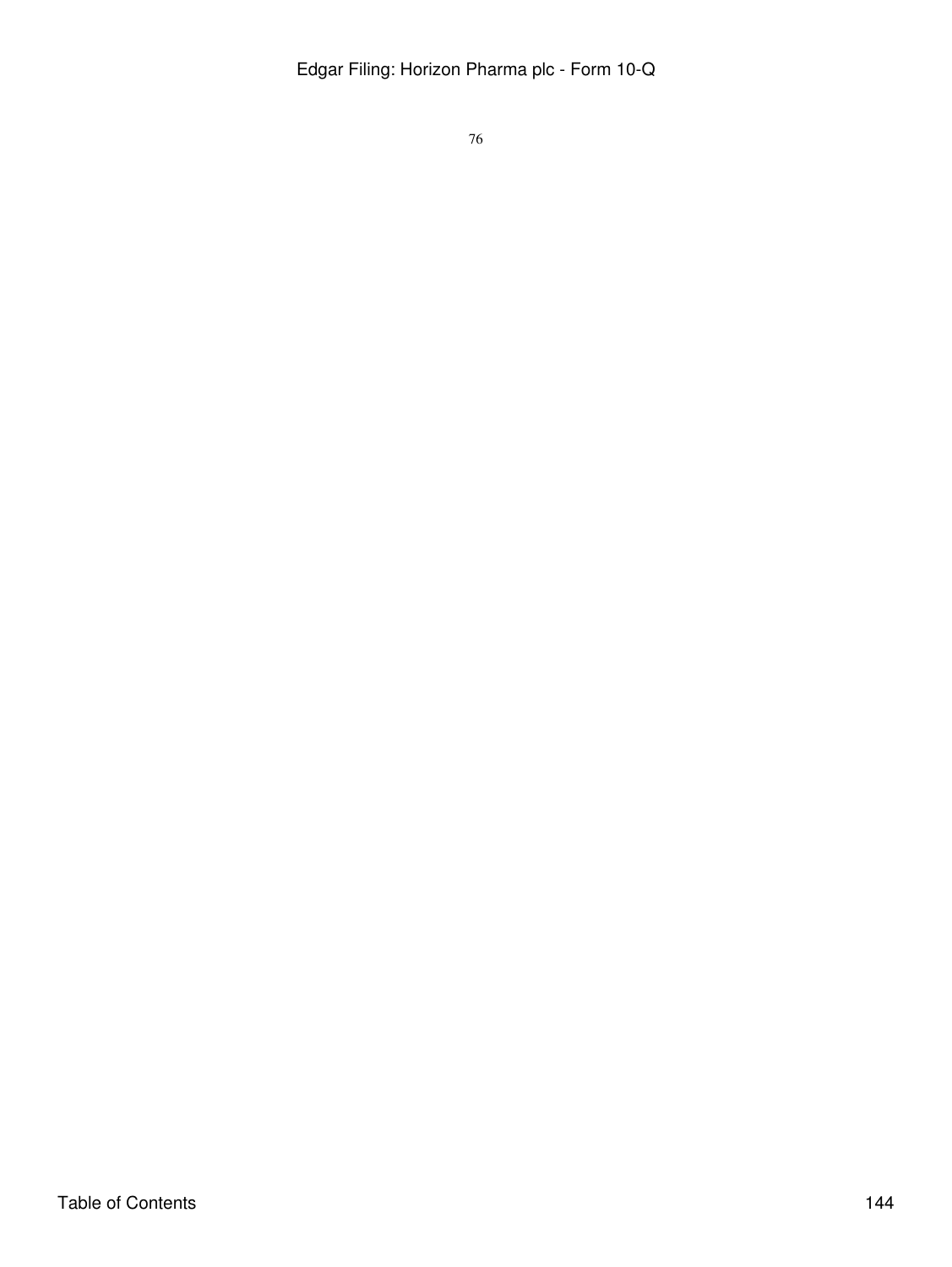infringe. In addition, third parties may obtain patents in the future and claim that use of our technologies infringes upon these patents. If any third-party patents were held by a court of competent jurisdiction to cover the manufacturing process of any of our product candidates, any molecules formed during the manufacturing process or any final product itself, the holders of any such patents may be able to block our ability to commercialize such product candidate unless we obtained a license under the applicable patents, or until such patents expire. Similarly, if any third-party patent were held by a court of competent jurisdiction to cover aspects of our formulations, processes for manufacture or methods of use, including combination therapy, the holders of any such patent may be able to block our ability to develop and commercialize the applicable product candidate unless we obtained a license or until such patent expires. In either case, such a license may not be available on commercially reasonable terms or at all.

Parties making claims against us may obtain injunctive or other equitable relief, which could effectively block our ability to further develop and commercialize one or more of our product candidates. Defense of these claims, regardless of their merit, would involve substantial litigation expense and would be a substantial diversion of employee resources from our business. In the event of a successful claim of infringement against us, we may have to pay substantial damages, including treble damages and attorneys fees for willful infringement, obtain one or more licenses from third parties, pay royalties or redesign our infringing products, which may be impossible or require substantial time and monetary expenditure. We cannot predict whether any such license would be available at all or whether it would be available on commercially reasonable terms. Furthermore, even in the absence of litigation, we may need to obtain licenses from third parties to advance our research or allow commercialization of our product candidates, and we have done so from time to time. We may fail to obtain any of these licenses at a reasonable cost or on reasonable terms, if at all. In that event, we would be unable to further develop and commercialize one or more of our product candidates, which could harm our business significantly. We cannot provide any assurances that third-party patents do not exist which might be enforced against our products, resulting in either an injunction prohibiting our sales, or, with respect to our sales, an obligation on our part to pay royalties and/or other forms of compensation to third parties.

*If we fail to comply with our obligations in the agreements under which we license rights to technology from third parties, we could lose license rights that are important to our business.\**

We are party to a number of technology licenses that are important to our business and expect to enter into additional licenses in the future. For example, we hold an exclusive license to SkyePharma s proprietary technology and know-how covering the delayed release of corticosteroids relating to RAYOS/LODOTRA. If we fail to comply with our obligations under our agreement with SkyePharma or our other license agreements, or if we are subject to a bankruptcy, the licensor may have the right to terminate the license, in which event we would not be able to market products covered by the license, including RAYOS/ LODOTRA.

In connection with our November 2013 acquisition of the U.S. rights to VIMOVO, we (i) received the benefit of a covenant not to sue under AstraZeneca s patent portfolio with respect to Nexium (which shall automatically become a license under such patent portfolio if and when AstraZeneca reacquires control of such patent portfolio from Merck Sharp & Dohme Corp. and certain of its affiliates), (ii) were assigned AstraZeneca s amended and restated collaboration and license agreement for the United States with Pozen under which AstraZeneca has in-licensed exclusive rights under certain of Pozen s patents with respect to VIMOVO, and (iii) acquired AstraZeneca s co-ownership rights with Pozen with respect to certain joint patents covering VIMOVO, all for the commercialization of VIMOVO in the United States. If we fail to comply with our obligations under our agreements with AstraZeneca or if we fail to comply with our obligations under our agreements with Pozen as we take over AstraZeneca s agreements with Pozen, our rights to commercialize VIMOVO in the United States may be adversely affected or terminated by AstraZeneca or Pozen.

We also license rights to patents, know-how and trademarks for ACTIMMUNE from Genentech, under an agreement that remains in effect for so long as we continue to commercialize and sell ACTIMMUNE. However, Genentech may terminate the agreement upon our material default, if not cured within a specified period of time. Genentech may also terminate the agreement in the event of our bankruptcy or insolvency. Upon such a termination of the agreement, all intellectual property rights conveyed to us under the agreement, including the rights to the ACTIMMUNE trademark, revert to Genentech. If we fail to comply with our obligations under this agreement, we could lose the ability to market and distribute ACTIMMUNE, which would have a material adverse effect on our business, financial condition and results of operations.

We rely on a license from Ucyclyd with respect to technology developed by Ucyclyd in connection with the manufacturing of RAVICTI. The purchase agreement under which Hyperion purchased the worldwide rights to RAVICTI contains obligations to pay Ucyclyd regulatory and sales milestone payments relating to RAVICTI, as well as royalties on the net sales of RAVICTI. On May 31, 2013, when Hyperion acquired BUPHENYL, under a restated collaboration agreement with Ucyclyd, Hyperion received a license to use some of the manufacturing technology developed by Ucyclyd in connection with the manufacturing of BUPHENYL. The restated collaboration agreement also contains obligations to pay Ucyclyd regulatory and sales milestone payments, as well as royalties on net sales of BUPHENYL. If we fail to make a required payment to Ucyclyd and do not cure the failure with the required time period, Ucyclyd may be able to terminate the license to use its manufacturing technology for RAVICTI and BUPHENYL. If we lose access to the Ucyclyd manufacturing technology, we cannot guarantee that an acceptable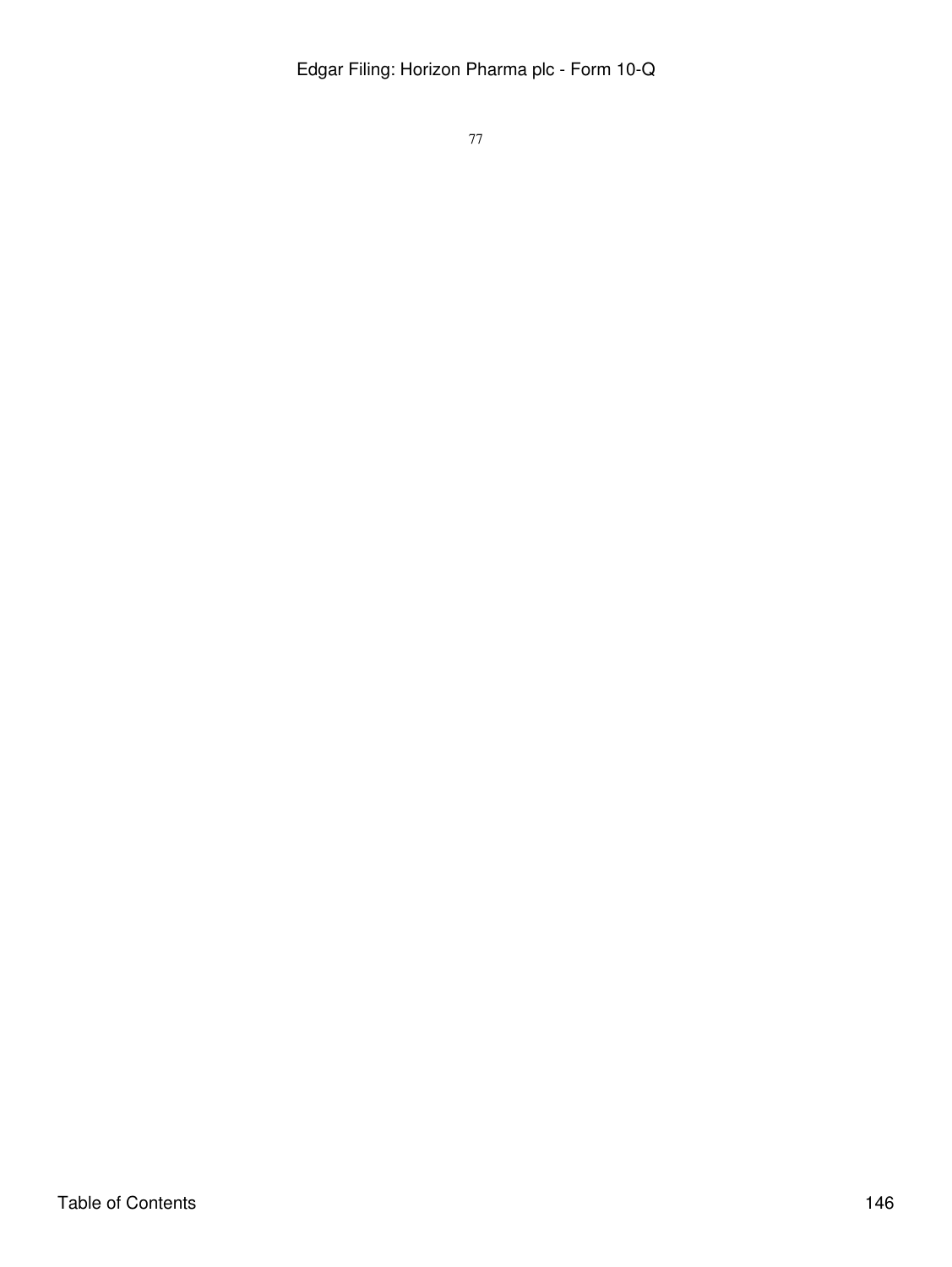alternative method of manufacture could be developed or acquired. Even if alternative technology could be developed or acquired, the loss of the Ucyclyd technology could still result in substantial costs and potential periods where we would not be able to market and sell RAVICTI and/or BUPHENYL. We also license intellectual property necessary for commercialization of RAVICTI from Brusilow Enterprises. Brusilow may be entitled to terminate the license if we breach the agreement, including failure to pay required royalties on net sales of RAVICTI, or we do not meet specified diligence obligations in our development and commercialization of RAVICTI, and we do not cure the failure within the required time period. If the license from Brusilow is terminated, it may be difficult or impossible for us to continue to commercialize RAVICTI, which would have a material adverse effect on our business, financial condition and results of operations.

*We may be involved in lawsuits to protect or enforce our patents or the patents of our licensors, which could be expensive, time consuming and unsuccessful.\**

Competitors may infringe our patents or the patents of our licensors. To counter infringement or unauthorized use, we may be required to file infringement claims, which can be expensive and time-consuming. In addition, in an infringement proceeding, a court may decide that one of our patents, or a patent of one of our licensors, is not valid or is unenforceable, or may refuse to stop the other party from using the technology at issue on the grounds that our patents do not cover the technology in question. An adverse result in any litigation or defense proceedings could put one or more of our patents at risk of being invalidated or interpreted narrowly and could put our patent applications at risk of not issuing.

There are numerous post grant review proceedings available at the U.S. PTO (including inter partes review, post-grant review and ex-parte reexamination) and similar proceedings in other countries of the world that could be initiated by a third party that could potentially negatively impact our issued patents.

Interference proceedings provoked by third parties or brought by us may be necessary to determine the priority of inventions with respect to our patents or patent applications or those of our collaborators or licensors. An unfavorable outcome could require us to cease using the related technology or to attempt to license rights to it from the prevailing party. Our business could be harmed if the prevailing party does not offer us a license on commercially reasonable terms. Our defense of litigation or interference proceedings may fail and, even if successful, may result in substantial costs and distract our management and other employees. We may not be able to prevent, alone or with our licensors, misappropriation of our intellectual property rights, particularly in countries where the laws may not protect those rights as fully as in the United States.

Furthermore, because of the substantial amount of discovery required in connection with intellectual property litigation, there is a risk that some of our confidential information could be compromised by disclosure during this type of litigation. There could also be public announcements of the results of hearings, motions or other interim proceedings or developments. If securities analysts or investors perceive these results to be negative, it could have a material adverse effect on the price of our ordinary shares.

*Obtaining and maintaining our patent protection depends on compliance with various procedural, document submission, fee payment and other requirements imposed by governmental patent agencies, and our patent protection could be reduced or eliminated for non-compliance with these requirements.\**

Periodic maintenance fees on any issued patent are due to be paid to the U.S. PTO and foreign patent agencies in several stages over the lifetime of the patent. The U.S. PTO and various foreign governmental patent agencies require compliance with a number of procedural, documentary, fee payment and other similar provisions during the patent application process. While an inadvertent lapse can in many cases be cured by payment of a late fee or by other means in accordance with the applicable rules, there are situations in which noncompliance can result in abandonment or lapse of the patent or patent application, resulting in partial or complete loss of patent rights in the relevant jurisdiction. Non-compliance events that could result in abandonment or lapse of a patent or patent application include, but are not limited to, failure to respond to official actions within prescribed time limits, non-payment of fees and failure to properly legalize and submit formal documents. If we or licensors that control the prosecution and maintenance of our licensed patents fail to maintain the patents and patent applications covering our product candidates, our competitors might be able to enter the market, which would have a material adverse effect on our business.

### *We may be subject to claims that our employees, consultants or independent contractors have wrongfully used or disclosed confidential information of third parties.*

We employ individuals who were previously employed at other biotechnology or pharmaceutical companies. We may be subject to claims that us or our employees, consultants or independent contractors have inadvertently or otherwise used or disclosed confidential information of our employees former employers or other third parties. We may also be subject to claims that former employers or other third parties have an ownership interest in our patents. Litigation may be necessary to defend against these claims. There is no guarantee of success in defending these claims, and if we are successful, litigation could result in substantial cost and be a distraction to our management and other employees.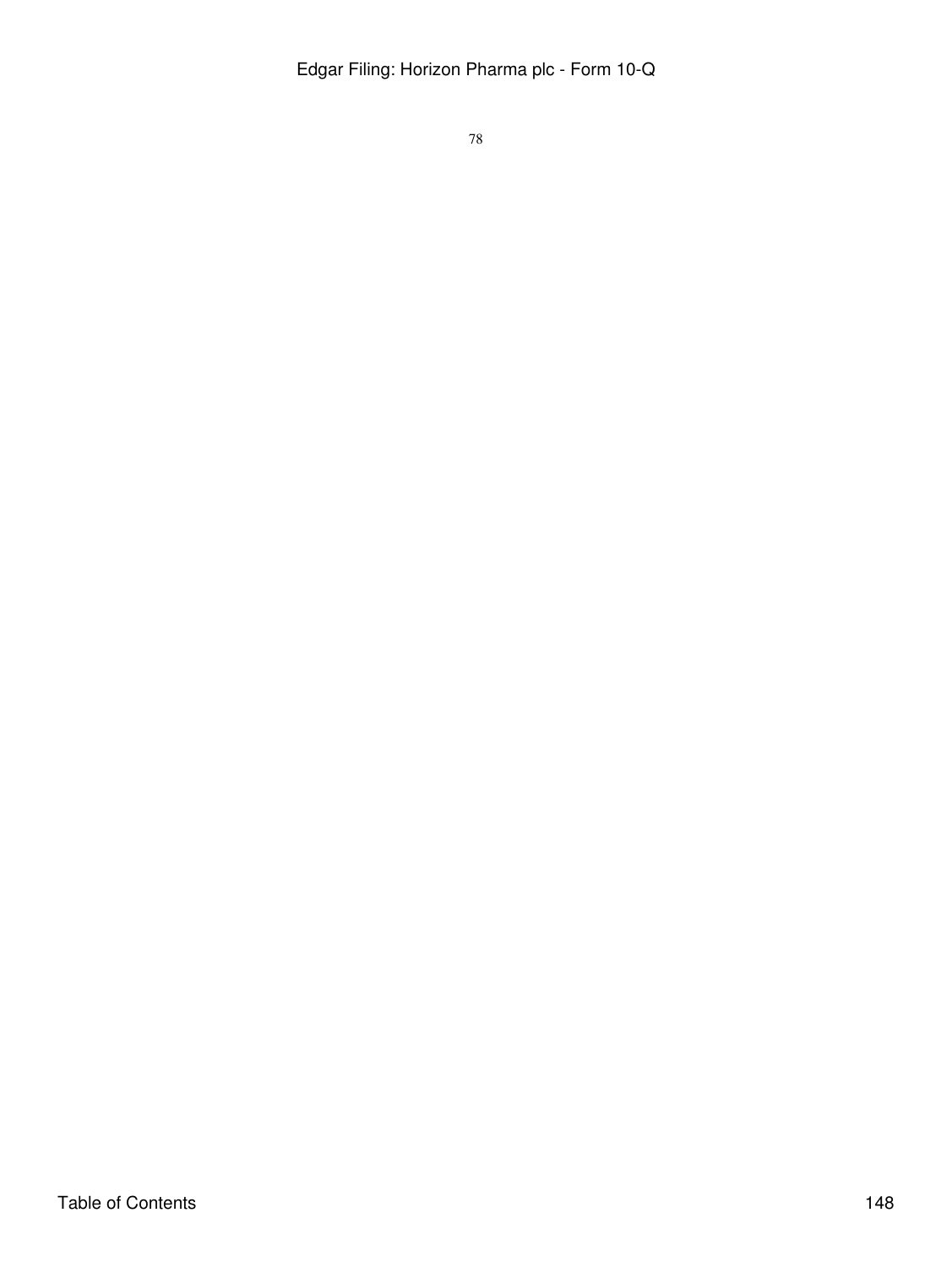### **Risks Related to Ownership of Our Ordinary Shares**

*We do not know whether an active, liquid and orderly trading market for our ordinary shares will be sustained or what the market price of our ordinary shares will be and as a result it may be difficult to sell our ordinary shares.\**

Although our ordinary shares are listed on The NASDAQ Global Select Market, an active trading market for our shares may never be sustained. Further, an inactive market may impair our ability to raise capital by selling our ordinary shares and may impair our ability to enter into strategic partnerships or acquire companies or products by using our ordinary shares as consideration.

*The market price of our ordinary shares historically has been volatile and is likely to be highly volatile, and you could lose all or part of any investment in our ordinary shares.\**

The trading price of our ordinary shares has been highly volatile and could be subject to wide fluctuations in response to various factors, some of which are beyond our control, including limited trading volume. In addition to the factors discussed in this Risk Factors section and elsewhere in this report, these factors include:

our failure to successfully execute our commercialization strategy with respect to our approved products, particularly our commercialization of our products in the United States;

actions or announcements by third party or government payors with respect to coverage and reimbursement of our products;

disputes or other developments relating to intellectual property and other proprietary rights, including patents, litigation matters and our ability to obtain patent protection for our products and product candidates;

unanticipated serious safety concerns related to the use of our products;

adverse regulatory decisions;

changes in laws or regulations applicable to our business, products or product candidates, including but not limited to clinical trial requirements for approvals or tax laws;

inability to comply with our debt covenants and to make payments as they become due;

inability to obtain adequate commercial supply for any approved product or inability to do so at acceptable prices;

developments concerning our commercial partners, including but not limited to those with our sources of manufacturing supply;

our decision to initiate a clinical trial, not to initiate a clinical trial or to terminate an existing clinical trial;

adverse results or delays in clinical trials;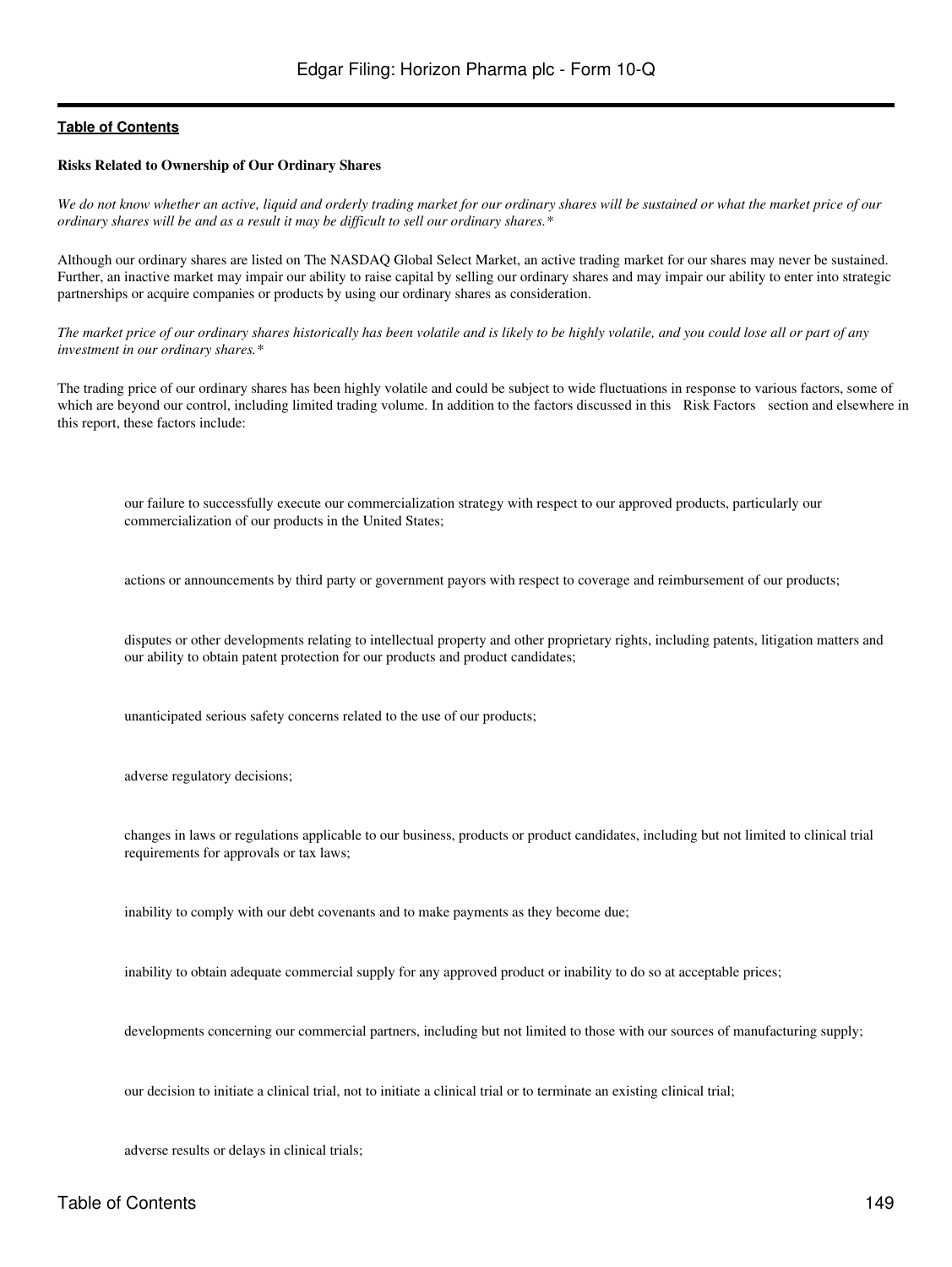our failure to successfully develop, acquire, and/or in-license additional product candidates or obtain approvals for additional indications for our existing product candidates;

introduction of new products or services offered by us or our competitors;

our inability to effectively manage our growth;

overall performance of the equity markets and general political and economic conditions;

failure to meet or exceed revenue and financial projections that we may provide to the public;

actual or anticipated variations in quarterly operating results;

failure to meet or exceed the estimates and projections of the investment community;

publication of research reports about us or our industry or positive or negative recommendations or withdrawal of research coverage by securities analysts;

our inability to successfully enter new markets;

the termination of a collaboration or the inability to establish additional collaborations;

announcements of significant acquisitions, strategic partnerships, joint ventures or capital commitments by us or our competitors;

our inability to maintain an adequate rate of growth;

ineffectiveness of our internal controls or our inability to otherwise comply with financial reporting requirements;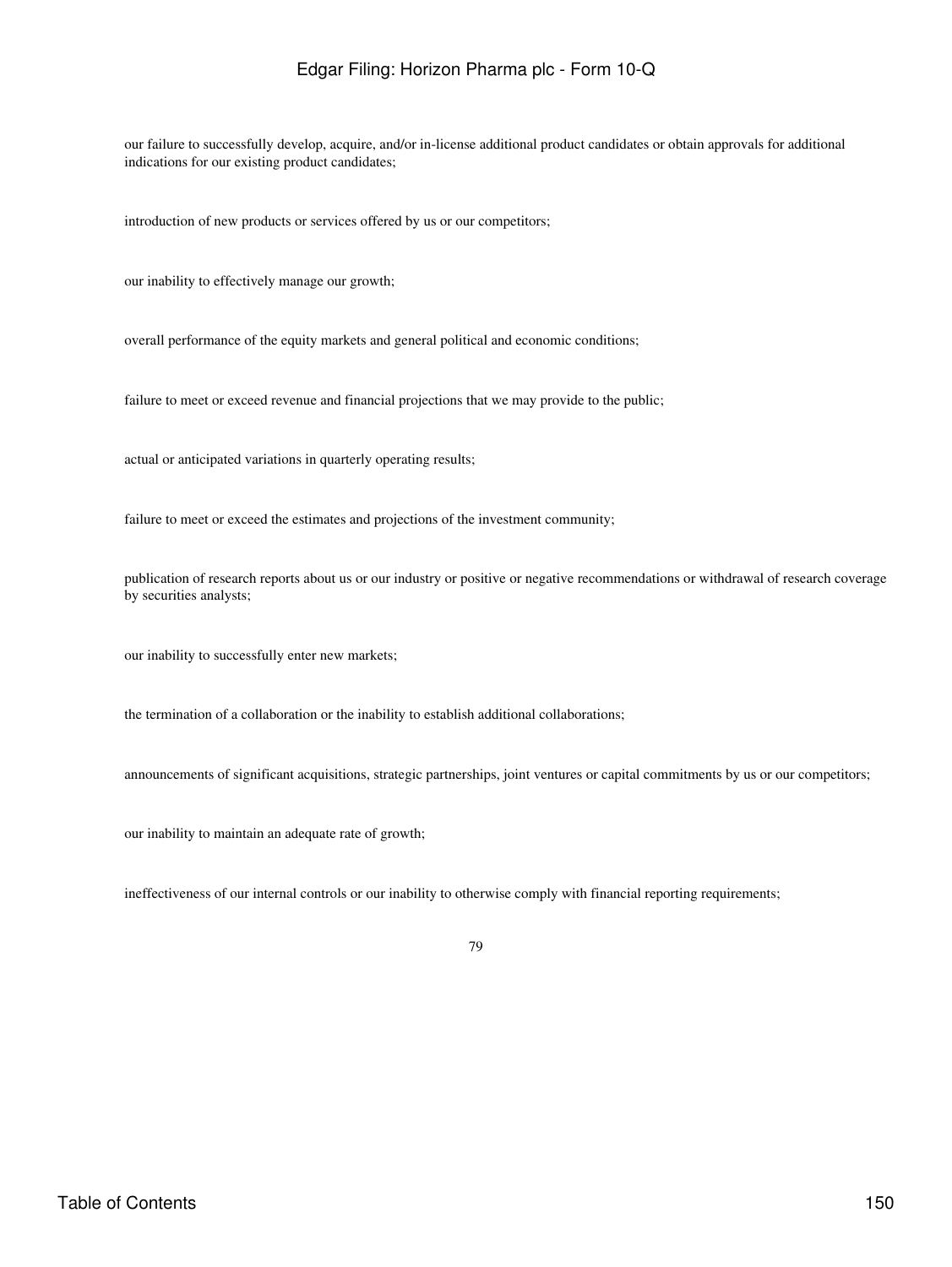adverse U.S. and foreign tax exposure;

additions or departures of key management, commercial or regulatory personnel;

issuances of debt or equity securities;

significant lawsuits, including patent or shareholder litigation;

changes in the market valuations of similar companies to us;

sales of our ordinary shares by us or our shareholders in the future;

trading volume of our ordinary shares;

effects of natural or man-made catastrophic events or other business interruptions; and

other events or factors, many of which are beyond our control.

In addition, the stock market in general, and The NASDAQ Global Select Market and the stocks of biotechnology companies in particular, have experienced extreme price and volume fluctuations that have often been unrelated or disproportionate to the operating performance of these companies. Broad market and industry factors may adversely affect the market price of our ordinary shares, regardless of our actual operating performance.

*We have never declared or paid dividends on our share capital and we do not anticipate paying dividends in the foreseeable future.\**

We have never declared or paid any cash dividends on our ordinary shares. We currently anticipate that we will retain future earnings for the development, operation and expansion of our business and do not anticipate declaring or paying any cash dividends for the foreseeable future, including due to limitations that are currently imposed by the 2015 Senior Secured Credit Facility. Any return to shareholders will therefore be limited to the increase, if any, of our ordinary share price.

*We have incurred and will continue to incur significant increased costs as a result of operating as a public company and our management will be required to devote substantial time to new compliance initiatives.\**

As a public company, we have incurred and will continue to incur significant legal, accounting and other expenses that we did not incur as a private company. In particular, the Sarbanes-Oxley Act of 2000, or the Sarbanes-Oxley Act, as well as rules subsequently implemented by the SEC and the NASDAQ Stock Market, Inc., or NASDAQ, impose significant requirements on public companies, including requiring establishment and maintenance of effective disclosure and financial controls and changes in corporate governance practices. These rules and regulations have substantially increased our legal and financial compliance costs and have made some activities more time-consuming and costly. These effects are exacerbated by our transition to an Irish company and the integration of Vidara s and Hyperion s business and operations into our historical business and operating structure. If these requirements divert the attention of our management and personnel from other business concerns, they could have a material adverse effect on our business, financial condition and results of operations. The increased costs will continue to decrease our net income or increase our net loss, and may require us to reduce costs in other areas of our business or increase the prices of our products or services. For example, these rules and regulations make it more difficult and more expensive for us to obtain and maintain director and officer liability insurance. We cannot predict or estimate the amount or timing of additional costs that we may incur to respond to these requirements. The impact of these requirements could also make it more difficult for us to attract and retain qualified persons to serve on our board of directors, our board committees or as executive officers. If we fail to comply with the continued listing requirements of NASDAQ, our ordinary shares could be delisted from The NASDAQ Global Select Market, which would adversely affect the liquidity of our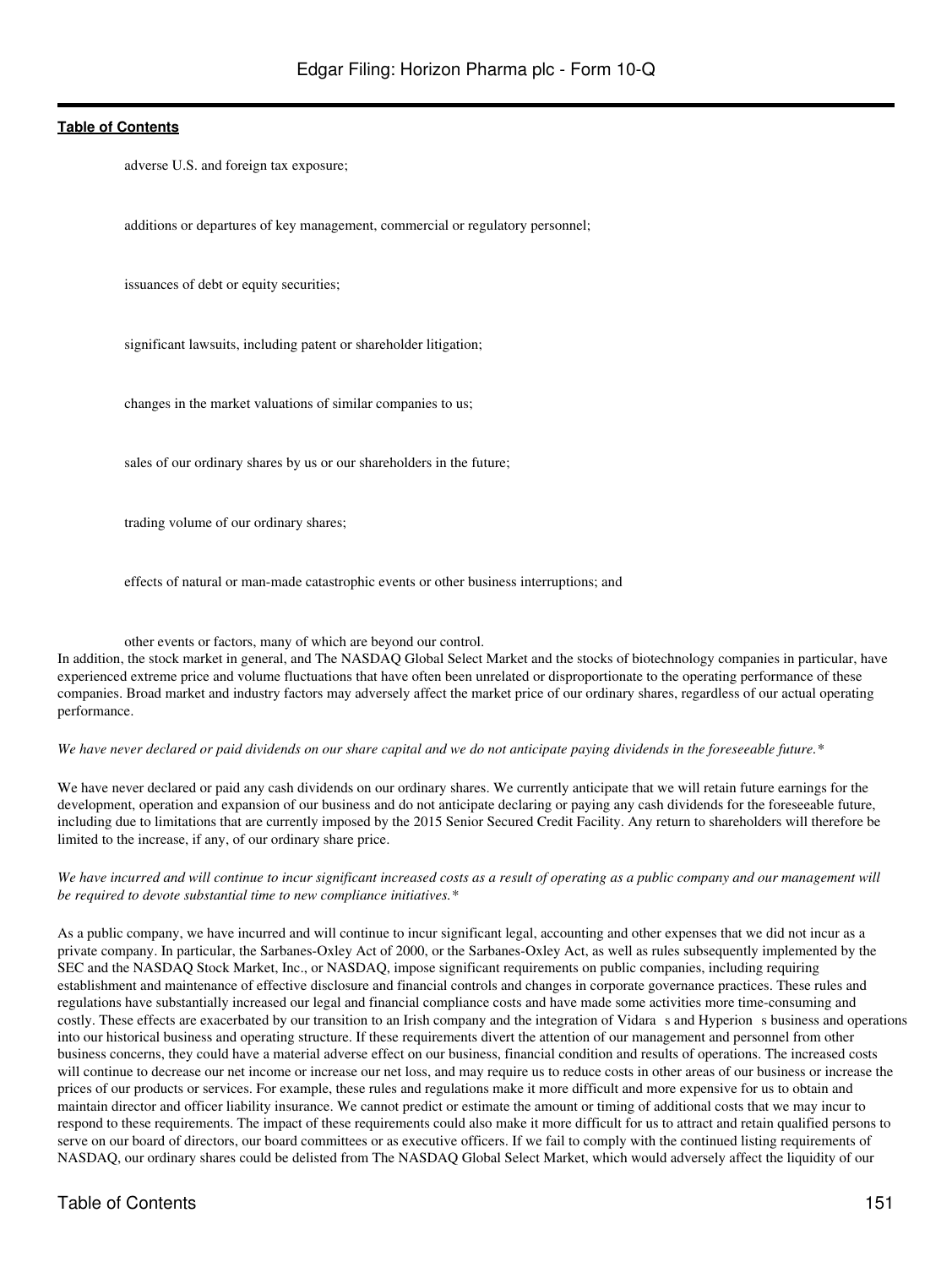ordinary shares and our ability to obtain future financing.

The Sarbanes-Oxley Act requires, among other things, that we maintain effective internal controls for financial reporting and disclosure controls and procedures. In particular, we are required to perform annual system and process evaluation and testing of our internal controls over financial reporting to allow management to report on the effectiveness of our internal controls over financial reporting, as required by Section 404 of the Sarbanes-Oxley Act, or Section 404. Our independent registered public accounting firm is also required to deliver a report on the effectiveness of our internal control over financial reporting. Our testing, or the testing by our independent registered public accounting firm, may reveal deficiencies in its internal controls over financial reporting that are deemed to be material weaknesses. Our compliance with Section 404 requires that we incur substantial expense and expend significant management efforts, particularly because of our Irish parent company structure and international operations. In particular, prior to the acquisition of Vidara, Vidara and its affiliate entities were not subject to the requirements of the Sarbanes-Oxley Act. We are taking measures to establish or implement an internal control environment at the former Vidara entities aimed at successfully adopting the requirements of Section 404 of the Sarbanes-Oxley Act. However, it is possible that we

| o<br>۰.<br>×<br>۰. | × | ٦<br>٦<br>۰, |
|--------------------|---|--------------|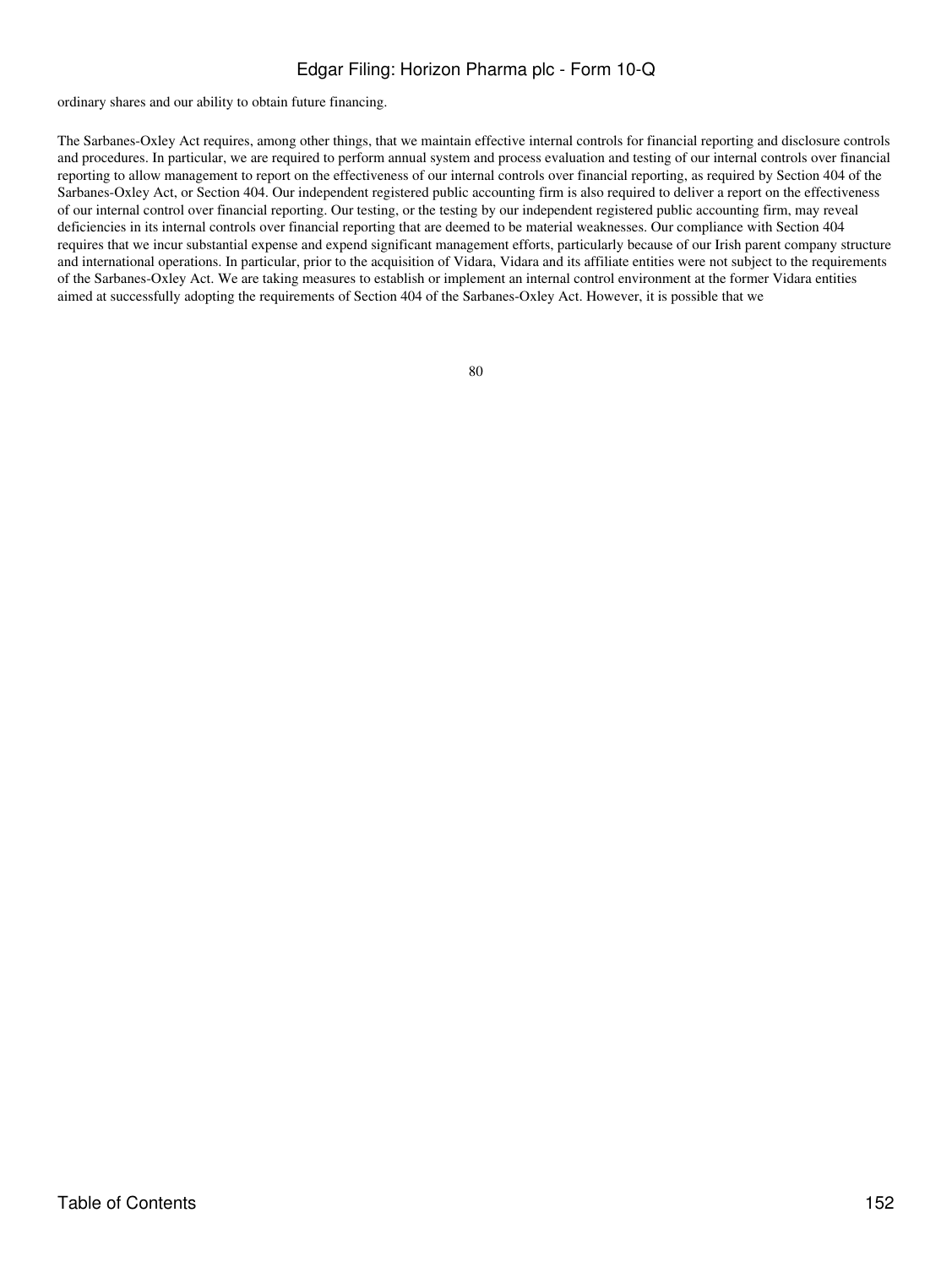may experience delays in implementing or be unable to implement the required internal controls over financial reporting and other disclosure controls and procedures. In addition, while Hyperion has been subject to some of the requirements of Section 404 of the Sarbanes-Oxley Act, our independent registered public accounting firm has never been required to provide an attestation report on the effectiveness of Hyperion s internal control over financial reporting, and we may otherwise encounter difficulties in integrating Hyperion s internal controls within our current internal control framework. We currently do not have an internal audit group, and we may need to hire additional accounting and financial staff with appropriate public company experience and technical accounting knowledge, as well as retain and work with consultants with such knowledge. Moreover, if we are not able to comply with the requirements of Section 404 or if we or our independent registered public accounting firm identify deficiencies in our internal controls over financial reporting that are deemed to be material weaknesses, the market price of our ordinary shares could decline and we could be subject to sanctions or investigations by NASDAQ, the SEC or other regulatory authorities, which would require additional financial and management resources.

New laws and regulations as well as changes to existing laws and regulations affecting public companies, including the provisions of the Sarbanes-Oxley Act and rules adopted by the SEC and by NASDAQ, would likely result in increased costs as we respond to their requirements.

### *Sales of a substantial number of our ordinary shares in the public market could cause our share price to decline.\**

If our existing shareholders sell, or indicate an intention to sell, substantial amounts of our ordinary shares in the public market, the trading price of such ordinary shares could decline. In addition, our ordinary shares that are either subject to outstanding options or reserved for future issuance under our employee benefit plans are or may become eligible for sale in the public market to the extent permitted by the provisions of various vesting schedules and Rule 144 and Rule 701 under the Securities Act of 1933, as amended, or Securities Act. If these additional ordinary shares are sold, or if it is perceived that they will be sold, in the public market, the trading price of our ordinary shares could decline.

Certain holders of our ordinary shares are entitled to rights with respect to the registration of their shares under the Securities Act. Registration of these shares under the Securities Act would result in the shares becoming freely tradable without restriction under the Securities Act, except for shares purchased by our affiliates. For example, we are subject to a registration rights agreement with certain former Vidara shareholders that acquired our ordinary shares in connection with our acquisition of Vidara. Pursuant to this agreement, we filed and are required to maintain a registration statement covering the resale of ordinary shares held by these shareholders and in certain circumstances, these holders can require us to participate in an underwritten public offering of their ordinary shares. Any sales of securities by these shareholders or a public announcement of such sales could have a material adverse effect on the trading price of our ordinary shares.

In addition, any conversion or exchange of the Convertible Senior Notes and the Exchangeable Senior Notes, whether pursuant to their terms or pursuant to privately negotiated transactions between the issuer and/or us and a holder of such securities, could depress the market price for our ordinary shares. In the fourth quarter of 2014 and the first and second quarters of 2015, we entered into separate, privately-negotiated conversion agreements with certain holders of the Convertible Senior Notes. Under the conversion agreements, the holders agreed to convert an aggregate principal amount of \$121.3 million of Convertible Senior Notes held by them and we agreed to settle such conversions by issuing 22,606,336 ordinary shares. In addition, pursuant to the conversion agreements, we made an aggregate cash payment of \$22.0 million to the holders for additional exchange consideration and \$2.2 million of accrued and unpaid interest. As of March 31, 2015, approximately \$28.7 million in aggregate principal amount of the Convertible Senior Notes remained outstanding. We may enter into additional conversion agreements with respect to the Convertible Senior Notes or may enter into similar agreements with respect to the 2022 notes from time to time.

*Future sales and issuances of our ordinary shares, securities convertible into our ordinary shares or rights to purchase ordinary shares or convertible securities could result in additional dilution of the percentage ownership of our shareholders and could cause our share price to decline.\**

Additional capital may be needed in the future to continue our planned operations. To the extent we raise additional capital by issuing equity securities or securities convertible into or exchangeable for ordinary shares, our shareholders may experience substantial dilution. We may sell ordinary shares, and we may sell convertible or exchangeable securities or other equity securities in one or more transactions at prices and in a manner we determine from time to time. If we sell such ordinary shares, convertible or exchangeable securities or other equity securities in subsequent transactions, existing shareholders may be materially diluted. New investors in such subsequent transactions could gain rights, preferences and privileges senior to those of holders of ordinary shares. We also maintain equity incentive plans, including our 2014 Equity Incentive Plan, 2014 Non-Employee Equity Plan and 2014 Employee Share Purchase Plan, and intend to grant additional ordinary share awards under these and future plans, which will result in additional dilution to our existing shareholders.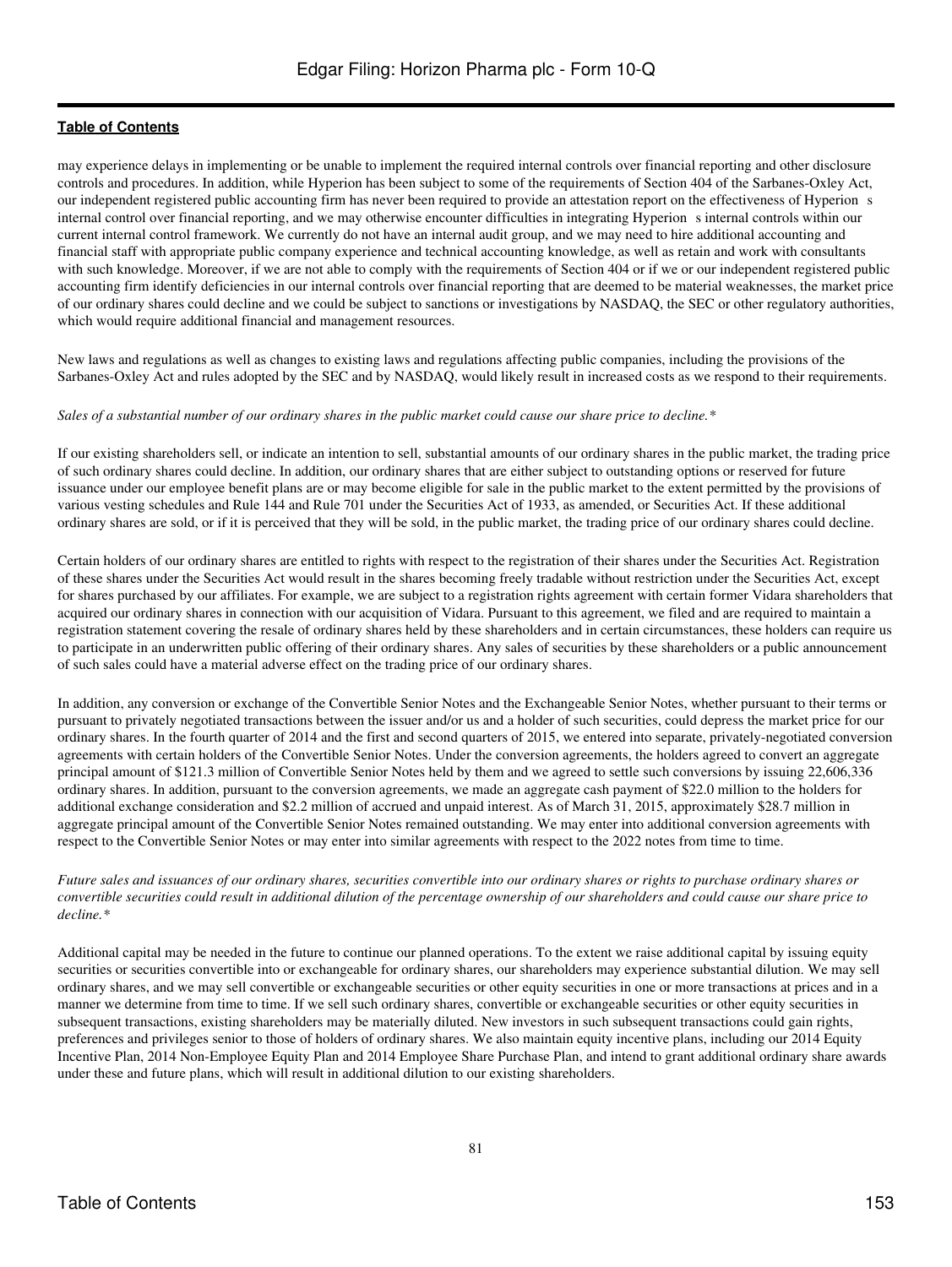*Irish law differs from the laws in effect in the United States and may afford less protection to holders of our securities.\**

It may not be possible to enforce court judgments obtained in the United States against us in Ireland based on the civil liability provisions of the U.S. federal or state securities laws. In addition, there is some uncertainty as to whether the courts of Ireland would recognize or enforce judgments of U.S. courts obtained against us or our directors or officers based on the civil liabilities provisions of the U.S. federal or state securities laws or hear actions against us or those persons based on those laws. We have been advised that the U.S. currently does not have a treaty with Ireland providing for the reciprocal recognition and enforcement of judgments in civil and commercial matters. Therefore, a final judgment for the payment of money rendered by any U.S. federal or state court based on civil liability, whether or not based solely on U.S. federal or state securities laws, would not automatically be enforceable in Ireland.

As an Irish company, we are governed by the Irish Companies Acts, which differ in some material respects from laws generally applicable to U.S. corporations and shareholders, including, among others, differences relating to interested director and officer transactions and shareholder lawsuits. Likewise, the duties of directors and officers of an Irish company generally are owed to the company only. Shareholders of Irish companies generally do not have a personal right of action against directors or officers of the company and may exercise such rights of action on behalf of the company only in limited circumstances. Accordingly, holders of our securities may have more difficulty protecting their interests than would holders of securities of a corporation incorporated in a jurisdiction of the United States.

*Provisions of our articles of association could delay or prevent a takeover of us by a third party.\**

Our articles of association could delay, defer or prevent a third party from acquiring us, despite the possible benefit to our shareholders, or otherwise adversely affect the price of our ordinary shares. For example, our articles of association:

permit our board of directors to issue one or more series of preferred shares with rights and preferences designated by our board of directors;

impose advance notice requirements for shareholder proposals and nominations of directors to be considered at shareholder meetings;

stagger the terms of our board of directors into three classes; and

require the approval of a supermajority of the voting power of the shares of our share capital entitled to vote generally at a meeting of shareholders to amend or repeal our articles of association.

In addition, several mandatory provisions of Irish law could prevent or delay an acquisition of us. For example, Irish law does not permit shareholders of an Irish public limited company to take action by written consent with less than unanimous consent. We are also subject to various provisions of Irish law relating to mandatory bids, voluntary bids, requirements to make a cash offer and minimum price requirements, as well as substantial acquisition rules and rules requiring the disclosure of interests in our ordinary shares in certain circumstances.

These provisions may discourage potential takeover attempts, discourage bids for our ordinary shares at a premium over the market price or adversely affect the market price of, and the voting and other rights of the holders of, our ordinary shares. These provisions could also discourage proxy contests and make it more difficult for you and our other shareholders to elect directors other than the candidates nominated by our board of directors, and could depress the market price of our ordinary shares.

#### *A transfer of our ordinary shares may be subject to Irish stamp duty.\**

In certain circumstances, the transfer of shares in an Irish incorporated company will be subject to Irish stamp duty, which is a legal obligation of the buyer. This duty is currently charged at the rate of 1.0% of the price paid or the market value of the shares acquired, if higher. Because our ordinary shares are traded on a recognized stock exchange in the United States, an exemption from this stamp duty is available to transfers by shareholders who hold ordinary shares beneficially through brokers which in turn hold those shares through the Depositary Trust Company, or DTC, to holders who also hold through DTC. However, a transfer by or to a record holder who holds ordinary shares directly in his, her or its own name could be subject to this stamp duty. We, in our absolute discretion and insofar as the Companies Acts or any other applicable law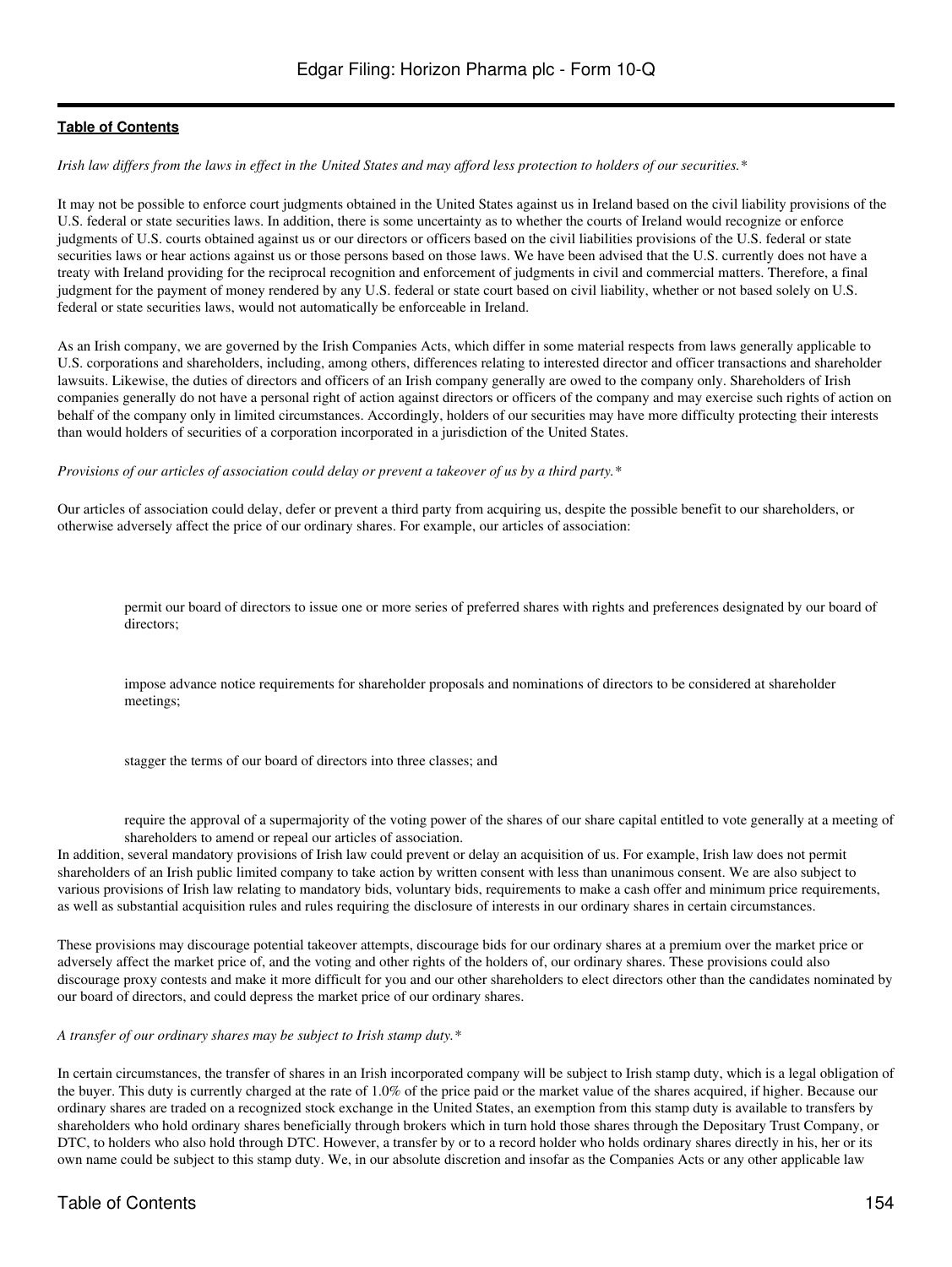permit, may, or may provide that one of our subsidiaries will, pay Irish stamp duty arising on a transfer of our ordinary shares on behalf of the transferee of such ordinary shares. If stamp duty resulting from the transfer of ordinary shares which would otherwise be payable by the transferee is paid by us or any of our subsidiaries on behalf of the transferee, then in those circumstances, we will, on our behalf or on behalf of such subsidiary (as the case may be), be entitled to (i) seek reimbursement of the stamp duty from the transferee, (ii) set-off the stamp duty against any dividends payable to the transferee of those ordinary shares and (iii) claim a first and permanent lien on the ordinary shares on which stamp duty has been paid by us or such subsidiary for the amount of stamp duty paid. Our lien shall extend to all dividends paid on those ordinary shares.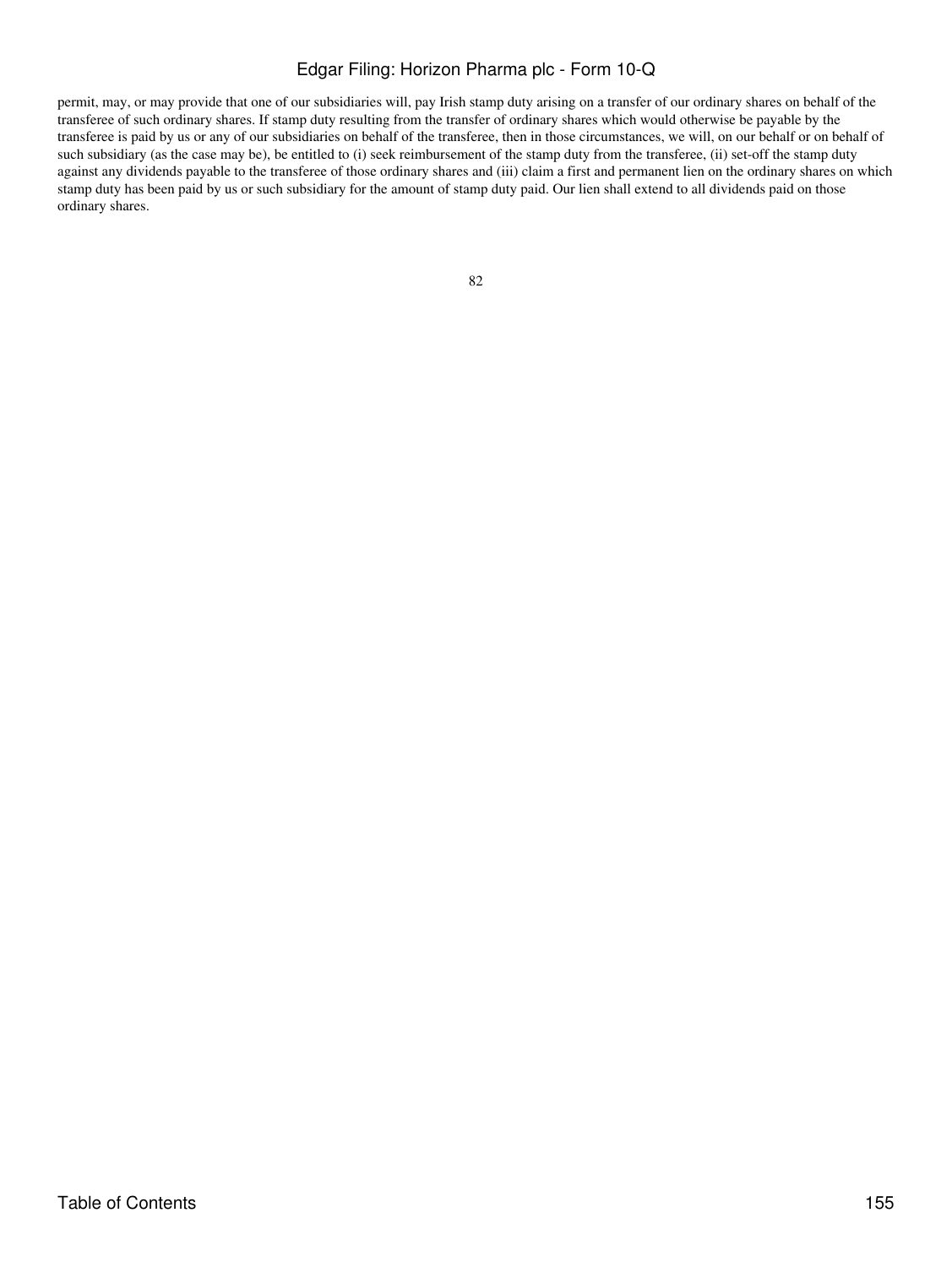### *Dividends paid by us may be subject to Irish dividend withholding tax\**

In certain circumstances, as an Irish tax resident company, we will be required to deduct Irish dividend withholding tax (currently at the rate of 20%) from dividends paid to our shareholders. Shareholders that are resident in the United States, EU countries (other than Ireland) or other countries with which Ireland has signed a tax treaty (whether the treaty has been ratified or not) generally should not be subject to Irish withholding tax so long as the shareholder has provided its broker, for onward transmission to our qualifying intermediary or other designated agent (in the case of shares held beneficially), or our or its transfer agent (in the case of shares held directly), with all the necessary documentation by the appropriate due date prior to payment of the dividend. However, some shareholders may be subject to withholding tax, which could adversely affect the price of our ordinary shares.

*If securities or industry analysts do not publish research or publish inaccurate or unfavorable research about our business, our share price and trading volume could decline.\**

The trading market for our ordinary shares will depend in part on the research and reports that securities or industry analysts publish about us or our business. If one or more of the analysts who cover us downgrade our shares or publish inaccurate or unfavorable research about our business, our share price would likely decline. If one or more of these analysts cease coverage of our company or fail to publish reports on our company regularly, demand for our ordinary shares could decrease, which might cause our share price and trading volume to decline.

We may become involved in securities class action litigation that could divert our management s attention and harm our business and could *subject us to significant liabilities.\**

The stock markets have from time to time experienced significant price and volume fluctuations that have affected the market prices for the equity securities of pharmaceutical companies. These broad market fluctuations may cause the market price of our ordinary shares to decline. In the past, securities class action litigation has often been brought against a company following a decline in the market price of its securities. This risk is especially relevant for us because biotechnology and biopharmaceutical companies have experienced significant stock price volatility in recent years. We may become involved in this type of litigation in the future. Even if we are successful in defending against any such claims, litigation could result in substantial costs and may be a distraction to our management, and may result in unfavorable results that could adversely impact our financial condition and prospects.

### **ITEM 2. UNREGISTERED SALES OF EQUITY SECURITIES AND USE OF PROCEEDS**

We completed the following issuances of unregistered securities during the three months ended March 31, 2015:

In January 2015, we issued 4,013 ordinary shares to Silicon Valley Bank upon the cashless exercise of a warrant to purchase an aggregate of 10,921 ordinary shares.

In February 2015, we issued 759,050 ordinary shares to Mag & Co. fbo Fidelity Select Portfolios: Biotechnology Portfolio upon the cash exercise of a warrant and we received proceeds of \$3,468,858.50 representing the aggregate exercise price of such warrant.

In February 2015, we issued 55,250 ordinary shares to Bangle & Co. upon the cash exercise of a warrant and we received proceeds of \$252,492.50 representing the aggregate exercise price of such warrant.

In February 2015 and March 2015, we issued an aggregate of 304,429 ordinary shares to OTA LLC upon the cash exercise of warrants and we received proceeds of \$1,391,240.53 representing the aggregate exercise price of such warrants.

In February 2015 and March 2015, we issued an aggregate 770,184 ordinary shares to Sabby Management upon the cash exercise of warrants and we received proceeds of \$3,429,302.67 representing the aggregate exercise price of such warrants.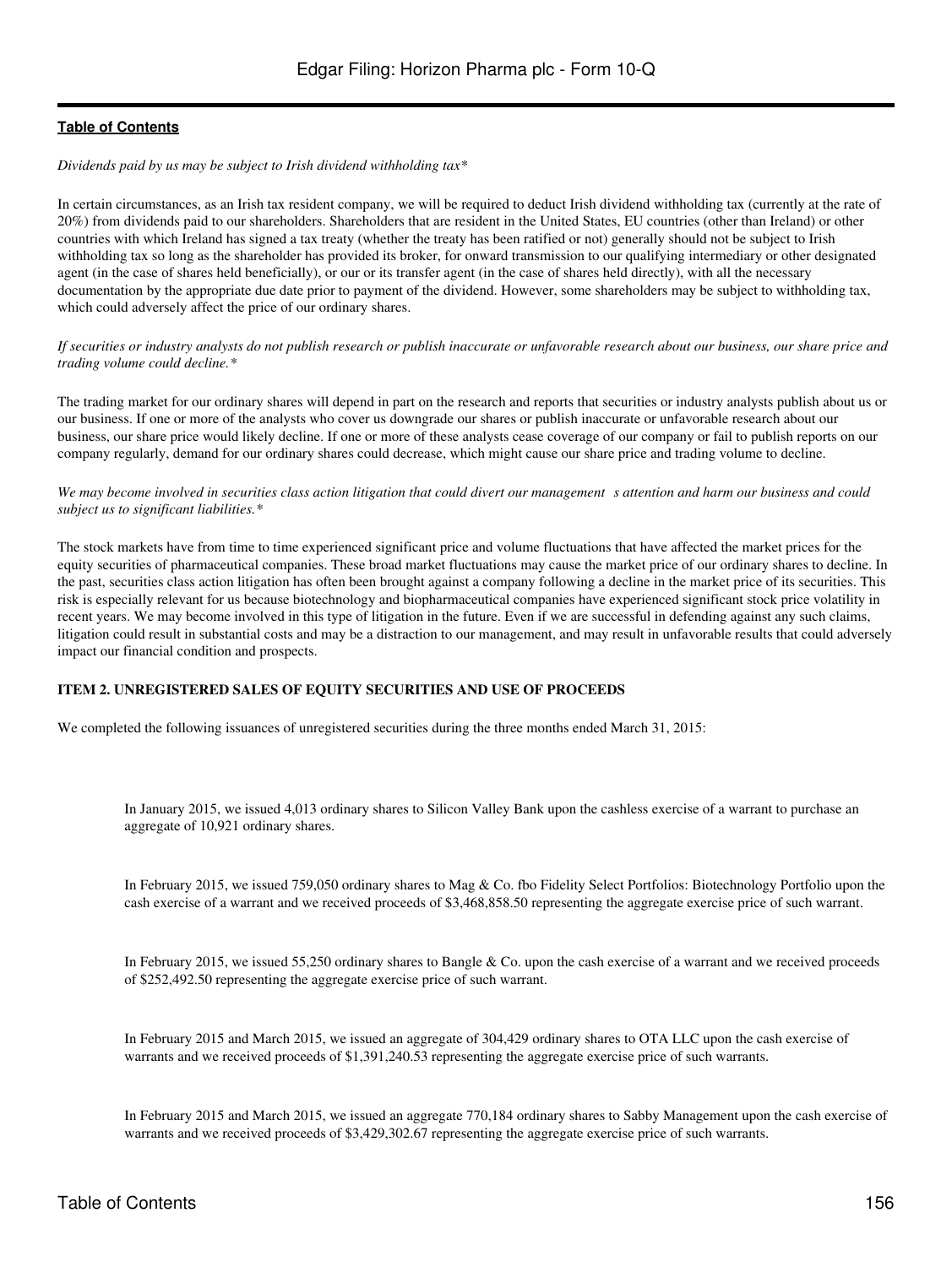In March 2015, we issued 252,549 ordinary shares to Checker Co C/O State Street Bank and Trust upon the cash exercise of a warrant and we received proceeds of \$1,154,148.93 representing the aggregate exercise price of such warrant.

In March 2015, we issued 2,500 ordinary shares to United Capital Management upon the cash exercise of a warrant and we received proceeds of \$11,425.00 representing the aggregate exercise price of such warrant.

In March 2015, we issued 47,451 ordinary shares to Cummings Bay Healthcare Master Fund LP upon the cash exercise of a warrant and we received proceeds of \$216,851.07 representing the aggregate exercise price of such warrant.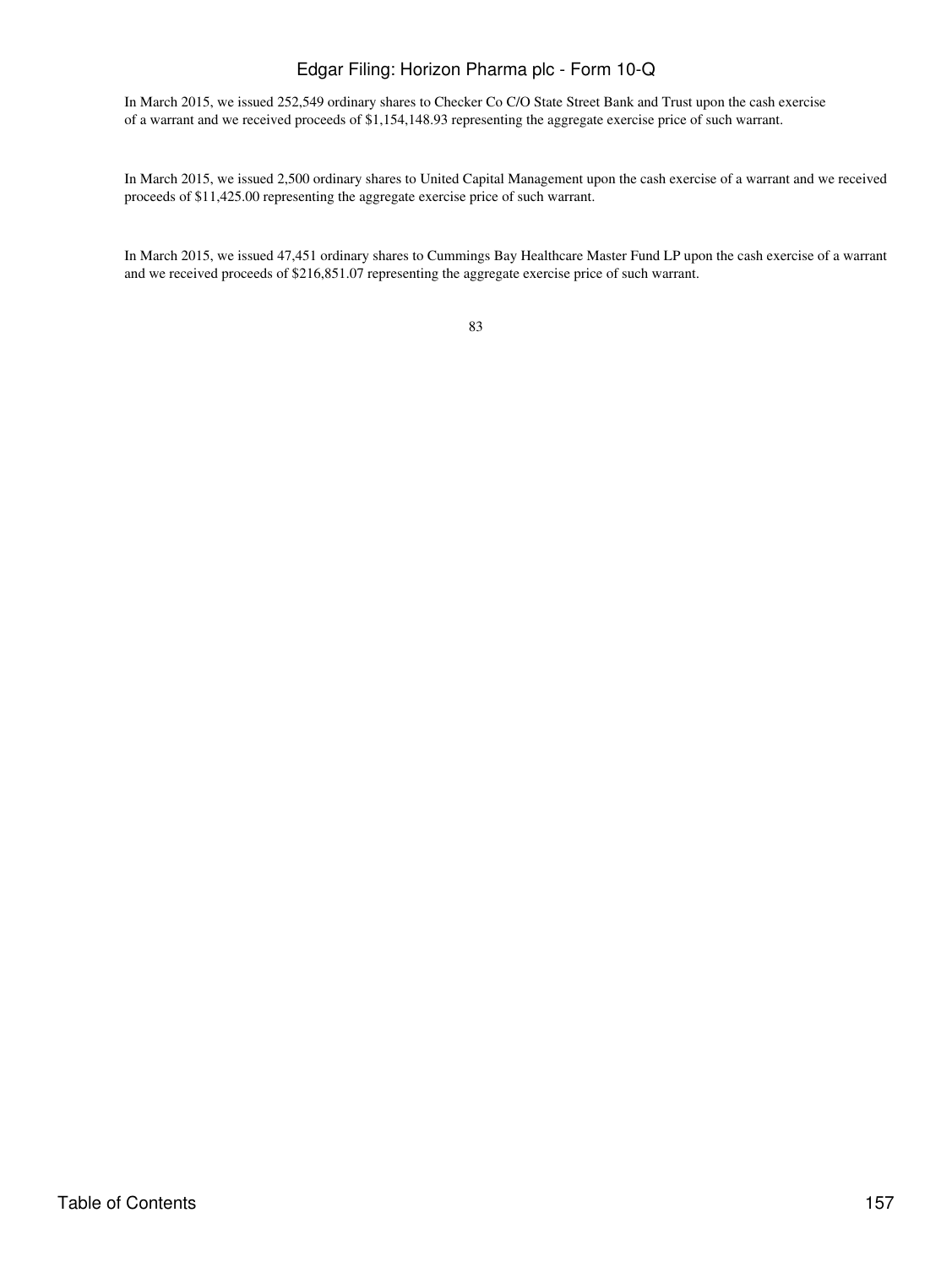In March 2015, we issued 554,564 ordinary shares to Essex Woodlands Health Ventures Fund VII, LP upon the cashless exercise of a warrant to purchase an aggregate of 690,369 ordinary shares.

The offers, sales and issuances of the securities described above were deemed to be exempt from registration under the Securities Act of 1933, as amended, in reliance on Rule 506 of Regulation D in that each issuance of securities was to an accredited investor under Rule 501 of Regulation D and did not involve a public offering. The recipients of securities in each of these transactions acquired the securities for investment only and not with a view to or for sale in connection with any distribution thereof and appropriate legends were affixed to the securities issued in these transactions.

### **ITEM 5. OTHER INFORMATION**

### **Hyperion Material Agreements**

On May 7, 2015, we completed the acquisition of Hyperion pursuant to the terms of our Agreement and Plan of Merger with Hyperion. In connection with the completion of the acquisition, the following became material agreements of ours:

Amended and Restated Collaboration Agreement by and among Hyperion and Ucyclyd, dated March 22, 2012;

License Agreement by and among Saul Brusilow, M.D., Brusilow Enterprises, Inc. and Medicis Pharmaceutical Corporation dated April 16, 1999;

Settlement Agreement and First Amendment to License Agreement by and among Saul Brusilow, M.D., Brusilow Enterprises, Inc., Medicis Pharmaceutical Corporation and Ucyclyd Pharma, Inc., dated August 21, 2007;

Distribution Services Agreement by and between Hyperion and ASD Healthcare, a division of ASD Specialty Healthcare, Inc., dated February 14, 2013; and

First Amendment to Distribution Services Agreement, by and between Hyperion and ASD Healthcare, a division of ASD Specialty Healthcare, Inc., effective as of June 1, 2013.

### **Equity Long Term Incentive Program**

As previously disclosed in our Current Report on Form 8-K filed on March 27, 2015, on March 23, 2015 we approved a performance-based equity program for the members of our executive committee and executive leadership team, including our executive officers. On May 6, 2015, the compensation committee of our board of directors approved the written plan document for such performance-based equity program, the Horizon Pharma Public Limited Company Equity Long Term Incentive Program, or Equity Incentive Program.

Under the Equity Incentive Program, our executives are provided the opportunity to earn performance-based share units, or PSU Awards, based on our level of attainment of total shareholder return, or TSR, over the designated performance period of March 23, 2015 through June 22, 2018. For such purposes, TSR means the percentage change in the price of our ordinary shares on a compounded annualized basis plus the dollar value of dividends and distributions made or declared divided by the closing price of our ordinary shares on the record date of the dividends and distributions. The Equity Incentive Program also requires that the TSR during the three-year performance period starting on March 23, 2015 must be at least 15% compounded annually in order for any portion of a PSU Award to vest and must be at least 60% compounded annually for the maximum PSU Award to vest. TSR will be measured using a base price of \$21.50, which is equal to the implied 20-day, volume weighted, average trading price of our ordinary shares ending on March 23, 2015. TSR will be measured through three separate ending measurement dates occurring on December 22, 2017, March 22, 2018, and June 22, 2018. One-third of the target PSU Award will be measured at each measurement date and the PSU Award vesting level will be determined based on the compound annual TSR from March 23, 2015 through the applicable measurement date.

Additionally, in order for any portion of the PSU Awards granted under the program to vest, the grantee must remain employed by us through March 22, 2018 unless the earlier departure from employment is due to death, disability, termination without cause or a change in control

## Table of Contents 158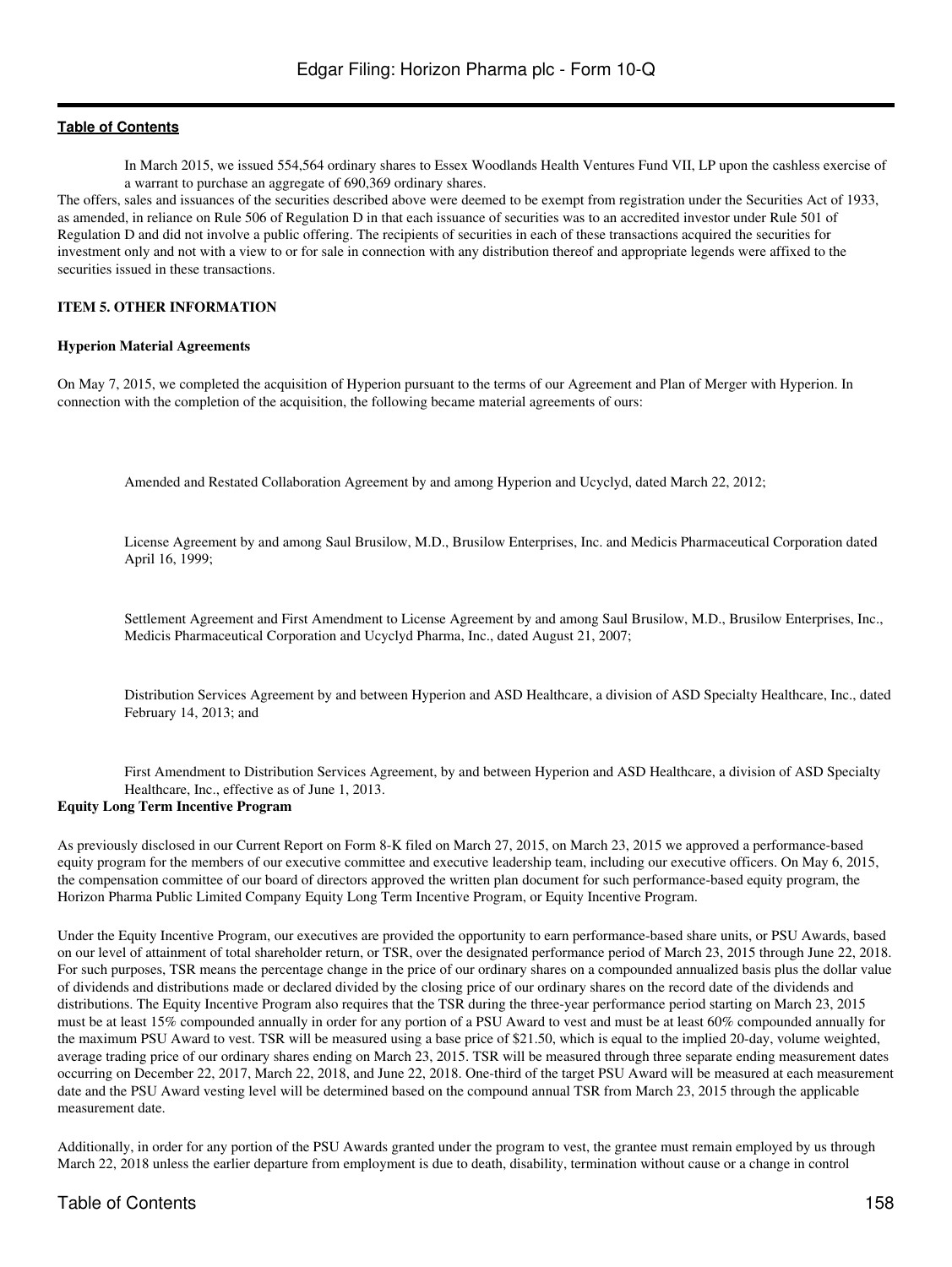transaction. In the event of a termination without cause or good reason resignation prior to the end of the performance period, the grantee is still eligible to vest in a pro-rated portion of the award based on the number of months the grantee was employed during the performance period, still subject to the attainment of the TSR levels during the full performance period. In the event of a termination for any reason other than death, disability, termination without cause, good reason resignation or termination in connection with a change in control transaction that occurs prior to the end of the performance period, the grantee will forfeit the entire PSU Award.

If a change in control of Horizon occurs during the performance period, then the portion of the PSU Award that may be earned will be calculated based on the level of annualized TSR attained through the date of the change in control. In order for the PSU Award to vest and be earned following any change in control, the grantee will still be generally required to remain employed by us or our successor through March 22, 2018 unless the earlier departure from employment is due to (i) death, (ii) disability or (iii) termination without cause or a good reason resignation.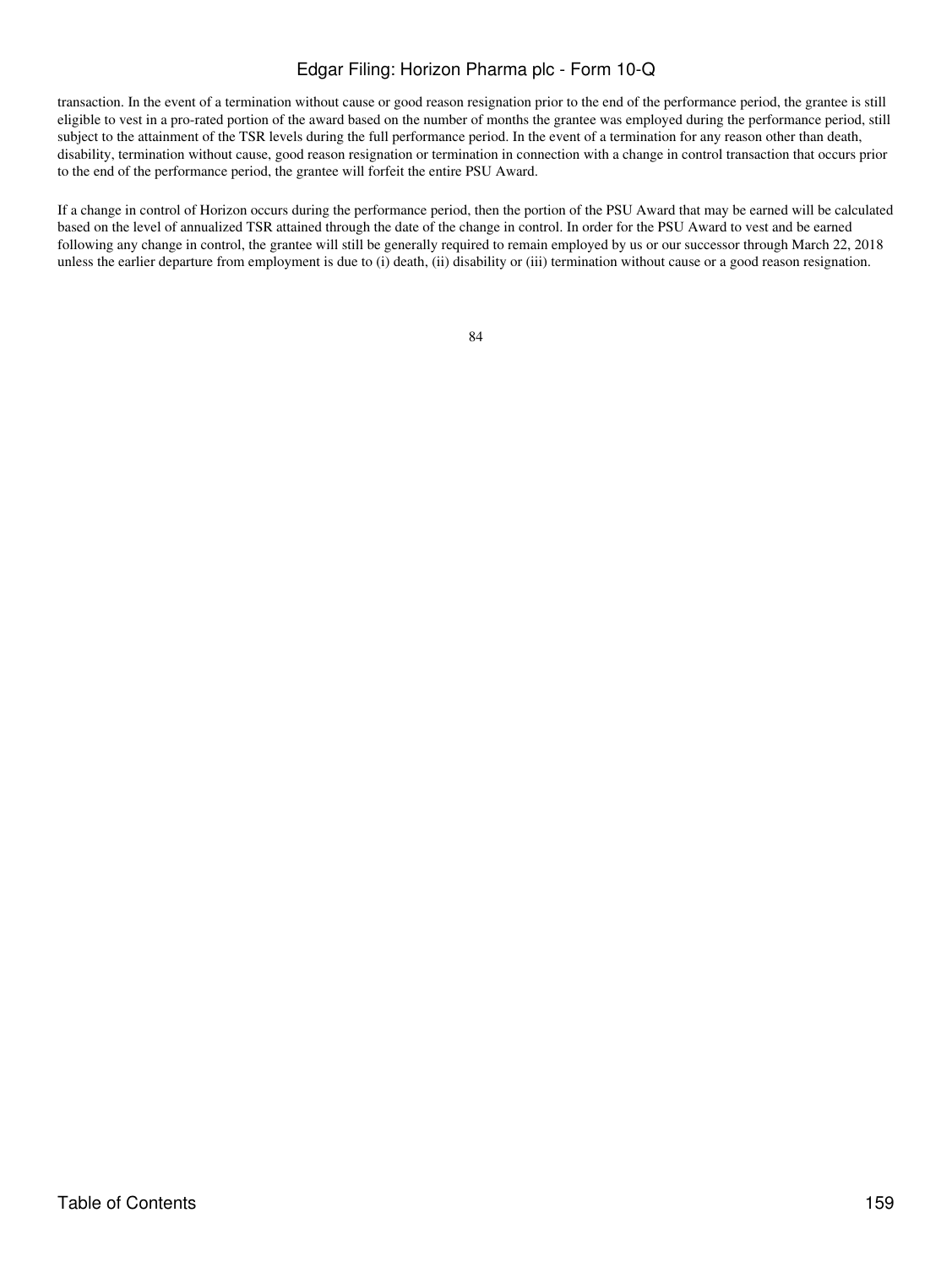## **ITEM 6. EXHIBITS**

The exhibits listed on the Index to Exhibits following the signature page are filed as part of this Quarterly Report on Form 10-Q.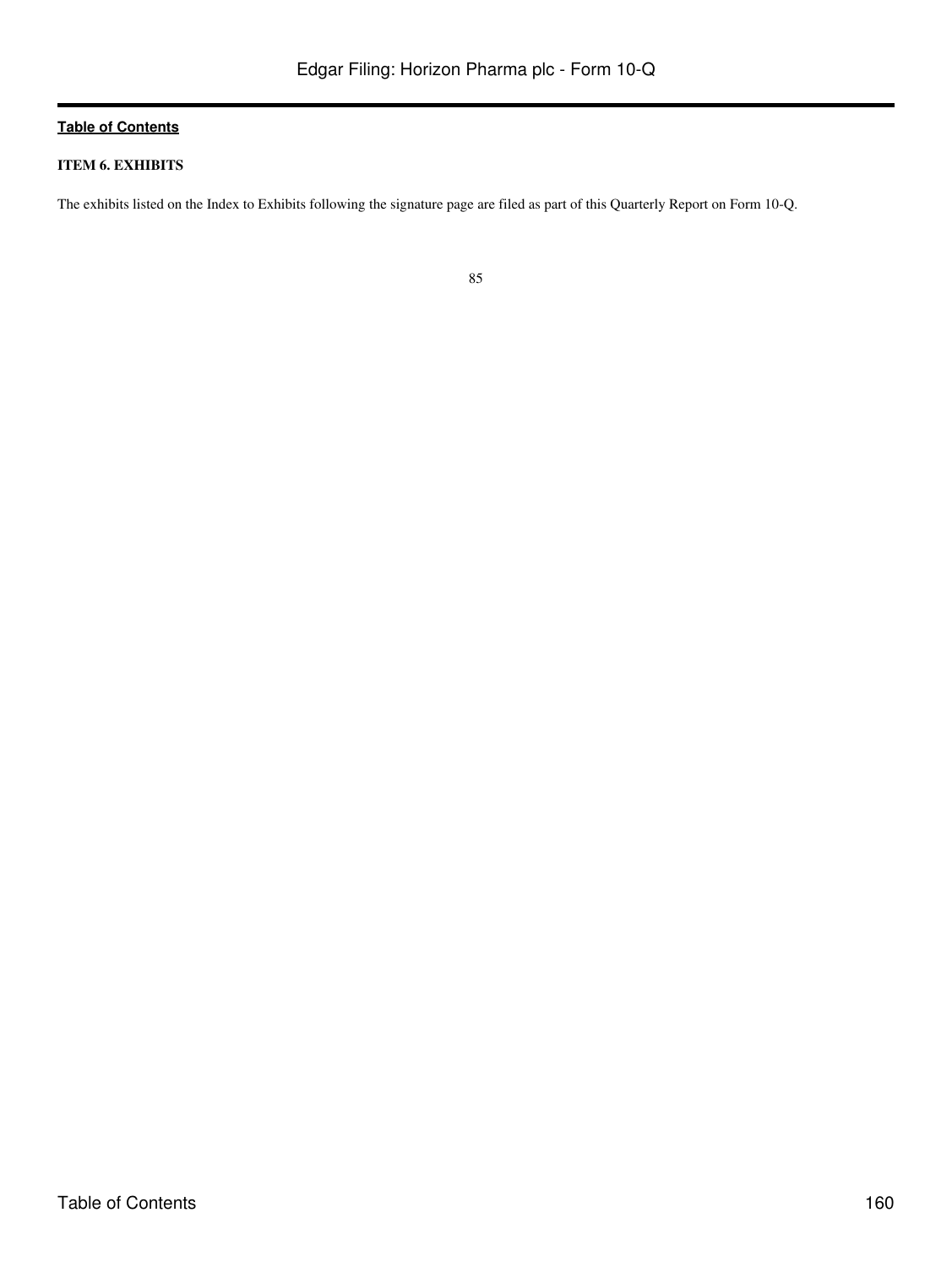### **SIGNATURES**

Pursuant to the requirements of the Securities Exchange Act of 1934, as amended, the registrant has duly caused this report to be signed on its behalf by the undersigned, thereunto duly authorized.

HORIZON PHARMA PLC

Date: May 8, 2015 By: /s/ Timothy P. Walbert Timothy P. Walbert *Chairman, President and Chief Executive Officer (Principal Executive Officer)* Date: May 8, 2015 By: /s/ Paul W. Hoelscher Paul W. Hoelscher *Executive Vice President and Chief Financial Officer*

*(Principal Financial Officer)*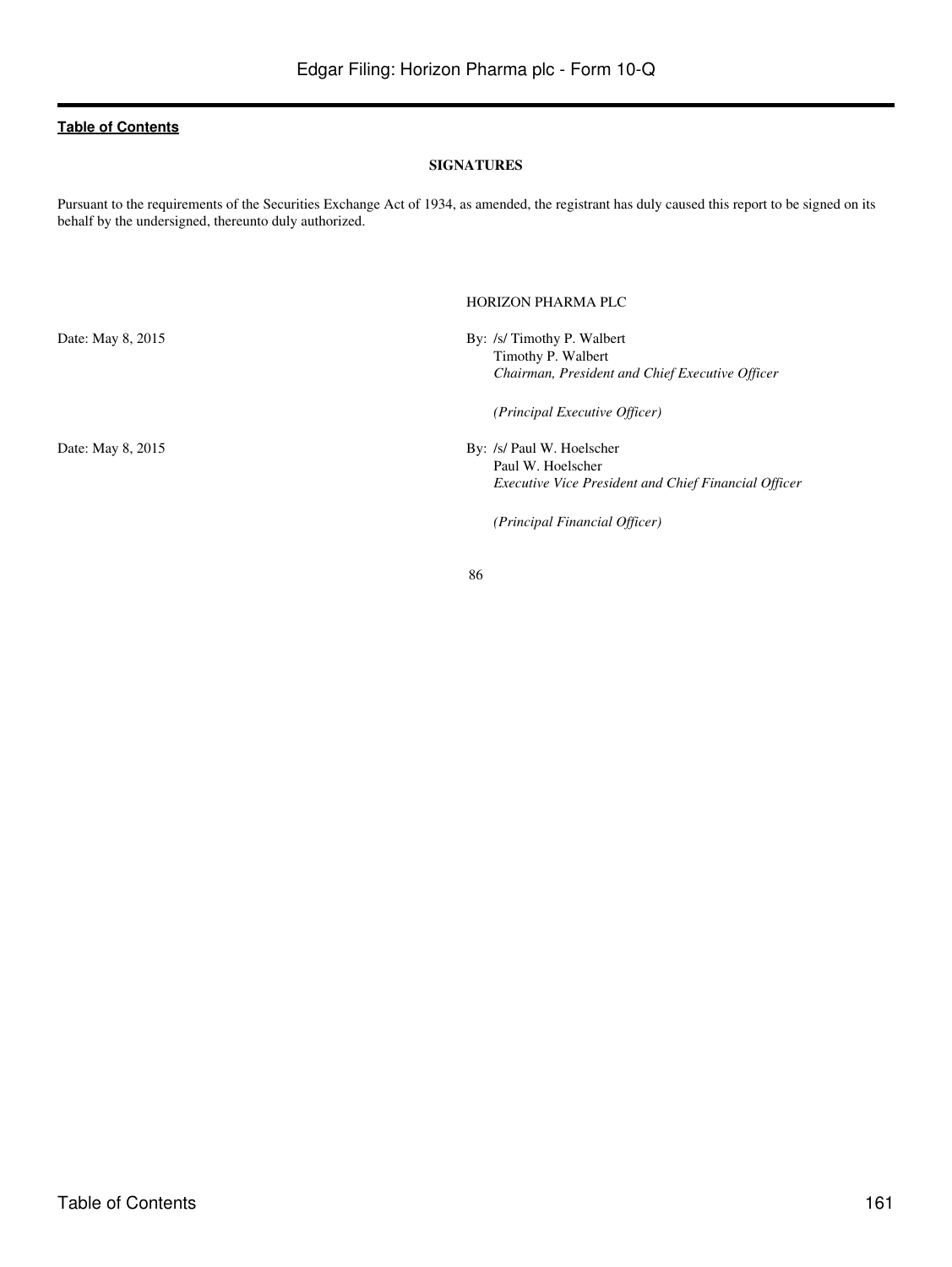## **INDEX TO EXHIBITS**

**Exhibit**

| <b>Number</b> | <b>Description of Document</b>                                                                                                                                                                                                                                                                       |
|---------------|------------------------------------------------------------------------------------------------------------------------------------------------------------------------------------------------------------------------------------------------------------------------------------------------------|
| 2.1(1)        | Transaction Agreement and Plan of Merger, dated March 18, 2014, by and among Horizon Pharma, Inc., Vidara<br>Therapeutics Holdings LLC, Vidara Therapeutics International Ltd. (now known as Horizon Pharma Public Limited<br>Company), Hamilton Holdings (USA), Inc. and Hamilton Merger Sub, Inc.* |
| 2.2(2)        | First Amendment to Transaction Agreement and Plan of Merger, dated June 12, 2014, by and between Horizon Pharma, Inc.<br>and Vidara Therapeutics Holdings LLC.                                                                                                                                       |
| 2.3(9)        | Transaction Agreement and Plan of Merger, dated March 29, 2015, by and among Horizon Pharma, Inc., Ghrian Acquisition<br>Inc. and Hyperion Therapeutics, Inc.*                                                                                                                                       |
| 3.1(3)        | Memorandum and Articles of Association of Horizon Pharma Public Limited Company.                                                                                                                                                                                                                     |
| 4.1(4)        | Warrant issued by Horizon Pharma, Inc. on December 18, 2007 to Comerica Bank.                                                                                                                                                                                                                        |
| 4.2(4)        | Warrant issued by Horizon Pharma, Inc. on December 18, 2007 to Hercules Technology Growth Capital, Inc.                                                                                                                                                                                              |
| 4.3(4)        | Warrant issued by Horizon Pharma, Inc. on November 21, 2008 to Comerica Bank.                                                                                                                                                                                                                        |
| 4.4(4)        | Warrant issued by Horizon Pharma, Inc. on November 21, 2008 to Hercules Technology Growth Capital, Inc.                                                                                                                                                                                              |
| 4.5(5)        | Form of Warrant issued by Horizon Pharma, Inc. pursuant to the Securities Purchase Agreement, dated February 28, 2012,<br>by and among Horizon Pharma, Inc. and the Purchasers and Warrant Holders listed therein.                                                                                   |
| 4.6(6)        | Form of Warrant issued by Horizon Pharma, Inc. in Public Offering of Units.                                                                                                                                                                                                                          |
| 4.7(7)        | Indenture, dated as of November 22, 2013, by and between Horizon Pharma, Inc. and U.S. Bank National Association.                                                                                                                                                                                    |
| 4.8(7)        | Form of 5.00% Convertible Senior Note due 2018 (included in Exhibit 4.7).                                                                                                                                                                                                                            |
| 4.9(3)        | First Supplemental Indenture, dated September 19, 2014, by and among Horizon Pharma, Inc., Horizon Pharma Public<br>Limited Company and U.S Bank National Association.                                                                                                                               |
| 4.10(8)       | Indenture, dated as of March 13, 2015, by and between Horizon Pharma Investment Limited, Horizon Pharma Public<br>Limited Company and U.S. Bank National Association.                                                                                                                                |
| 4.11(8)       | Form of 2.50% Exchangeable Senior Note due 2022 (included in Exhibit 4.10).                                                                                                                                                                                                                          |
| 4.12(10)      | Indenture, dated as of April 29, 2015, by and between Horizon Pharma Financing Inc. and U.S. Bank National Association.                                                                                                                                                                              |
| 4.13(10)      | Form of 6.625% Senior Note due 2023 (included in Exhibit 4.12).                                                                                                                                                                                                                                      |
| $10.1+$       | Horizon Pharma, Inc. Deferred Compensation Plan.                                                                                                                                                                                                                                                     |
| $10.2+$       | Horizon Pharma Public Limited Company Equity Long Term Incentive Program.                                                                                                                                                                                                                            |
| $10.3+(11)$   | Horizon Pharma Public Limited Company Cash Long Term Incentive Program.                                                                                                                                                                                                                              |
| $10.4+$       | Executive Employment Agreement, dated as of May 7, 2015, by and between Horizon Pharma Inc., Horizon Pharma USA,<br>Inc. and Brian Beeler.                                                                                                                                                           |